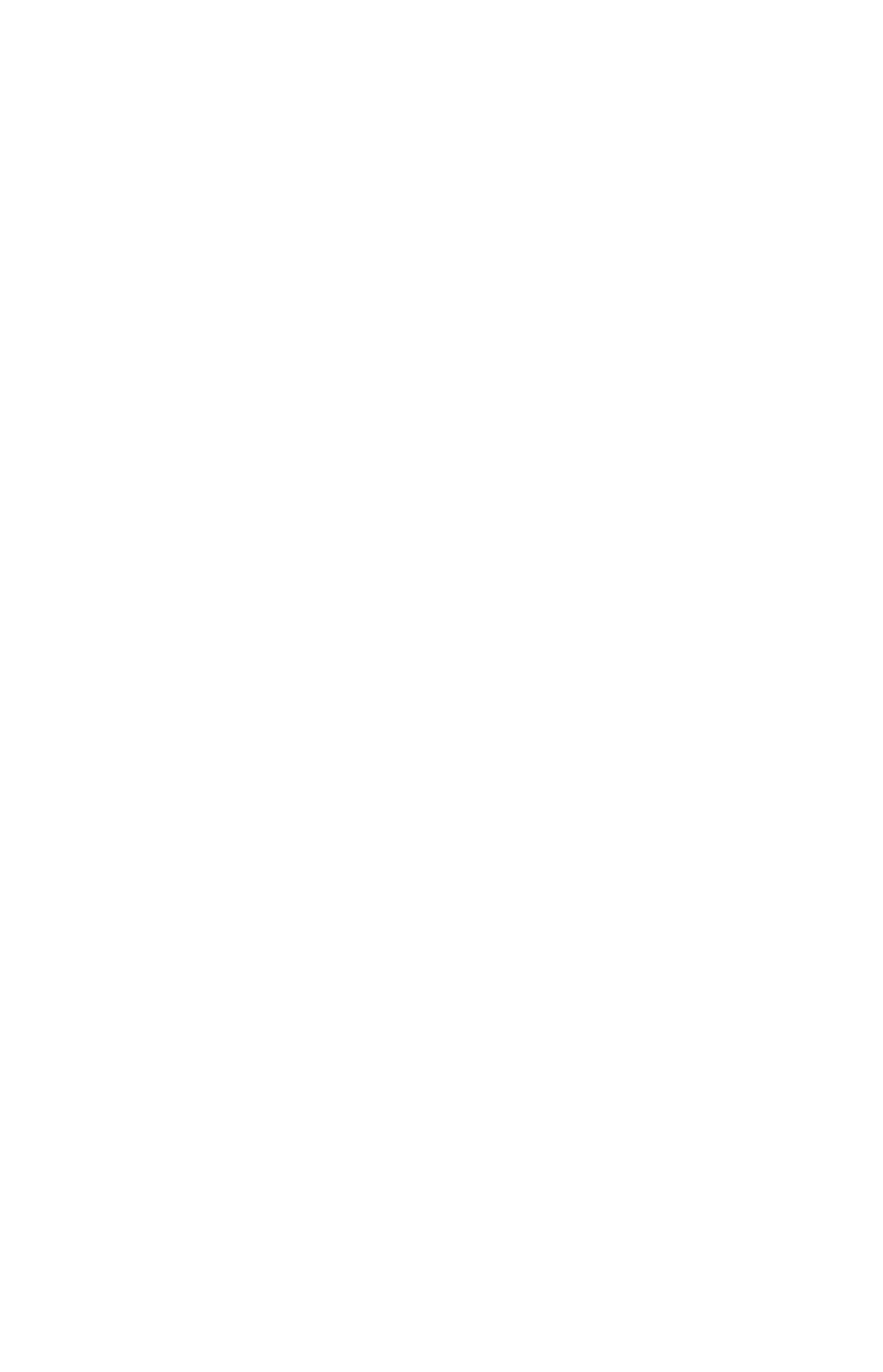# *The* **SECRET** *of* **PRAYER**

# HOW AND WHY WE PRAY

**BY** 

E. E. BYRUM

**FAITH PUBLISHING HOUSE** 

Digitally Published by **THE GOSPEL TRUTH** 

www.churchofgodeveninglight.com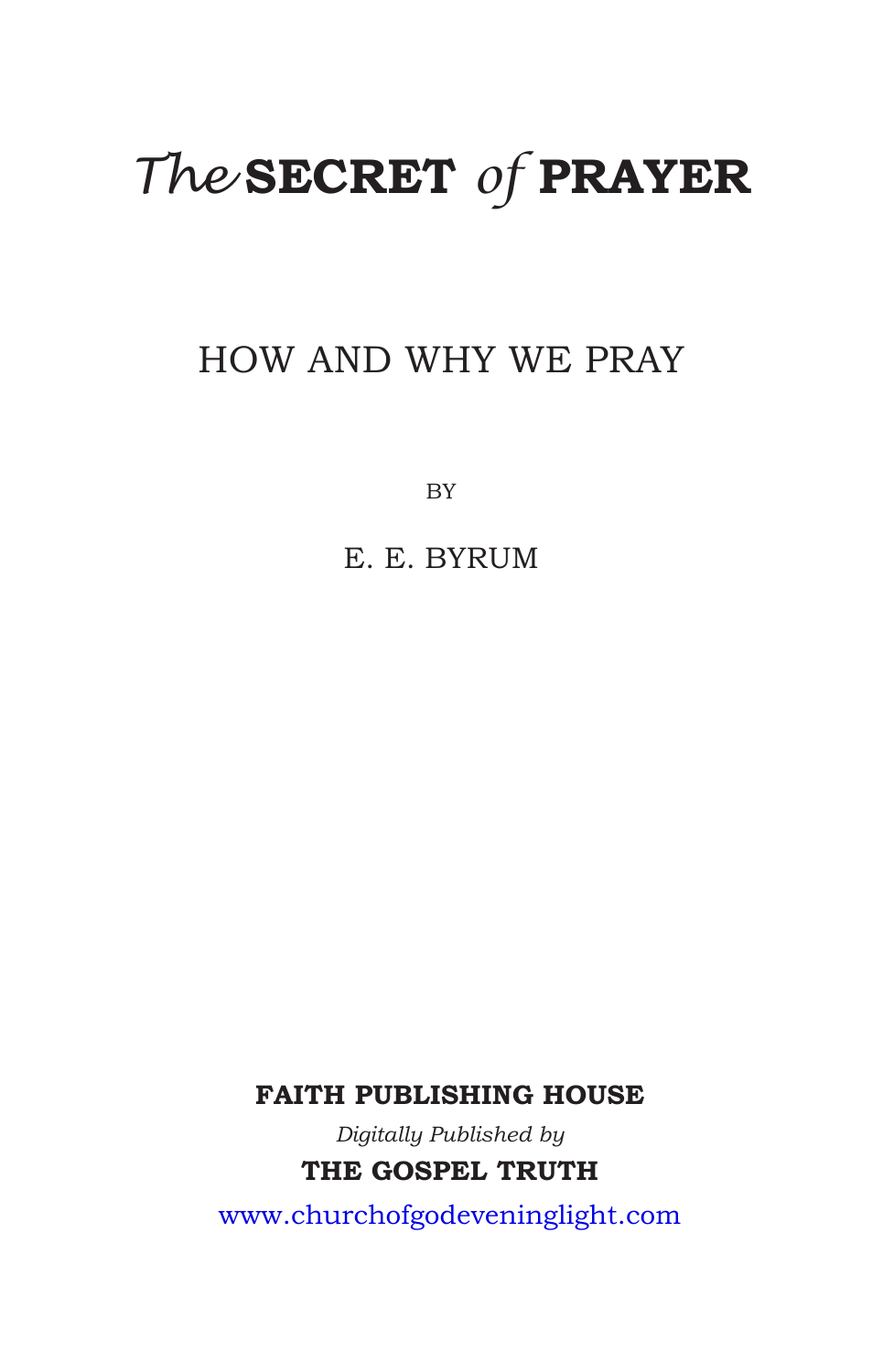Originally Copyrighted, 1912, by FLEMING H. REVELL COMPANY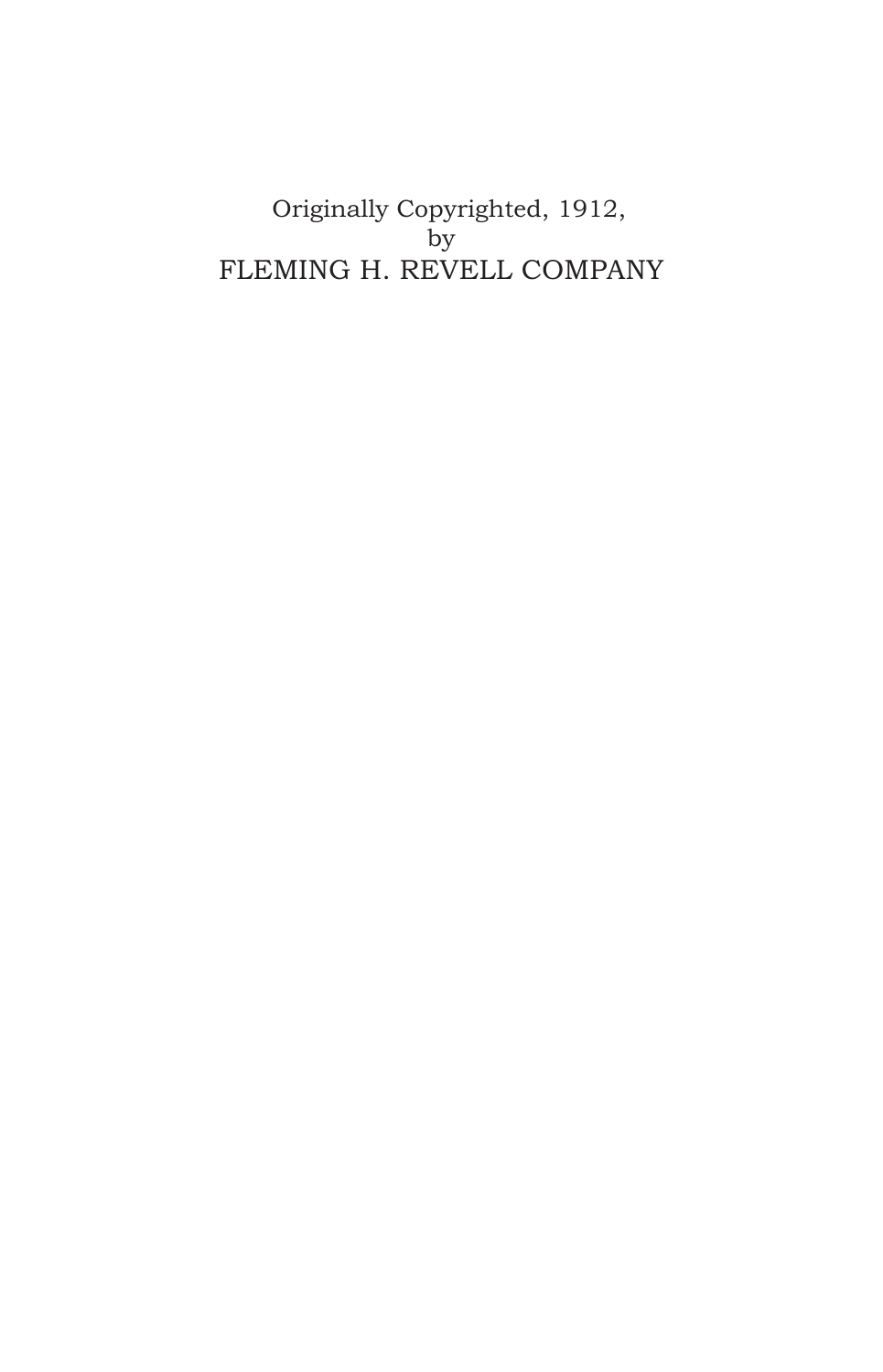# **Preface**

———

BOOKS in almost countless numbers have<br>been written on the subject of prayer, and<br>yet there are justifiable reasons for adding<br>ather to the list been written on the subject of prayer, and vet there are justifiable reasons for adding another to the list.

There is an instinctive inclination in people who know God, or know about Him, to call upon Him for help in times of deep distress or approaching calamity, even though they may not often do so under more favorable circumstances.

Those who have yielded themselves to the Lord, and those who are seeking to know His love, have a longing desire to know how to approach Him, and how to pray in order to have a knowledge that He hears and will answer. The import of this volume is to meet that demand by enabling the reader to form a more intimate acquaintance with the Lord, and to know better how to enter into a holy and sacred communion with Him.

By looking back through the annals of time, and noting what others have been able to accomplish through prayer, one is given an inspiration of faith and encouragement, in like manner, to make use of the means within his reach, and appropriate the promises of God so as to derive the proffered benefits.

A number of the prayers—both long and short recorded in the Bible are given that the reader may,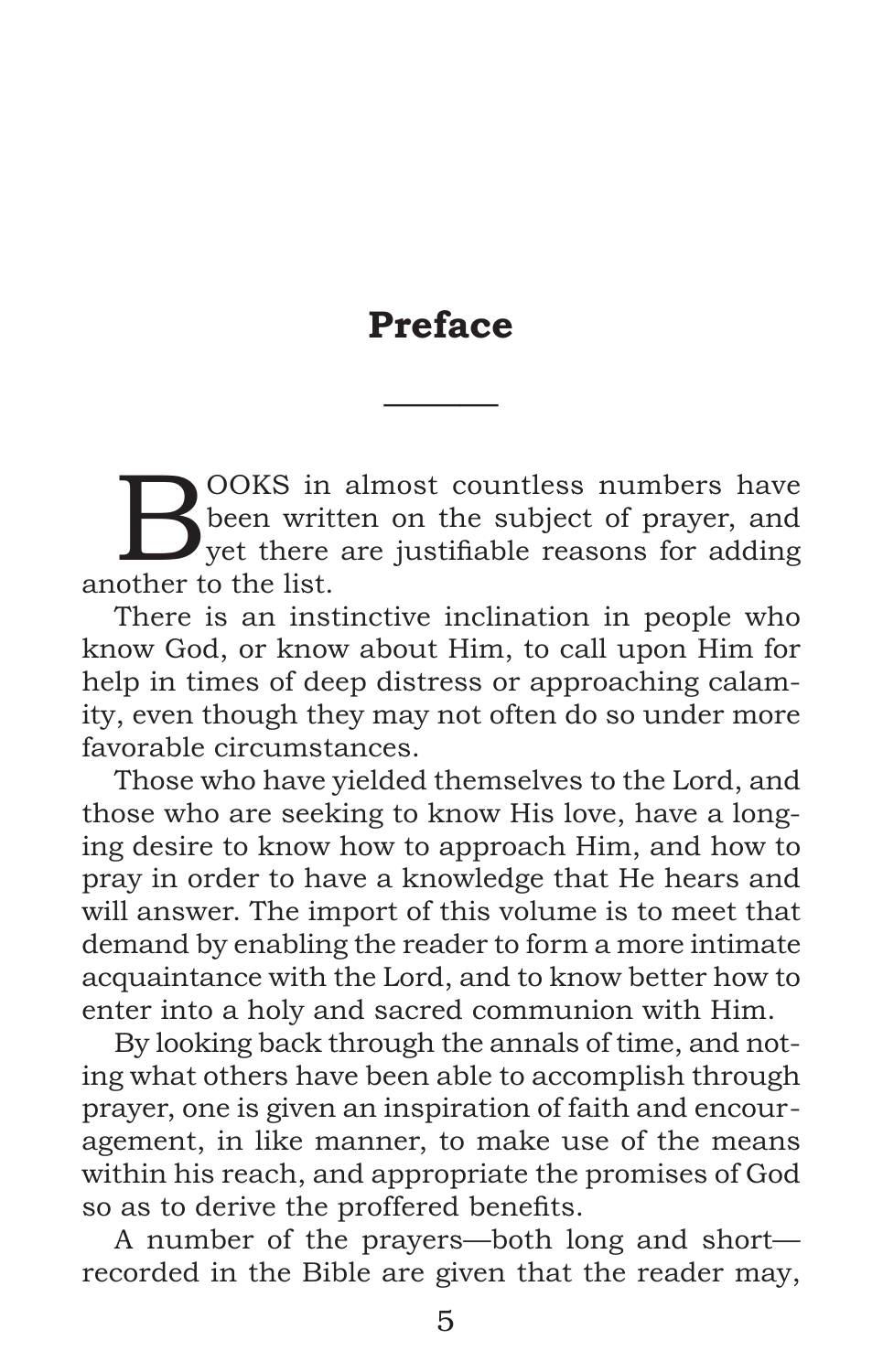by considering the situation and conditions under which they were offered, be able to know better what to do when placed under similar circumstances, and by the accompanying instructions to be able to form a prayer into words, mingled with faith, that will reach the throne and bring an answer.

The scriptural references are given to aid in a further study of the subjects mentioned. In various chapters is to be found a repetition of scriptures and prayers, also, reference made to persons and circumstances previously noted. These repetitions have been purposely made in order to make the respective chapters complete within themselves, as a book of this nature is often read by the selection of separate chapters rather than continuously from beginning to end.

If, through what is herein written, the reader is enabled to better know how to pray and exercise faith in God, that he might receive the needed benefits and blessing promised in the Word, the author will feel that his efforts have not been in vain.

Yours in Him,

E. E. BYRUM.

ANDERSON, INDIANA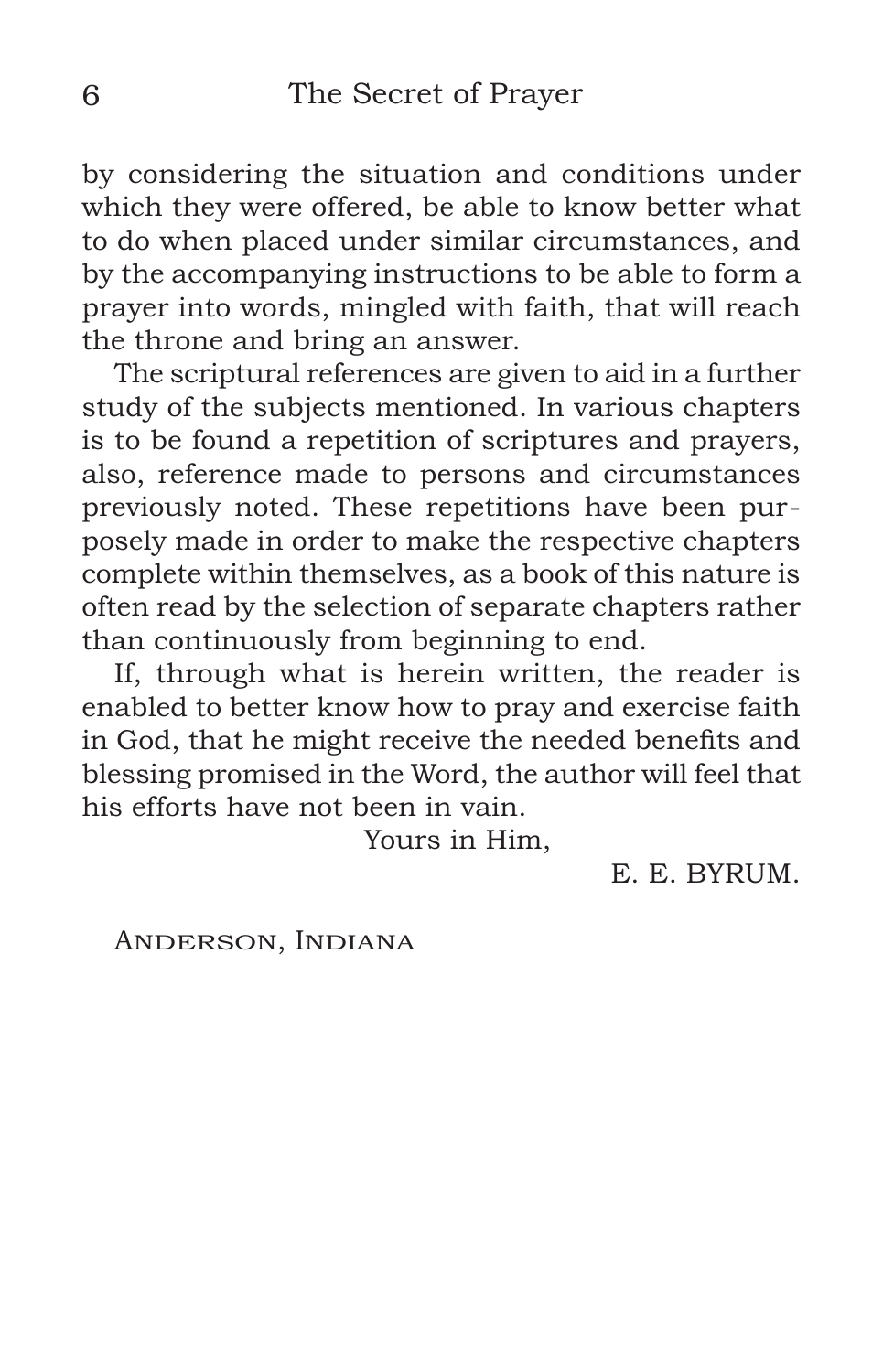# **Contents** ———

| CHAP. |                                         | <b>PAGE</b> |
|-------|-----------------------------------------|-------------|
| 1.    | $Praver$                                | 9           |
| 2.    | To Whom Prayer is Offered               | 13          |
| 3.    |                                         | 16          |
| 4.    |                                         | 19          |
| 5.    |                                         | 23          |
| 6.    | Demonstrations and Noise                | 27          |
| 7.    |                                         | 34          |
| 8.    |                                         | 37          |
| 9.    |                                         | 41          |
| 10.   |                                         | 45          |
| 11.   |                                         | 52          |
| 12.   | How to Pray for Your Own Needs          | 57          |
| 13.   | Agreement in Prayer for One Another     | 62          |
| 14.   | Supplication in Behalf of Others        | 65          |
| 15.   | Petitions for Temporal Needs            | 68          |
| 16.   |                                         | 72          |
| 17.   | The Petition of the Outcast             | 80          |
| 18.   | How the Discouraged Can Get Help        | 83          |
| 19.   | How to Obtain Help in Time of Trouble   | 89          |
| 20.   | Opening the Windows of Heaven           | 92          |
| 21.   |                                         | 98          |
| 22.   | To Those Who Pray and Receive No Answer | 101         |
| 23.   | Why Some Prayers Are Not Answered       | 103         |
| 24.   | How to Get an Answer                    | 105         |
| 25.   | The Prayer of the Patriarchs            | 109         |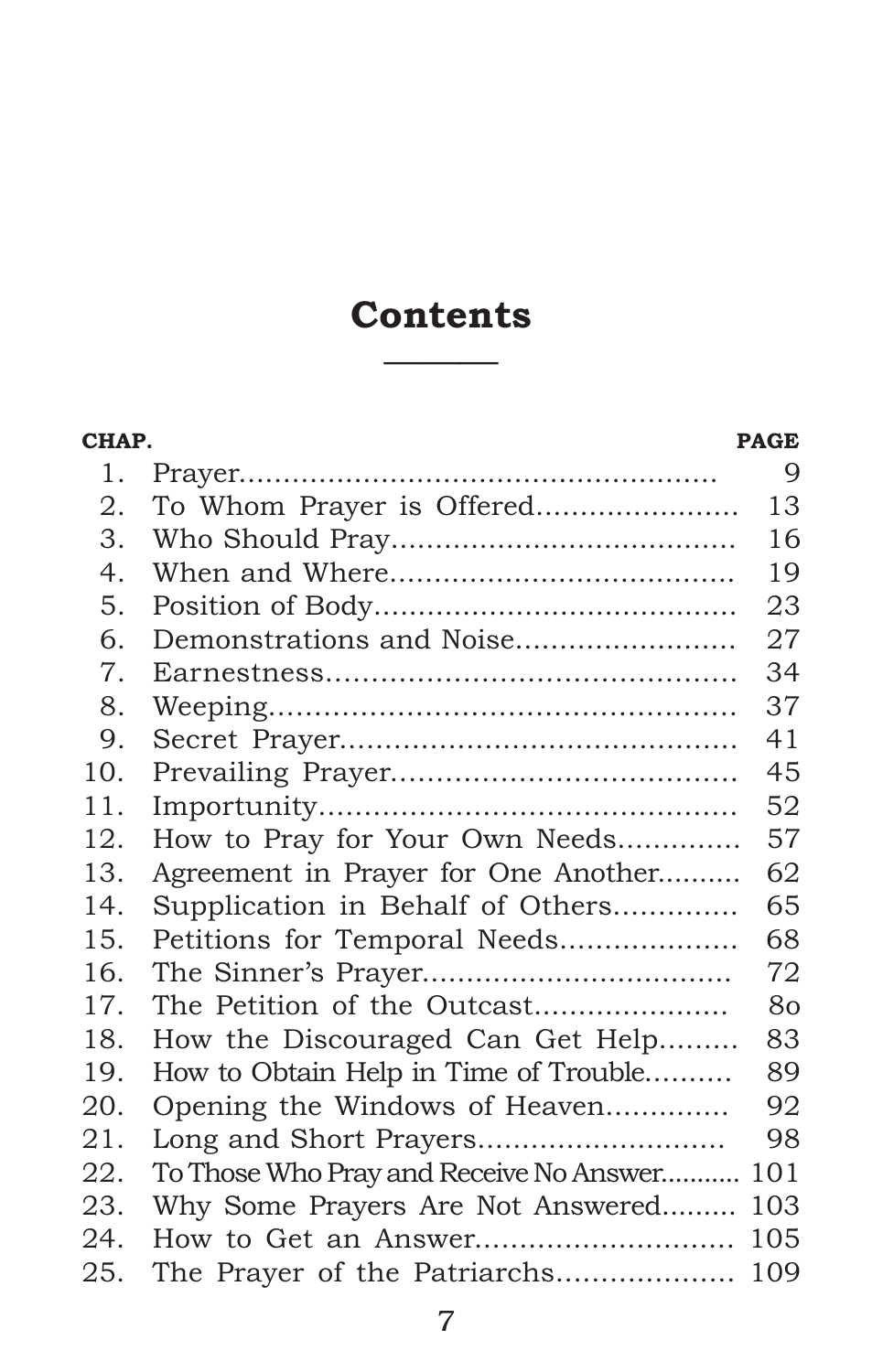| CHAP. |                                  | <b>PAGE</b> |
|-------|----------------------------------|-------------|
| 26.   |                                  | 113         |
| 27.   |                                  | 119         |
| 28.   |                                  | 122         |
| 29.   | How the Prophets Prayed          | 126         |
| 30.   |                                  | 130         |
| 31.   | The Faithfulness of Daniel       | 136         |
| 32.   |                                  | 143         |
| 33.   |                                  | 146         |
| 34.   | Peter, His Weakness and Strength | 150         |
| 35.   | Stephen and Cornelius            | 155         |
| 36.   |                                  | 158         |
| 37.   | The Prayer of the Church         | 163         |
| 38.   | Jesus, Our Example               | 169         |
| 39.   | Answer Promised to the Meek      | 173         |
| 40.   | Answer Promised to the Penitent  | 175         |
| 41.   | Promise in Time of Adversity     | 178         |
| 42.   |                                  | 180         |
| 43.   |                                  | 185         |
| 44.   |                                  | 187         |
| 45.   | Hypocritical Prayers             | 191         |
| 46.   |                                  | 193         |
| 47.   | What to Say While at Prayer      | 195         |
| 48.   |                                  | 205         |
| 49.   | Receiving the Reward             | 207         |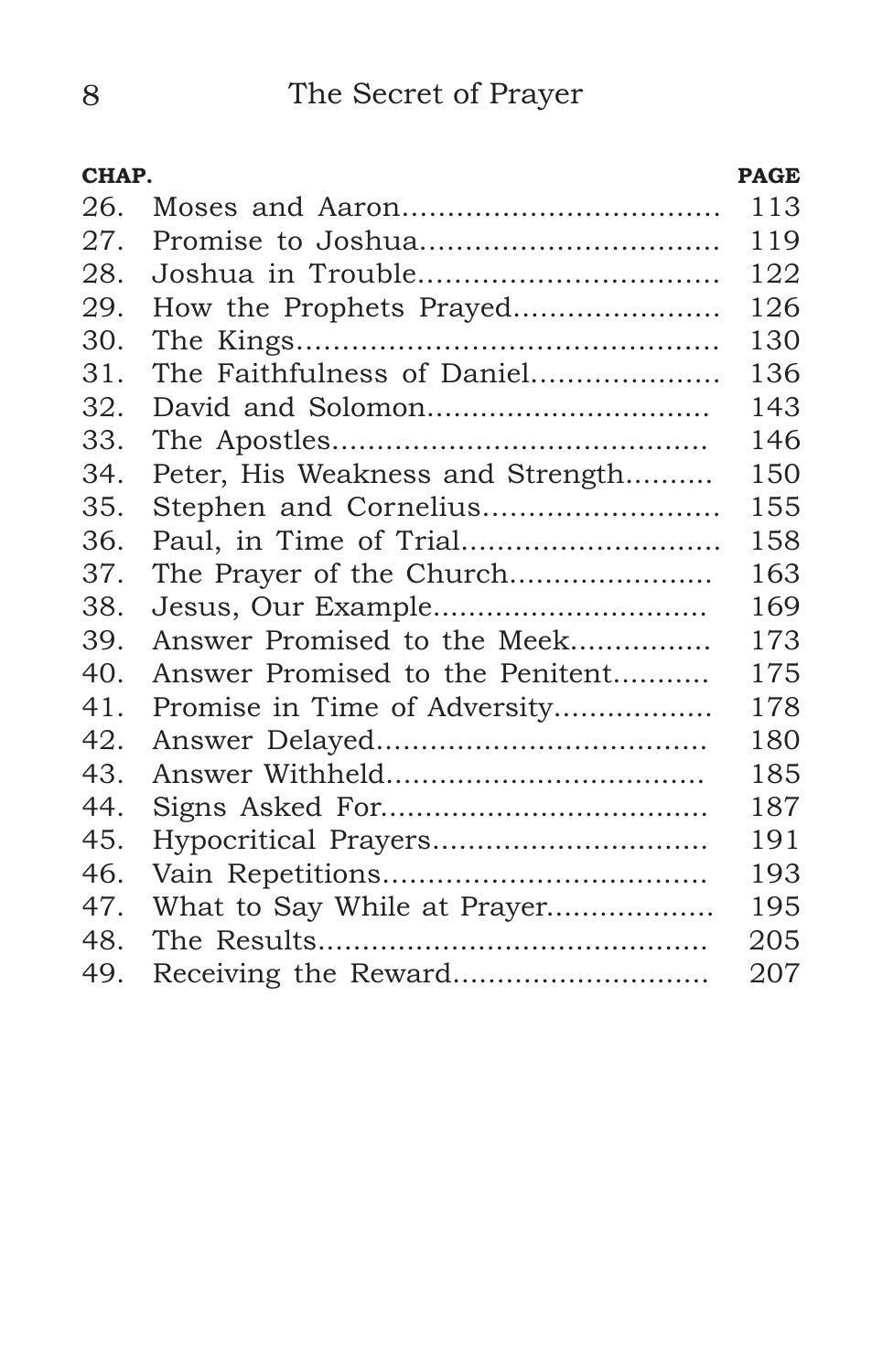**I**

#### **Prayer**

<span id="page-8-0"></span>FEW years ago, while traveling in India, I left the hot plains and began the ascent of the Himalaya Mountains. We first reached left the hot plains and began the ascent of the dense forest and jungle, then onward from the foothills wended our way along the mountain side, across gulches and deep ravines. Ofttimes we could look down into the deep chasm of the great canyon below, or over a yawning precipice at our side, but still we went onward and upward until the clouds were reached. On and on we went through the clouds, in a drizzling rain. It was a dark, dreary day, as we penetrated the surrounding gloom, until finally we reached an altitude where we could look down upon the clouds, and found ourselves in a place where the sky above was clear and the sun shining in all its brilliant splendor. Having risen above the gloom and darkness, now far below us, our environments were such that the sudden change caused everything to appear magnificent and beautiful. In comparison, it was as a weary pilgrim along life's journey, beset with many trials and temptations, and pressing his way heavenward, prayerfully trusting for better things, in spirit rises above them, where the sunshine of Heaven so enriches the soul that the trials are far below and only the silver lining can be seen.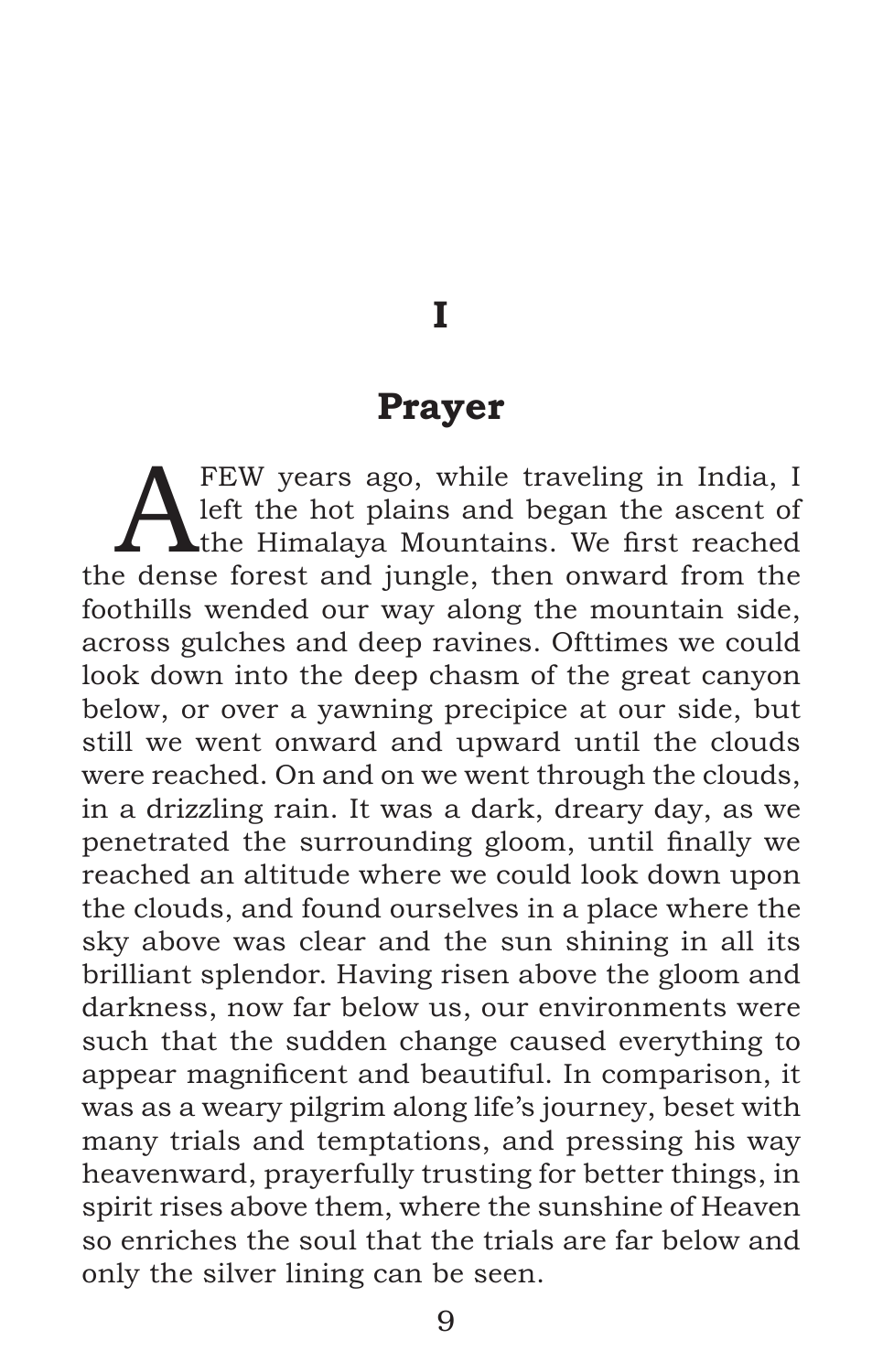Along the way among these mountains, occasionally to be seen were long white strips of cloth dangling in the air, one end being fastened to a bamboo pole. These were called prayer-flags. Upon these flags short prayers were written, and the people of Tibet, the borderland of which country we were now nearing, believed that as often as the flags were wafted by the wind so often the prayers ascended to Heaven. This, of course, made for them a very easy way of offering up their supplications.

At an altitude of about seven thousand feet, we reached a city. In it was a temple surrounded by about forty prayer-flags, and within was a great drum-shaped prayer-wheel, capable of holding two or three barrels of prayers. This great vat, being filled with hundreds, probably thousands, of prayers, written upon thin fibrous paper, was for the convenience of the worshipers. One turn of the wheel gave merit of so many hundred or thousand prayers, ascending in behalf of the one who turned it.

The heathen, ignorant of the real meaning of prayer, continue their worship, receiving no benefit in this world nor in the world to come. In order to receive the necessary benefits, one should understand and know the worth of prayer.

Prayer is a devotional expression of the heart, and like the rising of incense, ascends to the throne of grace, imploring mercy, seeking help, or giving vent to the praise and thanksgiving of the soul. It may be spoken in audible tones, or may be a whisper, a gentle breathing of the desire of the heart, or but a fervent thought, sent out in petition to him who is "able to do exceeding abundantly above all that we ask or think," or in the words of the poet: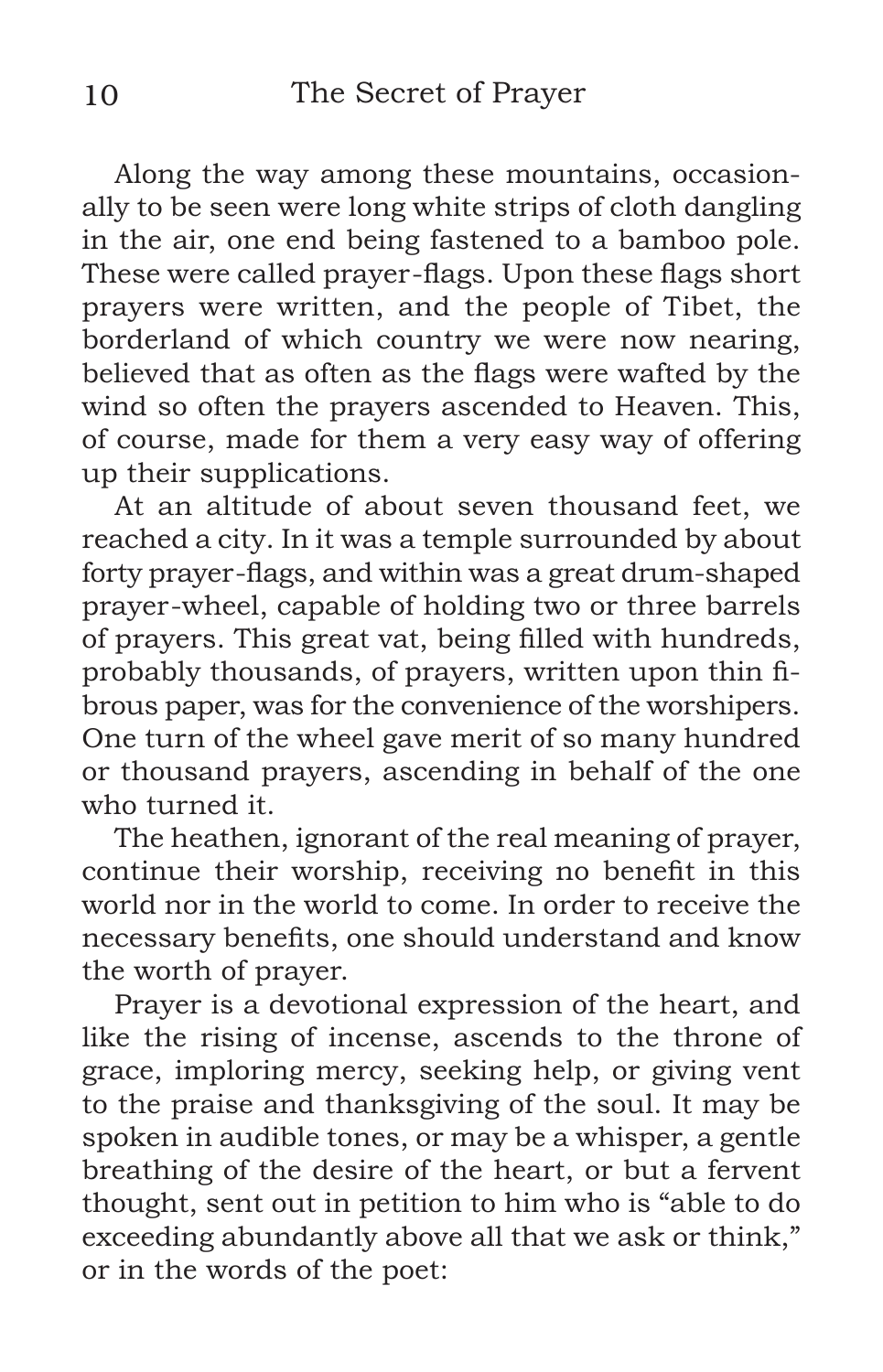#### Prayer 11

 "Prayer is the burden of a sigh, The falling of a tear, The upward glancing of an eye When none but God is near.

"Prayer is the simplest form of speech That infant lips can try; Prayer the sublimest strains that reach The Majesty on high.

 "Prayer is the sinner's contrite voice Returning from his ways, While angels in their songs rejoice And cry, 'Behold, he prays!'

 "Nor prayer is made by man alone; The Holy Spirit pleads, And Jesus on the eternal throne, For mourners intercedes.

 "O, thou, by whom we come to God, The Life, the Truth, the Way, The path of prayer thyself hath trod; Lord, teach us how to pray."

Prayer, mingled with faith, brings salvation to the sinner, healing to the sick, joy to the sorrowful and hope to the discouraged. It causes the enemy to flee, unlocks the great treasure house of the Lord, opens the windows of Heaven and brings down showers of blessings upon the humble Christian.

> Upon the mountain all alone, Or on the stormy sea, He sees, He knows our every need; He hears our earnest plea.

When trials of life come thick and fast And tempests blow awry,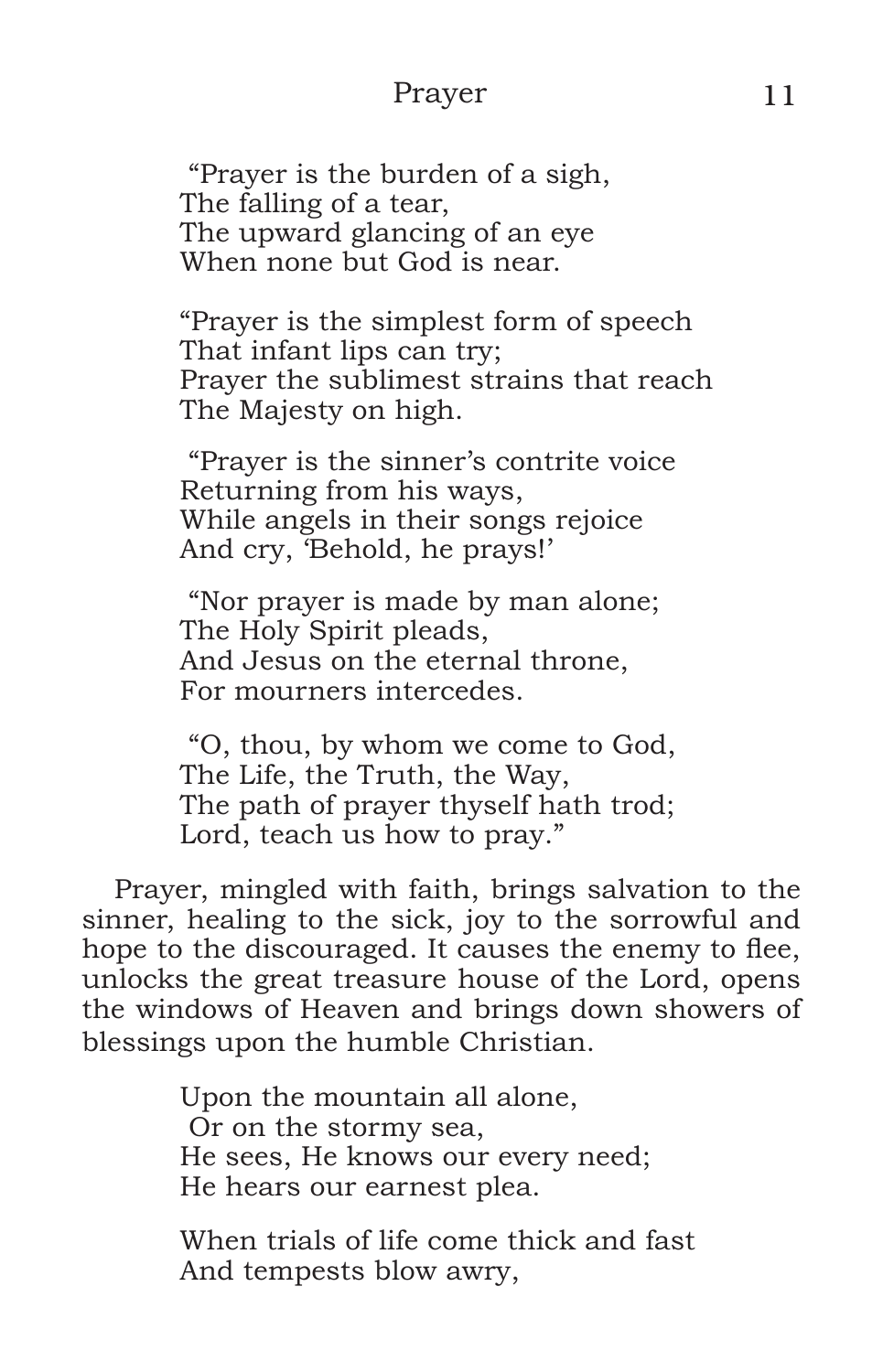A careful vigil still He keeps With ever watchful eye.

Surrounded by satanic hosts, Or hottest furnace glare, When no one else is there to help, He hears and answers prayer.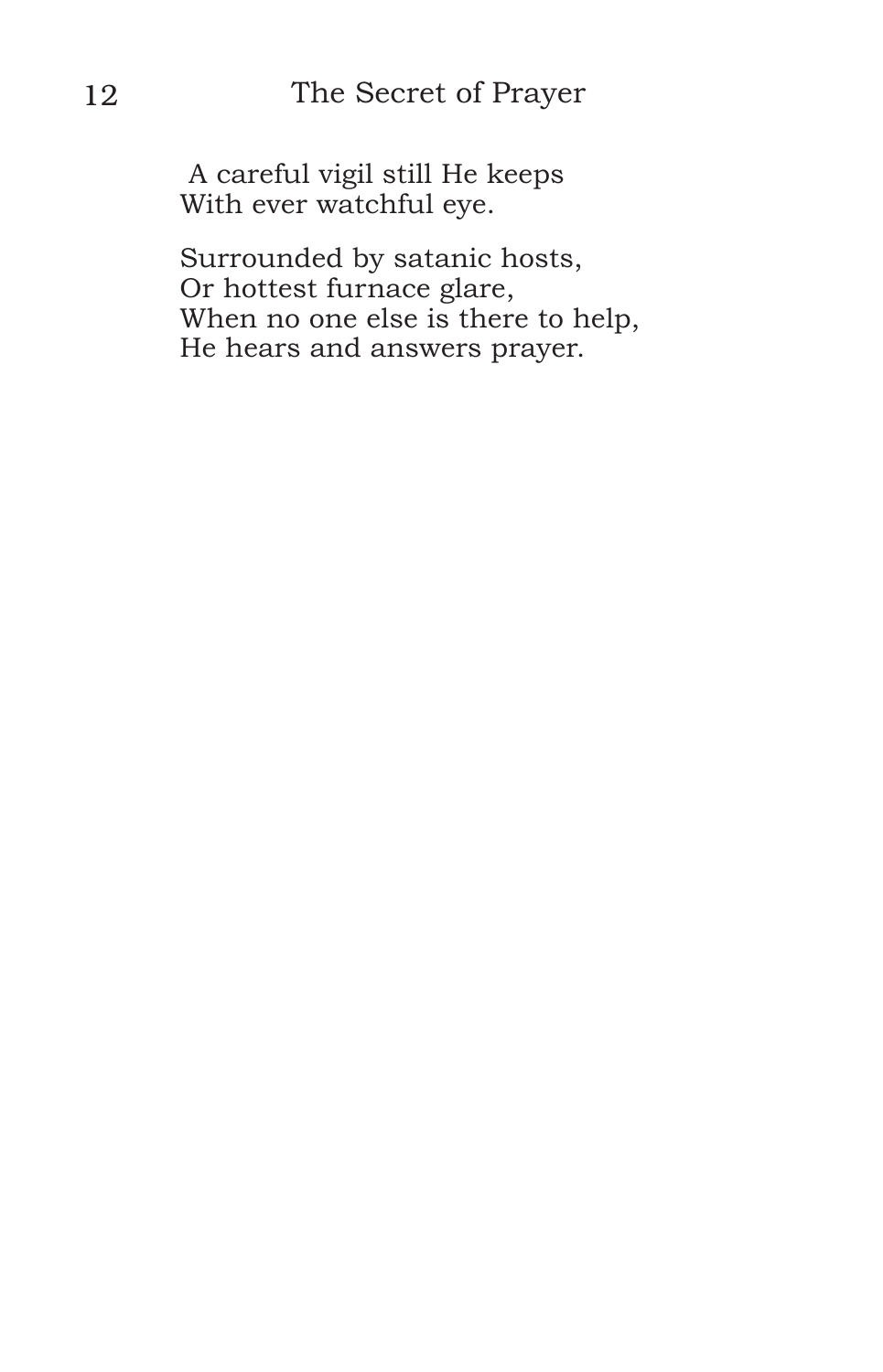**II**

# <span id="page-12-0"></span>**To Whom Prayer is Offered**

FROM the remotest ages, there has been in man<br>a tendency to reverence something of a higher<br>order than himself, an inclination to worship a<br>promo being. The uncivilized and bethereus people a tendency to reverence something of a higher order than himself, an inclination to worship a supreme being. The uncivilized and barbarous people, whose lives are steeped in sin and degradation, and whose minds are filled with superstition, have a conception of a supreme being.

Idolaters, who bow down to images made of wood and stone, attempt to worship God through their idols. The ignorant may have no conception of anything beyond the image to which they bow, but the more brilliant and educated claim that the idol is only a mediator, as it were, between them and the real object of their worship.

The ancient Greeks and Romans, notwithstanding their philosophy and education, implored the gods of mythology on important occasions and in times of adversity.

The American Indians had great reverence for the "Great Spirit," and their anticipations of a "Happy Hunting Ground" in the future were a source of great consolation to them. Although they may have had no knowledge of salvation, their minds in some way inclined toward the great ruler of the universe, whom they believed was able to furnish them happiness in the future world.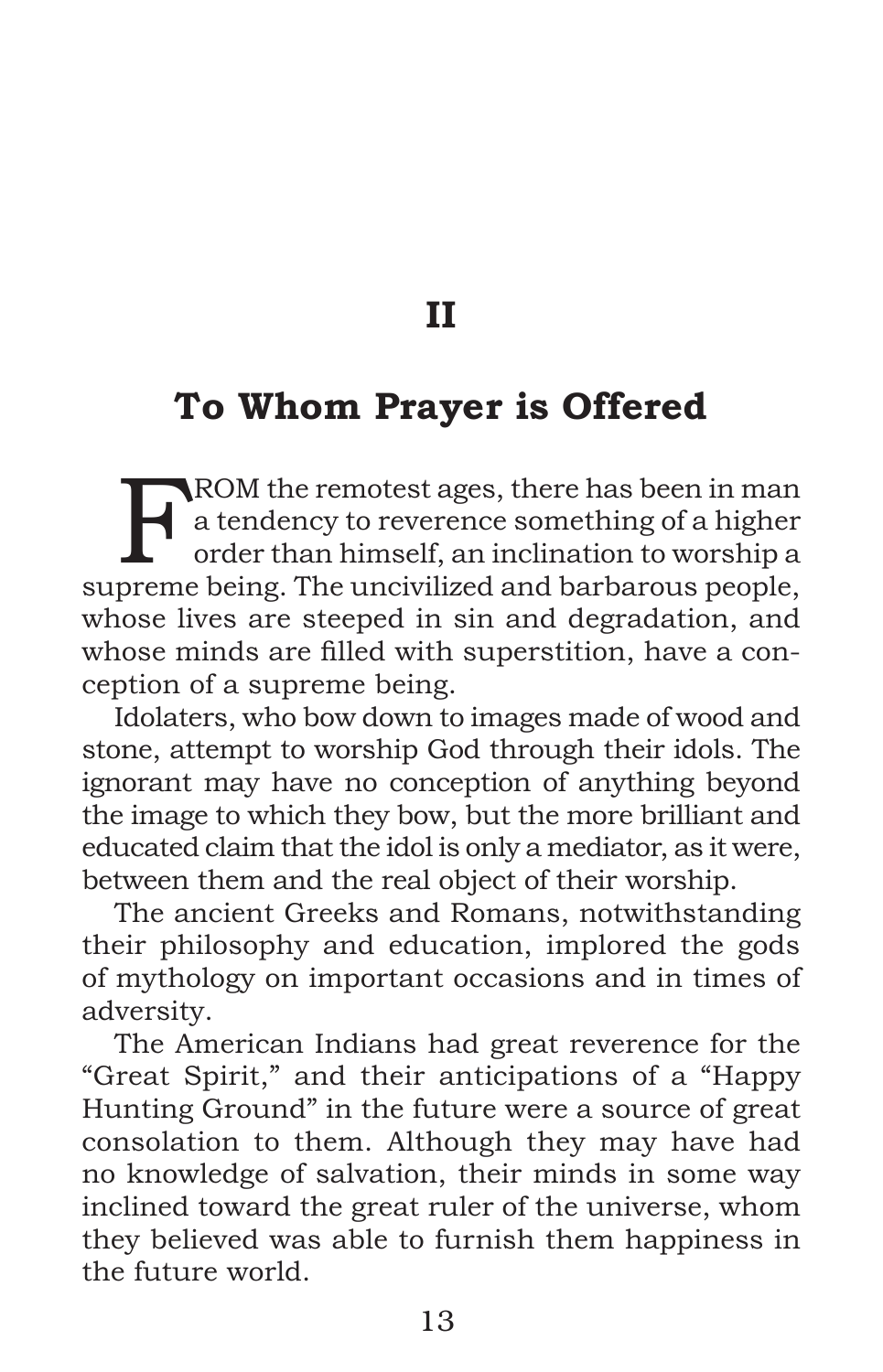The Mohammedans of today believe in God, but do not believe that they come to Him through Jesus Christ. They believe that Jesus Christ was a good man, but that Mohammed was a greater man, and that Mohammed was their prophet, or mediator.

In like manner, the Roman Catholics have a form of worship, but worship the crucifix instead of the crucified one. They believe in Jesus Christ, but their worship would be almost meaningless without the image of the cross or what is known as the crucifix.

From the beginning of the existence of man, he was instructed to look to the God of Heaven for his help and protection. After the fall, God sent His only begotten Son, Jesus Christ, into the world for the redemption of man, and it was through Him that help was received from the Father. Jesus said, "…Verily, verily I say unto you, Whatever ye shall ask the Father in my name, he will give it to you. Hitherto ye have asked nothing in my name: ask and ye shall receive, that your joy may be full." John 16:23-24. Before the coming of Jesus Christ, when the people desired help from God, they came to the prophets to have them inquire of the Lord in their behalf, as we read in Hebrews 1:1-2, "God, who at sundry times and in divers manners spake in time past unto the fathers by the prophets, hath in these last days spoken unto us by his Son, whom he hath appointed heir of all things." Just before he ascended into Heaven, he said to the disciples, "…All power is given unto me in heaven and in earth." Matthew 28:18. He is still the mediator between us and the Father.

When Paul was at Athens, he came in contact with a people, many of whom considered themselves far his superior, some of them being philosophers, who were ready to discuss intricate questions. Nevertheless,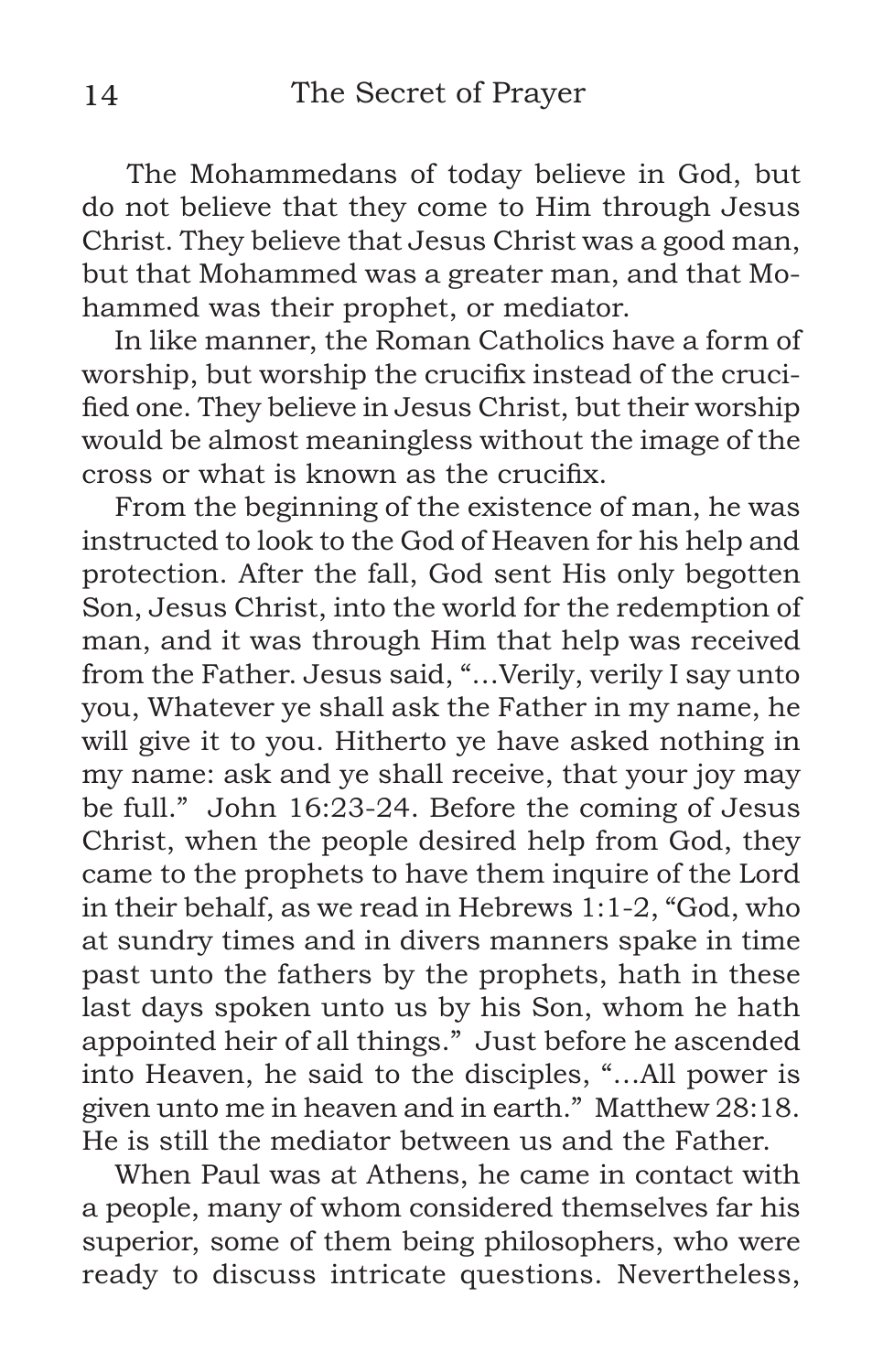they were idol worshipers, and at the same time had an idea of a power superior to their idols, which they termed "The Unknown God." Paul took advantage of their inscription, "To the Unknown God," to give them a knowledge of the true God. His argument, given in the following language, was so convincing that many believed on the true God:

"Then Paul stood in the midst of Mars' Hill, and said, Ye men of Athens, I perceive that in all things ye are too superstitious.

For as I passed by, and beheld your devotions, I found an altar with this inscription, TO THE UN-KNOWN GOD. Whom therefore you ignorantly worship, him declare I unto you.

God that made the world and all things therein, seeing that he is Lord of heaven and earth, dwelleth in temples not made with hands;

Neither is worshiped with men's hands, as though he needed anything, seeing he giveth to all life and breath, and all things;

And hath made of one blood all nations of men for to dwell on all the face of the earth…That they should seek the Lord, if haply they might feel after him, and find him."

It was the design of the Almighty that all men everywhere call upon Him in time of need and worship Him through His Son, Jesus Christ, through whom the command was given to preach the Gospel to all nations.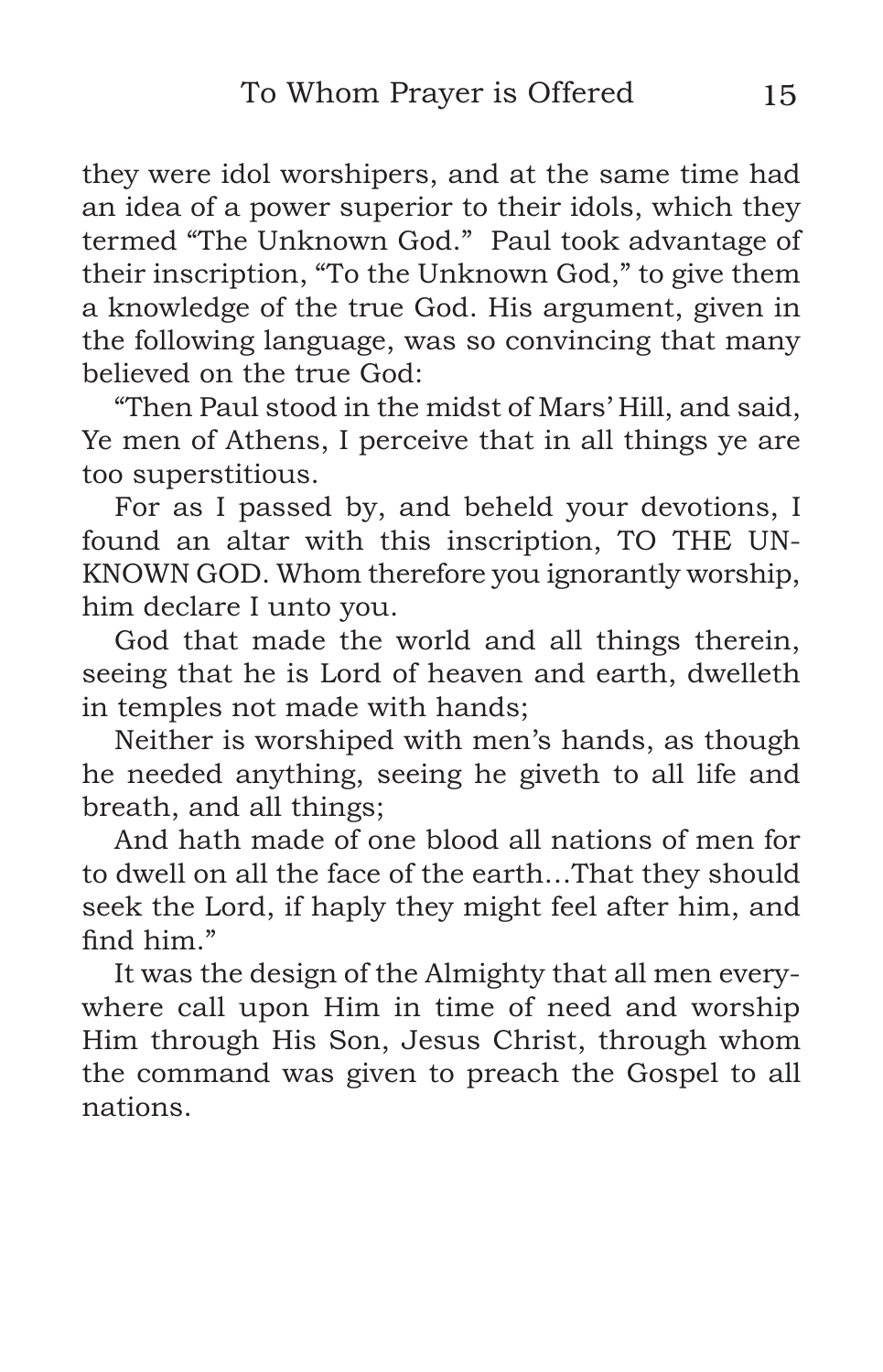#### **III**

# <span id="page-15-0"></span>**Who Should Pray?**

**JESUS CHRIST came to save sinners. Therefore,**<br>it is but a natural consequence that the sin-<br>ner, when convicted and made to realize the<br>ight of his sing, would feel constrained to call upon it is but a natural consequence that the sinner, when convicted and made to realize the weight of his sins, would feel constrained to call upon the Lord in earnest prayer, as it is recorded in Isaiah 55:6-7, "Seek ye the LORD while he may be found, call ye upon him while he is near: let the wicked forsake his way, and the unrighteous man his thoughts: and let him turn unto the LORD, and he will have mercy upon him; and to our God, for he will abundantly pardon." Here, the sinner is told to call upon the Lord and his humble petition will be heard. There are, to be sure, certain conditions to be met: he must come with repentance and forsake his evil ways. It is then that his petition will be heard.

The backslider is also invited to humble himself and call upon the Lord for mercy. "Come now and let us reason together, saith the LORD: though your sins be as scarlet, they shall be as white as snow; though they be red like crimson, they shall be as wool. If ye be willing and obedient, ye shall eat the good of the land; but if you refuse and rebel, ye shall be devoured with the sword: for the mouth of the LORD hath spoken it." The man who has wandered deep in sin, even to cursing God and everything that is good, when, like the prodigal son, he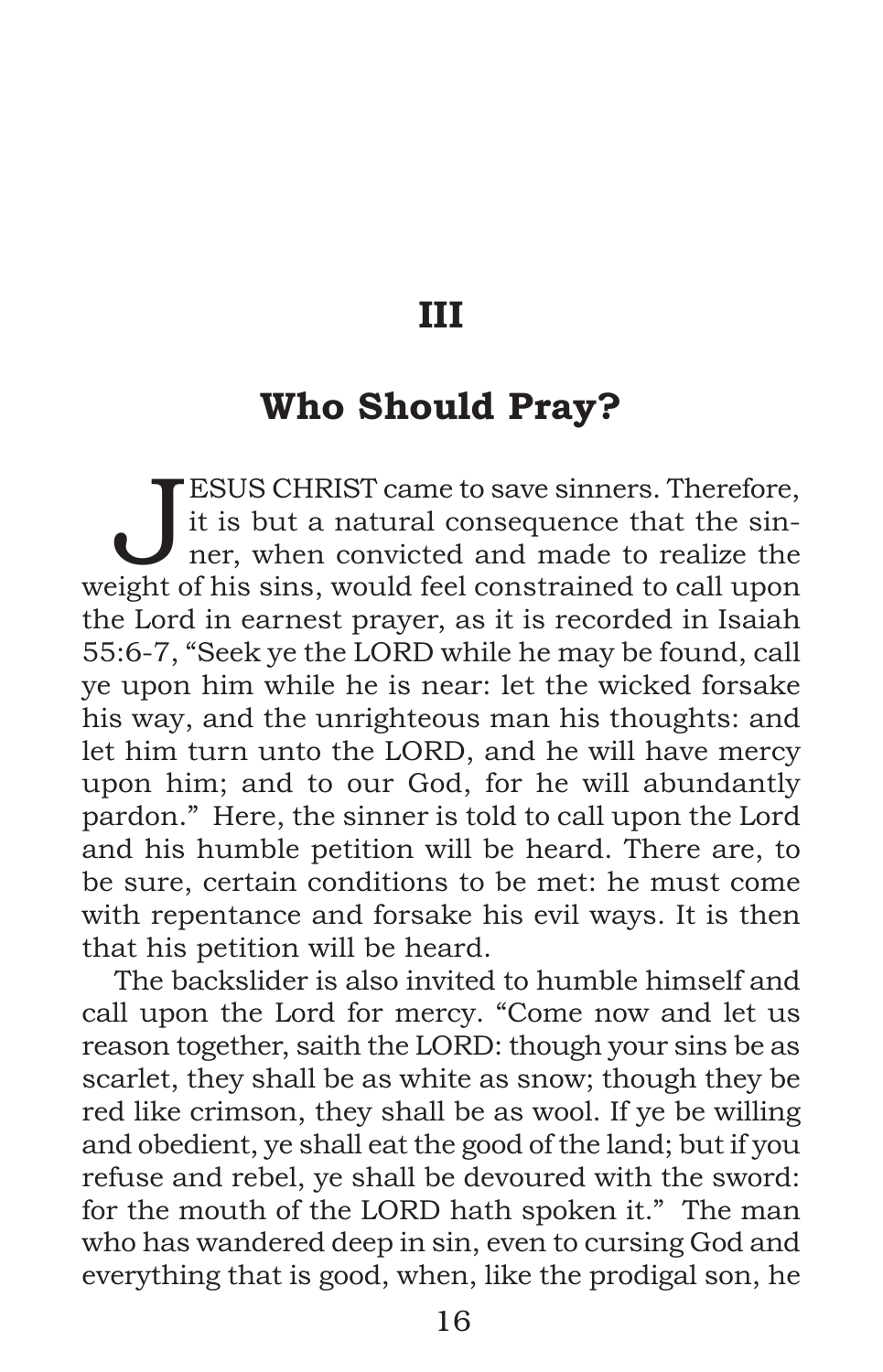comes to himself and realizes his undone condition, if he will only begin to pray and humble his heart before the Lord, he will find the great love and mercy of God extended for his deliverance.

Those who realize that they are lost should take courage and call upon the Lord in prayer. There is given in the New Testament a beautiful example of the love of God toward those who are lost in sin. Jesus tells of the shepherd who had ninety-nine sheep safe in the fold, but that one had wandered among the mountains and was lost. The shepherd did not worry about those that were in the fold, but he went out after the one that was lost, searching until he found it, when, with tender care, he returned it to the fold. In this He represents His great love for the one who has wandered away from the Lord and is lost in sin. It is that one for whom the Lord is still searching. He is ready to listen to its plaintive plea and return it safely to the fold.

The Jewish religion was one of works. However, there were men and women of great faith among the Jewish people, and in the eleventh chapter of Hebrews are recorded many wonderful things wrought through faith. Yet, after relating the wonderful instances of the manifestation of the power of God through faith in that dispensation of time, the apostle closes by saying that God has provided a better thing for us.

The afflicted are instructed to pray. (James 5:13.) These afflictions may be a time of sorrow, opposition, or oppression of mind, soul or body. The elders are instructed to pray for the sick. (James 5:14.) Verse sixteen says: "Confess your faults one to another, and pray one for another, that ye may be healed. The effectual fervent prayer of a righteous man availeth much." All should be encouraged by the words of the Psalmist,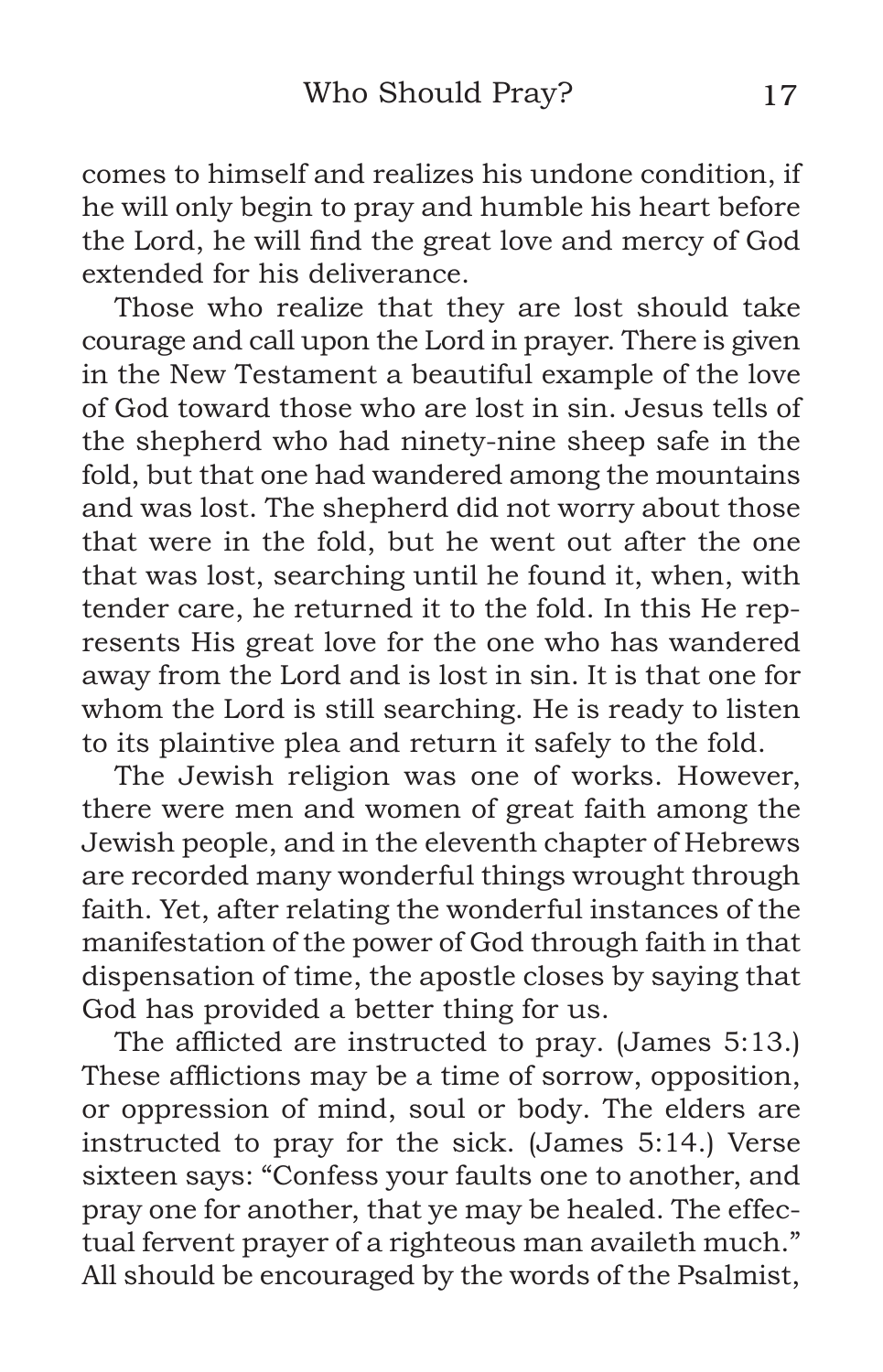wherein he says: "God is our refuge and strength, a very present help in trouble." Psalms 46:1.

Everybody should pray. Jesus Christ Himself was our example. He prayed; sometimes under adverse circumstances, sometimes giving expression to the Father in thanksgiving; while at other times pleading earnestly in behalf of Himself or the people. His words are still ringing out to a lost world: "Come unto me, all ye that labor and are heavy laden, and I will give you rest. Take my yoke upon you, and learn of me; for I am meek and lowly in heart: and ye shall find rest unto your souls. For my yoke is easy, and my burden is light."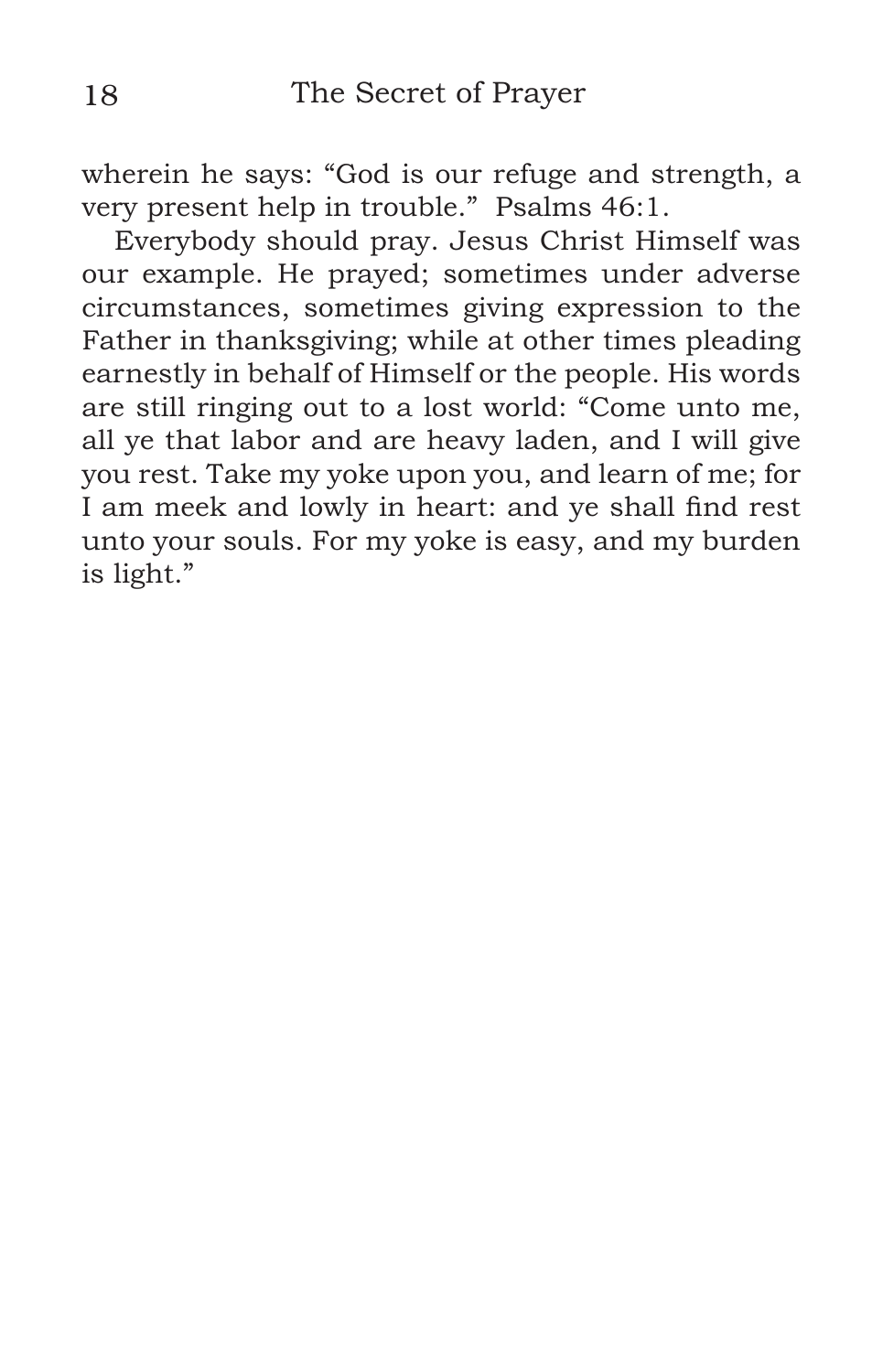**IV**

## <span id="page-18-0"></span>**When and Where?**

THERE is in the Word of God no rule laid down<br>as to just how often a person should pray,<br>nor just where the place of prayer should al-<br>we be There are instanced bouwwar, of these who as to just how often a person should pray, nor just where the place of prayer should always be. There are instances, however, of those who did pray, and something is said about the place of prayer. The mention of these things may be of some benefit to us in deciding what we should do. It is said of Daniel that he prayed three times a day with his window open toward Jerusalem. We may go in special prayer less than three times or more than three times a day, and it is not necessary that we face Jerusalem, as in this day and age of the world, it would be meaningless to us to have our faces in that direction. But to Daniel, no doubt, one of the chief subjects of prayer was that the Holy City might be restored to his people; furthermore, he was instructed to pray toward Jerusalem.

The Psalmist prayed at morning, noon and night.

We have in the New Testament a record of many times when Jesus prayed. Ofttimes He went alone into the mountains. Especially would He do this after some great manifestation of the power of God through Him, in the healing of the sick, or the working of some great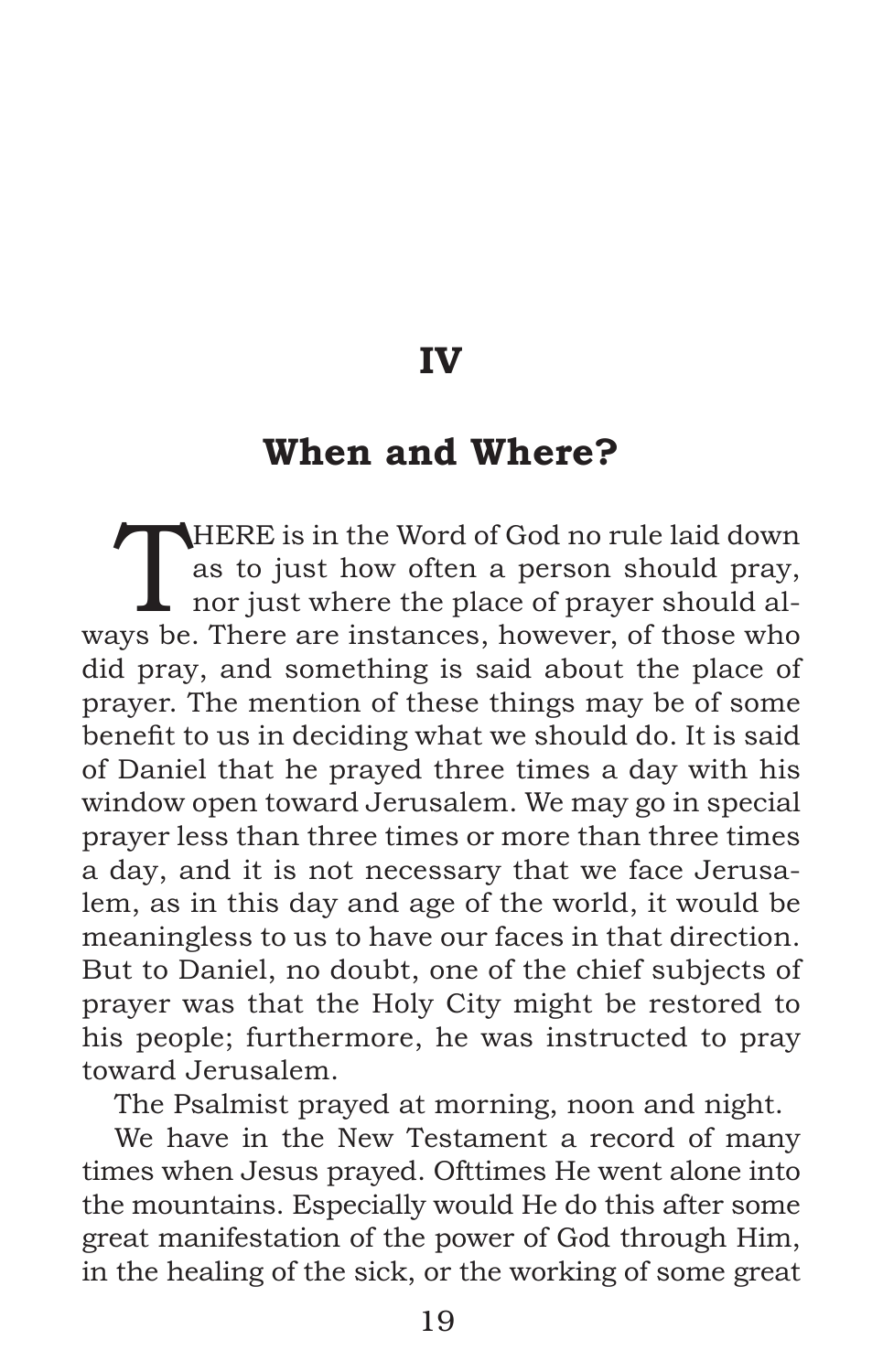miracle, such as the feeding of the five thousand. (Matthew 14:16-21) At one time, He took Peter, James and John up into the mountain to pray, and there He was transfigured before them. At another time, just before the important event of the ordination of His disciples, He went alone into the mountain and prayed all night. Whether in Gethsemane, alone on the mountain, or by the seaside, we find Him a perfect example as a man of prayer.

It is well to have a certain place of prayer, where we can be alone with God. Whether that place is in some secret chamber, on a mountain, in the woods, or in a desert place, does not matter. The place to be sought is where one can best pour out his heart to the Lord in fervent prayer and communion. We should not forget that in times of necessity prayer can be offered silently at any time and in any place that we may happen to be. A woman once told us of an experience she had on her way home from the city. She said that she became very much burdened for prayer, but having several miles to drive, and it being over bad roads, it was a few hours before she could reach home. During this time, her soul became more and more burdened, but she did not once realize that she could then and there have opened up her heart to the Lord in earnest prayer. So she continued to wait until she should arrive home, where she could enter into her closet and there commune with the Lord. She had not yet learned her privileges in silently praying to the Lord wherever she might happen to be. While it is a blessed thing to daily enter into a secret chamber, or go to some secluded spot to pray, yet we should not forget that the Lord will hear us at any time and any place that we may see fit to send up our petitions to the throne of grace.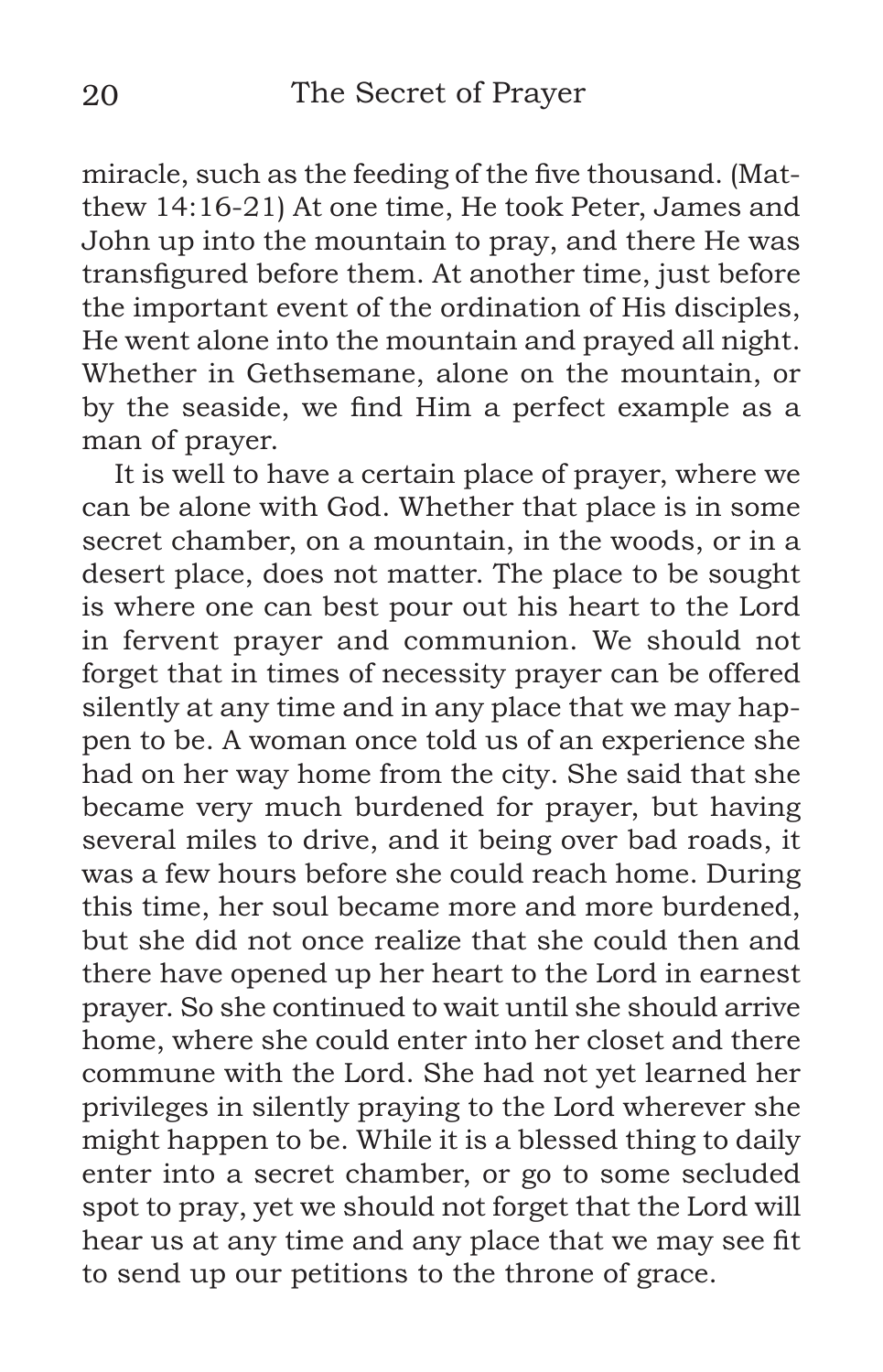A few years ago, a minister of our acquaintance was conducting the service on Sunday, in a grove in the country near Praise Chapel, New Pittsburgh, Indiana, and there was present a great concourse. Soon the sky became black with clouds and there were indications of a great storm of wind and rain. As the lightning flashed and the thunders roared and rolled, the people began to be very much excited, some leaving the ground to seek shelter. By this time the entire sky was covered with dark clouds and rain was beginning to fall. The minister, feeling the burden of the message which he had to deliver, arose and tried to pacify the people, telling them to remain in their seats and God would protect them from the rain and storm. He then dropped to his knees, and called upon God to turn the storm or cause it to cease, in order that the message of truth might be delivered to the people, also asking God to pacify them and remove their fears. He arose from his knees and requested the congregation to remain, assuring them that they would be secure in doing so. Already quite a number had started for home in their wagons and carriages, going east, west, north and south. The minister began his sermon, and soon the clouds parted, so that not enough rain fell to inconvenience those who remained in their seats. The message went forth with the demonstration and power of the Spirit of the Lord, and the result was a mighty outpouring of the Holy Spirit upon the people; and many believed and turned to God. All who left the grounds, in either direction that they went, were drenched with rain and were in a terrible storm of wind. The Lord's part in the matter was so convincing that the people, even sinners, acknowledged that it was by the power of God, and that the minister did not pray that prayer because he saw an opening in the sky, as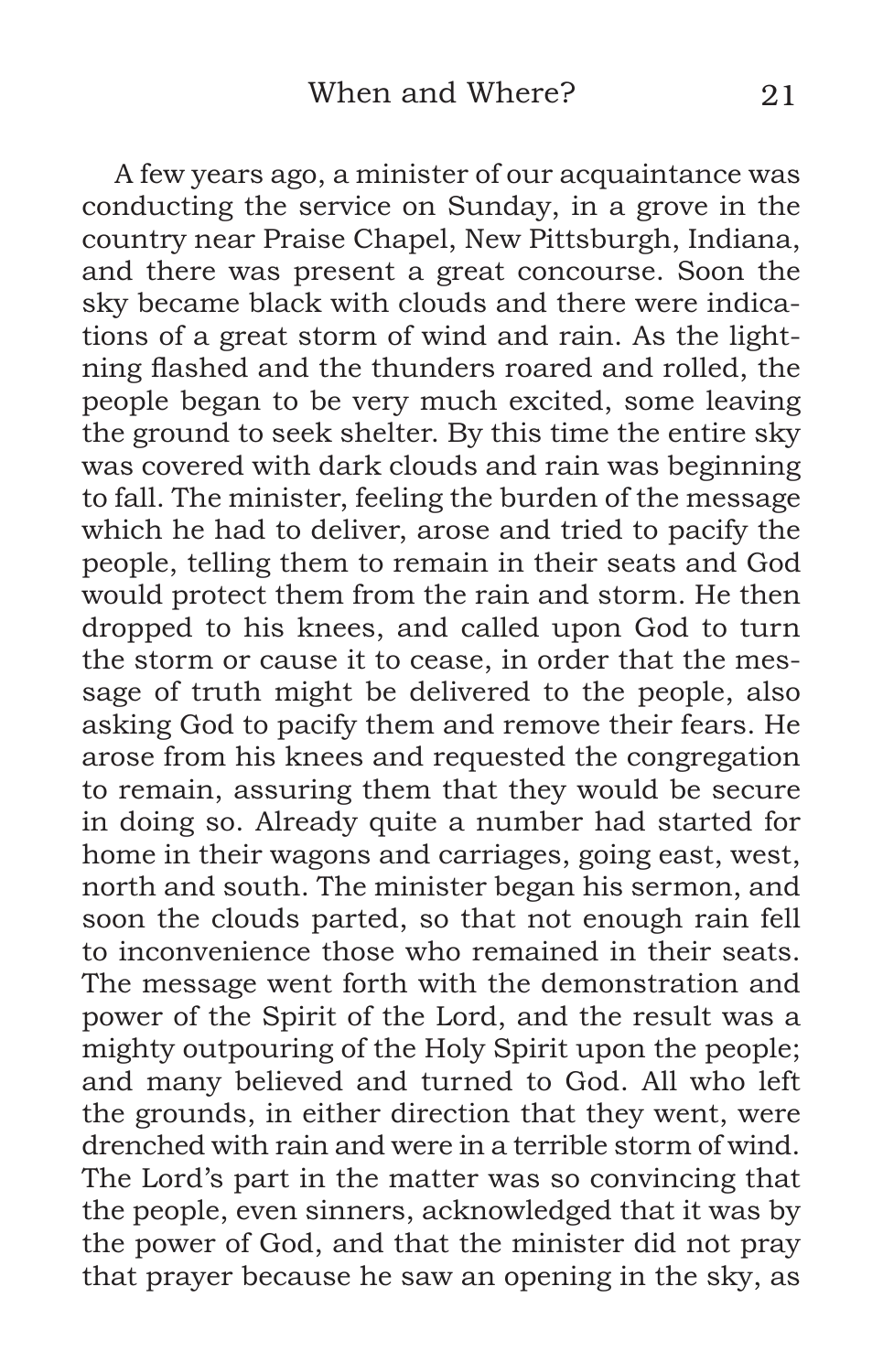from a human point of view there was every indication of an immediate storm.

The time and place of prayer is whenever and wherever necessity demands. God is everywhere, and is ready to lend a listening ear to the humble petition of those who call upon Him.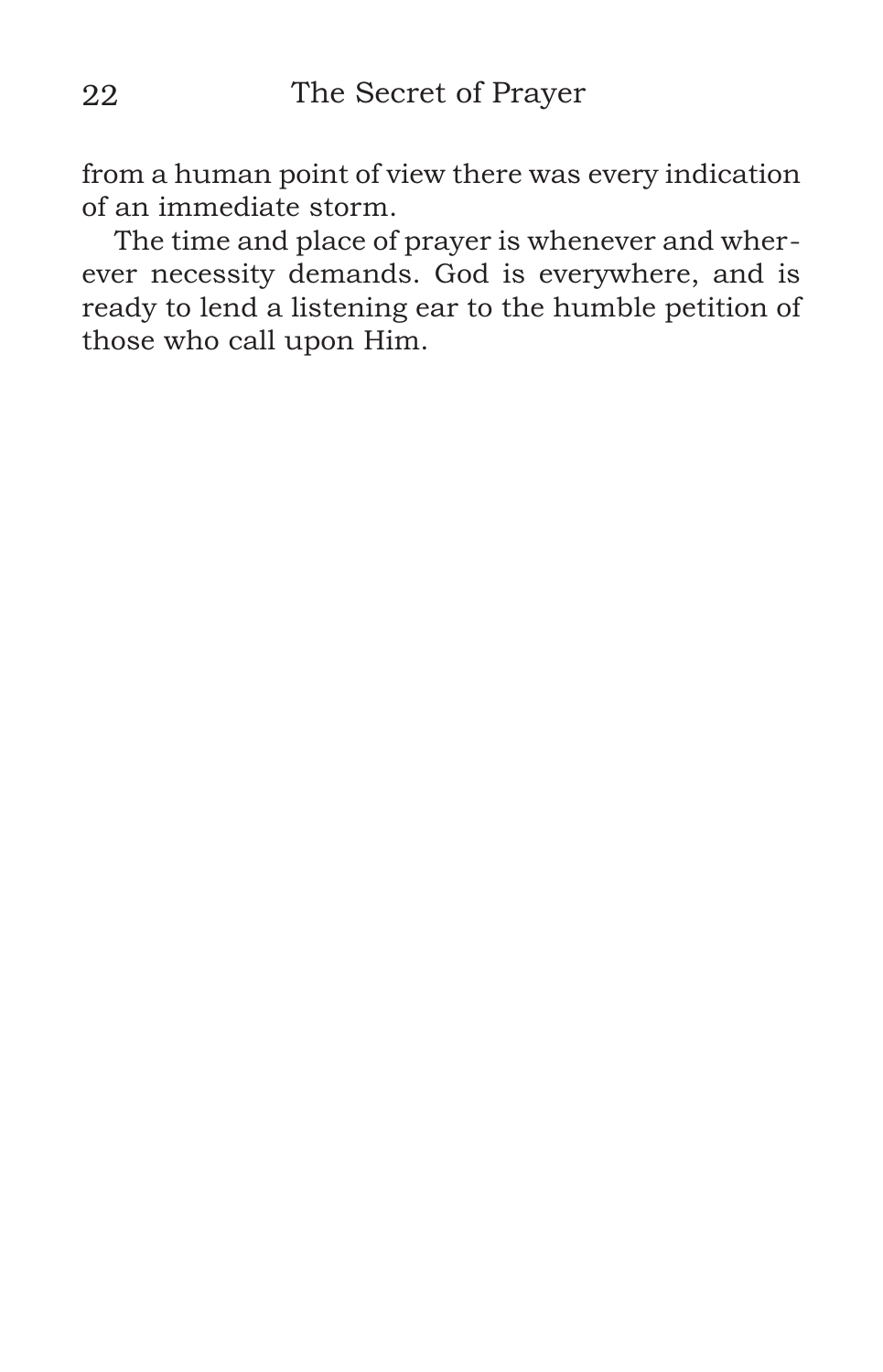**V**

# **Position of Body**

<span id="page-22-0"></span>**A CERTAIN** position of the body is not a criterion<br>by which one may be assured that the Lord will<br>answer prayer. An illustration of this is given in<br>lto 18:10.14, where the Pherice and publican both by which one may be assured that the Lord will Luke 18:10-14, where the Pharisee and publican both prayed while standing. The prayer of one was ignored; the other answered. As they went up into the temple to pray, the Pharisee stood and prayed thus with himself:

 "God, I thank thee that I am not as other men are, extortioners, unjust, adulterers, or even as this publican. I fast twice in the week, I give tithes of all that I possess."

We have no record that this self-important man, praying to be seen and heard of men, ever received any blessing or answer to his prayer.

The publican standing afar off did not lift up so much as his eyes to heaven, but smote upon his breast, saying: "God, be merciful to me a sinner."

Jesus said regarding him, "I tell you this man went down to his house justified rather than the other: for every one that exalteth himself shall be abased; and he that humbleth himself shall be exalted."

Here we learn that people may stand while praying, and some receive an answer while others receive no answer. The same may be said of any other position of the body while in the attitude of prayer.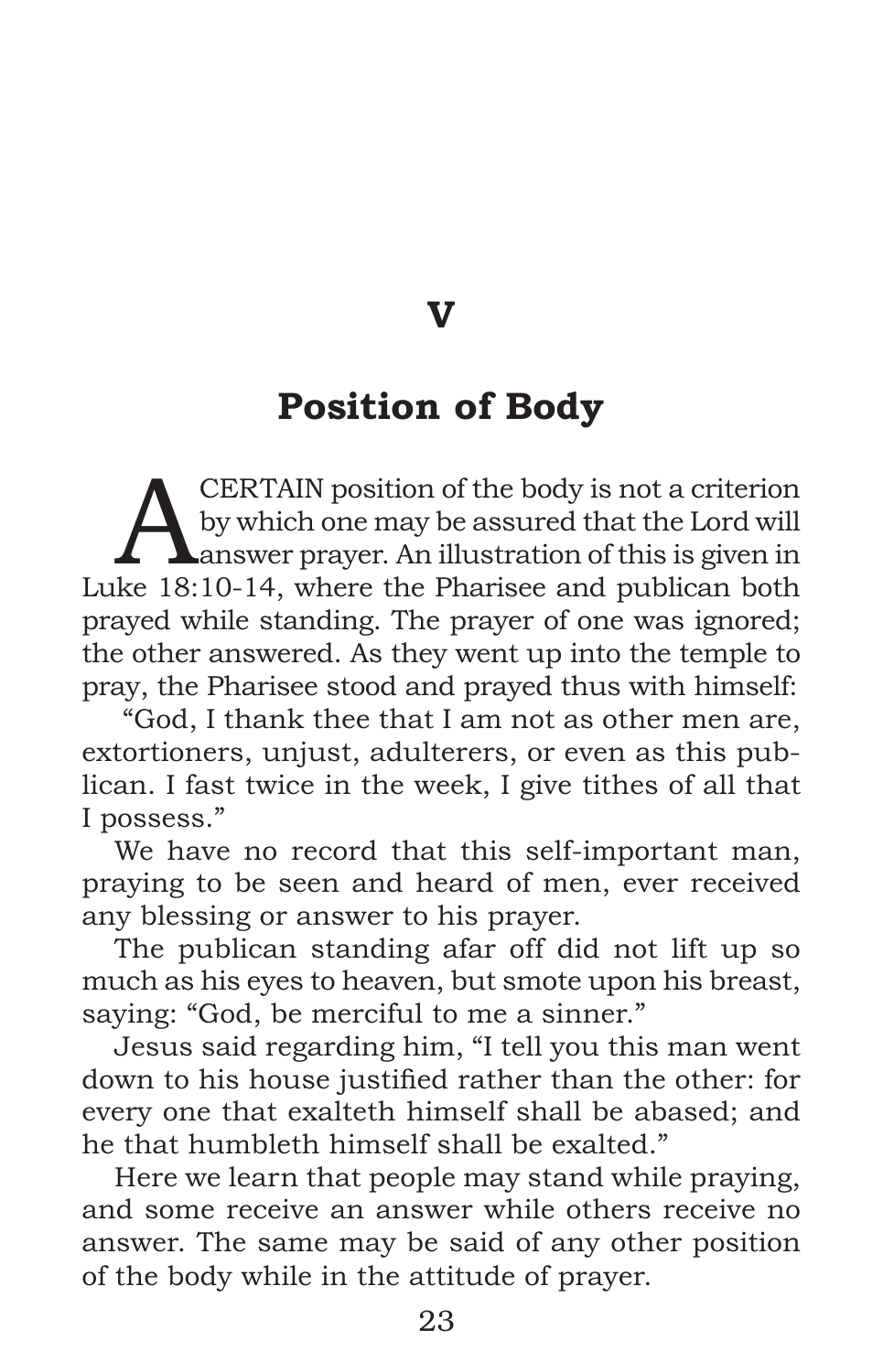Daniel kneeled upon his knees three times a day to pray and give thanks before his God. (Daniel 6:10.)

Solomon, kneeling before the congregation, spread out his hands before the Lord in prayer. (II Chronicles 6:13.)

The Psalmist said, "O come, let us worship and bow down: let us kneel before the LORD our maker." Psalm 95:6.

Paul kneeled down and prayed with the brethren at Ephesus. (Acts 20:36.) Afterwards, when his ship landed at Tyre, he met with the brethren, their wives, and their children, all of whom kneeled down on the shore and prayed. (Acts 21:5.)

John, the Revelator, fell at the feet of the angel whom he was intending to worship. (Revelation 19:10.)

There is recorded some wonderful prayers and wonderful answers to prayer where people were in various postures before the Lord.

At one time, when the prophet Elijah went up to the top of Mt. Carmel, "he cast himself down upon the earth, and put his face between his knees." It was while in that position that James says he prayed "and the heaven gave rain." While at this time he continued with importunity, yet the answer was so marvelous that the king had to hasten to find a place of shelter. (I Kings 18:42-44.)

The Israelites were defeated in their first attempt to take the city Ai. Joshua did not stand and pray, neither did he kneel, but he rent his clothes, and falling to the earth upon his face, prayed.

"Alas, O Lord GOD, wherefore hast thou at all brought this people over Jordan, to deliver us into the hand of the Amorites, to destroy us? would to God we had been content, and dwelt on the other side Jordan!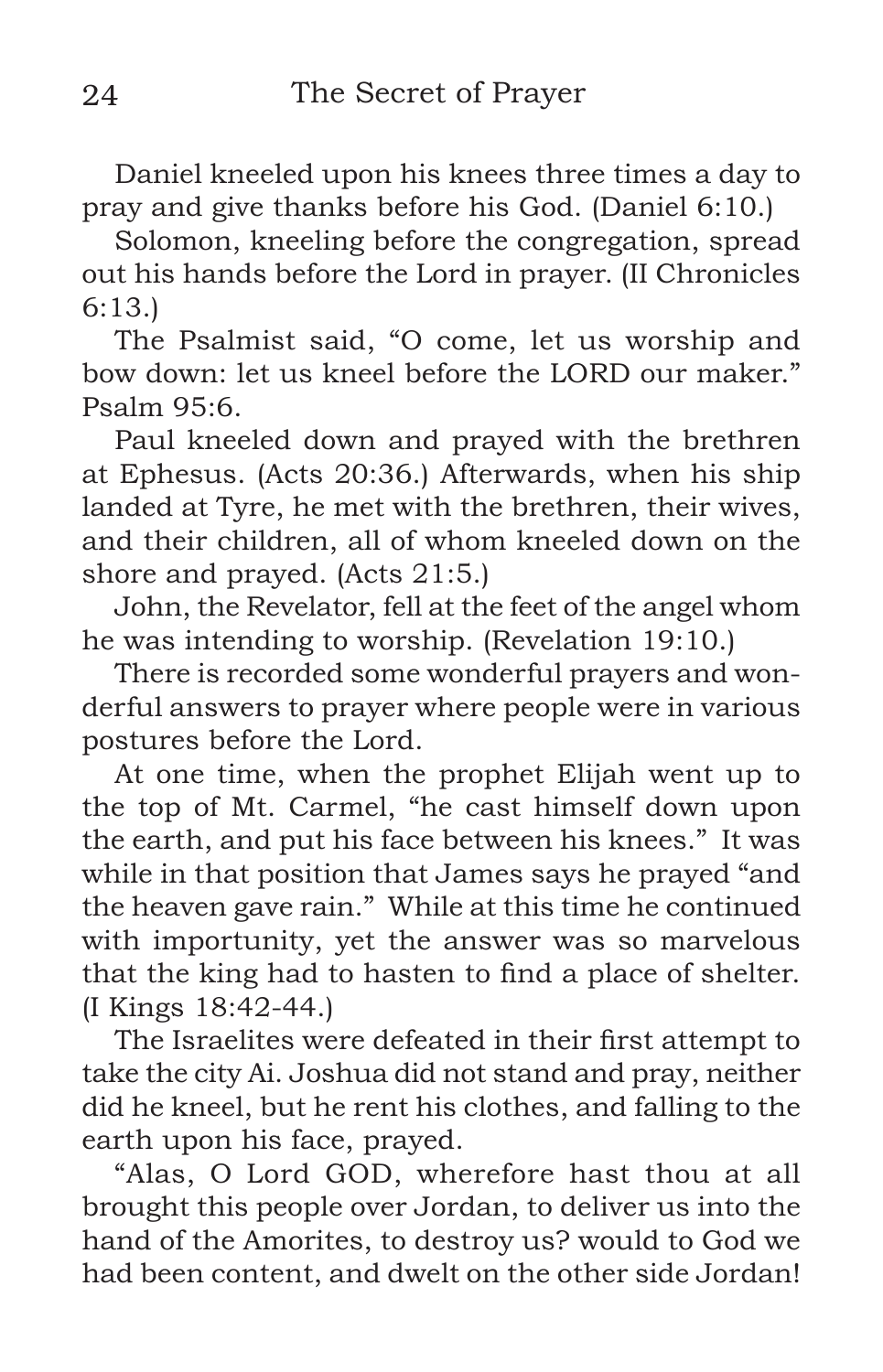O Lord, what shall I say, when Israel turneth their backs before their enemies! For the Canaanites and all the inhabitants of the land shall hear of it, and shall environ us round, and cut off our name from the earth: and what wilt thou do unto thy great name?"

The Lord said to Joshua, "Get thee up; wherefore liest thou thus upon thy face? Israel hath sinned and they have also transgressed my covenant which I commanded them." The Lord further told just what to do in order to be victorious. (Joshua 7:6-11.)

A long prayer was not required on the part of Joshua: he was pouring out his heart in great earnestness. Such prayers reach the throne.

Paul prayed with his feet fast in the stocks. (Acts 16:24.) "And at midnight Paul and Silas prayed, and sang praises unto God." Their prayers, even under such adverse circumstances, were heard, insomuch that "suddenly there was a great earthquake, so that the foundations of the prison were shaken: and immediately all the doors were opened, and every one's bands were loosed." The result was the conversion of the jailer and his household.

There are times when people are unable to stand, kneel, or bow down before the Lord to offer up their petitions. King Hezekiah at one time had such an experience. He was sick unto death, and was told that he must die. He was not able to arise, but while lying upon his bed "he turned his face to the wall and prayed to the LORD."

"I beseech thee, O LORD, remember now how I have walked before thee in truth and with a perfect heart, and have done that which is good in thy sight."

His prayer was short, still it was an earnest one and brought an answer. The Lord sent him a message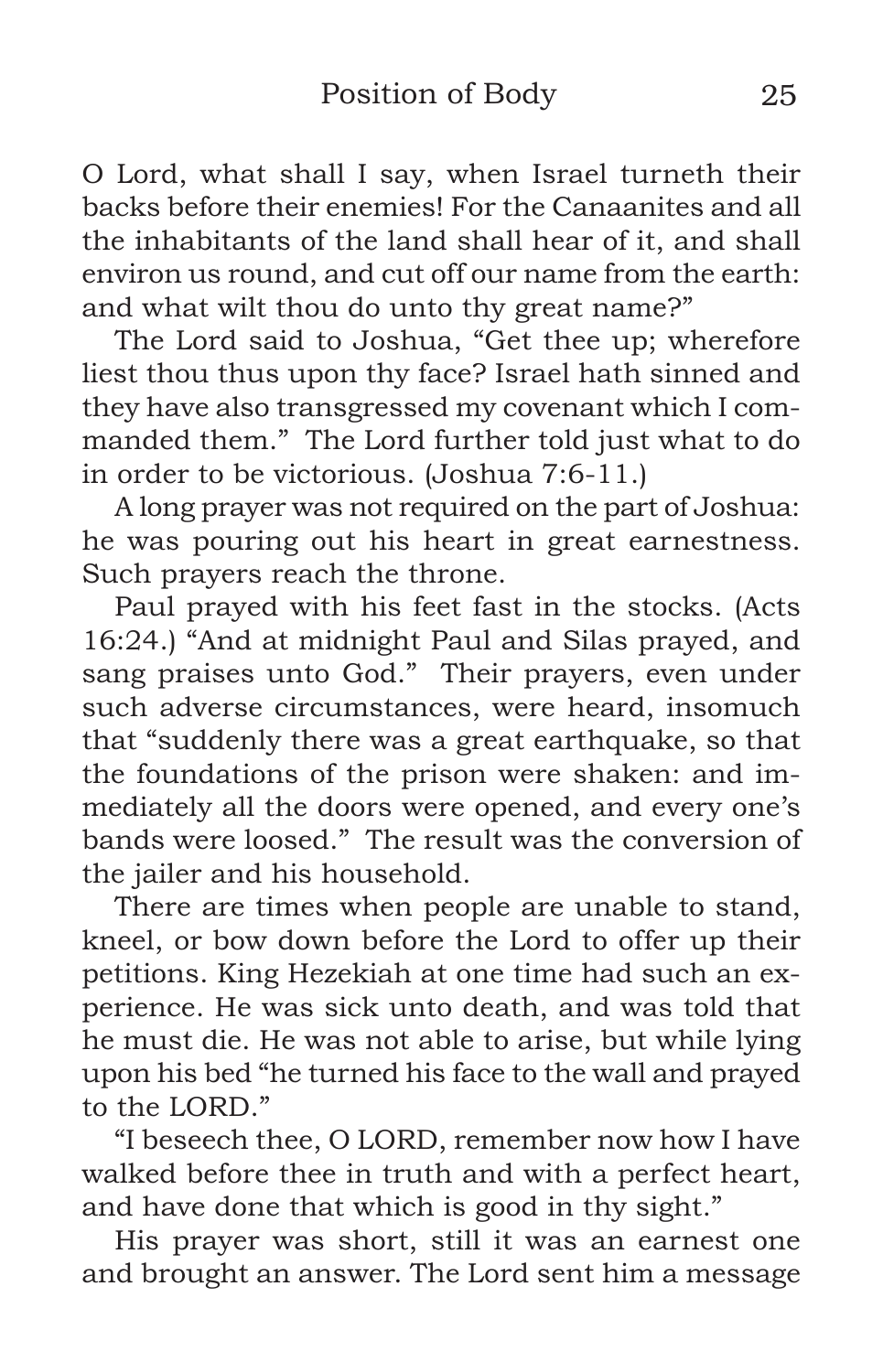through the prophet, as follows: "I have heard thy prayer, I have seen thy tears: behold I will heal thee: on the third day thou shalt go up unto the house of the LORD. And I will add unto thy days fifteen years…" II Kings 20:1-6.

Many people in oriental countries place themselves in a sitting posture while at prayer. In public worship, people should not place themselves in an unseemly position, but everything should be done decently and in order. When alone, sometimes one may take a position that would not be proper or becoming in the presence of others. No matter what the position of the body, it is the humbleness of the heart and reverence before God that enable one to be acceptable in His sight while imploring an answer to petitions or offering up thanksgiving. It is the humility of heart that causes one to find favor in His sight.

While a person may pray in various positions, according to the circumstances and place, and receive an answer from God, yet the more common and reverential posture seems to be that of bowing before Him on bended knee. We read in Romans 14:10, 12, that "…We shall all stand before the judgment seat of Christ. For it is written, As I live, saith the Lord, every knee shall bow to me and every tongue shall confess to God. So then every one of us shall give account of himself to God<sup>"</sup>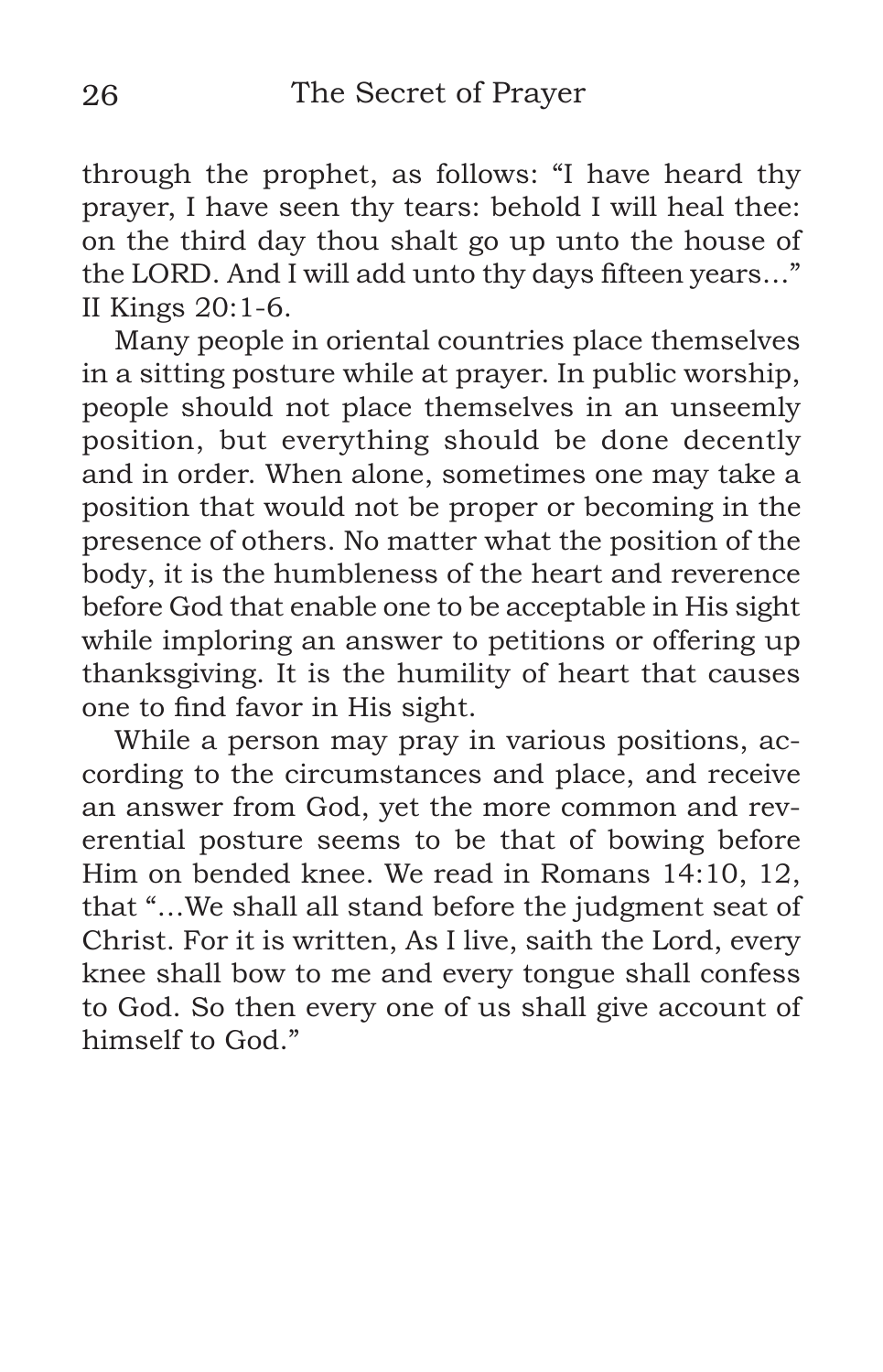**VI**

#### <span id="page-26-0"></span>**Demonstration and Noise**

**M** ANY varied experiences can be told of the religious demonstrations and manifestations among the people throughout the relative or experience for with God. It may be of ANY varied experiences can be told of the religious demonstrations and manifestaworld, who are seeking favor with God. It may be of interest to call attention to some of the performances practiced by the heathen and others who know but very little about the true God.

Among the heathen nations in Africa, India, and other countries, there are hermits and ascetics—those who are seeking to be holy men. In order to become so, some of them sit on sharp spikes, torture and lacerate their bodies, and wear iron bands about their bodies and necks. Some isolate themselves from the people, finding a home in some secluded spot in the mountains, while others select a more public place, and there cover their bodies with ashes and almost starve themselves. Some hold up a hand or arm until the joints become stiff. This is not an over-drawn picture.

In Northern Africa, I visited the place where the "head-choppers" have their annual meetings. During their religious performances, they use something like a hatchet, or large knife, to cut and lacerate their heads; while they leap about and scream at the top of their voices, in a most hideous manner, when celebrating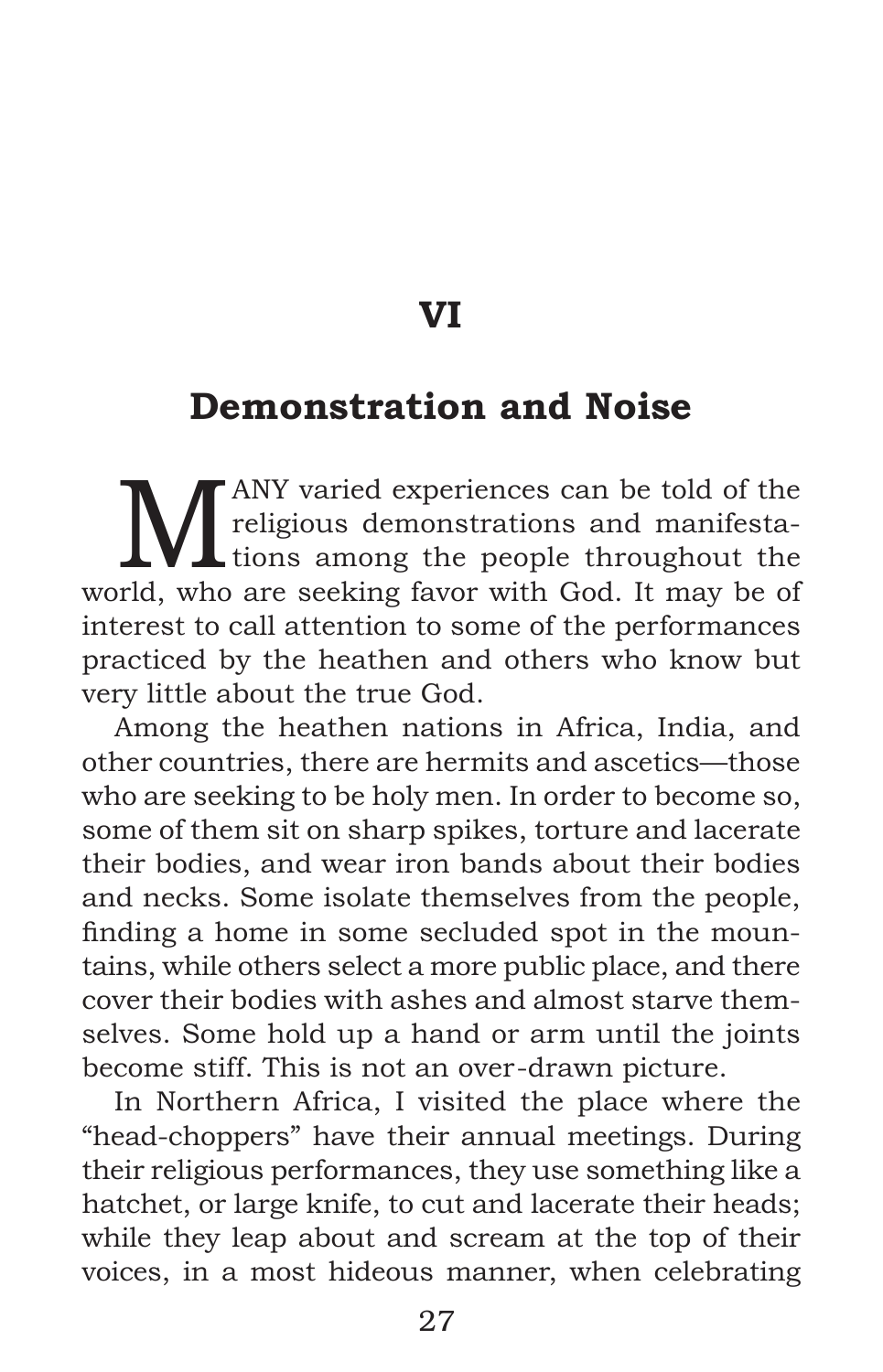their feast. While in this frenzied state, a goat, or some other animal, is seized and literally torn into pieces, being eaten without taking time to dress or cook it. The blood flowing from their heads and from the animal they have torn to pieces presents a horrible sight.

A number of years ago, an acquaintance, when traveling in Egypt, witnessed a similar scene during the celebration of the tenth day of a certain month of the Mohammedans, in commemoration of the assassination of "El Hassan." There was a street parade, in which many people took part. Certain ones would cut their heads with knives, while others struck their breasts with either their right hands or a chain. This man said that, "Infuriated with their demonstration, they seemed, with every stroke, to almost crush their breasts, as they moaned out 'El Hassan, El Hassan, El Hassan' Others, whose bodies were bare down to their waists, carried scourges made of small chains, with which they smote themselves in the most beastly and barbarous manner, leaving great bruises with every stroke; and even inflicting gashes from which blood oozed forth and trickled down over the lower parts of their bodies."

These performances have not only actually taken place during years past, but such demonstrations are still being made in some countries, by people who believe in God but know nothing about His saving-grace, as well as by the heathen who know nothing about God.

In the Bible we have record of a performance of similar nature. This was at the time that Elijah and the priests of Baal gathered together on Mt. Carmel in a contest for supremacy. There was an agreement between them that they should each build an altar, putting a sacrifice upon it, but placing no fire thereon, as they were to call on their god. The one that answered by fire, consum-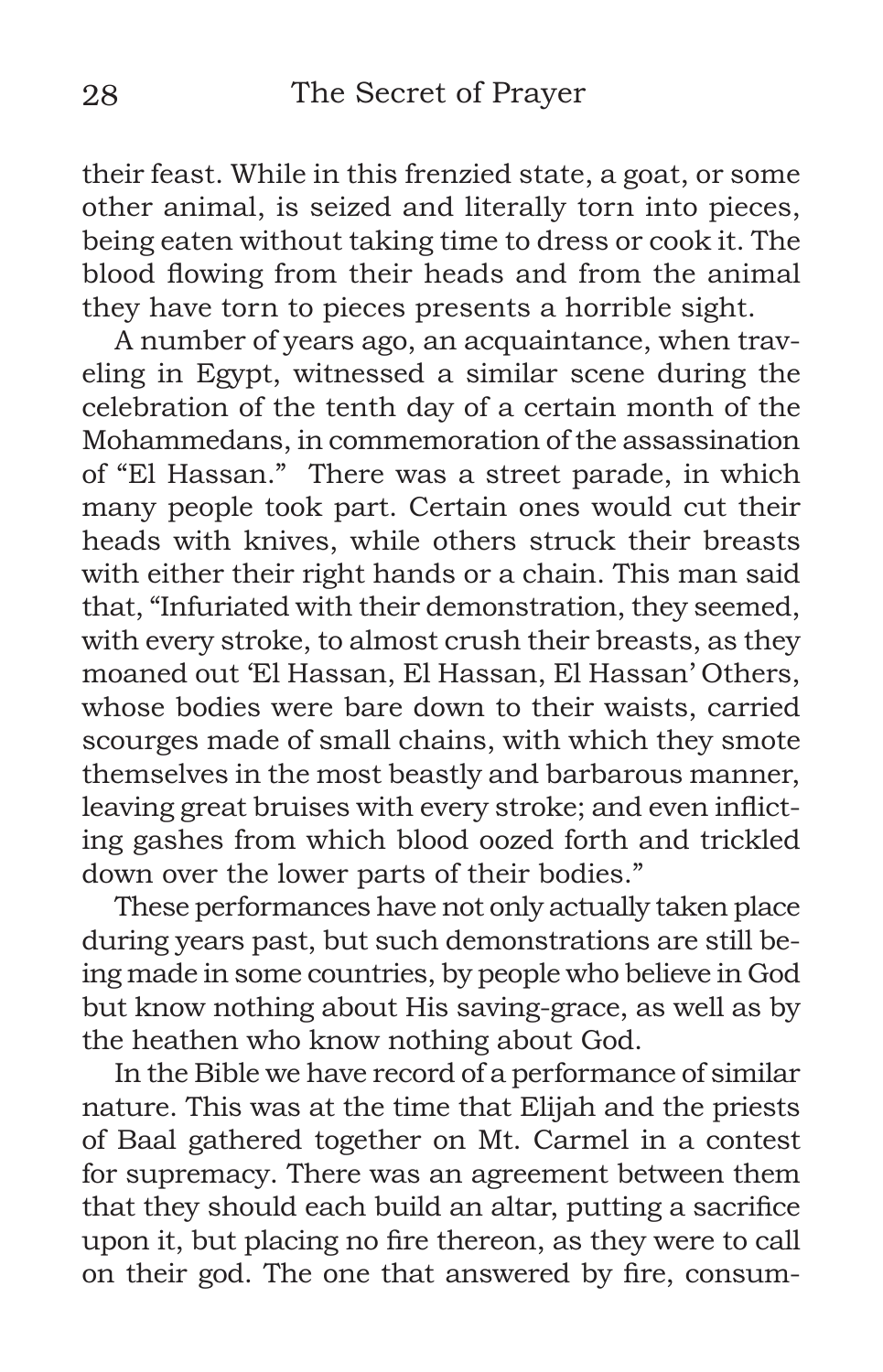ing the sacrifice, should be considered the true God. Elijah, knowing the power of the God of Heaven, whom he served, was quite willing to undertake such a test or public demonstration, even though he was alone and on the other side were four hundred and fifty priests of Baal. Arrangements were made, Elijah giving them the first chance. When their sacrifice was ready according to agreement, they offered up a prayer, saying: "O Baal, hear us. But there was no voice, nor any that answered. And they leaped upon the altar that was made. And it came to pass at noon, that Elijah mocked them and said, Cry aloud, for he is a god; either he is talking or he is pursuing, or he is in a journey, or peradventure he sleepeth and must be awaked. And they cried aloud and cut themselves, after their manner, with knives and lancets, till the blood gushed out upon them. And it came to pass, when midday was past and they prophesied until the time of the offering of the evening sacrifice, that there was neither voice, nor any to answer, nor any that regarded." Now came the time for Elijah to call upon his God. He had the altar repaired, digged a trench about it, and filled it with twelve barrels of water. Then, when everything was ready and he had called the people together, he prayed:

"LORD God of Abraham, Isaac, and of Israel, let it be known this day that thou art God in Israel and that I am thy servant, and that I have done all these things at thy word. Hear me, O LORD, hear me, that this people may know that thou art the LORD God, and that thou hast turned their heart back again."

Although he did not lacerate his body, or go through any unnecessary manifestations, yet Elijah prayed with such confidence that the Lord of Heaven heard and answered. "Then the fire of the LORD fell and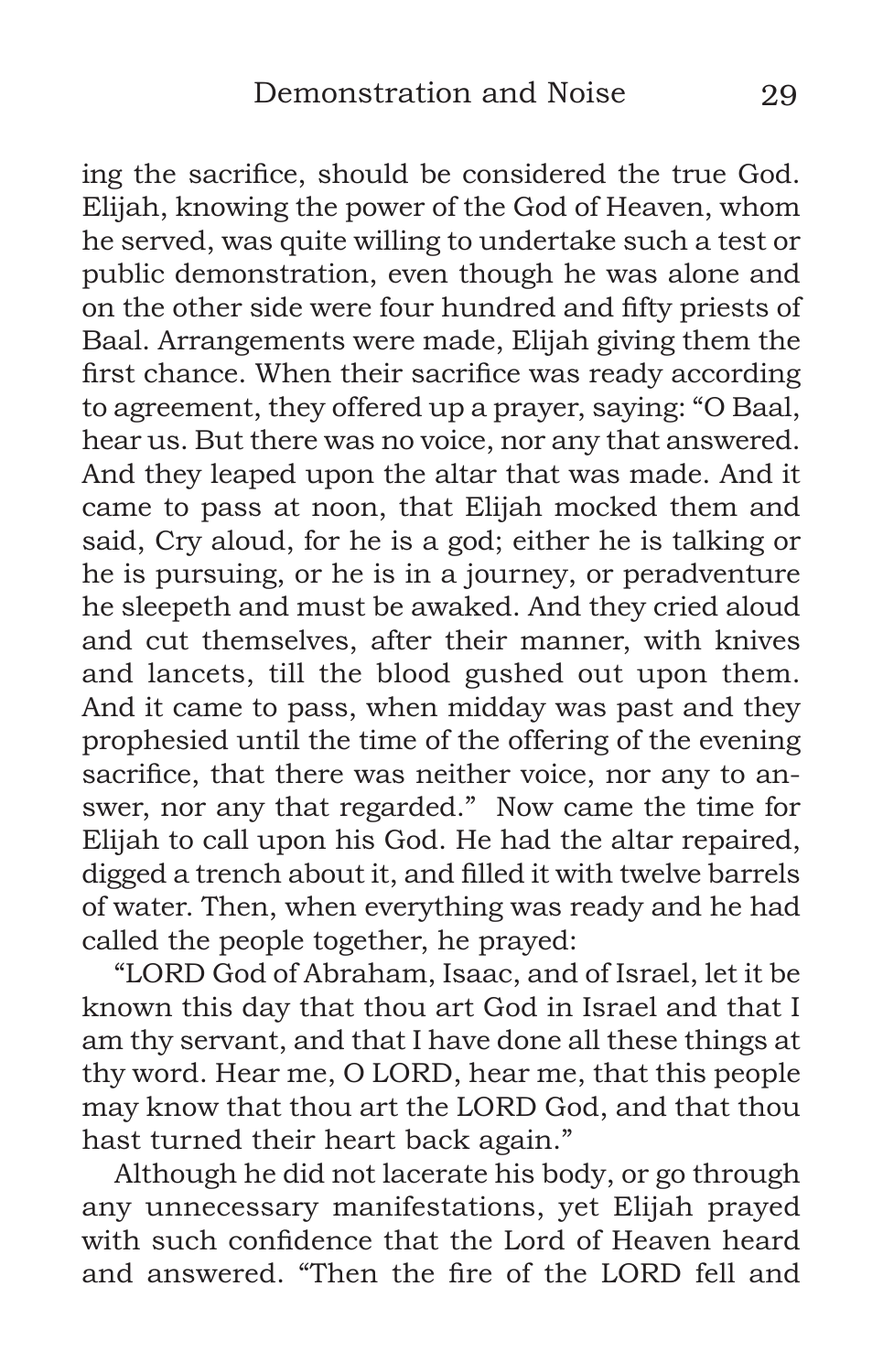consumed the burnt sacrifice, and the wood, and the stones, and the dust, and licked up the water that was in the trench. And when all the people saw it, they fell on their faces: and they said, The LORD, he is the God; the Lord, he is the God."

When Moses and the children of Israel were at the Red Sea, with Pharaoh's army pursuing, the Lord showed His protecting power by sending a cloud which overshadowed them, hiding them from the enemy. However, the sea stretched before them. Knowing that the enemy was hotly pursuing, this was, no doubt, a time of great anxiety. Moses felt the responsibility of the moment, but he had great confidence in God, realizing that everything depended upon his faith, and upon God's fulfilling His promise. No doubt, great fear was upon the people, as Moses said to them, "Fear ye not, stand still, and see the salvation of the LORD, which he will shew to you today: for the Egyptians whom ye have seen today, ye shall see them again no more forever. The LORD shall fight for you, and ye shall hold your peace."

It is not known just how long a time elapsed before there was any further manifestation of the power of God, but the situation was such that Moses began to pray and cry mightily unto the Lord; and the LORD said to him, "Wherefore criest thou unto me? speak unto the children of Israel, that they go forward: but lift thou up thy rod and stretch out thy hand over the sea, and divide it: and the children of Israel shall go on dry ground through the midst of the sea." Exodus 14:12-16. "And Moses stretched out his hand over the sea, and the LORD caused the sea to go back by a strong east wind all that night, and made the sea dry land, and the waters were divided. And the children of Israel went through the midst of the sea upon dry ground: and the waters were a wall unto them on their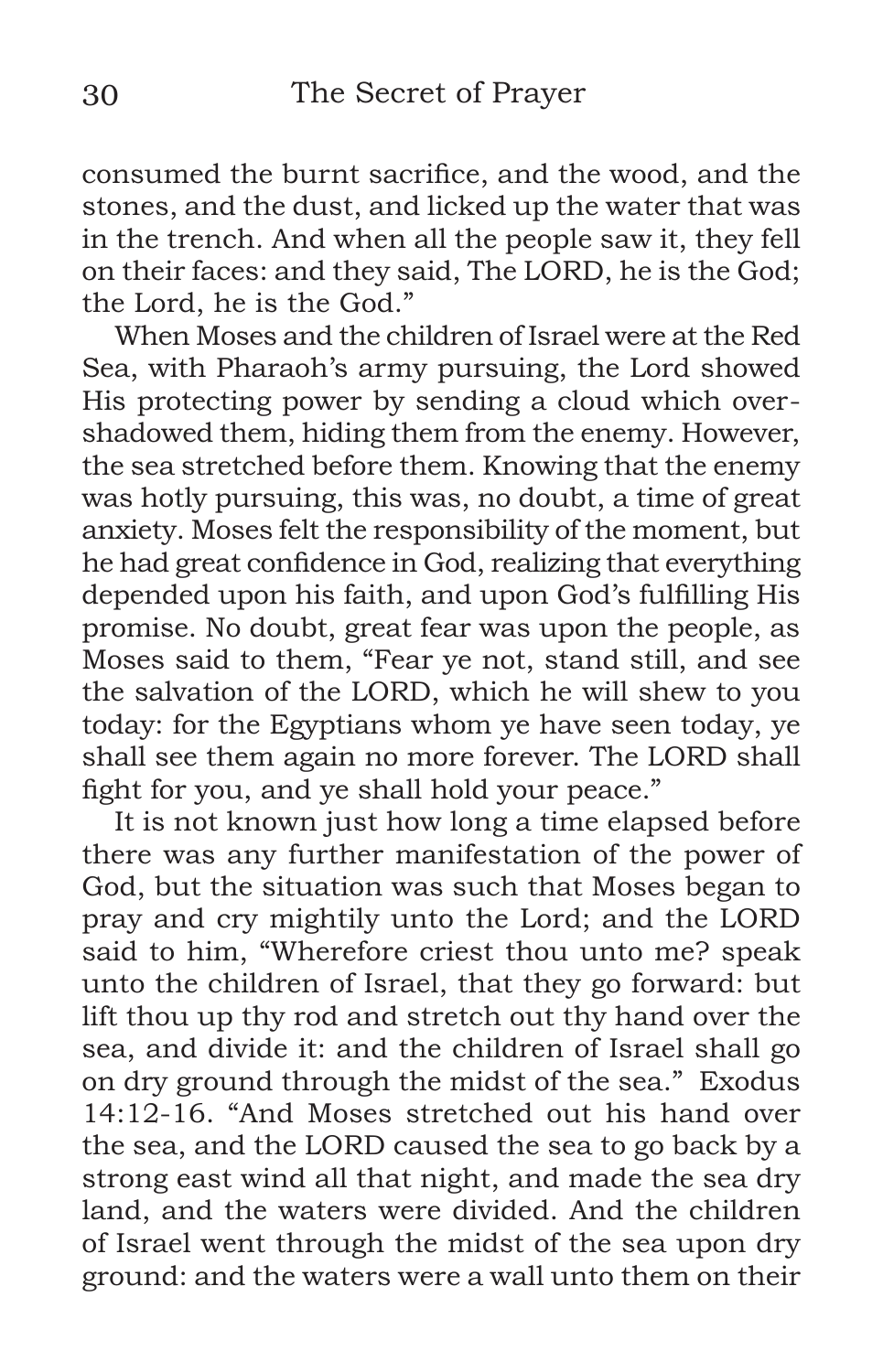right, and on their left." Thus they were delivered out of the hand of the enemy.

Joshua was the leader of the Israelites when they came to pass out of the wilderness to go over into Canaan. Reaching the River Jordan, they found its banks overflowed. Here Joshua did not tell them to stand still and see the salvation of the Lord, but had them go forward, and even to step into the water, believing that God would part the waters and enable them to pass safely to the other side. "The waters which came down from above stood and rose up upon an heap very far from the city Adam, that is beside Zaretan: and those that came down toward the sea of the plain, even the salt sea, failed, and were cut off: and the people passed over right against Jericho. And the priests that bare the ark of the covenant of the LORD stood firm on dry ground in the midst of Jordan, and all the Israelites passed over on dry ground, until all the people were passed clean over Jordan." Joshua 3:16-17.

These instances from the Bible are mentioned for the purpose of showing how people of God may act differently according to the circumstances, or even under similar circumstances, and yet find like favor with God.

At the time of the taking of Jericho, we do not know how much prayer was offered, but the people of Israel followed the directions of the Lord through His servant Joshua; and through their faith in the Lord and following his instructions they were enabled to be victorious. They marched around the city each day for seven days, blowing their rams' horns, and on the seventh day marched seven times, followed by the blowing of their horns and shouts of victory. When they had fully complied with the command of the Lord, the walls fell.

The Pharisees were a people who claimed to worship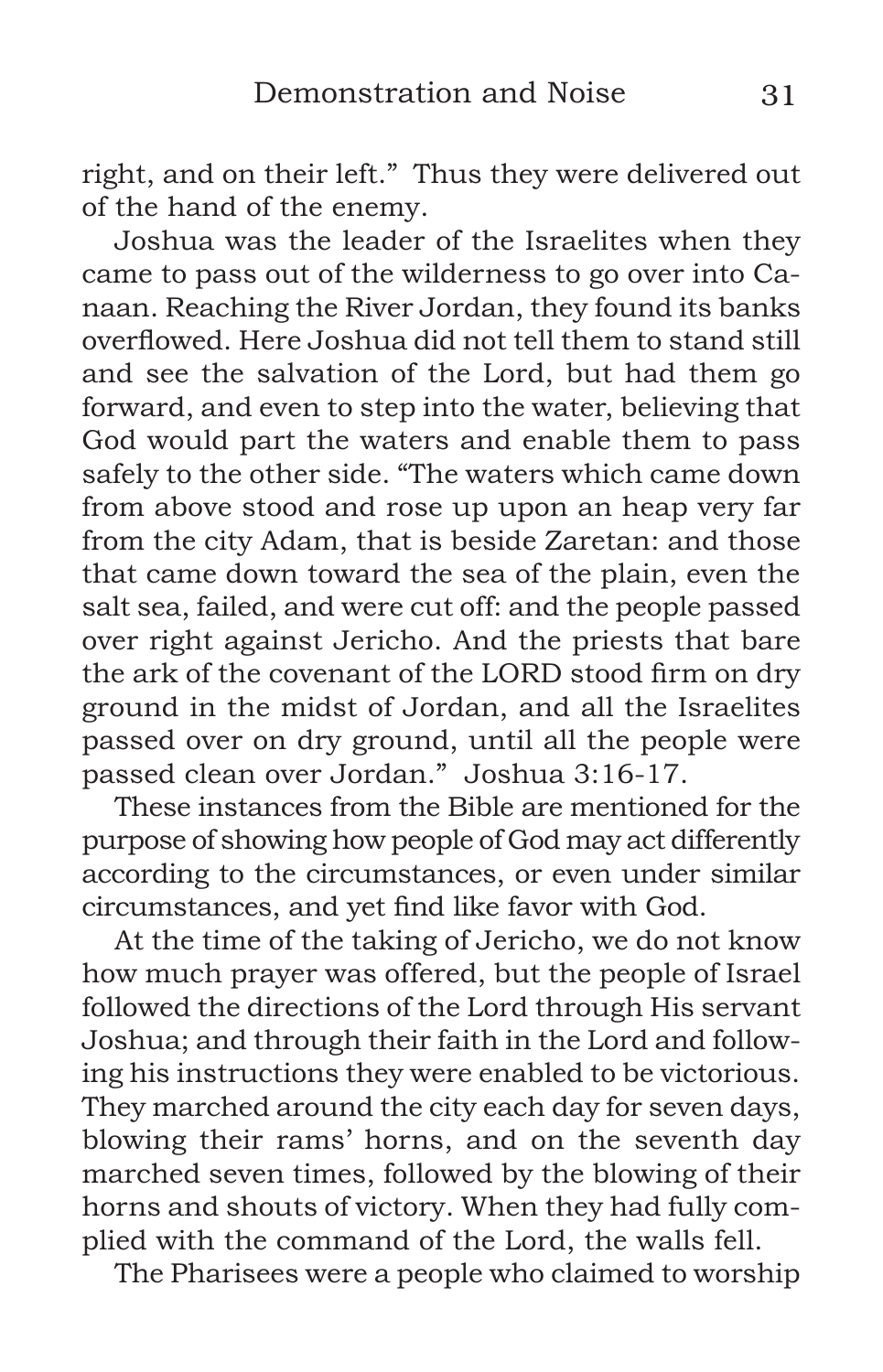the Lord, yet knew very little about His love and the benefit of His blessings. They made great pretensions by offering long prayers on the street corners and in the synagogues where they could be seen of men. When fasting, it was their custom to go with disheveled hair and faces unwashed, in order to attract the attention of people toward their sanctimonious pretensions. Such worship would not bring to them the favor of God.

A few years ago a man living in the State of Illinois wrote to us, requesting prayer for a certain thing he desired from the Lord. He asked that prayer be offered on a certain Sunday morning, stating that he had already secured a dry goods box, which he intended having placed on a street corner, where he expected to stand in the afternoon of that particular Sunday and proclaim what the Lord had done for him. The outcome of the matter was that the man failed to receive the expected answer to his prayer. He was too much like the Pharisee, as he entertained a selfish motive, insomuch that his mind was almost entirely devoted to the study of how he might make a great demonstration before the people, that he might be looked upon as the hero of faith, and as one upon whom the Lord delighted to show favor. In permitting his mind to dwell upon this so much, he almost forgot the real humility of heart that was necessary, having more in mind the gaining of honor to himself rather than to God. His failure to obtain help was not because his case was such an extraordinary one for the Lord, as many others had received answers to prayer similar to that which he was hoping to receive.

At one time the temple, which was a house of prayer, was desecrated by the money-changers, and those who sold doves, making it a place of merchandise, thus taking away the real sanctity of the place. With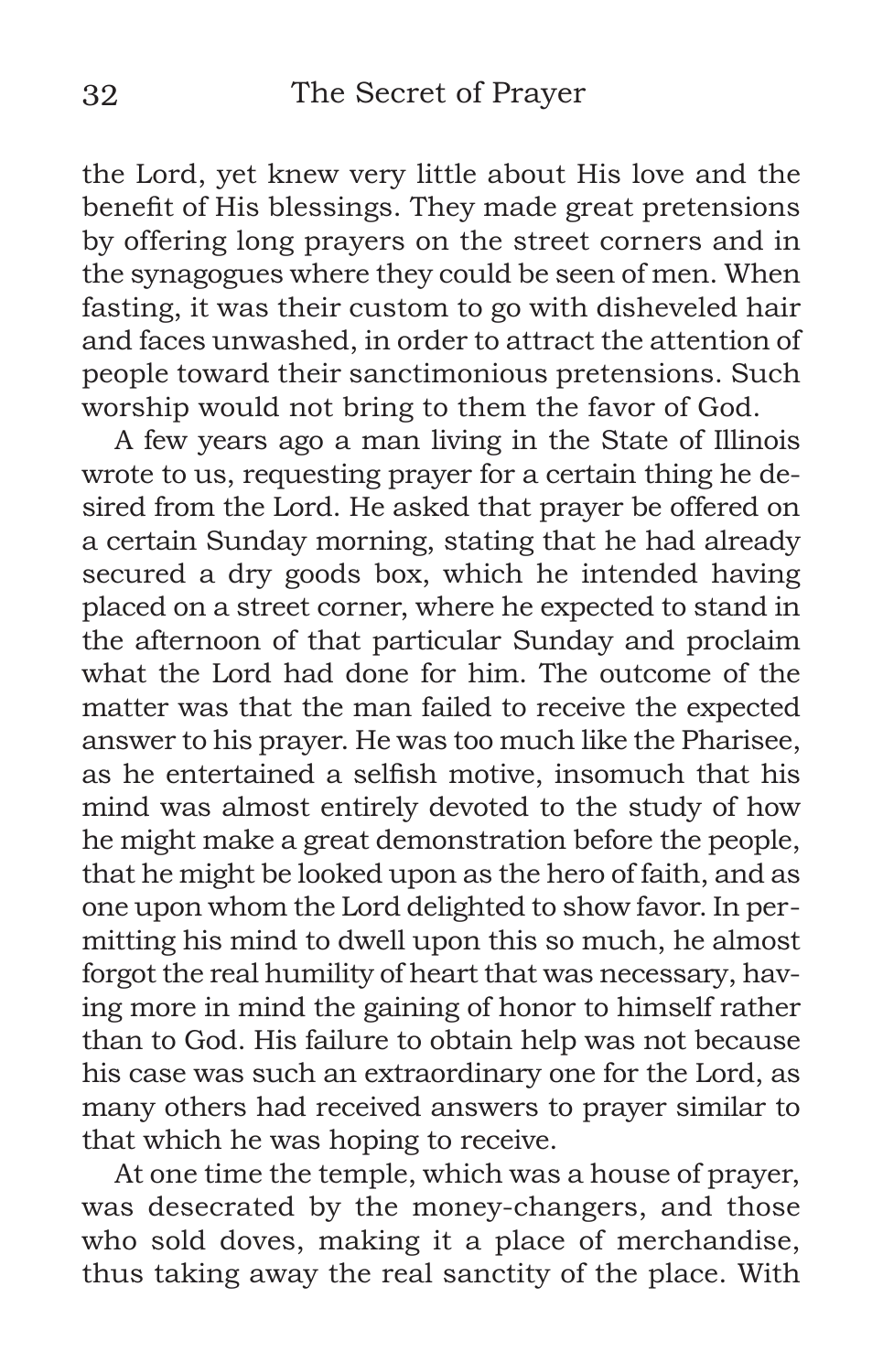indignation, Jesus drove these people from the temple with a scourge made of small cords, overthrowing their tables, and giving them to understand that the temple was to be regarded as a sacred place unto the Lord.

When Martha and Mary came to Jesus weeping because of the death of their brother, He was touched with compassion in their behalf, insomuch that it is said, "Jesus wept." Then He spoke the words which caused Lazarus to come forth from the grave.

Thus, the demonstration, manifestation, and noise may vary according to circumstances and the dispositions of the people. Some, when greatly blessed of the Lord, are inclined to leap, and shout with a loud voice; others laugh or sing, and still others give vent to their feelings with weeping for joy, while some will sit quietly enjoying the riches of the glory of God. The quiet ones may be enjoying just as much of the power and grace of God as those who make a great noise or demonstration otherwise. There are extremes, which sometimes bring a reproach upon the cause of Christ, that is, when people pretend to be filled with the power of God and begin leaping and shouting in a hideous manner, "falling under the power" and acting unseemly. Instead of being actuated by the Spirit of God, they are either hypocritical or under the power and inspiration of a false spirit. However, when the people of God lift up their voices in praise and thanksgiving, even leaping and shouting, by the Spirit of God, it is a source of inspiration to encourage the faith and confidence of weaker ones.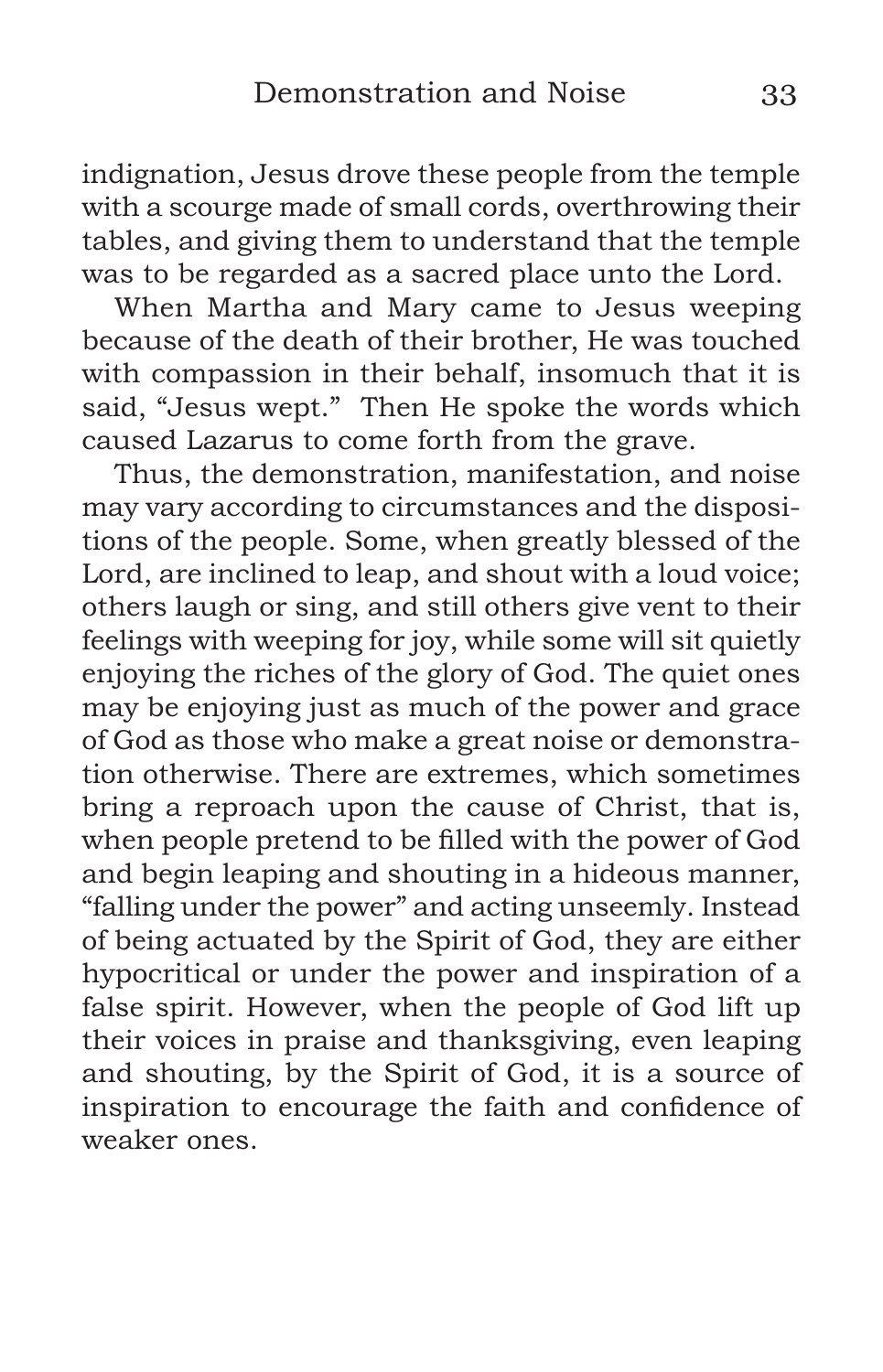## **VII**

#### **Earnestness**

<span id="page-33-0"></span>MINISTER was once severely afflicted in body,<br>and realizing there were many promises in the<br>Word of God favorable for his healing, if he and realizing there were many promises in the Word of God favorable for his healing, if he could only exercise the proper faith, he was anxious to be made well by the power of God. He had known of others being healed in answer to prayer, and had often prayed for himself, but still the work was not accomplished. He felt that he could not preach the entire Gospel without preaching on the subject of divine healing. However, his affliction had now become so great that unless he received help he would soon be unable to preach any part of the Word. Very often he would go alone to pray, but seemingly could not get enough in earnest to receive the needed help. Reading in the Bible of some one who was in distress and cried before the Lord, he thought it a simple matter to undertake to cry when he had not the earnestness to enter into it with a feeling necessary to produce real weeping from the heart. Still, as his case was becoming serious, he decided that he would at least make a desperate effort to do as many others had done and had received help from God. Therefore, he put forth an effort to weep and cry before the Lord, soon breaking forth into a flood of genuine tears and weeping. God saw the earnestness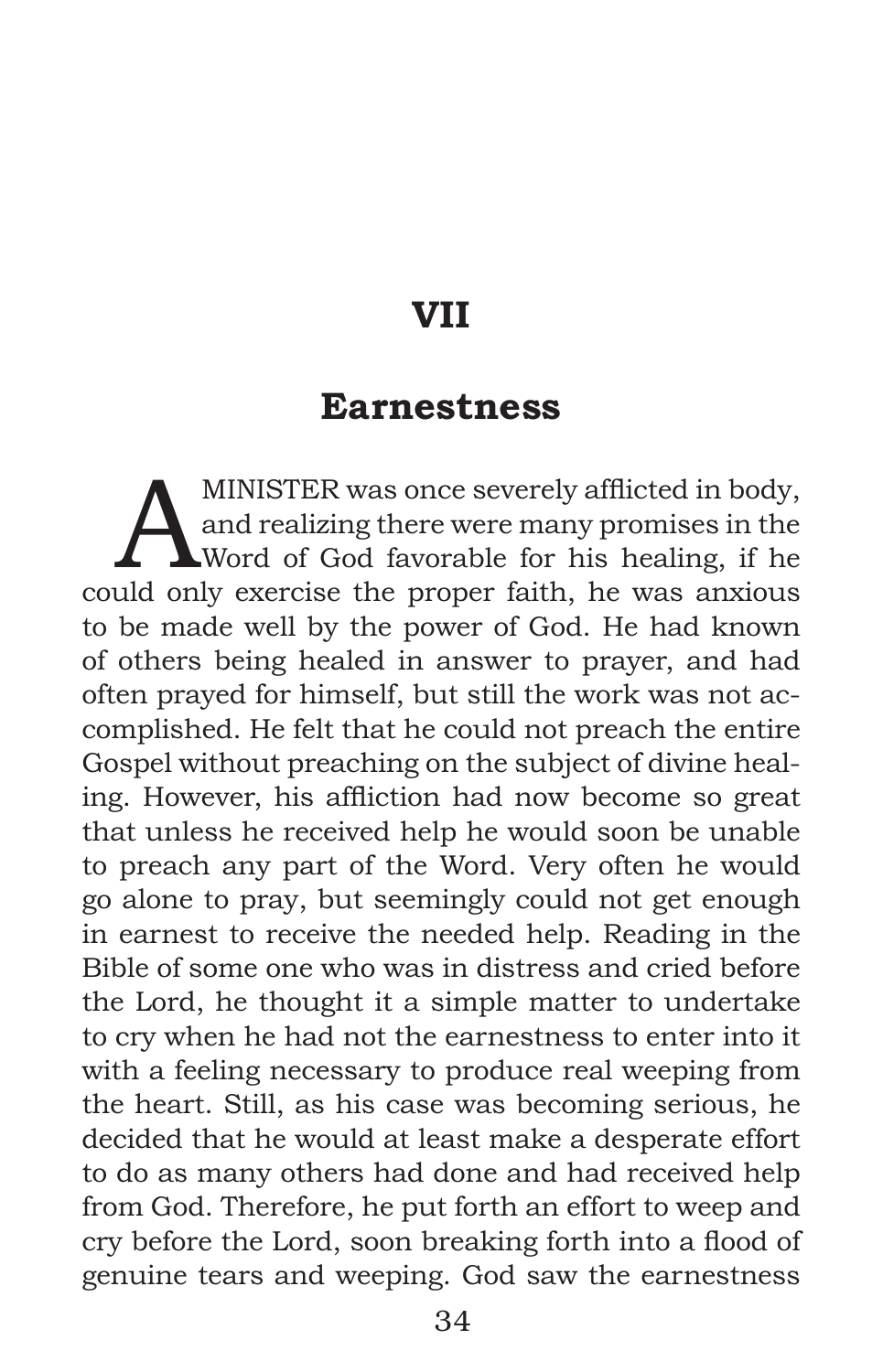of his heart, and not only enabled him to weep, but touched his body and made him well.

A more striking example of earnestness cannot be given than that of Jesus in the Garden of Gethsemane. (Matthew 26:38-39) Two things are very noticeable in regard to Him and His prayer: One is the great earnestness manifest, and the other is His perfect submission to the will of God.

After James had been killed by the sword and Peter cast into prison, bound with two chains, and guarded by soldiers, over in another part of the city, the church gathered together in earnest prayer, and it is said they prayed without ceasing. The Lord took note of their earnestness, answering their petitions by sending an angel to open the prison doors and let Peter out, after which he soon made his way to the place of prayer, where he could tell the wonderful experience of his deliverance.

There are people who feel they are really saved, yet when they undertake to pray in secret they seem to have no real spirit of prayer, ofttimes even falling asleep on their knees. There may be various causes for such a condition. Sometimes the enemy will try to take advantage of a person by casting a gloom or stupor over them. In such cases it is necessary to vehemently take a stand against the enemy by rebuking him and then communing with the Lord as with a friend. Sometimes a difficulty arises from some weakness of the body, or from being very tired on account of over-work. At such times, when rest is necessary, it may be wisdom not to prolong the efforts of prayer, but in a short petition commit everything into the hands of the Lord, and take the needed rest. Again, there are times when the drowsiness comes from overeating, or a lack of exercise or fresh air.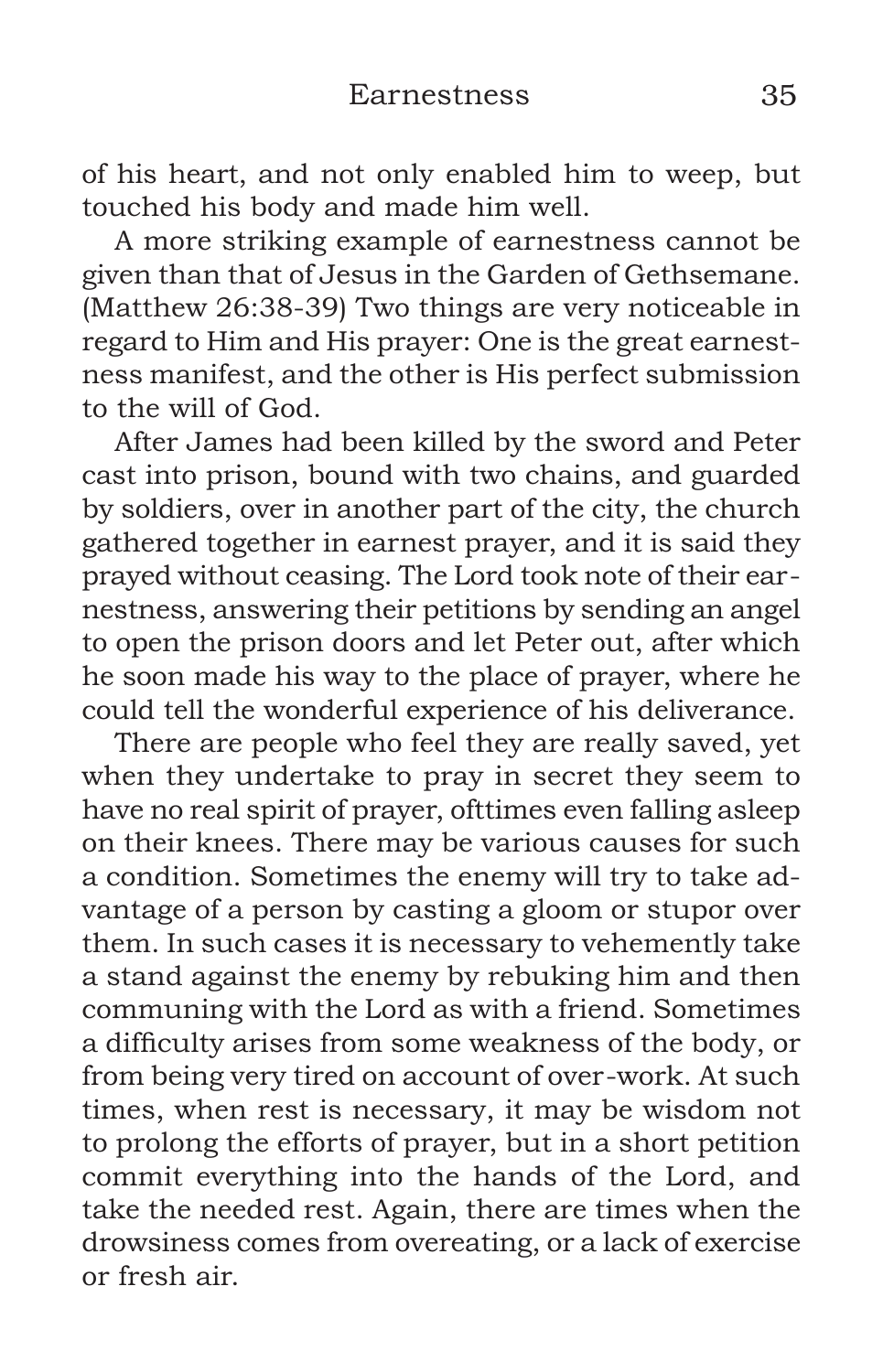Some have difficulty in praying in public, or performing the necessary duties in family worship, because of what they call a "man-fearing spirit." In many cases this can be overcome by faithfully performing the duties and especially by first calling upon God for grace and strength and then moving out in prayer when the opportunity offers itself. The young convert should not become discouraged at such feelings, nor attribute them to the devil, as it would not be strange for our weak humanity to assert itself on this wise. However, if possible, the devil may take advantage of a person's human weakness to prevent a performance of public duties. Feeling such weakness is not necessarily an evidence of a lack of salvation, nor of a perfect consecration. Paul tells us how he sometimes preached the Gospel with fear and trembling. We also find that the apostles, after they had been commanded not to speak any more in the name of Jesus, prayed for boldness. After praying for boldness, they went forth performing their duty, and God answered their prayers according to their petition.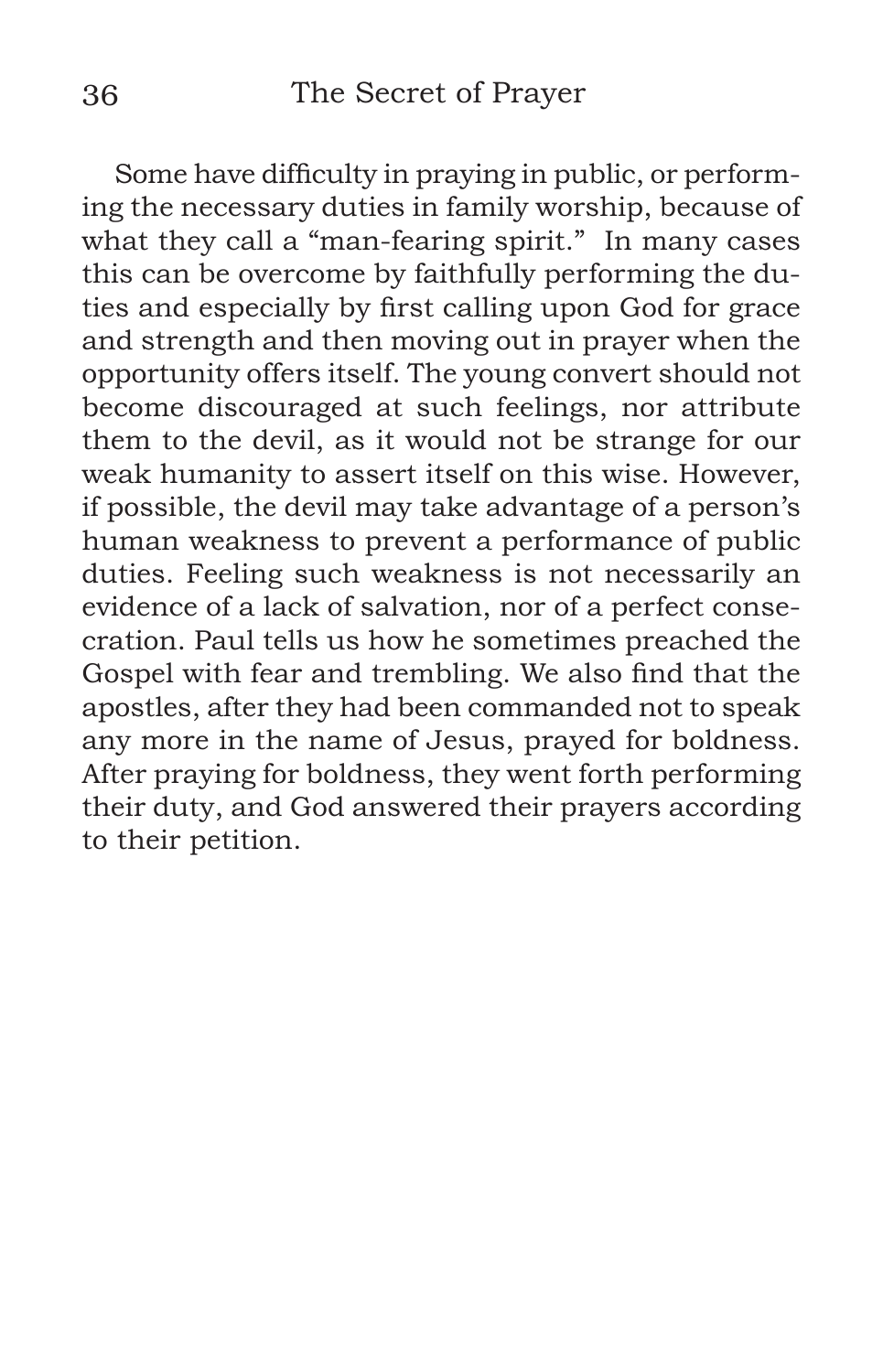#### **VIII**

## **Weeping**

**A** VERY striking illustration of this subject is that A of Jesus when nearing the City of Jerusalem. "He beheld the city and wept over" that A of Jesus when nearing the City of Jeit." Then be told of the great desolation that was to come upon the city. Again, we hear Him saying, "O Jerusalem, Jerusalem, which killest the prophets, and stonest them that are sent unto thee: how often would I have gathered thy children together, as a hen cloth gather her brood under her wings, and ye would not! Behold, your house is left unto you desolate: and verily I say unto you, ye shall not see me, until the time shall come when ye shall say, Blessed is he that cometh in the name of the Lord." Luke13:34-35.

Kings, prophets, and priests wept before the Lord when they saw coming upon the people great calamities which none but the hand of the Lord could hinder. Ezra, after being awakened to the condition of the people of Israel, because of their disobedience to the Lord, rent his garment and fell upon his knees, and spread out his hands unto the Lord and said, "O my God, I am ashamed and blush to lift up my face to thee, my God: for our iniquities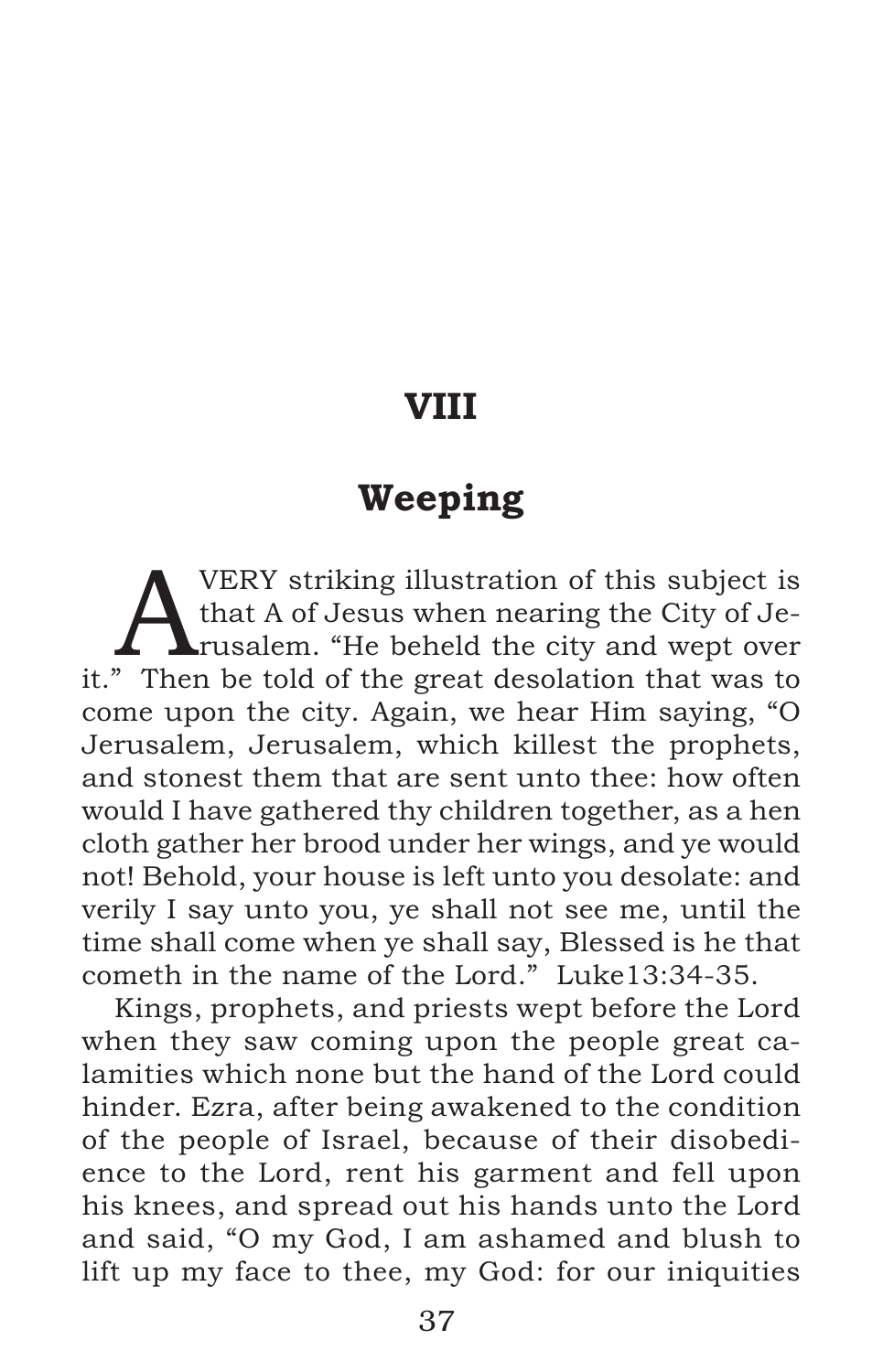are increased over our head, and our trespass is grown up unto the heavens. . . . O LORD God of Israel, thou are righteous: for we remain yet escaped, as it is this day: behold, we are before thee in our trespasses: for we cannot stand before thee because of this." Ezra  $9.6 - 15$ 

"Now when Ezra had prayed and when he had confessed, weeping and casting himself down before the house of God, there assembled unto him out of Israel a very great congregation of men and women and children: for the people wept very sore." Ezra 10:1.

There are people who become almost too hard-hearted to weep. Again, there are those who have hardened themselves through habit, and have so learned to control themselves against giving vent to their feelings that years of such practice has made it difficult for them to shed tears, even when their hearts seem to be almost breaking, as it were, because of sorrow or a burden of some kind. To some, it would seem that such people have no feeling, when the truth of the matter is that ofttimes their sorrow is deeper than that of those who can readily give vent to their feelings with weeping and wailing. Such people generally feel that it would be a wonderful relief could they only break forth with a flood of tears. Again, there is another class of people who are governed largely by affectation. They can, almost any time, at a word, have tears trickling down their cheeks, and are apparently much broken up in spirit, when it is scarcely anything more than force of habit through affectation, or a habitual lack of exercising control over their feelings. Such tears are sometimes called "crocodile tears," and such weeping has but little weight in the sight of the Lord. They are not prompted in the same manner as were the tears of Hezekiah, of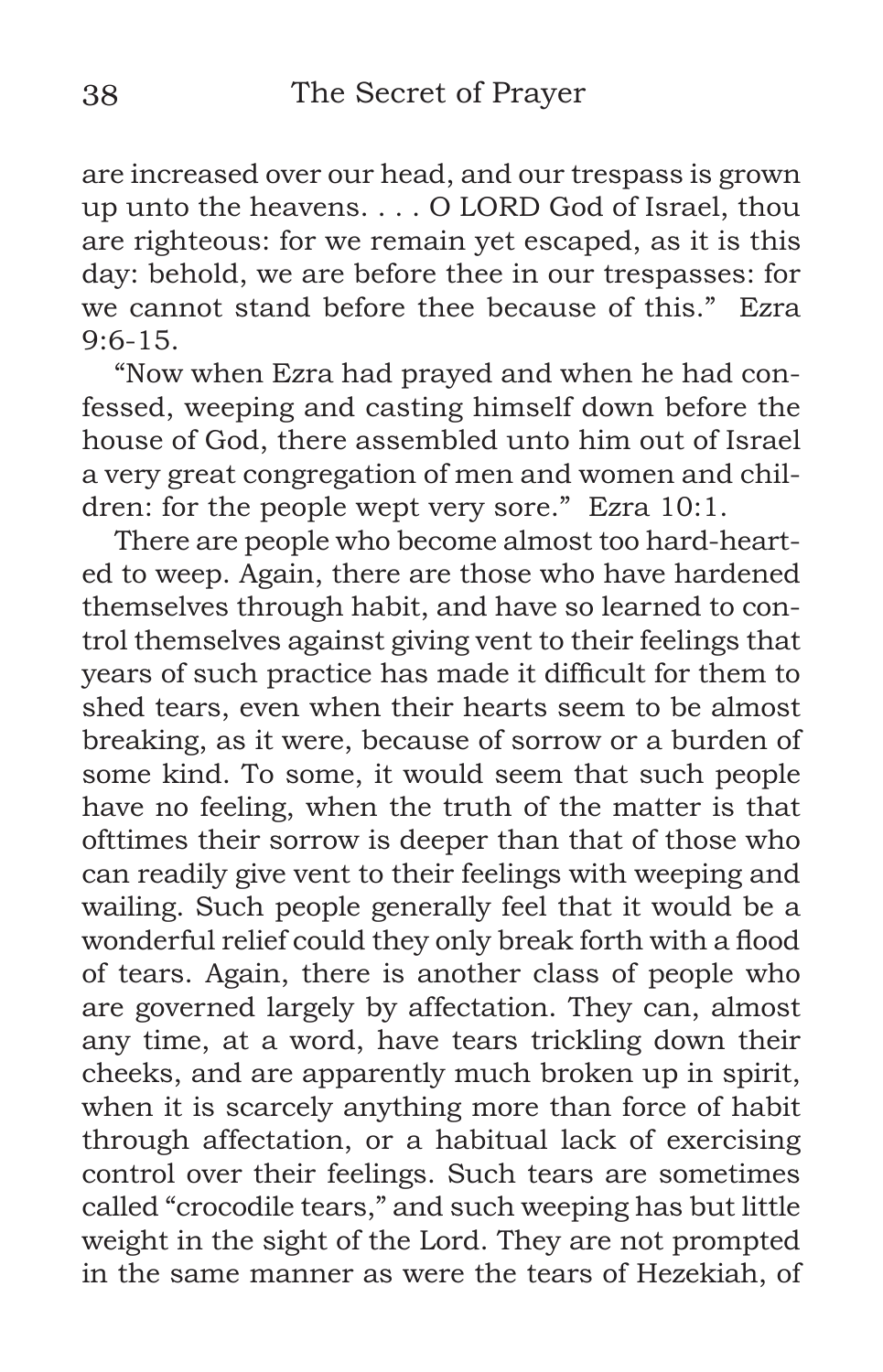which the Lord took note, when the king in his distress called upon God.

While it is a good thing to occasionally get into that earnestness in communion with the Lord where we can weep before Him, yet tears and weeping are not always required in order to have faith in God, and to receive an answer to prayer. However, a tenderness may be cultivated in regard to such things in the same manner as in the instance given in the first chapter of second Peter, wherein the apostle gives the following advice: "And beside this, giving all diligence, add to your faith virtue; and to virtue knowledge; and to knowledge temperance; and to temperance patience; and to patience godliness; and to godliness brotherly kindness; and to brotherly kindness charity. For if these things be in you and abound, they make you that ye shall neither be barren nor unfruitful in the knowledge of our Lord Jesus Christ." A cultivation of these qualities will enable a person to have his lacks supplied on the line of tenderness and compassion, and also to have the necessary control of his feelings before others and before the Lord. While it is necessary to make an effort to cultivate and control the feelings in order to manifest greater tenderness, or to avoid affectation, yet a person should act naturally, or in other words, be himself and not someone else. He should be where he can properly give vent to his feelings in the Spirit of the Lord and not quench the Spirit; yet at the same time be governed by the laws of propriety, according to the place and circumstances.

It is written in the Word of God concerning Hannah, who was childless and very much desired a son, "And she was in bitterness of soul and prayed unto the LORD, and wept sore." I Samuel 1:10. She continued praying before the Lord, and "Spake in her heart;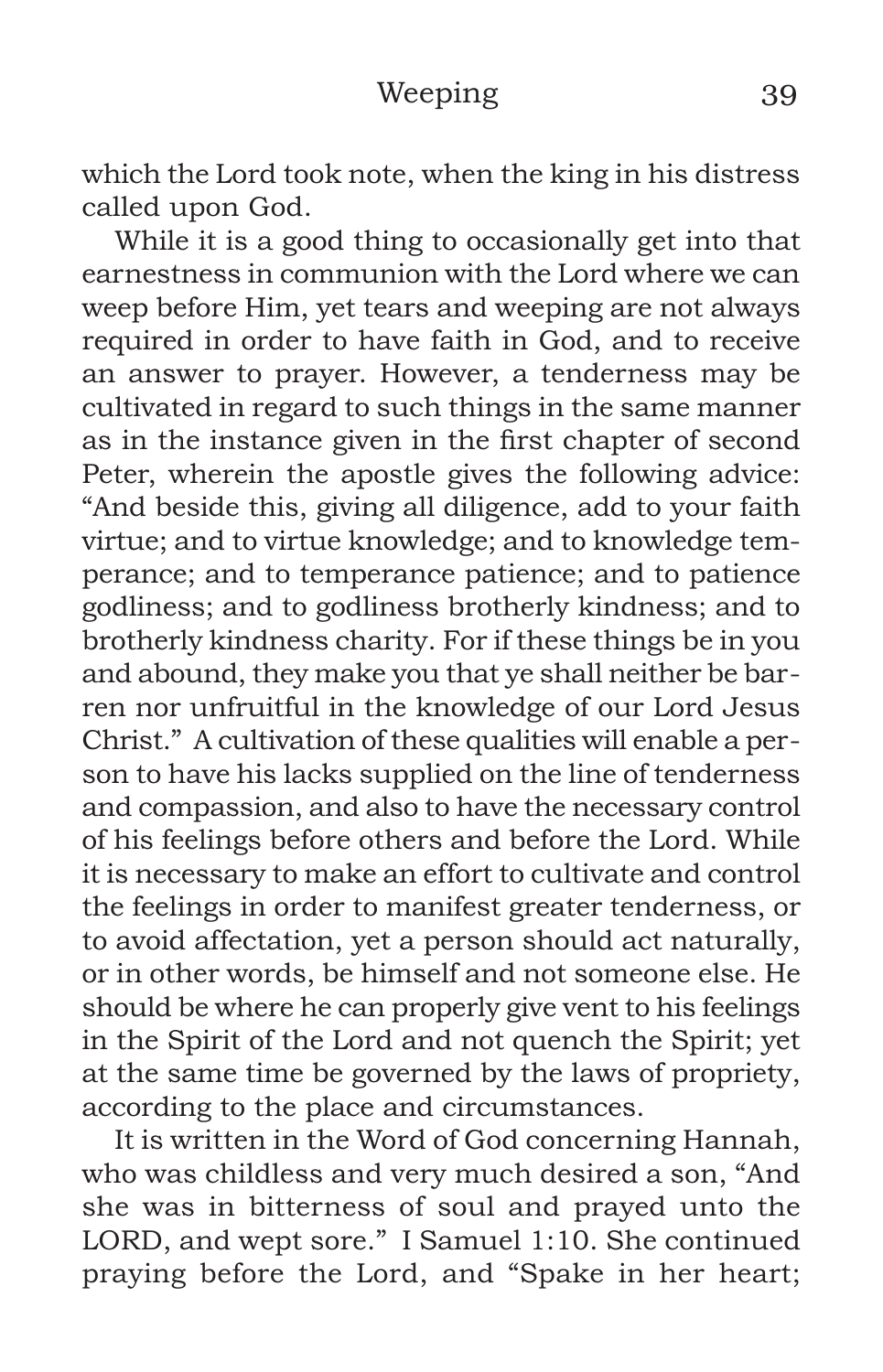only her lips moved, but her voice was not heard." However, the Lord heard and answered her prayer, the son that was afterward born becoming the great prophet Samuel.

"They that sow in tears shall reap in joy. He that goeth forth and weepeth, bearing precious seed, shall doubtless come again with rejoicing, bringing his sheaves with him." Psalms 126:5-6.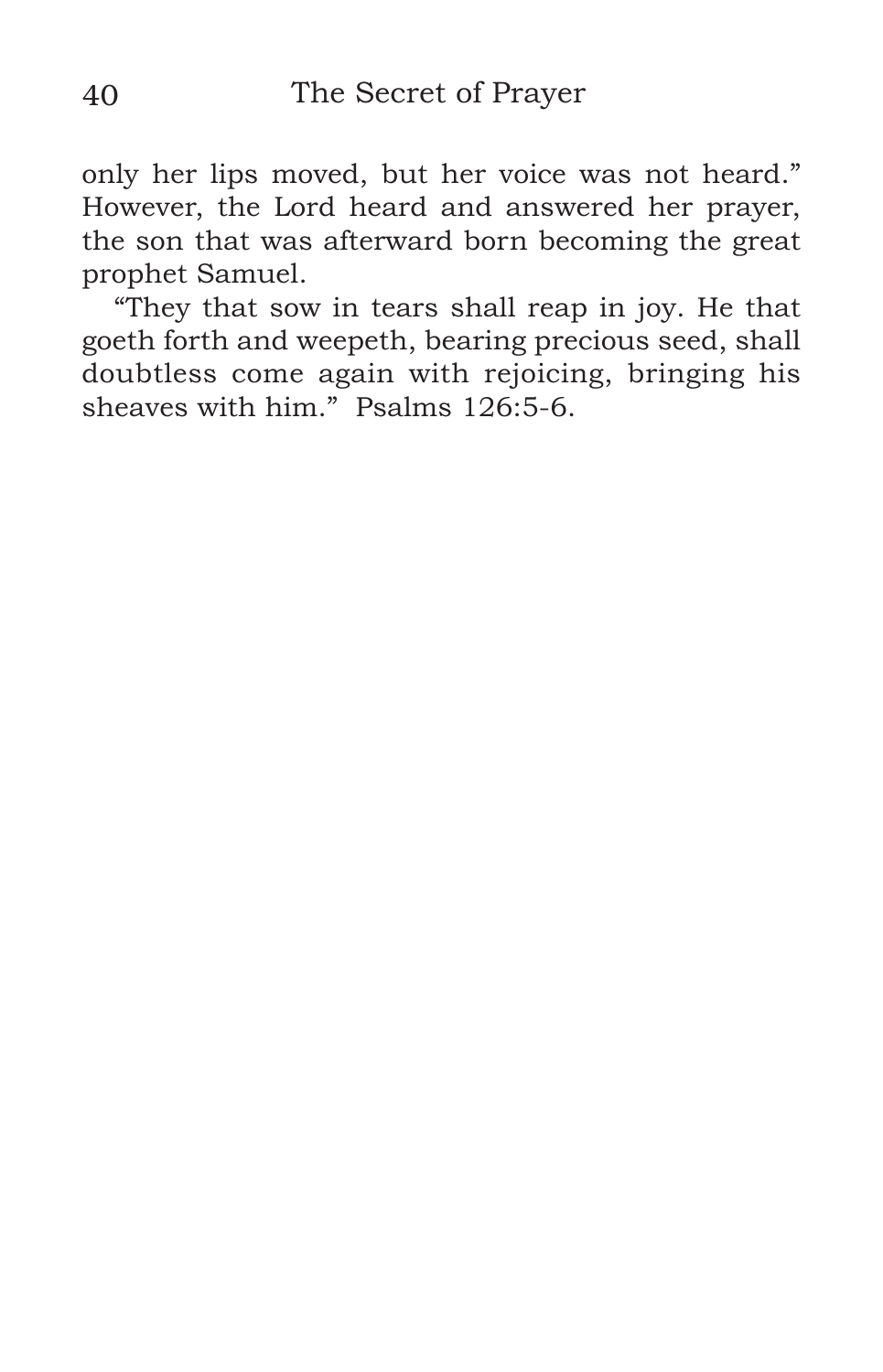# **IX Secret Prayer**

 $\prod$ <sup>T</sup> is when people often come in close contact<br>with each other that they become near and<br>dear friends, and there exists an affinity which with each other that they become near and L dear friends, and there exists an affinity which otherwise cannot be realized. When they have proved, to each other's satisfaction, their loyalty and worthiness, there is an affiliation in the friendship formed, which creates confidence to an extent that will enable them to confide in each other the burden of their hearts, for counsel and consolation. So it is with our relationship with God. We need to come into close contact with Him often. We need to become well acquainted with Him, in order to gain His confidence and to have confidence in Him. Frequent personal interviews, where we can have a heart to heart talk with Him, are what we need. There is no better way by which all this may be accomplished than by secret prayer. Jesus set us the example when He frequently went alone to the mountain, to a desert or solitary place to pray. It was there that He could, undisturbed, commune with the Father. He also said, "But thou, when thou prayest, enter into thy closet, and when thou hast shut thy door, pray to thy Father, which is in secret; and thy Father, which seeth in secret, shall reward thee openly." Matthew 6:6.

There is a sweetness in communing with the Lord alone which many have never realized. In order to enjoy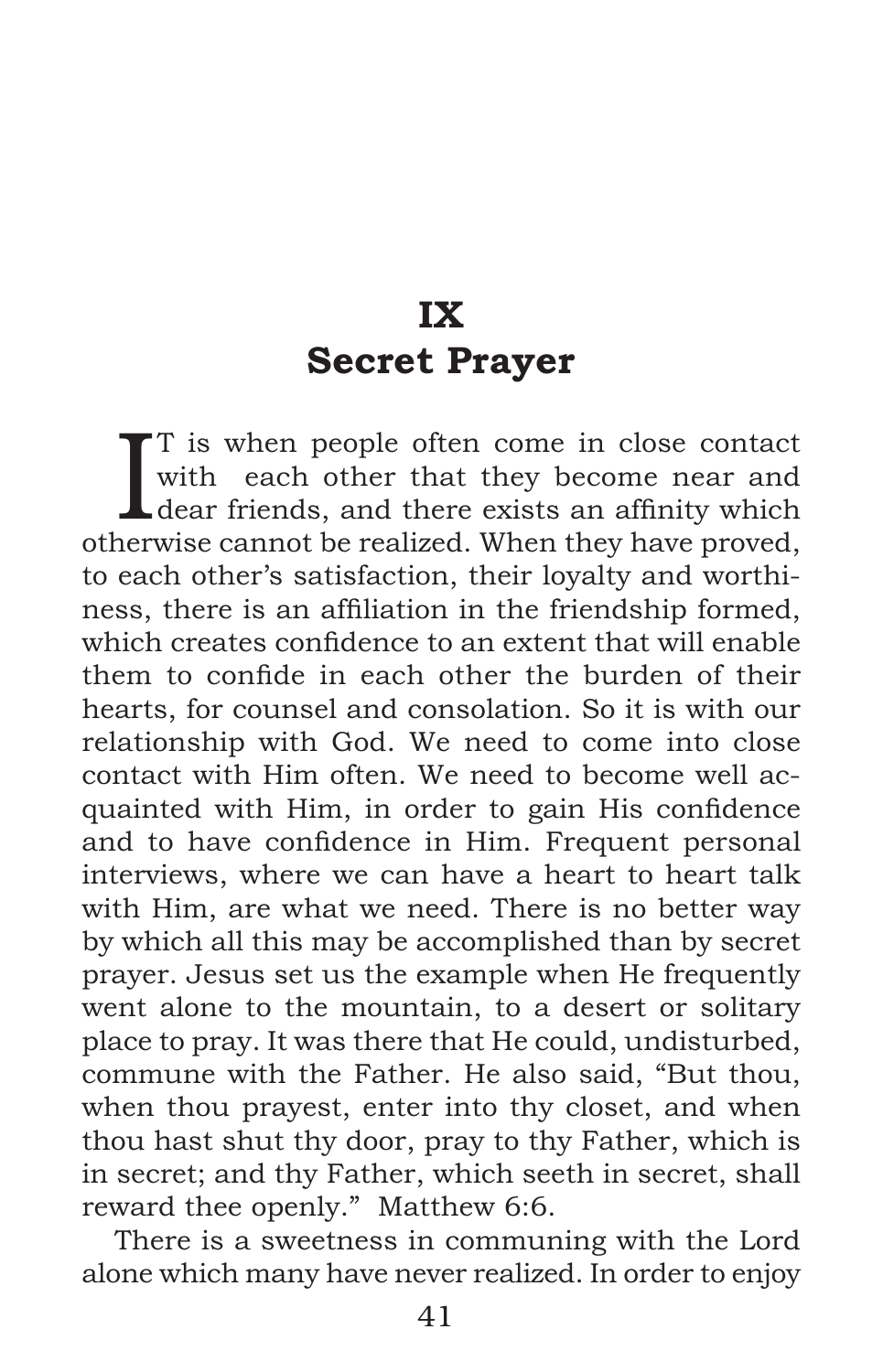the secret communion with the Lord, and receive the necessary benefits, one should talk to Him as he would to his most confidential friend. It is when entirely alone that the heart can be unburdened, no matter what the issue—whether it is in time of deep trial and trouble, or of discouragements or perplexities, or whether it is only a heart to heart talk for wisdom and consolation.

A few years ago, there was in attendance at a camp meeting in the State of Washington, a farmer who had been in the habit of arising very early in the morning and going to a certain place on his farm for secret prayer. There, all alone, where no one else was near to listen, he would pray aloud.

While at the meeting this man found a place for prayer, which was within a few hundred yards of the many tents that were pitched on the campground. Very early in the morning, before the break of day, and about ten or eleven o'clock at night, his voice could be heard in every part of the grove, as it sounded forth from his place of prayer. It did not come in soft tones, but as voluminous as he was capable of making it in the fervor of his earnest supplications.

The people, weary with the toils of the day, were awakened from their slumbers and thus unnecessarily disturbed, because this man had not learned to adapt himself to the surrounding circumstances. He had not learned to pray quietly when necessity demanded.

Some people do not think they can pray except they do so at the top of their voices. There has not been put forth an effort to exercise the required self-control demanded by the occasion and environments.

It seems that Daniel had stated times for his secret devotion, and no doubt became so fervent as to forget his surroundings, even though he may not have been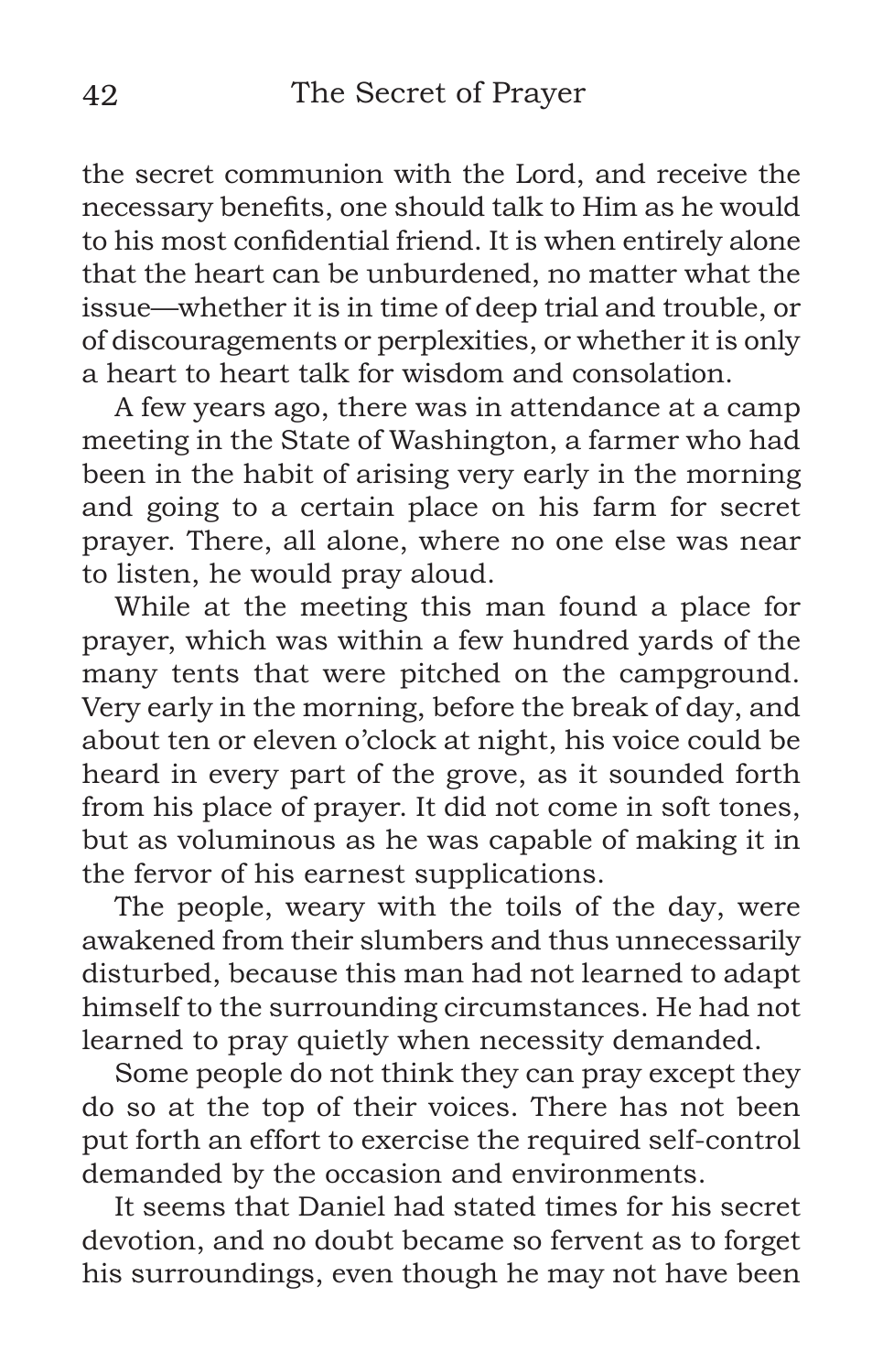boisterous, and perhaps was not conscious of others being near listening to his petitions. Nevertheless, his enemies knew of his time and place of prayer.

In public is a good place to pray for others and for the benefit of those present, but alone with God is where personal needs can best be presented. There, undisturbed, the soul is unburdened, petitions offered according to the needs, and the prayers mingled with the necessary thanksgiving. Never wait for trials to come as an occasion to prayer. They will come in due time. There should be a daily communication until one feels in his natural element and loves to linger in prayer until he is the recipient of an assurance that the Lord has heard and will guide and direct in the necessary undertakings. The soldier does not idly wait until a battle is on before he starts to prepare himself for the conflict, but he drills and practices each day, so that when the time comes for meeting the enemy he is in readiness. He must drill in such a manner as to be prepared for quick action, or a prolonged siege.

There are times when prayers must be said quickly, and to the point, and an instantaneous faith exercised; while at other times, there may be a prolonged siege and the circumstances may be such as to require importunity and a steady holding up of the shield of faith against the enemy. A short prayer may sometimes bring an unquestionable assurance to the soul of victory for the thing desired and yet there be a constant fight of faith for quite a length of time afterwards, before the thing is fully accomplished or a full realization of answered prayer experienced.

As prayer is essential to a life of faith, it is not only necessary to become well acquainted with the Lord, but to often commune with Him. In the secret chamber, or in some secluded spot, the Christian may win many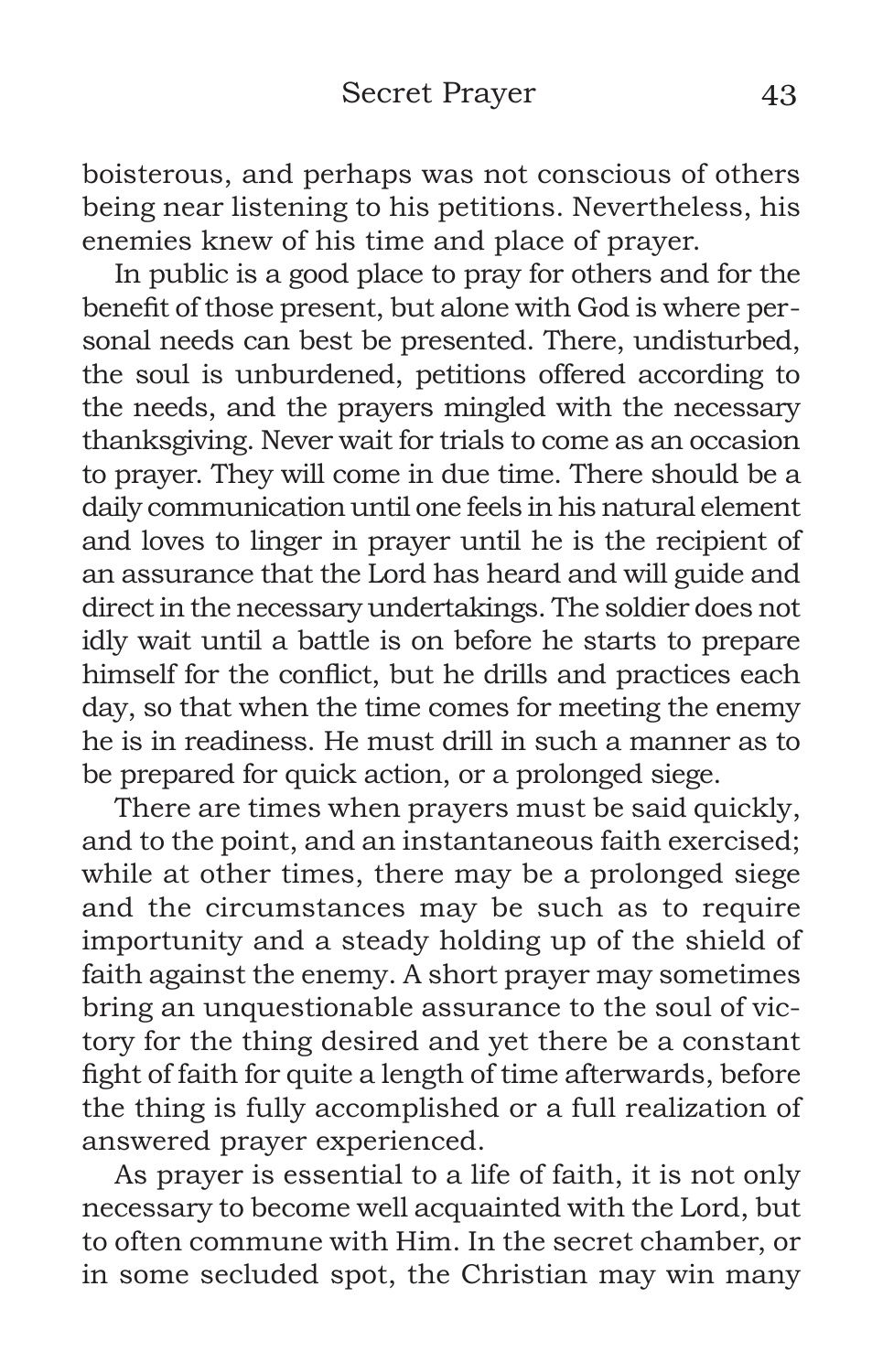a battle against the enemy, even though the conflict may have been hot and fierce and of long duration. Assailed on every side, opposed, accused, oppressed, and almost crushed in spirit, weary in mind and body, the one who is accustomed to appealing to Him, who is a very present help in time of trouble, flees to a place of secret prayer. There his heart is unburdened, the story told in child-like manner, help and protection implored, and soon the cloud is lifted and the spiritual sky is clear. The Lord seems to have sent an angel to strengthen His care-worn child, whose soul, seemingly with eagle wings, surmounts the difficulties and arises above them all.

The victories won prepare the way for meeting the enemy with boldness, and the strength derived through exercise of faith in former battles has given the necessary qualifications to successfully meet the enemy in the hottest conflicts of the future.

As the engine room of a great manufacturing concern is the place for furnishing the power for operating every machine in the establishment, just so the secret chamber is the powerhouse of the Christian. It is there that he learns the will of God concerning himself, as well as regarding other things of interest to him, and, like the electrician, is able to "push the button" which will set the machinery in motion.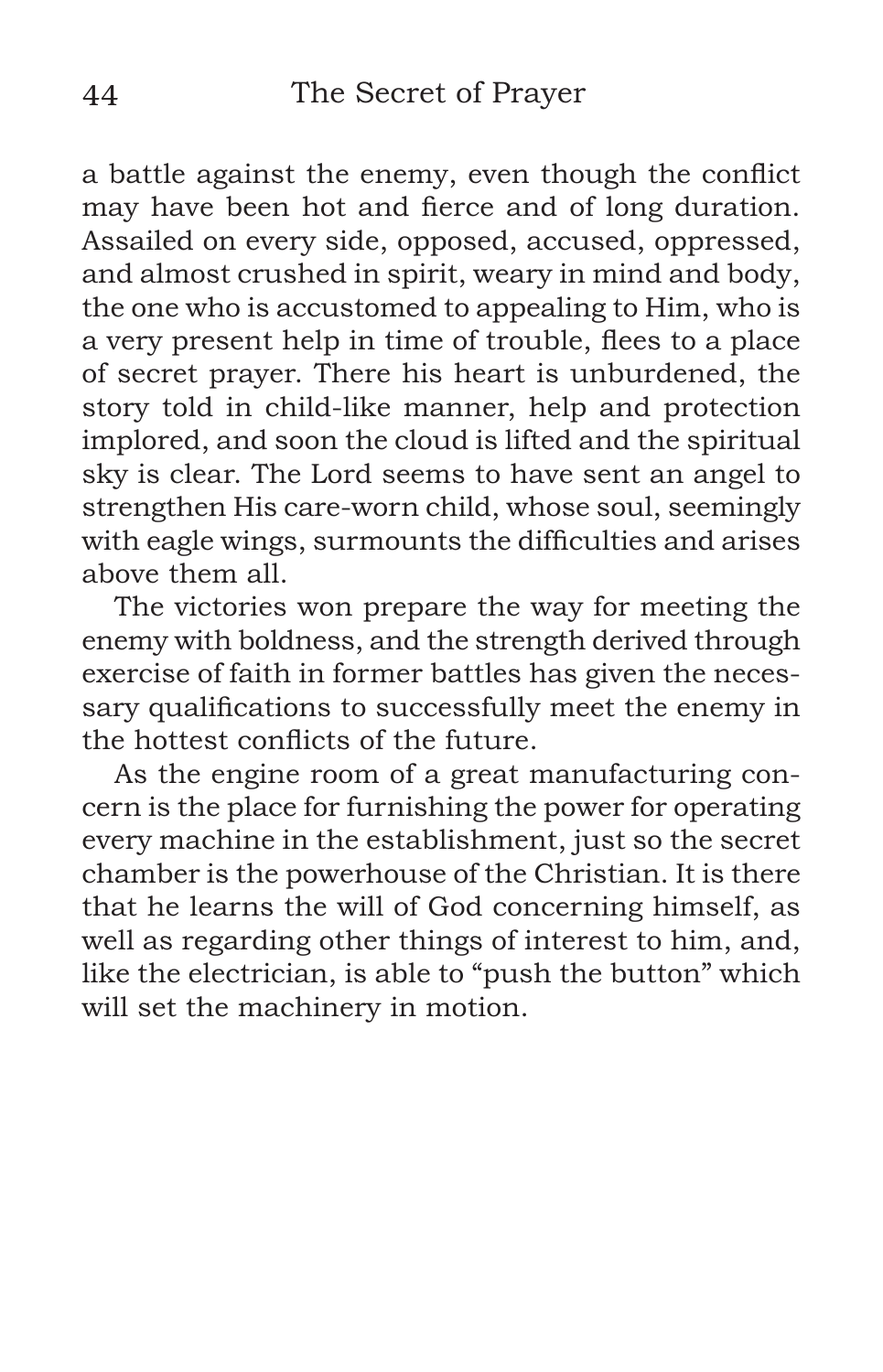**X**

#### **Prevailing Prayer**

TO prevail means to gain the victory, and to<br>prevail in prayer is to "pray through" as some<br>express it—to be an overcomer. It is to get<br>let of the premises of God, and with unweavoing prevail in prayer is to "pray through" as some express it—to be an overcomer. It is to get hold of the promises of God, and with unwavering faith, claim them as your own, not merely hoping that sometime you will gain the victory, but exercising faith that brings the victory now.

It does not always necessarily require a long continuous supplication and battle in order to gain advantage over the power of satan. Sometimes a few words, accompanied by definite faith, will rout the enemy or bring about the desire of the heart. However, when it becomes necessary to prolong the petitions and earnest supplications, do not give up the struggle, but take courage by what others have accomplished by prevailing upon the Lord at times when the responsibilities were great and failure meant disaster.

When the children of Israel were in battle, and the enemy in great numbers came against them, Moses took his stand upon the top of a hill, and in his hand was a rod, by which he had performed wonders in the sight of Israel previous to that time. "And it came to pass, when Moses held up his hand, that Israel prevailed; and when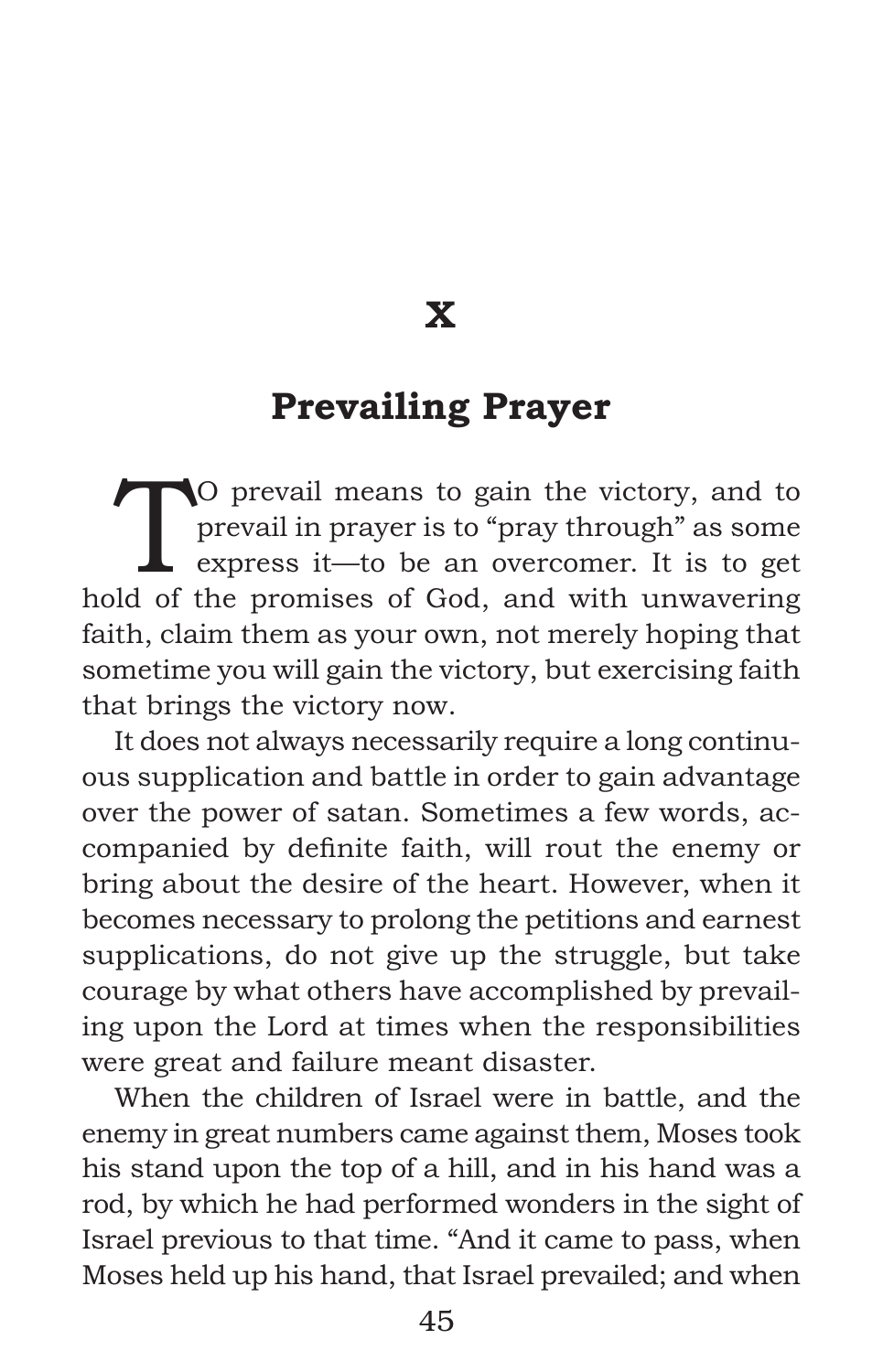he let down his hand, Amalek prevailed. But Moses' hands were heavy; and they took a stone and put it under him, and he sat thereon; and Aaron and Hur stayed up his hands, the one on the one side, and the other on the other side; and his hands were steady until the going down of the sun. And Joshua discomfited Amalek and his people with the edge of the sword. And the Lord said unto Moses, Write this for a memorial in a book,…" Exodus 17:11-14.

Sometimes there are conflicts, or battles with the enemy, which involve a whole congregation or many people scattered throughout the world, where the principal responsibilities rest largely upon one or two persons, who need the immediate aid of others to help them bear the burden and stand firmly at their post, as did Moses, while others fight valiantly against the enemy.

At one time, when Jacob was to meet Esau with four hundred men, he became very much alarmed, fearing that Esau was coming to smite him in battle. Jacob undoubtedly went to the Lord in earnest prayer, and through his determined effort gained the victory, insomuch that when he met Esau they came together as brothers and embracing each other wept. Otherwise, a great battle might have ensued. God can, and will change the hearts of men, sweeping away enmity and differences of long standing, and bringing about peace. Sometimes we get into close places where everything depends upon an immediate answer to prayer, with a complete changing of things that are beyond our control.

A few years ago, while we were living in Grand Junction, Michigan, one very windy day a messenger came running to my office, crying, "The barn is on fire." The wind was blowing a heavy gale from the west almost directly upon my house, which was but thirty-five feet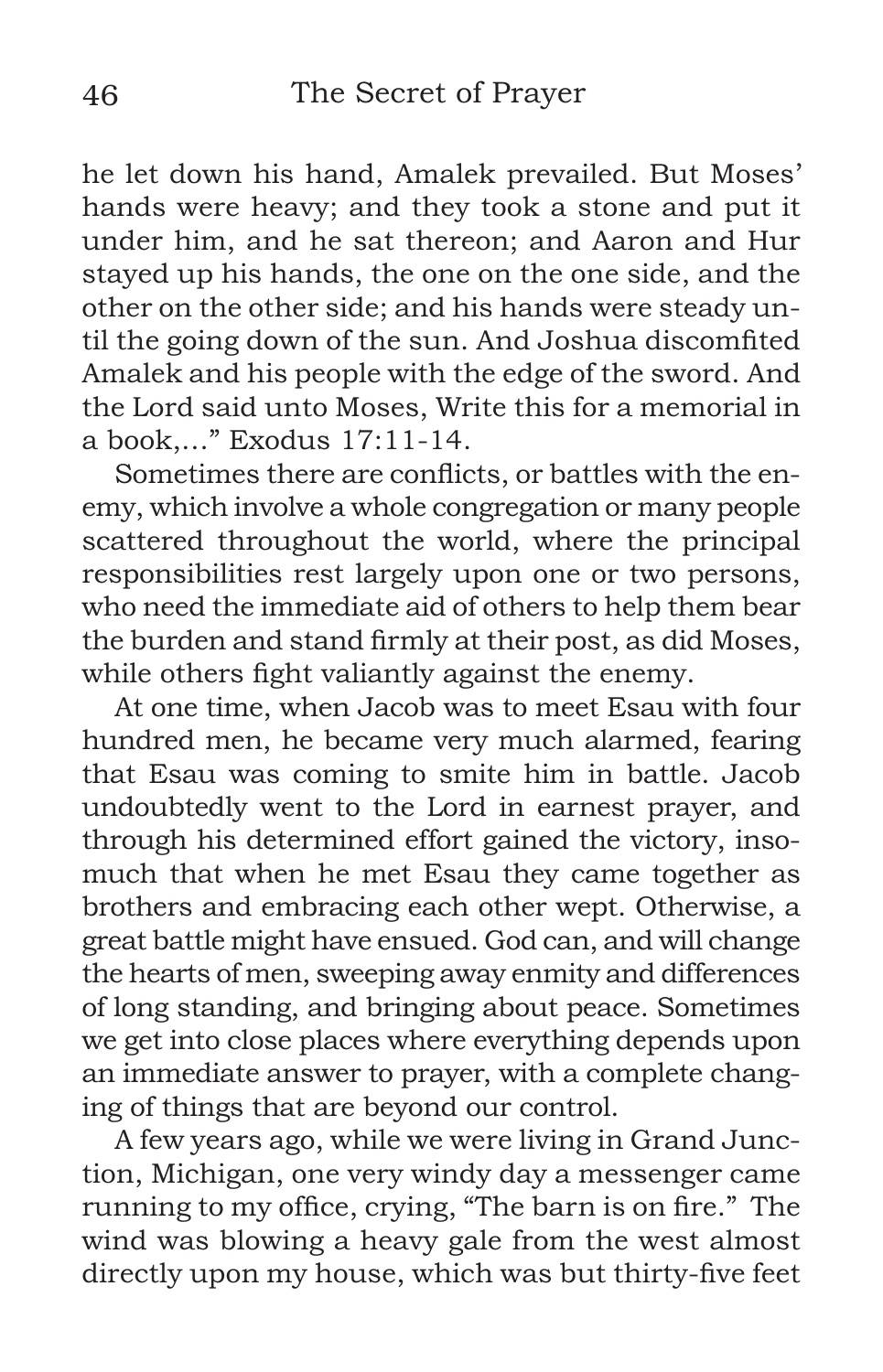from the barn, with some smaller buildings and a high hemlock fence between. A few minutes later I was on the roof of the west wing of the house, and others were carrying water in pails, which I threw upon the roof, as there was no fire protection in the village. From the barn to the house there was a solid volume of flame, and it was only occasionally that I could ascend the roof and throw a pail of water between the rolling flames. While doing so, I was calling upon the Lord to preserve the house. One end and side of the building were already on fire, as was also a part of the roof. Soon the flames reached the roof of the main part of the building. One of the water carriers told me to come down, as there was no hope of saving the building. Believing that God was true to His word, I called for more water, hoping in some way to prevent the building from burning. The brother who had been throwing water on the main part of the building, could remain there no longer. People were carrying the furniture out of the rooms below. Again, I ventured to quote the promises of the Lord; "If ye abide in me, and my words abide in you, ye shall ask what ye will, and it shall be done unto you." I told the Lord that I was abiding in Him and His words abiding in me, and I believed His promises to be true; and that I placed that building in His hands, believing that He would prevent its burning. Just then a brother came and told me to come down, informing me that the room below was on fire. I hesitated a moment. I knew that the outside of the house was on fire, and to think that fire was also on the inside, made it appear a hopeless case. I turned to the brother, and said, "No sir, bring more water." It seemed that my faith grasped the promise and that I had prevailed with the Lord. Just then the wind changed and began blowing almost directly south. In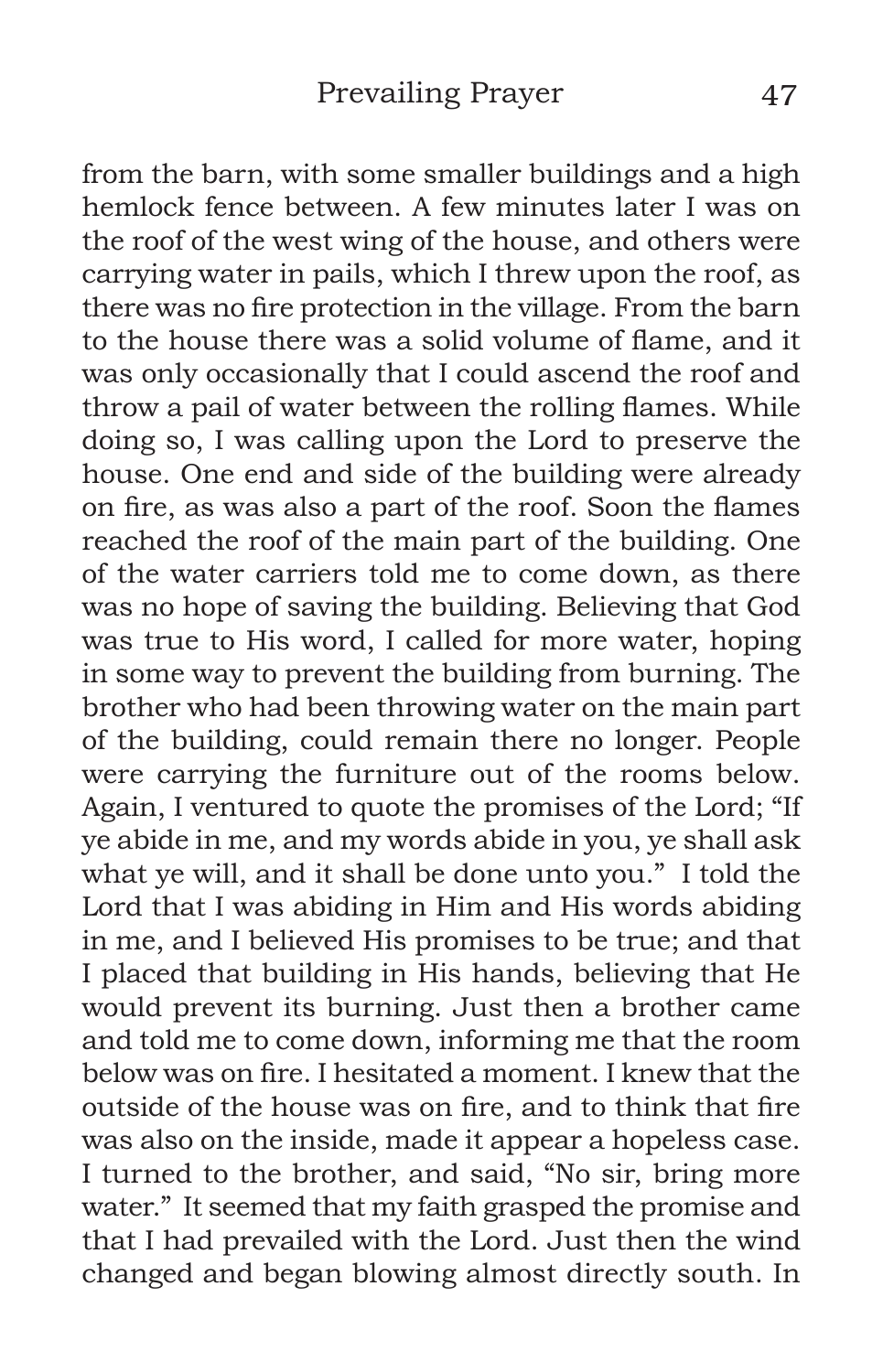a few minutes we had the fire under control so far as the house was concerned. I glanced at the house on the same lot on which the barn stood, and saw that it was soon to be enveloped in flames. I realized that if that house burned, with the wind in that direction, it would take our office building just across the street. Once more I looked earnestly to the Lord, and said "Lord, save both buildings." Again, almost instantly the wind changed, blowing in a south-easterly direction, thus taking the flames half way between the two buildings, until the barn was completely consumed by the flames. I was not the only one who was praying, but have always believed that had I not stood firm in faith at that critical time the buildings would have burned. Sinners, who had witnessed the whole affair, afterwards remarked that they did not understand how it possibly could happen in that way. They said that not one out of a thousand buildings could escape under such circumstances. We, who were praying, knew the secret of the matter, and have always given God the praise and glory.

A few years ago, while at a camp meeting, in Louisiana, one Sunday a few of the ministers were invited to take dinner at the home of a brother, which was only a few steps from the campground. While there, a boy of about twelve years of age, who was the son of the brother we were visiting, fell several feet from the end of a porch, striking his head and shoulders on the hard ground. He was taken up in a seemingly lifeless condition and was carried into the house. As soon as he was placed upon a cot, seeing that he was still alive, we gathered around for prayer. Several prayers were offered, but there seemed to be no change for the better. News of the accident was soon spread throughout the camp, and people gathered to witness the scene. A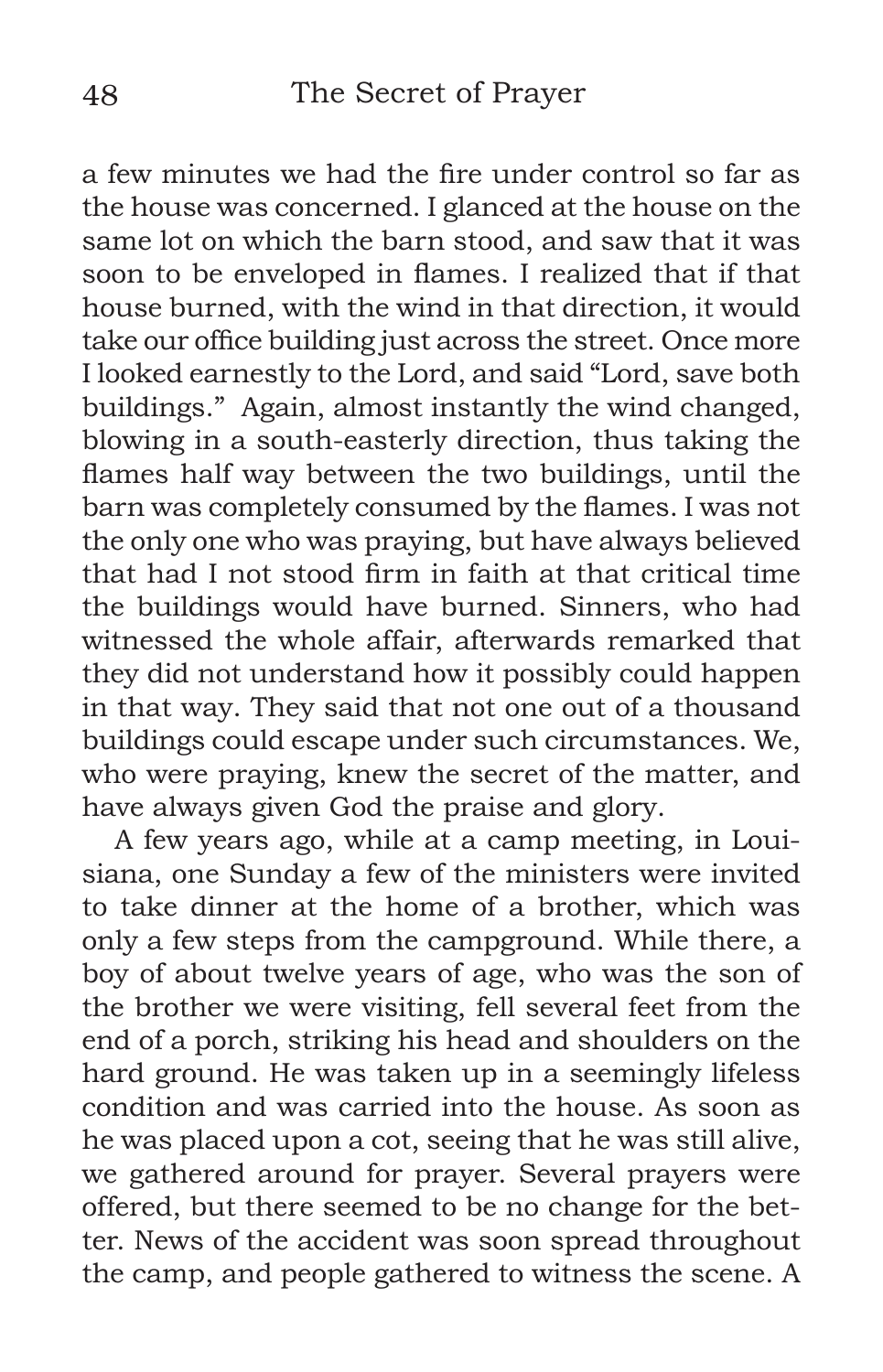physician, who was in attendance at the meeting that day, being a friend of one of the ministers, and knowing that those present believed in faith and prayer, offered to come and examine the child without further interference in the case. He was permitted to do so, and found that the boy had received a concussion of the brain and was paralyzed. He pricked the child's body in several places with pins, but there was no flinching. He stated that there was no hope for the boy, and that should he live, he would be a paralytic and cripple for life. Brother R. H. Owens, the minister who had principal charge of the meeting, went with me into a grove near by to pray. There we earnestly pled with the Lord to know His will regarding the restoration of this child. In much earnestness we prayed, and finally said that if he was alive when we returned, we would take it for granted that it was the will of God to heal him. Upon our return to the house, we found him in the same condition as when we left. Again, we laid our hands on him and prayed, expecting that he would be raised up within a very short time, but he continued in the same condition. This was beyond our understanding, yet we believed that God would in some way raise him up that He might get glory out of it. Soon the people from the campground began passing through the house as they would to view a corpse, until almost everyone on the grounds had seen him in his critical condition. He was not able to move any part of his body. When it became time for the evening service, we left the room, believing that God would yet glorify His name. As services were begun, earnest prayers were offered by the church, then for a short time there was a song service. That evening, as I arose before a large audience, and after reading a few texts of Scripture, began the presentation of a message on faith and confidence in God; in walked the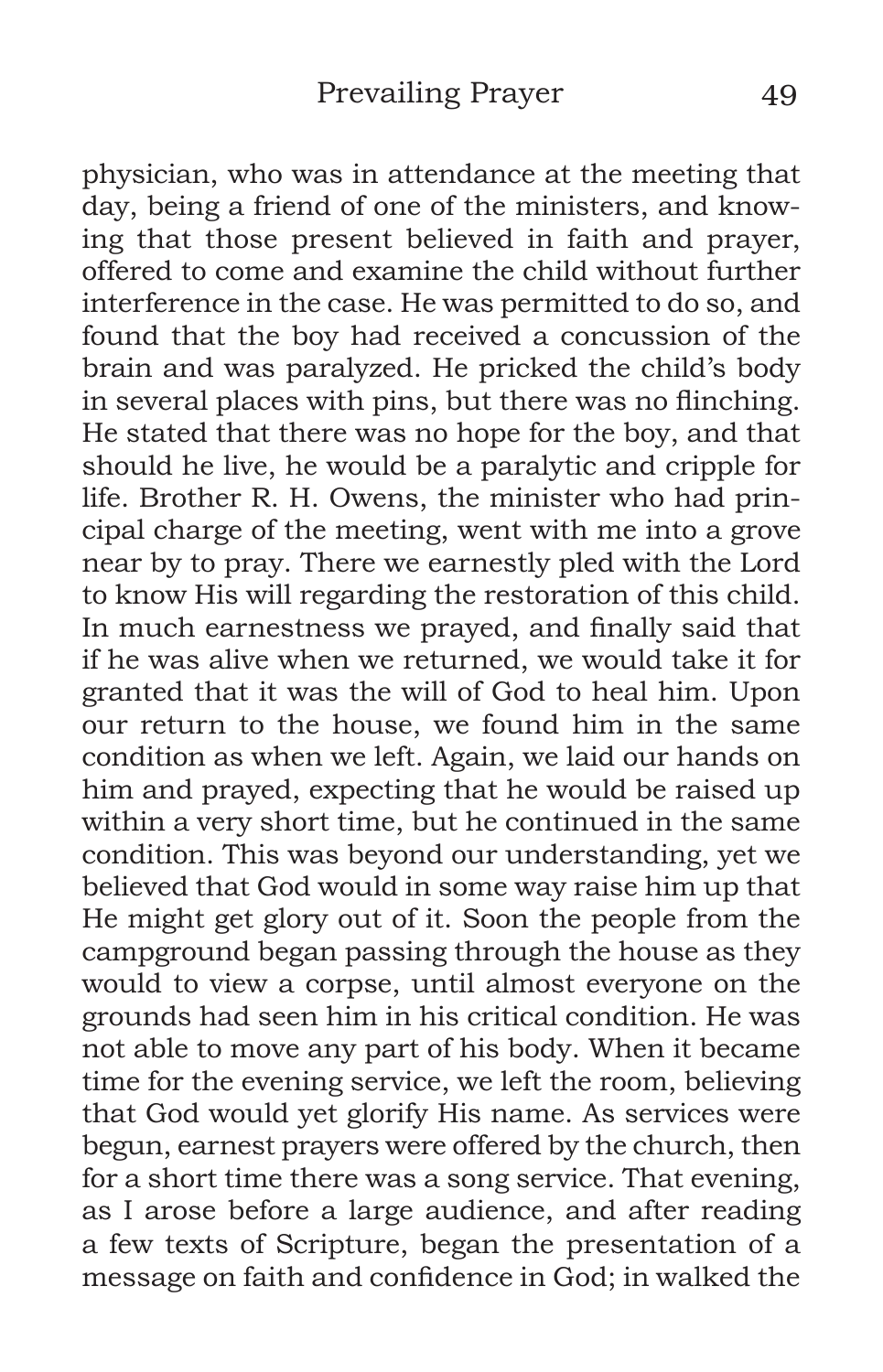boy who had suffered the accident, and, with a smiling countenance, took a seat in the back of the pulpit. He was made every whit whole. This was truly a time of great rejoicing, and had a wonderful effect upon the people, nearly all of whom had seen him while he lay helpless upon the cot. We could then understand why the Lord did not immediately restore him. It was His will that the people of that country, who had been opposing the truth on divine healing, should themselves witness a manifestation of His power.

In order to prevail with the Lord, it is necessary to lay hold upon His promises as your own. An account of the prayer of Elijah is recorded in the eighteenth chapter of First Kings, where after three and one-half years of drouth, Elijah went to a certain place to pray for rain. "…And Elijah went up to the top of Carmel, and he cast himself down upon the earth, and put his face between his knees. And said to his servant, Go up now, look toward the sea. And he went up, and looked, and said, There is nothing. And he said, Go again seven times. And it came to pass at the seventh time, that he said, Behold there ariseth a little cloud out of the sea, like a man's hand. And he said, Go up, say unto Ahab, Prepare thy chariot, and get thee down, that the rain stop thee not. And it came to pass in the mean while that the heaven was black with clouds and wind and there was a great rain."

Elijah did not begin his prayer for rain because he saw a great cloud in the sky, for the sky was clear. He did not stop praying when the servant came back and said there was no sign of a cloud, but continued his prayer until the servant had not only gone seven times but said that he saw a little cloud arising out of the sea, which appeared like a man's hand. It was then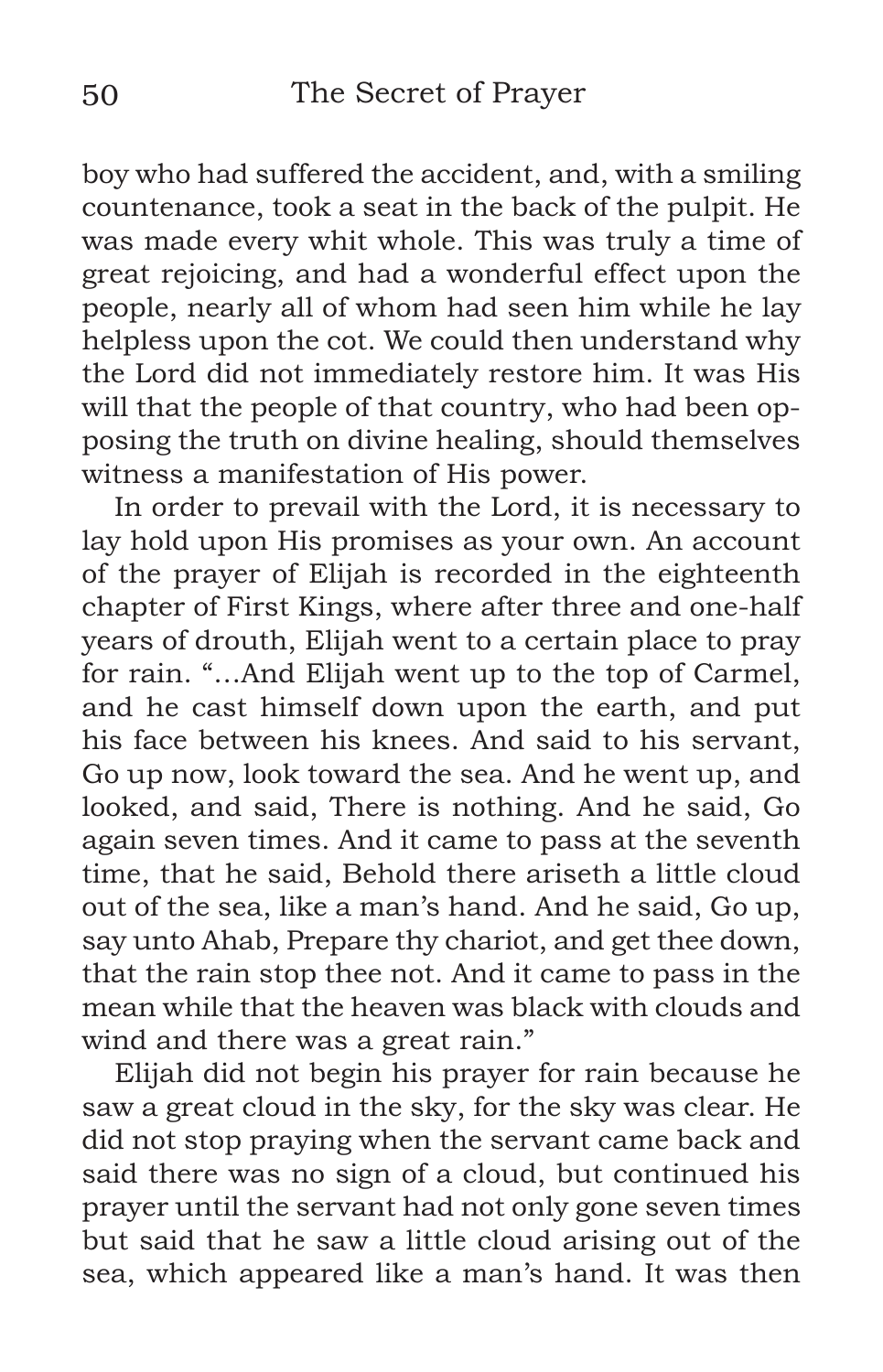that Elijah's prayer ceased, and no doubt he shouted the victory, realizing he had prevailed in prayer.

We should seek to know the will of God, and to act upon it. The Lord loves to help His children in time of need. After having learned the will of God, we should pray expecting Him to answer according to His promise.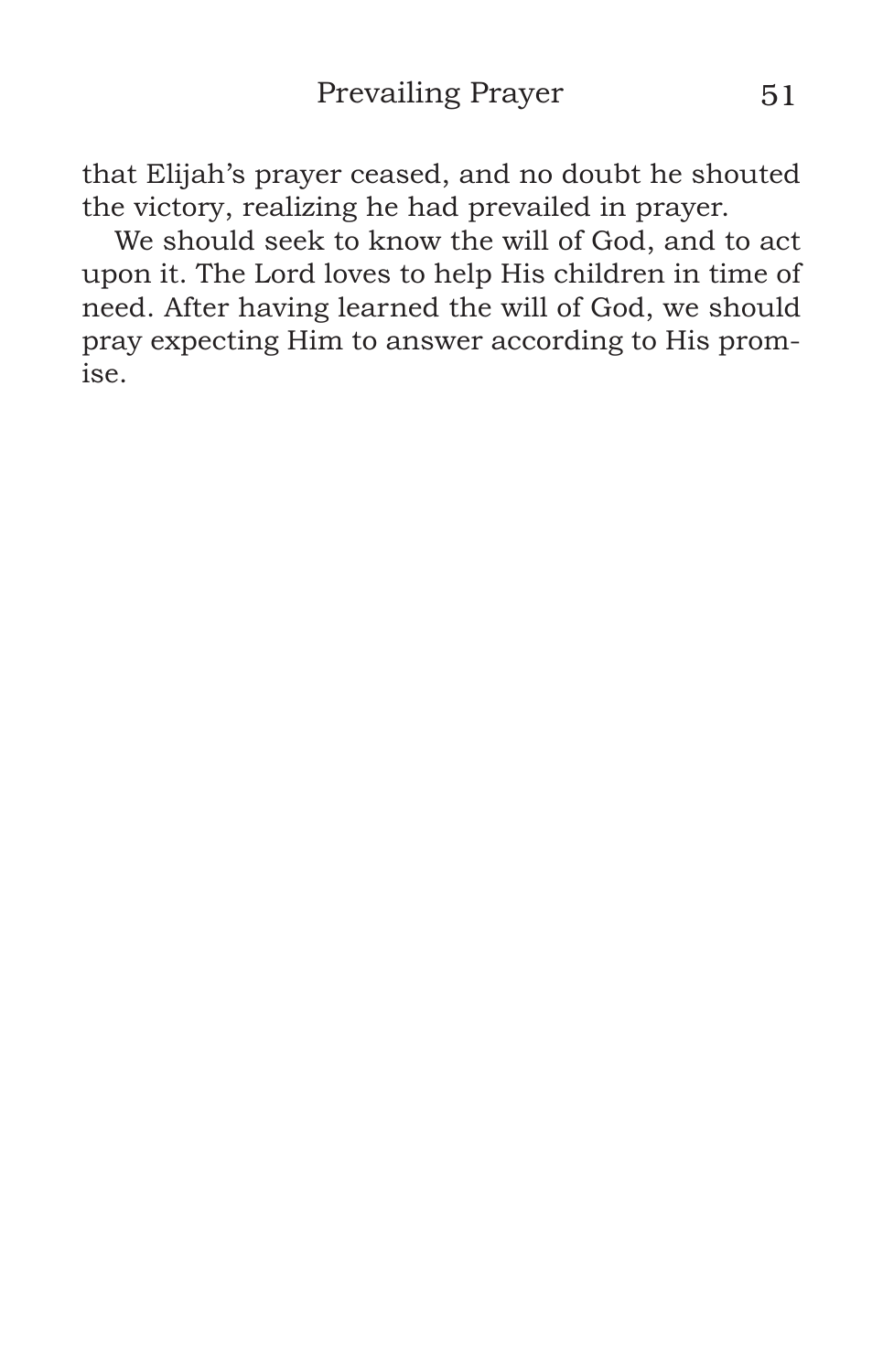# **XI**

## **Importunity**

THERE are recorded in the Bible a number of<br>cases of importunity. To importune is to urge<br>with frequent solicitation, or in other words, cases of importunity. To importune is to urge with frequent solicitation, or in other words, presenting your needs so often that it becomes troublesome to the one to whom the petition is made, where otherwise there is apparently no heed given to the request or supplication. Importuning with the Lord is coming often to Him in prayer for the fulfillment of the desire of our hearts regarding any certain matter or thing.

In the eighteenth chapter of Luke, Jesus gives us to understand that it is right and proper to thus press our way through to victory, even though it may require frequent entreaties.

"And he spake a parable unto them to this end, that men ought always to pray, and not to faint; saying, There was in a city a judge, which feared not God, neither regarded man: and there was a widow in that city; and she came unto him, saying, Avenge me of mine adversary. And he would not for a while: but afterward he said within himself, Though I fear not God, nor regard man; yet because this widow troubleth me, I will avenge her, lest by her continual coming she weary me. And the Lord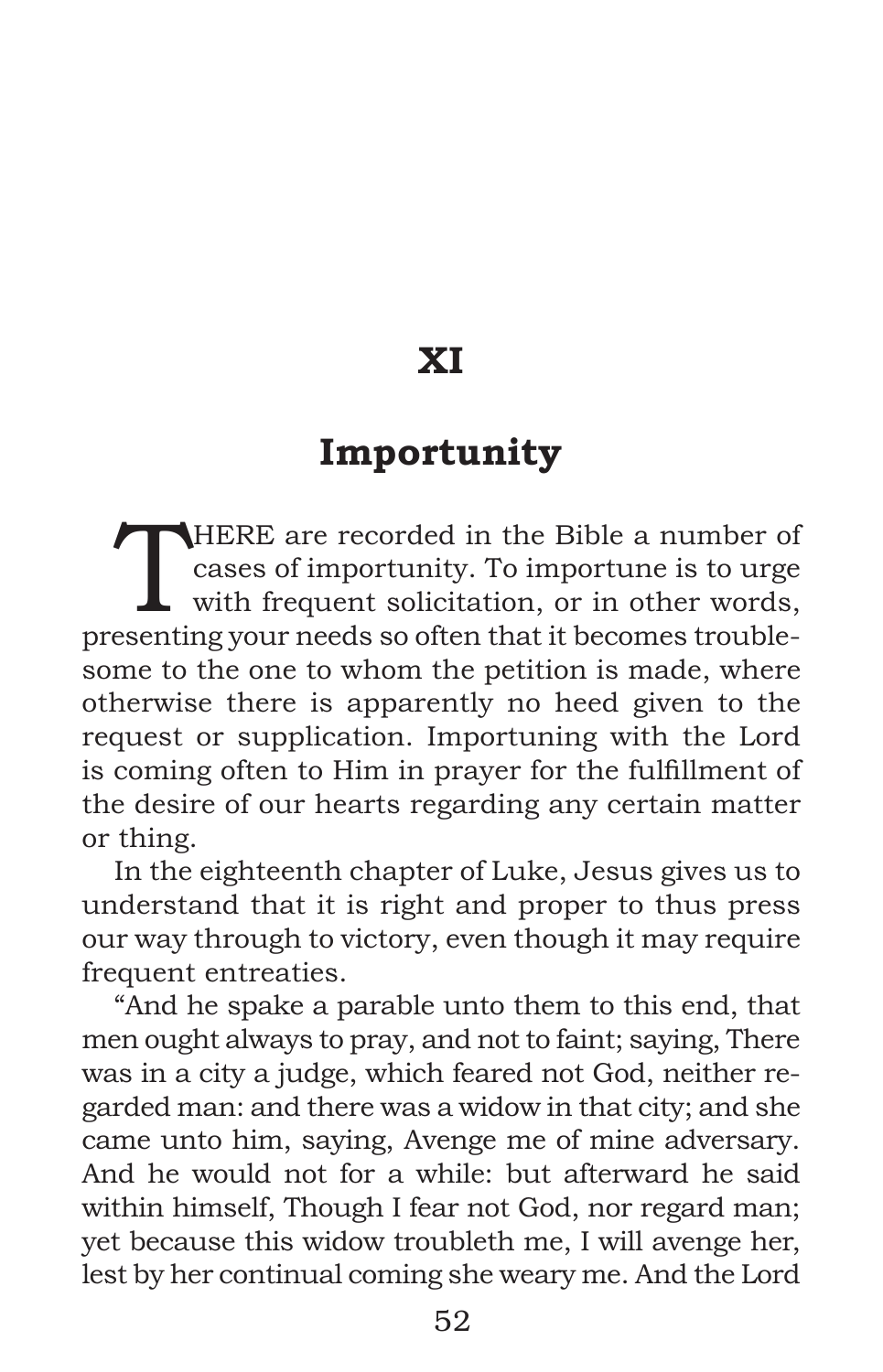#### Importunity 53

said, Hear what the unjust judge saith. And shall not God avenge his own elect, which cry day and night unto him, though he bear long with them? I tell you that he will avenge them speedily."

At one time, Paul was desiring a certain thing from the Lord. He went in earnest prayer, but did not receive an answer. A second time he put in his petition, but still the Lord did not answer him; a third time he went in prayer, with earnest entreaties, until he did obtain an answer. This answer was satisfactory to him, although it was not exactly what he was expecting. He had been asking for the removal of certain things that he felt were a hindrance to him in his work, but the answer which came from the Lord was: "My grace is sufficient." Paul received such a blessing and consolation from this that it was perfectly satisfactory to him, insomuch that he went on his way rejoicing, knowing that whatever might come or go the Lord would give him an abundance of grace. After that he had some trying times, but the Lord always gave him sufficient grace to go through with victory.

Another thought regarding this prayer by Paul is that it did not seem to be the will of the Lord to deliver him from the persecution and suffering through which he was to pass for the furtherance of the Gospel. Yet, the necessary help and blessings were given by the Lord, and he was perfectly satisfied with the answer. The thought we here wish to impress upon the mind is that sometimes the circumstances may be such that from a human stand-point to have certain things accomplished would seem best, still, God, in His great wisdom, can foresee that it would be better otherwise. However, it is our privilege to press the case until we receive a positive assurance, or an answer that the thing will or will not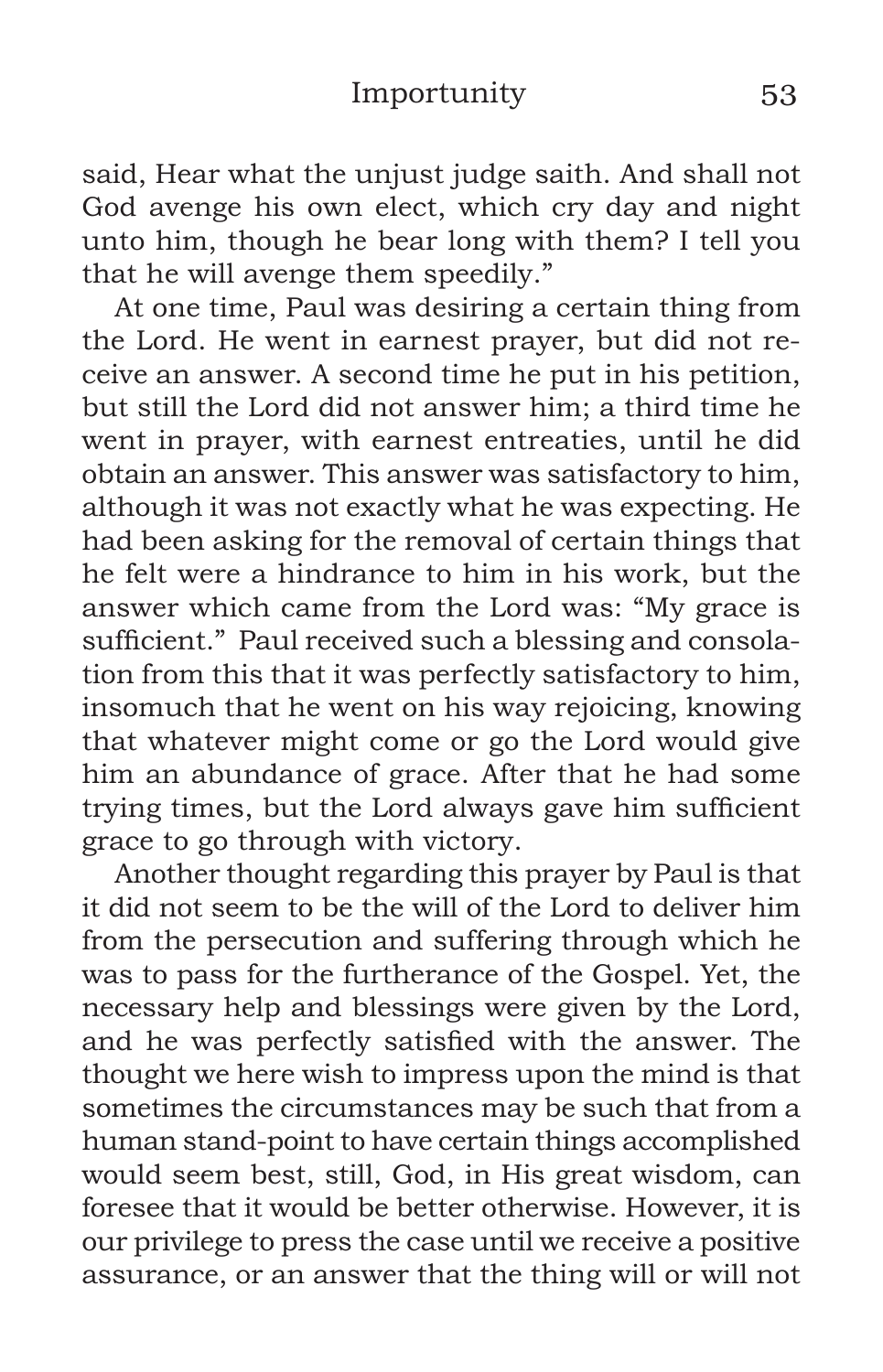be accomplished; and should it be contrary to what we were expecting, if there is the proper submission on our part, to have it this way, or that way, according to the will of the Lord, the answer received will be satisfactory; and we can rely upon His word, which says, "All things work together for good to them that love God."

Jesus at one time said, "Which of you shall have a friend, and shall go unto him at midnight, and say unto him, Friend, lend me three loaves; For a friend of mine in his journey is come to me, and I have nothing to set before him? And he from within shall answer and say, Trouble me not: the door is now shut, and my children are with me in bed; I cannot rise and give thee. I say unto you, Though he will not rise and give him, because he is his friend, yet because of his importunity he will rise and give him as many as he needeth." Luke 11:5-8.

There is probably not a more striking instance of importunity given in the Bible than that of Abraham when he learned that the City of Sodom was to be destroyed. He pled for the city, in case there might be a certain number of righteous people found therein.

"And Abraham drew near, and said, Wilt thou also destroy the righteous with the wicked? Peradventure there be fifty righteous within the city: wilt thou also destroy and not spare the place for the fifty righteous that are therein?…And the LORD said, If I find in Sodom fifty righteous within the city, then I will spare all the place for their sakes." Abraham was not yet satisfied. He feared that in that great wicked city there might not be fifty righteous, and again he made entreaty unto the Lord, and said, "Peradventure there shall lack five of the fifty righteous: wilt thou destroy all the city for lack of five? And he said, If I find there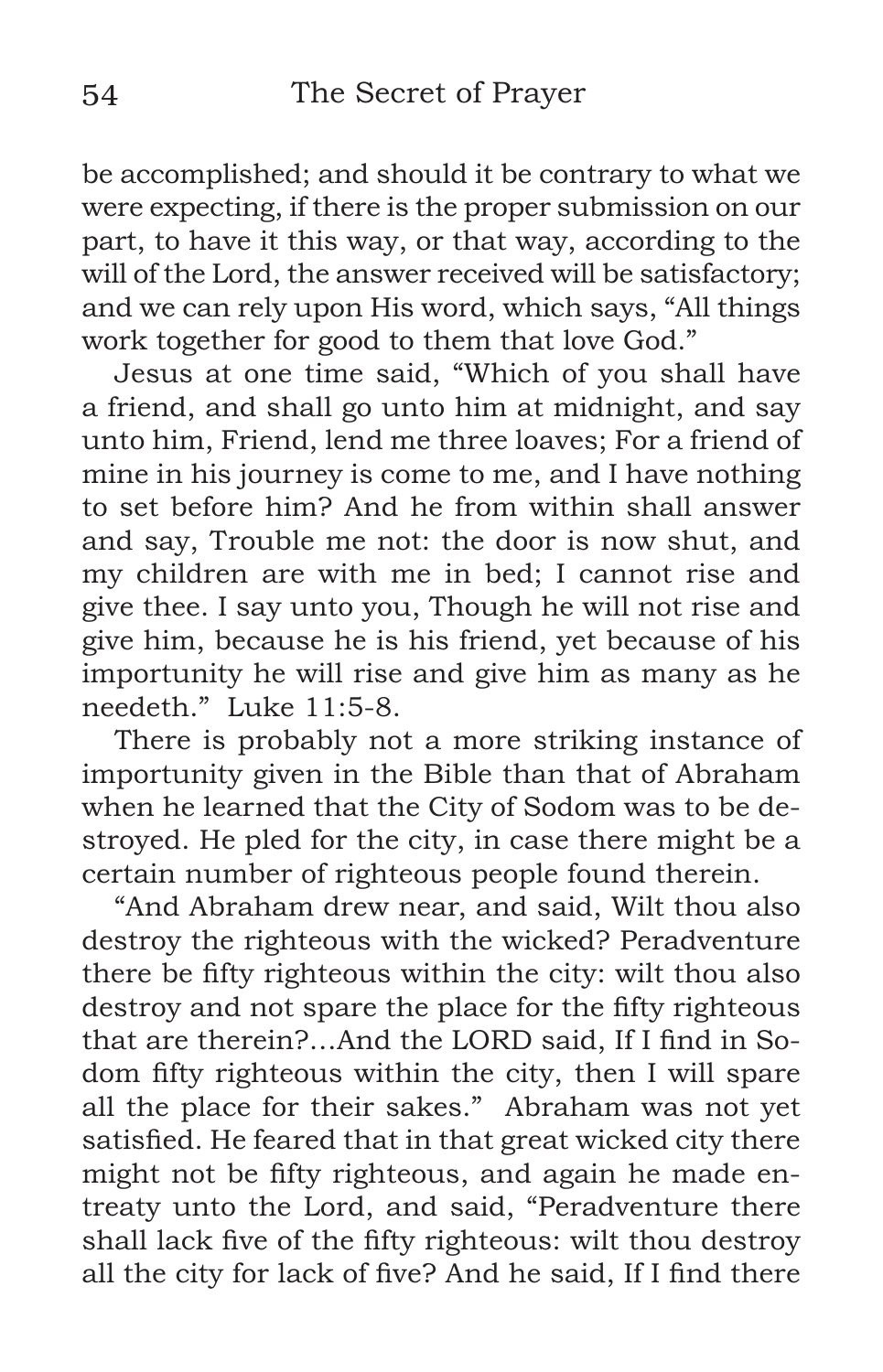forty and five, I will not destroy it." Fearing that the number mentioned might yet be too great, Abraham again ventured to implore the Lord for mercy in behalf of the people of that city, and said, "Peradventure there shall be forty found there. And he said, I will not do it for forty's sake." Once more Abraham presented his petition, and said, "Oh let not the Lord be angry, and I will speak: Peradventure there shall thirty be found there. And he said, I will not do it, if I find thirty there." The thought of the destruction of that city and the people therein so weighed upon the mind of Abraham that still again he pressed his supplication, and said, "Behold, now I have taken upon me to speak unto the Lord: Peradventure there shall twenty be found there. And he said, I will not destroy it for twenty's sake."

Abraham had asked so often that he felt almost ashamed to come again, but he thought he would now make his last appeal, and then leave the results with the Lord. He said, "Oh let not the Lord be angry, and I will speak yet but this once: Peradventure ten should be found there." And the Lord, touched by his earnestness and importunity, said "I will not destroy it for ten's sake." Abraham and the Lord then ceased their communication regarding the matter, and went their way, but alas there could not be found ten righteous people in the city; but the Lord sent two angels to deliver Lot and his family, telling them to escape for their lives, and the city was destroyed.

If the unjust judge could be moved to action by the oft coming of the widow, insomuch that he granted her request; if Paul in his third prayer received an answer that was satisfactory; and the friend at the midnight hour importuned until he received the fulfillment of his petition, need we despair when our first imploration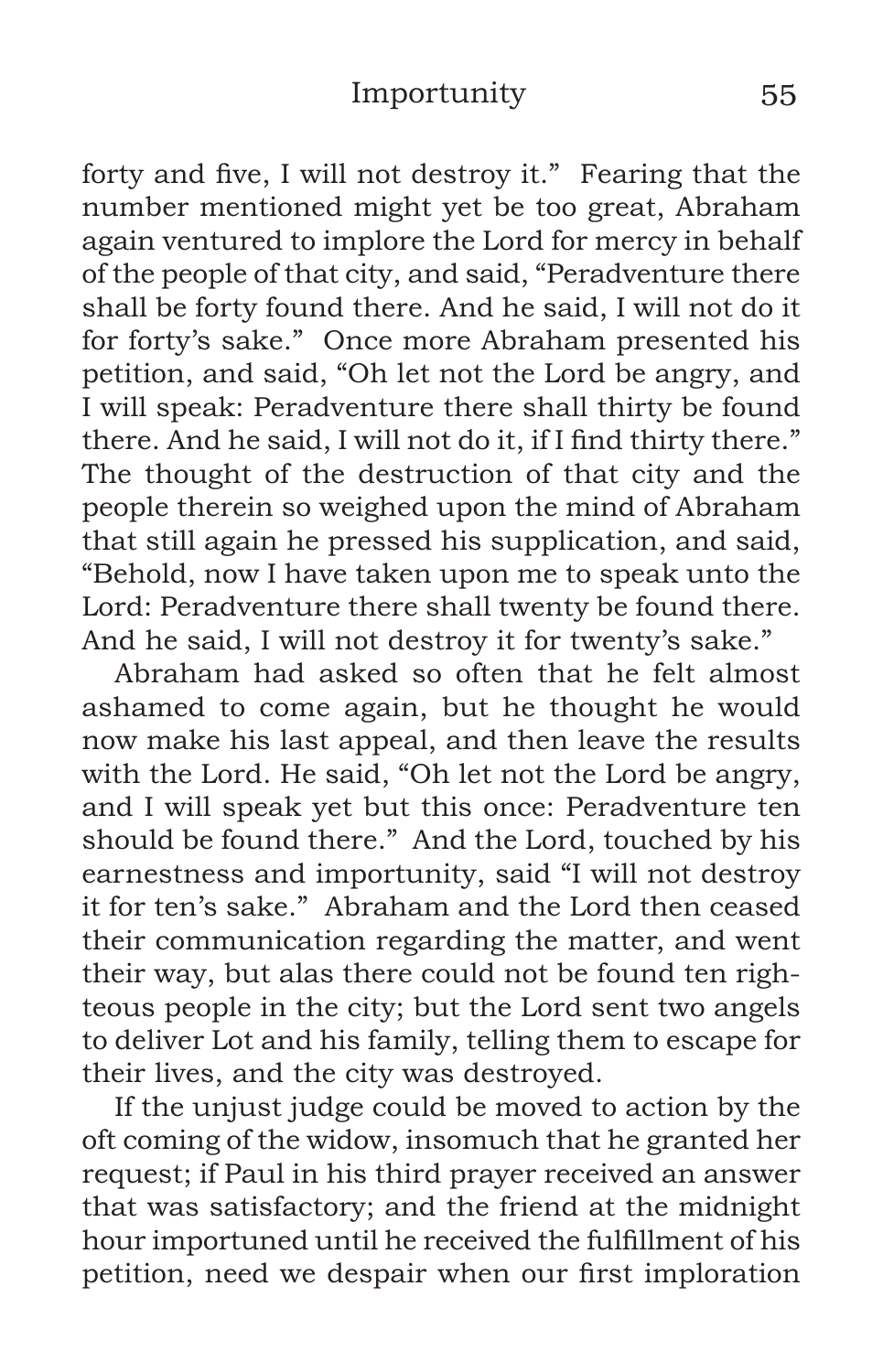seemingly are ignored? Never! So long as Abraham made a request, the Lord stayed by him and answered his petitions. Take courage, importune in like manner, and you will find favor in the sight of the Lord.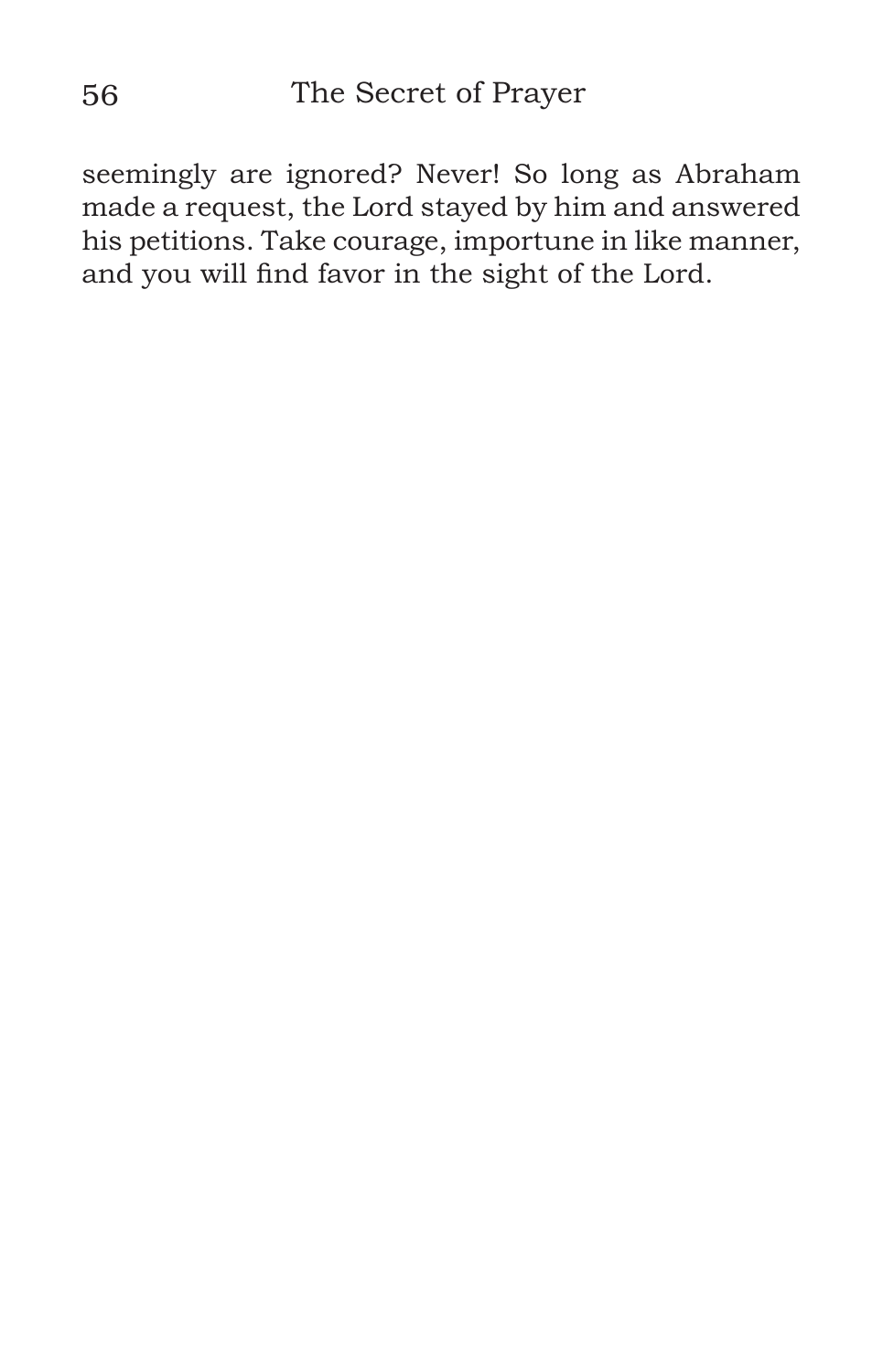**XII**

## **How to Pray for Your Own Needs**

ONE of the most necessary things in coming<br>to the Lord in behalf of our own needs is to<br>consider His promises, and to realize the<br>this places of the record which sous "The Scripture to the Lord in behalf of our own needs is to consider His promises, and to realize the truthfulness of the record which says, "The Scripture cannot be broken,"(John 10:35) and that "God is able to make all grace abound towards you; that ye, always having all sufficiency in all things, may abound to every good work." "Now unto him that is able to do exceeding abundantly above all that we ask or think, according to the power that worketh in you." Ephesians 3:20.

"Let us therefore come boldly unto the throne of grace, that we may obtain mercy, and find grace to help in time of need." Hebrews 4:16.

If grace be the most needful thing, there is promise of an abundant supply, but sometimes it must be sought with real boldness.

There may be times when wisdom is the principal need, that we may know what is most expedient and the proper course to pursue. To this end, we have the promise, "If any of you lack wisdom, let him ask of God, that giveth to all men liberally, and upbraideth not; and it shall be given him. But let him ask in faith, nothing wavering." James 1:5-6.

Sometimes people come to the Lord full of doubts and fears, and with but little determination or faith.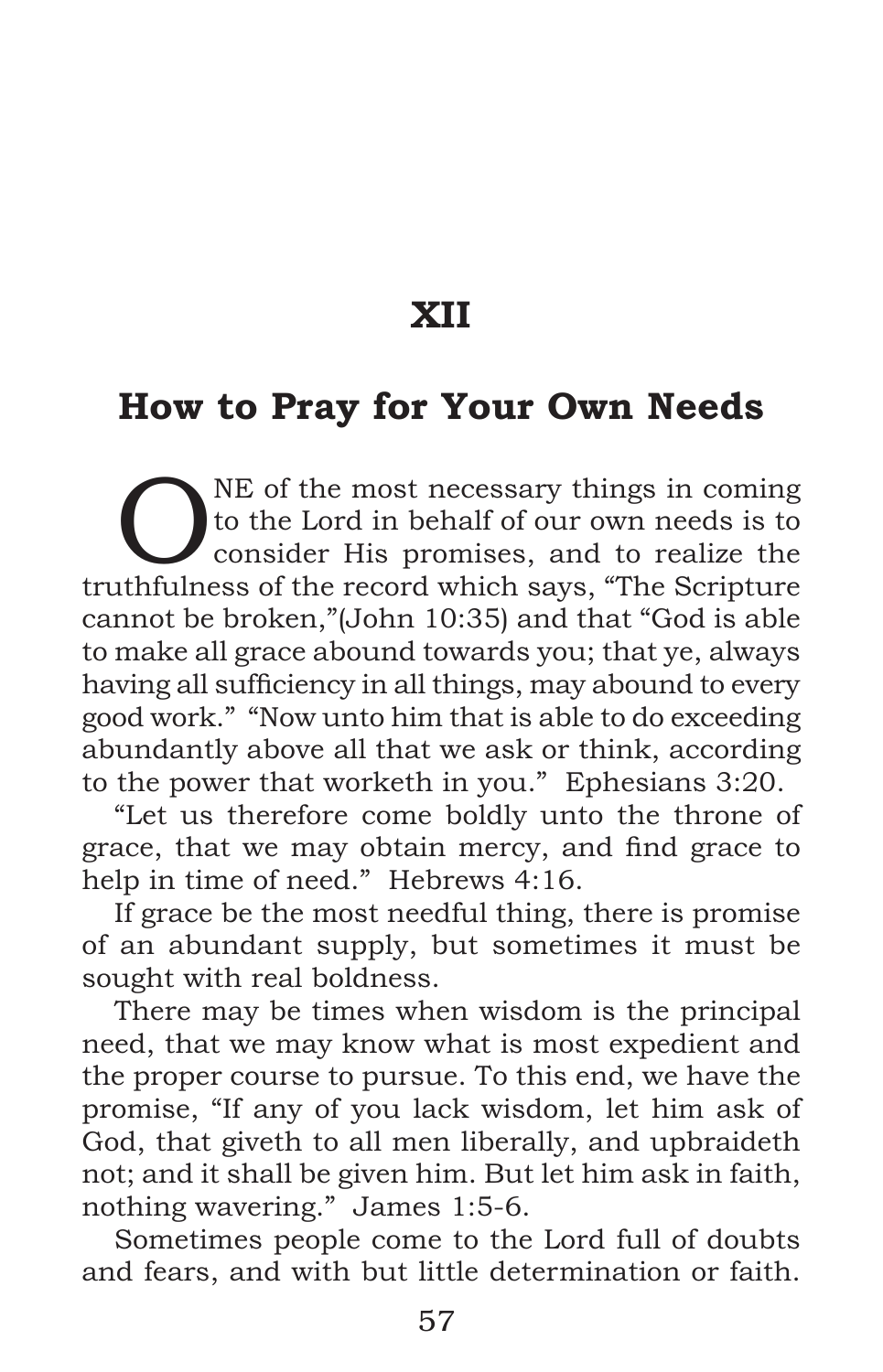Their confidence in God in regard to His answering their prayers, is about as wavering as the waves of the sea, and James says "Let not that man think that he shall receive anything of the Lord."

There are times when a person may not feel the spirit of prayer upon them. The enemy may try hard to defeat them and prevent them from coming to the Lord for having their needs supplied. For some reason, there may be a feeling that the Lord is far away, but there is a blessed promise, which is true and can be appropriated if one makes the proper effort. It says, "Draw nigh to God and he will draw nigh to you. Humble yourselves in the sight of the Lord, and he shall lift you up." James 4:8, 10.

In coming to the Lord for help, we should come in humble submission to His will. First, know that what you desire is really one of your needs—something pleasing in the sight of the Lord for you to have—then you can take courage from the promise: "Whatsoever we ask, we receive of him, because we keep his commandments, and do those things that are pleasing in his sight." I John 3:22. While calling upon Him, should it be revealed that there is something lacking on your part, or that there is something which you have been doing, that the Lord desires you to discontinue; or there is something you have not been doing, and which the Lord desires you to do, then and there should be made a decision to comply with His will from that time forth, or at the earliest opportunity. Such a submission to the will of God will have its weight with Him, and cause Him to look down with tender compassion upon His humble child.

It frequently happens that when people are calling upon God for personal needs, which must come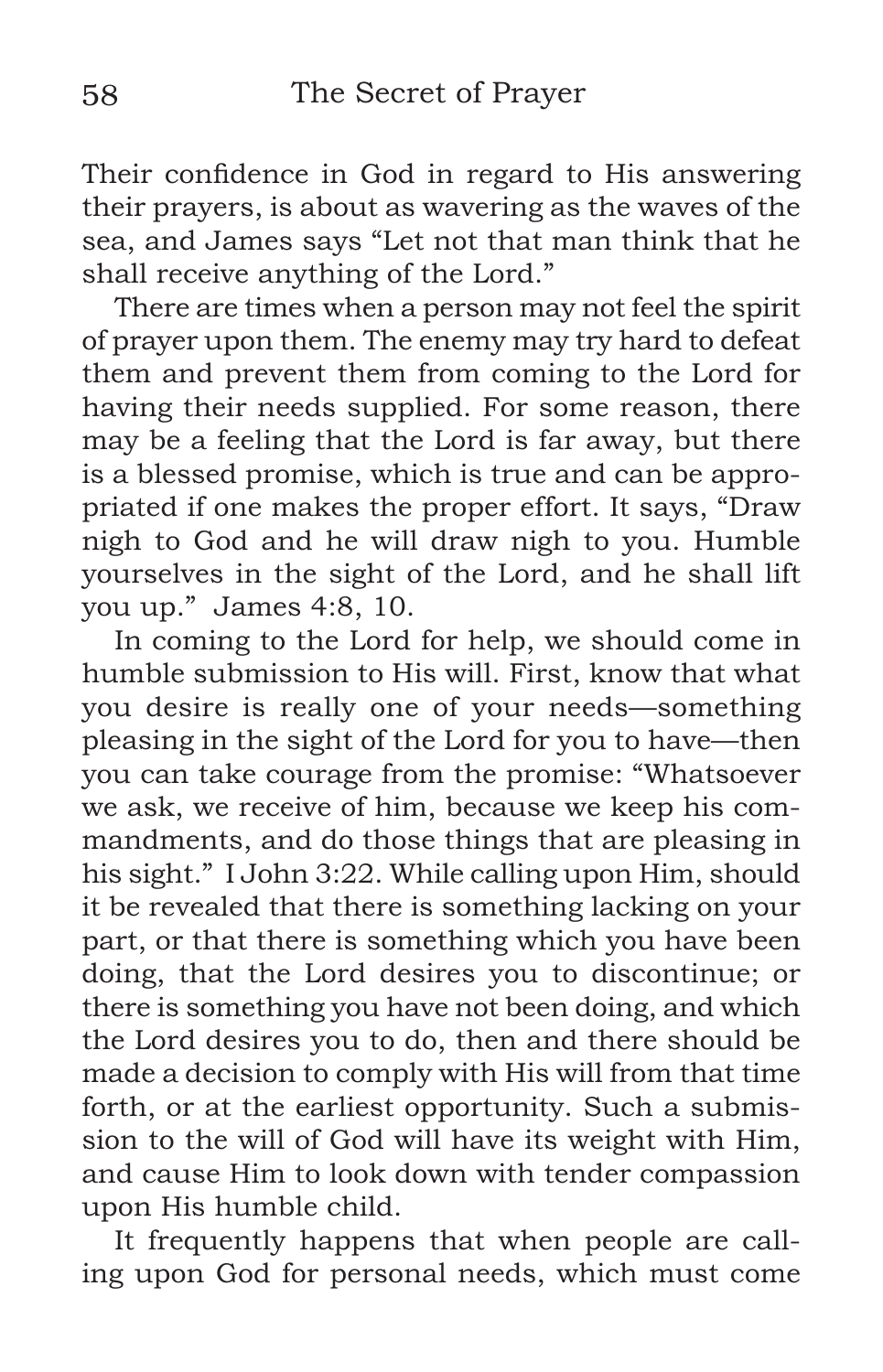through the charity and liberality of others, they are made to realize the necessity of being charitable and liberal toward others; it may be in acts of kindness, gentleness, deeds of mercy, or a liberality of personal means in helping others in time of need, or in helping in various ways toward the furtherance of the Gospel. Many good Christian people have never learned the blessedness in giving to the spread of the Gospel, or in helping the poor and needy. They may often have given, when opportunity was presented, but have failed to make a practice of giving to such an extent that it required real self-denial, or of giving as unto the Lord in such a manner as to receive in return real blessings on account of these contributions and deeds of love.

Sometimes the circumstances are such and our needs of a nature that there is no one to whom we can appeal for help, except the Lord, and in order for Him to grant our request, it becomes necessary for Him to cause certain things out of the ordinary to take place. A few years ago, while in Michigan, I desired to take a train for the State of Indiana, where my wife was sick. I was intending to take an eastbound train at five o'clock in the evening, by which route I would be required to change cars at Kalamazoo, where, if on time, this train would arrive at the station fifteen minutes before the south-bound train was due on the other railroad. The stations were about half a mile apart, giving just sufficient time to make the change, when both trains were on time. The train which I was intending to take, however, came from Kalamazoo, and passed through our town, going west, at about four o'clock, when on time, and was to return at five; but on its way west, it was that evening fifteen minutes late. Unless it gained that fifteen minutes, I was likely to miss my train on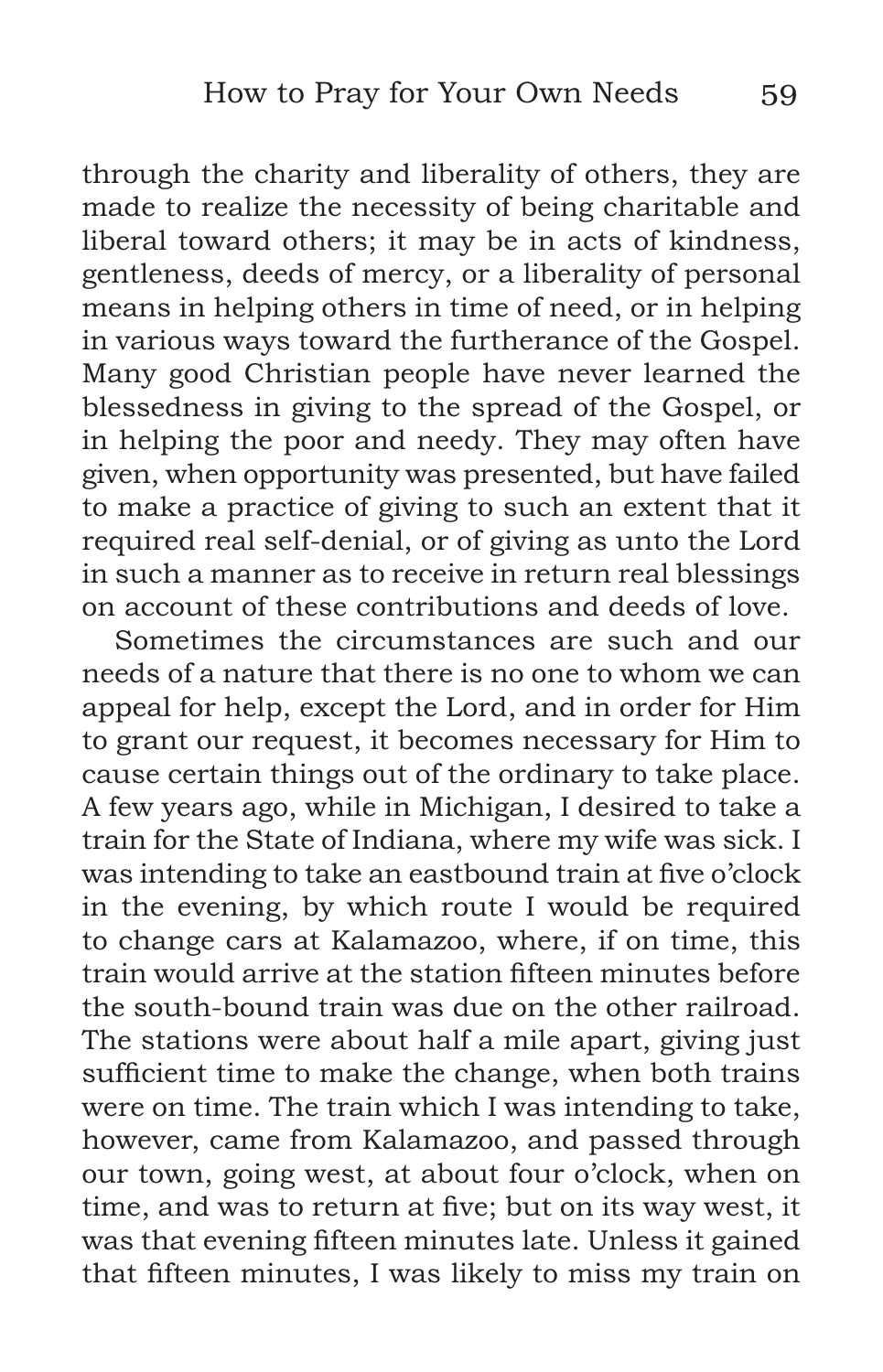the other line, and have to remain in Kalamazoo over night. This would have been a great disappointment to me, as well as to others. I began praying that the Lord might speed the train onward, and cause it to make up the lost time. However, when five o'clock came, there was no train; fifteen minutes passed, and no train in sight, but finally it arrived, being three-quarters of an hour late; and only twenty-nine miles to Kalamazoo. Some of my friends urged me to wait and take a train over another route, but knowing that the connection by that route was not good, and feeling impressed that the Lord would help me through in the quickest possible time, I went aboard the train. I began praying the Lord, if possible, to yet gain the time, but found it still losing. I then prayed the Lord to hold the train on the other road. I had scarcely begun praying when it seemed that I had such liberty in communing with the Lord, and received such an assurance that the Lord had heard and answered my petition, that I turned my attention to other things and did not worry over the situation, although the train was constantly losing time.

When the train reached Kalamazoo, I hastened through the depot, and was met by a cabman. I asked him if the southbound train on the other road had gone. He answered, "Yes, an hour ago. To what hotel shall I take you?" I asked again, "Were you at the station when it left? Do you know for sure? "He said, "No sir, I was not there, but it is an hour past time for its departure." I told him to take me to the train as soon as possible. He laughed at me. I said, "I will pay you for your trouble, but I want to make that train; make the greatest possible haste." He drove as fast as possible to the other depot, and as he opened the cab door, and I started for the depot, he said he would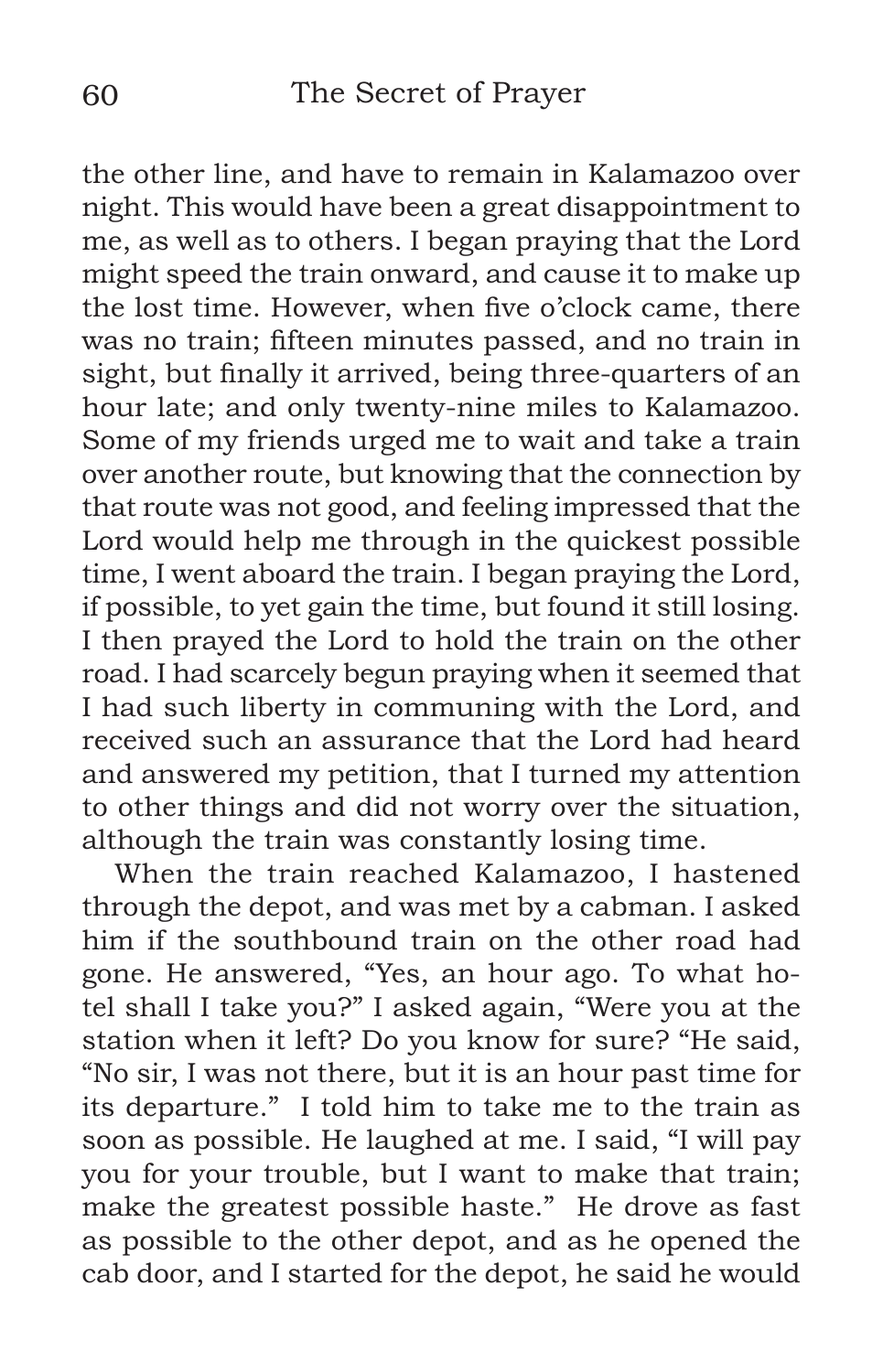wait and take me to a hotel. I said, "Never mind, I am going on this train." I hurried to the ticket office, and made inquiry as to how soon I could get a train for the south. The agent replied, "In forty minutes." I asked, "Is it the regular train?" "Yes sir," he replied. "It is late this evening. Just outside of the city a freight train is off the track, and the passenger has been delayed." Upon further inquiry, I learned that the passenger was delayed at about the time I had asked the Lord to hold the train on that road. Some may be inclined to think that this was just a happen-so, or an ordinary wreck, but I have never failed to give God all the glory for causing things to take place just as they did, in answer to prayer for the supplying of my present needs at that time.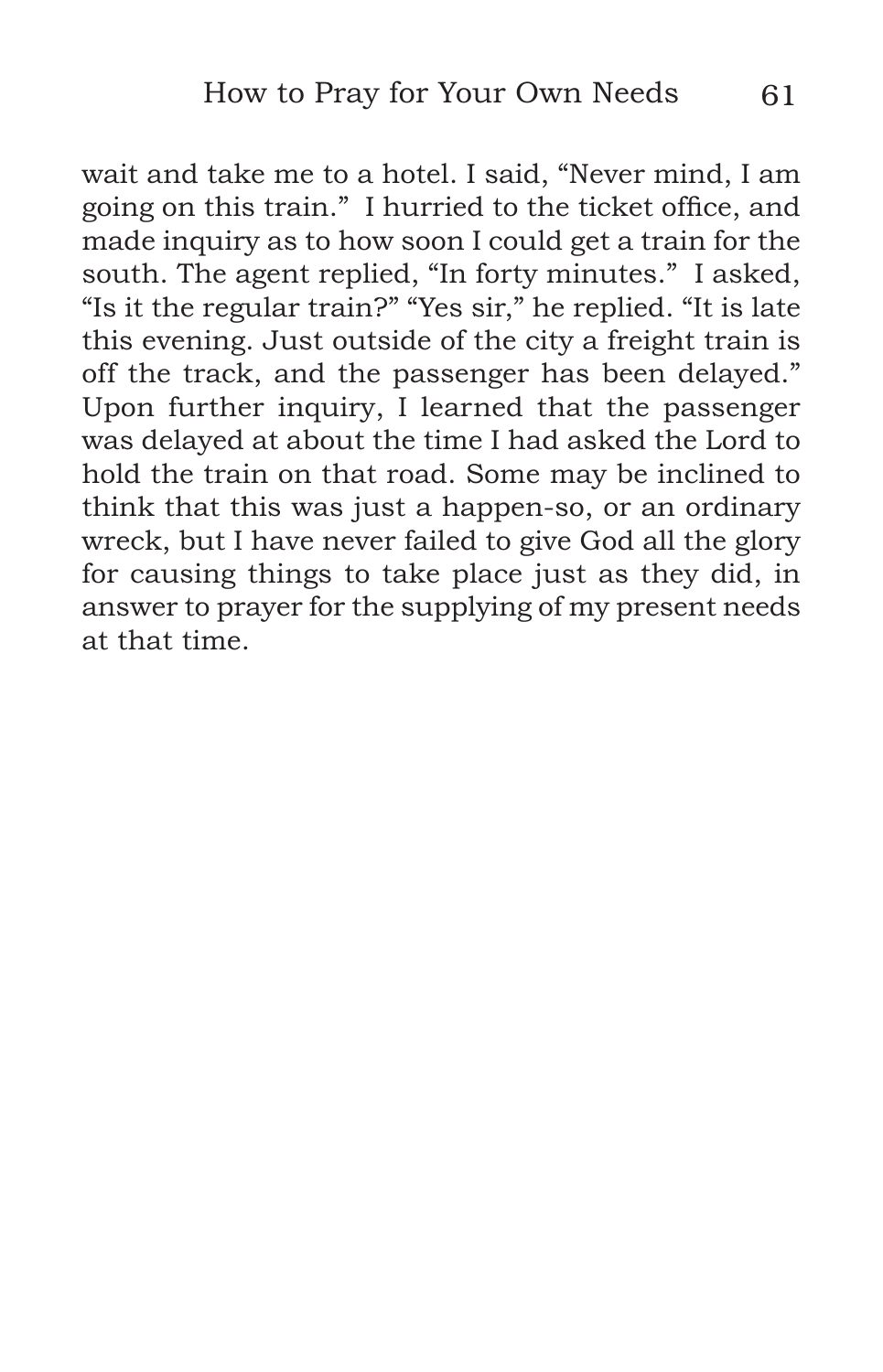#### **XIII**

### **Agreement in Prayer for One Another**

I T is a blessed privilege to be able to make our wants known unto the Lord while alone, but sometimes we feel the need of having others enter into agreement with us, and in accordance with the words of the blessed book, where Jesus says, "Again, I say unto you that if two of you shall agree on earth as touching any thing that they shall ask, it shall be done for them of my father which is in heaven. For where two or three are gathered together in my name, there am I in the midst of them."

When Jesus was yet with the disciples, He would often pray for them, and no doubt in turn they offered petitions in His behalf. In the seventeenth chapter of St. John is a record of His supplications to the Father in behalf of His disciples, and not only for them, but His prayer was in our behalf also. He said, "Neither pray I for these alone, but for them also which shall believe on me through their word." It is through the word of the apostles that we are made to believe on Jesus Christ, therefore, His prayer was for us also.

In the fifth chapter of James, it says, "Confess your faults one to another, and pray one for another, that ye may be healed. The effectual fervent prayer of a righteous man availeth much." Ofttimes our prayers for each other are a source of consolation and help in time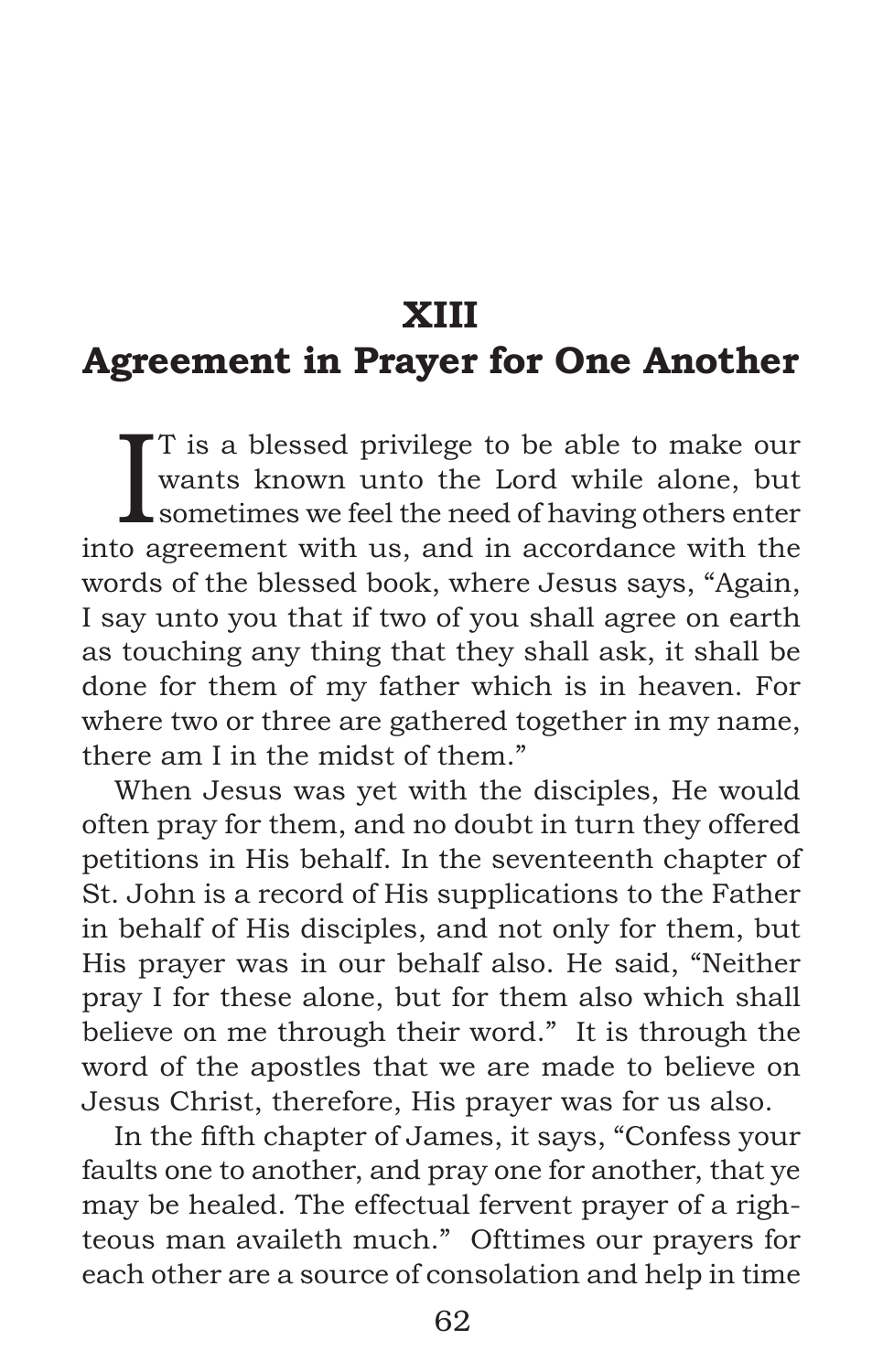of need. At the family altar, or in the public congregation, prayers may be offered up for each other of those present in such a way that they will draw inspiration therefrom, and although they may soon be separated, yet their agreement in prayer will be lasting.

A few years ago, just before some missionaries were to start for a foreign field, about two hundred children of God gathered together in special prayer in their behalf, that God might protect them from the dangers of the sea, from sickness and diseases, and make them useful in bringing souls into the kingdom. They were soon to sail on the ocean, and the time of their leaving had been published. Thousands of people were anxious concerning their safety and their missionary undertakings, and in every direction prayers were going up in their behalf. It was my privilege to be one of the number of that party of missionaries. As we reached mid-ocean, a heavy gale was blowing, and soon there was a terrible storm, which lasted for two or three days. The ship, although a very large one, was tossed about on the sea, plowing its way through here and there, rolling from side to side, the waves seemingly rolling mountain high, so that at times they swept over the top of the ship. Furniture and dishes were crashing about the rooms and cupboards. At one time an outside door on the deck was burst open by a heavy wave, and the water came pouring down the stairway and along the hallways like a river. We were locked in and not allowed to go on deck, for fear of being swept overboard by the waves. In the midst of all this, one of the missionaries remarked, "This ship will not go down, because there are a thousand prayers hooked onto it." I replied, "Yes, ten thousand of them." We felt perfectly secure, knowing the promise of Matthew 18:19; that if only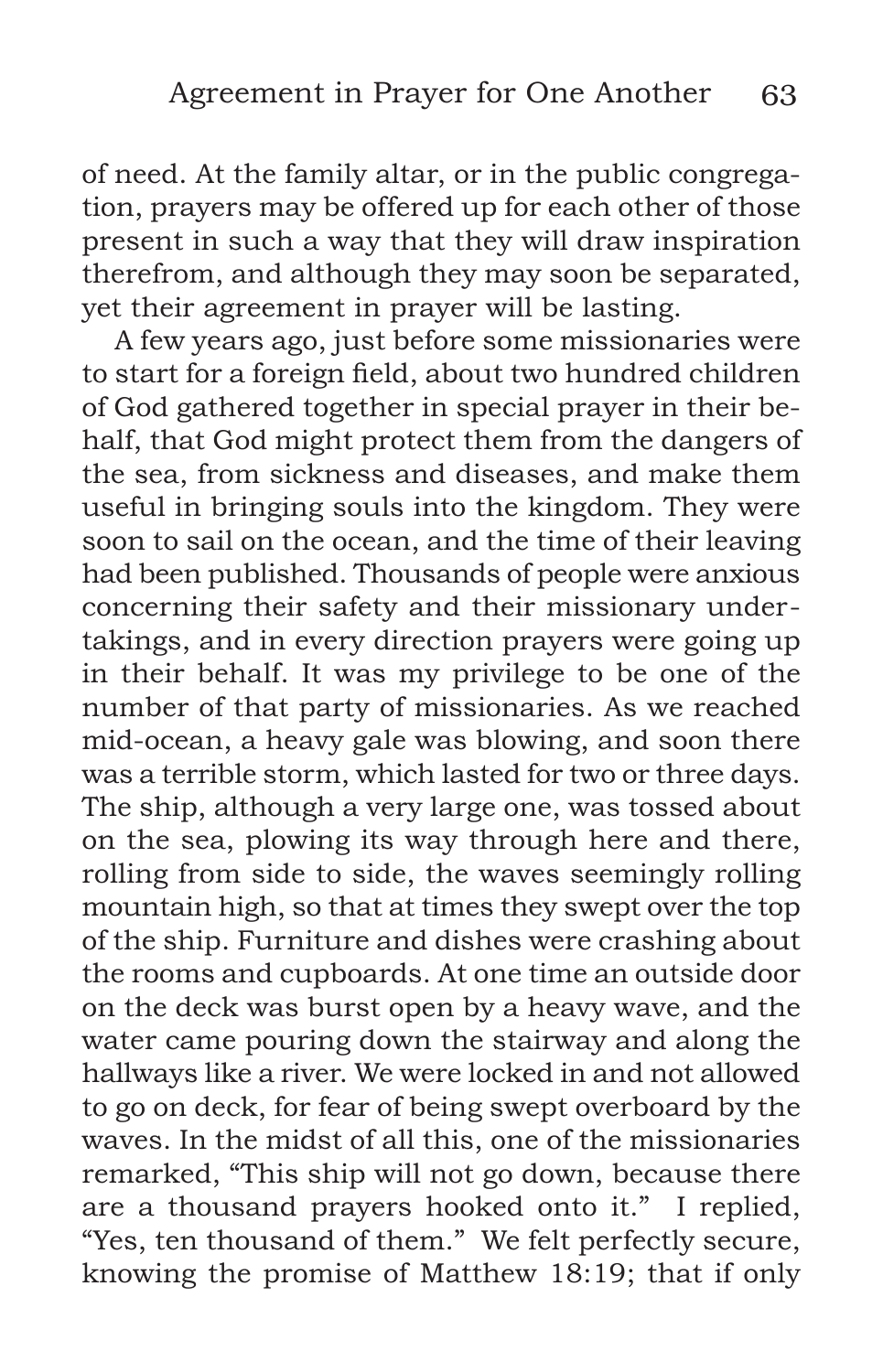two were agreed, we were safe, and where thousands were praying surely we were doubly safe.

Although it was, indeed, a rough voyage, yet were we brought safely through, and not only this, but while in the foreign countries, in the midst of many dangers, surrounded by plague, sickness and diseases of many kinds, the Lord preserved us and enabled us to fulfill our calling. Amidst all these dangers of sea and land, we realized the benefits of praying for each other.

It is not enough to pray for ourselves, but when we make a practice of praying for each other, we increase in the graces of brotherly kindness, charity and faith. It also helps us to realize the blessedness of the words of Jesus, where He said, "Ask, and it shall be given you; seek, and ye shall find; knock, and if shall be opened unto you."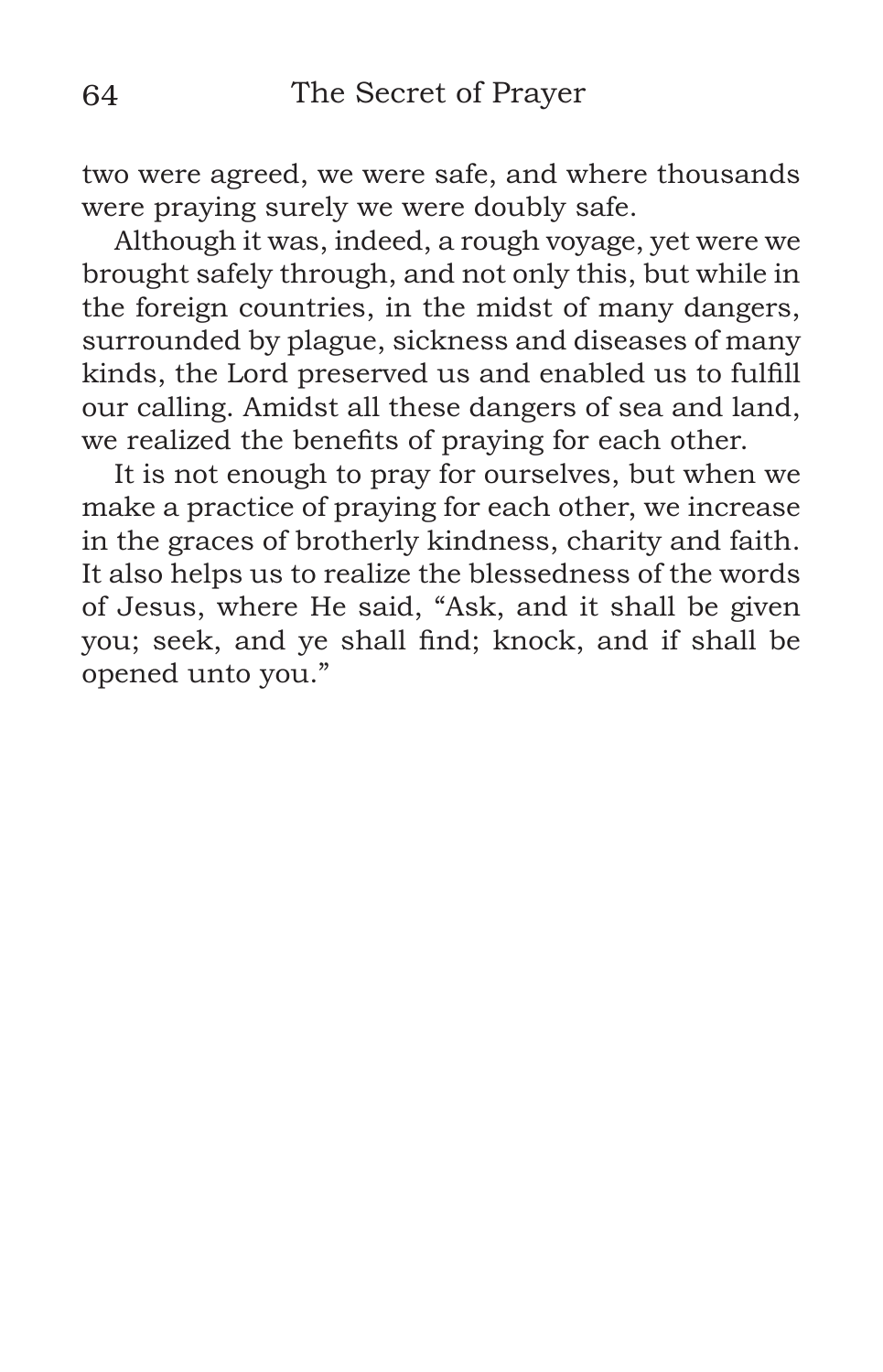#### **XIV**

# **Supplication in Behalf of Others**

BEAUTIFUL illustration of prayer for others<br>is given in Luke 23:34, after Jesus had been<br>nailed to the cross. He had been scourged,<br>it upon mocked and it seemed that in every possible is given in Luke 23:34, after Jesus had been nailed to the cross. He had been scourged, spit upon, mocked, and it seemed that in every possible way His enemies tried to manifest their hatred toward Him, and so despitefully treated Him, yet in the midst of this, we hear His humble prayer:

"Father, forgive them; for they know not what they do."

If, under such circumstances, He could offer this kind of prayer for His enemies, what ought we to do when men revile and persecute us? It is a lesson to us to learn to love our enemies. We may not love their deeds, but we can pity them and have a love for their souls. If such a prayer can be offered for enemies, under such circumstances, surely it is an inspiration to us to pray for others in any circumstance of life. It should be an impetus to stir our hearts in behalf of those who stand in need of help, whether or not they realize their need. Some may have unsaved friends or relatives, who are very dear to them, and who are wayward and unconcerned regarding their souls; and still there may be others who are away from home and in need of help. For such, there is need of prayer by those who know its power.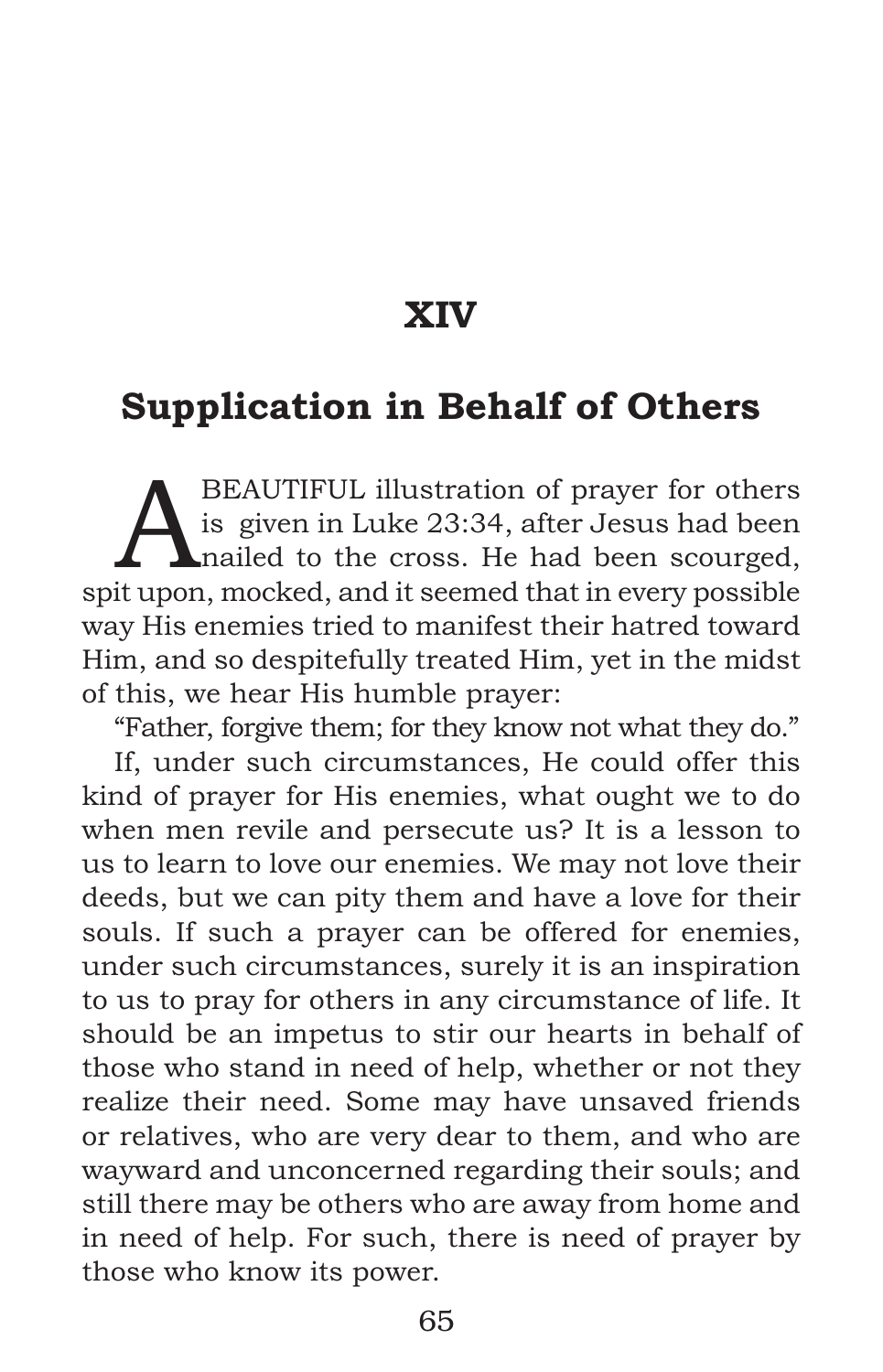We have, in the Word of God, many examples of how the people of God assembled to pray for each other, and upon departure solicited the prayers of the faithful in their behalf.

It is well to have a daily prayer-list, or memorandum, of not only the different persons and their needs, but also the different things that may be burdening your heart, or for which you are deeply concerned. The forming of a habit of daily writing down the subjects for prayer will not only be beneficial to others, but you will find yourself advancing in the graces of God, and realize a wonderful increase in faith, thus better qualifying you to make your life one of greater usefulness.

A story is told of a mother's prayers, as follows:

In the year 1861, in the month of February, a terrible storm raged along the coast of England. There were eighty-one vessels wrecked in one bay (Hartlepool). While the storm was at its height, the Rising Sun, a stout brig, struck on Longrear Rocks, a reef extending a mile from one side of the bay. She sank, leaving only her two top masts above the foaming waves.

The lifeboats were away, rescuing wrecked crews. The only means of saving the men clinging to the swaying masts was the rocket apparatus. Before it could be adjusted, one mast fell. Just as the rocket bearing the lifeline went booming out of the mortar the other mast toppled over. Sadly the rocket men began to draw in their line, when suddenly they felt that something was attached to it, and in a few minutes hauled out on the beach the apparently lifeless body of a sailor boy. Trained and tender hands worked over him and in a short time he became conscious.

With amazement, he gazed around on the crowd of kind and sympathizing friends. He looked up into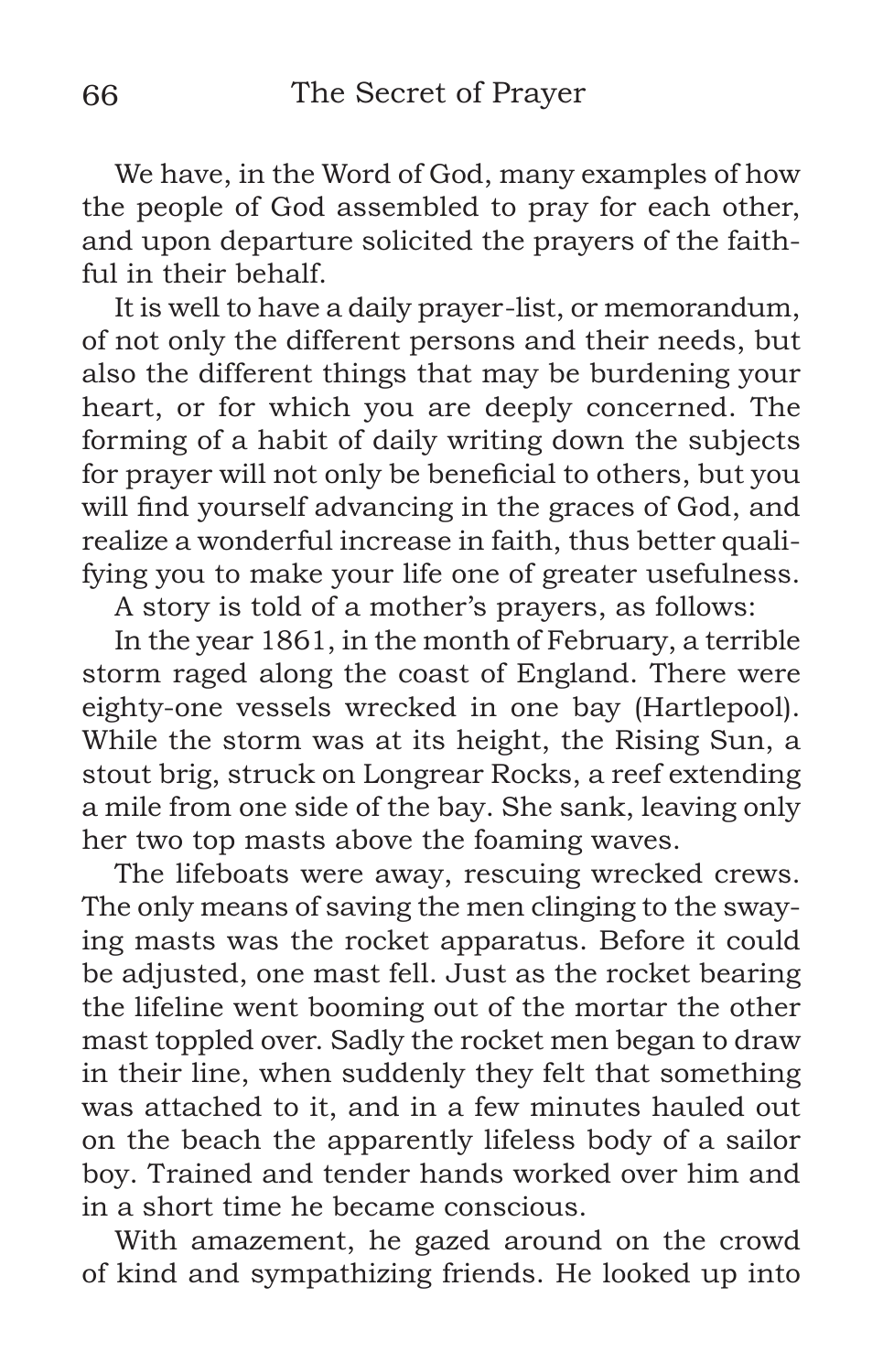the weatherbeaten face of an old fisherman near him, and asked:

"Where am I?" "Thou art safe, my lad." "Where is the Captain?" "Drowned, my lad." "The mate then?" "He's drowned, too." "The crew?"

"They are all lost, my lad; thou art the only one saved."

The boy stood overwhelmed for a few minutes; and then raised both hands, and cried in a loud voice, "My mother has been praying for me!" and then he dropped on his knees on the wet sand, and hid his sobbing face in his hands. Hundreds heard that day this tribute to a mother's love, and to God's faithfulness in listening to a mother's prayers.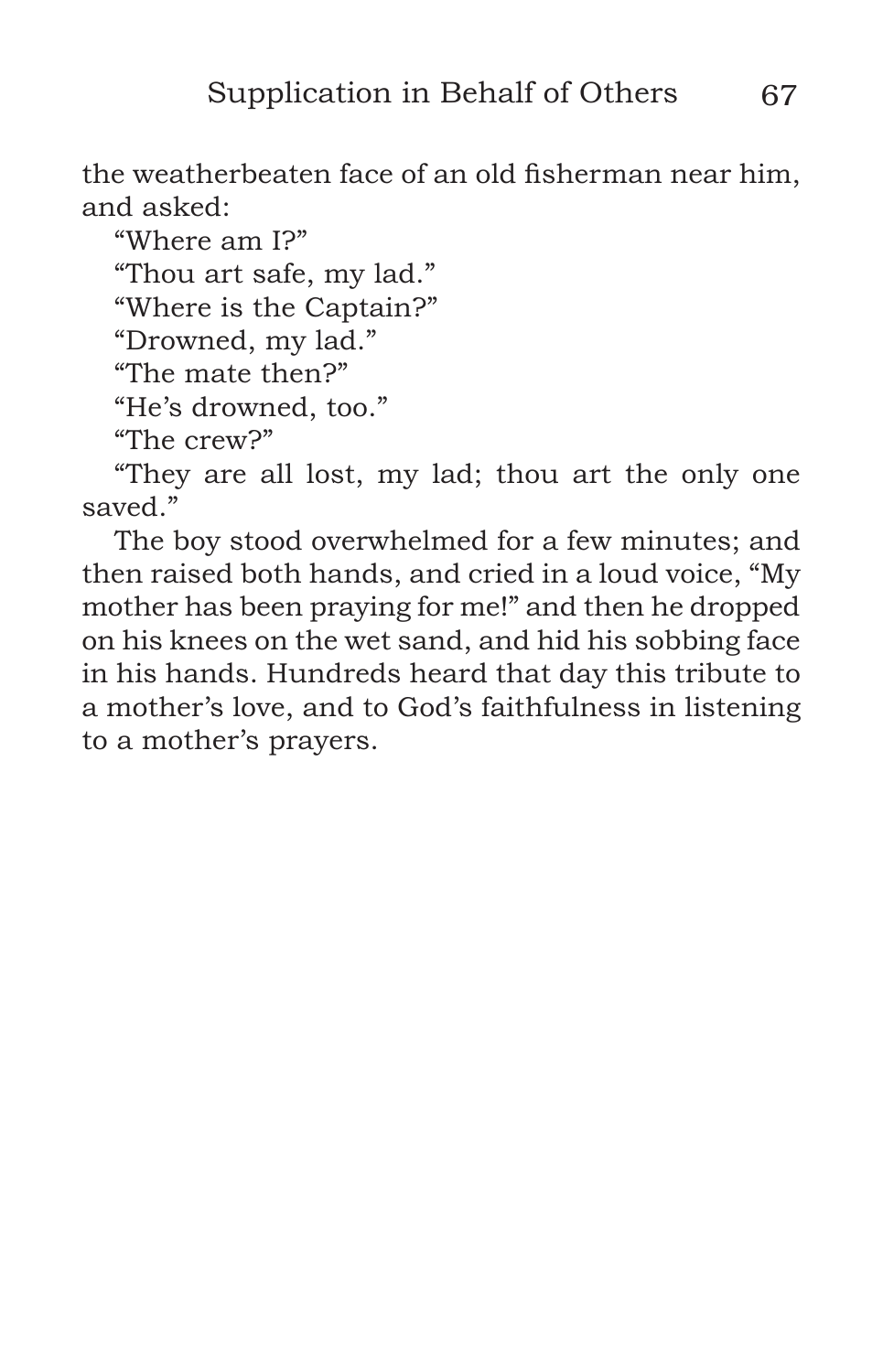**XV**

#### **Petitions for Temporal Needs**

WO sisters were once very desirous of giving<br>a certain sum of money to help in the Gospel<br>work. It was a time of need, and they wished to<br>we a part in helping to sumly that peed. Howing no a certain sum of money to help in the Gospel work. It was a time of need, and they wished to have a part in helping to supply that need. Having no money, and their circumstances being such that they were unable to earn money at that time, they retired to a room for prayer, and there purposed in their hearts that they would each give one dollar. As they prayed over the matter, and decided upon the amount to give, they felt very confident that in some way the Lord would supply the money. Several days later, one of these sisters received a letter from an aunt, whose home was at a distance of more than two thousand miles. In this letter, her aunt stated that she had some clothing, which she very much desired to give her, but that as it was somewhat difficult to send it, she decided to sell the clothing and send the money instead. Just then someone came and desired to purchase it, giving therefore \$150, and two of her daughters added 25 cents each, making \$200, which was sent in the letter to the niece. Observing the dates given in the letter, the sister found that this had taken place the same day that she and the other sister had agreed in prayer. She had purposed in her heart to give \$100, but now she had \$200. As she was inquiring of the Lord as to what to do with the other dollar, the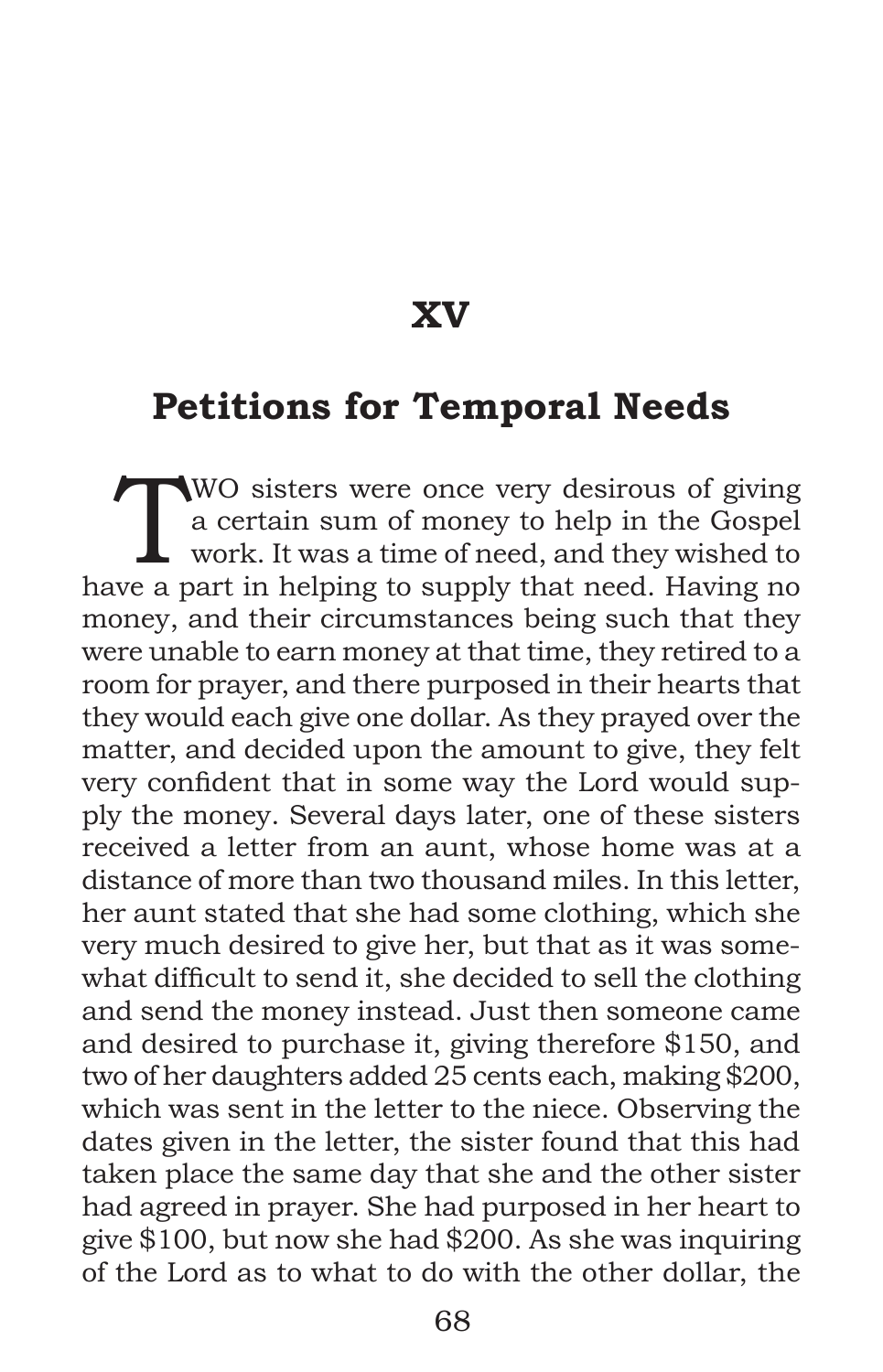Lord reminded her that the other sister was in need of a dollar to pay that which she had purposed, and this extra dollar was for her. It was gladly given to the other sister, and both of them greatly rejoiced that the Lord had so graciously supplied their need, and it was also an inspiration to their faith in trusting the Lord for their temporal needs.

When we come to the Lord, whether it be for spiritual or temporal help, we should expect Him to give whatever we ask. First, there should be put forth an effort to know the will of God in the matter, then act accordingly. Jesus said, "…Ask, and it shall be given you; seek, and ye shall find; knock, and it shall be opened unto you. For every one that asketh receiveth; and he that seeketh findeth; and to him that knocketh it shall be opened. If a son shall ask bread of any of you that is a father, will he give him a stone? or if he ask a fish, will he for a fish give him a serpent? Or if he shall ask an egg, will he offer him a scorpion?" Luke 11:9-12. In other words, we might say, "If we ask a blessing, will he give a hard trial? or if we ask for money, will he give us greater poverty?" The questions asked in the foregoing scriptures were to impress upon our minds the fact that the Lord loves to give that which will do us good. In order to be blessed in store, as well as in experience, it is necessary for a person to be liberal at heart.

The apostle says, "…He which soweth sparingly shall reap also sparingly; and he which soweth bountifully shall reap also bountifully. Every man according as he purposeth in his heart, so let him give; not grudgingly, or of necessity: for God loveth a cheerful giver."

When the apostles were first sent out to preach the Gospel, they were to go forth, trusting the Lord alone. Jesus said to them, "Provide neither gold, nor silver,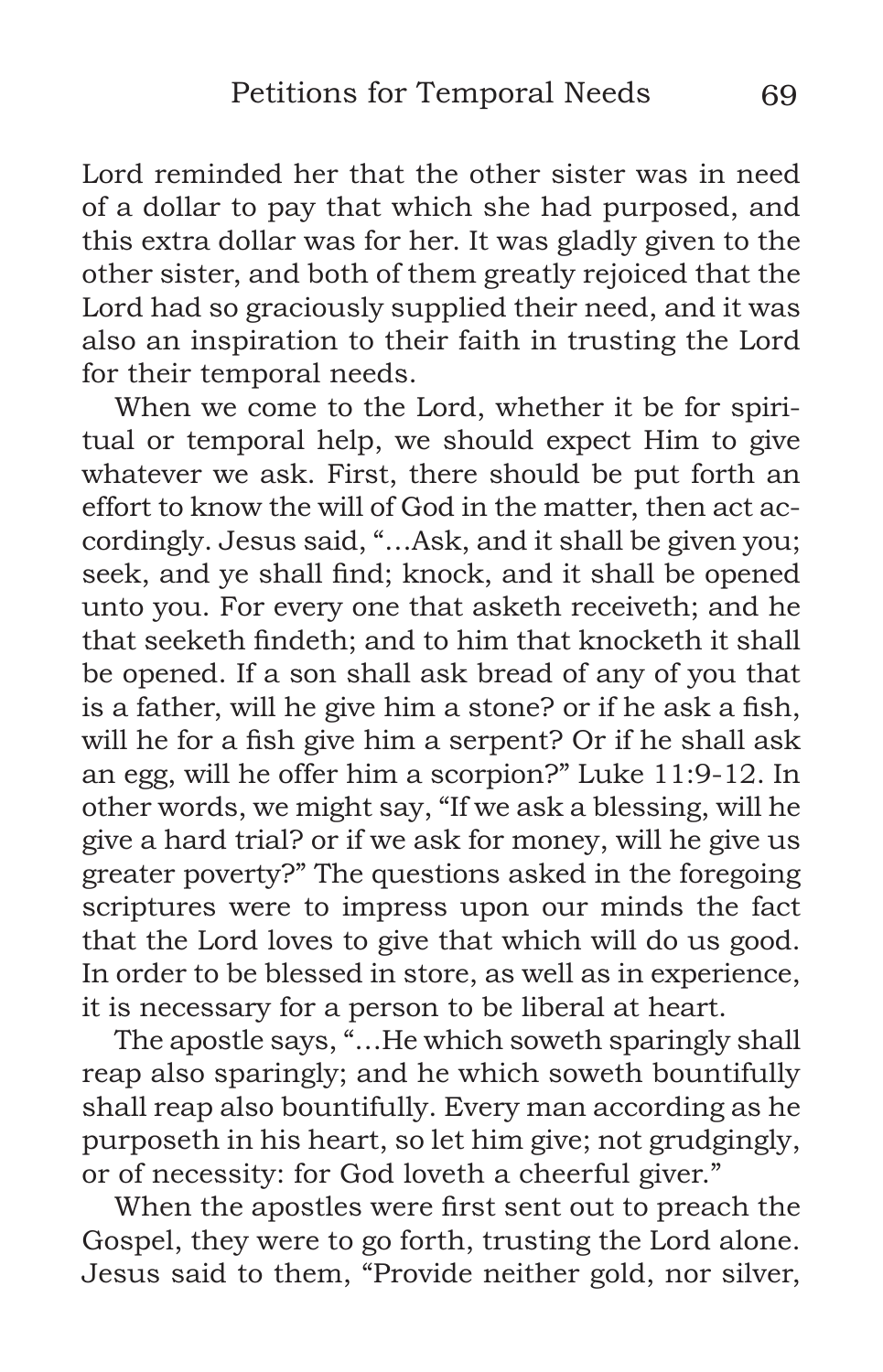nor brass in your purses, nor scrip for your journey, neither two coats, neither shoes, nor yet staves: for the workman is worthy of his meat." At a later time, when they had fully tested the promises of the Lord, and he had tested them and found them true, he said unto them, "When I sent you without purse, and scrip, and shoes, lacked ye any thing? And they said, Nothing. Then said he unto them, But now he that hath a purse, let him take it, and likewise his scrip: and he that hath no sword, let him sell his garment, and buy one." Luke 22:35-36.

They had learned to suffer privation for the benefit of others; had learned to place complete confidence in the promises of God, and now He could bestow blessings upon them by way of a sufficient amount of worldly goods for their use.

It may sometimes happen that one who is trusting God will meet with adversity. He may fall among thieves and robbers, or have all his property destroyed, and may for a great length of time suffer many privations; yet if he is true to God, He will bring him through it all with an abundance of grace. He, also, may possibly increase his worldly possessions to more than he at first had, as was the case with Job. We read in the Book of Job, how this man had an abundance of sheep and cattle and worldly possessions; and one messenger after another came informing him of the destruction of his property, until nearly all his possessions were either destroyed or taken from him. Besides this, he was smitten with boils from head to foot. His suffering was great, but he remained true to the Lord. After his property was taken from him, and satan was going to and fro in the earth, "The LORD said unto Satan, Hast thou considered my servant Job, that there is none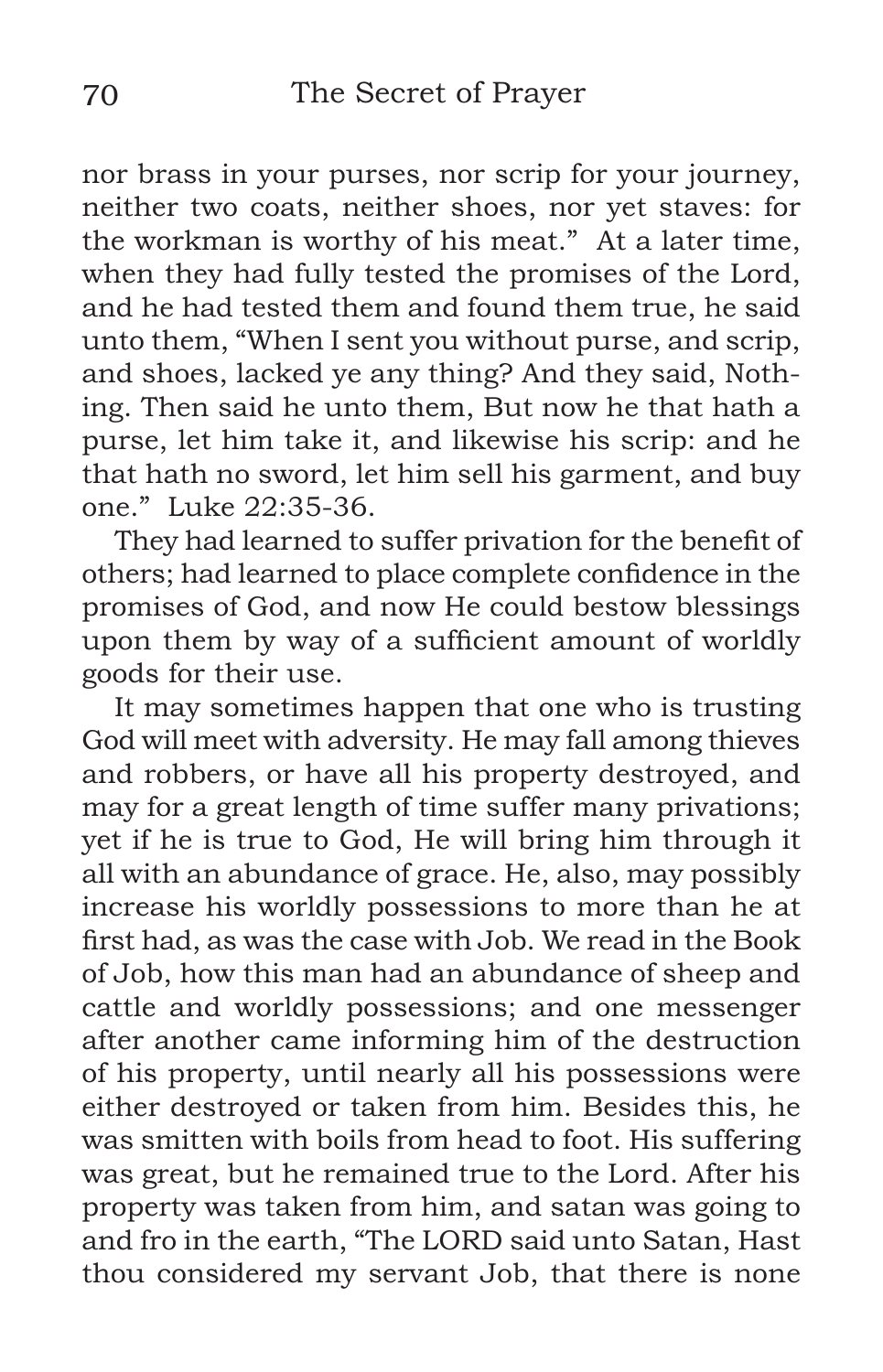like him in the earth, a perfect and an upright man, one that feareth God, and escheweth evil? and still he holdeth fast his integrity." After Job had suffered a great length of time, he said, "Let me be weighed in an even balance, that God may know mine integrity."  $Joh$  31:6.

After Job had been thoroughly tested, God had mercy and compassion upon him, and the Word says "…The LORD also accepted Job. And the LORD turned the captivity of Job, when he prayed for his friends: also the LORD gave Job twice as much as he had before. . . . So the LORD blessed the latter end of Job more than his beginning." Job 42:9-12.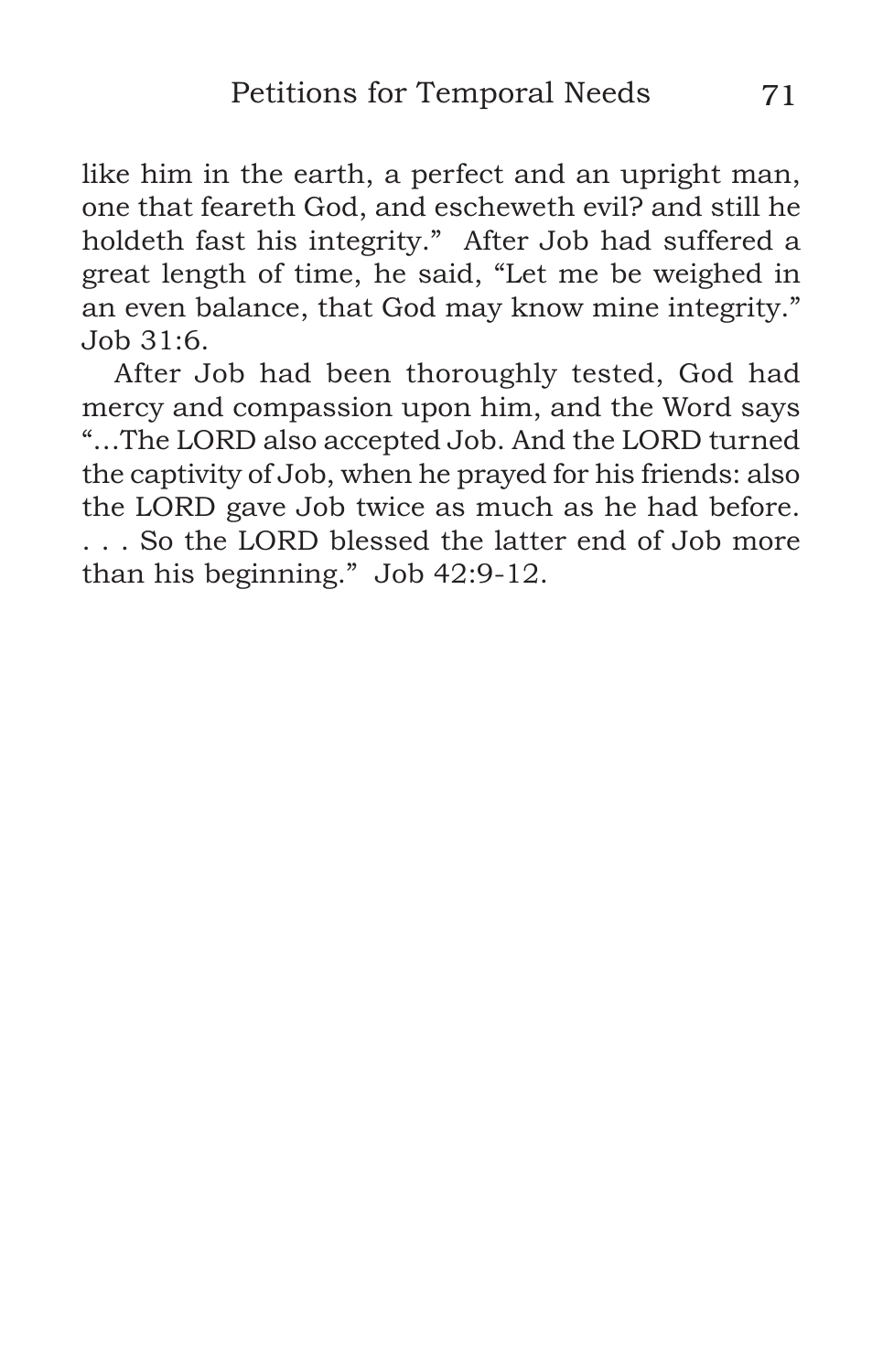## **XVI**

#### **The Sinner's Prayer**

THE beautiful words recorded in John 3:16<br>
should be a consolation to every sinner:<br>
"For God so loved the world, that he gave should be a consolation to every sinner: his only begotten Son, that whosoever believeth in him should not perish, but have everlasting life. For God sent not his Son into the world to condemn the world; but that the world through him might be saved." It is through Jesus Christ that the sinner obtains pardon and is relieved of his burden of guilt and sin and fitted for the kingdom of Heaven. There comes a time in the life of all persons when the Spirit of the Lord speaks to them, convicting of sin, and endeavoring to draw them away from the ways of wickedness. Furthermore, He has given encouraging promises, which will reach the case of every one.

Jesus came to seek and to save the lost—those who are lost in sin. When one is awakened to his condition, and comes to the Lord with a humble heart, a long prayer is not necessarily required in order to be saved. The publican, who felt the weight of his sins, in much humility of heart, prayed:

"God, be merciful to me a sinner."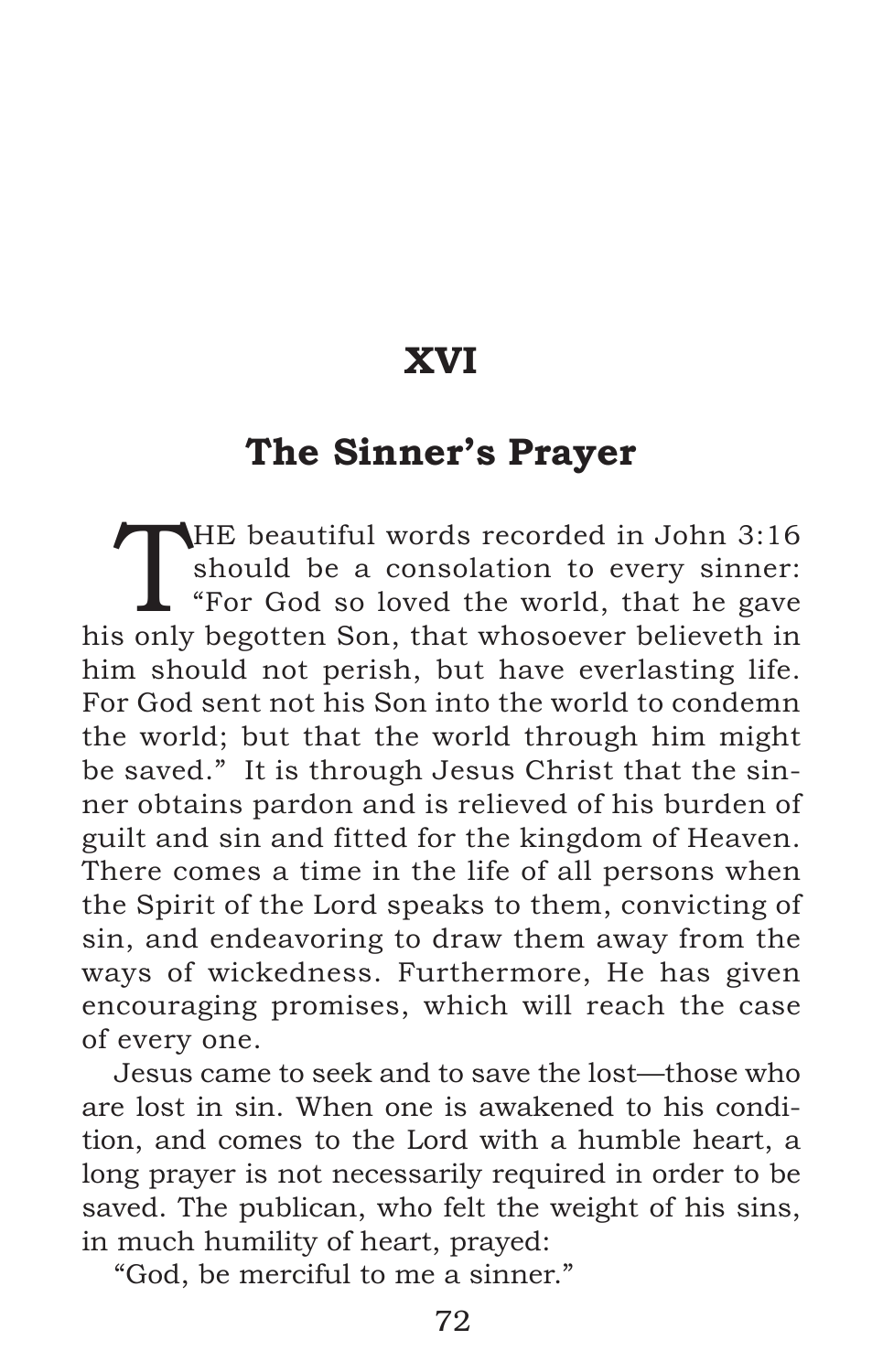Jesus said, "I tell you this man went down to his house justified."

It sometimes happens that people put off salvation until the last hour of their lives. It is better late than never, but too many are unable to seek the Lord at that hour. Many are hurled into eternity without a moment's warning; others find that at that time their hearts are hardened and the Spirit of the Lord has taken His departure, but even in the hour of death, the Lord has shown His great mercy to those who called upon Him. It is recorded that the thieves upon the cross railed out upon Him, but when one of them realized that Jesus was really the Son of God, even though he had spent his life in wickedness and sin, he yielded to the wooings of the Spirit, and reproved the other thief for mocking Jesus. He acknowledged that both of them justly merited punishment. Then he said to Jesus,

"Lord, remember me when thou comest into thy kingdom."

The answer from Jesus was "Verily I say unto thee, today shalt thou be with me in paradise."

A few years ago, some ministers were holding a series of meetings, the Spirit of the Lord was convicting people of their sins, and many were yielding and turning from their sinful ways. The minister plead with the people to turn to the Lord, and one man, who had enjoyed the blessings of salvation, but had again turned into sin, said that he would love to be a Christian but had sinned away his day of grace. He said that he had gone into sin until his heart was hardened. He was urged to come forward and let the ministers pray for him, and finally kneeled at the altar of prayer, but still insisted that his heart was so hard that he could have no confidence that God would deliver him. The brethren felt that he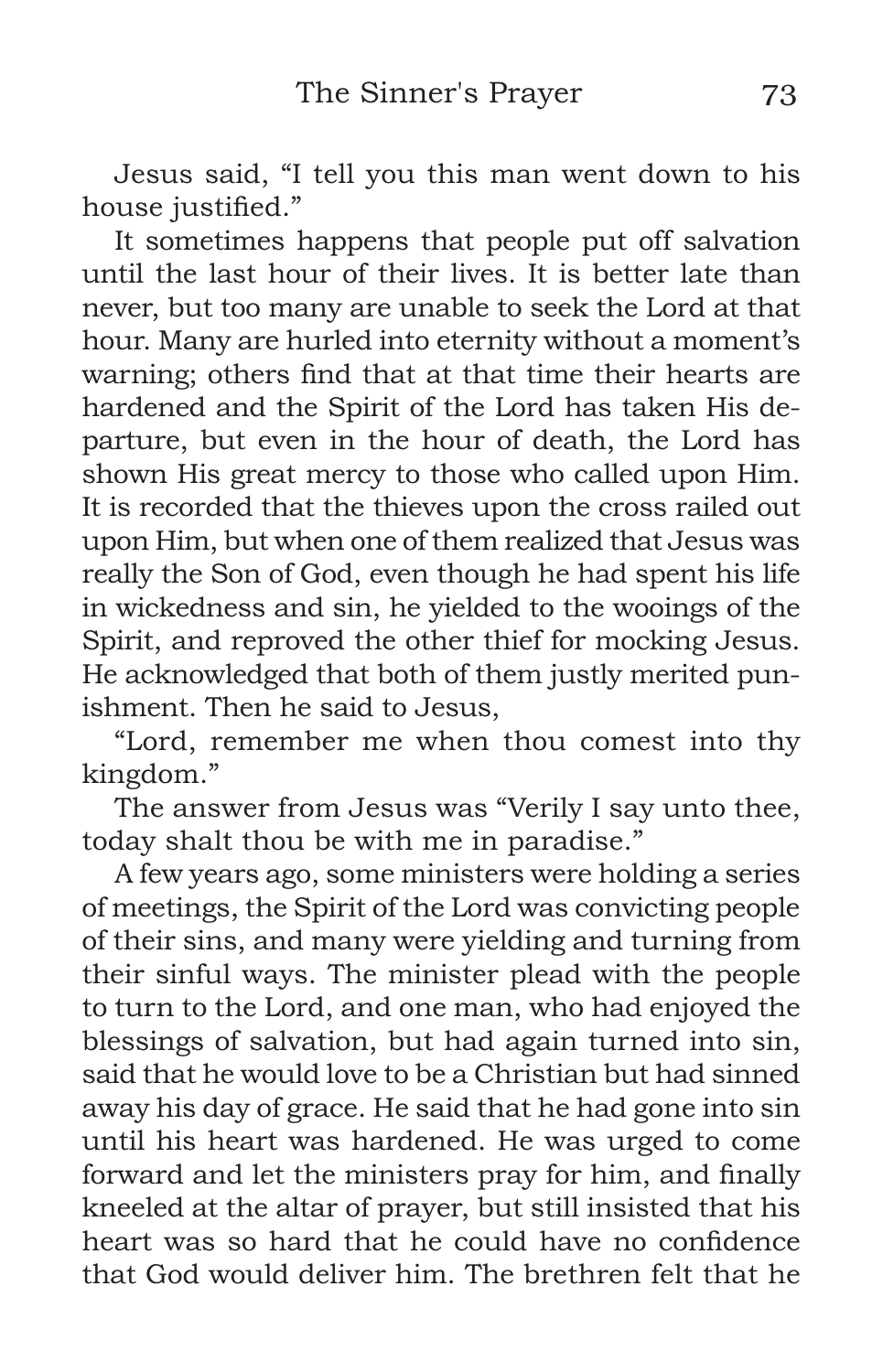had not sinned away his day of grace, and told him that if he could not place himself in the hands of God to place himself in the hands of the ministry, as best he could, and let them pray for him, trusting them to take his case to the throne of grace. After some solicitation on the part of the ministry, he decided to do so. The earnest prayers of the ministers ascended to the throne of grace in his behalf, and soon he began to feel the influence and melting power of the Spirit of God; and it was not long, as he thus yielded himself, until he realized that there was hope for him. As he began to call upon God, and acknowledge his sins, and decided, by the grace of God, to forever forsake them, he was soon made to realize the pardoning power and grace of the Almighty in his soul. He arose shouting the praises of God.

There are today many people whom the enemy has made to feel that their day of grace is past, and that there is no more hope—that they have sinned against the Holy Spirit, when it is only a trick of the enemy to keep them out of the kingdom.

I was once visiting the prisoners in a State Penitentiary. We had arranged on Sunday morning for a special meeting of those who were seeking special help from the Lord. About a dozen, who had been hardened criminals, some even murderers, were present and desired to seek help from God. I read, for part of a Scripture lesson, Matthew 6:14-15. "For if ye forgive men their trespasses, your heavenly Father will also forgive you: but if ye forgive not men their trespasses, neither will your Father forgive your trespasses." After commenting upon this text for some little time, one, who had been a murderer, arose and said that he had been seeking God for a long time, and even claimed to be saved; but never had been satisfied, and it was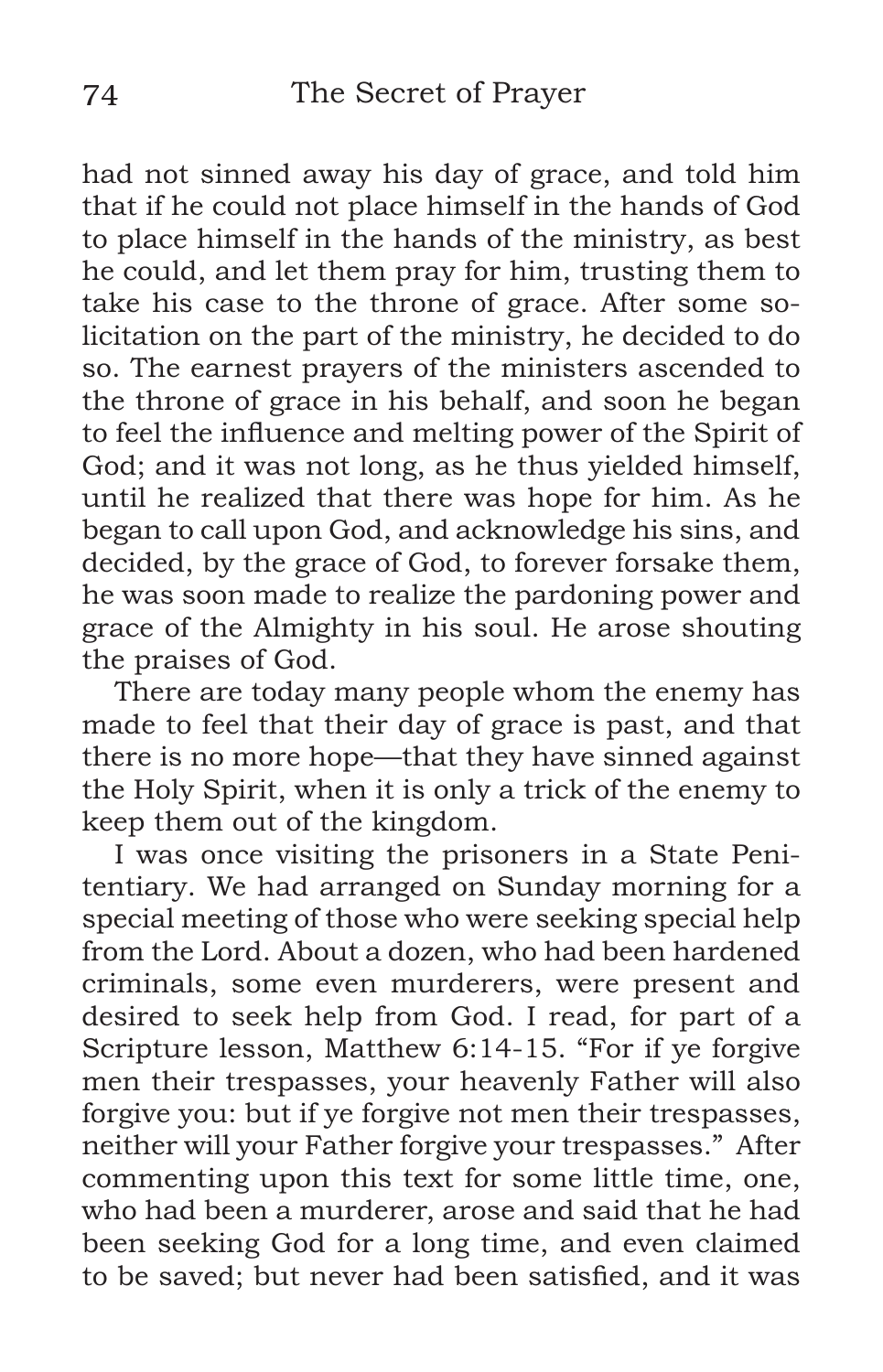not until that morning that he knew what stood in his way. Through the reading of the Word, the Lord made known to him that it was because of hardness he held in his heart against others whom he felt had wronged him and whom he felt he could not forgive. Then and there he decided to meet the conditions of the Word of God, forgive his enemies, and accept Jesus as his complete Saviour from all sin.

While traveling with a minister in the South, a few years ago, we came to a place in Mississippi, where a series of meetings were being held. This was considered a very wicked community. We earnestly prayed for the salvation of souls, and conviction rested upon the people. It seemed that the more the power of God was manifest' in conviction, the more the enemy of souls tried to work in opposition to it. One night, just as services were about to begin, someone informed us that a mob of ruffians were on their way to break up the meeting. It then being time for prayer, we informed the congregation of the condition of affairs, asking the brethren to pray for protection and deliverance from the power of the enemy. We had a glorious meeting. The next day we learned that a number of those wicked young men, after spending some time in drinking liquor, had started for the place of meeting, and when within a few rods of the place, came to a small creek or stream, which was frozen over, it being midwinter. The ice was smooth and slick. They tried for a long while to cross, but could not do so, as on account of their intoxicated condition, they would fall on the ice. At times they would almost reach the other side, but seemingly could not quite make it, so finally abandoned their purpose of breaking up the meeting.

The next night the house was crowded, and the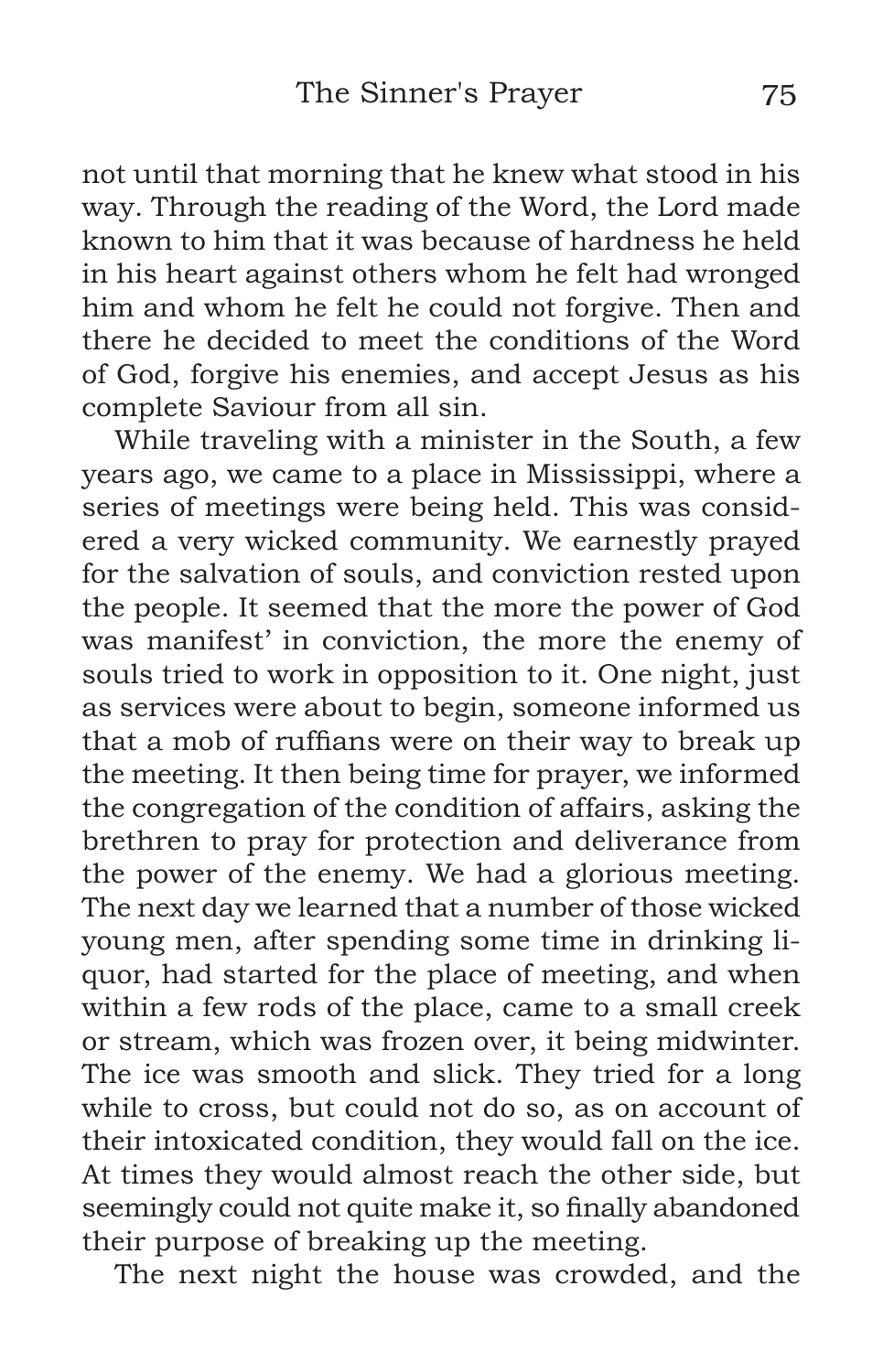members of the mob were present. The Spirit of the Lord accompanied the preaching of the Word, and great conviction rested upon the people. When opportunity was given for those who desired to seek the Lord to come forward, more than thirty persons speedily made their way to the front and began mightily calling upon the Lord. Soon the leader of the mob was there upon his knees, pleading for mercy, and one after another of his companions followed his example. After a short time, the leader rose, weeping, and confessed publicly concerning his sins and their former intentions of breaking up the meeting, also, stating that he realized it to be the power of God which kept them from crossing the creek the night before. He cried out, "I am the worst man in this whole country," then fell upon his knees, calling earnestly upon God for mercy. In a few minutes he arose, praising God for deliverance and was happy in the Saviour's love. He then besought his companions to seek peace to their souls. Nearly two years later, this man was taken sick and died, and his father informed me that he passed away rejoicing in the Lord.

There is hope for anyone who will seek the Lord while He may be found.

All sinners should show reverence, not only to God but to His people. If for no other reason than a manifestation of gentlemanly principles, and real manliness, they should show their respect where occasion and necessity demands. If in public service, where people are accustomed to bowing in prayer, they should at least bow their heads in reverence; or if all the congregation kneel in prayer, they should show respect both to God and the people with whom they are associating by kneeling with them, also acting in like manner at the family altar. Simply because a person is not saved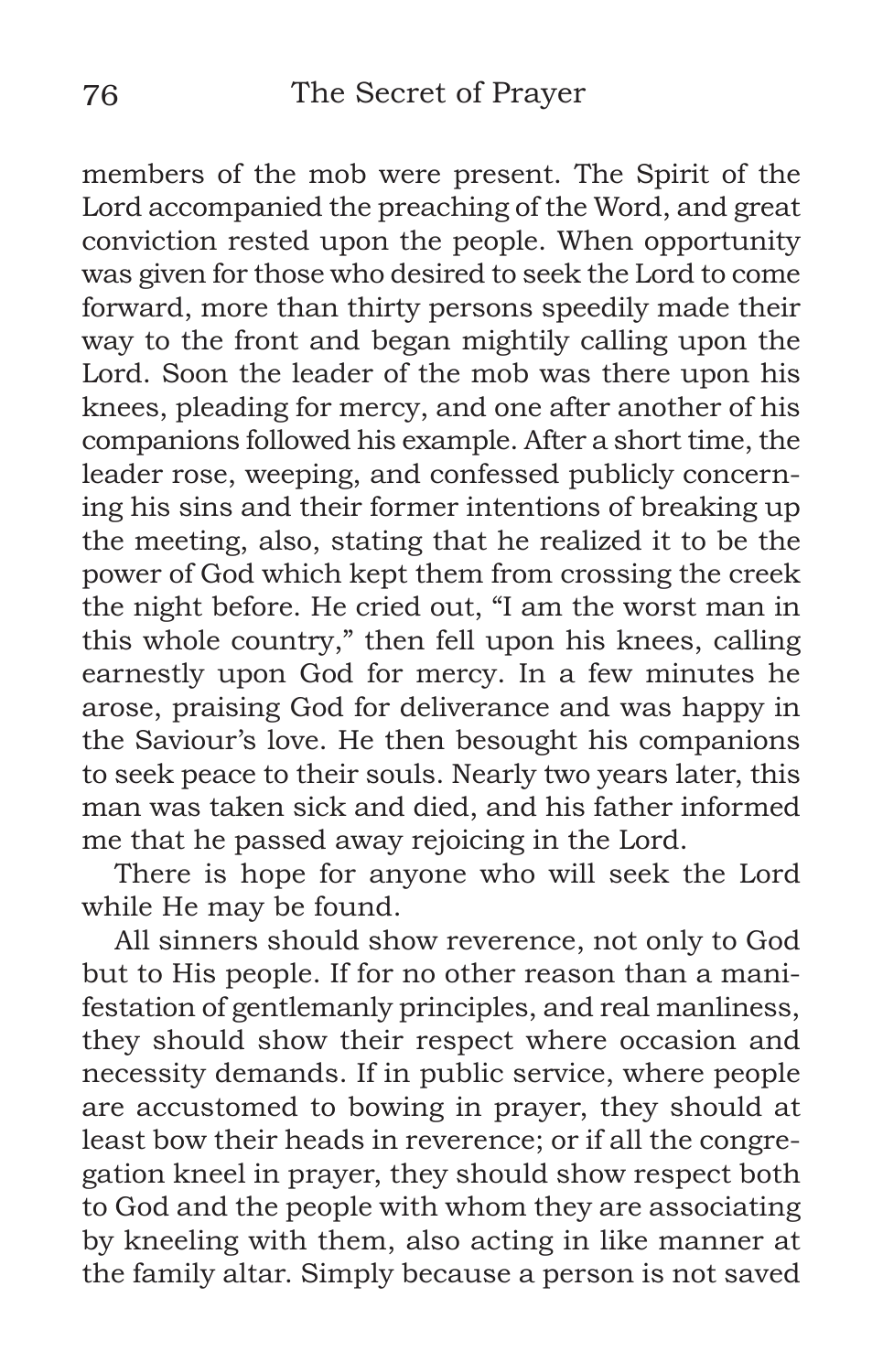should not prevent him from showing his respect by bowing with the family in the family-circle in morning or evening prayers.

Some have asked if it would be proper for a sinner to return thanks at the table. Yes, and especially if there are no Christians to ask a blessing, and he feels so disposed, it certainly would be right and proper for him to render thanks to God for his food. This can be done without any indication of hypocrisy. When a sinner shows respect to God and to His people in every possible way, it helps him to have a tender heart, and when he begins to seek God, the Lord will honor him and enable him to pray and exercise faith for deliverance from his sins. He will then realize the trueness of the Word, which says, "Let the wicked forsake his way, and the unrighteous man his thoughts: and let him return unto the Lord, and he will have mercy upon him; and to our God, for he will abundantly pardon."

Upon the Day of Pentecost, when Peter was preaching to those wicked men who crucified the Son of God, and told them of their sins and of the way of deliverance, they said to Peter and the rest of the apostles: "Men and brethren, what shall we do?" Peter said unto them, "Repent, and be baptized every one of you in the name of Jesus Christ for the remission of sins, and ye shall receive the gift of the Holy Ghost." There was mercy for every one of them, notwithstanding their former wickedness.

Many have met a sad fate through procrastination. A minister once told me that he was called upon to preach the funeral of a young man about eighteen years of age, this man having lived a reckless life until he neared the hour of his death. Many times he had spurned the mercies of God and turned away from the wooings of the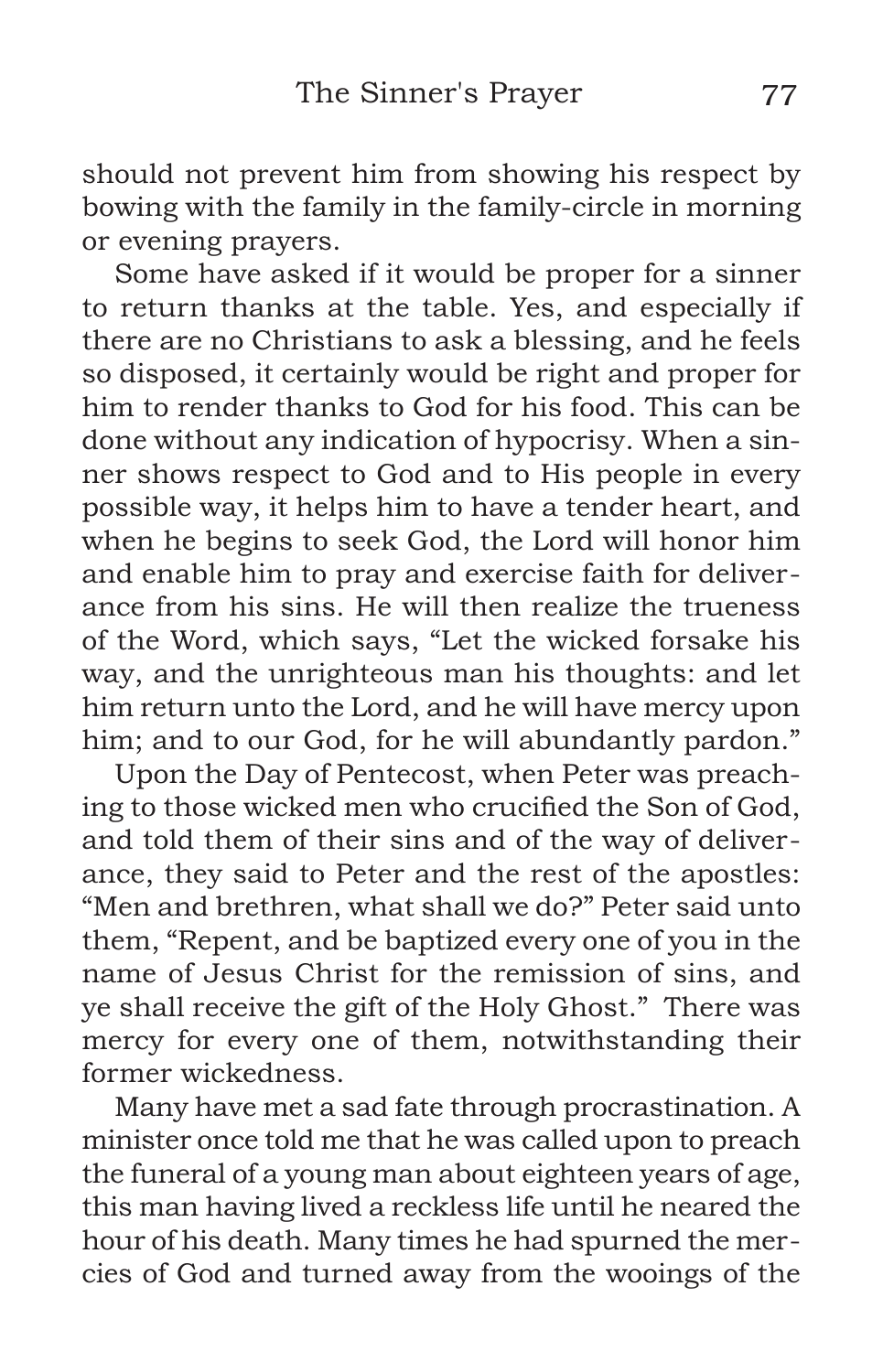Spirit of the Lord, when the Gospel had been preached and he felt the pleadings of the Holy Spirit for the salvation of his soul. He chose a life of sin and revelry and turned a deaf ear, as it were, to everything that would turn him from his wicked career. Finally, when stricken down with disease, and he felt the messenger of death near, he began to realize keenly his critical condition. His friends were anxious for him, and praying with him thought from his expressions that he had accepted the Lord as his Saviour. He seemed to pass away in death, but after a while revived and calling to his father, who was a godly man, said "I am lost; I am lost, eternally lost. I have come back to tell you of my lost condition, because of my life of revelry and sin." In this condition he passed into eternity, without a hope, to meet his doom in the regions of the lost.

While a series of meetings were being held in a mining region, among those who sought the Lord was a miner, who was so wrought upon by the Spirit of God that he began praying and pleading for salvation. A number of the members of the congregation remained with him until a late hour, and then left him, but he refused to go home without the needed help, saying, "I feel it must be settled tonight." The minister remained with him, and finally urged him to go home and come again the next night. The man said, "Some way, I feel it must be settled tonight." About three o'clock in the morning, while earnestly praying and pleading for his salvation, he broke through to victory and went home with a heart filled with praises.

In the morning he bade his wife and children farewell, as usual, and went to his work. It was a short time later that the arch of rock above him caved and fell upon him, crushing his body. As his fellow-workmen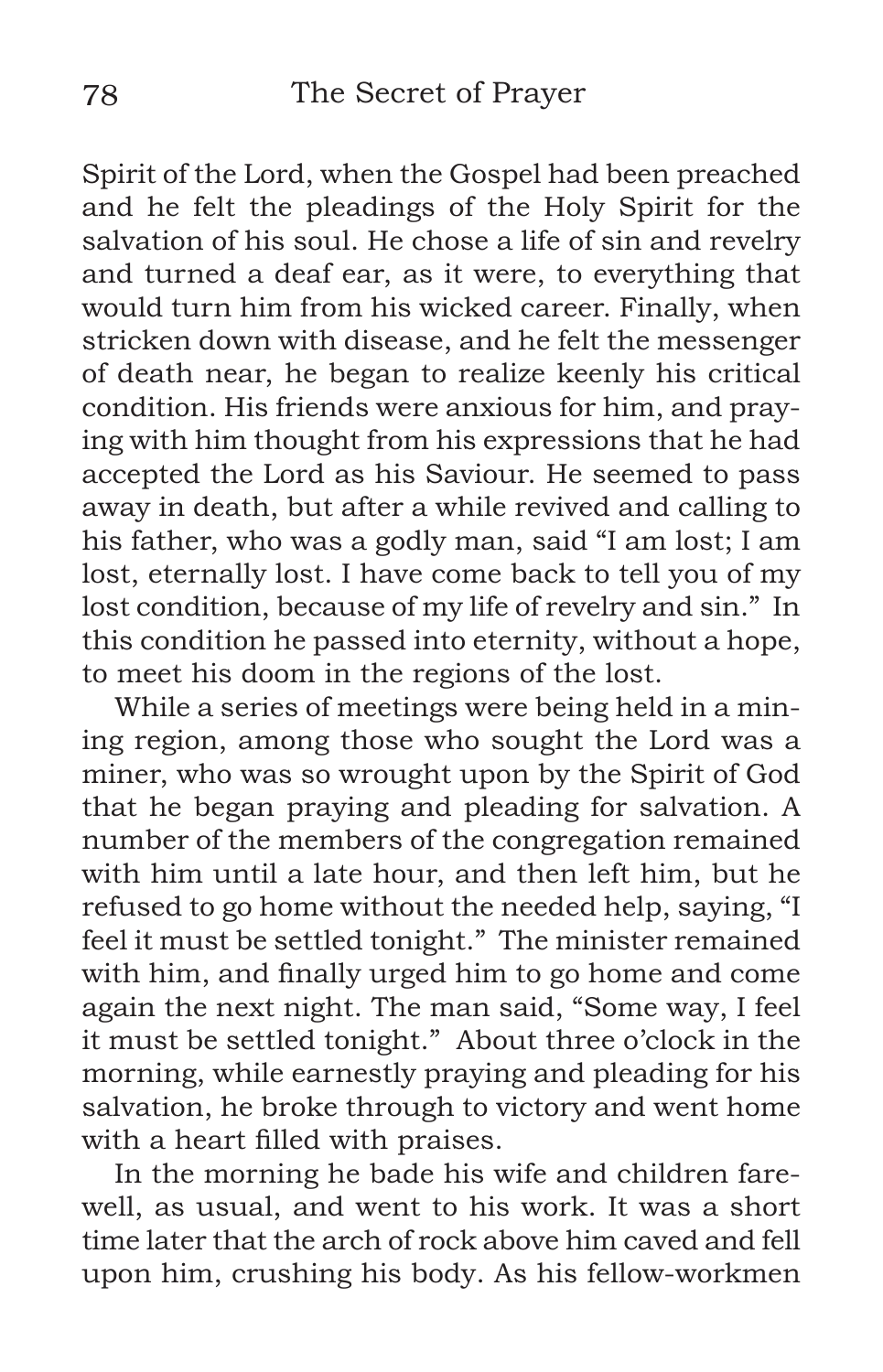rushed to his rescue, they found him still alive, and among his last words were "Oh, I am so glad I settled it last night!" Truly he was fortunate to have continued in prayer until the victory was won.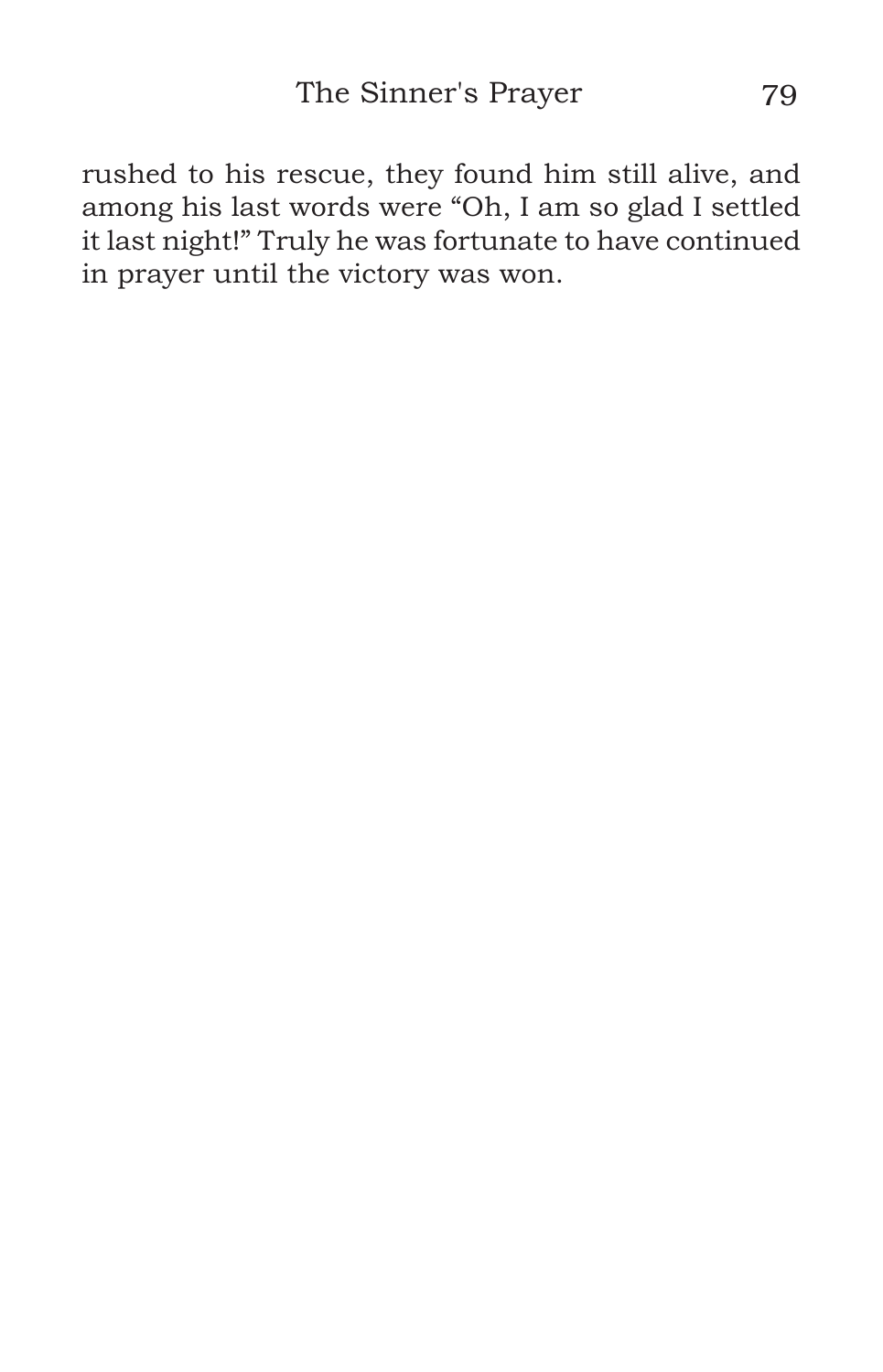# **XVII**

# **The Petition of the Outcast**

N<sup>O</sup> one cares for me, and nobody loves me,"<br>is a common expression of the one who is<br>an outcast, being forsaken by friends and<br>eighty. Such persons feel that they are forsaken by is a common expression of the one who is an outcast, being forsaken by friends and society. Such persons feel that they are forsaken by both God and man, and their feelings can scarcely be described. In many cases there seems to be nothing for which to live, while death means only to step into deeper darkness and eternal despair.

King Manasseh turned aside from the way of righteousness and did evil in the sight of the Lord. His wickedness was of the deepest dye. The Lord warned him and the people, but they would not hearken.

For a time the Lord permitted their enemies to prevail over them. Manasseh was bound with fetters and carried into captivity. While in exile, or banished from his kingdom, suffering pain and humiliation, he became awakened to his condition. He then began to humble his heart in prayer. The Lord heard his petition and answered.

"And when he was in affliction, he besought the LORD his God, and humbled himself greatly before the God of his fathers, and prayed unto him: and he was entreated of him, and heard his supplication, and brought him again to Jerusalem into his kingdom.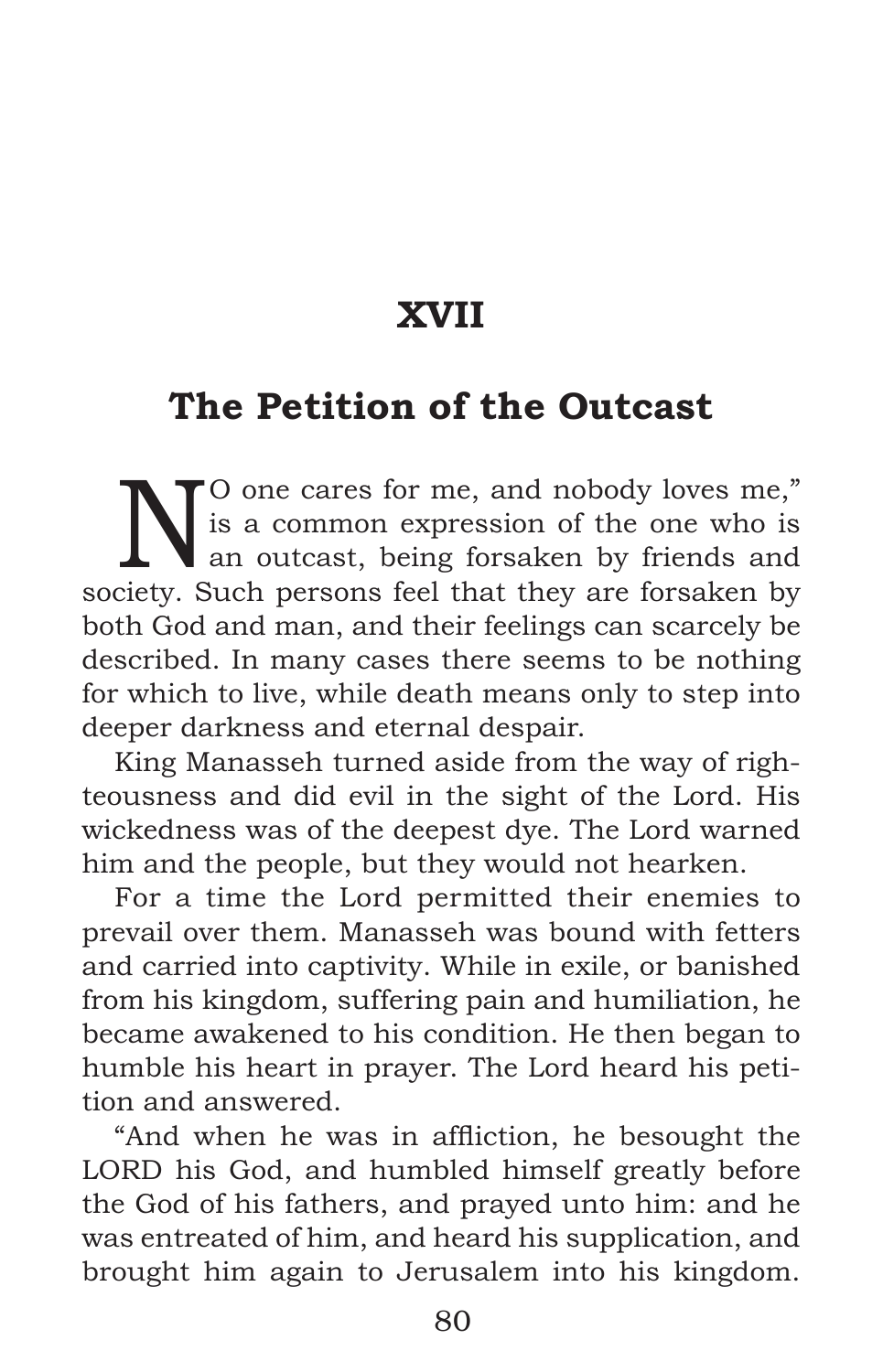Then Manasseh knew that the LORD he was God." II Chronicles 33:12-13.

Another one, who had the experience of being an outcast, was Hagar, who fled from the face of her mistress, and the Lord sent an angel after her. It was recorded that "the angel of the LORD found her by a fountain of water in the wilderness, by the fountain in the way of Shur. And he said, Hagar, Sarai's maid, whence camest thou? and whither wilt thou go? And she said, I flee from the face of my mistress, Sarai. And the angel of the LORD said unto her, Return to thy mistress, and submit thyself under her hands."

After her child was born, she again became an outcast and wandered away into the wilderness, with only the portion of a bondservant, which was some bread and a bottle of water. Soon "the water was spent in the bottle, and she cast the child under one of the shrubs. And she went, and sat her down over against him a good way off, as it were a bowshot: for she said, Let me not see the death of the child. And she sat over against him, and lift up her voice, and wept. And God heard the voice of the lad; and the angel of God called to Hagar out of heaven and said unto her, What aileth thee, Hagar? Fear not; for God hath heard the voice of the lad where he is. Arise, lift up the lad, and hold him in thine hand; for I will make him a great nation. And God opened her eyes, and she saw a well of water; and she went and filled the bottle with water, and gave the lad drink. And God was with the lad; and he grew, and dwelt in the wilderness, and became an archer. And he dwelt in the wilderness of Paran: and his mother took him a wife out of the land of Egypt."

These instances should be an encouragement to those who are friendless, penniless, and to whom the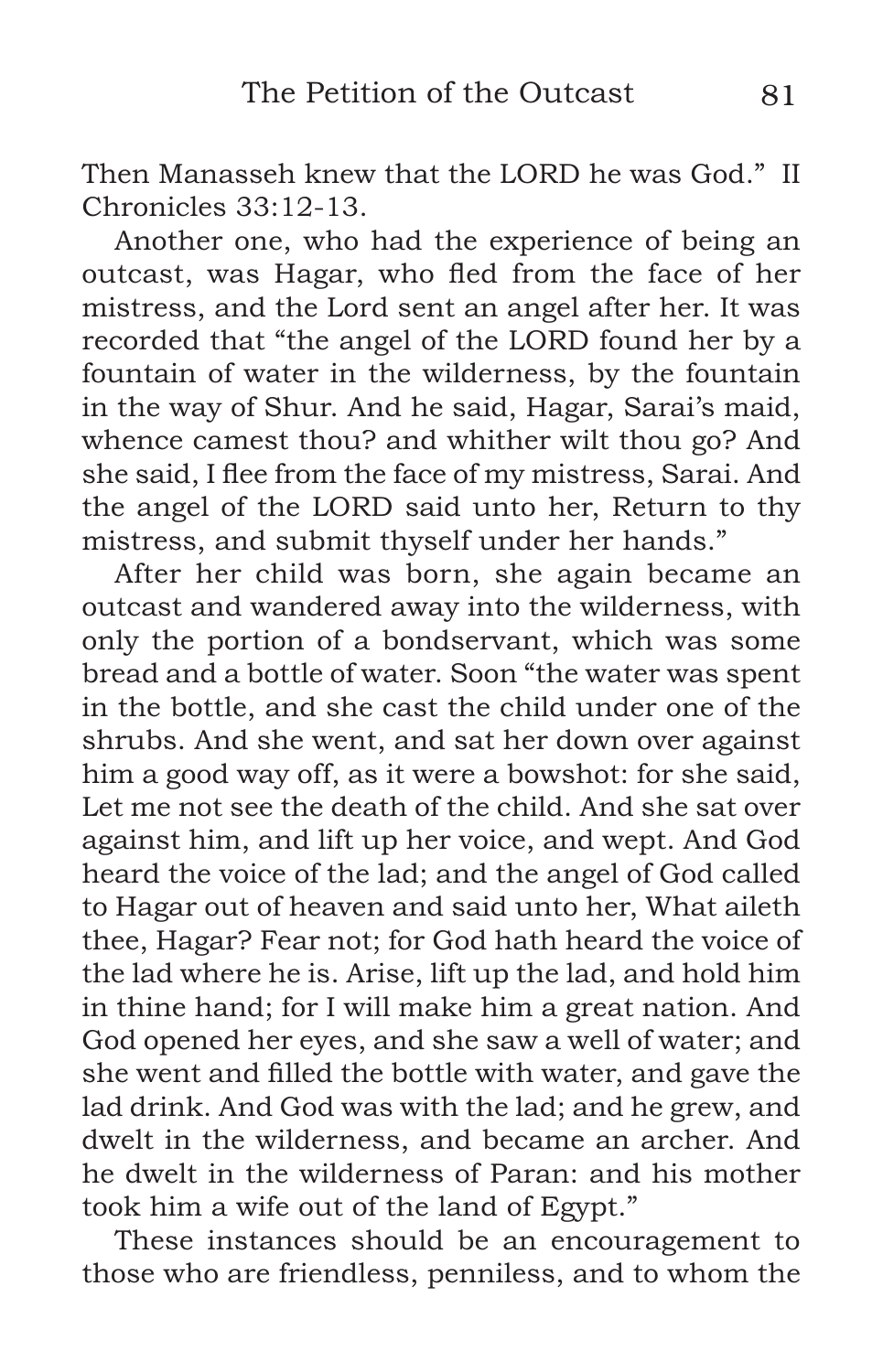future seems dark and dreary. It was because of their prayer, penitent plea, or anguish of soul that the Lord was construed to lend a helping hand in time of great distress.

Another very striking illustration of the mercy of God is shown in the instance of the prodigal son. (Luke 15:11-24) Jesus said, "I say unto you, there is joy in the presence of the angels of God over one sinner that repenteth." Luke 15:10

It often happens that those in such a deplorable condition as to have become outcasts are so desperately discouraged as to believe that they are forsaken by God and man, sometimes even doubting the existence of God, but many in such a condition have ventured to pray, "Oh, God, if there be a God." Their state of wretchedness caused them to think there could scarcely be a God of mercy. However, there is hope for such, if they come in humility of heart, and penitence, no matter how great their desperation and despair. There is a way by which they may find favor in the sight of God, and that is through earnest, humble prayer.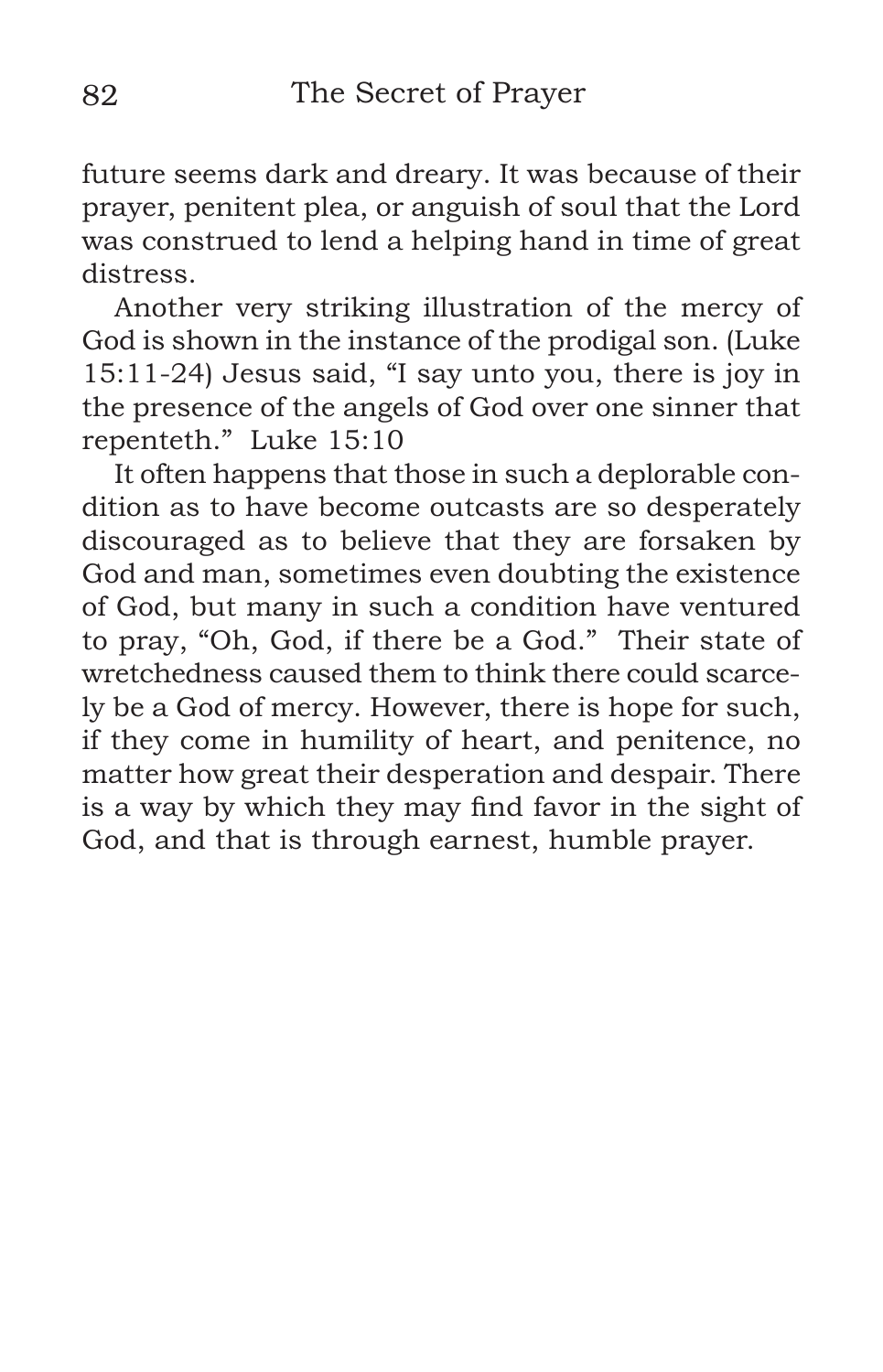# **XVIII**

#### **How the Discouraged Can Get Help**

WITH many people, discouragements become<br>chronic. Under adverse circumstances they<br>give way to bad feelings, until the dark side<br>n be seen in elmost syery undertaking. Misery and chronic. Under adverse circumstances they give way to bad feelings, until the dark side can be seen in almost every undertaking. Misery and woe follow their pathway, and life becomes a constant burden, not of necessity, but because the one who lives such a life makes choice of it. The enemy of souls seeks to lead the discouraged into the way of confusion and desperation.

I once knew a man who yielded to discouragements until he reached the whirlpool of confusion. He had been in the service of the Lord for several years, and had been very useful in helping others; but after yielding to discouragement, and becoming confused regarding his spiritual life, he felt he was unable to keep victory in his soul. For many months he went along in this condition, often praying and consecrating his life anew, and having others pray for him again and again, and claiming the victory, only to again sink deeper in the mire, as it were. It seemed that the spirit of confusion had such power over him that he felt unable to retain a victory. He finally had to learn to take a stand against the spirit of confusion and against his feelings, and believe the Word of God to be true. He had to settle it in his heart, with a real determination to obey God, whatever the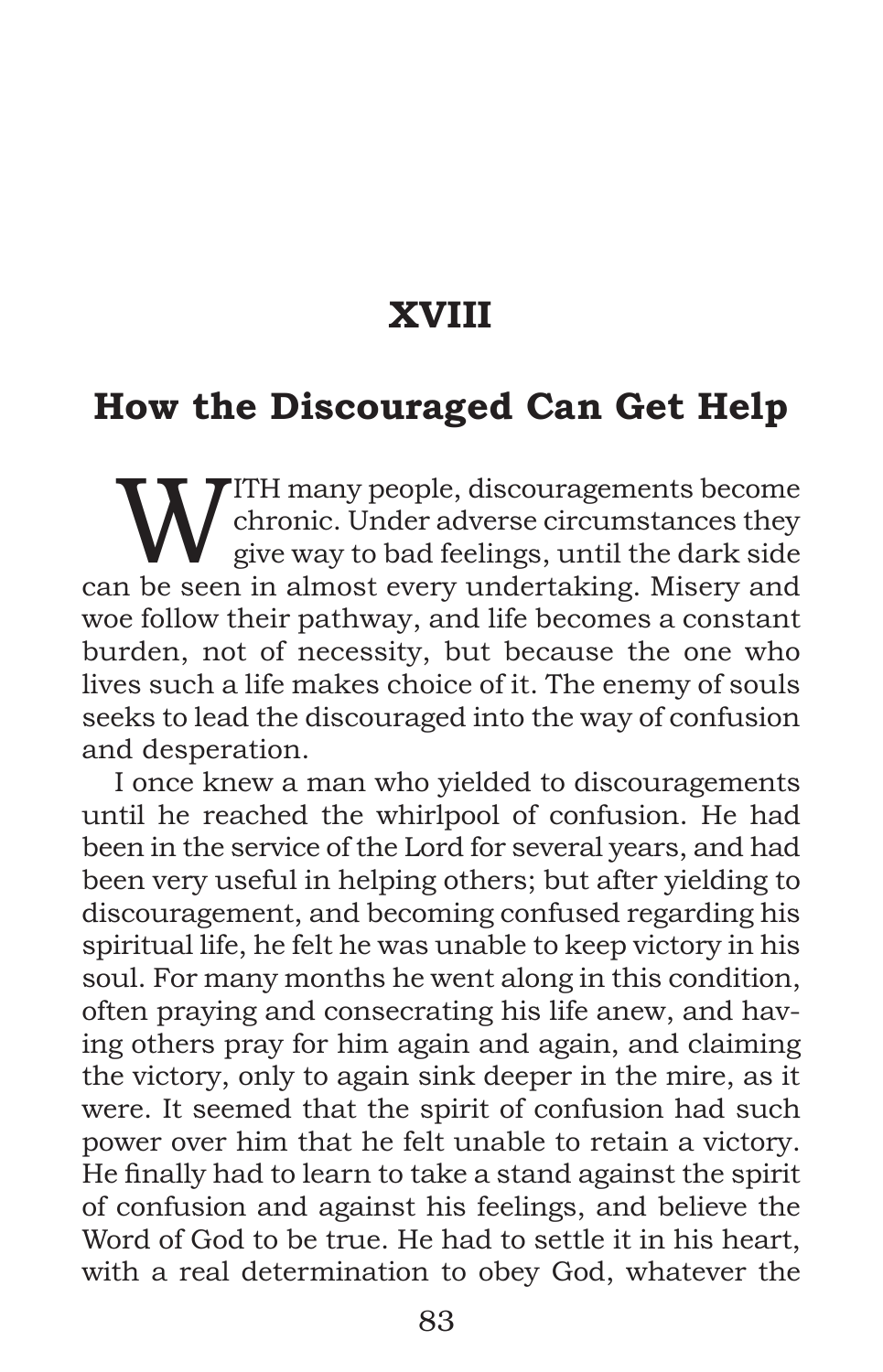cost, regardless of feeling or the opposing circumstances, that he would meet the conditions of the Word of God and that he would stand upon His promises. He further had to decide that would resist the devil and trust God for the needed help. Many times he had had prayer, by those who could pray the prayer of faith, and everything would seem clear before him, but yet to drop into discouragement had become a chronic thing with him, and it took a desperate effort for him to get out of that condition.

At one time, after having had the help of several brethren, who united in earnest prayer in his behalf, and instructed him just how to believe, God so witnessed to them and even caused him to feel His power and presence. The brethren had done everything they could possibly do, and God had so marvelously witnessed to their souls, by manifestation of His power and spirit, that they, with one accord, declared the work done. He could not find an excuse for not taking his stand, and even believed that God had granted the desired help, but said, "Now, brethren, I believe that if you would just do that over again, the same as you did before, I could believe." The brethren then said to him: "You have confidence that your wife is a good cook, have you not?" He replied, "She is a good cook." The brethren said, "Now, suppose you come home hungry and ask your wife to prepare something for you to eat. Soon she has a wellcooked meal, which she sets before you, and asks you to eat. You look at the food, and say, 'Well, wife, I know you are a good cook; I believe you cooked this food all right, but I think that if you will cook it all over again I can eat it'" The confused brother saw the point, and said, "Must it come to this?" The brethren said it must come just that way, and that he was at that place from a spiritual standpoint; that it would be just as ridicu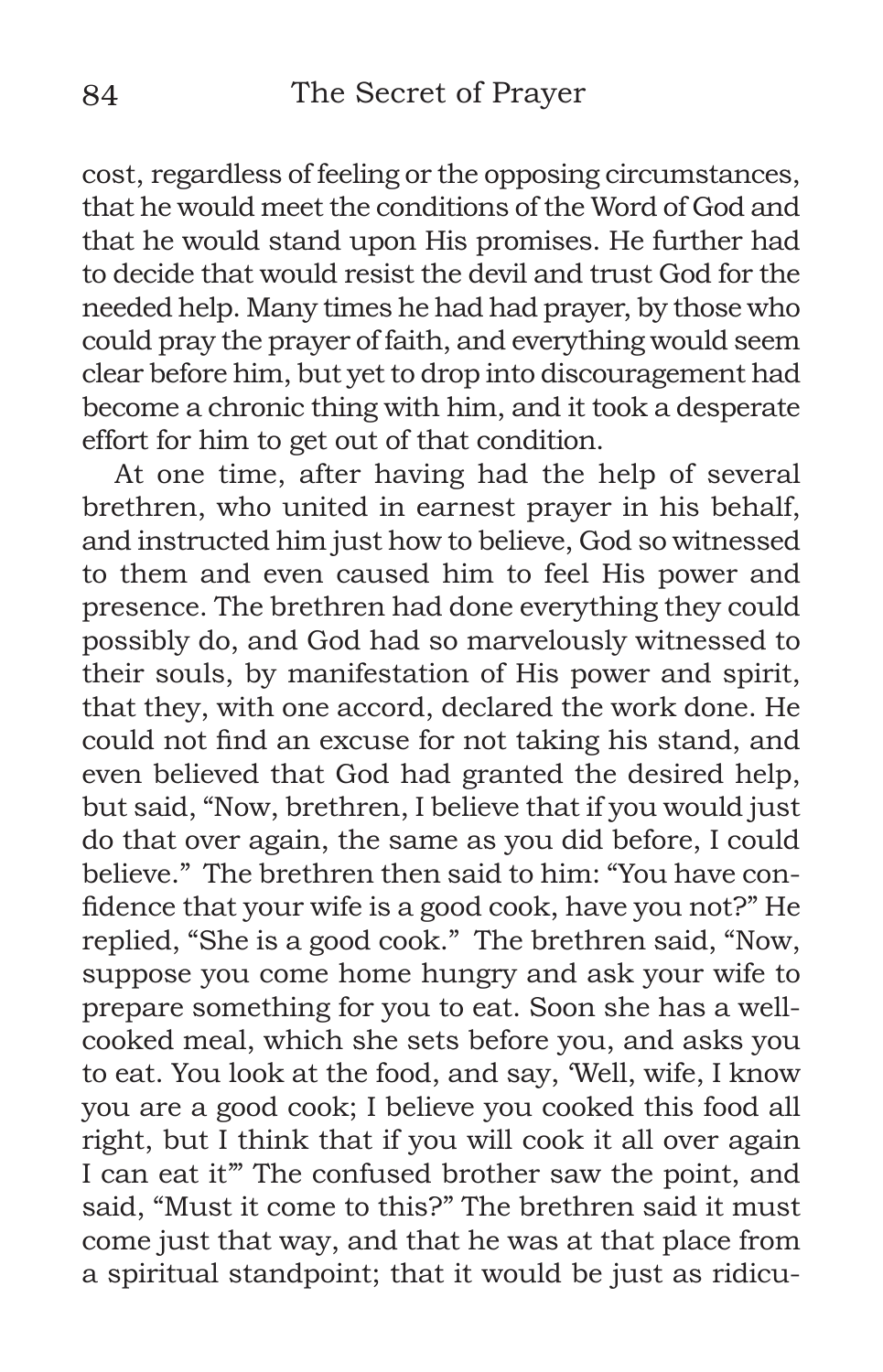lous for them to do their work all over again, after the Lord had so witnessed to their faith, as for his wife to cook the food again, after she had once prepared it. It was then that he laid hold upon the promises of God, realizing how simple it was to believe God and to take Him at His word. He gained the victory, the confusing, discouraging spirit was rebuked, and he forever took a stand against all such manifestations. He has since, for years, lived a victorious life, and he is able to instruct others and help them out of similar troubles and conditions.

A good way to keep victory over discouragements is to always look at the bright side of things. Instead of going about with a long face, have a smile for every one around you. In making petitions to the Lord, instead of forever asking and never believing, begin to count the promises of God as true, and appropriate them as your own. Remember that all have their trials.

The apostle says, "Beloved, think it not strange concerning the fiery trial which is to try you, as though some strange thing happened unto you: but rejoice, inasmuch as ye are partakers of Christ's sufferings; that, when his glory shall be revealed, ye may be glad also with exceeding joy." 1 Peter 4:12-13.

Again he says, "…Though now for a season, if need be, ye are in heaviness through manifold temptations: that the trial of your faith, being much more precious than of gold that perisheth, though it be tried with fire, might be found unto praise and honour and glory at the appearing of Jesus Christ: whom having not seen, ye love; in whom, though now ye see him not, yet believing, we rejoice with joy unspeakable and full of glory." I Peter 1:6-8.

There are times when, for our good, it may be necessary for us to have a burden, or a season of heaviness,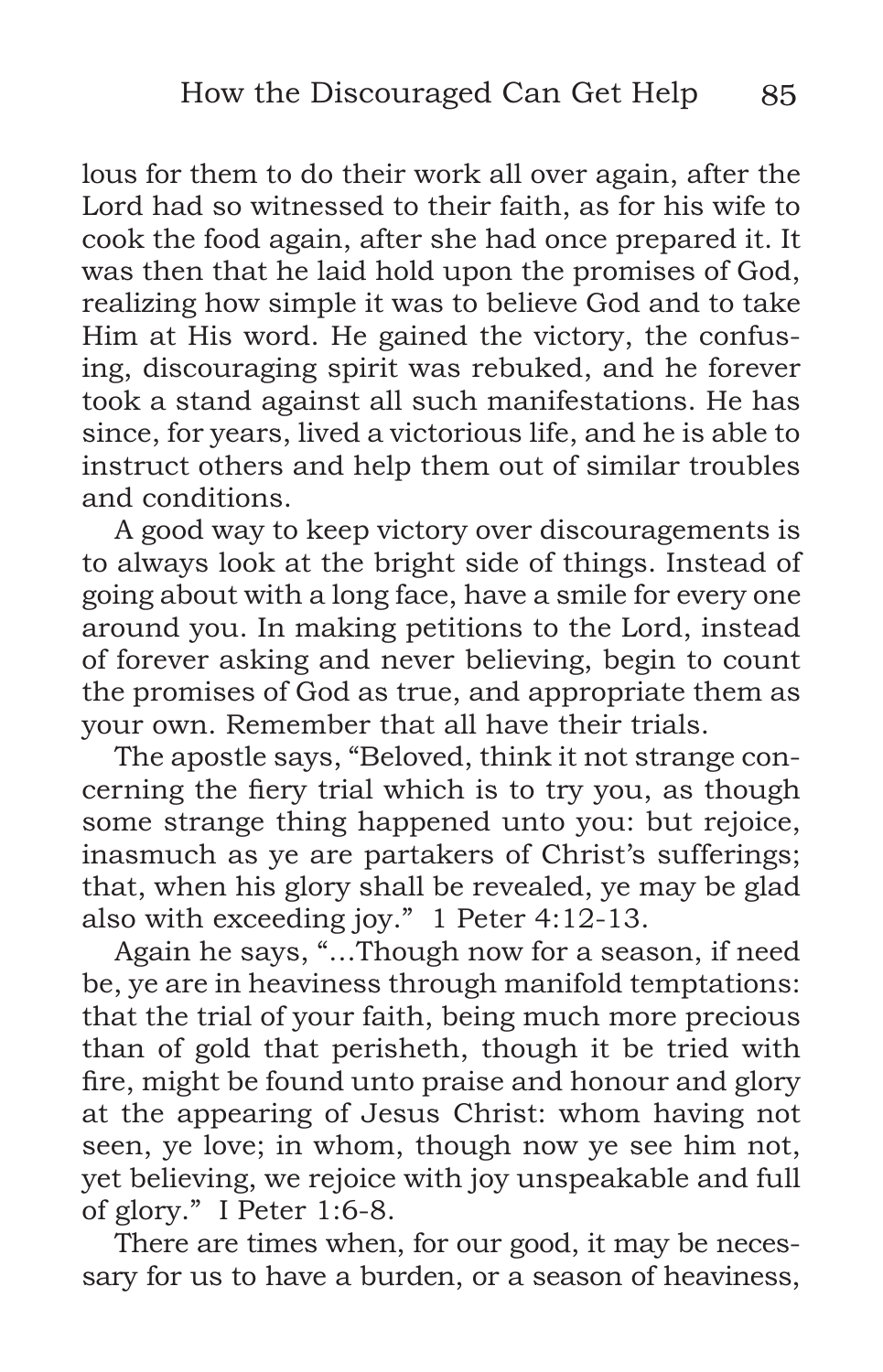through manifold temptations, but at such times, we should remember the words of the apostle: "And we know that all things work together for good to them that love God…" Romans 8:28.

Another thing that should be remembered is that: "There hath no temptation taken you but such as is common to man: but God is faithful, who will not suffer you to be tempted above that ye are able; but will with the temptation also make a way to escape, that ye may be able to bear it." I Corinthians 10:13.

Sometimes one is tempted to believe the trial to be greater than that of anyone else, but such a person should read and re-read the scripture just quoted, and take note of the statement that the present trial is nothing more than is common to anyone, and that "God is faithful;" that He will not permit us "to be tempted above that we are able,"and with the temptation he will "make a way to escape," that is, he will prepare a way for us to be an overcomer, "that ye may be able to bear it." He does not here promise to remove the cause of your trial, but he can lift you above it in spirit, and make you to abound in the riches of the glory of God, with such a victory that you can feel and realize the blessedness of the way of peace; and there will be a real inspiration in your soul, which causes you to rise above the trials of life. That which was a source of temptation and trial will be made a stepping-stone of faith to higher planes of peace and joy.

It frequently happens with some that their thoughts go uncontrolled, and thus their minds, in a sense, become darkened and confused. By watchfulness and earnest prayer, this may be averted, but sometimes in going to prayer some have been troubled with wandering thoughts and find it difficult to concentrate their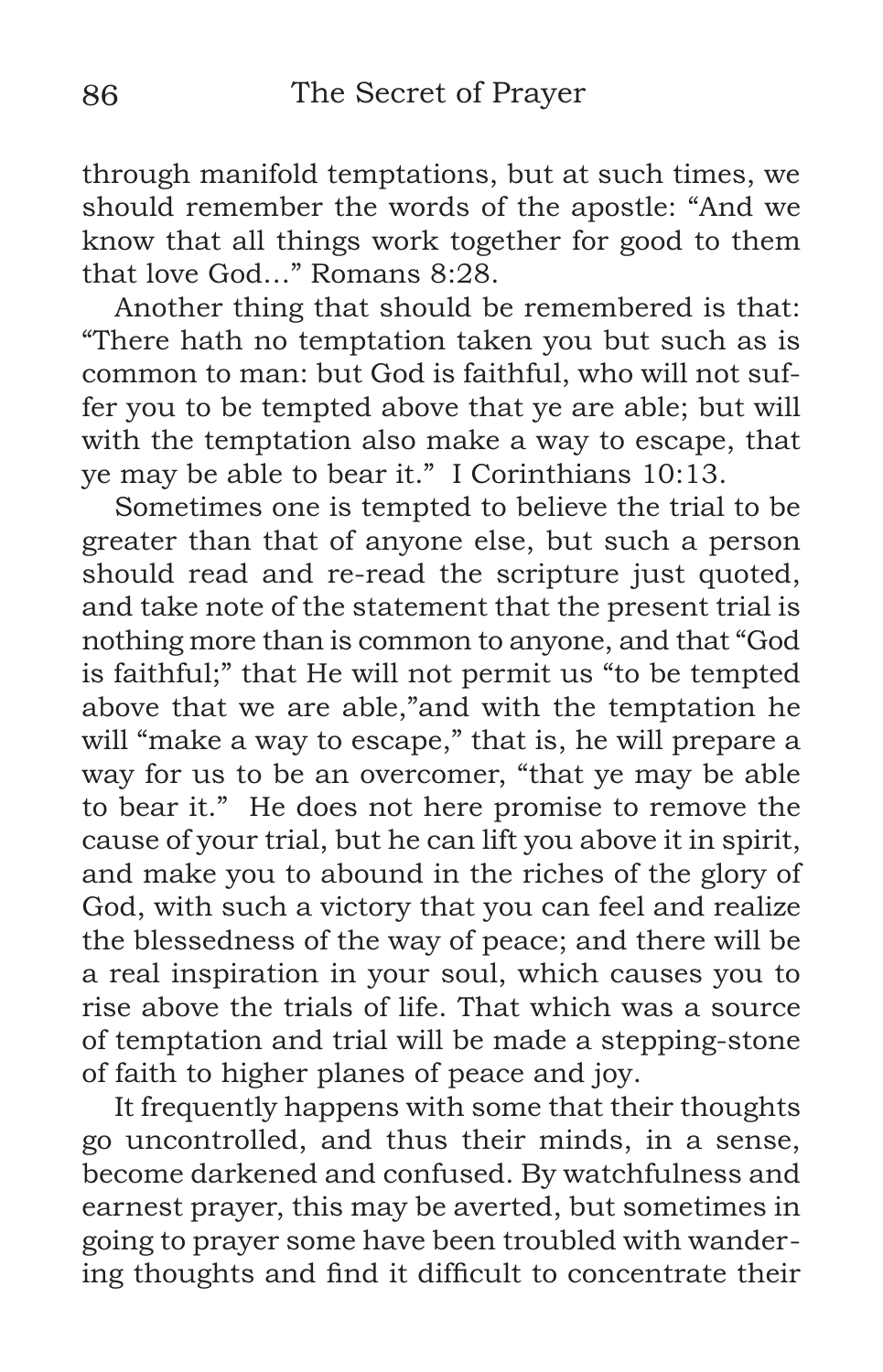minds upon the Lord. There are various reasons for such conditions. At times it may be a direct imposition of the enemy to prevent a prayer of faith. At such times the evil one needs to be rebuked and resisted, and one should return to the Lord with real earnestness. At other times it may happen on account of over-taxation or sluggishness of mind or because of a lack of activity. In the latter case, proper exercise in the open air will be beneficial, aside from the help one may receive directly from the Lord. Again, these things come from permitting the mind to dwell upon things that are not wholesome for the soul. For one to continue to entertain lines of thought which are harmful, will, to that extent, corrupt the mind and cause a habit to be formed, from which it is difficult to break away.

A good illustration regarding what should be the subject of our thoughts is given in Philippians 4:7-8:" And the peace of God, which passeth all understanding, shall keep your hearts and minds through Jesus Christ. Finally, brethren, whatsoever things are true, whatsoever things are honest, whatsoever things are just, whatsoever things are pure, whatsoever things are lovely, whatsoever things are of good report; if there be any virtue, and if there be any praise, think on these things." From this, we would conclude that it would not be wise to let the mind dwell upon those things which are not helpful. There are things that are true that would not be beneficial for us to think about continually. For instance, some dreadful calamity has taken place; a murder or some vile deeds have been committed. There is no question about the fact that these things have taken place; no harm may come from knowing of them, but to continue to let the mind dwell upon such things will add neither virtue nor praise. Evil thoughts may come to the mind, but it is our place to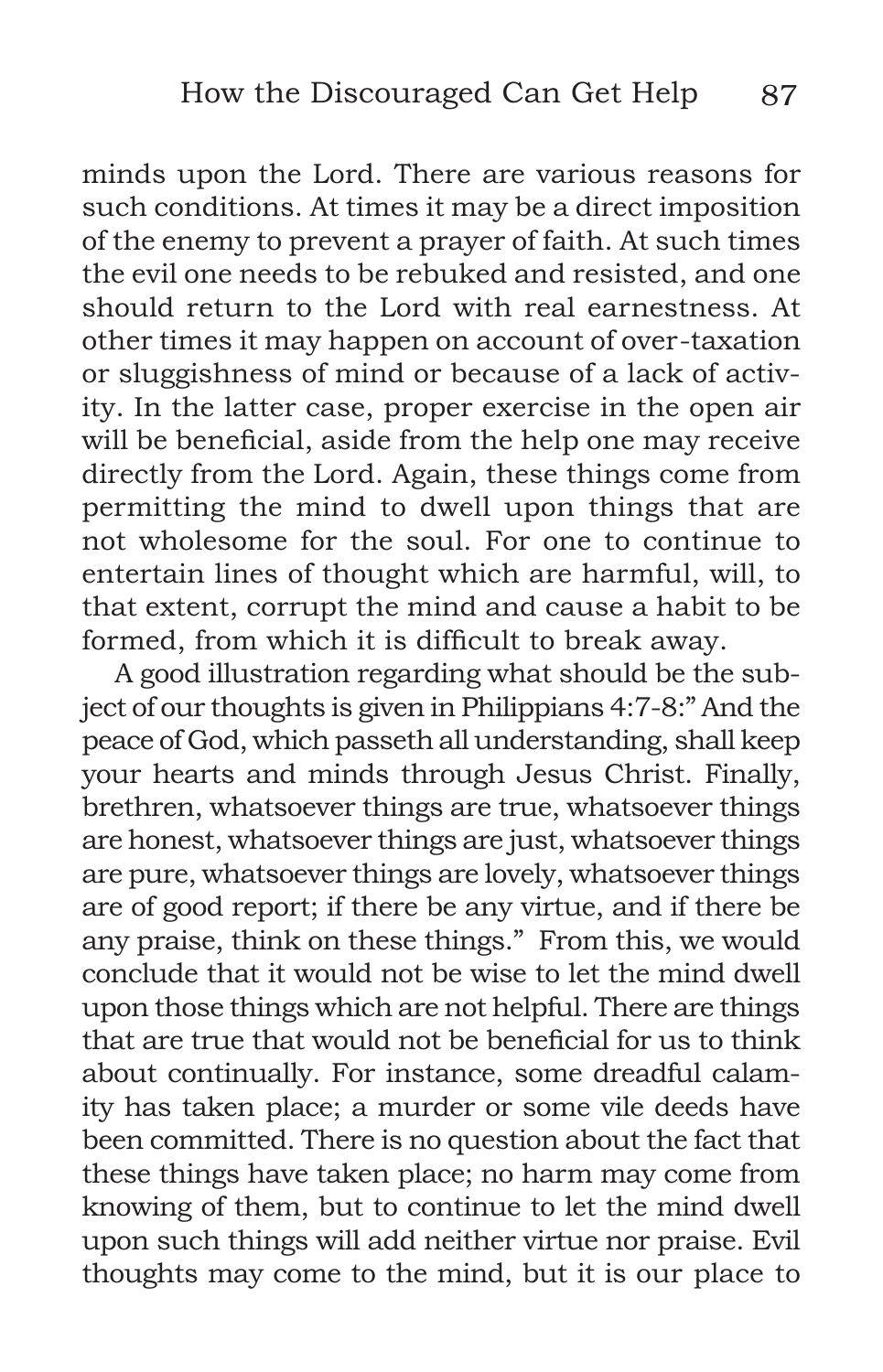resist them. There are times, even when a person is not discouraged, that he feels a special burden upon his soul over some weighty matters, either spiritual or temporal, or it may be for the salvation of other souls. The burden may be so great that the one who is so wrought upon by the spirit of God may not be able to give expression in words, while in prayer; but the Lord is able to give help even when words cannot be uttered, as we read in Romans 8:26: "Likewise the Spirit also helpeth our infirmities: for we know not what we should pray for as we ought: but the Spirit itself maketh intercession for us with groanings which cannot be uttered. And he that searcheth the hearts knoweth what is the mind of the Spirit, because he maketh intercession for the saints according to the will of God."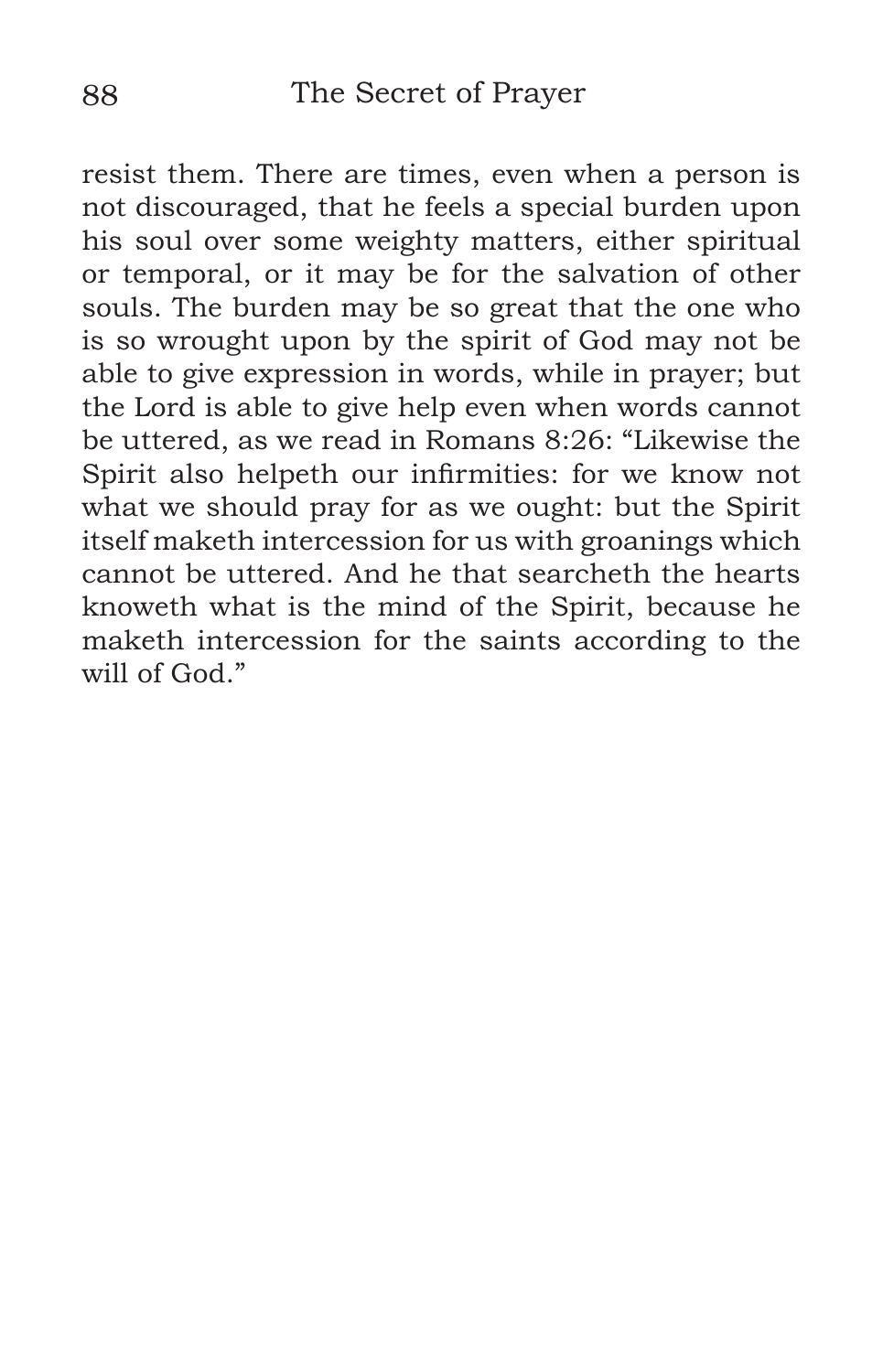**XIX**

#### **How to Obtain Help in Time of Trouble**

I T was when Job was put to the utmost test, in almost every possible way, that he realized that God was his helper; even in the darkest hour of his trial and while in his sore affliction, and after T was when Job was put to the utmost test, in almost every possible way, that he realized that God was his helper; even in the darkest hour having suffered the loss of all his worldly possessions, the instruction and counsel given him was "Behold, happy is the man whom God correcteth: therefore despise not thou the chastening of the Almighty: for he maketh sore, and bindeth up: he woundeth, and his hands make whole. He shall deliver thee in six troubles: yea; in seven there shall no evil touch thee." Job 5:17-19.

Sometimes Job felt that he was almost forsaken by God and man, and was sorely tempted and tried an tested, but his trueness in the end brought great satisfaction to the soul, and the blessings of the Lord were upon him in a temporal way, and also in increasing his faith and confidence in God.

In time of trouble, one should flee to the Lord in prayer. Then is the time that a person needs to commune with one who knows all about their sorrows and cares, who understands the source of their trials and knows just how to render the needed help.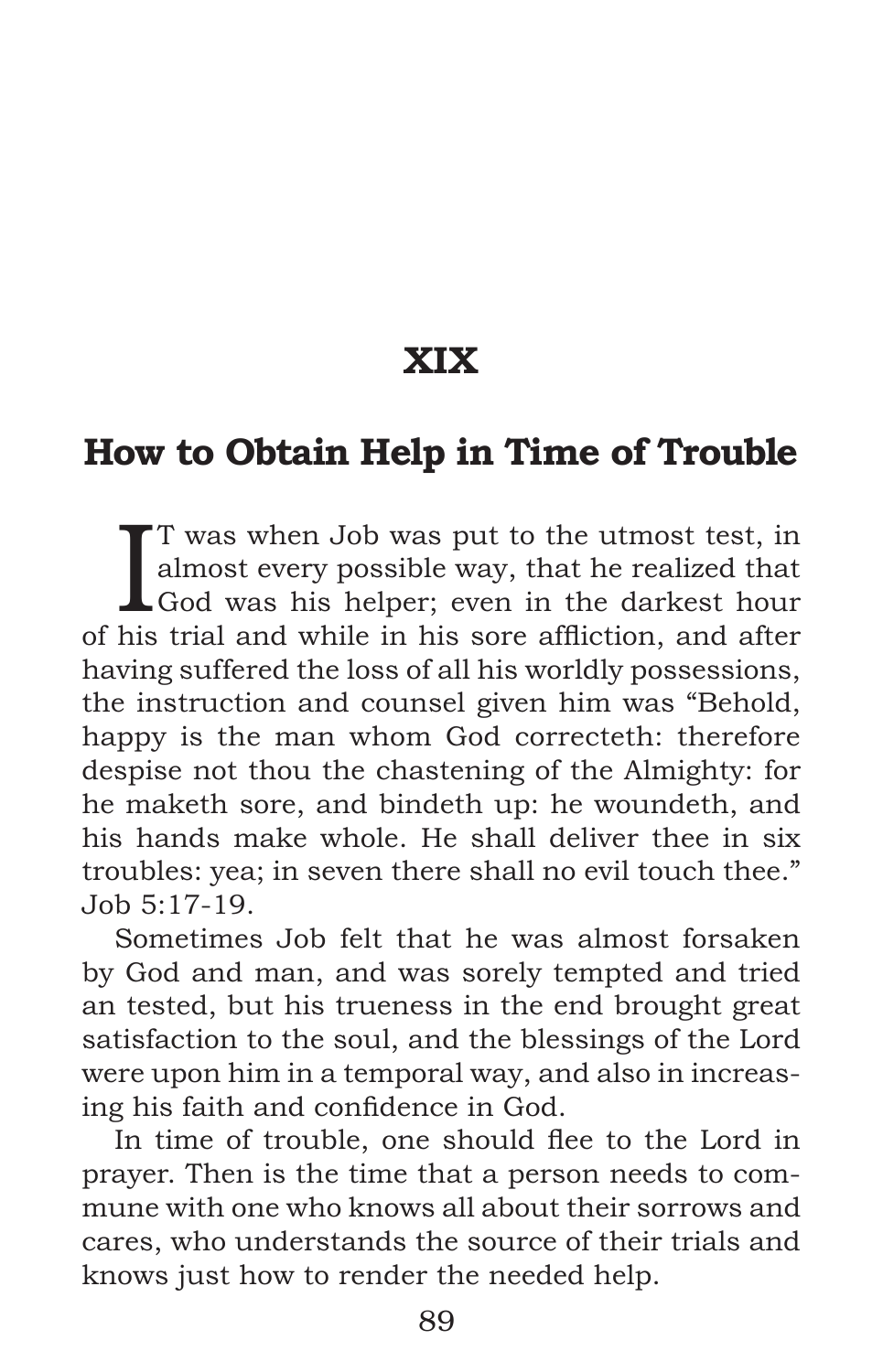The Psalmist said, "God is our refuge and strength, a very present help in trouble." Psalms 46:1.

We should learn at all times to follow the advice of the apostle, wherein he says, "Humble yourselves therefore under the mighty hand of God, that he may exalt you in due time: casting all your care upon him; for he careth for you." I Peter 5:6-7.

A sure way to prolong troubles is to worry over things of the past, present, or future. It does no one any good to worry over a thing before it happens, and it will not help matters in the least to worry after it has happened. Many people are either living in the past or the future so far as enjoyment is concerned, and have not learned the blessedness of a present experience of freedom of mind, soul and body—have not learned to cast their cares and anxieties on the Lord and permit Him to take away their burdens.

It is not good policy to take your troubles to bed, as they do not make a congenial bedfellow. Upon retiring at night, everything should be committed into the hands of the Lord and then lie down in peace to rest and sleep.

Jesus said, "In the world ye shall have tribulation: but be of good cheer."

In the fifth chapter of Romans, the apostle tells how to receive a benefit in time of trial and testing. After making mention of the experience of salvation, through faith, he says, "And not only so, but we glory in tribulations also: knowing that tribulation worketh patience; and patience, experience; and experience, hope: and hope maketh not ashamed; because the love of God is shed abroad in our hearts by the Holy Ghost which is given unto us." Romans 5:3-5.

He does not say that we are to worry in time of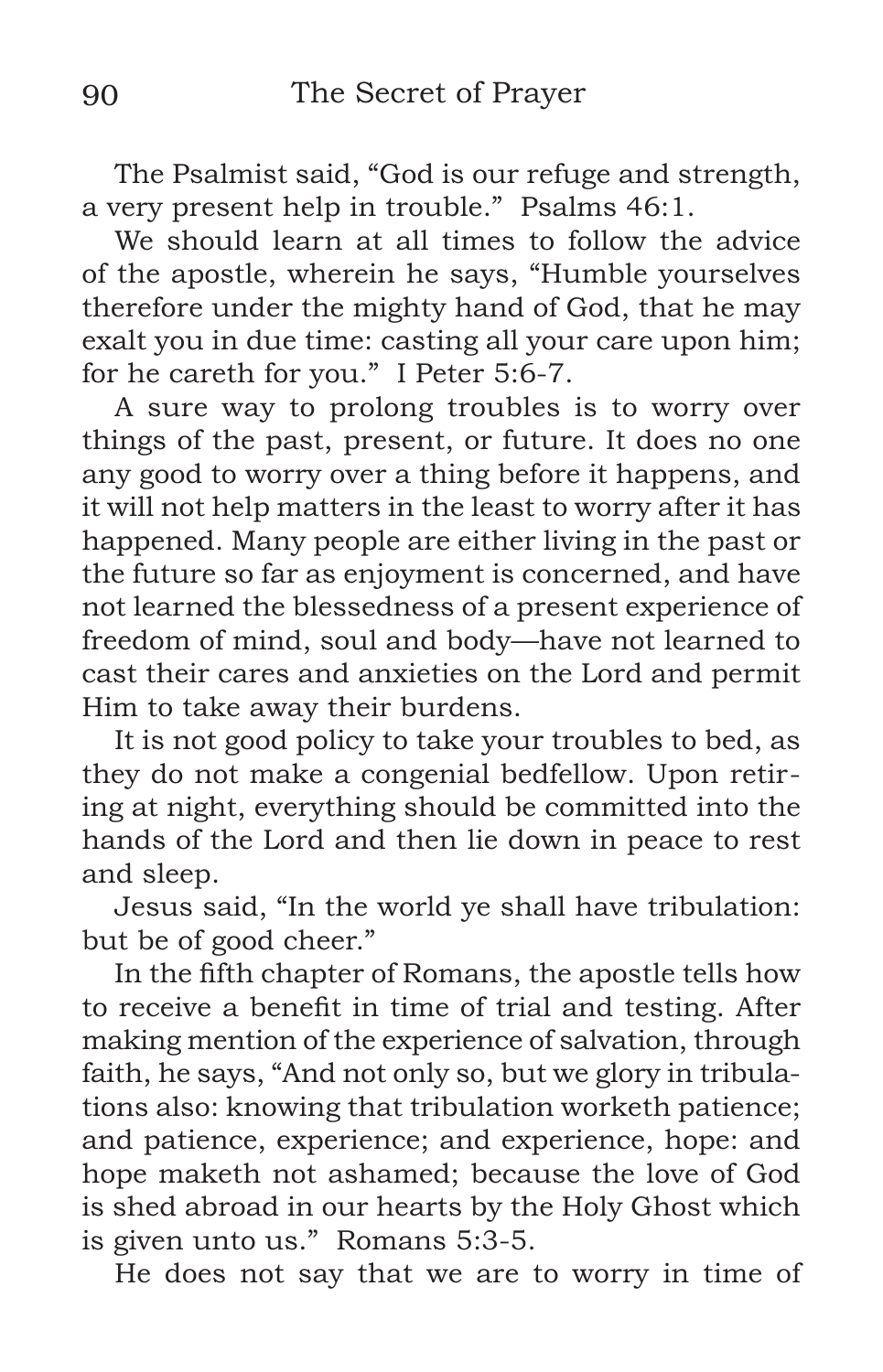trial and tribulation, nor that we are to feel downcast, but to "glory in tribulations." "Let us therefore come boldly unto the throne of grace, that we may obtain mercy, and find grace to help in time of need." Hebrews 4:16.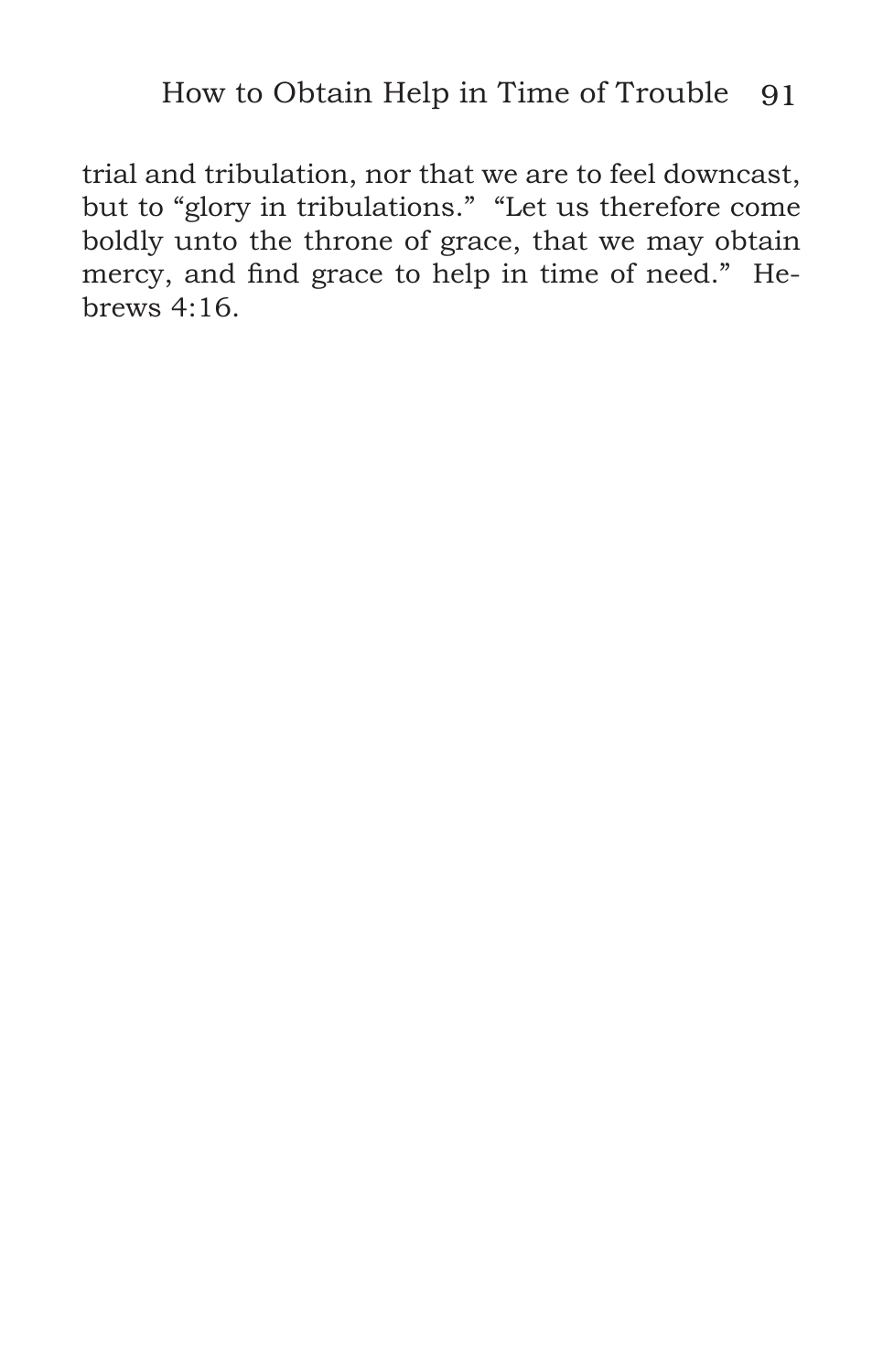**XX**

## **Opening the Windows of Heaven**

WHEN the Jews had wandered away from<br>the Lord and failed to do that which was<br>defering for the corrier of the Lord, they were the Lord and failed to do that which was required of them, in bringing their tithes and offerings for the service of the Lord, they were admonished through the prophet Malachi, who said to them, "Bring ye all the tithes into the storehouse, that there may be meat in mine house, and prove me now herewith, saith the LORD of hosts, if I will not open you the windows of heaven, and pour you out a blessing, that there shall not be room enough to receive it." Malachi 3:10.

"But unto you that fear my name shall the Sun of righteousness arise with healing in his wings; and ye shall go forth, and grow up as calves of the stall." Malachi 4:2.

When Jesus Christ came preaching the Gospel, those who believed were made free from the bondage of sin and were delivered from the power of the devil. The promise was given of the Holy Spirit, the abiding comforter, and upon the day of Pentecost, as the disciples were earnestly praying and waiting and believing. "Suddenly there came a sound from heaven as of a rushing mighty wind, and it filled all the house where they were sitting.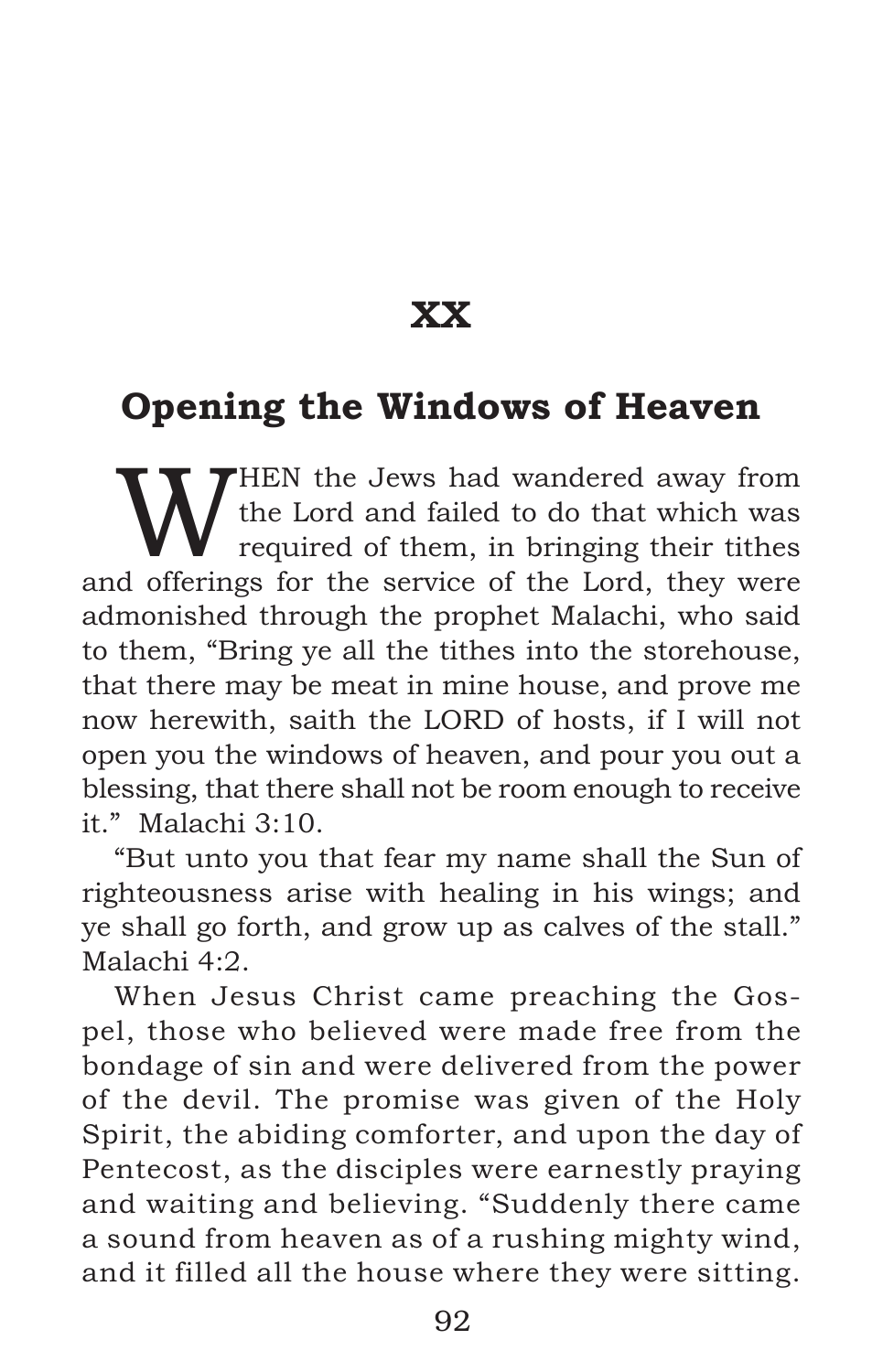. . . And they were all filled with the Holy Ghost." Acts 2:2-4. Surely the windows of Heaven were open to them, and the blessings of God were showered down upon their souls, and it is said of them that "they, continuing daily with one accord in the temple, and breaking bread from house to house, did eat their meat with gladness and singleness of heart, praising God, and having favor with all the people."

Thousands of people believed, and became followers of Jesus, and consecrated their worldly possessions to the service of the Lord. A mighty outpouring of the Holy Spirit continued to rest upon these liberal hearted people, nor did the blessings of salvation and the manifestation of His joy and power stop with the believers at Pentecost. Throughout the New Testament, are many promises of joy and happiness to those who obey the Word of the Lord. There are recorded instances of those who actually received such blessings, and obtained an experience whereby they could rejoice in the grace and glory of God. The apostle, in writing to the Roman brethren, said, "Now the God of hope fill you with all joy and peace in believing, that ye may abound in hope, through the power of the Holy Ghost." Romans 15:13.

It is evident that many Christians are not enjoying their full privileges in the Gospel. One of the principal hindrances is not only a lack of energy and enthusiasm, but a lack of belief for the needed help and manifestation of the power of God. It was when the apostles were commanded not to speak any more in the name of Jesus that they were made to flee to the Lord in prayer, and there, in great earnestness, the petitions ascended to the throne as the petition of one man. They could have quietly complied with the request of their enemies, and have placed their light under a bushel, as it were, in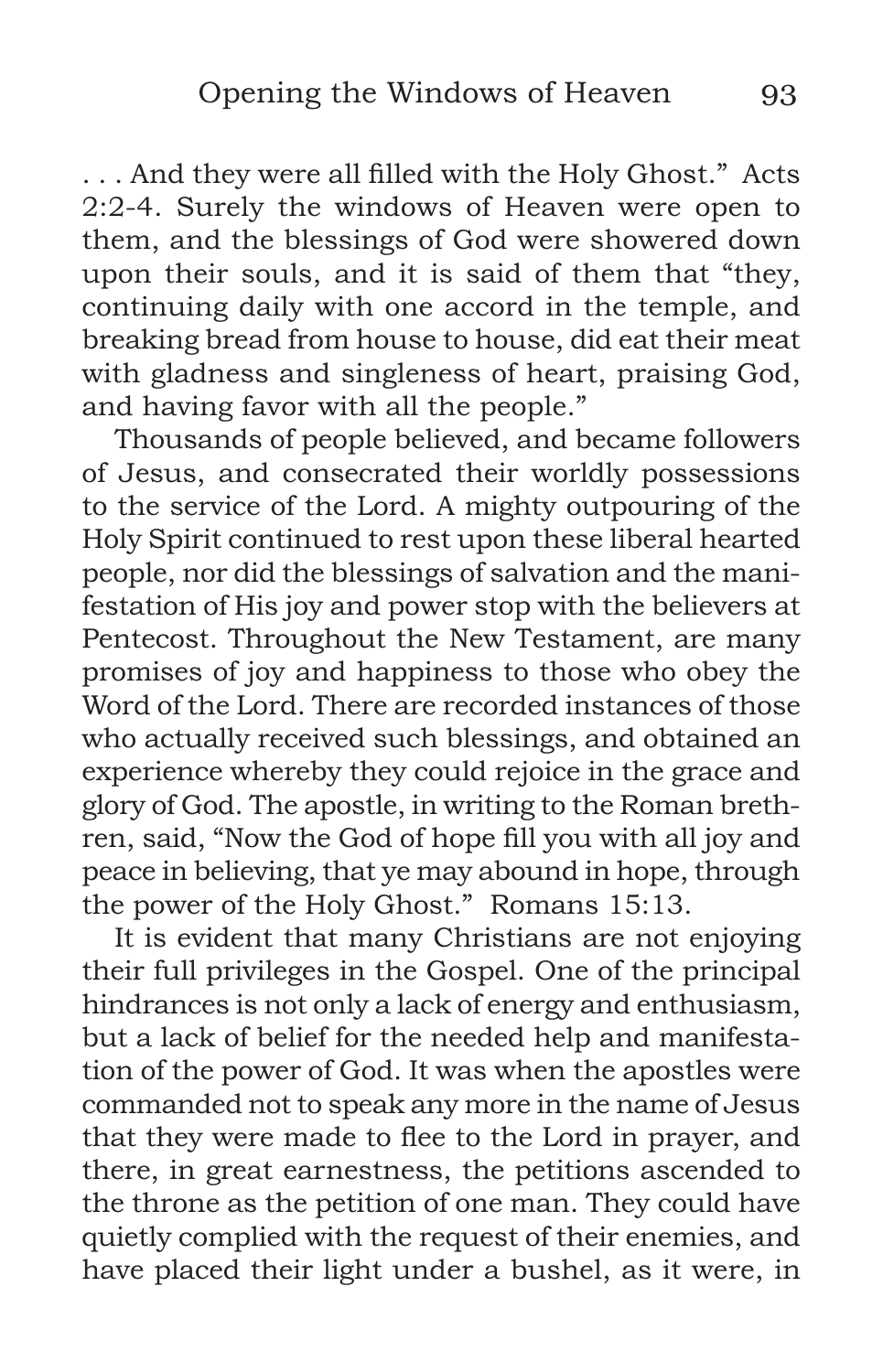order to avoid further opposition and persecutions, but on the other hand, they prayed for boldness, that they might speak the Word of the Lord, and that the Lord might enable them to work signs and wonders. This was the very thing that caused them to get into trouble—the manifestation of the power of God in and through them. When they had thus prayed, it is said that the place was shaken where they were assembled together, and they spake the Word of God with boldness. It was then that the mighty manifestation of the power of God followed.

Their prayer was a prayer of faith: much was at stake. They were determined to be obedient unto the Lord regardless of opposition; regardless of persecutions, and when they prayed for boldness, they expected to act accordingly. They did not mean to wait until some wonderful thing should take place, in order that they might have some occasion to go forward and do their duty. Considering matters from a reasonable standpoint, and realizing that God now is as He was in those days, as we read in Hebrews 13:8, "Jesus Christ the same yesterday, and today and forever,"and also realizing that men are of like passions now as they were in those days, it is only reasonable to believe that the same earnestness, the same consecration and exercising of faith will now bring about similar results. It may not be exactly the same manifestation, but the power of God will be manifest in a way that is satisfactory to those who meet the full conditions of the Word of God and press the battle on to victory.

Paul was not among the number that prayed for boldness, but instead soon after that time we read that he was very bold in persecuting the children of God, even casting them in prison and consenting to their death; but when he turned from his sins and wicked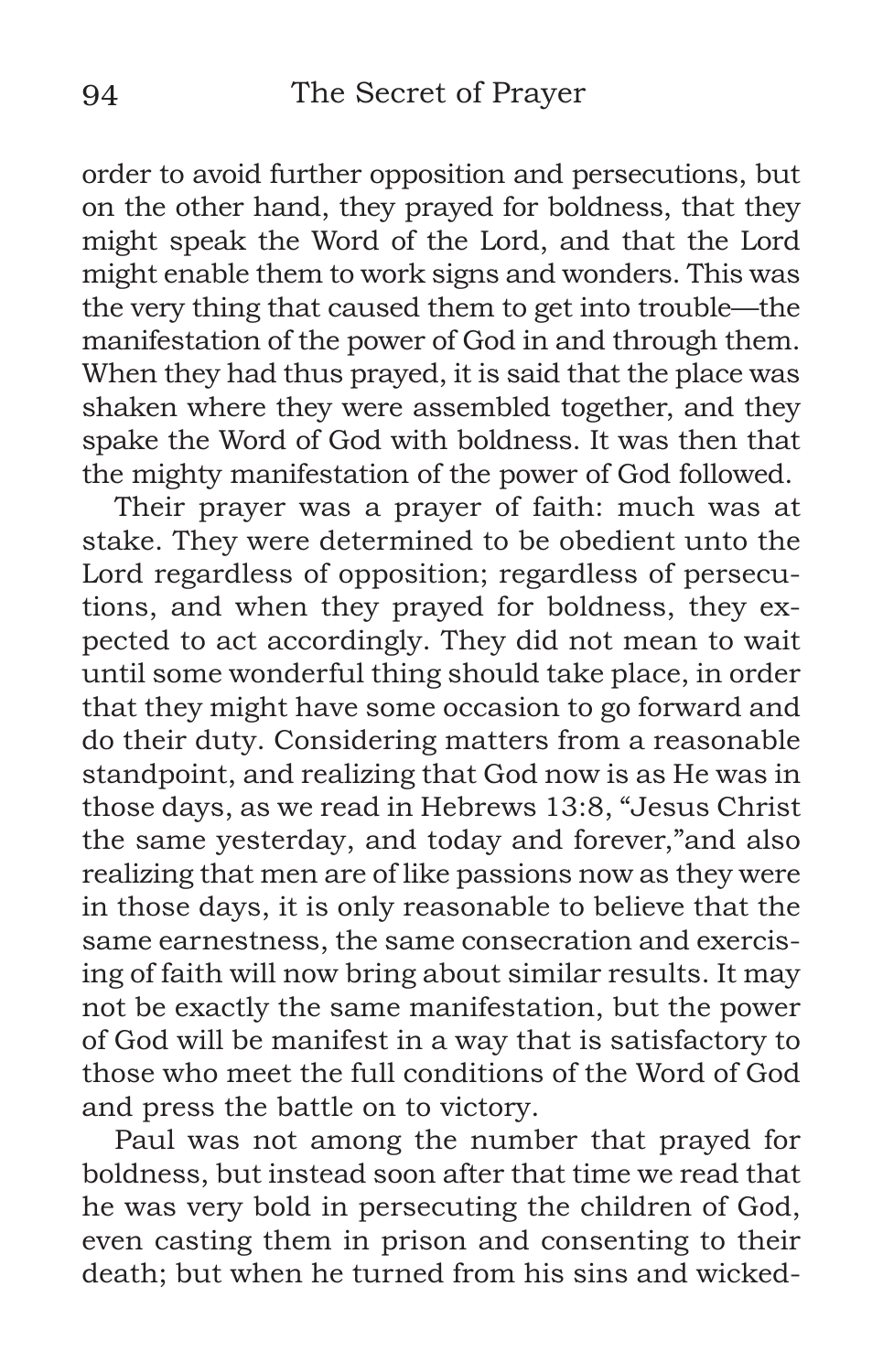ness, God manifested His power with him in various ways, and not only with him but with those under his teaching, and under the preaching of the Gospel by other ministers at that time.

It is when the whole word of God is preached, or believed and practiced, that the windows of Heaven are opened unto the people of God. There are many who occasionally receive blessings, and whose faith is honored by God, but they are living so far below the standard of truth that their showers of blessings are not very frequent.

When the death sentence was upon Peter, while he was in prison, bound in chains, he was living before the Lord in such a manner that he could quietly commit everything unto the Lord and go to sleep. It was while in that condition that the Lord sent his angel and delivered him.

It was when Paul and Silas had their feet in stocks in prison, and had been beaten with many stripes, until their blood was shed for the sake of the Gospel, that even through it all they were praising God at the midnight hour, when the Lord sent an earthquake and opened the prison doors, and soon the prisoners were set free; the jailer and his family saved, and their household made happy in the love of God.

Would you have the windows of Heaven opened to your soul, where the blessings can be showered down upon you? Then let the consecration not only be complete, but see to it that you are energetic and active in doing what God has for you to do in His service. The man or woman who has nothing to give for the furtherance of the Gospel, in accordance with the means that God has placed in their hands, or enabled them. to possess, has failed to realize the riches of the bless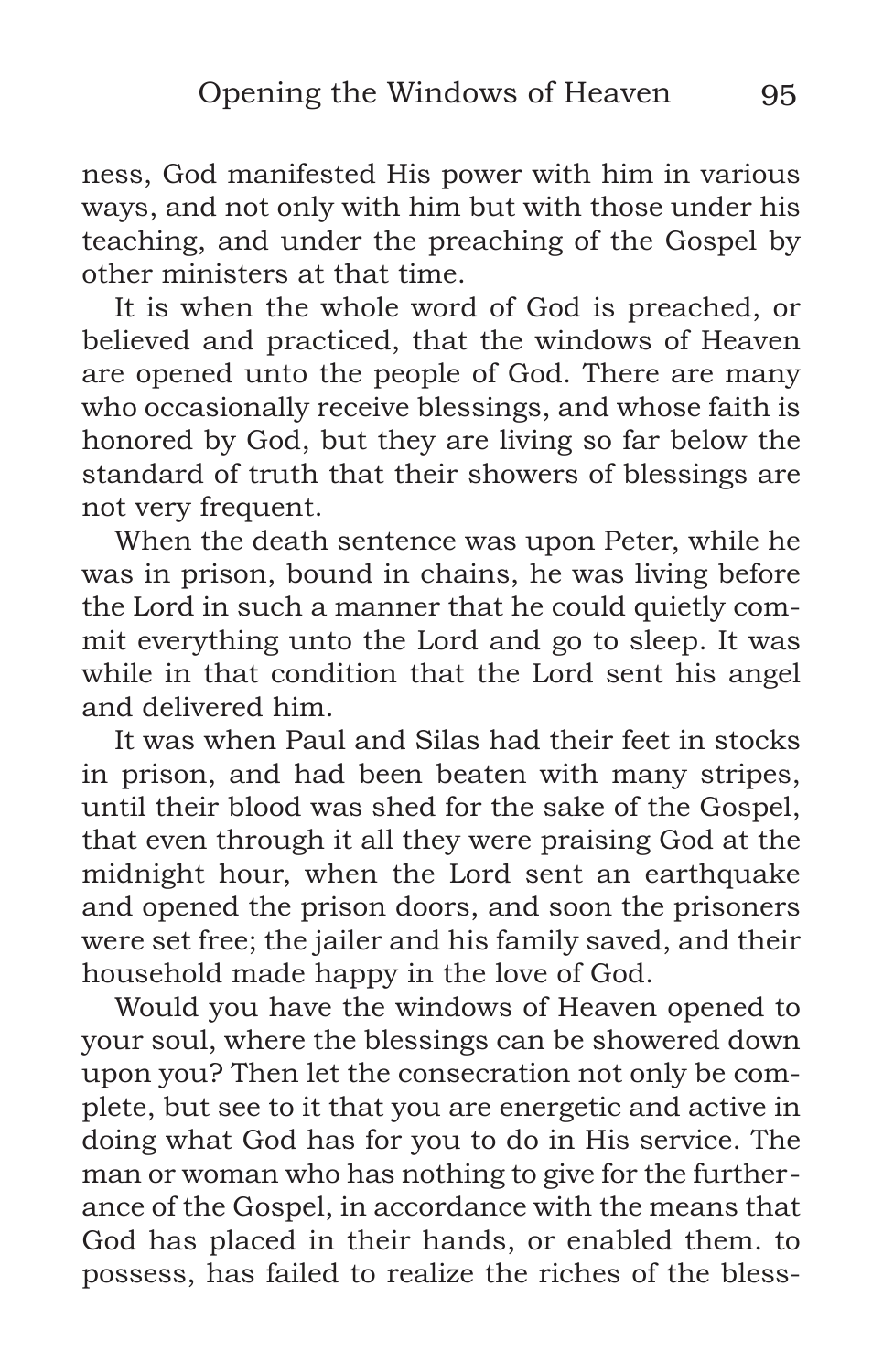ings that come from that source of consecration. Ofttimes people plead poverty, forgetting the widow's mite, and the commendations of Jesus for her liberality. There are times when people are really unable to give of their temporal means, because they have nothing to give, but there are deeds of charity that can be performed, there are words of kindness that can be spoken, there are burdened hearts that need to be cheered, the sorrowful to be consoled, and words of comfort and consolation to those who are tried and discouraged. There are times, when even a smile from one who is filled with the grace of God, will be a source of encouragement to those in need of help. There are many ways by which a person may be useful, even though penniless, yet abounding in the grace of God.

The apostle said, "And above all these things put on charity, which is the bond of perfectness. And let the peace of God rule in your hearts, to the which also ye are called in one body; and be ye thankful. Let the word of Christ dwell in you richly in all wisdom, teaching and admonishing one another in psalms and hymns and spiritual songs, singing with grace in your hearts to the Lord. And whatsoever ye do in word or deed, do all in the name of the Lord Jesus, giving thanks to God and the Father by him." Colossians 3:14-17.

James says, "My brethren, count it all joy when ye fall into divers temptations." There should be a determination to do the will of God at the cost of all things. Such a fixed decision will enable one to go through the thickest of the fight and surmount the greatest difficulties in life.

The glory of the Lord will rest upon those who are faithful and push the battle through to victory. They may ofttimes pass through deep waters of trial, have very heavy burdens of life to bear, and at times it may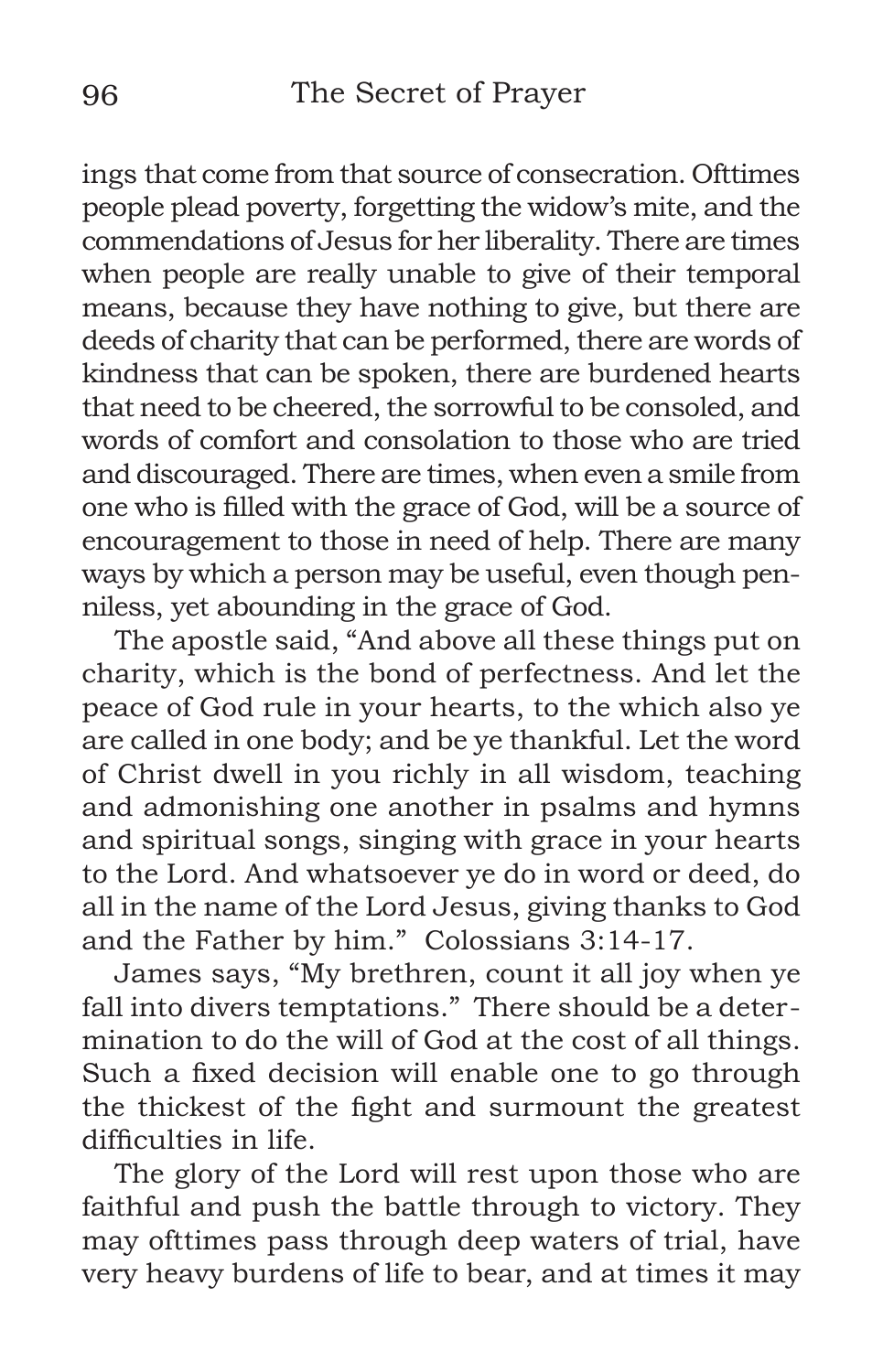seem that the Lord has hidden His face from them, but their trueness in such times will enable them to realize the truthfulness of the promises of the Lord, and will open the windows of Heaven to shower blessings upon their souls.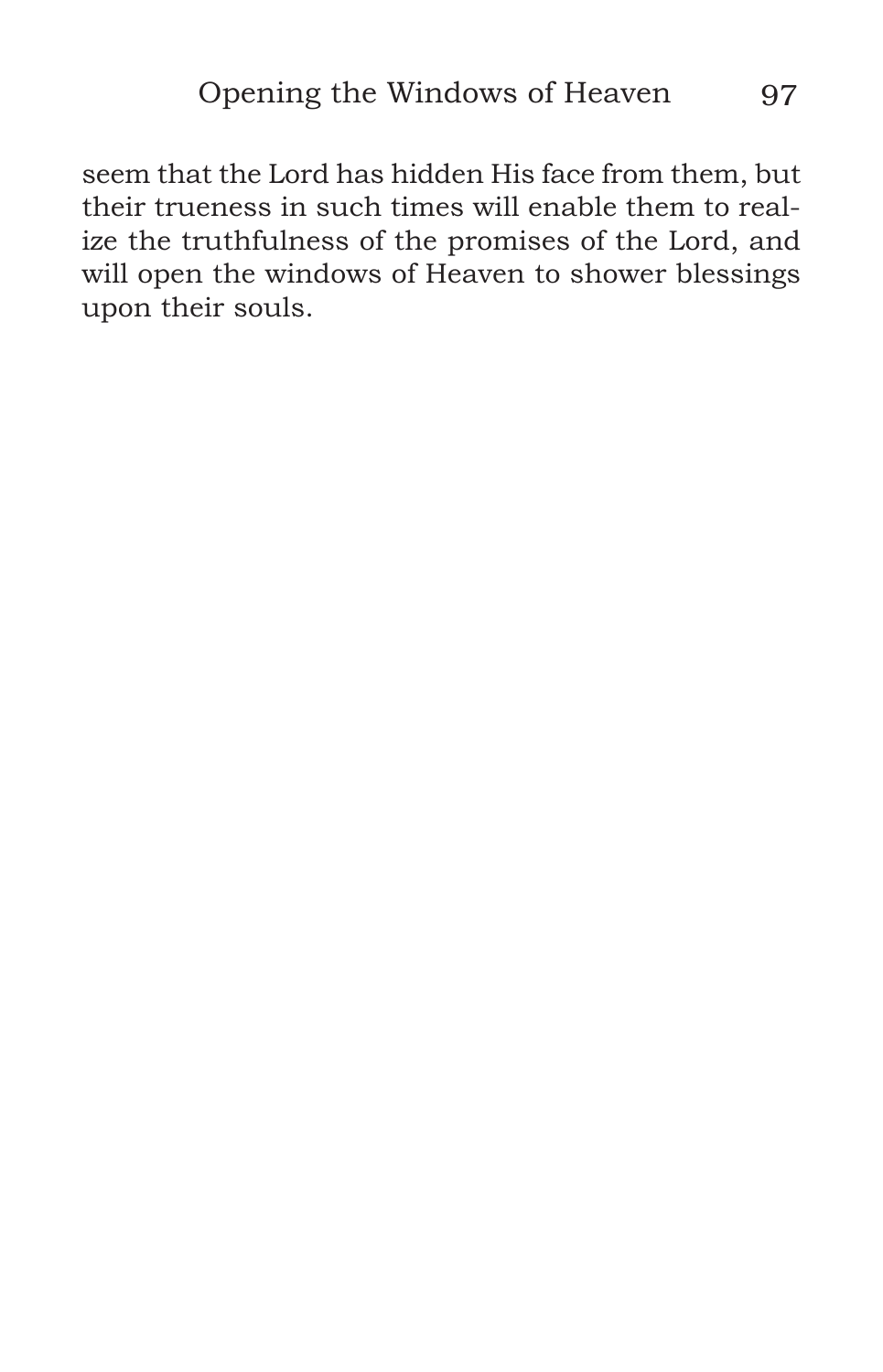#### **XXI**

# **Long and Short Prayers**

THE length of the prayers offered is no criterion<br>by which one may estimate our power with<br>God, or know the extent of our spirituality. The<br>stive and forward of the beart is that which the lord by which one may estimate our power with motive and fervency of the heart is that which the Lord considers. A few words may sometimes be as effectual as ten thousand words.

The Pharisees loved to stand on the street corners and pray long prayers, in order to be seen of men, but their prayers availed nothing. Jesus not only gave them to understand that their prayers did not reach the throne of grace, but warned the people against them. "Then in the audience of all the people he said unto his disciples, Beware of the scribes, which desire to walk in long robes, and love greetings in the markets, and the highest seats in the synagogues, and the chief rooms at feasts; which devour widow's houses, and for a shew make long prayers: the same shall receive greater damnation." Luke 20:45-47.

While Paul was on his way to Damascus to persecute the children of God, a voice from Heaven spoke to him. As wicked as he was at that time, he at once recognized it as being the voice of God. "And he said, Who art thou, Lord?" His entreaty was direct, pointed, and with all seriousness. The answer came, "I am Jesus whom thou persecutest."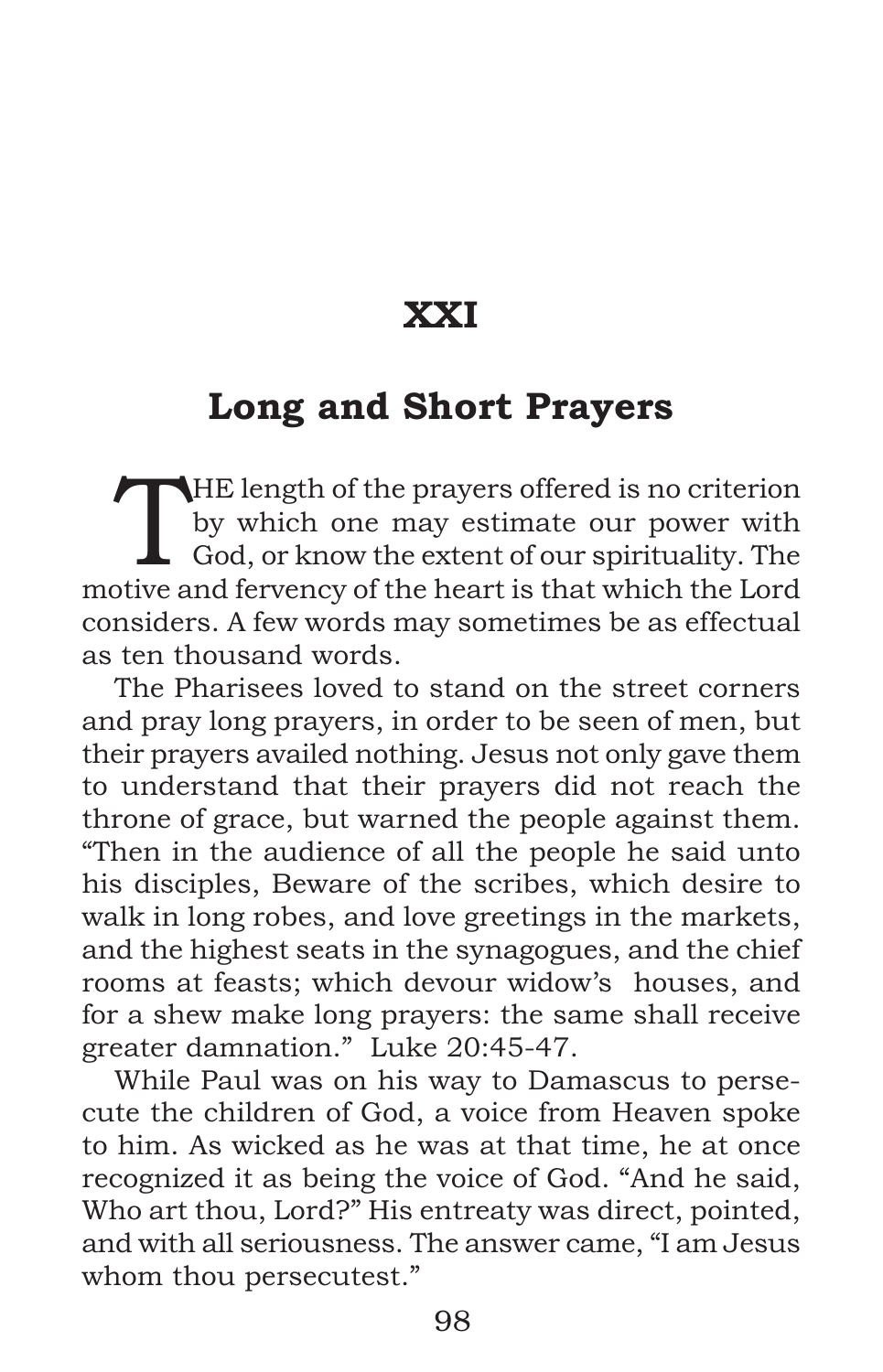The poor publican, who was so humiliated at heart, because of his sins, and feeling the weight of his guilt, said,

"Lord, have mercy upon me a sinner."

These words came from the very depths of his soul, and Jesus said that he "went down to his house justified."

There are some people who are unable to express themselves fluently or freely in prayer, but the Lord hears and takes note of their earnest petition, though it be in few words.

There are times when a short prayer by anyone may suffice, while at other times it becomes necessary to prolong the petition and present many things before the Lord, for His help, and in obtaining His favor and blessings, according to the petition desired.

Jesus would, at times, arise before the break of day, or very early in the morning, and go to some solitary place for prayer. It was for the purpose of unburdening His heart to the Father, for His needs and the needs of the people. Sometimes He would linger all night in prayer. Generally soon after such prolonged prayers, there was some remarkable occurrence, or a weighty matter considered, or a mighty manifestation of His power.

The Christian should learn to have the necessary self-control, and govern himself according to circumstances. Ofttimes at public services an extremely lengthy prayer would be entirely out of order, while at other times a prayer of reasonable length, when inspired by the Spirit of the Lord, may be what is needed, while again a short prayer would be more appropriate.

In an assembly, where there has been made a special request for prayer for some particular thing, or for some certain person, it would not be wisdom to begin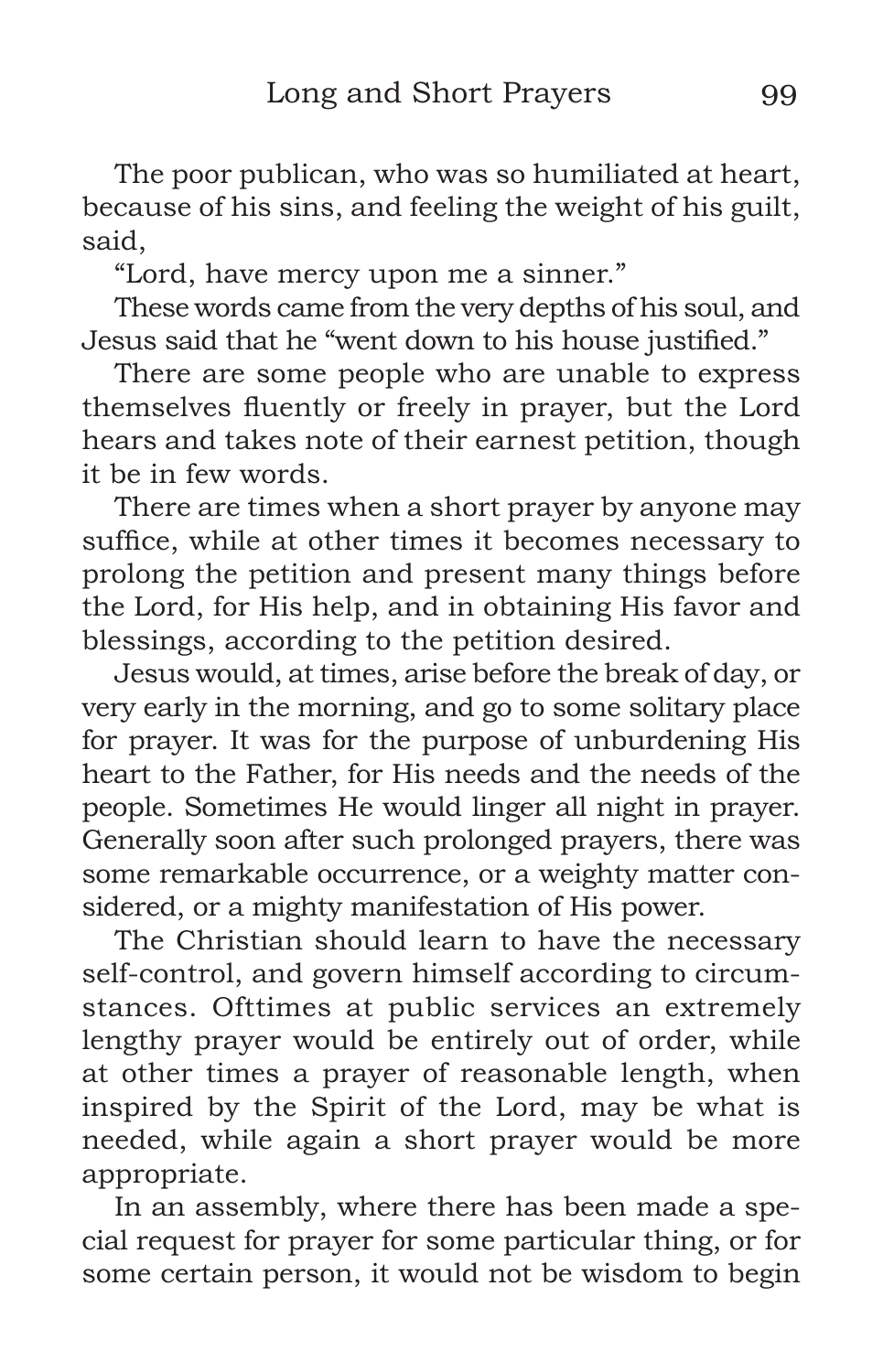praying for the heathen in foreign lands, nor for the missionaries and their needs, or the many things and places in home and foreign lands. Then and there is not the place for your prayers to be extended all around the world, but they should be centered upon the one special thing for which prayer has been requested. It is then that others present can exercise definite, united faith with the one who is praying, and God will send the answer accordingly.

At the time of general prayer, the scope of territory may be broadened, and petitions ascend for various things, according to the place and circumstances. One of the things to be remembered, in order to make prayer effective, is to ask for just what is desired, as Jesus said, "What things soever ye desire, when ye pray, believe that ye receive them, and ye shall have them." Mark 11:24.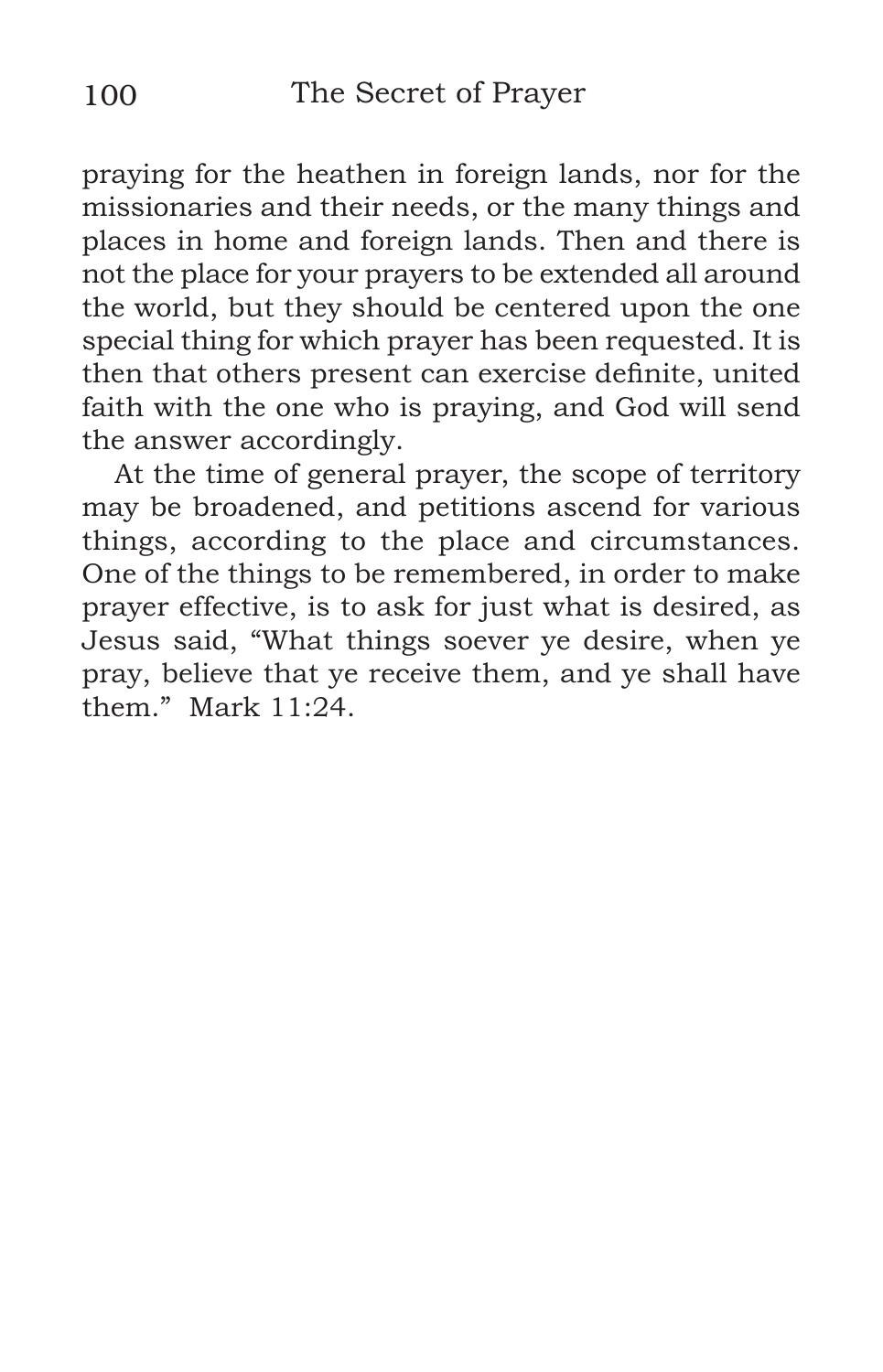### **XXII**

#### **To Those Who Pray and Receive No Answer**

THERE are people who are religiously inclined,<br>and claim to be Christians, or followers of<br>the Lord and yet are so far from Him in spirit<br>d in devetion that He poither listens to nor answers and claim to be Christians, or followers of the Lord and yet are so far from Him in spirit and in devotion that He neither listens to nor answers their prayers.

At various times the children of Israel strayed away from God, and worshiped idols and did many other things that were contrary to the will of God, yet they claimed to be people of the true God. In times of trouble they would turn to Him for help, but did not give up their idol worship and evil practices. For this reason God paid no attention to their prayers, because of a lack of true repentance. He spoke to His prophet, Ezekiel, at one time, and said, "Son of man, speak unto the elders of Israel, and say unto them, Thus smith the Lord GOD; Are ye come to enquire of me? As I live, saith the Lord GOD, I will not be enquired of by you. For when ye offer your gifts, when ye make your sons to pass through the fire, ye pollute yourselves with all your idols even unto this day: and shall I be enquired of by you, O house of Israel? As I live, saith the Lord GOD, I will not be enquired of by you." Ezekiel 20:3, 31.

Another prophet said, "They shall go with their flock and with their herds to seek the LORD; but they shall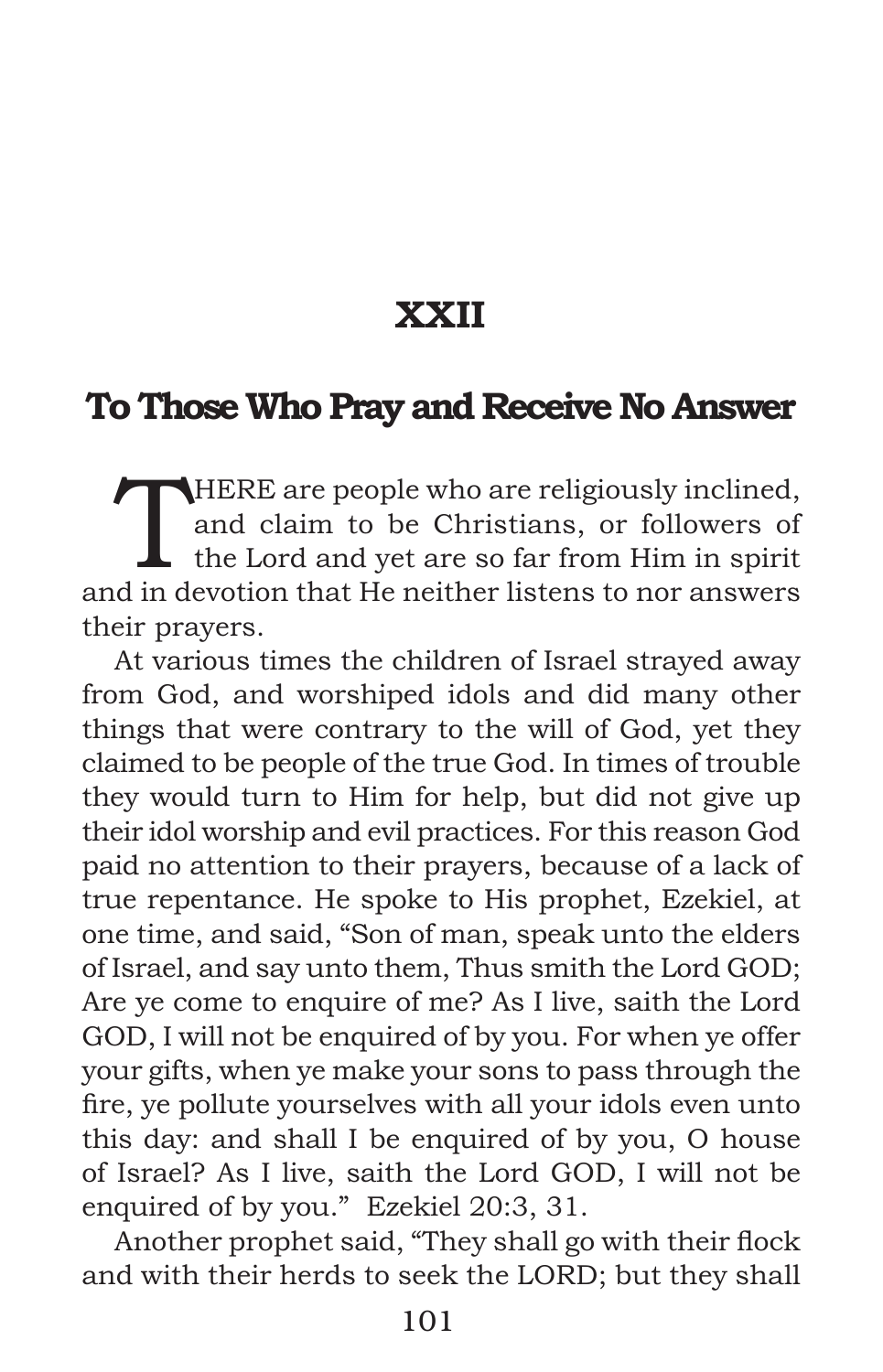not find him; he hath withdrawn himself from them." Hosea 5:6.

It was because of their continuing in sin and their unwillingness to give up their sins, even when they were seeking the Lord, that caused Him to hide His face from them and refuse to hear them. The Lord sent His prophet, Isaiah, to them, telling them why the Lord had hid His face and how to escape from the destruction that was upon them. He said, "And when ye spread forth your hands, I will hide mine eyes from you: yea, when ye make many prayers, I will not hear: your hands are full of blood. Wash you, make you clean; put away the evil of your doings from before mine eyes; cease to do evil; learn to do well; seek judgment, relieve the oppressed, judge the fatherless, plead for the widow. Come now, and let us reason together, saith the LORD: though your sins be as scarlet, they shall be as white as snow; though they be red like crimson, they shall be as wool. If ye be willing and obedient, ye shall eat the good of the land: but if ye refuse and rebel, ye shall be devoured with the sword: for the mouth of the LORD hath spoken it." Isaiah 1:15-20.

No matter how religious people may be, or how great their profession, if they insist in going recklessly on in sin, God will not hear and answer their prayers while they continue in this condition.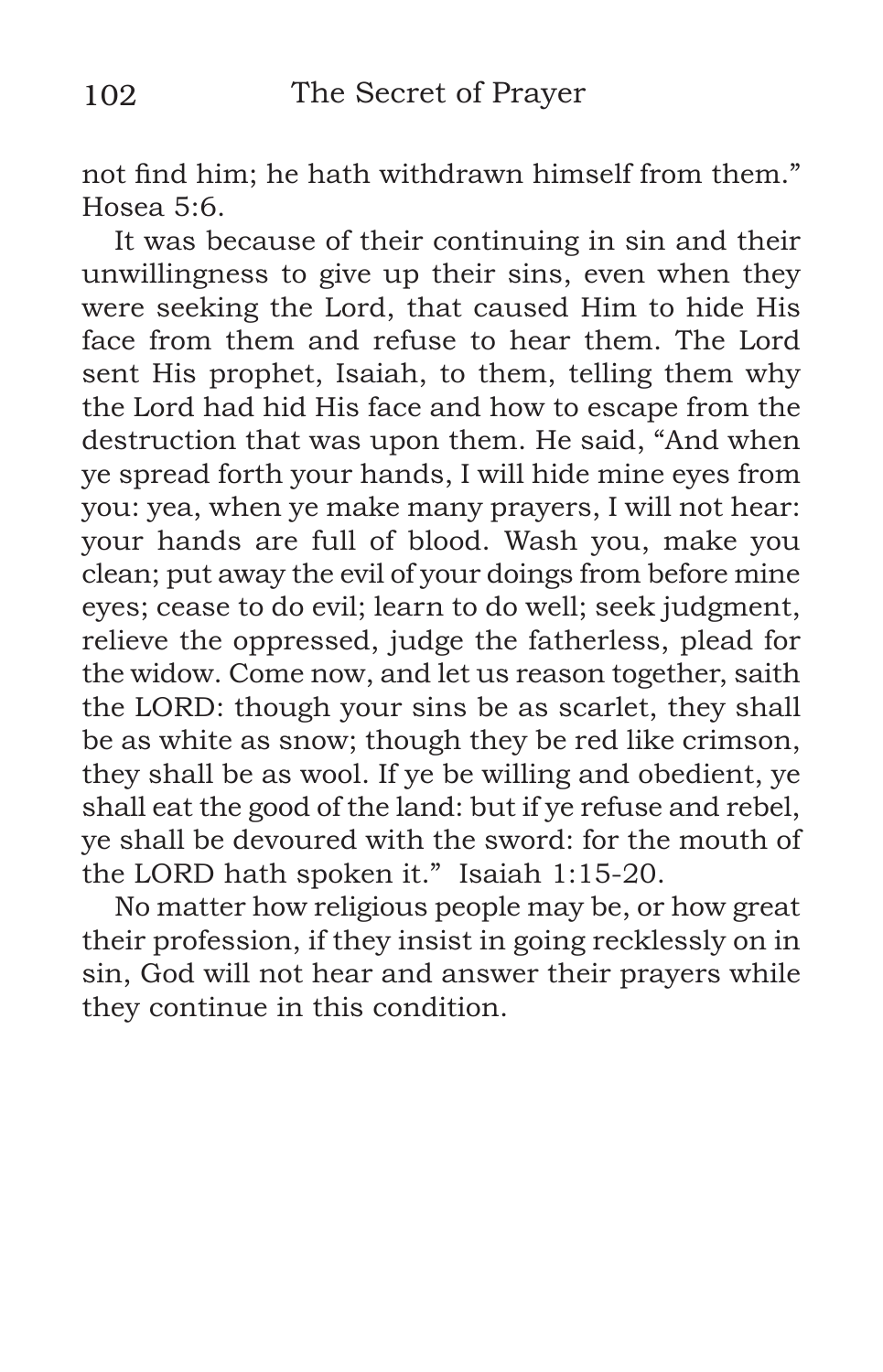## **XXIII**

#### **Why Some Prayers Are Not Answered**

THE Jews, who did not accept Christ, were<br>blinded to the fact that He was the Christ. Their<br>hearts became hardened, and although they<br>aveiled nothing blinded to the fact that He was the Christ. Their hearts became hardened, and although they prayed to God, yet their prayers availed nothing.

The Scribes and Pharisees could pray long prayers, and make great demonstrations before the public, but their prayers availed nothing. Jesus told them that they were very particular about the outward performance of the washing of hands, and such like, but neglected the weightier matters pertaining to the salvation of the soul, and their prayers, therefore, were not heard.

There are people who have once been converted, and upon whom God has bestowed His blessings in many ways, but who have since failed to walk in the light of His Word, thus causing their hearts to be far from God, so that they are no longer able to have sweet communion with Him, as Jesus says: "…Walk while ye have the light, lest darkness come upon you…" John 12:35.

Then there are those who pray from a selfish motive. They ask, but as James says: "Ye ask, and receive not, because ye ask amiss, that ye may consume it upon your lusts." James 4:3.

The proud in heart fail to receive the needed help from the Lord. We read "But he giveth more grace.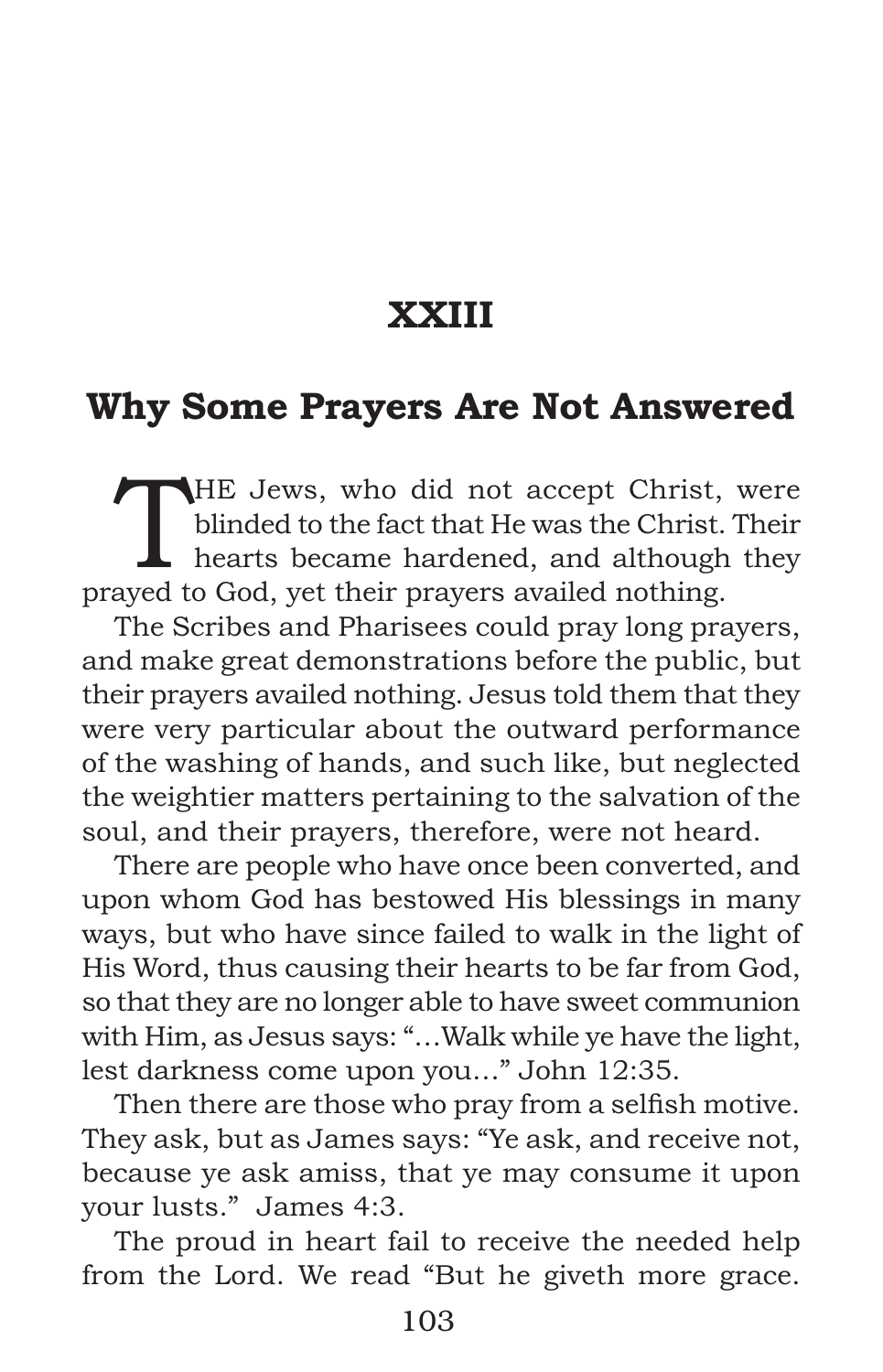Wherefore he saith, God resisteth the proud, but giveth grace unto the humble." James 4:6.

Some fail to resist the devil, and are defeated while at prayer. "Submit yourselves therefore to God. Resist the devil, and he will flee from you. Draw nigh to God, and he will draw nigh to you." James 4:7-8.

Many people pray, and apparently open the door of their hearts to the Lord, but close the door before the answer comes; while others pray and do not expect an answer—in fact, would be very much surprised should the Lord answer their prayer.

There is an inclination on the part of some who have prayed, to believe that the Lord does not commune with people in prayer, as He did in the early days of Christianity, but such is a mistaken idea. The difficulty is not with the Lord, but with the one who does the praying.

That which was written in the last chapter of James, in regard to the prayer of Elias, was given for our benefit. It says that he was a man of like passions as we are, and he prayed. Then there is given a record of the result of his prayer. The lesson in this for us is that if he was a man of like passions, or make-up, as we are, and could pray the prayer of faith and receive an answer from God, it is evident that with the same earnestness and determination before God, it is possible for us to have our prayers answered, according to our needs.

The promises are yea and amen, in Christ Jesus, and it is recorded that the "scriptures cannot be broken."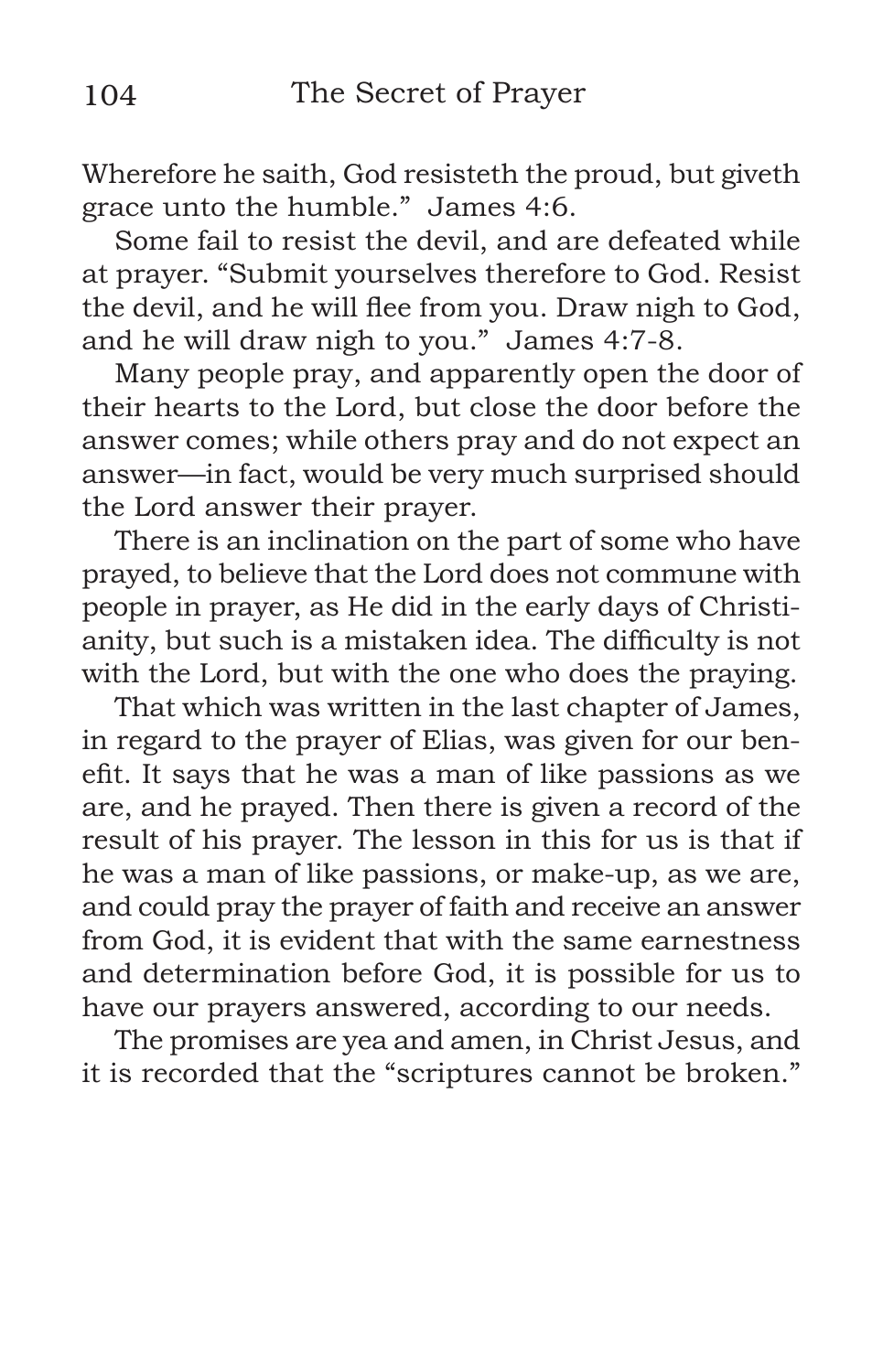## **XXIV**

#### **How to Get an Answer**

IN the first chapter of James, the apostle gives<br>instruction as to how prayer should be offered<br>for wisdom. He says, "If any of you lack wisdom,<br>him only of God, that given to all man liberally, and N the first chapter of James, the apostle gives instruction as to how prayer should be offered let him ask of God, that giveth to all men liberally, and upbraideth not; and it shall be given him. But let him ask in faith, nothing wavering. For he that wavereth is like a wave of the sea driven with the wind and tossed. For let not that man think that he shall receive anything of the Lord." James 1:5-7.

There must be perfect submission to the will of God, and whether the answer is immediately forthcoming, or importunity is required, be determined but so submissive that there be no hindrance to receiving the answer that is according to His will.

The leper came in much humility of heart, and said: "…Lord, if thou wilt, thou canst make me clean." Matthew 8:2.

He had left it completely to the will of God, and the answer was forthcoming:

"I will; be thou clean."

Another beautiful illustration of the compassion of Jesus in regard to an earnest petition was in the case of the centurion. "And when Jesus was entered into Capernaum, there came unto him a centurion, beseeching him, and saying, Lord, my servant lieth at home sick of the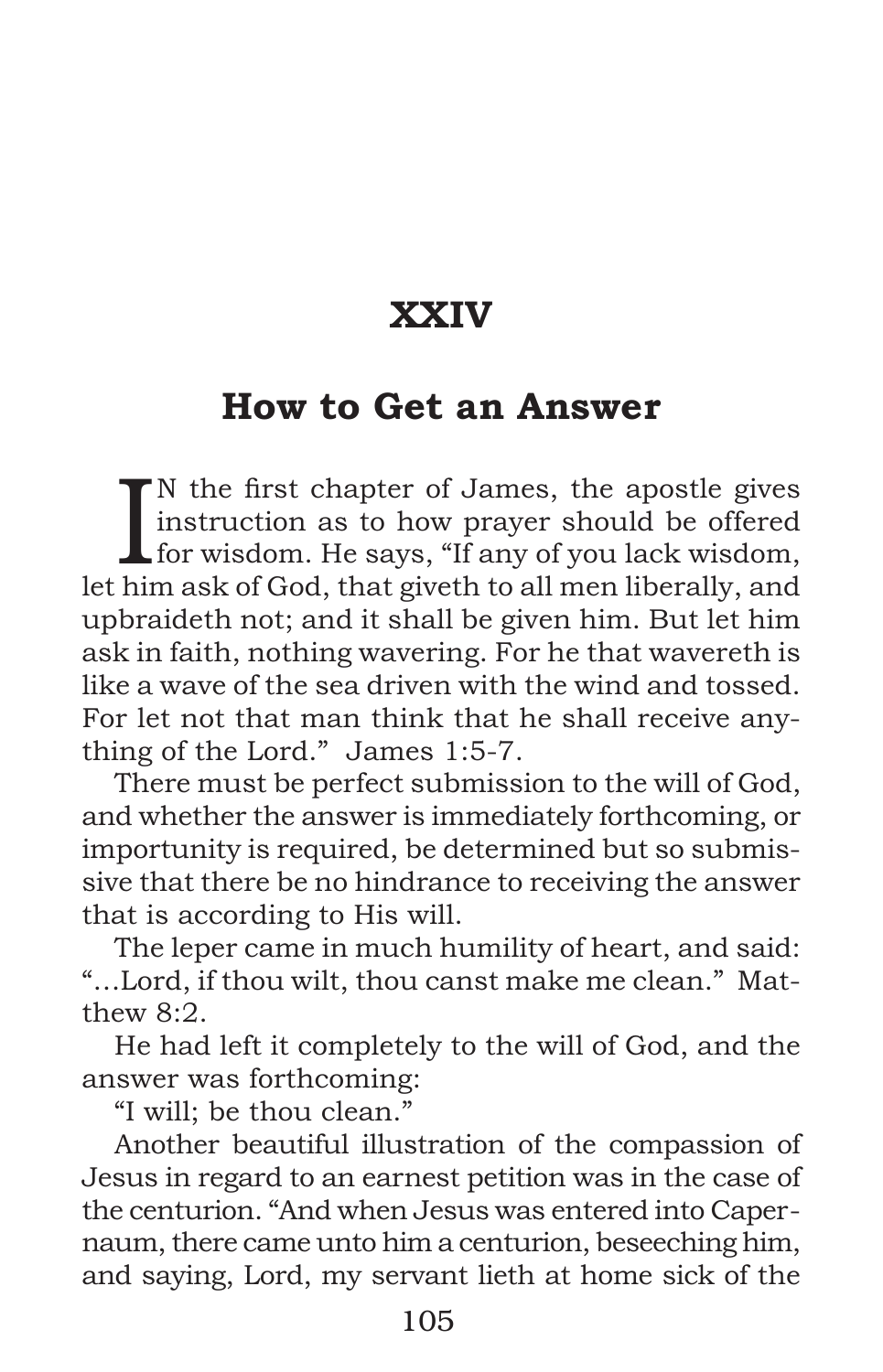palsy, grievously tormented. And Jesus saith unto him, I will come and heal him. The centurion answered and said, Lord, I am not worthy that thou shouldest come under my roof: but speak the word only, and my servant shall be healed. For I am a man under authority, having soldiers under me: and I say to this man, Go, and he goeth; and to another, Come, and he cometh; and to my servant, Do this, and he doeth it.

"When Jesus heard it, he marvelled, and said to them that followed, Verily I say unto you, I have not found so great faith, no, not in Israel. . . . And Jesus said unto the centurion, Go thy way; and as thou hast believed, so be it done unto thee. And his servant was healed in the selfsame hour."

A wonderful lesson is to be learned from this centurion. He manifested implicit confidence in the ability, power and willingness of Jesus to fulfill the desire of his heart. In order to convince Jesus of his faith in him, he referred to his own authority over the men under his jurisdiction, and how obedient they were to his commands. They were his servants and did not wait to question his authority, nor to know why his commands were given, but always obeyed him in whatsoever he requested of them. Now, the centurion offered to acknowledge Jesus in full authority, possessing the necessary power of execution, and he himself acted the part of an obedient servant, and said to Jesus, "Speak the word only, and my servant shall be healed." Such implicit confidence, such simple faith and readiness to do the will of God, anxiously awaiting an opportunity for action or submission to whatever may be His will, is sure to bring an answer in some way that will be satisfactory to the one who makes the petition.

The Psalmist said, "I cried unto God with my voice,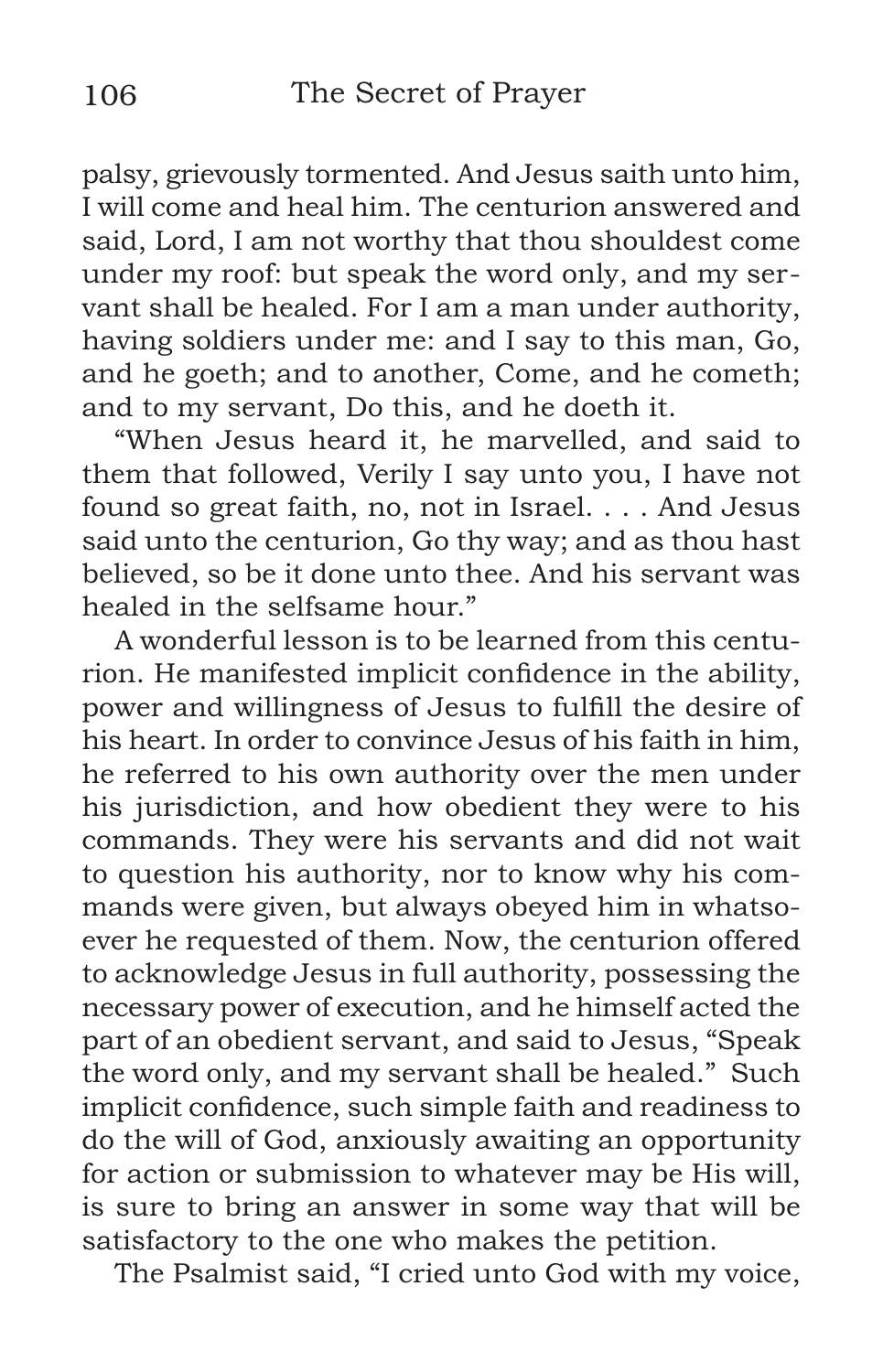even unto God with my voice; and he gave ear unto me. In the day of my trouble I sought the Lord…" Psalms  $77 \cdot 1 - 2$ 

"For the LORD God is a sun and shield: the LORD will give grace and glory: no good thing will be withhold from them that walk uprightly." Psalms 84:11.

After a wonderful manifestation of the power of God in the withering of the fig tree, when the disciples called the attention of Jesus to it, His answer was: "Have faith in God." He then set forth to them the unbounded possibilities of faith and their privileges through its exercise. "For verily I say unto you, That whosoever shall say unto this mountain, Be thou removed, and be thou cast into the sea; and shall not doubt in his heart, but shall believe that those things which he saith shall come to pass; he shall have whatsoever he saith. Therefore I say unto you, What things soever ye desire, when ye pray, believe that ye receive them, and ye shall have them." Mark 11:12-24.

There are times when a person's faith may be severely tested. Then is the time to stand true to God and await the results. The Word says: "Cast not away therefore your confidence, which hath great recompense of reward. For ye have need of patience, that, after ye have done the will of God, ye might receive the promise." Hebrews 10:35-36.

Stand firm, like Abraham of old, "Who against hope believed in hope, that he might become the father of many nations, according to that which was spoken, So shall thy seed be. And being not weak in faith, he considered not his own body now dead, when he was about an hundred years old, neither yet the deadness of Sarah's womb: he staggered not at the promise of God through unbelief; but was strong in faith, giving glory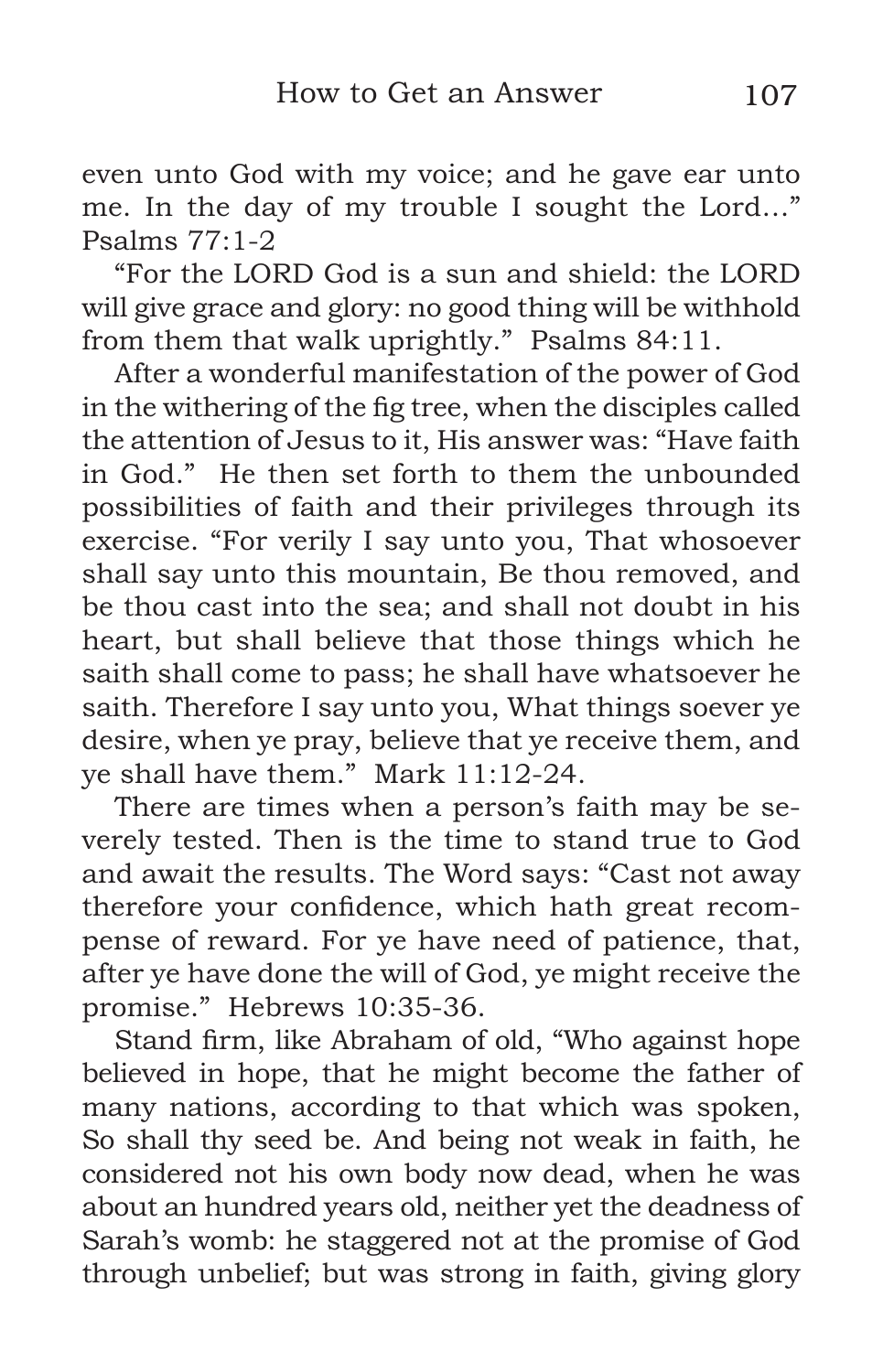to God; and being fully persuaded that, what he had promised, he was able also to perform. And therefore it was imputed to him for righteousness. Now it was not written for his sake alone, that it was imputed to him; but for us also, to whom it shall be imputed, if we believe on him that raised up Jesus our Lord from the dead." Romans 4:18-24.

This then, having been written for our benefit, we should not fail to profit by the faithfulness of Abraham, and like this patriarch of old, let us not stagger at the promises of God. It is then that we can realize and enjoy our privileges in the Lord more abundantly, and learn to rely upon Him in every time of need.

"And this is the confidence that we have in him, that, if we ask anything according to his will, he heareth us: and if we know that he hear us, whatsoever we ask, we know that we have the petitions that we desired of him." I John 5:14-15.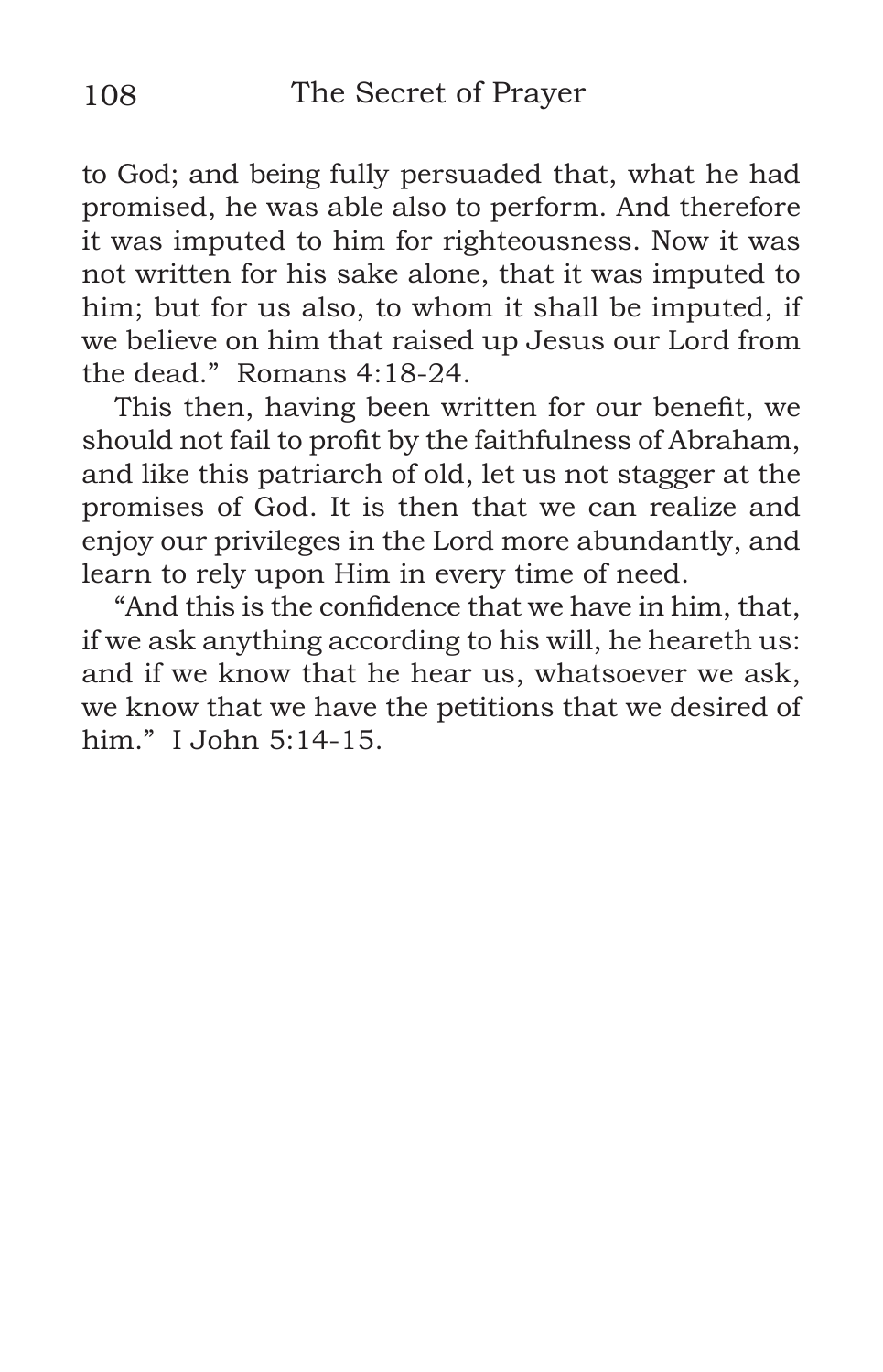### **XXV**

### **The Prayer of the Patriarchs**

MONG those of the patriarchs upon whom<br>the blessings of the Lord seemed to specially<br>rest were Abraham, Isaac, and Jacob. Their the blessings of the Lord seemed to specially **A**rest were Abraham, Isaac, and Jacob. Their communion with the Lord is not often recorded in the form of a petition of prayer in the manner in which some of the prophets, kings and apostles pled with the Lord in later years. However, it is written that they prayed, but generally their prayer was a communion in which the Lord spoke directly to them in various ways. While it is evident that these patriarchs often humbled themselves in earnest prayer before the Lord, as did men of God in later years, yet the records given are mostly of direct communion by way of conversation between them and the Lord.

Abraham is designated as being the "Father of the faithful." One of his short prayers is given in Genesis 15:1-3, where he asks the Lord for a child. In answer to that prayer, the Lord promised to give him a son, and "He staggered not at the promise of God through unbelief…" Romans 4:20-21.

After the fulfillment of this promise, and when his son Isaac had grown to be a lad, the trueness of Abraham was tested to the fullest extent when he was asked to offer Isaac as a sacrifice. He went about it with the intention of carrying out the directions of the Lord, and in unwavering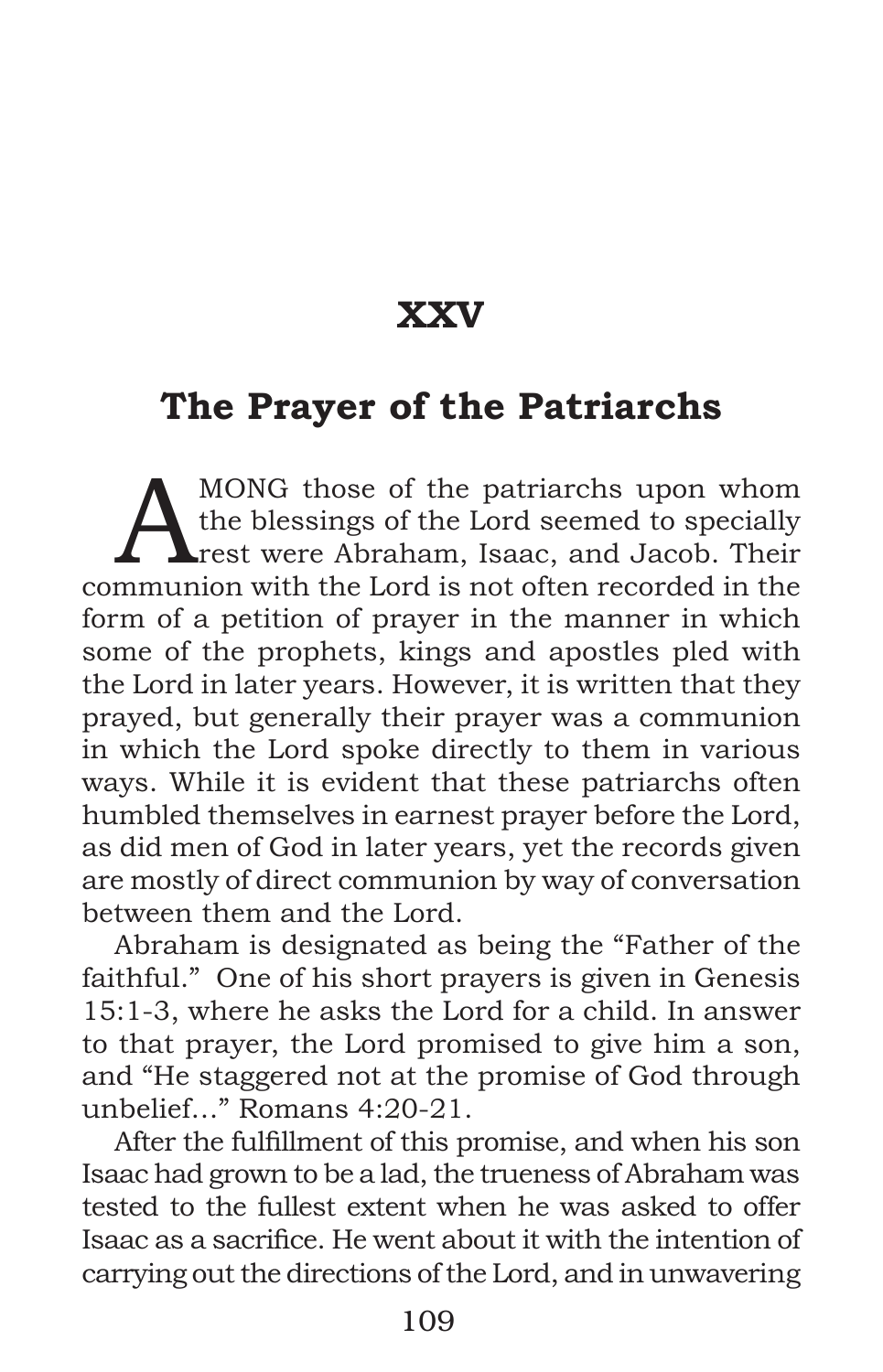faith believed that even though Isaac should be slain the Lord would fulfill His promise in making him a great nation. God, seeing the faithfulness of Abraham, provided another sacrifice and spared the son.

Not only did Abraham pray for himself, but he prayed for others also, and God honored his faith in their behalf. "So Abraham prayed unto God: and God healed Abimelech, and his wife, and his maidservants…" Genesis 20:17.

The fervency of Abraham was manifest in his earnest importunity to the Lord in behalf of the people of Sodom. When he learned that the Lord intended to destroy the city, he made an earnest plea for the deliverance of that city from its awful destruction. (Genesis 18:23-33)

The Lord favorably answered every petition made by Abraham in his supplications for this city, and not being able to find a sufficient number to comply with the last request, the Lord delivered Lot and his family, and then destroyed the city.

At one time, when the messengers whom Jacob had sent to meet his brother, Esau, returned, their message greatly disturbed Jacob, as he believed Esau was coming to meet him in battle, so he resorted to prayer.

"And Jacob said, O God of my father Abraham, and God of my father Isaac, the LORD which saidst unto me, Return unto thy country, and to thy kindred, and I will deal well with thee: I am not worthy of the least of all mercies, and of all the truth, which thou hast shewed unto thy servant; for with my staff I passed over this Jordan; and now I am become two bands. Deliver me, I pray thee, from the hand of my brother, from the hand of Esau: for I fear him, lest he will come and smite me, and the mother with the children. And thou saidst, I will surely do thee good, and make thy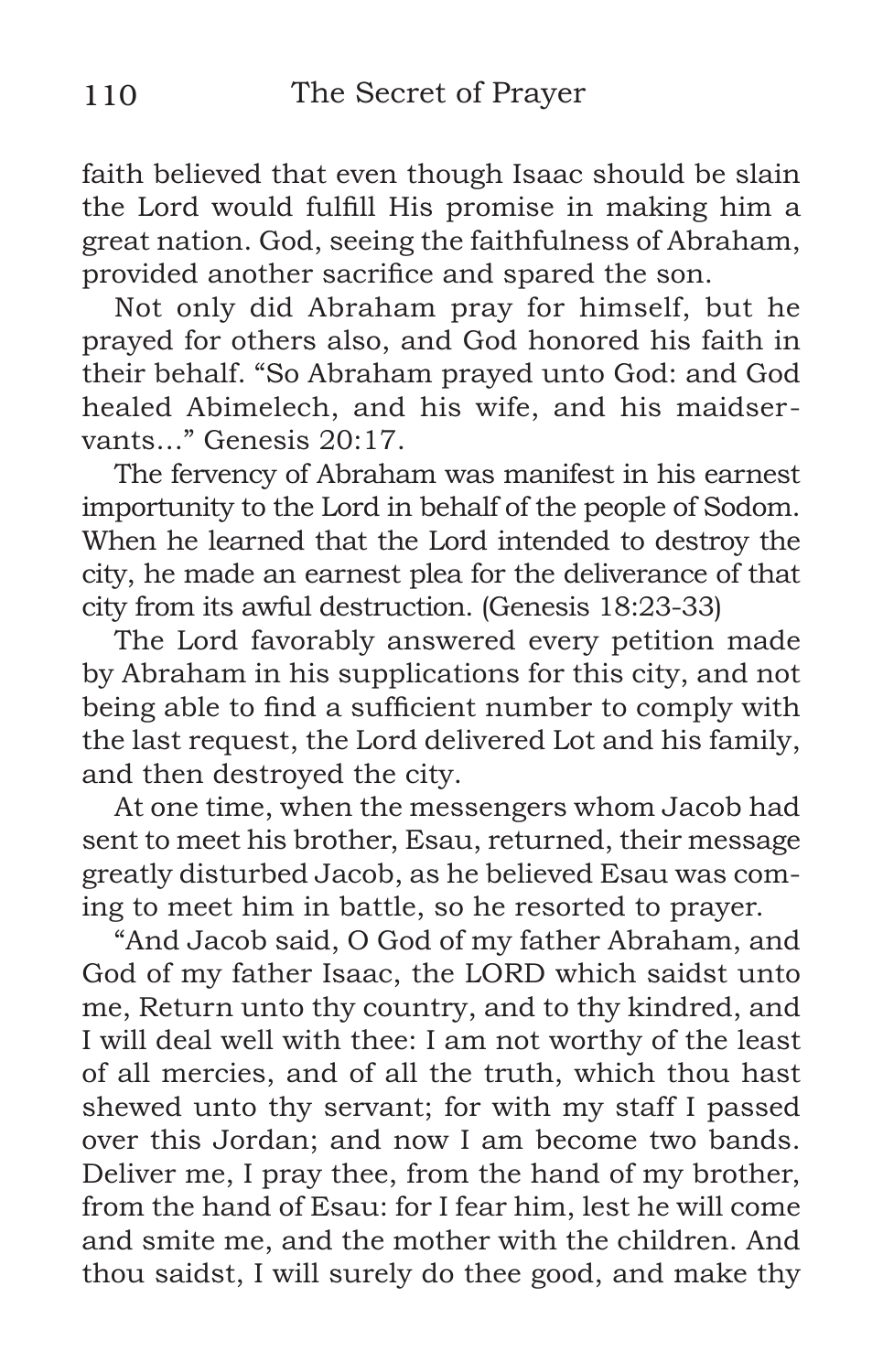seed as the sand of the sea, which cannot be numbered for multitude." Genesis 32:9-12.

After Jacob had offered this petition unto the Lord, he prepared to meet Esau and make the best of the situation, but was unwilling to do so without receiving an assurance from the Lord of favor in His sight.

"And Jacob was left alone; and there wrestled a man with him until the breaking of the day. And when he saw that he prevailed not against him, he touched the hollow of his thigh; and the hollow of Jacob's thigh was out of joint, as he wrestled with him. And he said, let me go, for the day breaketh. And he said, I will not let thee go, except thou bless me.

"And he said unto him, What is thy name? And he said, Jacob. And he said, Thy name shall be called no more Jacob, but Israel: for as a prince hast thou power with God and with men, and hast prevailed.

"And Jacob asked him, and said, Tell me, I pray thee, thy name. And he said, Wherefore is it that thou dost ask after my name? And he blessed him there." Genesis 32:24-29.

This is one of the great examples of importunity with the Lord. Jacob realized that his only help was to come from the Lord, and believed that great devastation and destruction was before him, except he receive the favor of God. It was for this reason that he besought him so earnestly and did not let this messenger of the Lord go until there was an evidence of the bestowal of favor in the sight of God.

These earnest petitions of the patriarchs, with their determined efforts to obtain the blessings of God, and have favor in His sight is an impetus to us to prevail in prayer; and their example in petitioning the Lord should stimulate us with a fervency that we may offer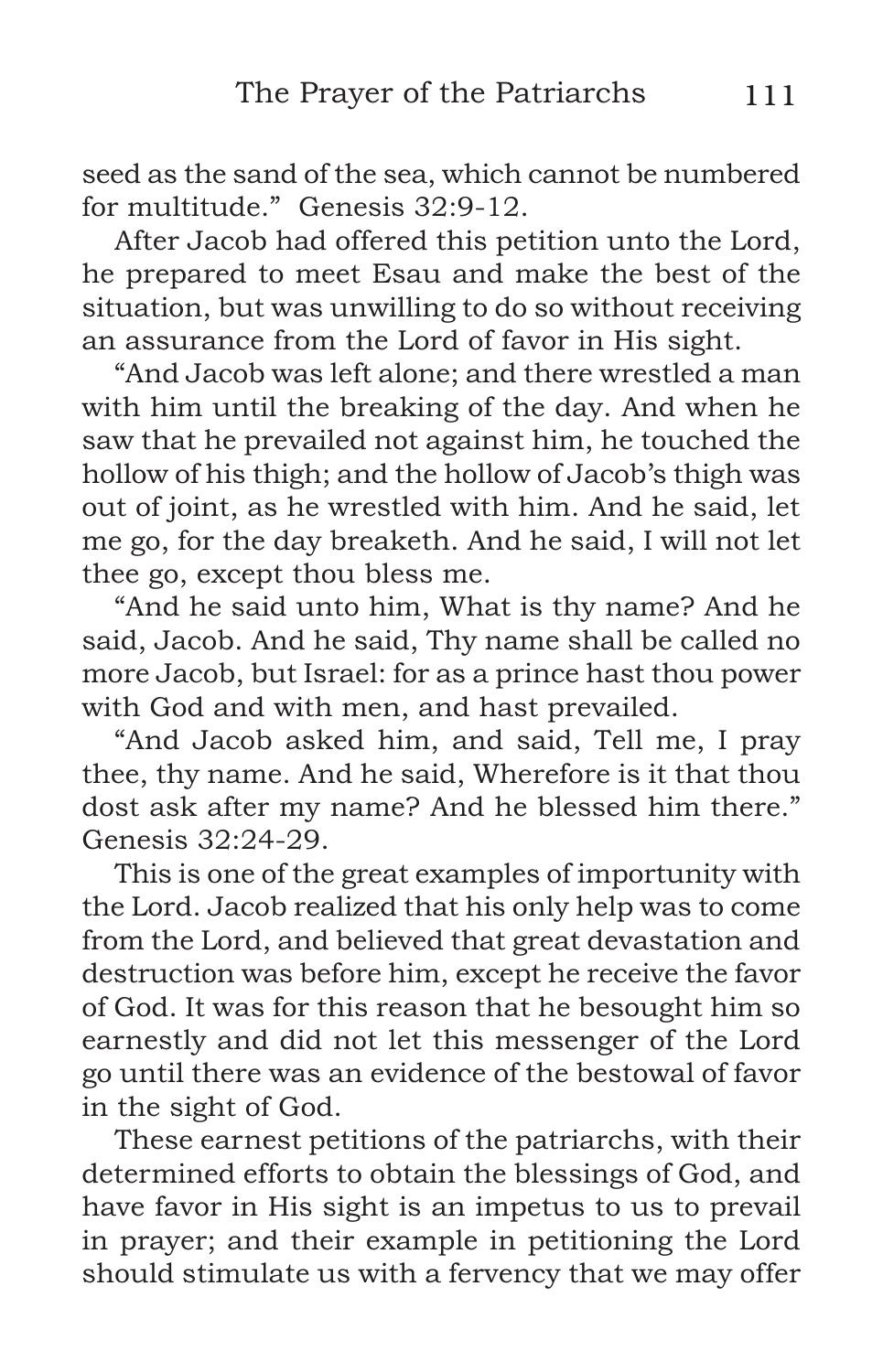our petitions with a determination not to be defeated by the enemy.

Many people today fail to enjoy the blessings of the Lord as they should, and fail in their privileges with the Lord, because of a lack of fervency and importunity such as attended the intercessions of the patriarchs.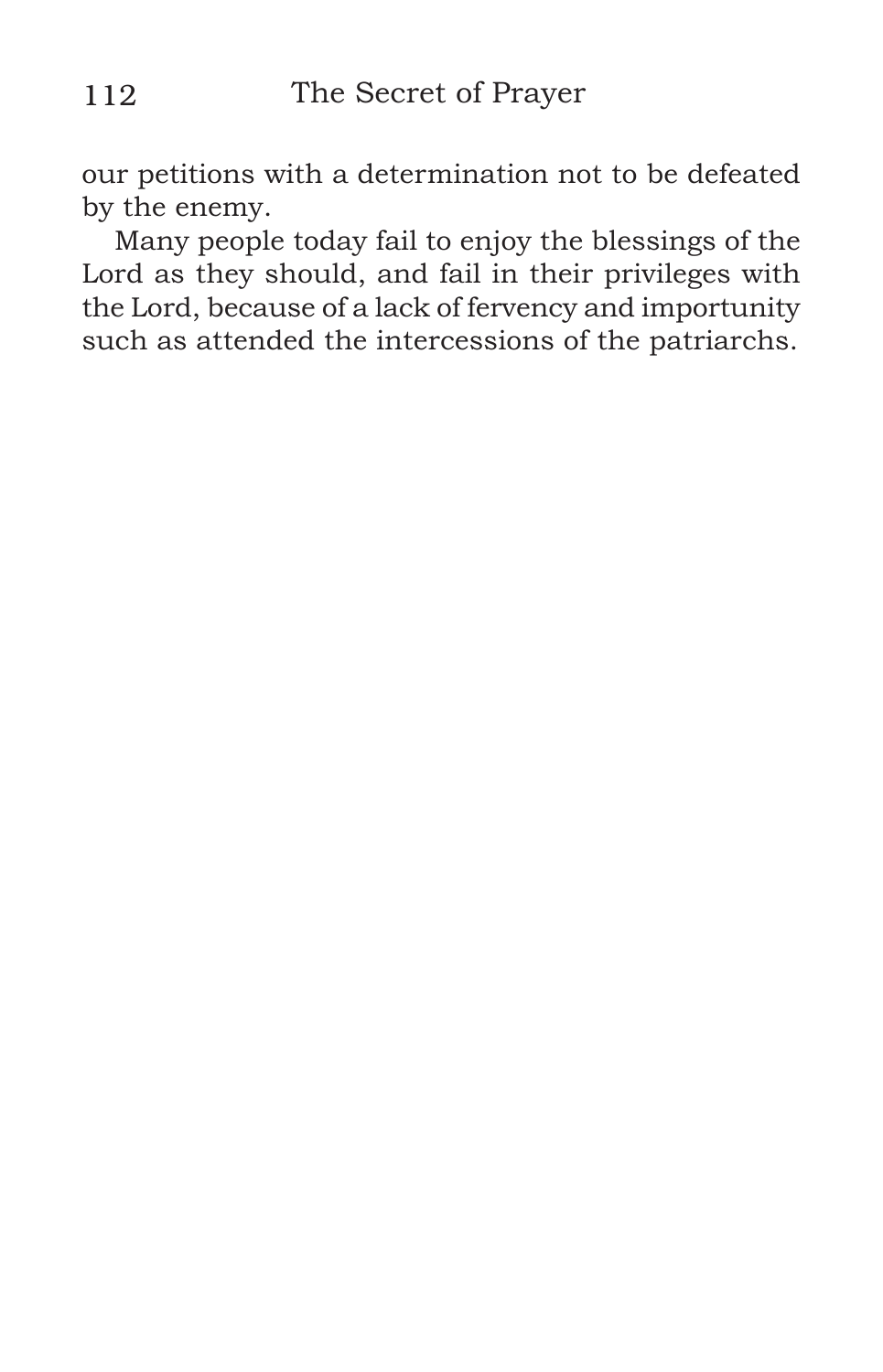# **XXVI**

### **Moses and Aaron**

**PERHAPS** no one ever felt his weakness more to<br>upon himself the responsibility of leadership<br>than did Moses at the time the Lord called him<br>delivering the objection of largel out from under the upon himself the responsibility of leadership than did Moses at the time the Lord called him in delivering the children of Israel out from under the bondage of Pharaoh. When the Lord presented this matter to Moses, the thought of taking such responsibilities seemed more than Moses was able to bear.

"And Moses said unto God, Who am I, that I should go unto Pharaoh, and that I should bring forth the children of Israel out of Egypt? And he said, Certainly I will be with thee; and this shall be a token unto thee, that I have sent thee: When thou hast brought forth the people out of Egypt, ye shall serve God upon this mountain.

"And Moses said unto God, Behold, when I come unto the children of Israel, and shall say unto them, The God of your fathers hath sent me unto you; and they shall say to me, What is his name? what shall I say unto them? And God said unto Moses, I AM THAT I AM: and he said, Thus shalt thou say unto the children of Israel, I AM hath sent me unto you. And God said moreover unto Moses, Thus shalt thou say unto the children of Israel, The LORD God of your fathers, the God of Abraham, the God of Isaac, and the God of Jacob, hath sent me unto you: this is my name for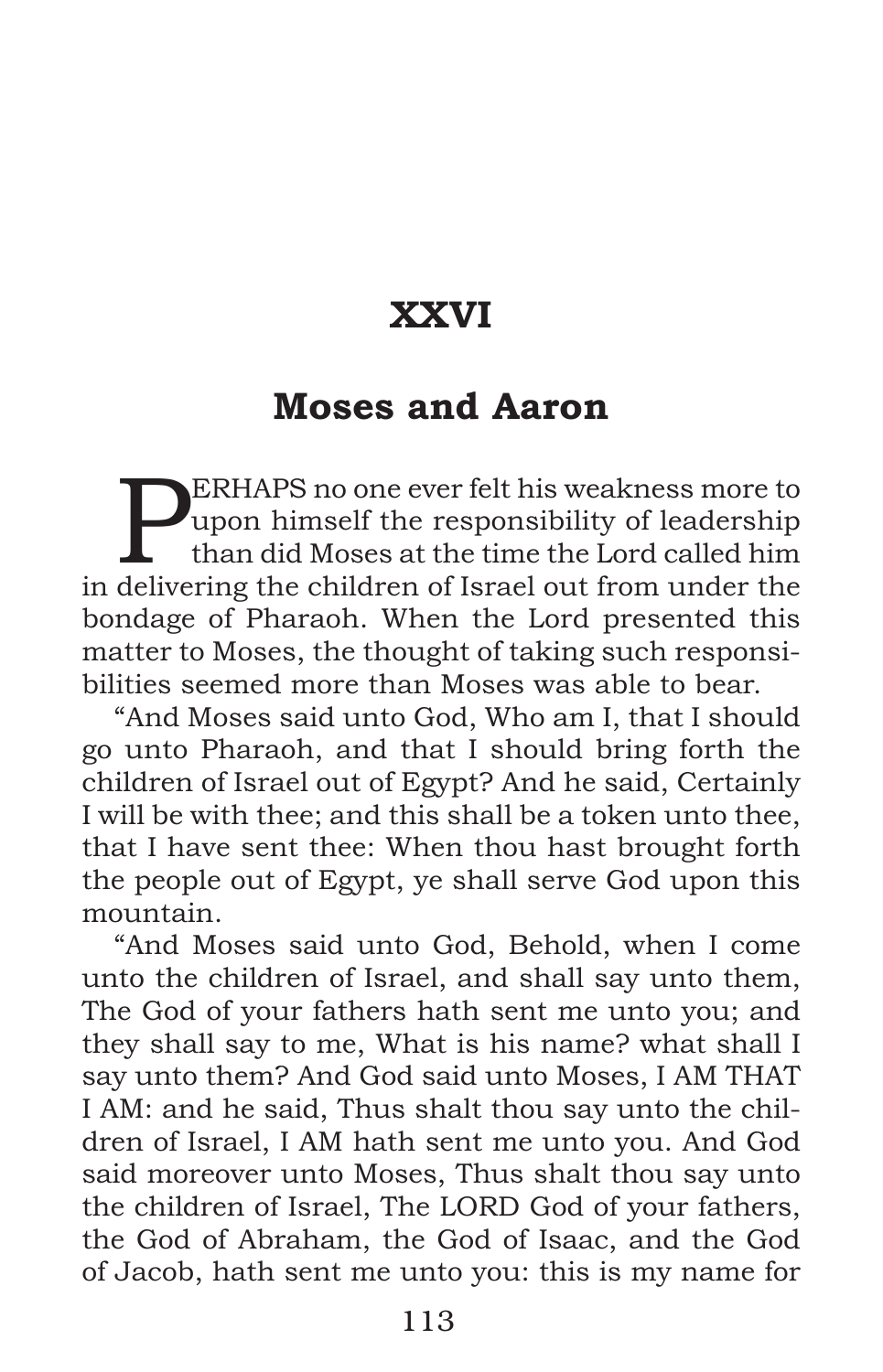ever, and this is my memorial unto all generations." Exodus 3:11-15.

Poor Moses, with all the promises given, yet he did not feel competent for the place, and could not feel that the people would be willing to obey his commands. He said to the Lord, "But, behold, they will not believe me, nor hearken unto my voice: for they will say, The LORD hath not appeared unto thee." Then the Lord manifested His power, in various ways, to Moses, and told him how he could convince the people that He the Lord had really called him to be their leader.

"And Moses said unto the LORD, O my Lord, I am not eloquent, neither heretofore, nor since thou hast spoken unto thy servant: but I am slow of speech, and of a slow tongue. And the LORD said unto him, Who hath made man's mouth? or who maketh the dumb, or deaf, or the seeing, or the blind? have not I the LORD? Now therefore go, and I will be with thy mouth, and teach thee what thou shalt say. And he said, O my Lord, send, I pray thee, by the hand of him whom thou wilt send."

This displeased the Lord, and yet he did, in a sense, comply with the petition of Moses, insomuch that He agreed to send Aaron along as spokesman, but said, "And thou shalt speak unto him, and put words in his mouth: and I will be with thy mouth, and with his mouth, and will teach you what ye shall do. And he shall be thy spokesman unto the people: and he shall be, even he shall be to thee instead of a mouth, and thou shalt be to him instead of God. And thou shalt take this rod in thine hand, wherewith thou shalt do signs."

As much as Moses felt his inability, God did not see fit to release him from the responsibilities to which He had called him. Even though Aaron went along to be spokesman, Moses was required to tell him what to say.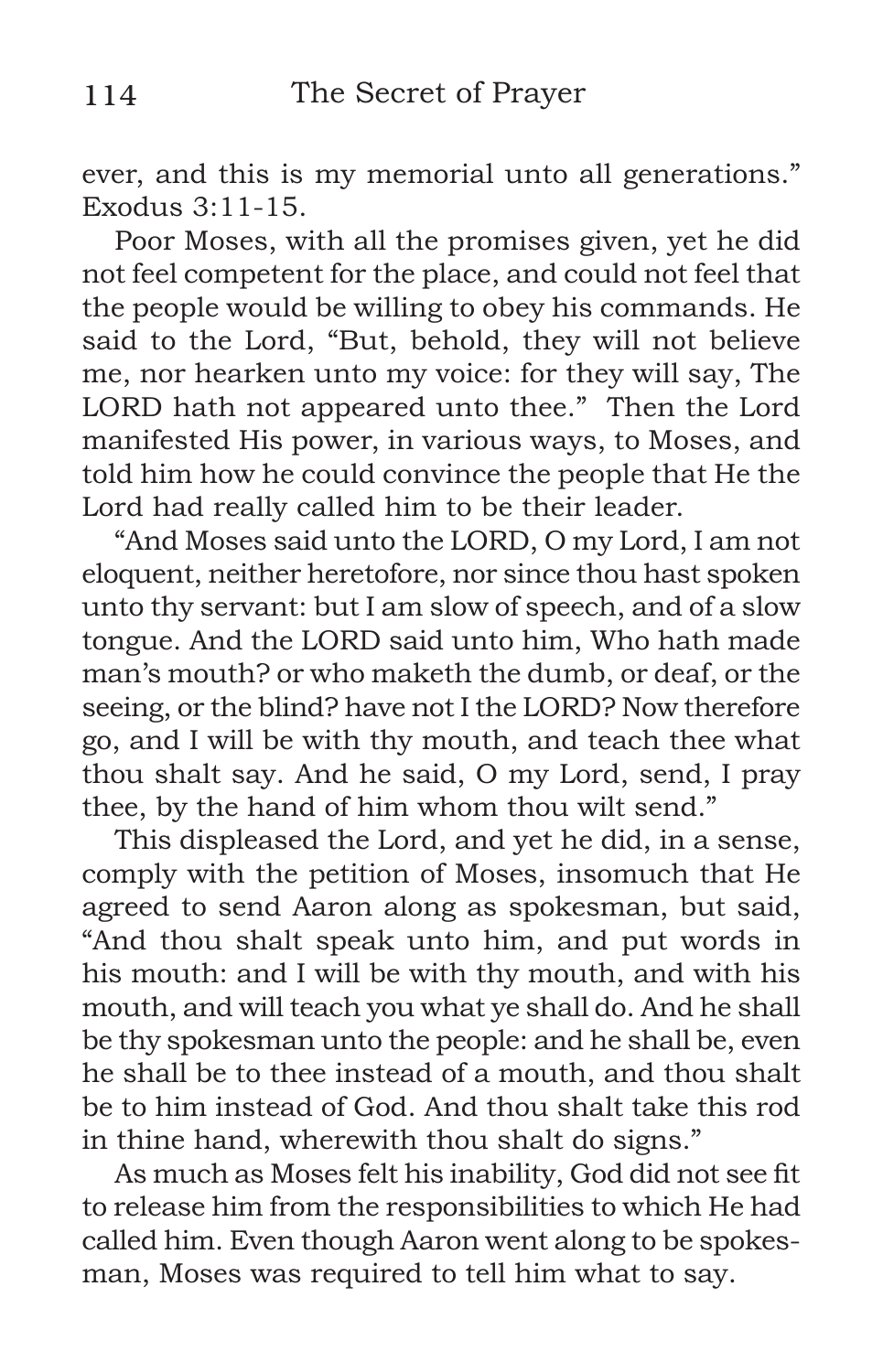After the children of Israel had made their escape from Egypt, and while wandering in the wilderness, many times Moses and Aaron would fall upon their faces in earnest prayer before the Lord. Sometimes the people murmured against them and against God to such an extent that the Lord was about to destroy them from the face of the earth, when the prayers of Moses and Aaron would prevail in their favor.

At one time, when Moses was upon Mount Sinai, and had received the ten commandments, engraven on stone tablets, the people made and worshiped a golden calf, and brought upon themselves the displeasure of the Lord, insomuch that they were about to be consumed.

"And Moses besought the LORD his God, and said, LORD, why doth thy wrath wax hot against thy people, which thou hast brought forth out of the land of Egypt with great power and with a mighty hand?

"Wherefore should the Egyptians speak, and say, For mischief did he bring them out, to slay them in the mountains, and to consume them from the face of the earth? Turn from thy fierce wrath, and repent of this evil against thy people. Remember Abraham, Isaac, and Israel, thy servants, to whom thou swarest by thine own self, and saidst unto them, I will multiply your seed as the stars of heaven, and all this land that I have spoken of will I give unto your seed, and they shall inherit it for ever." Exodus 32:11-13.

This earnest appeal of Moses was not passed by unheeded. The Lord had compassion upon the people through this prayer of Moses and did not destroy the people, as he had thought to do.

Moses often came in close proximity with the Lord. "And the Lord spake unto Moses face to face, as a man speaketh unto his friend."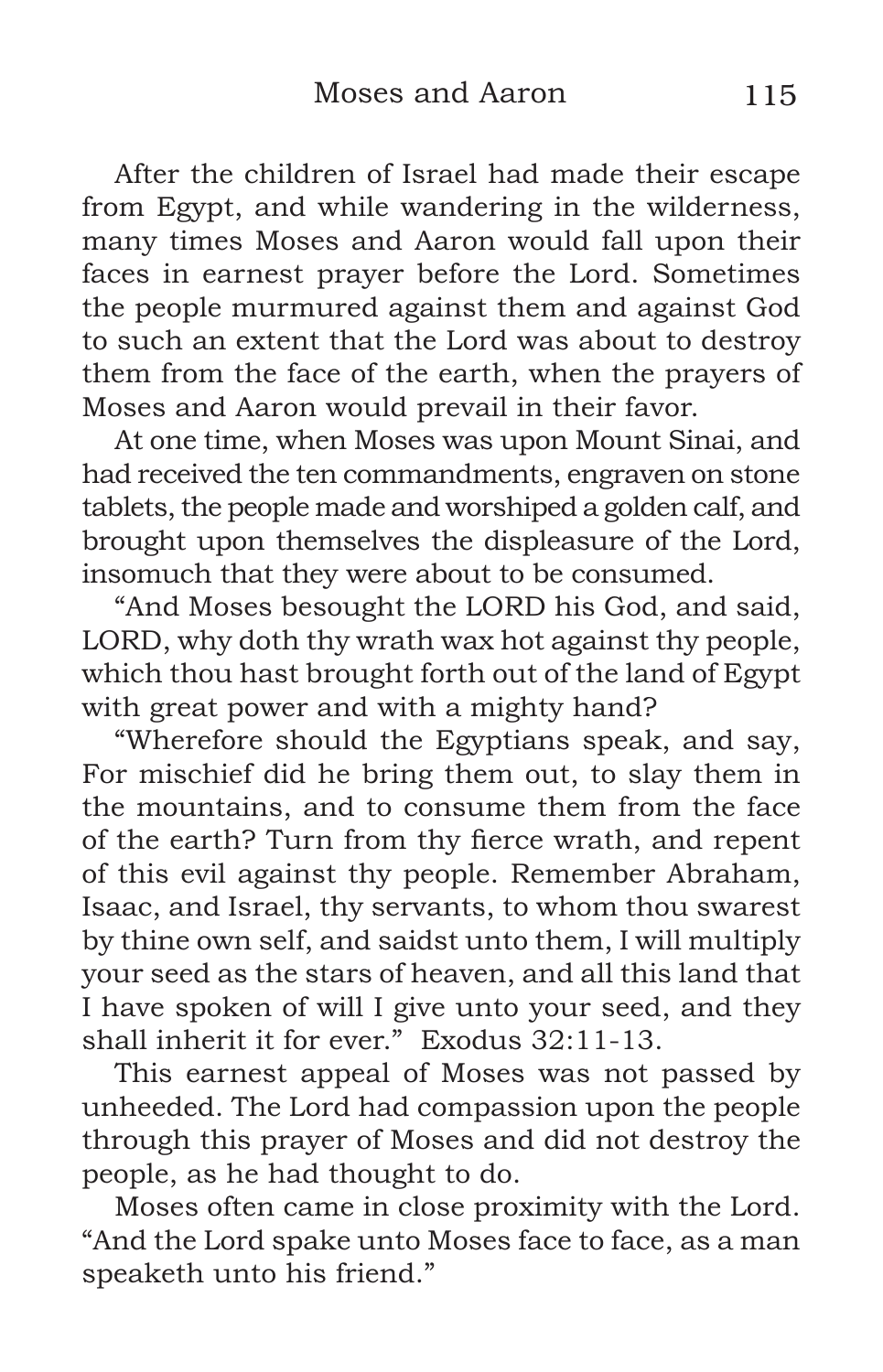"And Moses said unto the LORD, See, thou sayest unto me, Bring up this people: and thou hast not let me know whom thou wilt send with me. Yet thou hast said, I know thee by name, and thou hast also found grace in my sight. Now therefore, I pray thee, if I have found grace in thy sight, shew me now thy way, that I may know thee, that I may find grace in thy sight: and consider that this nation is thy people.

"And he said, My presence shall go with thee, and I will give thee rest.

"And he said unto him, If thy presence go not with me, carry us not up hence. For wherein shall it be known here that I and thy people have found grace in thy sight? is it not in that thou goest with us? so shall we be separated, I and thy people, from all the people that are upon the face of the earth.

"And the LORD said unto Moses, I will do this thing also that thou hast spoken: for thou hast found grace in my sight, and I know thee by name." Exodus 33:12-17.

At another time, after the spies had been sent over to view the lay of the land, upon their return, ten of them gave an evil report, and did not advise the people to undertake to go over into Canaan to possess the land at that time. The children of Israel then began to murmur against Moses and against Aaron, and it was then that Moses and Aaron were made to flee to the Lord in earnest prayer: "Then Moses and Aaron fell on their faces before all the assembly of the congregation of the children of Israel."

When the two other spies gave a favorable report, the children of Israel were about to stone them with stones. This so displeased the Lord that He said, "I will smite them with the pestilence, and disinherit them, and will make of thee a greater nation and mightier than they."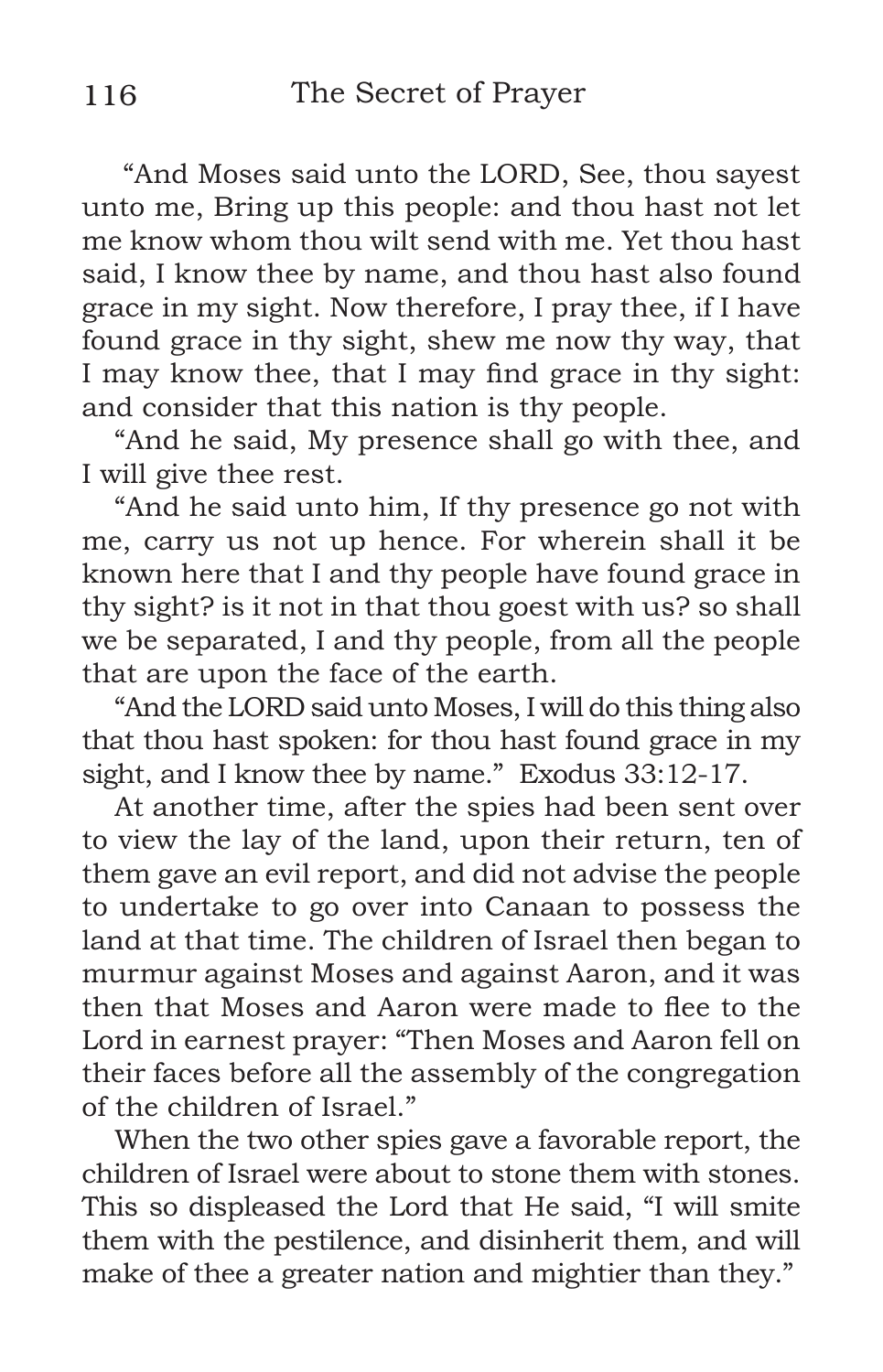"And Moses said unto the LORD, Then the Egyptians shall hear it, (for thou broughtest up this people in thy might from among them;) and they will tell it to the inhabitants of this land: for they have heard that thou LORD art among this people, that thou LORD art seen face to face, and that thy cloud standeth over them, and that thou goest before them, by day time in a pillar of cloud, and in a pillar of fire by night. Now if thou shalt kill all this people as one man, then the nations which have heard the fame of thee will speak, saying, Because the LORD was not able to bring this people into the land which he sware unto them, therefore he hath slain them in the wilderness.

"And now, I beseech thee, let the power of my LORD be great, according as thou hast spoken, saying, The LORD is longsuffering, and of great mercy, forgiving iniquity and transgression, and by no means clearing the guilty, visiting the iniquity of the fathers upon the children unto the third and fourth generation. Pardon, I beseech thee, the iniquity of this people according unto the greatness of thy mercy, and as thou hast forgiven this people, from Egypt even until now." Numbers 14:13-19.

"And the LORD said, I have pardoned according to thy word." Numbers 14:20.

Moses had accepted the call from the Lord, and had assumed the responsibilities which the Lord had laid upon him, and was, from that time, in a position where much depended upon his trueness to God. He manifested such a spirit of meekness at times that he has always been looked upon as the meek man of the Bible. He had many trials and testing times when his only help was in God. His example in prayer, and his pleadings with God in behalf of others should be an inspiration and encouragement to every Christian. His perfect confidence in the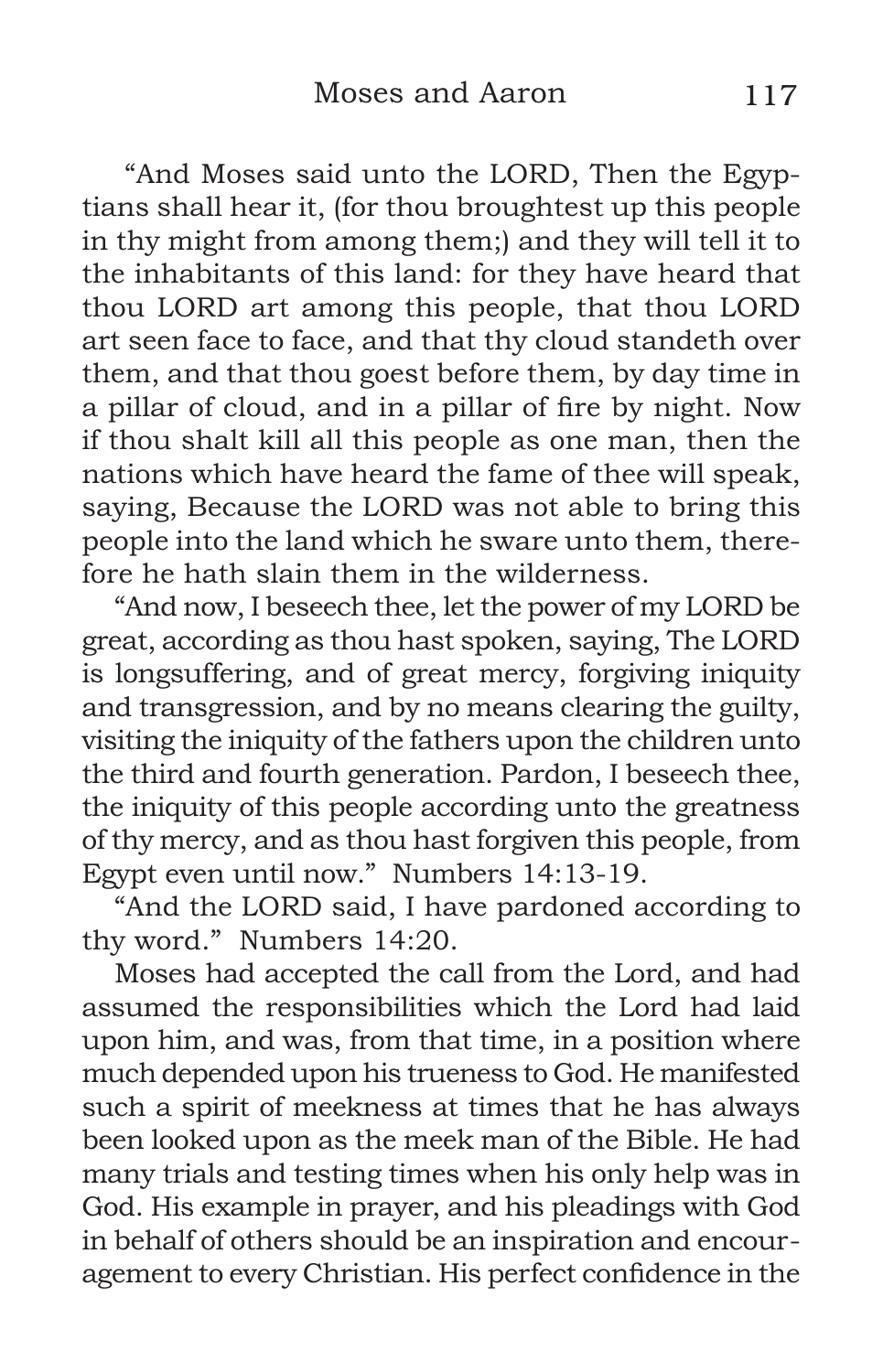Lord was frequently manifested, perhaps, not more vividly than at the Red Sea, when they were pursued by Pharaoh's army, and were facing the sea, which was impassable to all appearances at that time, yet in all confidence, "Moses said unto the people, Fear ye not, stand still, and see the salvation of the LORD, which he will shew to you today: for the Egyptians whom ye have seen today, ye shall see them again no more for ever. The LORD shall fight for you, and ye shall hold your peace." Exodus 14:13-14.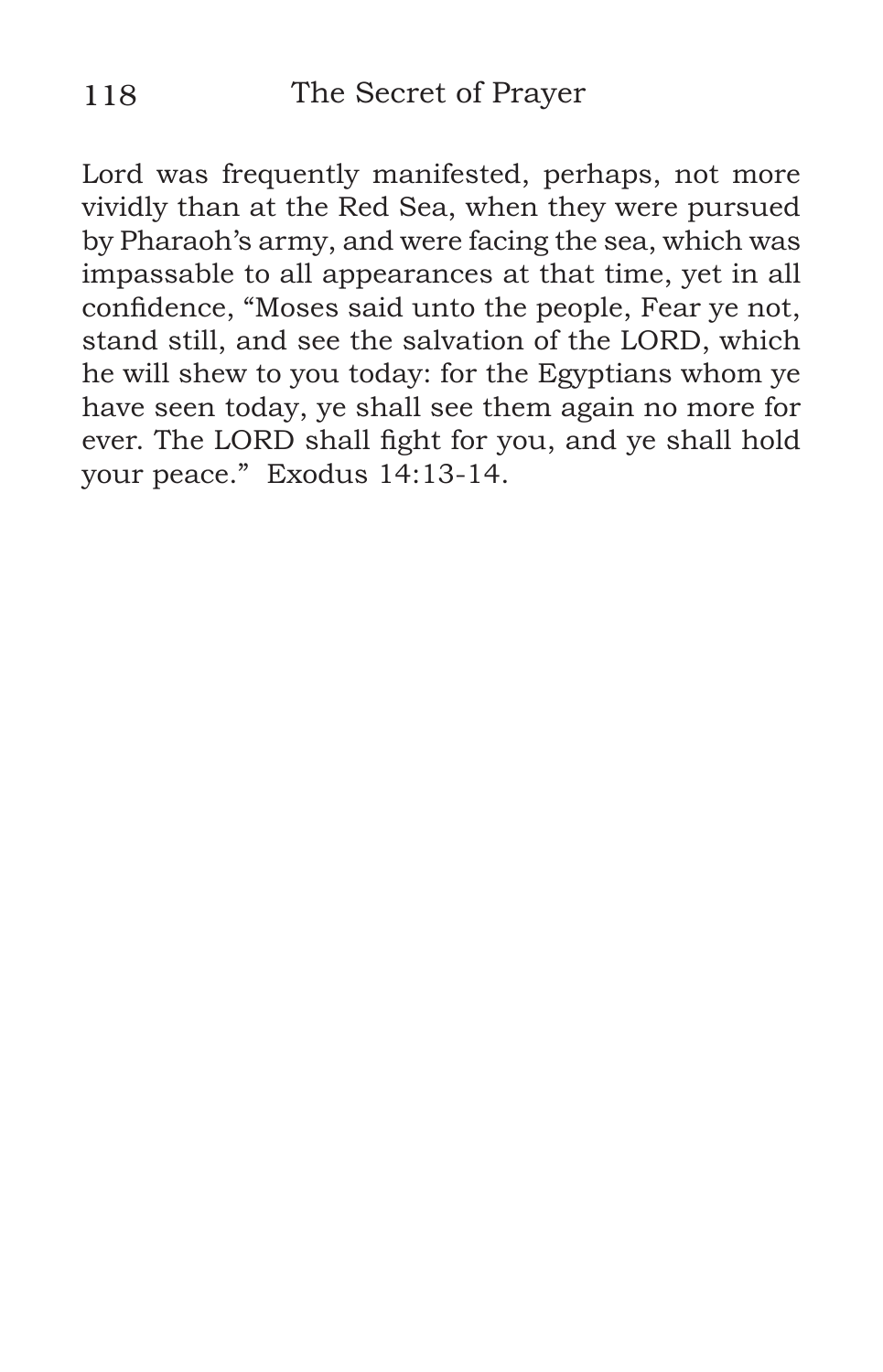# **XXVII**

### **The Promise to Joshua**

JOSHUA was one of the twelve spies that were<br>sent over into the land of Canaan to spy out<br>the land and report as to the advisability of sent over into the land of Canaan to spy out the land and report as to the advisability of the children of Israel going over at once to take possession of it. Upon their return, ten of the spies gave an adverse report.

"And Joshua the son of Nun, and Caleb the son of Jephunneh, which were of them that searched the land, rent their clothes: and they spake unto all the company of the children of Israel, saying, The land, which we passed through to search it, is an exceeding good land. If the LORD delight in us, then he will bring us into this land, and give it us; a land which floweth with milk and honey. Only rebel not ye against the LORD, neither fear ye the people of the land; for they are bread for us: their defence is departed from them, and the LORD is with us: fear them not.

"But all the congregation bade stone them with stones. And the glory of the LORD appeared in the tabernacle of the congregation before all the children of Israel." Numbers 14:6-10.

For this faithfulness of Joshua, the blessings of the Lord rested upon him. He was a minister under Moses; and the Lord promised that he should be one of the number who should enter into the land of Canaan. Only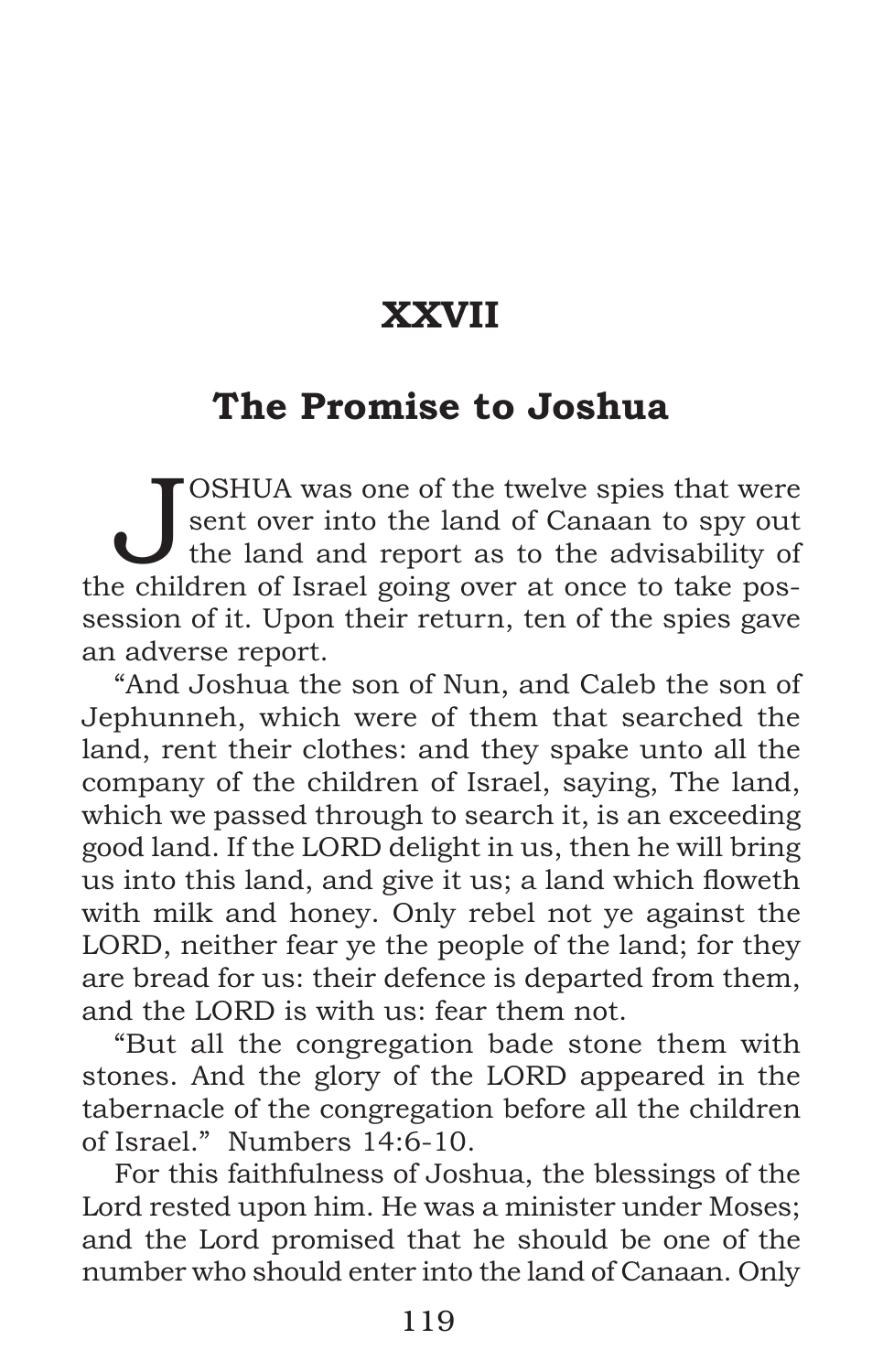a short time before the death of Moses, Joshua was informed that the Lord had made choice of him to assume the leadership of the children of Israel, and take them over into the land of Canaan. Moses told the children of Israel that Joshua should be their leader in the land of Canaan and among the Canaanites, and said to him, "Be strong and of a good courage; fear not, nor be afraid of them: for the LORD thy God, he it is that doth go with thee; he will not fail thee, nor forsake thee."

"And Moses called unto Joshua, and said unto him in the sight of all Israel, Be strong and of a good courage: for thou must go with this people unto the land which the LORD hath sworn unto their fathers to give them; and thou shalt cause them to inherit it. And the LORD, he it is that doth go before thee; he will be with thee, he will not fail thee, neither forsake thee: fear not, neither be dismayed." Deuteronomy 31:7-8.

No doubt, Joshua had had considerable experience in dealing with the people during the forty years which they remained in the wilderness, and these words from Moses were an encouragement to him.

"Now after the death of Moses the servant of the LORD it came to pass, that the LORD spake unto Joshua the son of Nun, Moses' minister, saying, Moses my servant is dead; now therefore arise, go over this Jordan, thou, and all this people, unto the land which I do give to them, even to the children of Israel. Every place that the sole of your foot shall tread upon, that have I given unto you, as I said unto Moses. From the wilderness and this Lebanon even unto the great river, the river Euphrates, all the land of the Hittites, and unto the great sea toward the going down of the sun, shall be your coast.

"There shall not any man be able to stand before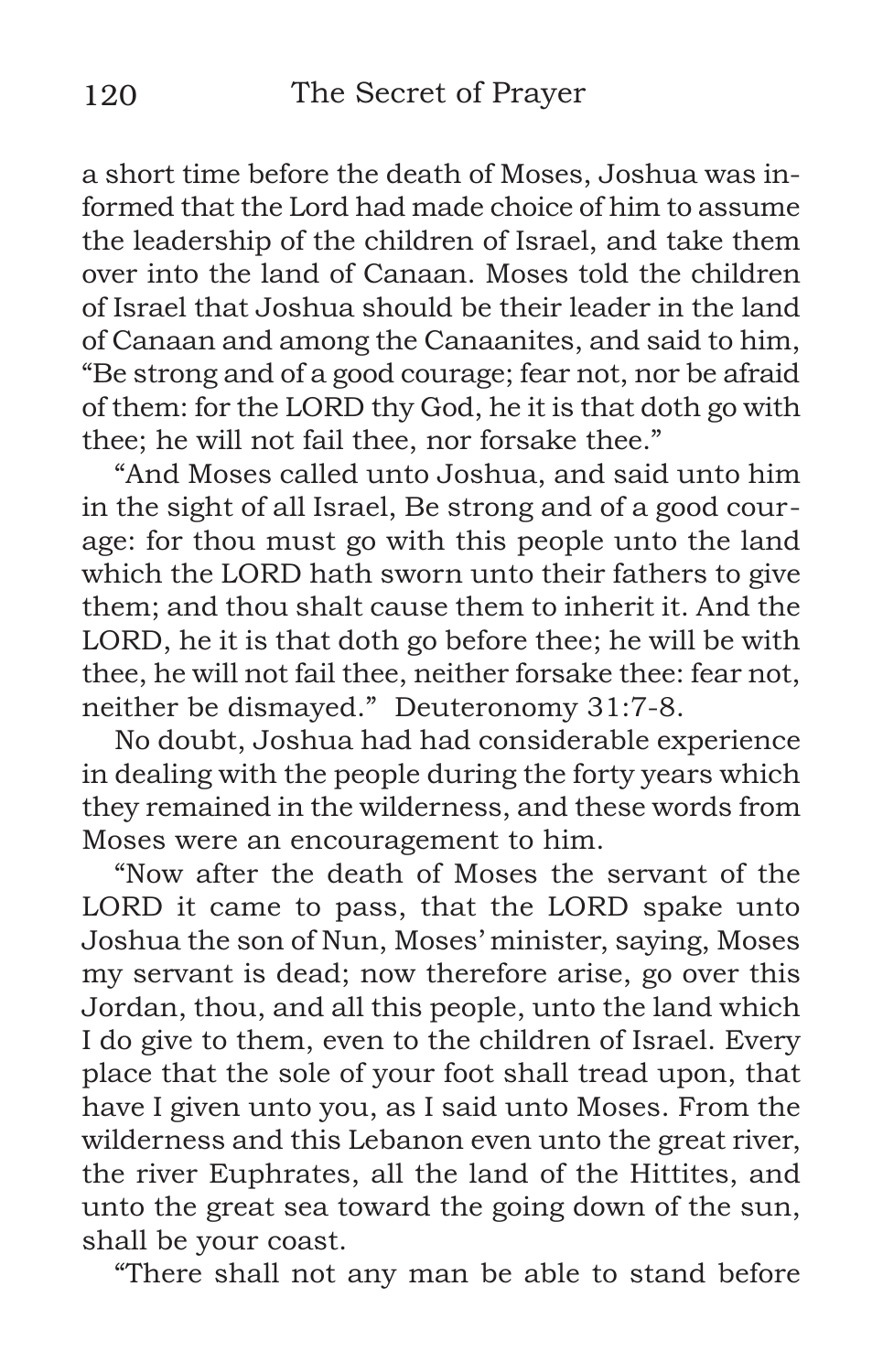thee all the days of thy life: as I was with Moses, so I will be with thee: I will not fail thee, nor forsake thee. Be strong and of a good courage: for unto this people shalt thou divide for an inheritance the land, which I sware unto their fathers to give them. Only be thou strong and very courageous, that thou mayest observe to do according to all the law, which Moses my servant commanded thee: turn not from it to the right hand or to the left, that thou mayest prosper whithersoever thou goest. This book of the law shall not depart out of thy mouth; but thou shalt meditate therein day and night, that thou mayest observe to do according to all that is written therein: for then thou shalt make thy way prosperous, and then thou shalt have good success. Have not I commanded thee? Be strong and of a good courage; be not afraid, neither be thou dismayed; for the Lord thy God is with thee whithersoever thou goest." Joshua 1:1-9.

Time and again, in his instruction of Joshua, the Lord seemed to try to impress upon him the great necessity of being of a good courage. He knew that Joshua would have opportunities of exercising his faith, and that trials would be heaped upon him to such an extent that it would require the utmost courage to go through victoriously. However, with all the instruction given to Joshua, and the admonitions to be true to the Lord and courageous, there was a precious promise: "The Lord thy God is with thee whithersoever thou goest."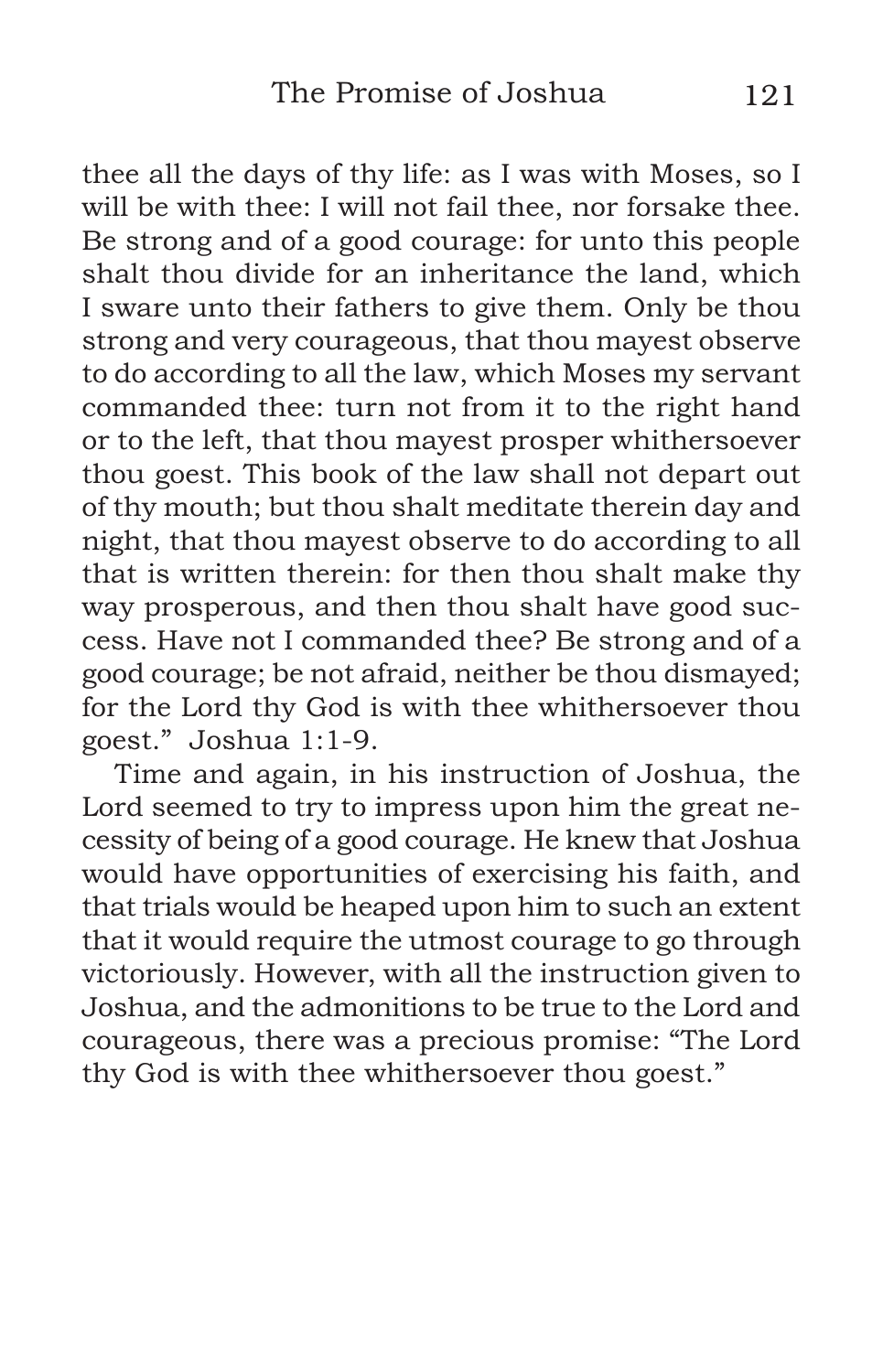# **XXVIII**

# **Joshua in Trouble**

THE blessings of the Lord rested upon Joshua according to the promises that had been given him,<br>and when the proper time came, at the command<br>the Lord Joshua led the objection of largel to the brink cording to the promises that had been given him, and when the proper time came, at the command of the Lord, Joshua led the children of Israel to the brink of Jordan. By his implicit faith and confidence in God, he was enabled to be an instrument in the hands of the Lord for a mighty manifestation of His power as with Moses at the Red Sea. He instructed the priests, who bore the ark of the covenant, to step into the waters, and at his command to go forward, the water then parted, and the hosts of Israel passed through on dry ground into the land of Canaan. They were now in their own promised land—in the land that was said to be a place which flowed with milk and honey. They were now in a country inhabited by their enemies, whom they were soon to meet, but the inhabitants of the land had heard of the mighty works of God through His servant Moses, and now as the waters had parted for Joshua and he led the hosts of Israel into their land, they quaked with fear.

No doubt, Joshua often went to the Lord in prayer and communion for the purpose of receiving the needed wisdom and help in time of need. They were soon to make the first attack upon the city of Jericho. The Lord had promised that if they were true to Him He would fight their battles for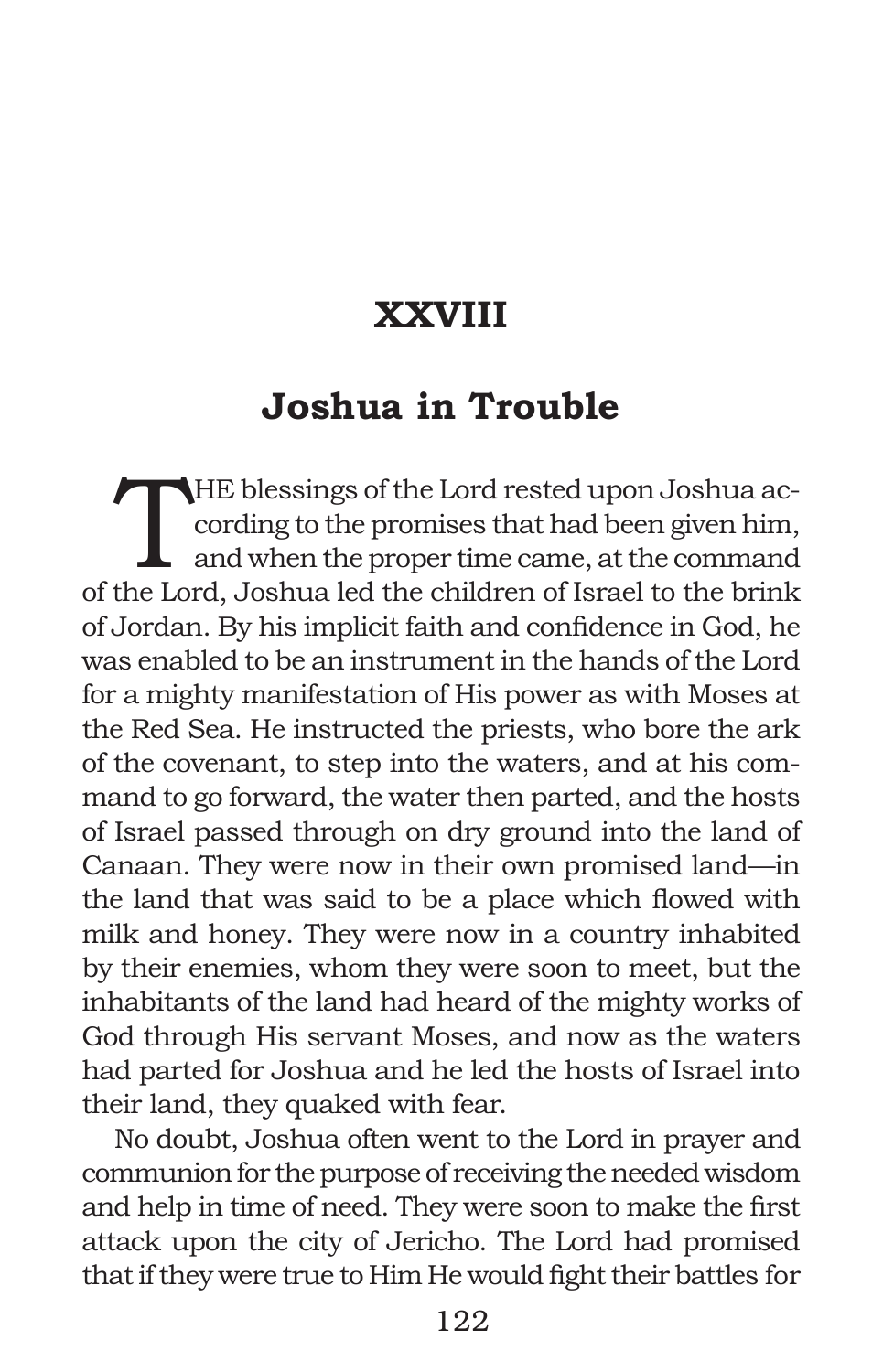them. By following the directions of the Lord, the City of Jericho was easily captured. Their instructions were to take nothing from the spoils of the city, but while the city was being destroyed, someone did take something from the spoils, which act greatly displeased the Lord.

Joshua sent men from Jericho to Ai, telling them to go up and view the country. Upon their return, they gave a favorable report, and told Joshua that they did not think it necessary for all the hosts of Israel to go up there to take the city, but that two or three thousand men would be sufficient. Having had such marvelous success at Jericho, they were confident that nothing but victory awaited them in the taking of the next city. About three thousand men were dispatched for that purpose, but when they were about to make the attack they had to flee before the people of Ai. "And the men of Ai smote of them about thirty and six men: for they chased them from before the gate even unto Shebarim, and smote them in the going down: wherefore the hearts of the people melted, and became as water."

Now came the testing time for Joshua. He knew nothing about the smuggling of goods from the city of Jericho, and therefore did not know the cause of the defeat of his soldiers. Having had such positive promises from the Lord, Joshua could not understand why there should be such a marked change in affairs, and so sudden a defeat.

"And Joshua rent his clothes, and fell to the earth upon his face before the ark of the LORD until eventide, he and the elders of Israel, and put dust upon their heads." Joshua 7:6.

It was then that he raised up his voice in prayer, and said, "Alas, O Lord GOD, wherefore hast thou at all brought this people over Jordan, to deliver us into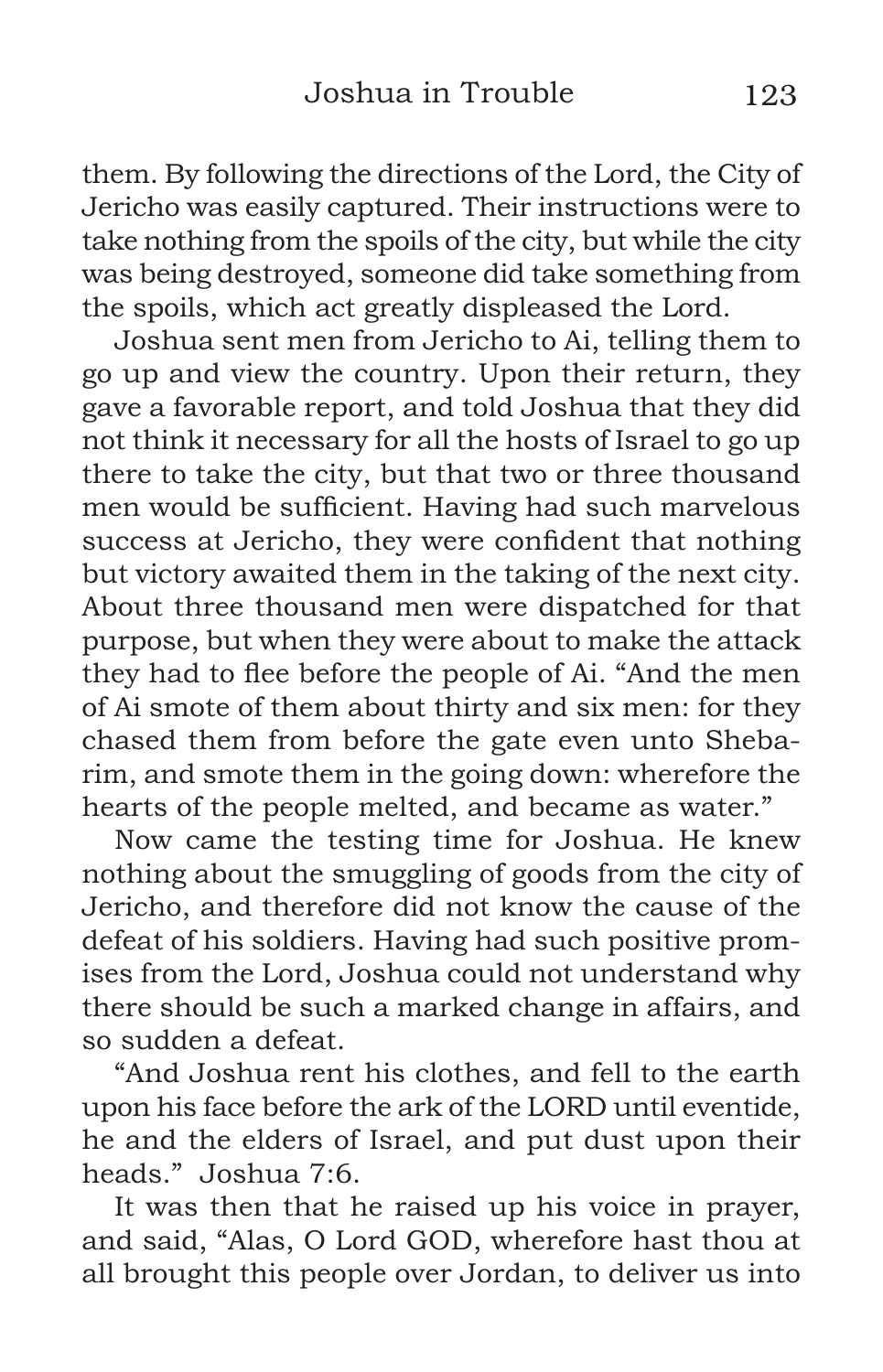the hand of the Amorites, to destroy us? would to God we had been content, and dwelt on the other side of Jordan! O Lord, what shall I say, when Israel turneth their backs before their enemies! For the Canaanites and all the inhabitants of the land shall hear of it, and shall environ us round, and cut off our name from the earth: and what wilt thou do unto thy great name?" Joshua 7:7-9.

Joshua was almost at the point of discouragement. It is now readily to be seen why Moses and the Lord particularly charged Joshua to be strong and courageous.

"And the LORD said unto Joshua, Get thee up; where-fore liest thou thus upon thy face? Israel hath sinned, and they have also transgressed my covenant which I commanded them: for they have even taken of the accursed thing, and have also stolen, and dissembled also, and they have put it even among their own stuff." Joshua 7:10-11.

The Lord not only heard Joshua's prayer, but he answered by telling him just what had happened, and left with Joshua the responsibility of finding out the one guilty of such a deed. Joshua prepared to make investigation. He told the children of Israel what had happened, and called them before him by tribes, families and households, until the guilty one was found. "And Joshua said unto Achan, My son, give, I pray thee, glory to the LORD God of Israel, and make confession unto him; and tell me now what hast thou done; hide it not from me.

"And Achan answered Joshua, and said, Indeed I have sinned against the LORD God of Israel, and thus and thus have I done. When I saw among the spoils a goodly Babylonish garment, and two hundred shekels of silver, and a wedge of gold of fifty shekels weight, then I coveted them, and took them; and, behold, they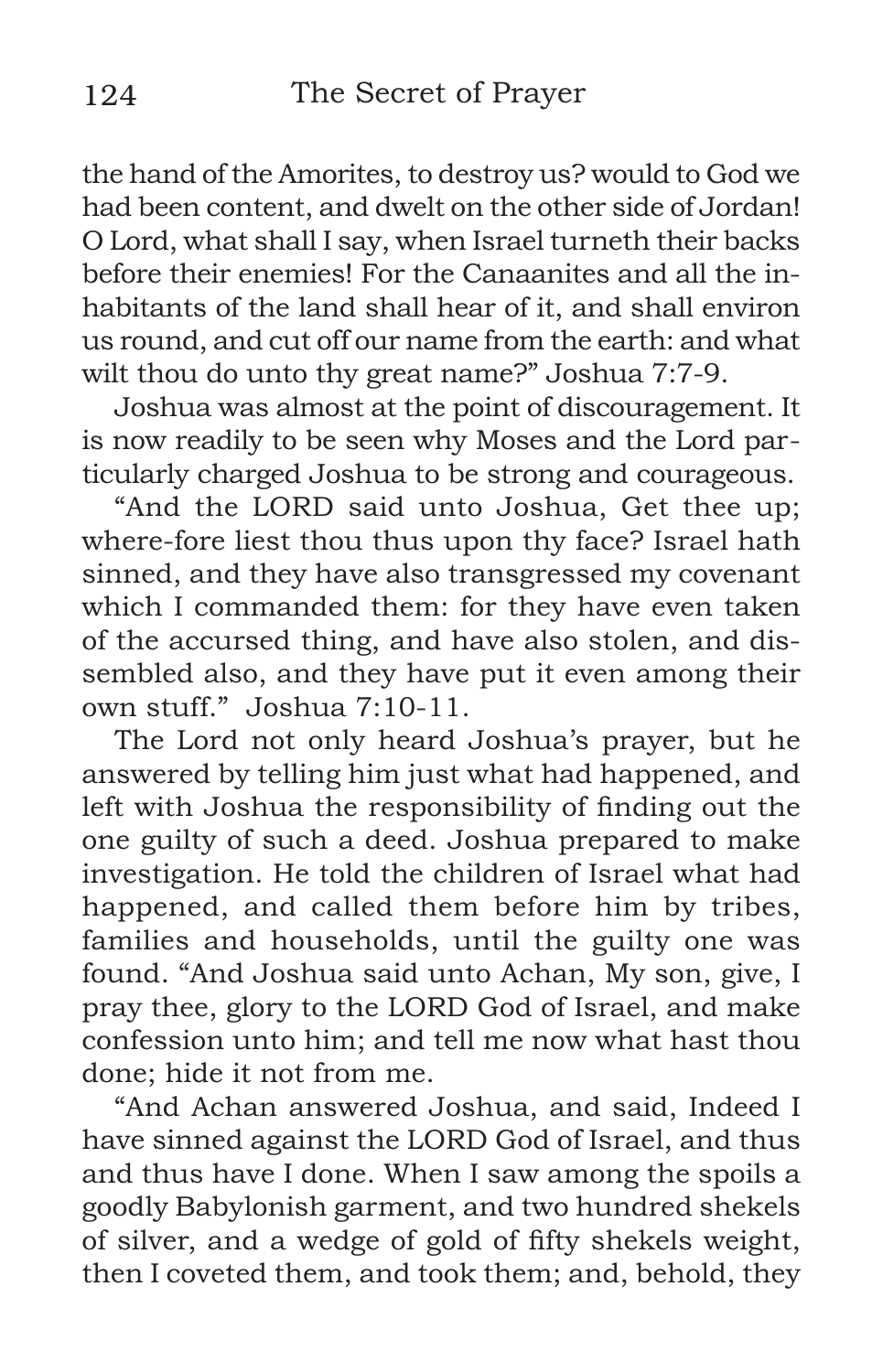are hid in the earth in the midst of my tent, and the silver under it." Joshua 7:19-21.

Achan received the penalty of death, after which the favor of the Lord was with Israel, and Joshua was assured of success. "And the LORD said unto Joshua, Fear not, neither be thou dismayed: take all the people of war with thee, and arise, go up to Ai: see, I have given unto thy hand the king of Ai, and his people, and his city, and his land: and thou shalt do to Ai and her king as thou didst unto Jericho and her king: only the spoil thereof,…shall ye take for a prey unto yourselves: lay thee in ambush for the city behind it." The city was taken with a great victory.

At another time, when Joshua was in a hot conflict with the Amorites, he called upon the Lord, and again exercised such confidence and boldness that "…He said in the sight of Israel, Sun, stand thou still upon Gibeon: and thou, Moon, in the valley of Ajalon. And the sun stood still, and the moon stayed, until the people had avenged themselves upon their enemies. Is not this written in the book of Jasher? So the sun stood still in the midst of heaven, and hasted not to go clown about a whole day. And there was no day like that before it or after it, that the LORD hearkened unto the voice of a man: for the LORD fought for Israel." Joshua 10:12-14.

Among the lessons to be learned from the life of Joshua is his trueness to God, his confidence and boldness, and his determination to do the will of God and walk uprightly so as to find favor in His sight, in order that he might be able to commune with Him in prayer, and prevail, obtaining help in time of need.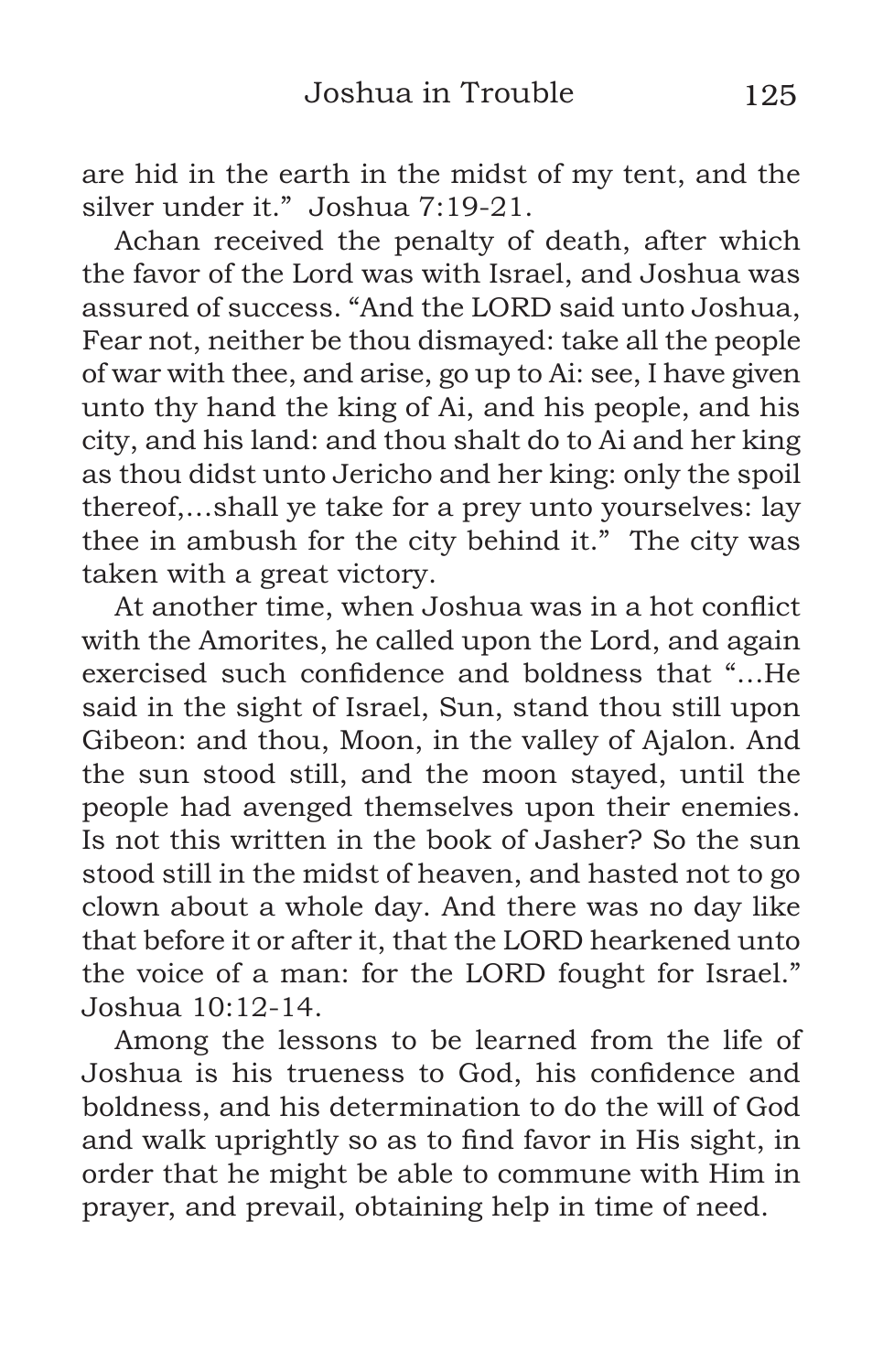# **XXIX**

### **How the Prophets Prayed**

THE true prophets of the Lord were men of prayer—<br>
men who relied upon God for their wisdom and<br>
understanding, who were faithful in prayer and<br>
munion with the Ope who is mighty to deliver men who relied upon God for their wisdom and communion with the One who is mighty to deliver.

That noted man of prayer, Elijah, the prophet, James sets forth as an example (James 5:17), and gives us to understand that he was a man like the people of his day. Nevertheless, because of his earnest entreaties unto the Lord, he stands forth as a towering monument of faith among the faithful. Reference is made to him as being a righteous man, with the encouraging words to us that the "prayer of a righteous man availeth much." His prayer that it might not rain is not recorded, but there is a mere statement that he prayed such a prayer and that it rained not on the earth for the space of three years and six months. He prayed again, and soon the heavens were black with the approaching storm, and the rain fell in torrents.

The experience of Elijah at the brook Cherith, the supplying of the widow with food from the handful of meal, the continual increase of oil in the cruse, and his experience with the prophets of Baal on Mt. Carmel, were manifestations of the power of God through his servant, which, no doubt, increased the confidence of Elijah towards God. In like manner, this should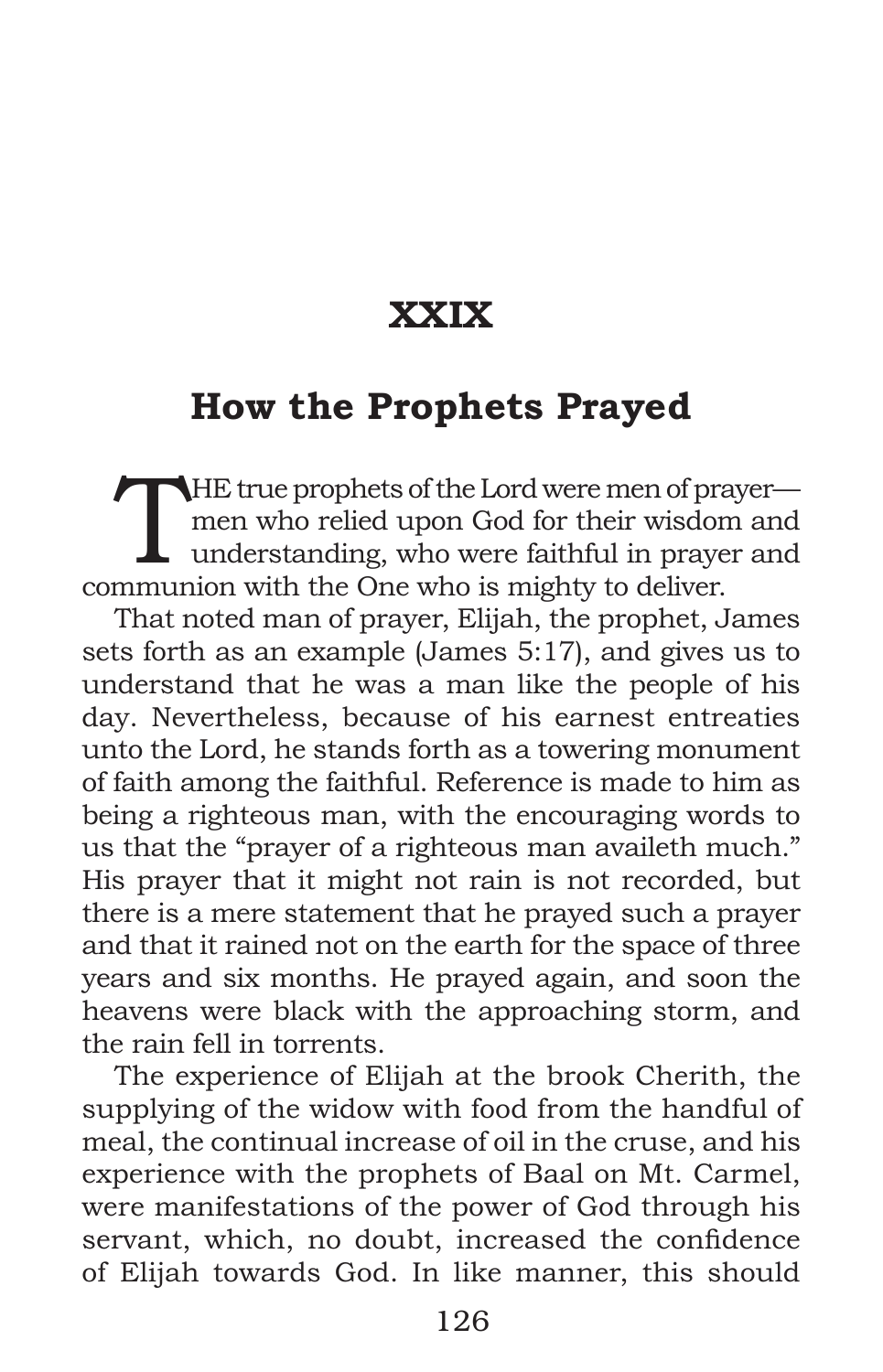encourage the people of today to place greater confidence in the Lord, and to exercise greater faith.

In his lamentations before the Lord, Jeremiah, in bewailing the pitiful condition of the children of Israel, lifted up his voice unto the Lord:

"I called upon thy name, O LORD, out of the low dungeon. Thou hast heard my voice: hide not thine ear at my breathing, at my cry. Thou drewest near in the day that I called upon thee: thou saidst, Fear not. O Lord, thou hast pleaded the causes of my soul; thou hast redeemed my life. O LORD, Thou hast seen my wrong: judge thou my cause. Thou hast seen all their vengeance and all their imaginations against me. Thou hast heard their reproach, O LORD, and all their imaginations against me; The lips of those that rose up against me, and their device against me all the day. Behold their sitting down, and their rising up. I am their musick." Lamentations 3:55-63.

Jeremiah had known what it was to be cast into prison, to be compelled to stand in the mire in a dark dungeon; he knew what it was to suffer as a servant of the Lord and in behalf of his people, and the Lord considered his faithful servant and heard his plaintive plea.

When Nehemiah heard of the sad condition of the Jews at Jerusalem, although he was several hundred miles distant, he was greatly concerned about the matter and went to the Lord in earnest prayer.

"And it came to pass, when I heard these words, that I sat down and wept, and mourned certain days, and fasted, and prayed before the God of heaven, and said, I beseech thee, O LORD God of heaven, the great and terrible God, that keepeth covenant and mercy for them that love him and observe his commandments: let thine ear now be attentive, and thine eyes open,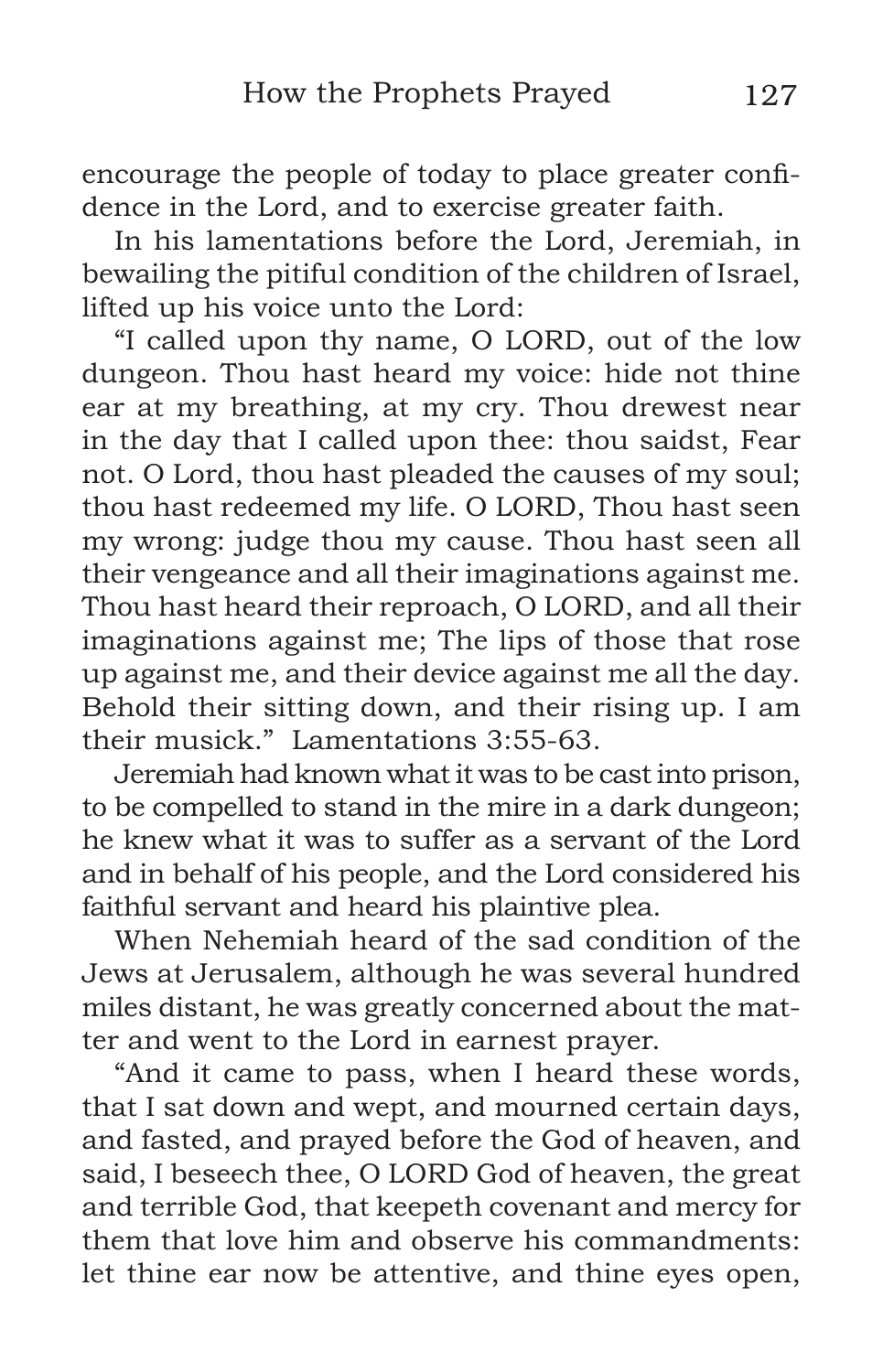that thou mayest hear the prayer of thy servant, which I pray before thee now, day and night, for the children of Israel thy servants, and confess the sins of the children of Israel, which we have sinned against thee: both I and my father's house have sinned. We have dealt very corruptly against thee, and have not kept thy commandments, nor the statutes, nor the judgments, which thou commandedst thy servant Moses.

"Remember, I beseech thee, the word that thou commandedst thy servant Moses, saying, If ye transgress, I will scatter you abroad among the nations: but if ye turn unto me, and keep my commandments, and do them; though there were of you cast out unto the uttermost part of the heaven, yet will I gather them from thence, and will bring them unto the place that I have chosen to set my name there.

"Now these are thy servants and thy people, whom thou hast redeemed by thy great power, and by thy strong hand. O Lord, I beseech thee, let now thine ear be attentive to the prayer of thy servant, and to the prayer of thy servants, who desire to fear thy name: and prosper, I pray thee, thy servant this day, and grant him mercy in the sight of this man. For I was the king's cupbearer."

There is a beautiful lesson to be learned from this petition of Nehemiah. He held a high position in the kingdom, and notwithstanding this, he was anxious to go to Jerusalem and aid his poor brethren, who were suffering, and there suffer with them, and bear the persecution heaped upon them by their enemies. Through this prayer, the Lord opened a way whereby his desires might be realized. In making his petition unto the Lord, it will be noted that he humbled himself, and acknowledged his wrong and the wrongs which had been com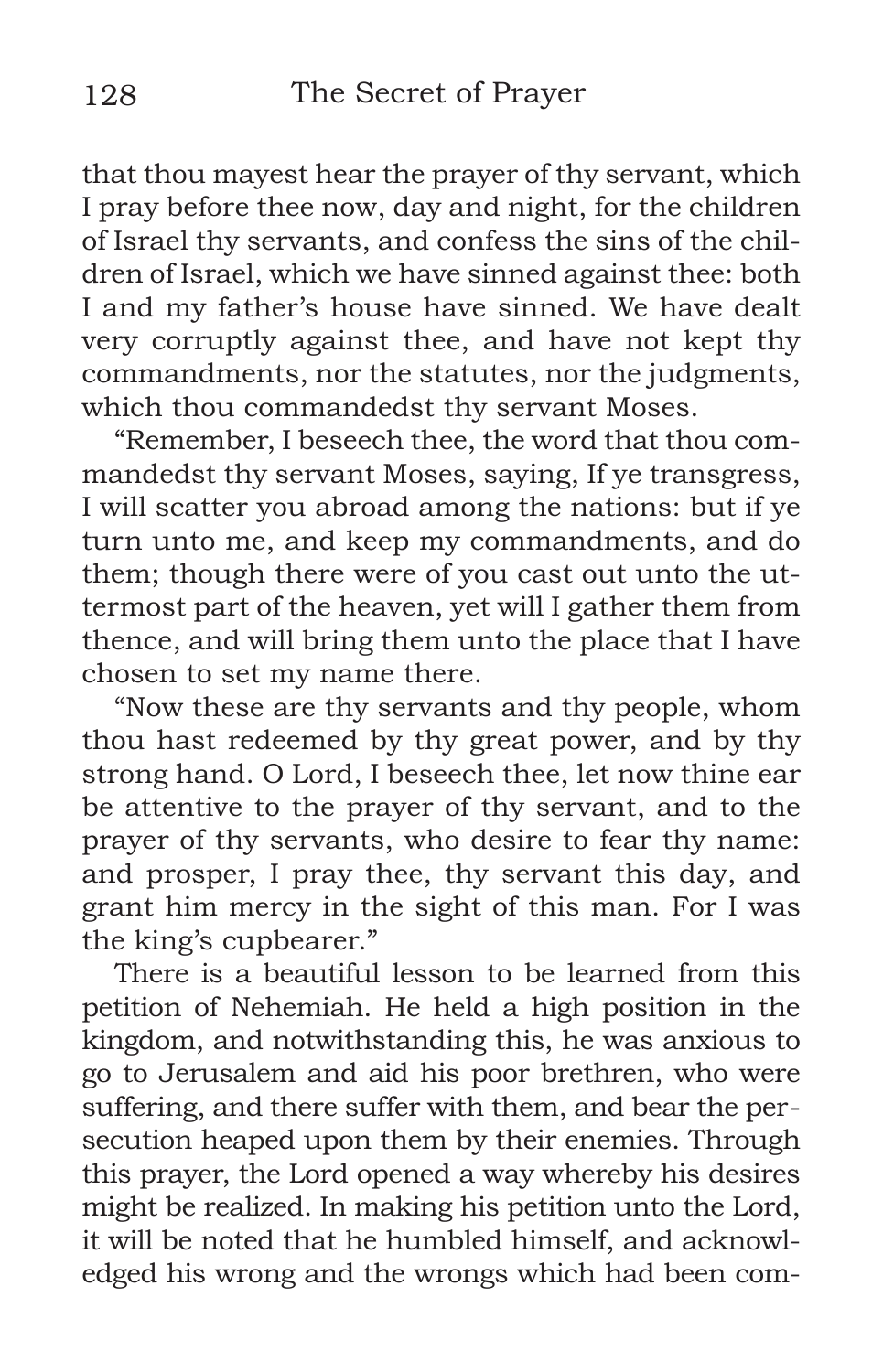mitted by the people, and then referred the Lord to His promises. He first met the conditions required in order to receive help and could then justly expect the desired help from the Lord.

In answering this prayer the Lord manifested His great compassion and love in fulfilling His promises to those who turned to Him in obedience, even though they may have wandered far away from the paths of righteousness. It is a lack of obedience which so often hinders answers to prayer. Obedience begets confidence, and with the proper confidence, it is an easy matter to exercise faith, and the prayer of faith will result in bringing about the desire of the heart.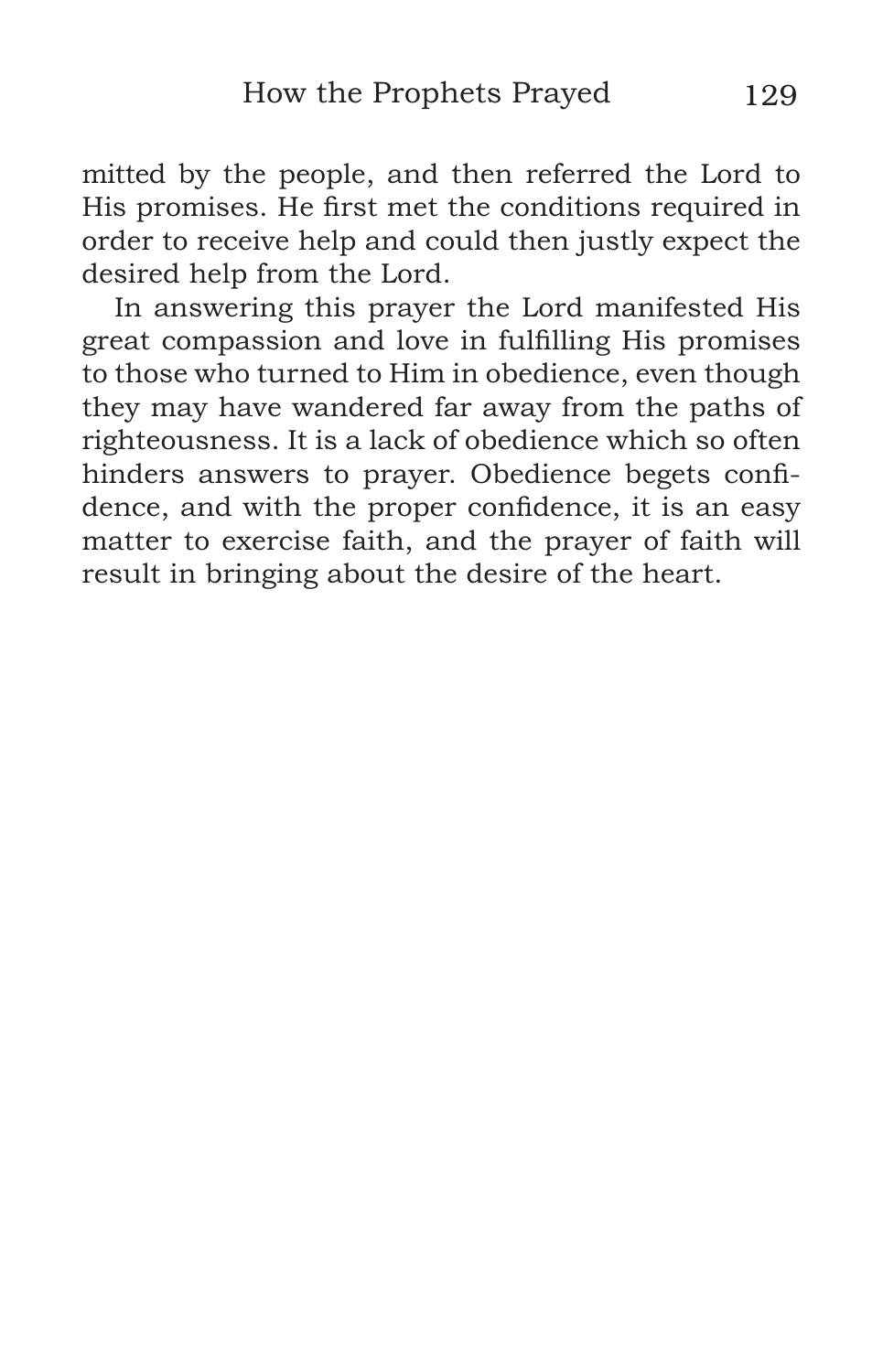# **XXX**

### **The Kings**

MONG the prominent kings, whose prayers<br>are recorded in the Bible, are David and<br>Solomon. The Lord, at one time, gave David<br>structions concerning the huilding of the Termle are recorded in the Bible, are David and Solomon. The Lord, at one time, gave David instructions concerning the building of the Temple, which He called the "House of the Lord." David offered up a prayer of thanksgiving:

"Then went King David in, and sat before the LORD, and he said, Who am I, O Lord GOD? and what is my house, that thou hast brought me hitherto? And this was yet a small thing in thy sight, O Lord GOD; but thou hast spoken also of thy servant's house for a great while to come. And is this the manner of man, O Lord GOD? And what can David say more unto thee? for thou, Lord GOD, knowest thy servant. For thy word's sake, and according to thine own heart, hast thou done all these great things, to make thy servant know them.

"Wherefore thou are great, O LORD God: for there is none like thee, neither is there any God beside thee, according to all that we have heard with our ears. And what one nation in the earth is like thy people, even like Israel, whom God went to redeem for a people to himself, and to make him a name, and to do for you great things and terrible, for thy land, before thy people, which thou redeemedst to thee from Egypt, from the nations and their gods? For thou has confirmed to thyself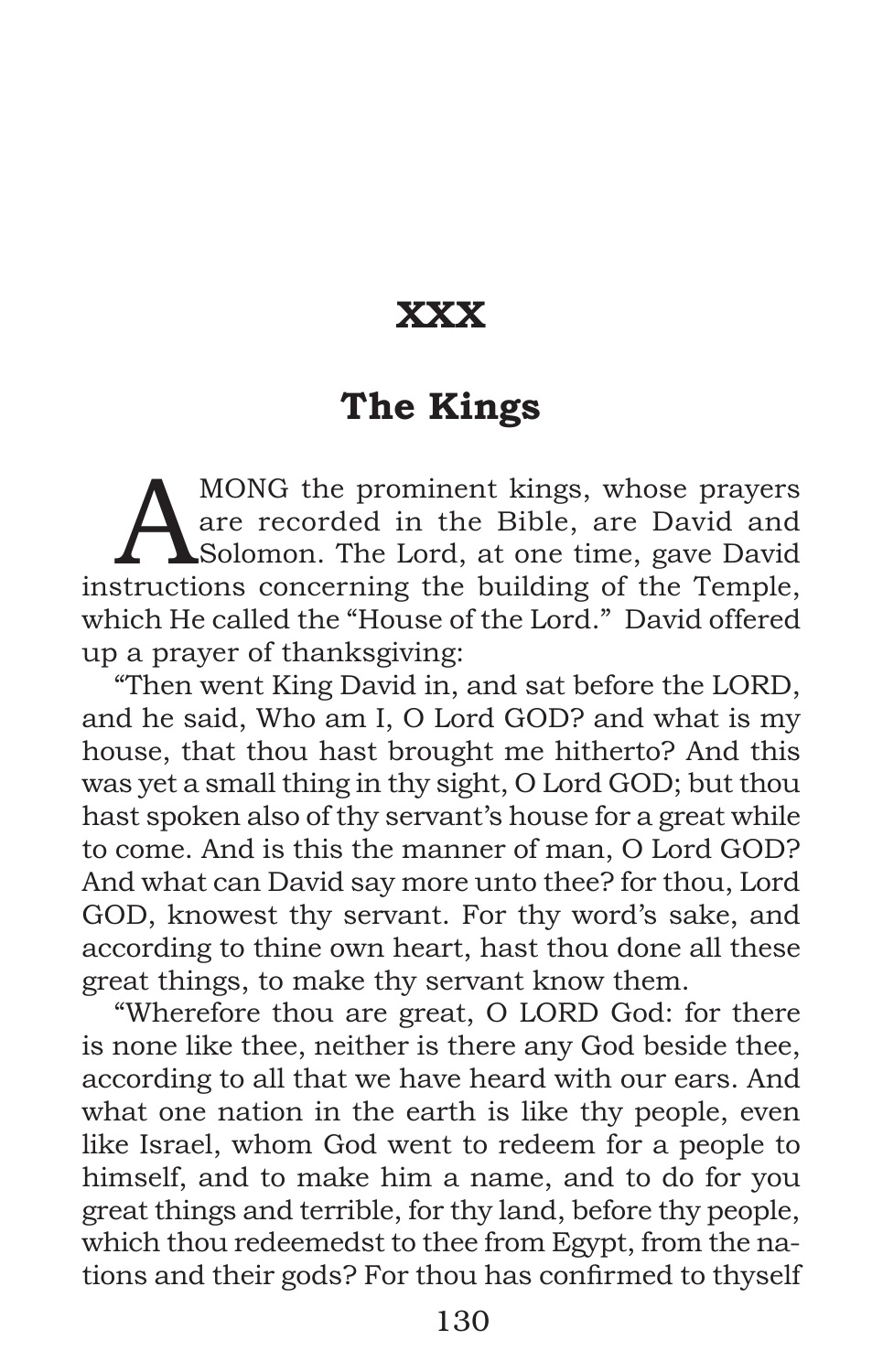#### The Kings 131

thy people Israel to be a people unto thee for ever: and thou, LORD, art become their God.

"And now, O LORD God, the word that thou hast spoken concerning thy servant, and concerning his house, establish it for ever, and do as thou hast said. And let thy name be magnified for ever, saying, The LORD of hosts is the God over Israel: and let the house of thy servant David be established before thee. For thou, O LORD of hosts, God of Israel, hast revealed to thy servant, saying, I will build thee an house: therefore hath thy servant found in his heart to pray this prayer to thee.

"And now, O Lord GOD, thou art that God, and thy words be true, and thou hast promised this goodness unto thy servant: therefore now let it please thee to bless the house of thy servant, that it may continue for ever before thee: for thou, O Lord GOD, hast spoken it: and with thy blessing let the house of thy servant be blessed for ever." II Samuel 7:18-29.

After the death of David, his son, Solomon, sat upon the throne and ruled Israel. He carried out the plans of his father in the erection of the Temple; and when it was finished, he assembled the elders and the men of Israel at Jerusalem, for the dedication of the Temple, and they held a great feast in honor of its completion. It was here that Solomon offered one of the notable prayers of the Bible:

"And Solomon stood before the altar of the LORD in the presence of all the congregation of Israel, and spread forth his hands toward heaven:

"And he said, LORD God of Israel, there is no God like thee, in heaven above, or on earth beneath, who keepest covenant and mercy with thy servants that walk before thee with all their heart: who hast kept with thy servant David my father that thou promisedst him: thou spakest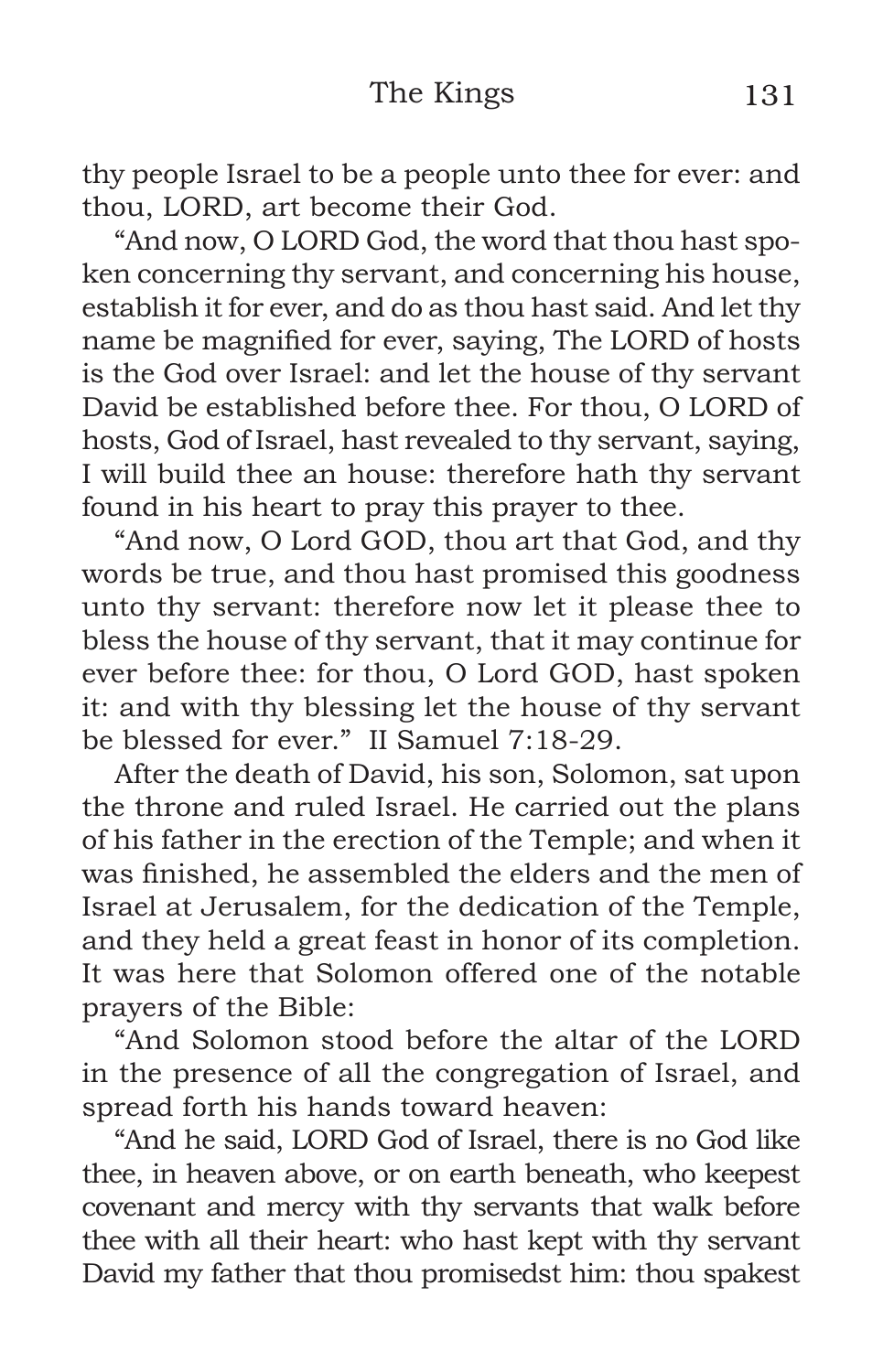also with thy mouth, and hast fulfilled it with thine hand, as it is this day. Therefore now, LORD God of Israel, keep with thy servant David my father that thou promisedst him, saying, There shall not fail thee a man in my sight to sit on the throne of Israel; so that thy children take heed to their way, that they walk before me as thou hast walked before me. And now, O God of Israel, let thy word, I pray thee, be verified, which thou spakest unto thy servant David my father.

"But will God indeed dwell on the earth? behold, the heaven and heaven of heavens cannot contain thee; how much less this house that I have builded? Yet have thou respect unto the prayer of thy servant, and to his supplication, O LORD my God, to hearken unto the cry and to the prayer, which thy servant prayeth before thee today: that thine eyes may be opened toward this house night and day, even toward the place of which thou hast said, My name shall be there: that thou mayest hearken unto the prayer which thy servant shall make toward this place. And hearken thou to the supplication of thy servant, and of thy people Israel, when they shall pray before this place: and hear thou in heaven thy dwelling place: and when thou hearest, forgive.

"If any man trespass against his neighbour, and an oath be laid upon him to cause him to swear, and the oath come before thine altar in this house: then hear thou in heaven, and do, and judge thy servants, condemning the wicked, to bring his way upon his head; and justifying the righteous, to give him according to his righteousness. When thy people Israel be smitten down before the enemy, because they have sinned against thee, and shall turn again to thee, and confess thy name, and pray, and make supplication unto thee in this house: then hear thou in heaven, and forgive the sin of thy people Israel,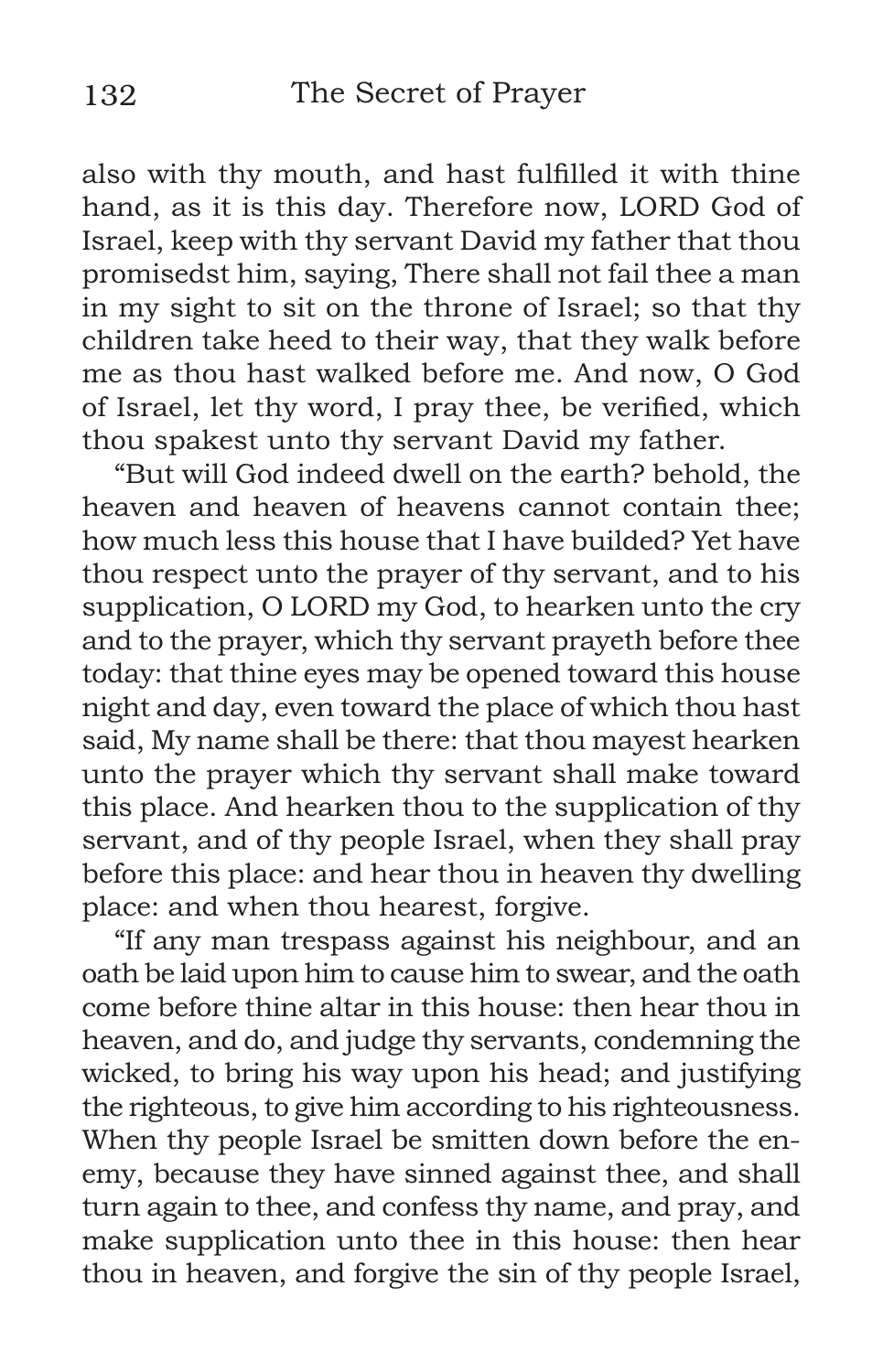#### The Kings 133

and bring them again unto the land which thou gayest unto their fathers. When heaven is shut up, and there is no rain, because they have sinned against thee; if they pray toward this place, and confess thy name, and turn from their sin, when thou afflictest them; then hear thou in heaven, and forgive the sin of thy servants, and of thy people Israel that thou teach them the good way wherein they should walk, and give rain upon thy land, which thou hast given to thy people for an inheritance.

"If there be in the land famine, if there be pestilence, blasting, mildew, locust, or if there be caterpillar; if their enemy besiege them in the land of their cities; whatsoever plague, whatsoever sickness there be; what prayer and supplication soever be made by any man, or by all thy people Israel, which shall know every man the plague of his own heart, and spread forth his hands toward this house: then hear thou in heaven thy dwelling place, and forgive, and do, and give to every man according to his ways, whose heart thou knowest; (for thou, even thou only, knowest the hearts of all the children of men;) that they may fear thee all the days that they live in the land which thou gayest unto our fathers. . . .

"And it was so, that when Solomon had made an end of praying all this prayer and supplication unto the LORD, he arose from before the altar of the LORD, from kneeling on his knees with his hands spread up to heaven. And he stood and blessed all the congregation of Israel with a loud voice, saying, Blessed be the LORD, that hath given rest unto his people Israel, according to all that he promised: there hath not failed one word of all his good promise, which he promised by the hand of Moses his servant. The LORD our God be with us, as he was with our fathers: let him not leave us, nor forsake us: that he may incline our hearts unto him, to walk in all his ways,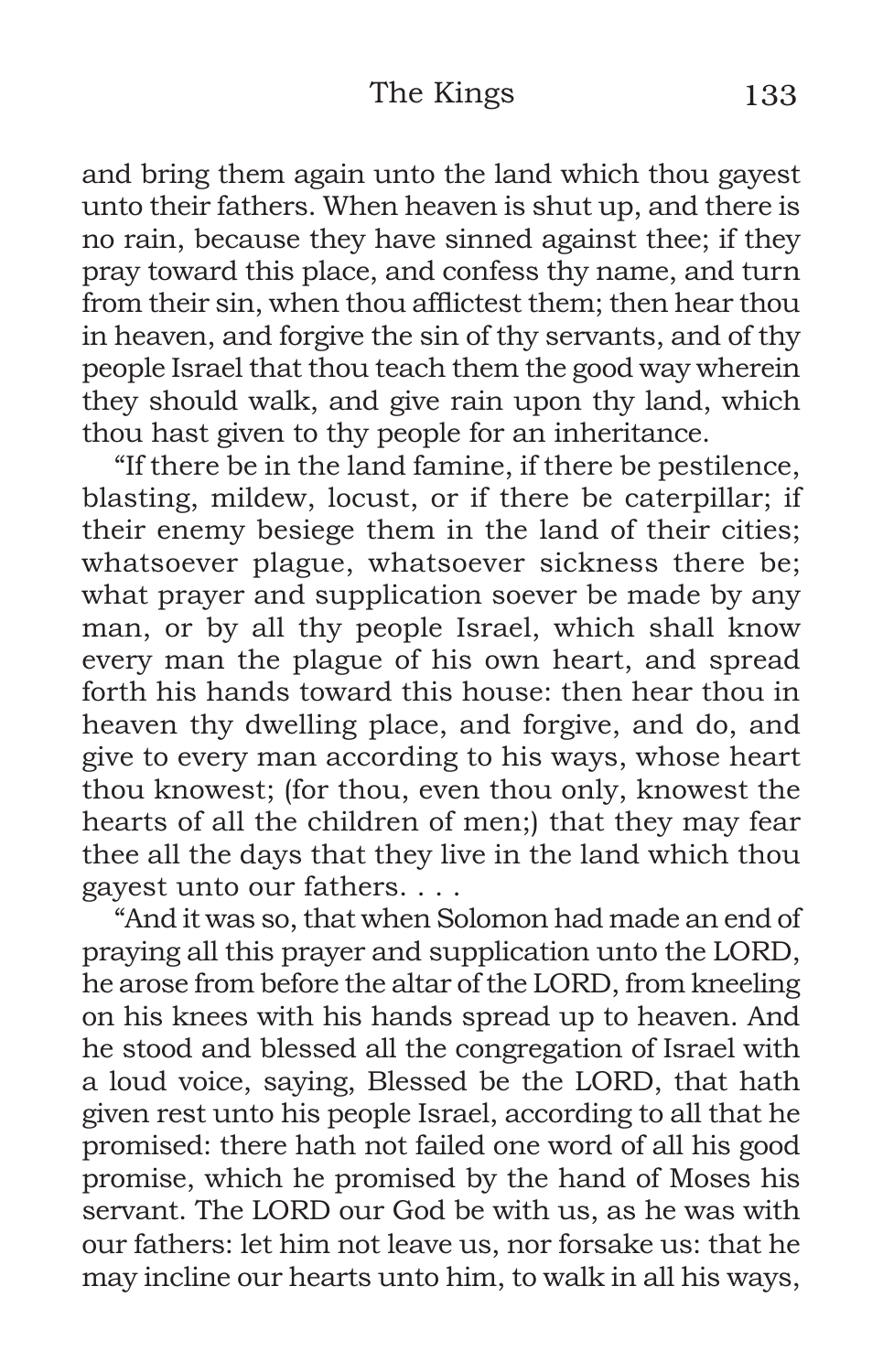and to keep his commandments, and his statutes, and his judgments, which he commanded our fathers.

"And let these my words, wherewith I have made supplication before the LORD, be nigh unto the LORD our God day and night, that he may maintain the cause of his servant, and the cause of his people Israel at all times, as the matter shall require; that all the people of the earth may know that the LORD is God, and that there is none else. Let your heart therefore be perfect with the LORD our God, to walk in his statutes, and to keep his commandments, as at this day." I Kings 8:22-61.

This is one of the longest prayers recorded in the Bible, and was not passed by unheeded by the Lord.

"And the LORD said unto him, I have heard thy prayer and thy supplication, that thou hast made before me: I have hallowed this house, which thou hast built, to put my name there for ever; and mine eyes and mine heart shall be there perpetually. And if thou wilt walk before me, as David thy father walked, in integrity of heart, and in uprightness, to do according to all that I have commanded thee, and wilt keep my statutes and my judgments: then I will establish the throne of thy kingdom upon Israel for ever, as I promised to David thy father, saying, There shall not fail thee a man upon the throne of Israel." I Kings 9:3-5.

Now we come to another king of Israel, who prayed a prayer under altogether different circumstances, and this is one of the short prayers of the Bible, yet the Lord heard and answered.

"In those days was Hezekiah sick unto death. And the prophet Isaiah the son of Amoz came to him and said unto him, Thus saith the LORD, Set thine house in order; for thou shalt die, and not live.

"Then he turned his face to the wall, and prayed unto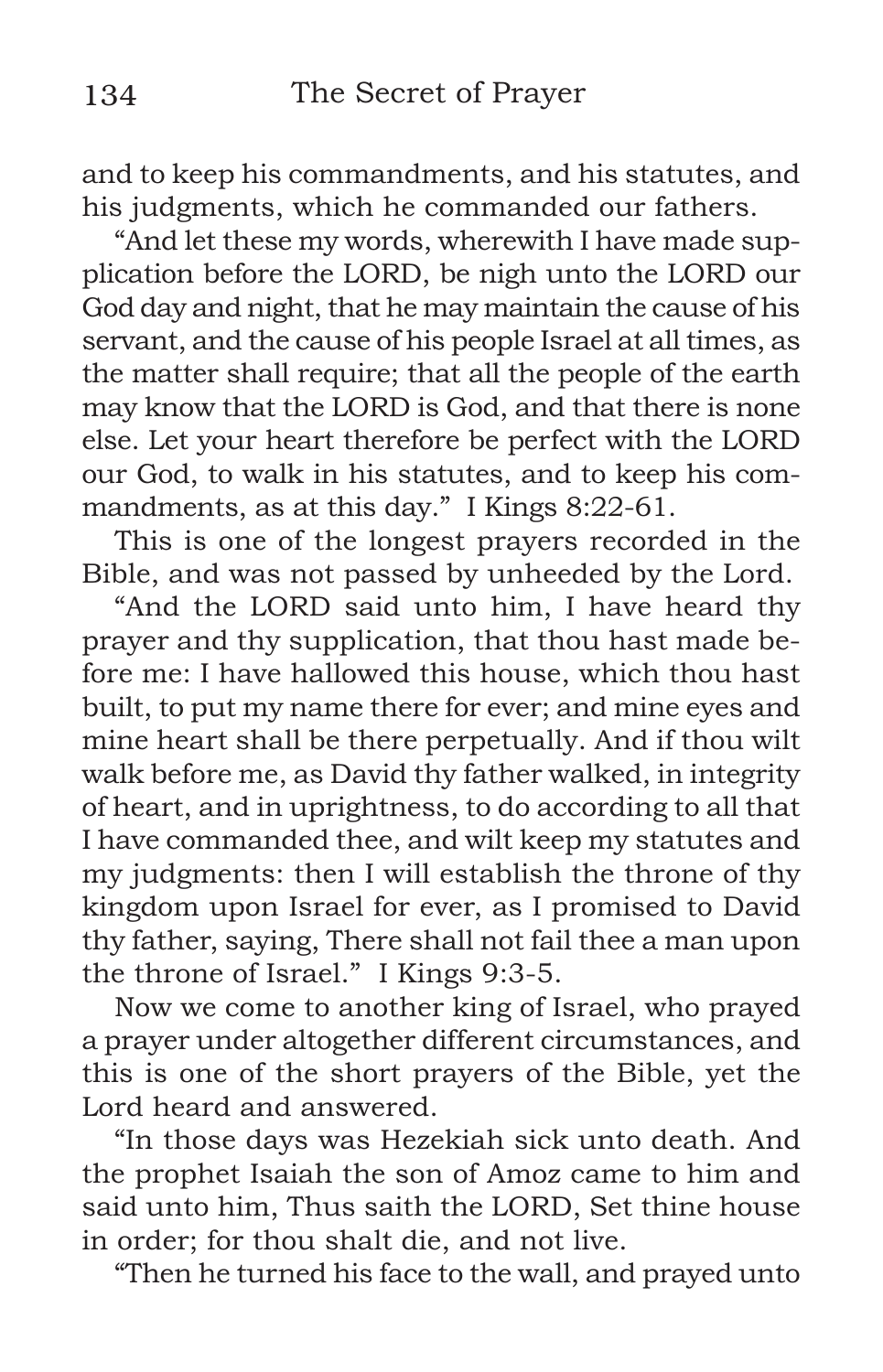#### The Kings 135

the LORD, saying, I beseech thee, O LORD, remember now how I have walked before thee in truth and with a perfect heart, and have done that which is good in thy sight. And Hezekiah wept sore.

"And it came to pass, afore Isaiah was gone out into the middle court, that the word of the LORD came to him, saying, Turn again, and tell Hezekiah the captain of my people, Thus saith the LORD, the God of David thy father, I have seen thy tears: behold, I will heal thee: on the third day thou shalt go up unto the house of the LORD. And I will add unto thy days fifteen years. II Kings 20:1-6.

Here we notice that after Hezekiah prayed he wept. He told the Lord how he had walked uprightly before Him, with a perfect heart. It is to be observed that the Lord not only paid particular attention to the prayer, but also to the tears of Hezekiah. His message, through the prophet, was "I have heard thy prayer; I have seen thy tears," and the promise was "I will heal thee."

This prayer of the king should be an incentive to us in time of trouble, sickness or adversity—in fact, in any critical time of our lives, to come to the Lord in real fervency of heart, knowing that what He did for Hezekiah He is able to do for us, and He who was touched with the earnestness of that prayer will also be touched with an equal fervency of our prayers,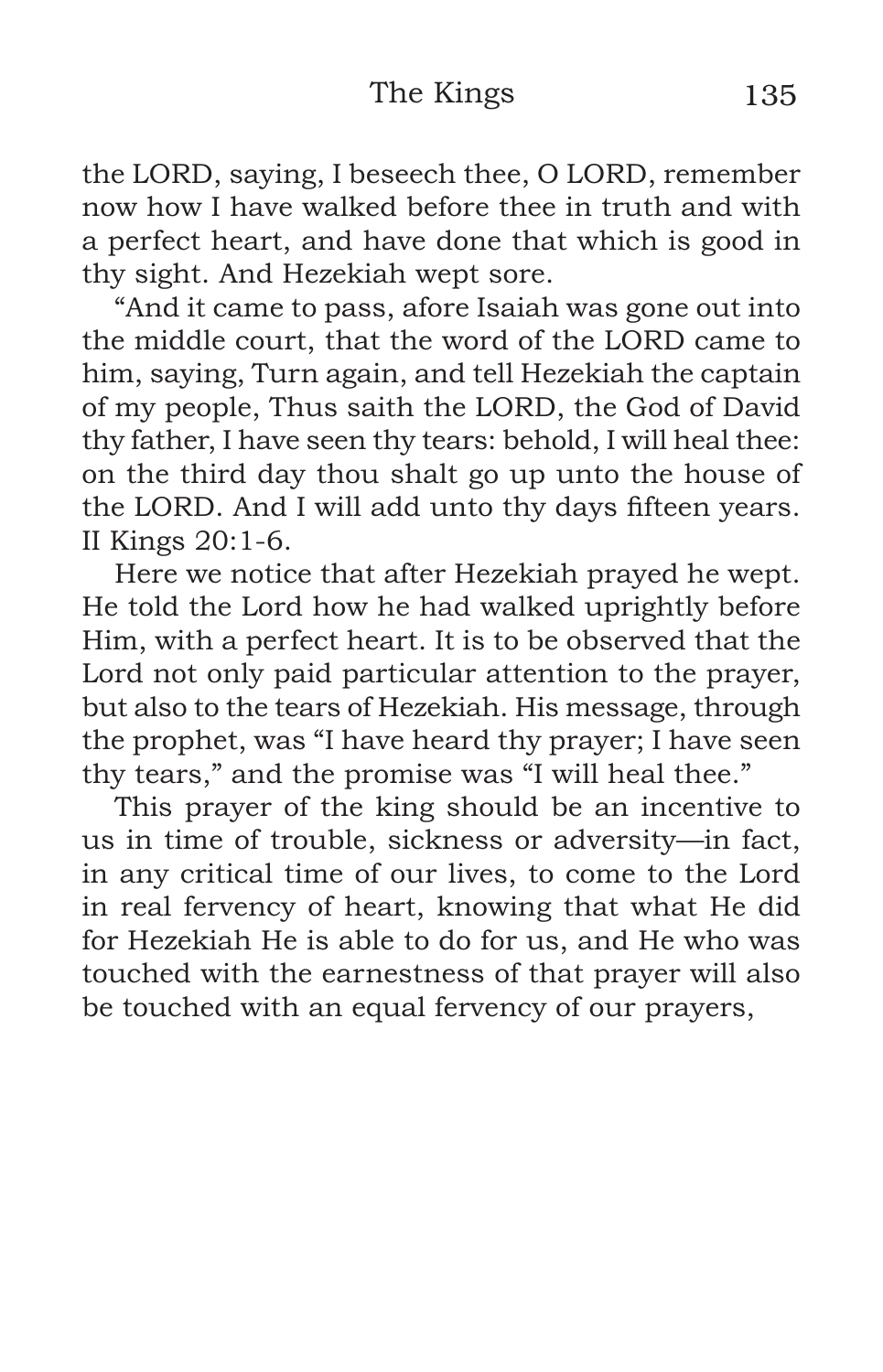# **XXXI**

# **The Faithfulness of Daniel**

THE Jewish captive who was held in bondage<br>in Babylonia, was much blessed of the Lord,<br>and because of his trueness to God, his faith-<br>page in his labors and concerning that which west in Babylonia, was much blessed of the Lord, and because of his trueness to God, his faithfulness in his labors and concerning that which was entrusted in his care, he found favor in the sight of the king, and became a useful instrument in the hands of the Lord, being known as the prophet Daniel.

There were many very interesting and striking incidents in the life of Daniel, among the first of which we have mentioned, is that of his refusal to partake of the king's meat and wine, preferring to follow the teachings of his fathers and to be true to God.

The Lord bestowed upon him knowledge and skill in all learning and wisdom, and gave him an understanding in all visions and dreams.

The story of Daniel is one told so often that it may almost seem out of place to repeat it here, nevertheless there are such beautiful lessons to be learned that it is deemed necessary to call attention to some of the things concerning his faithfulness, as an inspiration to our faith and trueness to God.

When King Nebuchadnezzar became troubled over his dream, he called the magicians and wise men of the country and said to them, "I have dreamed a dream, and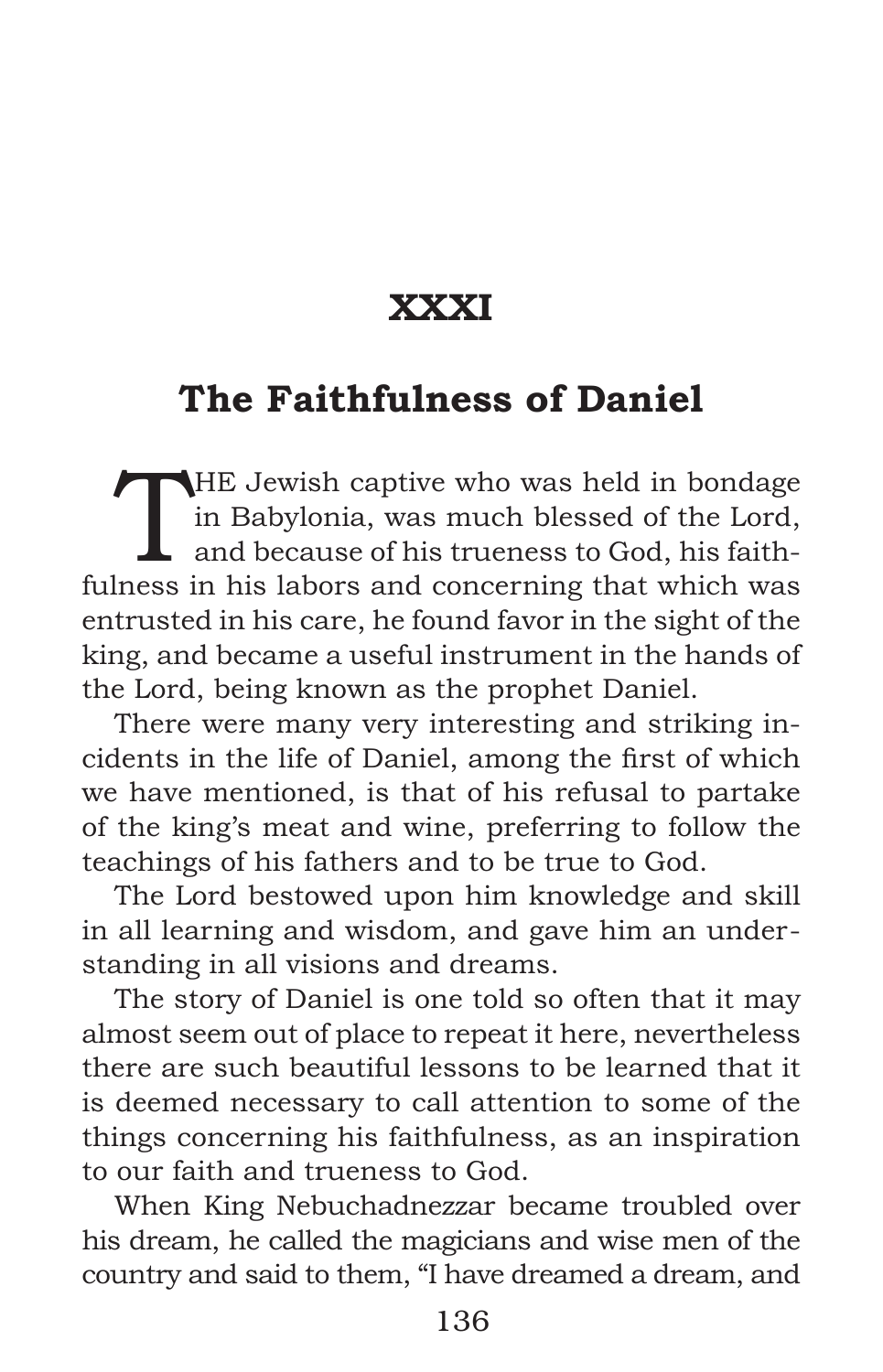my spirit was troubled to know the dream." They requested the king to tell them the dream that they might tell him the interpretation, but he said it had gone from him and he could not tell them. He told them that unless they could make known unto him the dream and the interpretation thereof he would have them cut into pieces. The Chaldeans declared there was not a man upon the earth who could make the matter known unto the king. The king became angry and commanded that all the wise men of Babylon be destroyed, and sent forth a decree to have them slain, and they sought Daniel and his fellows to put them to death.

Daniel, who had been faithful in his communion with the Lord, besought Him in earnest prayer; not only so, but he desired of the king that he should give him time, telling him that he would show the king the interpretation. Daniel then made the matter known to three of his companions and desired that they pray to the Lord concerning this secret. It was an unusual requirement; it was something beyond the power of any person to know of themselves, and only the God of Heaven was able to reveal that which was required. Daniel, who had known of the many wonderful answers to prayer among the prophets, the kings, and the people of Israel, believed that God was able to unfold to him the mysteries of this dream. He believed that if he and his brethren would go in earnest prayer before the Lord, that he would be enabled to accomplish the desire of his heart.

"Then was the secret revealed unto Daniel in a night vision. Then Daniel blessed the God of heaven. Daniel answered and said, Blessed be the name of God for ever and ever: for wisdom and might are his: and he changeth the times and the seasons: he removeth kings, and setteth up kings: he giveth wisdom unto the wise,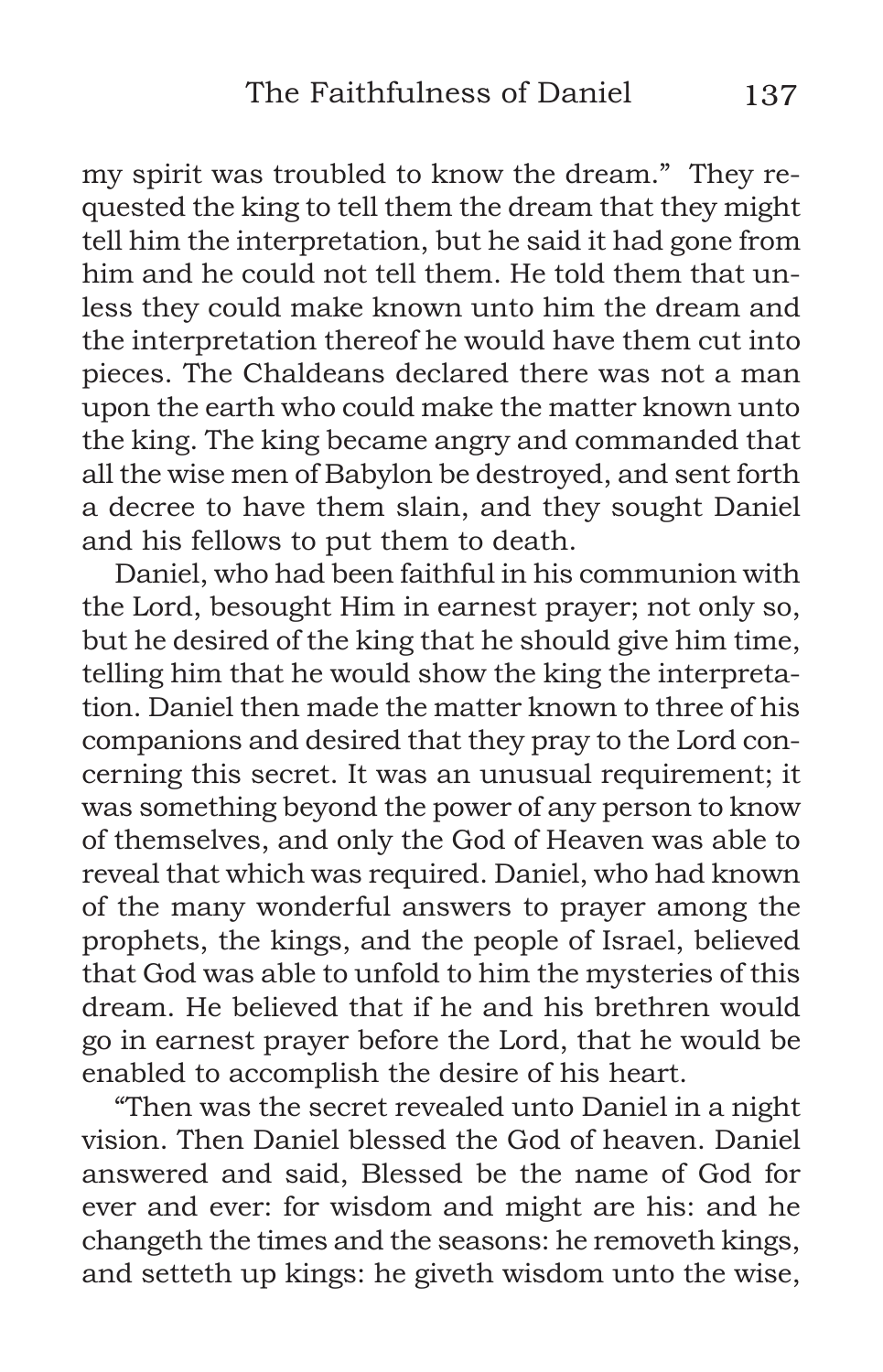and knowledge to them that know understanding: he revealeth the deep and secret things: he knoweth what is in the darkness, and the light dwelleth with him.

I thank thee, and praise thee, O thou God of my fathers, who hast given me wisdom and might, and hast made known unto me now what we desired of thee: for thou hast now made known unto us the king's matter." Daniel 2:19-23.

Daniel then requested that he be brought before the king, and the king said to him, "Art thou able to make known unto me the dream which I have seen, and the interpretation thereof?"

Daniel answered him, "There is a God in heaven that revealeth secrets." He then told the king his dream and the interpretation thereof.

"The king answered unto Daniel, and said, Of a truth it is, that your God is a God of gods, and a Lord of kings, and a revealer of secrets, seeing thou couldst reveal this secret.

"Then the king made Daniel a great man, and gave him many great gifts, and made him ruler over the whole province of Babylon, and chief of the governors over all the wise men of Babylon."

As time went on, decrees were made against the children of God, but the power of God was manifest in their deliverance.

The king had another dream, which the magicians and astrologers were unable to interpret, and Daniel was again called before the king and was enabled to interpret the dream. All things came to pass according to Daniel's interpretation.

When King Darius sat upon the throne, Daniel became one of the greatest men of the kingdom, and this caused considerable enmity on the part of the presidents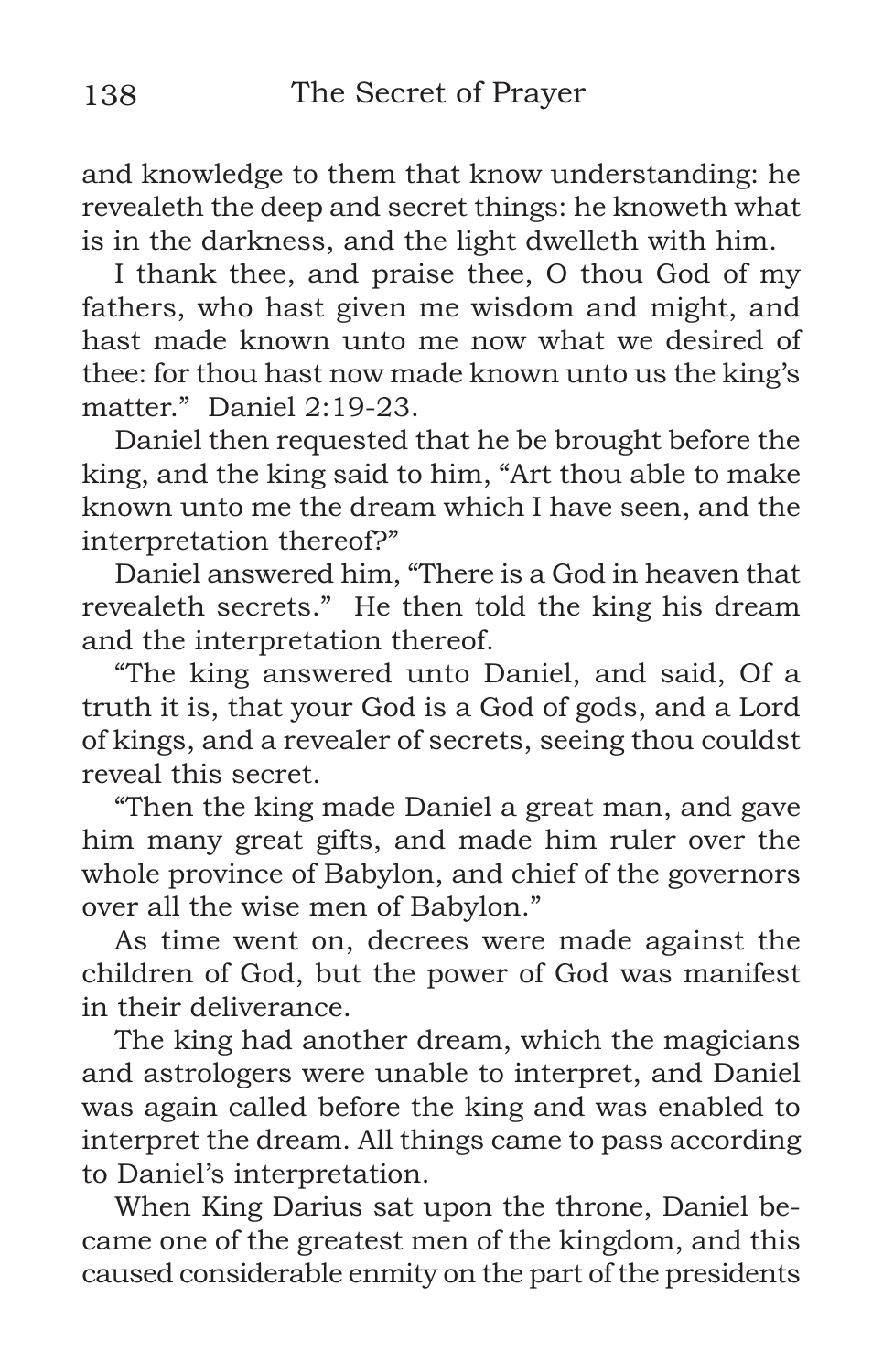and princes, and they sought an occasion to have Daniel destroyed. They reasoned among themselves as to how this might be accomplished.

"Then said these men, We shall not find any occasion against this Daniel, except we find it against him concerning the law of his God." Daniel 6:5.

They were sure that Daniel would be faithful to his God and faithful in prayer, and that he would not bow down to the heathen gods, nor to any man. Therefore, they arranged a scheme by which they might entrap him, and asked the king to sign a decree "that whosoever shall ask a petition of any god or man for thirty days, save of thee, O king, he shall be cast into the den of lions."

Having in his mind how great this would make him appear in the sight of the people, and before the world, and not realizing the effect it would have upon Daniel, he signed the decree. Now came the testing time with Daniel, he knowing that such a decree had been signed, and realizing the anxiety of the people, who desired to destroy him, to know whether or not he would be true.

"Now when Daniel knew that the writing was signed, he went into his house; and his windows being open in his chamber toward Jerusalem, he kneeled upon his knees three times a day, and prayed, and gave thanks before his God, as he did aforetime." Daniel 6:10.

"Then these men assembled, and found Daniel praying and making supplication before his God." No doubt, they went with great rejoicing to the king, who had signed a decree, which could not be changed. They insisted that Daniel be cast into the den of lions, accordingly. The king was very sorrowful and displeased, and labored until the going down of the sun to deliver him, but there was no way of retracting from his decree.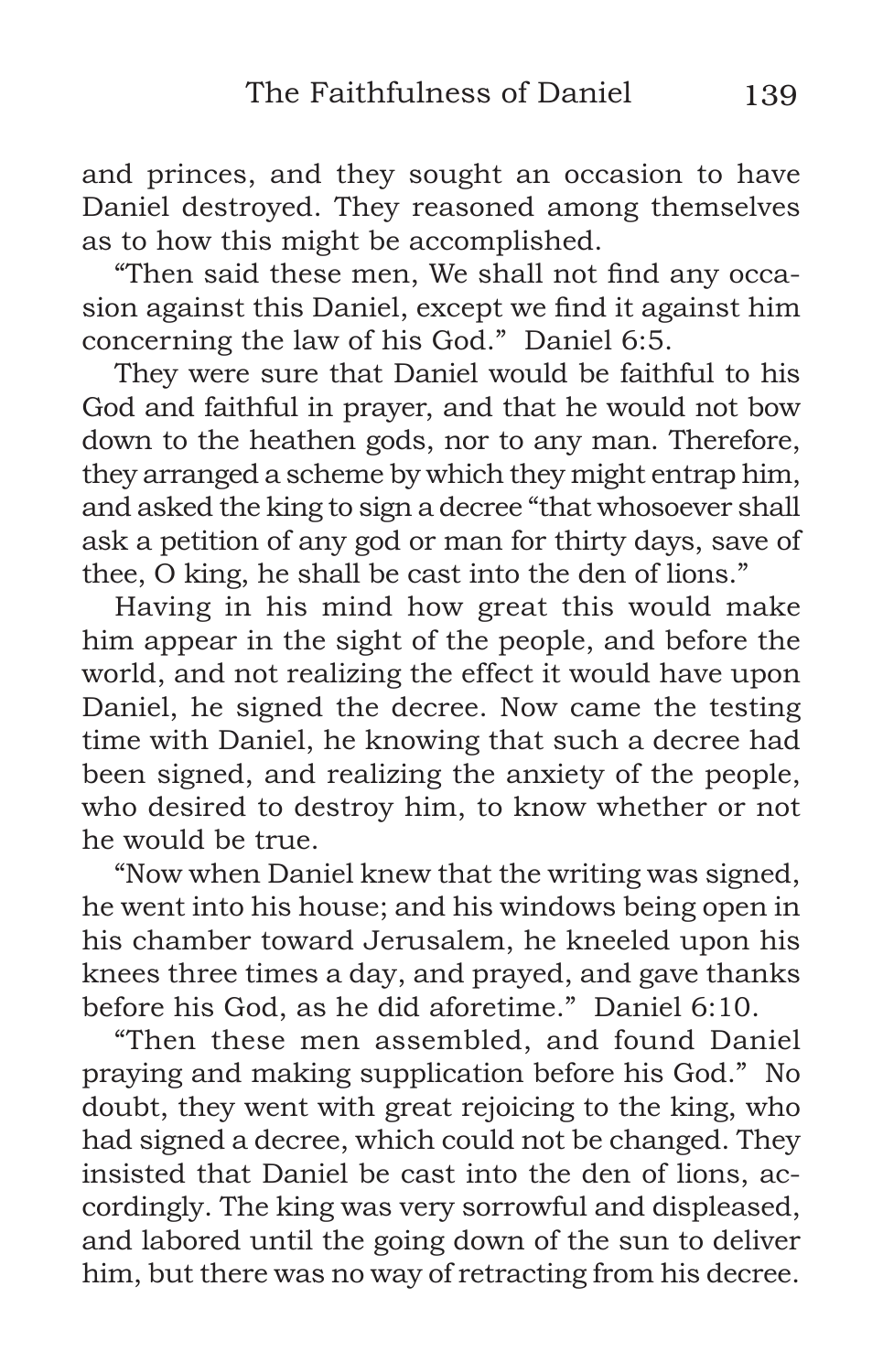The king commanded that Daniel be cast into the den of lions, but as he was about to be thrown in among those terrible beasts, the king said to Daniel, "Thy God, whom thou servest continually, he will deliver thee."

Daniel was cast in among the lions, and a stone laid upon the mouth of the den and sealed with the king's own signet, in order that there be no intervention in the carrying out of their designs. Daniel had lived so faithful in performing his duties and living the life of a righteous man that the king not only had great confidence in him, but confidence in his God.

"Then the king went to his palace and passed the night fasting: neither were instruments of musick brought before him: and his sleep went from him."

Very early the next morning the king hastened to the den of lions, and cried with a lamentable voice unto Daniel, saying,

"O Daniel, servant of the living God, is thy God, whom thou servest continually, able to deliver thee from the lions?"

"Then said Daniel unto the king, O king, live for ever. My God hath sent his angel, and hath shut the lions' mouths, that they have not hurt me: forasmuch as before him innocency was found in me; and also before thee, O king, I have done no hurt."

The king was exceedingly glad, and had Daniel taken out, and found him to be unharmed.

It is said that when the people who had him cast into the den learned that the lions did not eat Daniel, they reported to the king that it was because the lions had been well fed. The king was so displeased because of their actions and their irreverence to the God of Heaven, that he had them cast into the den of lions, but they did not fare so well as Daniel. "The lions had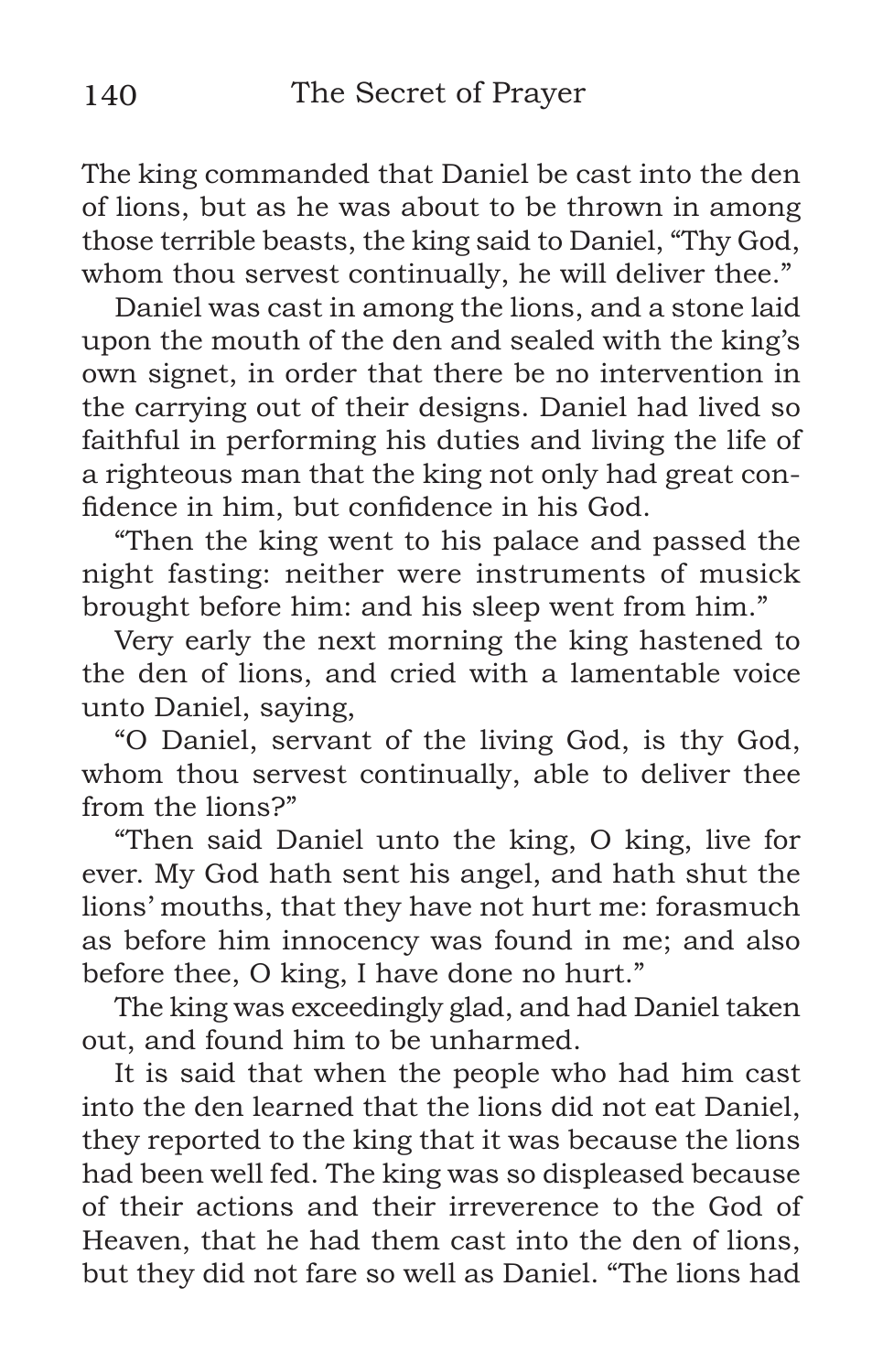the mastery of them, and brake all their bones in pieces or ever they came at the bottom of the den."

This exemplified the faithful life of Daniel, and the power of his God, and caused the king to make another decree:

"Then King Darius wrote unto all people, nations, and languages, that dwell in all the earth; Peace be multiplied unto you. I make a decree, That in every dominion of my kingdom men tremble and fear before the God of Daniel: for he is the living God, and stedfast for ever, and his kingdom that which shall not be destroyed, and his dominion shall be even unto the end. He delivereth and rescueth, and he worketh signs and wonders in heaven and in earth, who hath delivered Daniel from the power of the lions." Daniel 6:25-27.

What the faithfulness of one man could do is worthy of consideration. All the people, nations and languages under the jurisdiction of Darius were to worship the God of Daniel, and all was brought about through faithfulness in prayer in his secret chamber. There is no child of God too weak or unworthy for their influence to reach far beyond their place of prayer, and upon their faithfulness to God depends the salvation of many souls.

In the ninth chapter of Daniel, is recorded a lengthy prayer, which he offered unto the Lord. In answer to this prayer, Daniel said that while he was yet speaking the Lord answered: "I am now come forth to give thee skill and understanding. At the beginning of thy supplications the commandment came forth, and I am come to shew thee; for thou art greatly beloved: therefore understand the matter, and consider the vision."

At one time Daniel spent three weeks in supplication before the Lord, at the end of which time the Lord gave him to understand that He heard him from the beginning.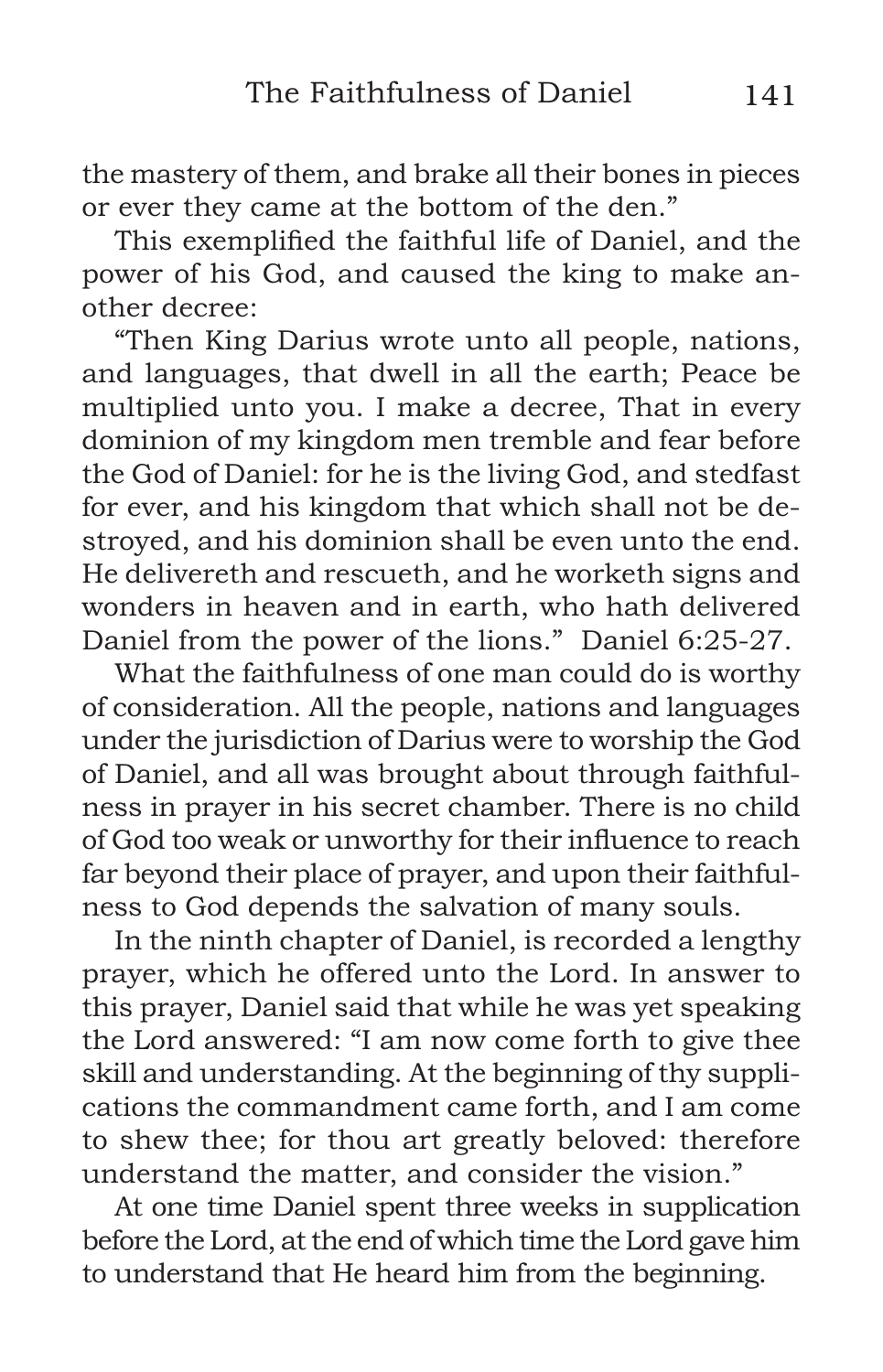"In those days I Daniel was mourning three full weeks. . . . Then said he unto me, Fear not, Daniel: for from the first day that thou didst set thine heart to understand, and to chasten thyself before thy God, thy words were heard, and I am come for thy words." Daniel  $10.2 - 12$ .

This would be an encouragement to us, knowing that the Lord hears even from the beginning of our petitions, and that though we may continue with importunity there is certain victory in the end.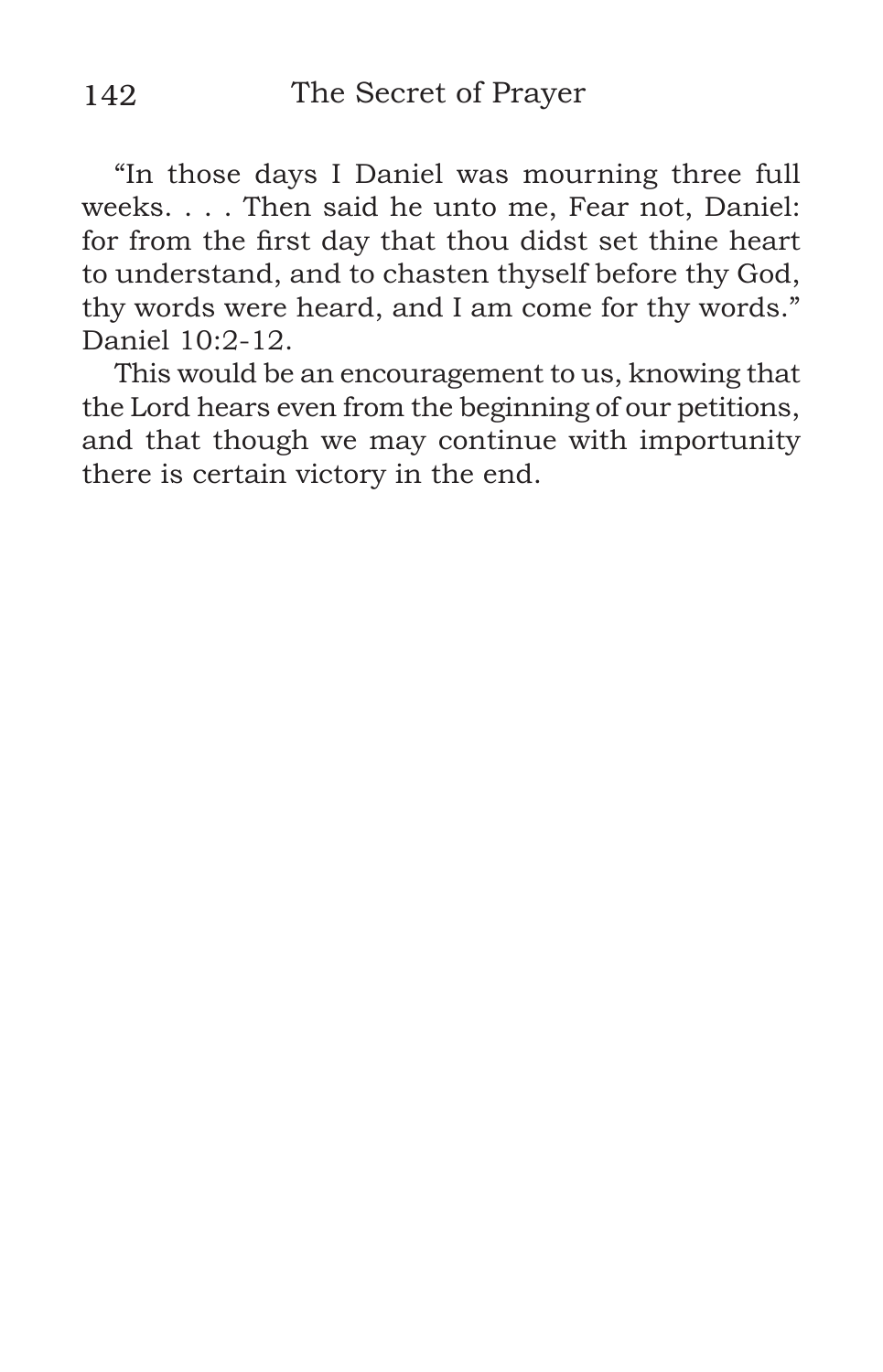# **XXXII**

#### **David and Solomon**

E, whom the Lord called to be king over Is-<br>rael, was once only a shepherd boy, who had<br>learned to lead his flocks to green pastures rael, was once only a shepherd boy, who had learned to lead his flocks to green pastures and by the running waters of the brook.

By the help of the Lord, when he was yet but a lad, he was not only enabled to kill a bear and a lion, but met in battle the giant Goliath, who had been defying the armies of Israel, and no one dared go out to meet him. David, with his pebbles from the brook, went forth in the name of the God of Heaven and slew the giant, and defeated the armies of the enemies of Israel, thus glorifying the name of the Lord, and for which he was held in high esteem by the people of Israel. His valor on this occasion, no doubt, caused him to be called to a higher position, and he was finally crowned king.

He fought battles with the sword, and ofttimes his enemies encamped round about him, giving him trouble on every hand, until at times he was almost discouraged. When he would begin to wander from the Lord, he would sometimes feel that his feet were "well nigh slipped." He would then flee to the Lord in earnest prayer, confess his wrong, and lay hold upon the promises of God, after which he would become bold and feel that he could face his most dangerous enemy. At one time, we hear him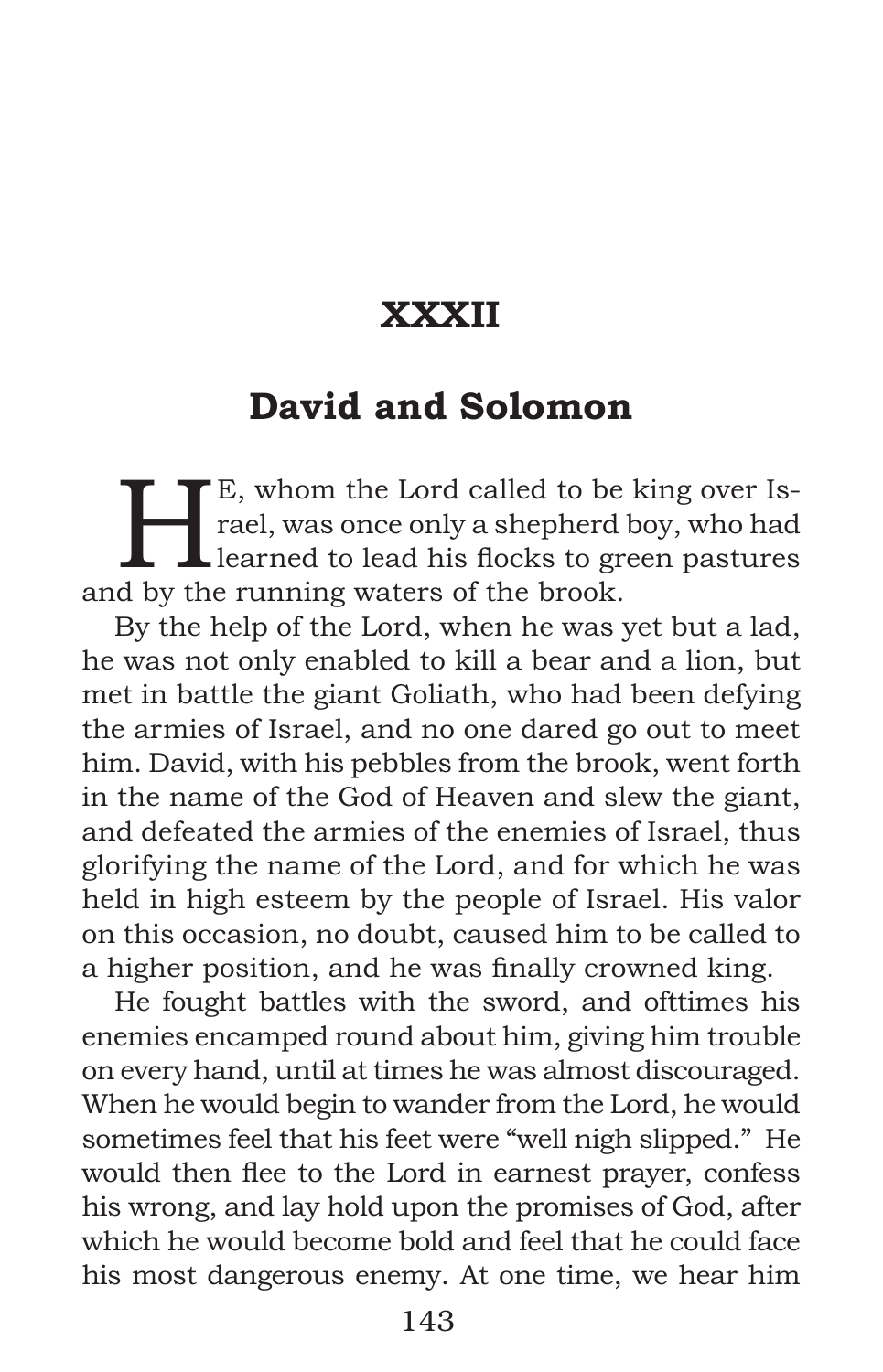say, "For by thee I have run through a troop; and by my God have I leaped over a wall."

Even after he became king, no doubt his mind often wandered back to his early shepherd days when he led his flocks. In later years, when great responsibilities rested upon him, and his enemies encamped round about him, he realized the Lord as a protector of himself and his people, and he said:

"The LORD is my shepherd; I shall not want. He maketh me to lie down in green pastures; he leadeth me beside the still waters.

"He restoreth my soul: he leadeth me in the paths of righteousness for his name's sake. Yea, though I walk through the valley of the shadow of death, I will fear no evil: for thou art with me; thy rod and thy staff they comfort me.

"Thou preparest a table before me in the presence of mine enemies: thou annointest my head with oil; my cup runneth over. Surely goodness and mercy shall follow me all the days of my life: and I will dwell in the house of the Lord for ever." Psalms 23.

Now, we come to Solomon, the son of David, the wise man of all the earth; he, of whom it was said by the queen of Sheba, after she had heard of the great wisdom of Solomon, and had visited him, that the half had not been told. It will be of interest to know how Solomon acquired such wisdom and understanding. We are informed in the Word of God that "Solomon loved the LORD, walking in the statutes of David his father."

"In Gibeon the LORD appeared to Solomon in a dream by night: and God said, Ask what I shall give thee. And Solomon said, Thou hast shown unto thy servant David my father great mercy, according as he walked before thee in truth, and in righteousness, and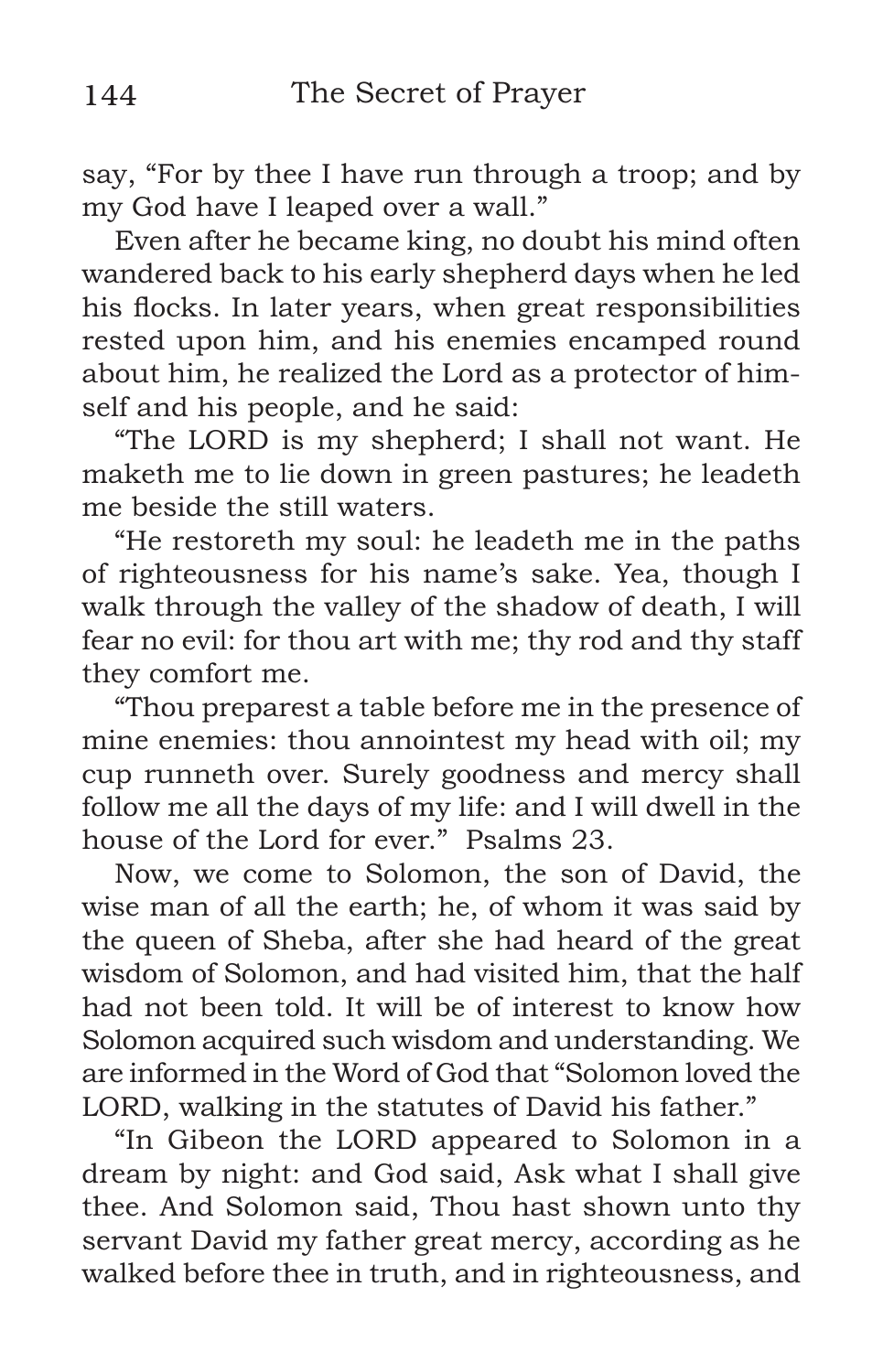in uprightness ofheart with thee; and thou hast kept for him this great kindness, that thou hast given him a son to sit on his throne, as it is this day.

"And now, O LORD my God, thou hast made thy servant king instead of David my father: and I am but a little child: I know not how to go out or come in. And thy servant is in the midst of thy people which thou hast chosen, a great people, that cannot be numbered nor counted for multitude. Give therefore thy servant an understanding heart to judge thy people, that I may discern between good and bad: for who is able to judge this thy so great a people?" I Kings 3:5-9.

"And the speech pleased the Lord, that Solomon had asked this thing.

"And God said unto him, Because thou hast asked this thing, and hast not asked for thyself long life; neither hast asked riches for thyself, nor hast asked the life of thine enemies; but hast asked for thyself understanding to discern judgment; behold, I have done according to thy words: lo, I have given thee a wise and understanding heart; so that there was none like thee before thee, neither after thee shall any arise like unto thee.

"And I have also given thee that which thou hast not asked, both riches, and honour: so that there shall not be any among the kings like unto thee all thy days. And if thou wilt walk in my ways, to keep my statutes and my commandments, as thy father David did walk, then I will lengthen thy days." I Kings 3:10-14.

King Solomon was not only able to confound the queen of Sheba with his wonderful wisdom, but wrote many proverbs and wise sayings. He built the temple, and became a wise ruler. So long as he obeyed the commands, the blessings of the Lord were upon him.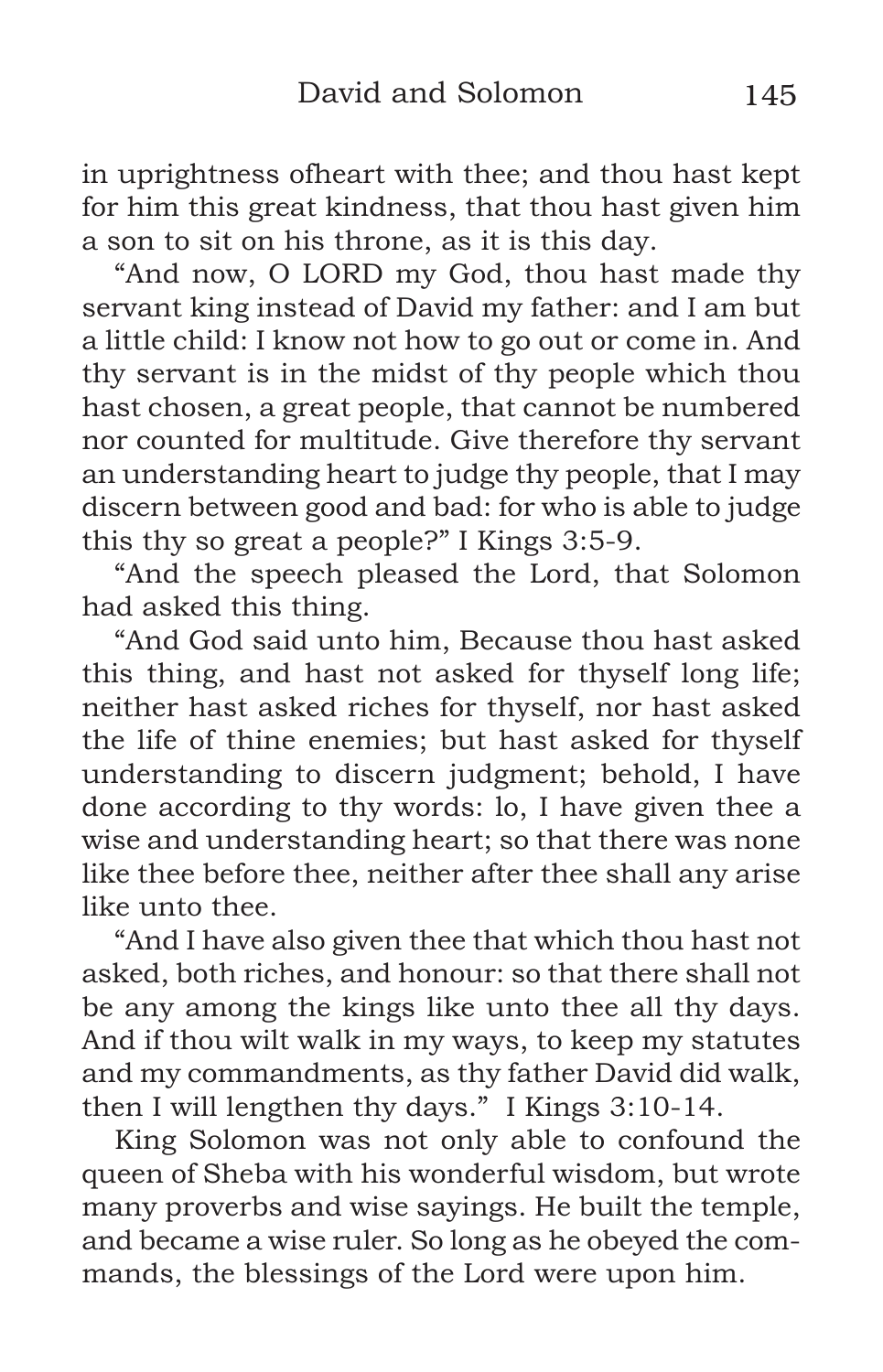# **XXXIII**

## **The Apostles**

By permitting our minds to dwell in meditation<br>upon the beautiful Sea of Galilee, we are carried back to apostolic days. Although this sea upon the beautiful Sea of Galilee, we are carried back to apostolic days. Although this sea may not be more beautiful than many other bodies of water, yet it is made so to us on account of the sweet remembrances of the scenes and occurrences of those early days, of the work of the Saviour and the ministry of His followers. It was here, when walking along the seashore, that Jesus began to call His disciples.

He chose twelve men for the work of the ministry. Their apostleship was born in the travail of prayer. Just before ordaining the twelve, Jesus spent the entire night in prayer. It was a weighty matter, and one of great responsibility to select and send forth men to preach the everlasting Gospel and show forth the plan of salvation. Therefore, we should realize the necessity of earnest continued prayer when considering matters of importance today among the people of God. In selecting men for these great responsibilities, He did not go among the lawyers, doctors, and men of highest education, but sought them from the more common walks of life. He chose men who were willing to become His followers and be useful in doing the works He commanded, without stopping to argue or reason out matters from a stand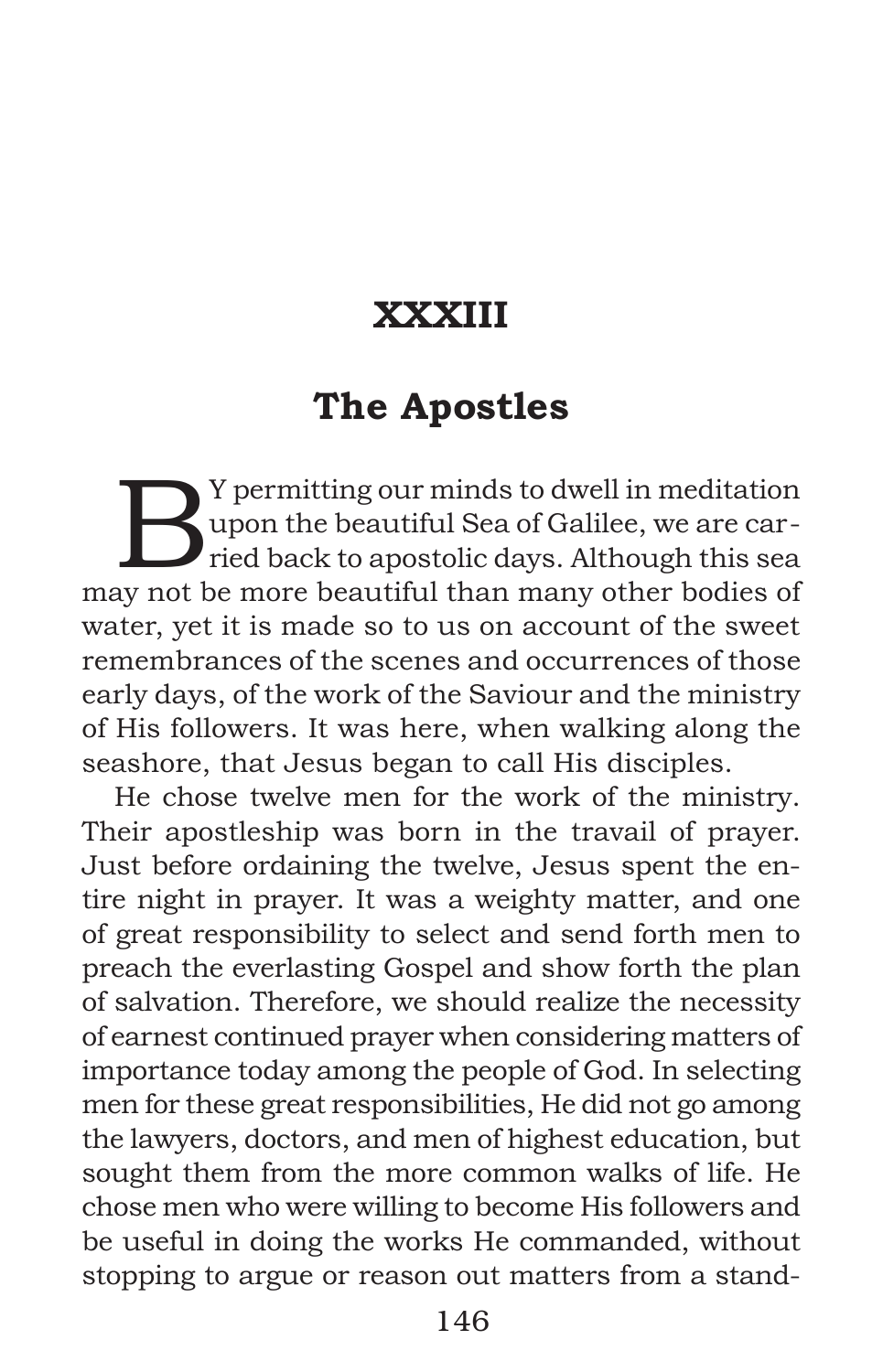point of science and philosophy. His command to them was "Follow me." Their obedience caused Him to bestow upon them wonderful gifts and power, and to send them forth with a commission of power and authority.

The closing scenes in the life of Jesus were trying times to the apostles. They were with Him in the Garden of Gethsemane while He was passing through the great ordeal of His life, pleading unto the Father in earnest prayer. They partook of the feast of the last Passover with Him, receiving from His hands the bread which represented His broken body, and the cup which represented His blood shed for the remission of sins.

No doubt, one of the great testing times of their lives was when Jesus was arrested. For three years they had given their time in preaching the Gospel and in following Him. Now He was arrested, and they were in the midst of a howling mob. One of their number had turned traitor; another one denied his Master. Then following the trial came the crucifixion scene, but this being followed by the resurrection of Jesus brought some courage to their hearts. Still, their lives were in danger because of their religious belief, insomuch that when they met together they had the door shut for fear of the Jews.

Twice, while they were thus gathered together, Jesus suddenly appeared in their midst and departed from them again. While they were in Galilee, Jesus came and spoke to them, saying, "All power is given unto me in heaven and in earth." Then he gave them his last commission, saying, "Go ye therefore, and teach all nations." Matthew 28:19-20.

Previous to this He had told them of His death, and they had not fully understood. He had said that they should afterwards tarry at Jerusalem until they be endued with power.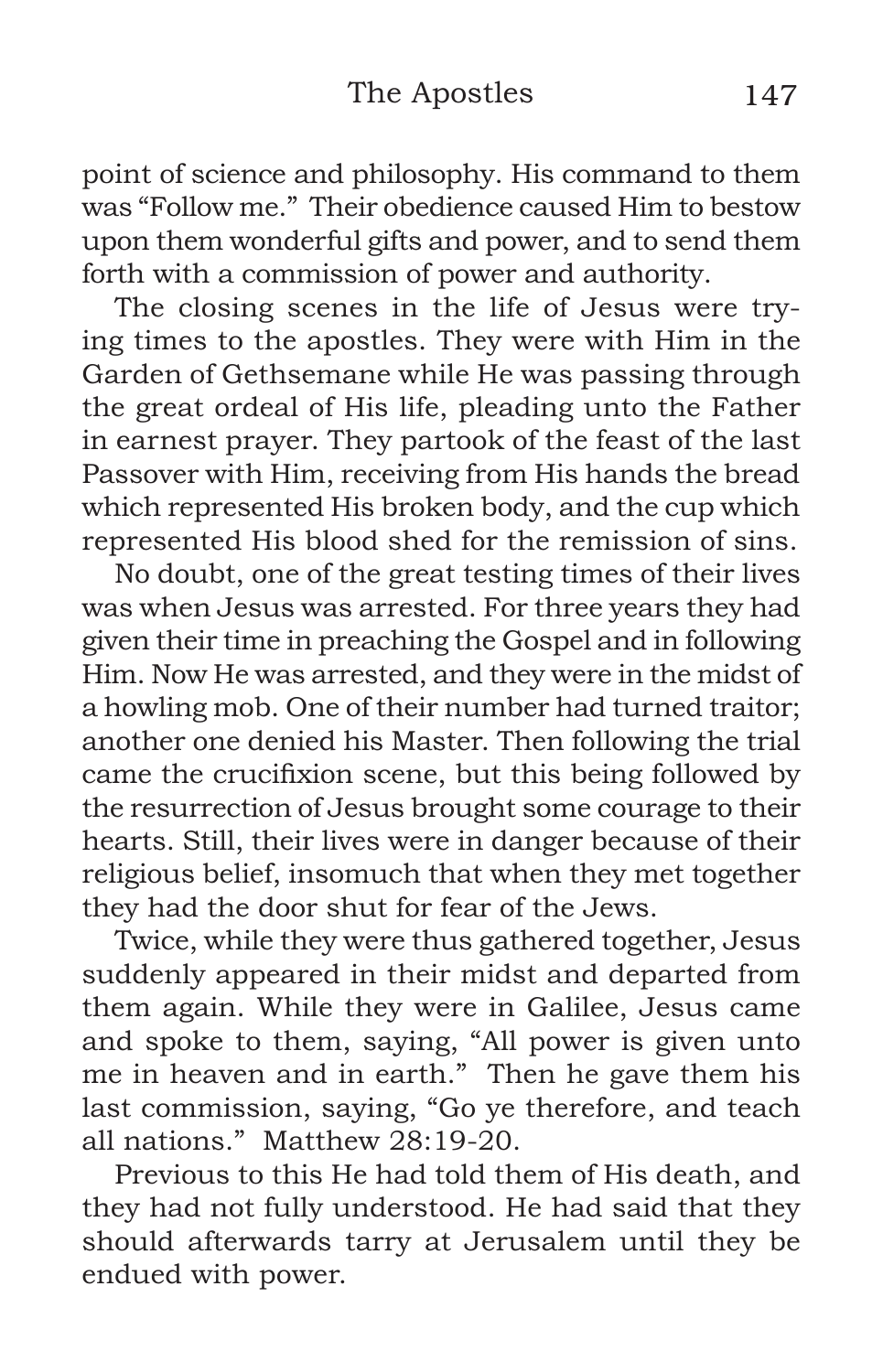In the first chapter of Acts, we have a record of His ascension into Heaven, and the apostles gathered together at Jerusalem to wait upon the Lord in prayer. "These all continued with one accord in prayer and supplication, with the women, and Mary the mother of Jesus, and with his brethren." It was then that Peter explained to them concerning the things that had taken place.

It was while in that upper room, in that continued prayer-meeting, that they were enabled to realize the manifestation of the mighty power of God, which swept away from their minds all doubts and fears, and filled them with boldness. "And when the day of Pentecost was fully come, they were all with one accord in one place. And suddenly there came a sound from heaven as of a rushing mighty wind, and it filled all the house where they were sitting. And there appeared unto them cloven tongues like as of fire, and it sat upon each of them. And they were all filled with the Holy Ghost, and began to speak with other tongues, as the Spirit gave them utterance." Acts 2:1-4.

There were people from the various countries round about, and when Peter and the apostles began preaching to them, those were present who crucified Jesus, and Peter plainly told them of their great sins and iniquities.

The people were surprised at the power manifest, and the knowledge which the apostles displayed, insomuch that the most wicked of them began to cry out, "Men and brethren, what shall we do?" The preaching was so effective that three thousand then and there yielded their hearts to God and believed on Jesus Christ and were baptized. "And they continued stedfastly in the apostles' doctrine and fellowship, and in breaking of bread, and in prayers." It was undoubtedly a praying time among them, and one of praise and thanksgiving.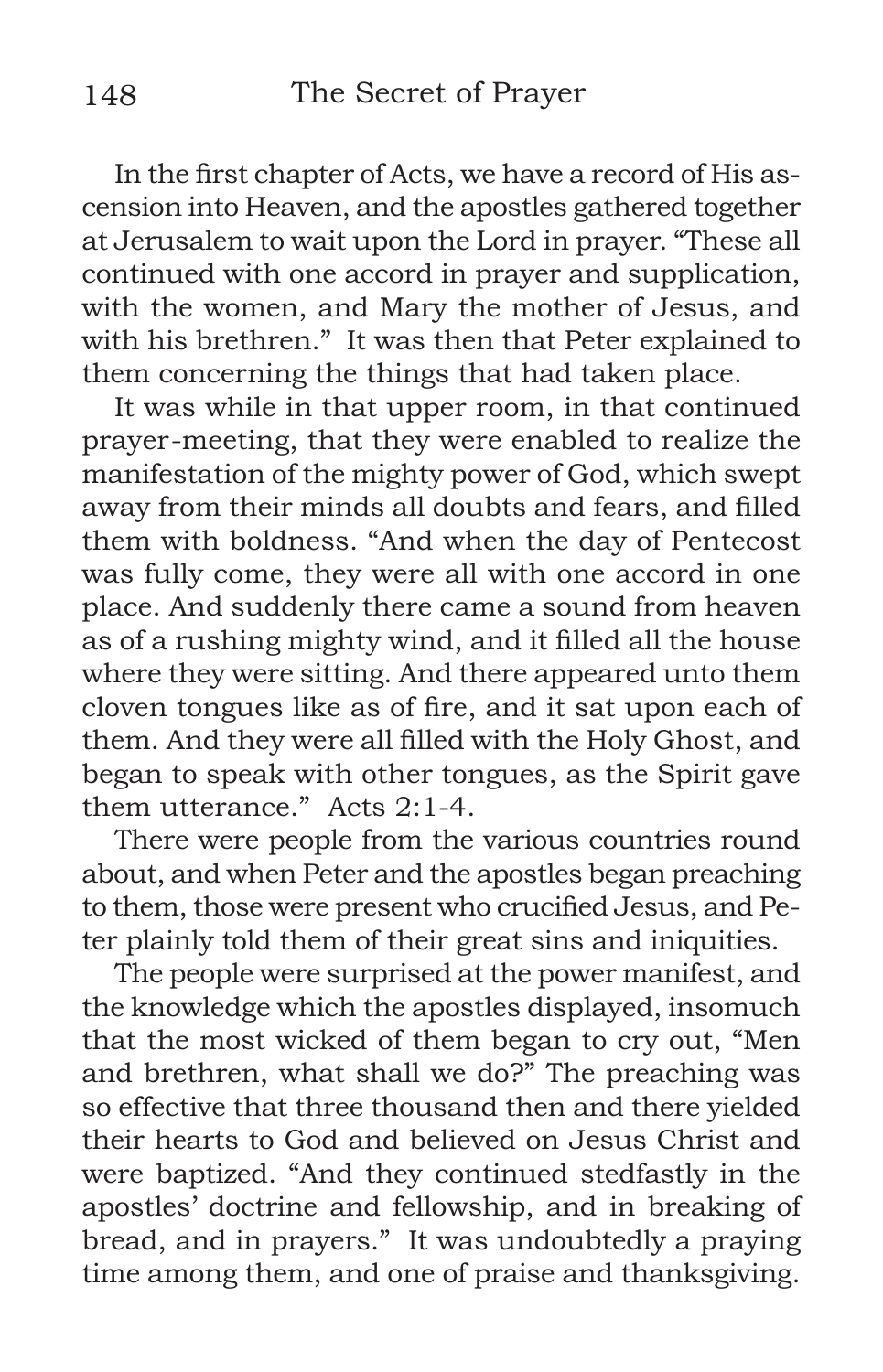Their hearts had been changed and were now filled with the love and glory of God.

However, all did not yield their hearts to God, but there were many who continued to oppose the truth that was preached. Soon after this the lame man was healed, which was followed by persecution, but they continued to preach the Word with great boldness, and mighty signs and wonders followed. This filled the high priests and Sadducees with indignation, and they "laid their hands on the apostles, and put them in the common prison," but the Lord sent an angel to deliver them, and they were soon preaching in the temple again.

After the wonderful manifestations of the power of God in delivering them from prison, they were again brought before the rulers and reproved for their teaching. "Then Peter and the other apostles answered and said, We ought to obey God rather than men." They were beaten and charged to speak no more in that name.

By this time the work had become so great that it was necessary to select certain persons to look after the matter of providing for the poor, and the apostles said, "We will give ourselves continually to prayer, and to the ministry of the word." After this they chose seven persons to look after the poor, and such things as were necessary in order to relieve the apostles of their burdens. After naming the seven, it says, "Whom they set before the apostles: and when they had prayed, they laid their hands on them." It seemed that almost everything of any great importance was accompanied by much prayer.

As the apostles went forth fulfilling their commission, the power of God was manifest, many souls were saved, and persecution followed; and God was with them in manifestation of power wherever they went.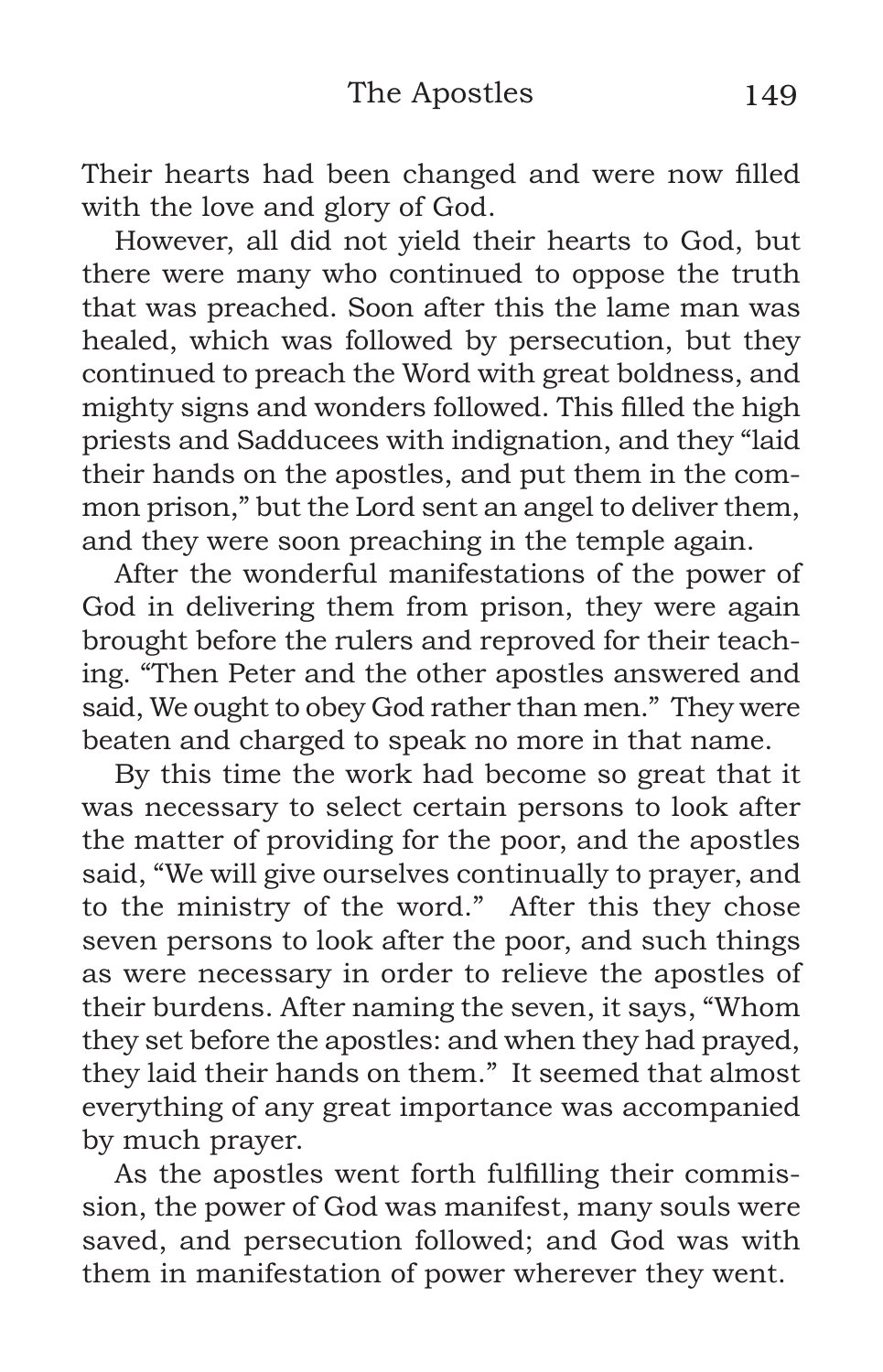### **XXXIV**

#### **Peter, His Weakness and Strength**

CCORDING to the record given by Matthew,<br>Peter was the first apostle Jesus called to<br>follow Him, with the promise that He would Peter was the first apostle Jesus called to **A** follow Him, with the promise that He would make him a fisher of men. He had been a fisherman by occupation, and now he was to catch men, by preaching the Word and bringing them into the kingdom. By reading the life of Peter, we find that he was very outspoken and forward in his undertakings, and notwithstanding his weakness, he seems to have been one upon whom Jesus specially relied. Peter had the privilege of being on the Mount of Transfiguration and witnessing that notable scene. He was also in the Garden of Gethsemane, but just before the death of Jesus, He said to Peter, "Satan hath desired to have you, that he may sift you as wheat: but I have prayed for thee, that thy faith fail not: and when thou art converted, strengthen thy brethren." Peter could scarcely believe that such could be the case, "And he said unto him, Lord, I am ready to go with thee, both into prison, and to death." Luke 22:31-33.

Peter declared his trueness the second time, saying, "Although all shall be offended, yet will not I, and Jesus saith unto him, Verily I say unto thee, That this day, even in this night, before the cock crow twice, thou shalt deny me thrice. But he spake the more vehemently, If I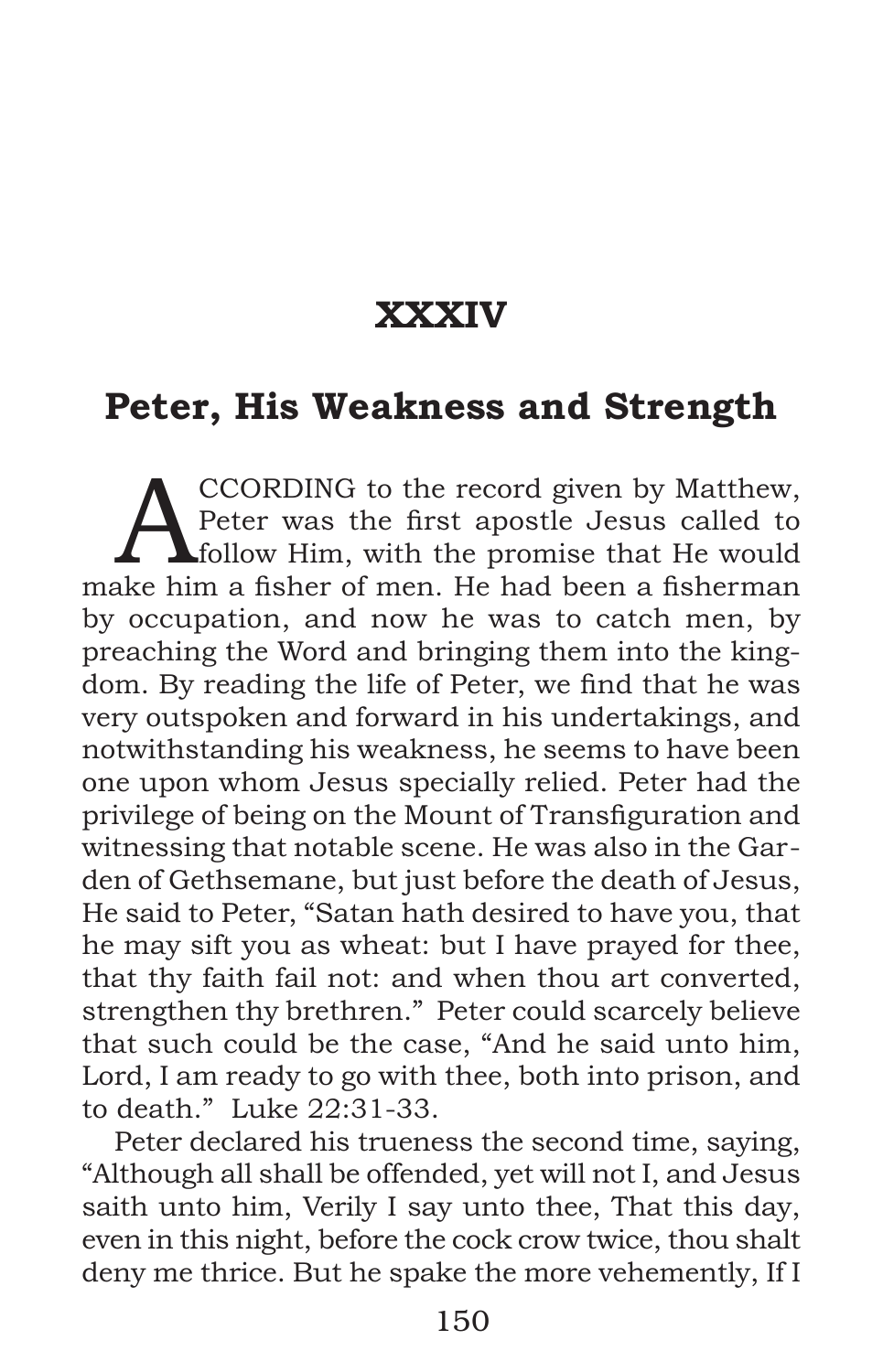should die with thee, I will not deny thee in any wise. Likewise also said they all." Mark 14:27-31.

Soon after this they took Jesus to the house of the high priest, "…And Peter followed afar off. And when they had kindled a fire in the midst of the hall, and were set down together, Peter sat down among them. But a certain man beheld him as he sat by the fire, and earnestly looked upon him, and said, This man was also with him."

"And he denied him, saying, Woman, I know him not."

"And after a little while another saw him, and said, Thou art also of them. And Peter said, Man, I am not."

"And about the space of one hour after another confidently affirmed, saying, Of a truth this fellow also was with him: for he is a Galilaean. And Peter said, Man, I know not what thou sayest.

"And immediately, while he yet spake, the cock crew.

"And the Lord turned, and looked upon Peter. And Peter remembered the word of the Lord, how he had said unto him, Before the cock crow, thou shalt deny me thrice.

"And Peter went out and wept bitterly." Luke 22:54- 62.

This was a sad time for Peter. It was a manifestation of his weakness. Before this he had thought he was so strong; Jesus had warned him, and told him what he would do, and now it had happened. However, that prayer of Jesus was not to be forgotten. He told Peter that He would pray for him, that his faith fail not. Did Peter's faith in Jesus fail? No. He had given away, yielded to sin, and on the spur of the moment had denied his master before his accusers. He had backslidden, and required repentance in order to again receive the favor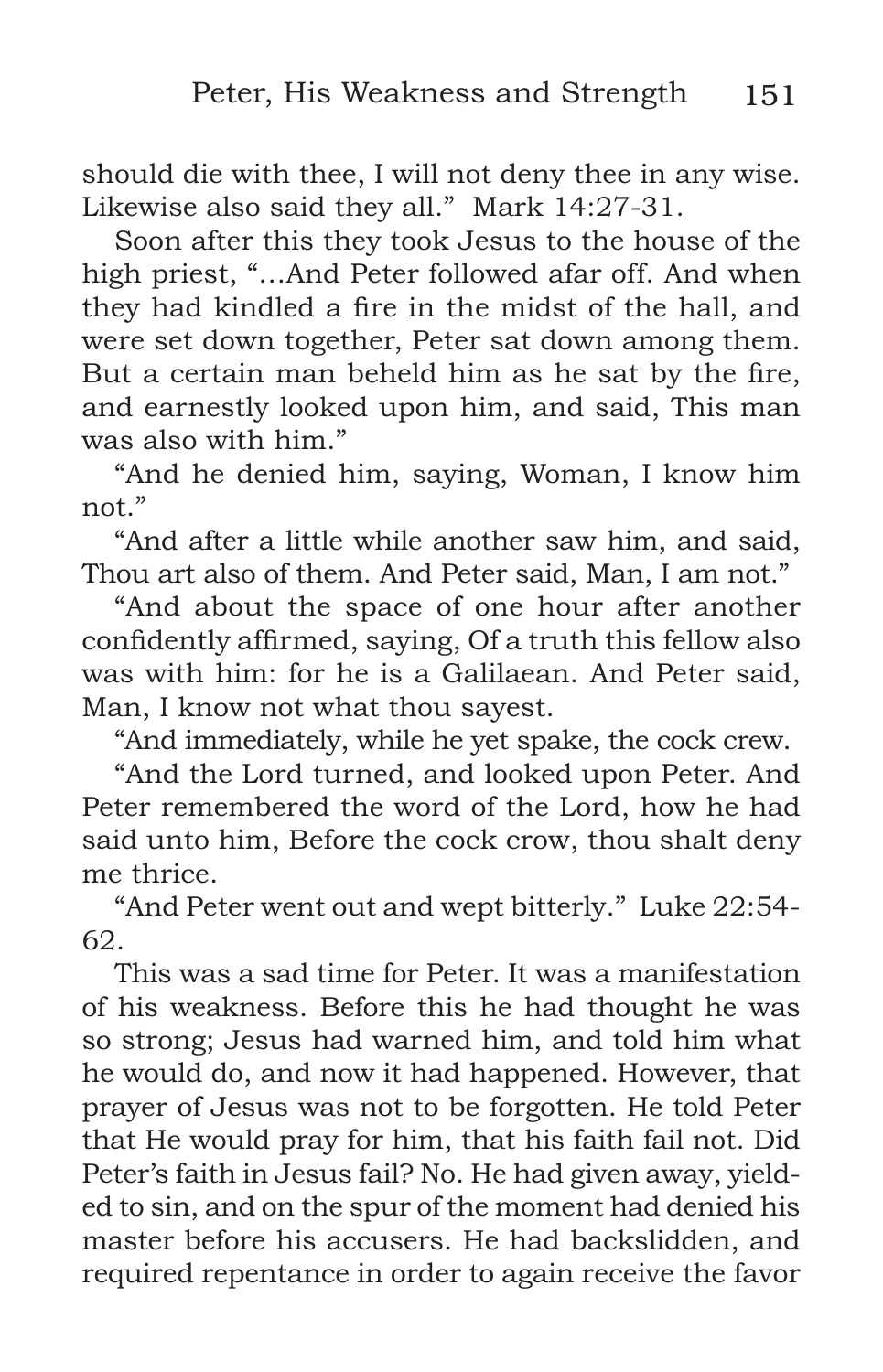of the Lord, but he had not lost faith in Christ. The prayer of Jesus was answered, that even though he did deny Him, yet he did not turn against Him at heart, and take a stand with the enemies of Jesus and enter with them in persecuting the followers of Jesus. His repentance was genuine, and was regarded by the Lord, and later, after the resurrection, Jesus told those whom He met at the tomb to go and tell the disciples, "and Peter." It seems that He sent a special message to Peter, knowing that he would need special encouragement at this time.

After the death and resurrection of Jesus, Peter concluded, however, that he would go back to his old occupation.

He said to the disciples, "I go a fishing. They say unto him, We also go with thee. They went forth and entered into a ship immediately; and that night they caught nothing." In the morning Jesus appeared unto them, after a time telling them to launch out into the deep and cast their net on the right side of the ship. They did so, catching an abundant supply.

After the day of Pentecost, there was a wonderful change in Peter. He had received the baptism of the Holy Ghost, and with boldness he stood up before those wicked Jews—those who crucified Christ—together with great crowds of people from the country round about. He preached with such boldness as to astonish all present. From that time forth, Peter was well known for his boldness and power with God. After the healing of the lame man, when they were brought before the rulers, Peter made such strong statements that these lawgivers were astonished.

"Now when they saw the boldness of Peter and John, and perceived that they were unlearned and ignorant men, they marvelled; and they took knowledge of them,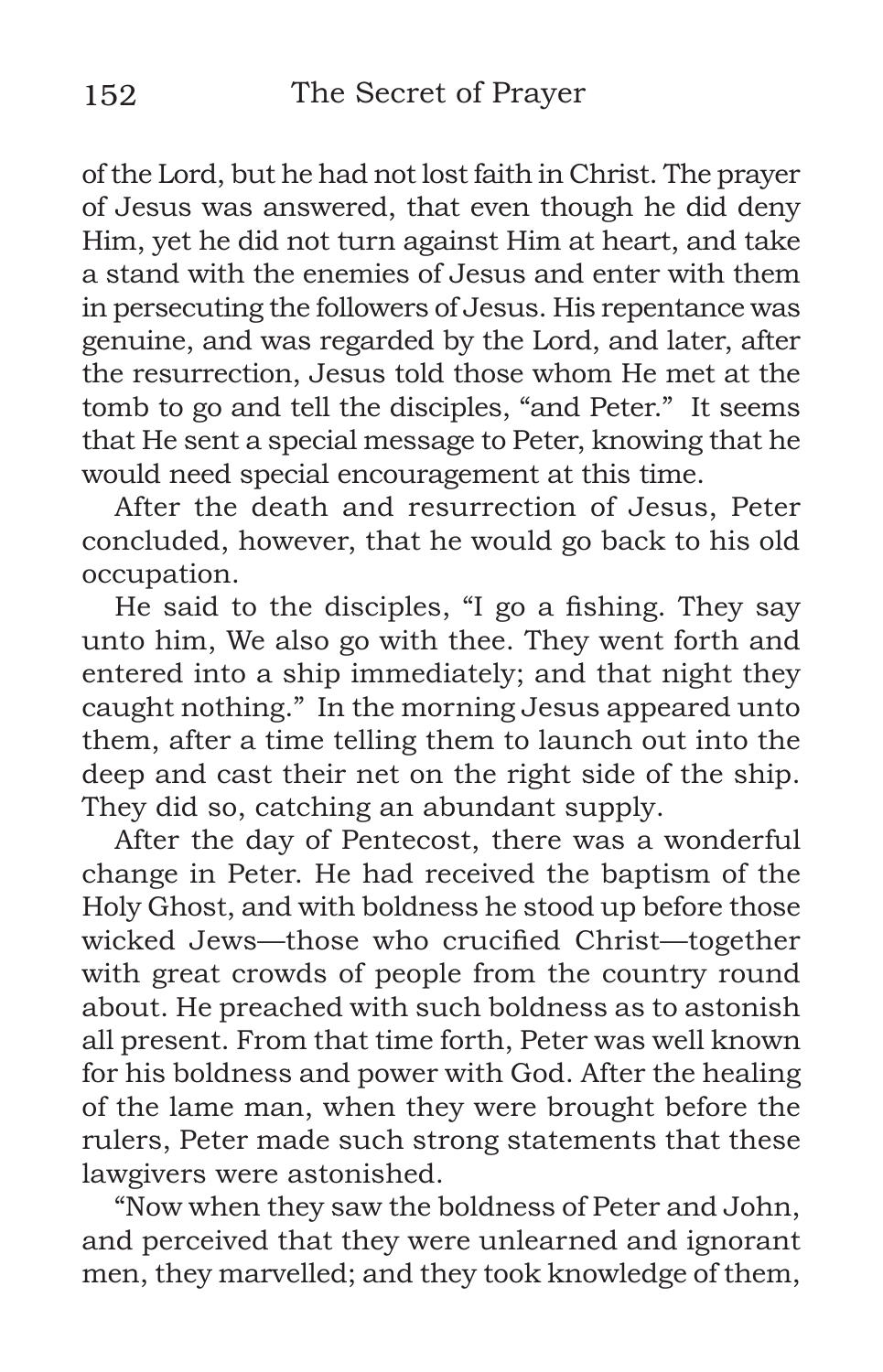that they had been with Jesus. And beholding the man which was healed standing with them, they could say nothing against it." However, they commanded the disciples to speak no more in the name of Jesus.

"But Peter and John answered and said unto them, Whether it be right in the sight of God to hearken unto you more than unto God, judge ye." The prayer service held after this resulted in a wonderful awakening, and was followed by a mighty manifestation of the power of God. Soon after the people gathered together in one of the most wonderful divine healing services ever held.

"And by the hands of the apostles were many signs and wonders wrought among the people; (and they were all with one accord in Solomon's porch. And of the rest durst no man join himself to them: but the people magnified them. And believers were the more added to the Lord, multitudes both of men and women.) Insomuch that they brought forth the sick into the streets, and laid them on beds and couches, that at the least the shadow of Peter passing by might overshadow some of them. There came also a multitude out of the cities round about unto Jerusalem, bringing sick folks, and them which were vexed with unclean spirits: and they were healed every one." Acts 5:12-16.

Here Peter was again one of the most prominent of their number. No doubt, the fame of him had gone out because of the healing of the lame man through his instrumentality, and people having heard of it, thought that if they could only get in the shadow of Peter they would be healed.

Peter had, at various times, the experience of being cast into prison, and of being miraculously delivered.

Peter was a man of prayer, and in speaking of a vision at one time, he said, "I was in the city of Joppa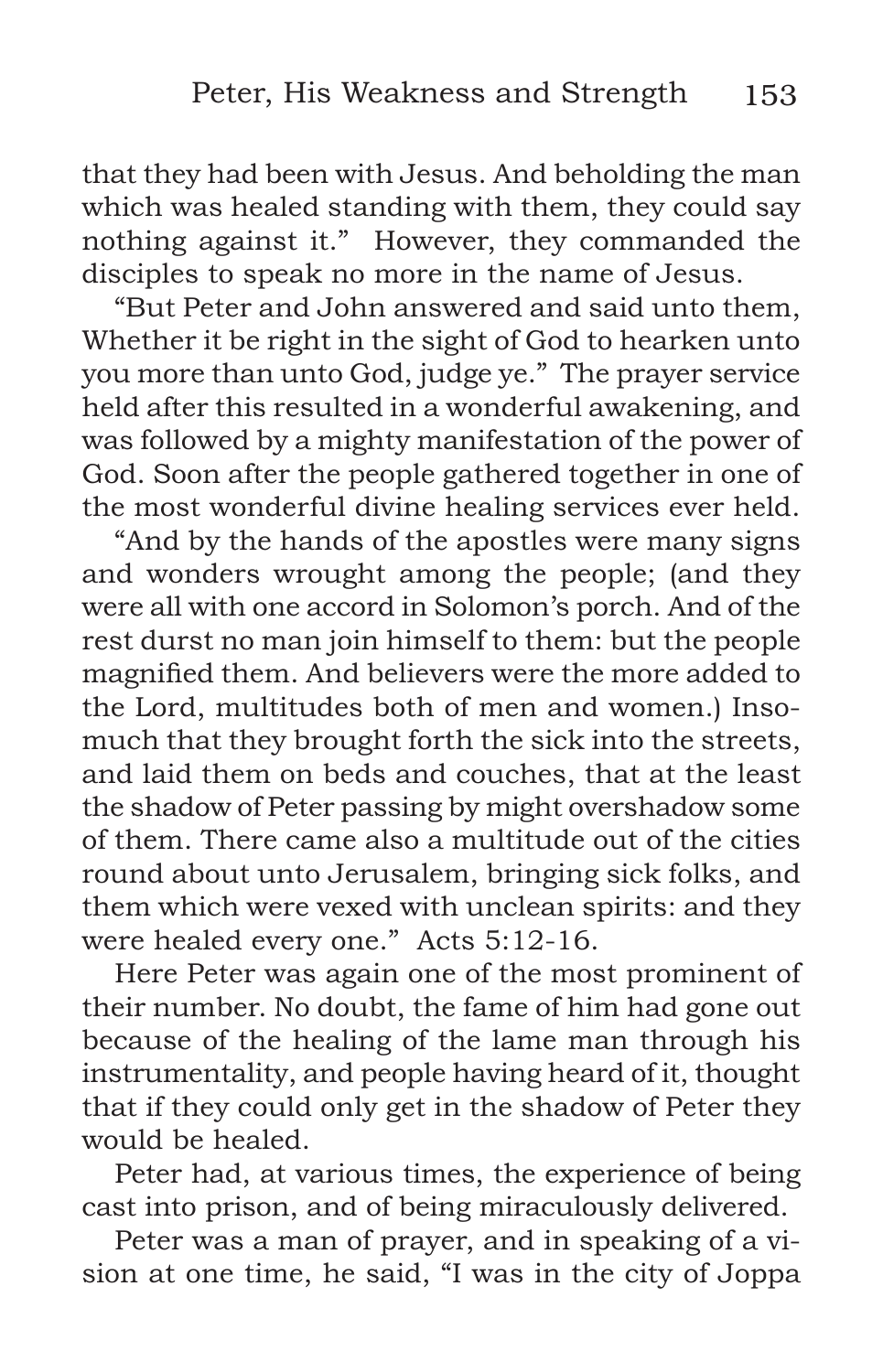praying." (Acts 11:5.) In this vision the Lord was trying to show Peter that the Gospel was not only for the Jews but for the Gentiles as well and made known to him that he, with certain others, should go to the house of Cornelius, and there preach the Gospel to the Gentiles.

Ofttimes Peter spoke with authority to the sick. At one time, while visiting the saints who dwelt at Lydda, he found a certain man named AEneas, who had kept his bed for eight years, being sick of the palsy; and Peter said unto him, "AEneas, Jesus Christ maketh thee whole: arise and make thy bed. And he arose immediately." Acts 9:33-34.

This caused many people to turn to the Lord.

At Joppa, a woman, by the name of Dorcas, died, and after they had laid her in an upper chamber, the disciples, learning that Peter was at Joppa, sent for him. Peter put all of the people out of the room, "and kneeled down and prayed; and turning him to the body said, Tabitha, arise. And she opened her eyes: and when she saw Peter, she sat up. And he gave her his hand, and lifted her up, and when he had called the saints and widows, presented her alive." Acts  $9:40-41$ .

Peter's life was spent in preaching the Gospel with boldness and power.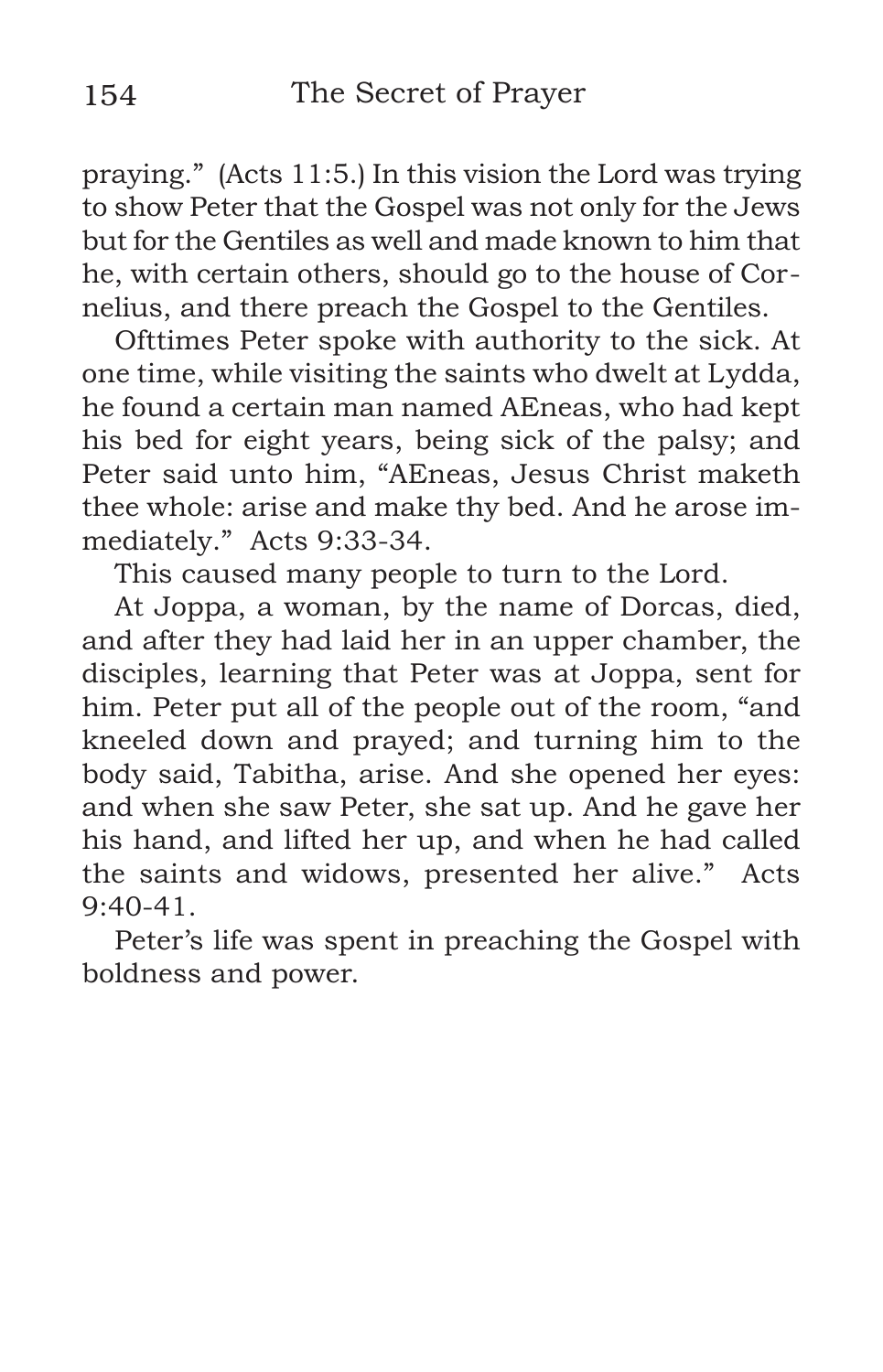### **XXXV**

### **Stephen and Cornelius**

TEPHEN was one of the seven persons chosen to look after the poor and the widows that were neglected in the daily ministration of the means that had been cast at the disciples' feet for distribution. "And they chose Stephen, a man full of faith and of the Holy Ghost. . . . And Stephen, full of faith and power, did great wonders and miracles among the people." Acts 6:5, 8.

He was also a minister of the Gospel, and preached the Word with great authority. In his last sermon, he rehearsed the history of the Jews, from the time of Abraham to the death of Jesus Christ, and even up to the very day of the message. The reproof was so strong and penetrating that it is said, "When they heard these things, they were cut to the heart, and they gnashed on him with their teeth."

His life paid for this message. "But he, being full of the Holy Ghost, looked up steadfastly into heaven, and saw the glory of God, and Jesus standing on the right hand of God, and said, Behold, I see the heavens opened, and the Son of man standing on the right hand of God. Then they cried out with a loud voice, and stopped their ears, and ran upon him with one accord, and cast him out of the city, and stoned him: and the witnesses laid down their clothes at a young man's feet, whose name was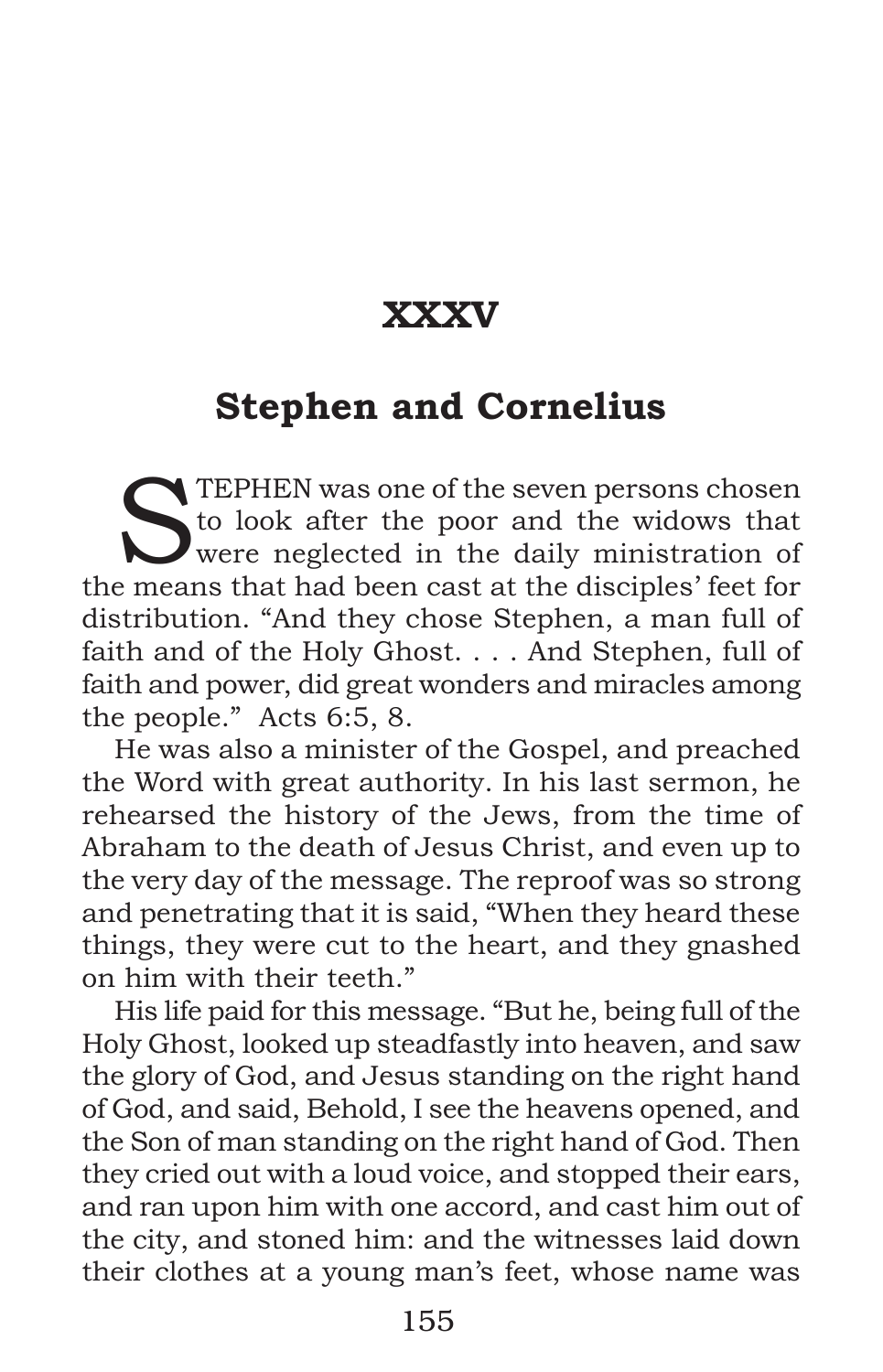Saul. And they stoned Stephen, calling upon God, and saying, Lord Jesus, receive my spirit." Acts 7:55-59.

While he was thus being stoned, "he kneeled down, and cried with a loud voice, Lord, lay not this sin to their charge. And when he had said this, he fell asleep." Although they stoned him to death for telling the truth, yet his last prayer and last words were in their behalf, that the Lord might not lay the sin to their charge. Surely this was a manifestation of love and compassion. His last moments were spent on his knees in prayer.

Cornelius was not a Jew, but he had become favorable to the religion of the Jews, and believed in the coming Messiah. He was a Gentile, uncircumcised, and a centurion. Further than that, he was a devout man—a man of prayer. It is said of him that he was "one that feared God with all his house, which gave much alms to the people, and prayed to God alway," and the Lord answered him, saving, "Thy prayers and thine alms are come up for a memorial before God." Acts 10:2, 4.

The Lord told him to send men to Joppa for Simon Peter, advising him that Peter would be able to tell him what he ought to do. When the men arrived at Joppa, Peter was in prayer, and the Lord had given him a special revelation. It is recorded that "On the morrow, as they went on their journey, and drew nigh unto the city, Peter went up upon the housetop to pray about the sixth hour." The men delivered their message to Peter, and he went to the house of Cornelius, where he made known to him what the Lord had shown him concerning the preaching of the Gospel to the Gentiles; and he said, "Of a truth I perceive that God is no respecter of persons: But in every nation he that feareth him, and worketh righteousness, is accepted with him." Acts  $10:34-35$ .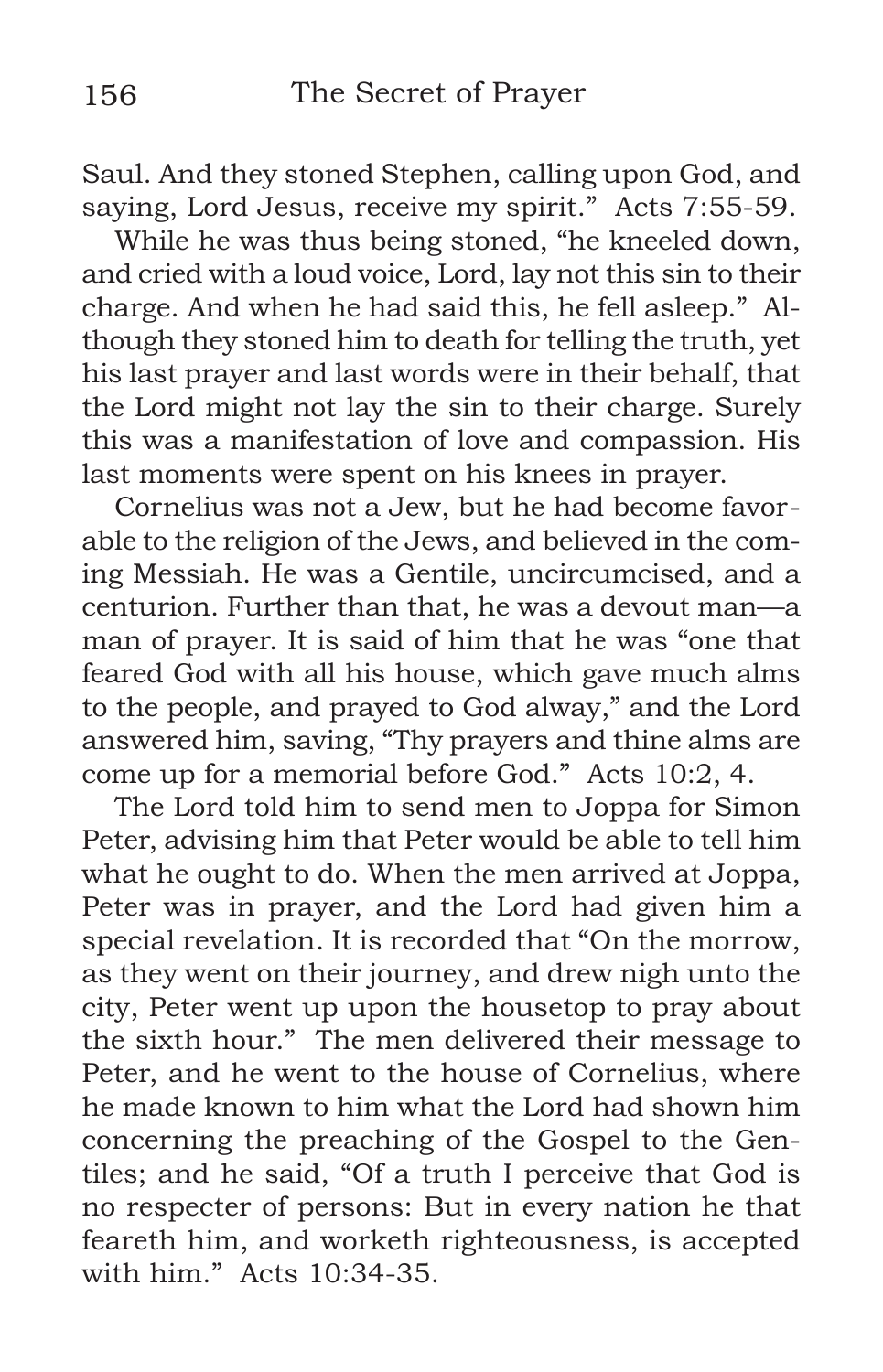While Peter preached, the Holy Ghost fell on all who listened, and the gift of the Holy Ghost was poured out upon the Gentiles; and Peter said, "Can any man forbid water, that these should not be baptized, which have received the Holy Ghost as well as we? And he commanded them to be baptized in the name of the Lord."

Thus we find that Stephen, of Jewish ancestry, and Cornelius, a Gentile, were both men of prayer, honored of God and filled with the Holy Spirit.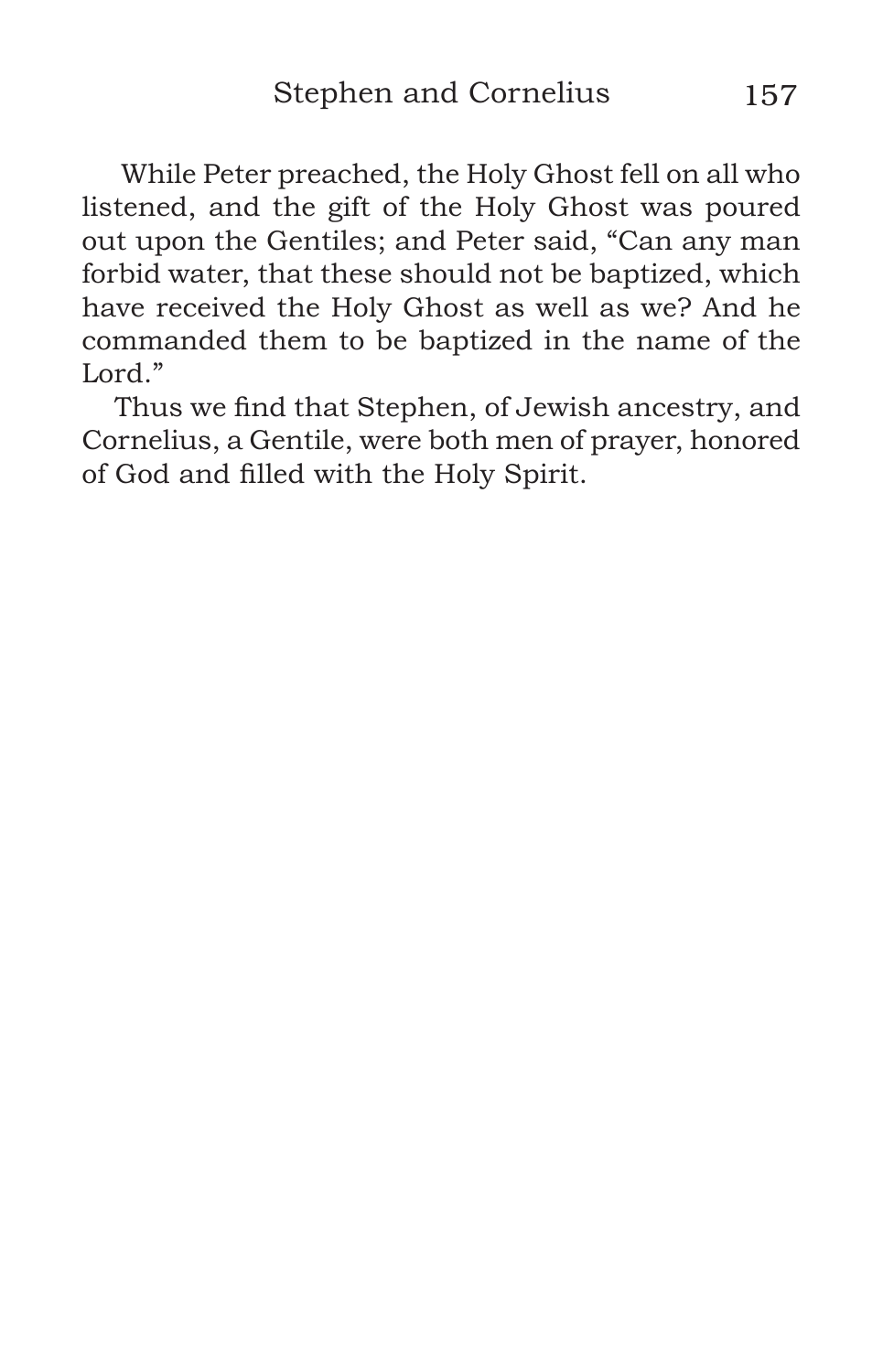# **XXXVI**

### **Paul, in Time of Trial**

PAUL, who was formerly known as Saul of Tarsus, was a man of considerable education and ability. In his earlier days he was one of the most bitter opponents of the Gospel of Jesus Christ and a persecutor of all Christians. It was while on his way to Damascus, with authority to cast the disciples of Christ into prison, or consent to their death, that he was stopped by the power of God. Some time afterwards, when brought before the rulers, he told of the incident in the following language:

"And it came to pass, that, as I made my journey, and was come nigh unto Damascus about noon, suddenly there shone from heaven a great light round about me. And I fell unto the ground, and heard a voice saying unto me, Saul, Saul, why persecutest thou me? And I answered, Who art thou, Lord? And he said unto me. I am Jesus of Nazareth, whom thou persecutest. And they that were with me saw indeed the light, and were afraid; but they heard not the voice of him that spake to me. And I said, What shall I do, Lord? And the Lord said unto me, Arise, and go into Damascus; and there it shall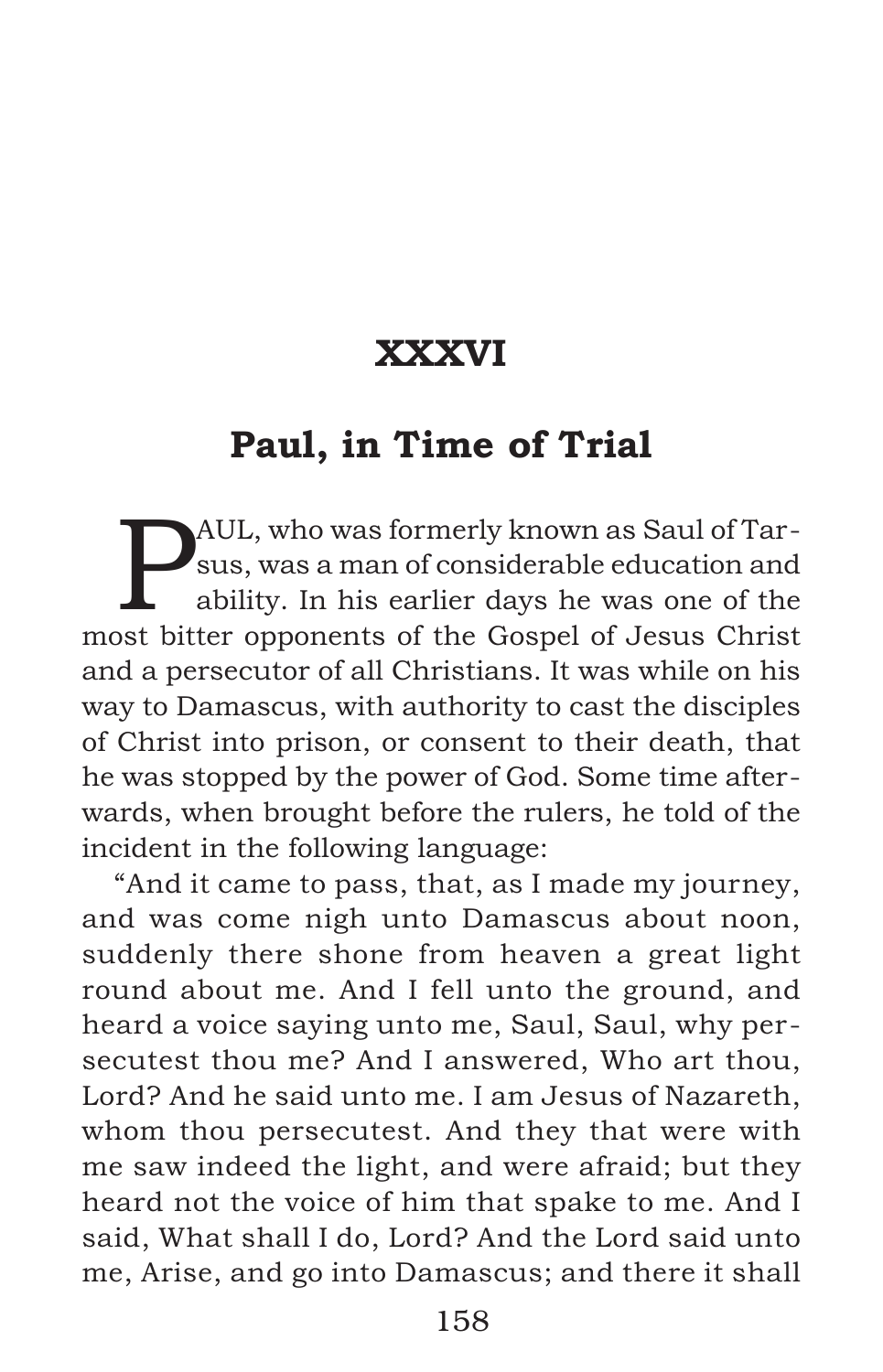be told thee of all things which are appointed for thee to do." Acts 22:6-10.

As wicked as he was, he was able to recognize the voice as being from Heaven, and inquired, "Who art thou, Lord?" He was there given to understand that through his persecution of the saints he was persecuting Jesus. The light was so great that he had to be led to Damascus, where he was instructed what to do. He yielded himself to the Lord, and afterwards came to Jerusalem, and was praying in the temple. There the Lord made known to him that he was to leave Jerusalem and go among the Gentiles. He said, "Lord, they know that I imprisoned and beat in every synagogue them that believed on thee: and when the blood of thy martyr Stephen was shed, I also was standing by, and consenting unto his death, and kept the raiment of them that slew him." Acts 22:10, 20.

He had been very bitter in his persecutions, but now was preaching the same Gospel that he had before been opposing. Having so severely punished those who believed on Jesus, now that he was one with them in belief, he could more fully sympathize with those who were persecuted and knew how to pray for the persecutors. From the time of his conversion, his life was one of continual trial and victory. At one time, while in Caesarea, a certain prophet took Paul's girdle, and bound his own hands and feet, and said, "Thus saith the Holy Ghost. So shall the Jews at Jerusalem bind the man that owneth this girdle, and shall deliver him into the hands of the Gentiles."

Many times Paul realized what it was to be bound in chains and cast into prison. He was, at one time, bound in prison, and was singing and praising God at the midnight hour, when there came an earthquake,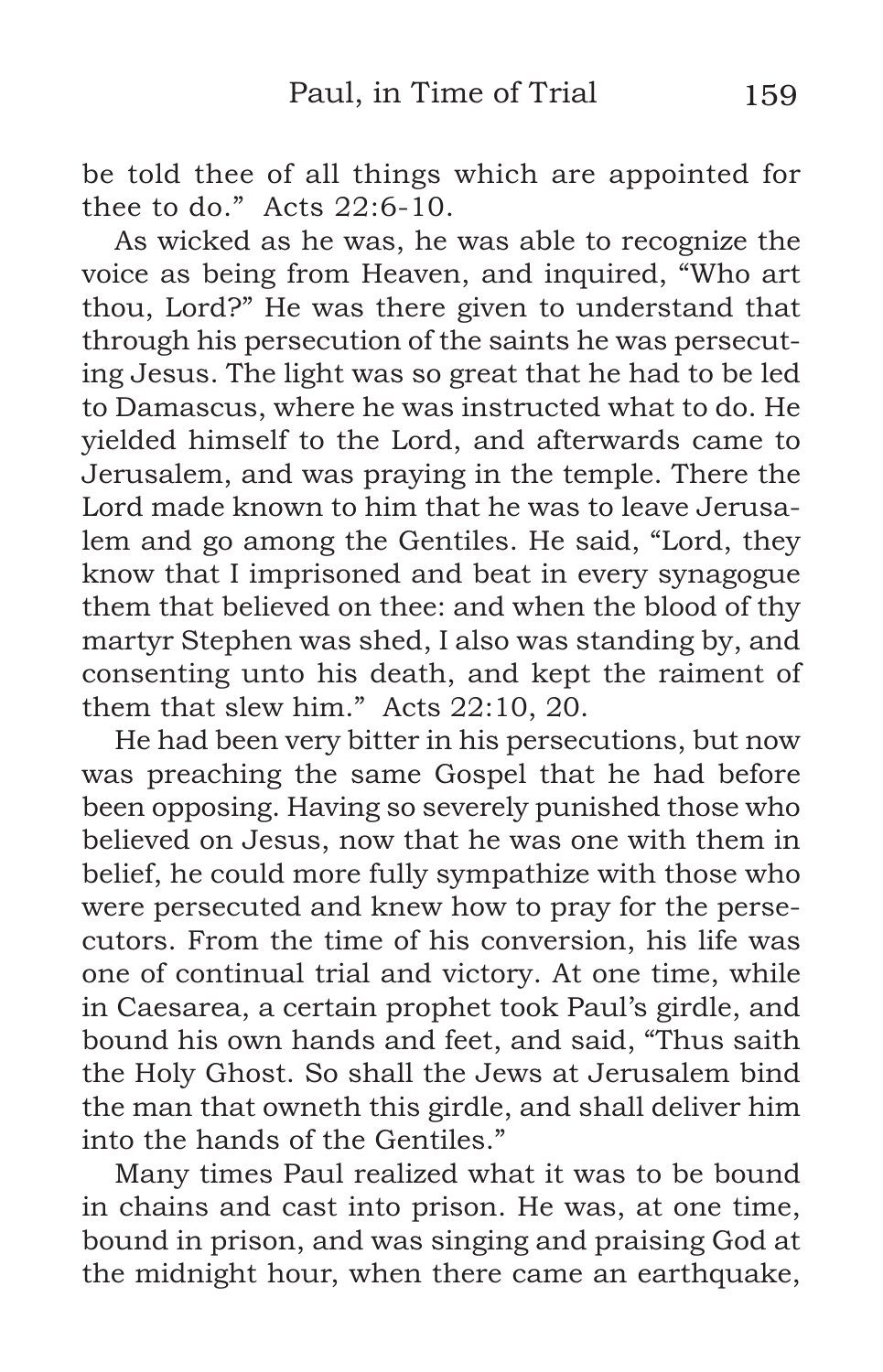and the prisoners were loosed and the prison doors were opened. It was that night that the jailer was converted and his entire household constrained to believe on the Lord Jesus Christ.

Paul was a man of prayer, and it is often recorded that he sought the Lord in earnest supplication. In one place it speaks about his seeking the Lord thrice for a certain matter. While the Lord did not see fit to remove the cause of the burden of his heart, he gave him a satisfactory answer—"My grace is sufficient." It seemed that wherever he went bonds and imprisonment awaited him, but the Lord gave him an abundance of grace for every trial. When he came to Ephesus, he said to the elders at that place, "Ye know, from the first day that I came into Asia, after what manner I have been with you at all seasons, serving the Lord with all humility of mind, and with many tears, and temptations, which befell me by the lying in wait of the Jews." Acts 2o:18-19.

He was, at one time, dragged out of the city by an angry mob, but the disciples gathered round his lifeless form, and no doubt in earnest prayer lifted their hearts to God in his behalf. Soon Paul was up and on his way to preach the Gospel to other cities.

At another time, a number of the Jews banded together and made a vow that they would neither eat nor drink until they had killed Paul. The plot was made known, and the Lord opened a way for Paul's deliverance.

While on his way to Rome he had a terrible experience of shipwreck, and although still a prisoner, when they landed on an island, he was used of the Lord in the healing of the sick and in causing many to believe.

He was brought before rulers and governors, and in writing to the Corinthian brethren, he tells of his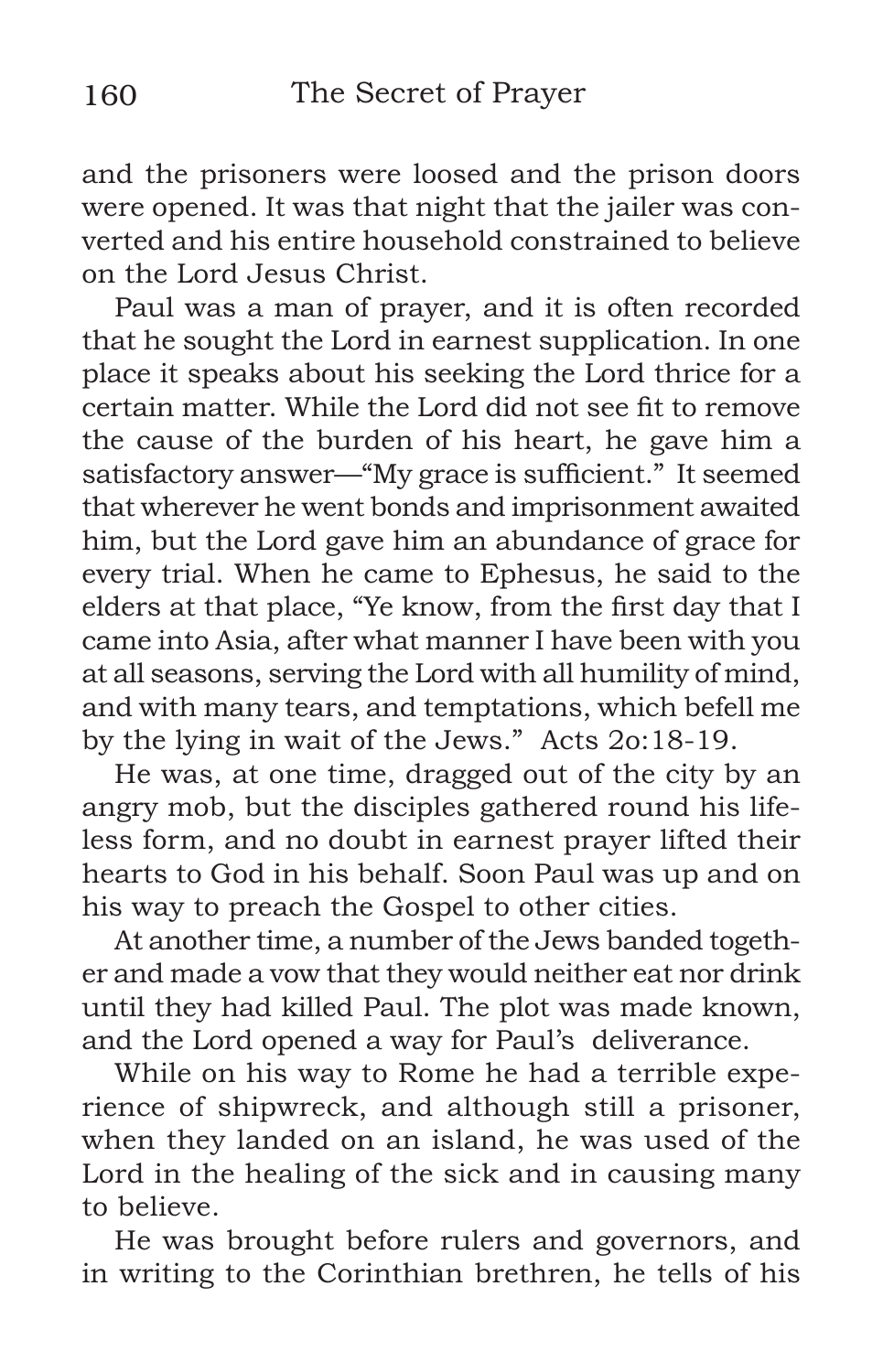abundant labors and the persecutions which he suffered —"…In stripes above measure, in prisons more frequent, in deaths oft. Of the Jews five times received I forty stripes save one. Thrice was I beaten with rods, once was I stoned, thrice I suffered shipwreck, a night and a day I have been in the deep; in journeyings often, in perils of waters, in perils of robbers, in perils of mine own countrymen, in perils by the heathen, in perils in the city, in perils in the wilderness, in perils in the sea, in perils among false brethren; in weariness and painfulness, in watchings often, in hunger and thirst, in fastings often, in cold and nakedness. Besides those things that are without, that which cometh upon me daily, the care of all the churches." II Corinthians 11:23-28.

After all this, he says, "I reckon that the sufferings of this present time are not worthy to be compared with the glory which shall be revealed in us." Romans 8:18.

Paul gave no place in his experience for backsliding. Hear him ask the question: "Who shall separate us from the love of Christ? shall tribulation, or distress, or persecution, or famine, or nakedness, or peril, or sword?" Then comes the positive answer. "Nay, in all these things we are more than conquerors through him that loved us. For I am persuaded, that neither death, nor life, nor angels, nor principalities, nor powers, nor things present, nor things to come, nor height, nor depth, nor any other creature, shall be able to separate us from the love of God, which is in Christ Jesus our Lord." Romans 8:37-39.

Paul spent many years in the Gospel work. He said, "I have learned, in whatsoever state I am, therewith to be content. I know both how to be abased, and I know how to abound: everywhere and in all things I am instructed both to be full and to be hungry, both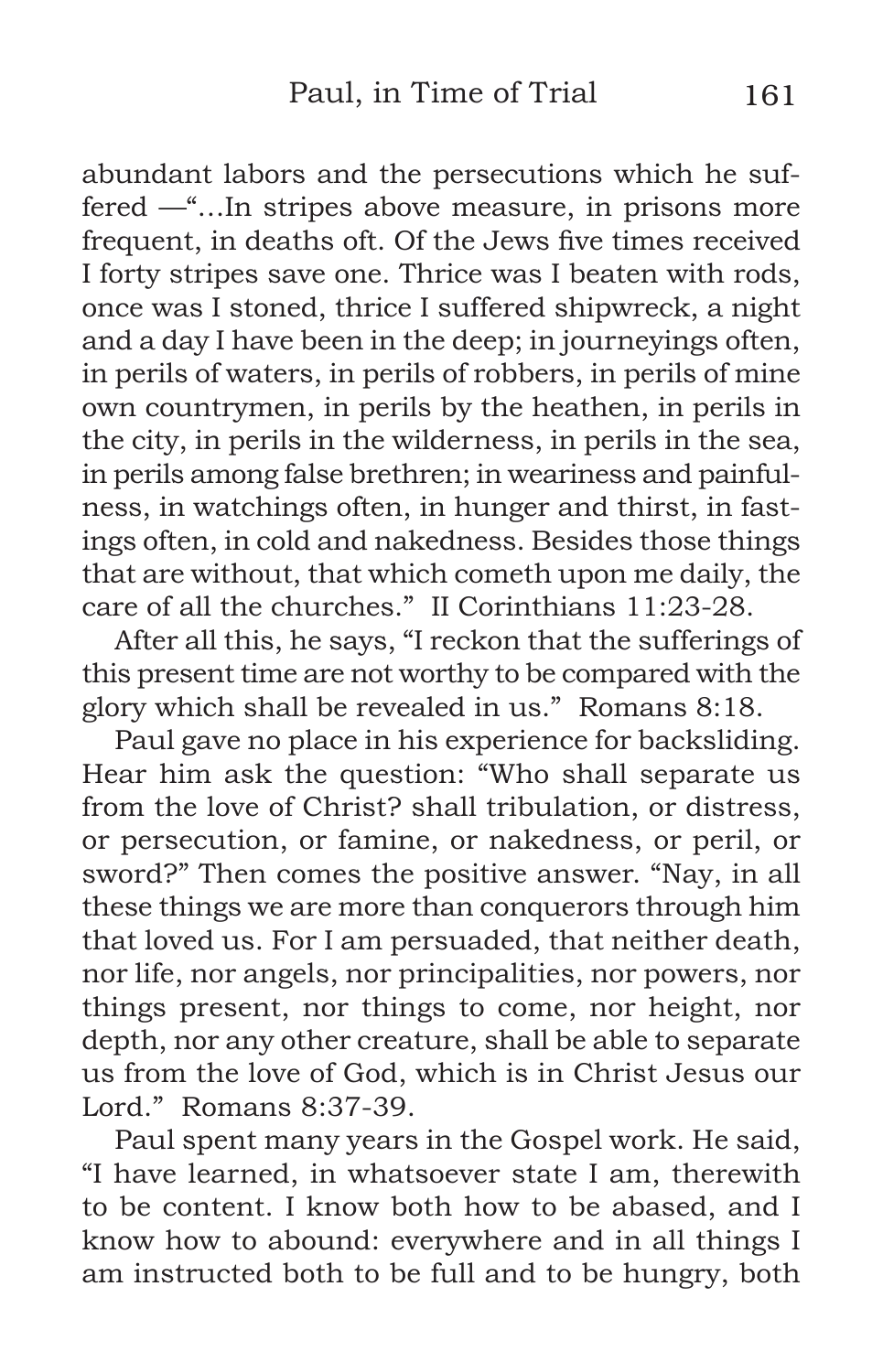to abound and to suffer need. I can do all things through Christ which strengtheneth me." Philippians 4:11-13.

In the last days of his ripe old age, he was able to verify his former testimony, so that when the time came that arrangements had been made for his execution, he said, "I have kept the faith."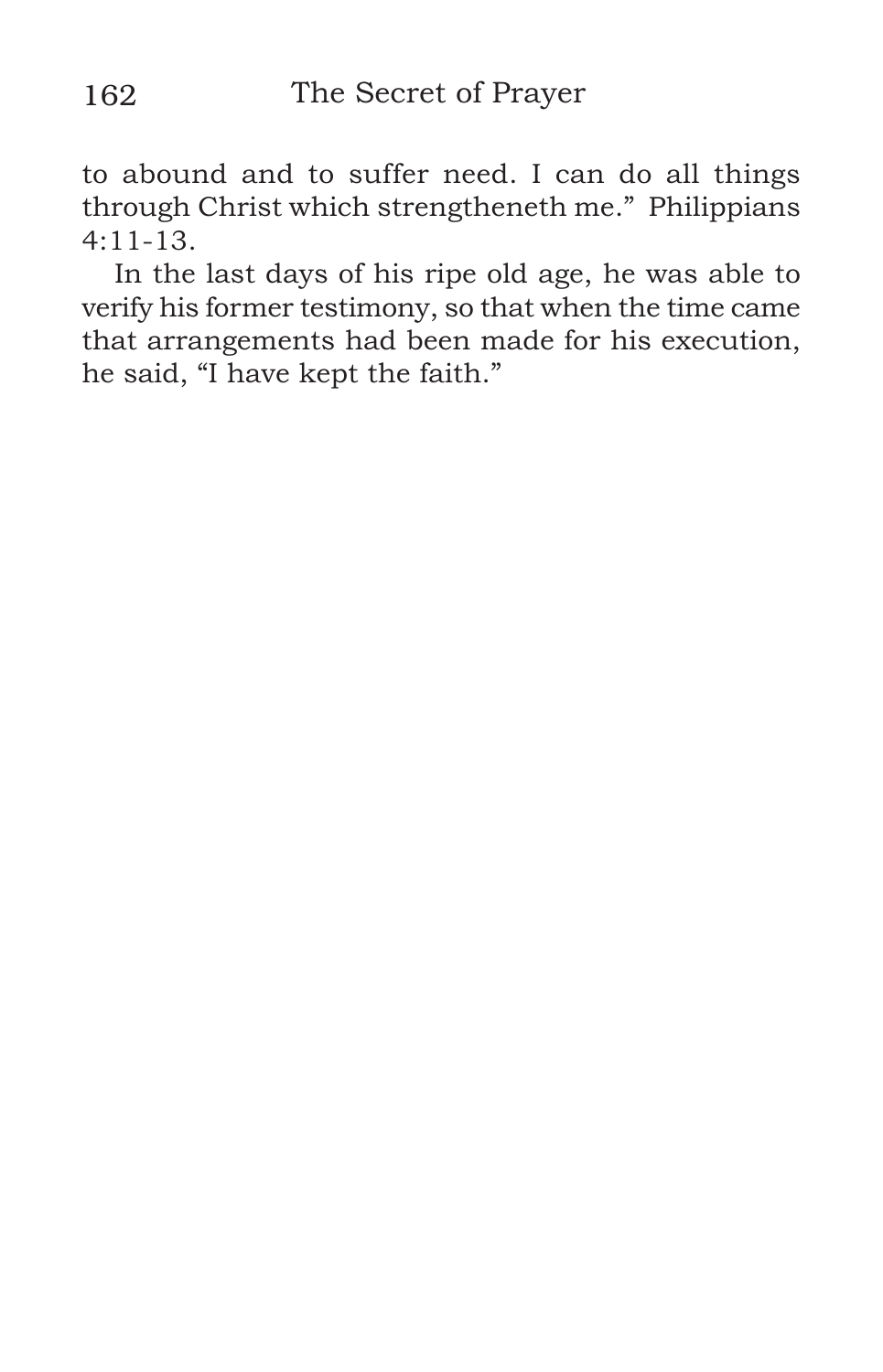# **XXXVII**

## **The Prayer of the Church**

O where you may on the face of the earth,<br>
there will invariably be a body of people who<br>
t only have great faith and confidence in God, but wherever a spiritual church is to be found, not only have great faith and confidence in God, but are given to much prayer.

When the people of God had assembled at Jerusalem, after the resurrection of Jesus Christ, He commanded them to wait for the promise of the father and they would be baptized with the Holy Ghost not many days hence. It is said "These all continued with one accord in prayer and supplication." This waiting together, with one accord, and entreating the Lord in earnest prayer, was followed by a mighty outpouring of the Holy Spirit and a fulfillment of the promise that had been given them.

Not long after the day of Pentecost, when some of the apostles were commanded not to preach the Gospel of Jesus Christ any more, they met together with the church, and again with one accord, offered up earnest petitions unto the Lord. "And when they had prayed, the place was shaken where they were assembled together; and they were all filled with the Holy Ghost, and they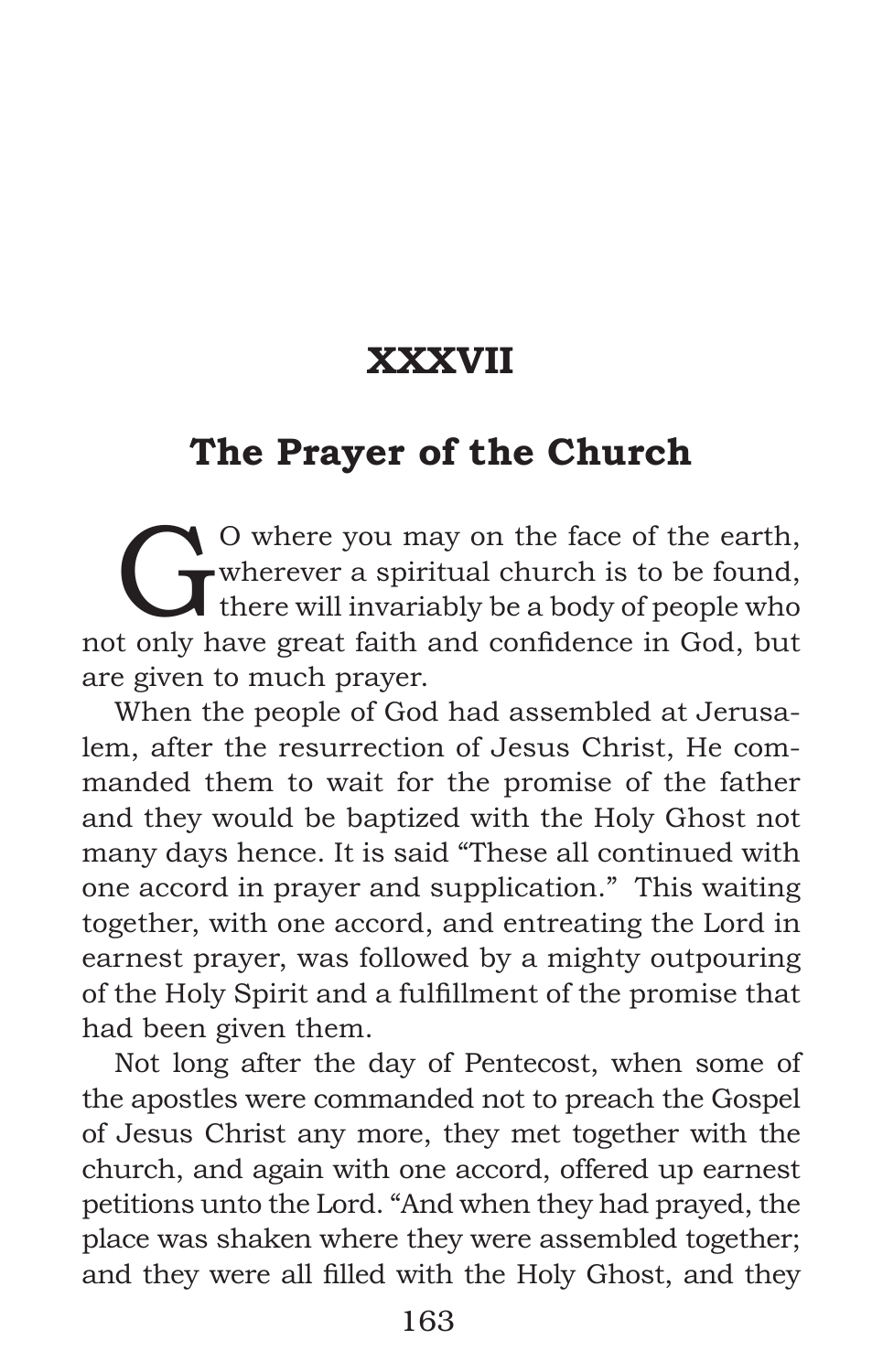spake the Word of God with boldness. And the multitude of them that believed were of one heart and of one soul…" Acts 4:31-32.

When King Herod had stretched forth his hand to vex certain of the church, and had killed James, the brother of John, with the sword and was about to take the life of Peter also, having cast him into prison, there was quite an anxiety on the part of the church in his behalf. "But prayer was made without ceasing of the church unto God for him." The time had come when Herod was about to take Peter from the prison to have him executed. "…The same night Peter was sleeping between two soldiers, bound with two chains: and the keepers before the door kept the prison. And, behold, the angel of the Lord came upon him, and a light shined in the prison: and he smote Peter on the side, and raised him up, saying, Arise tip quickly. And his chains fell off from his hands. And the angel said unto him, Gird thyself, and bind on thy sandals. And so he did. And he saith unto him, Cast thy garment about thee, and follow me. And he went out, and followed him; and wist not that it was true which was done by the angel; but thought he saw a vision. When they were past the first and the second ward, they came unto the iron gate that leadeth unto the city; which opened to them of his own accord: and they went out, and passed on through one street; and forthwith the angel departed from him." Acts 12:6-10. This was a wonderful manifestation of the power of God, but what caused it? Over in another part of the city, the church had gathered together and were in earnest prayer in his behalf. James having already been put to death, and they knowing that the time was now at hand for the taking of Peter's life which would likely be followed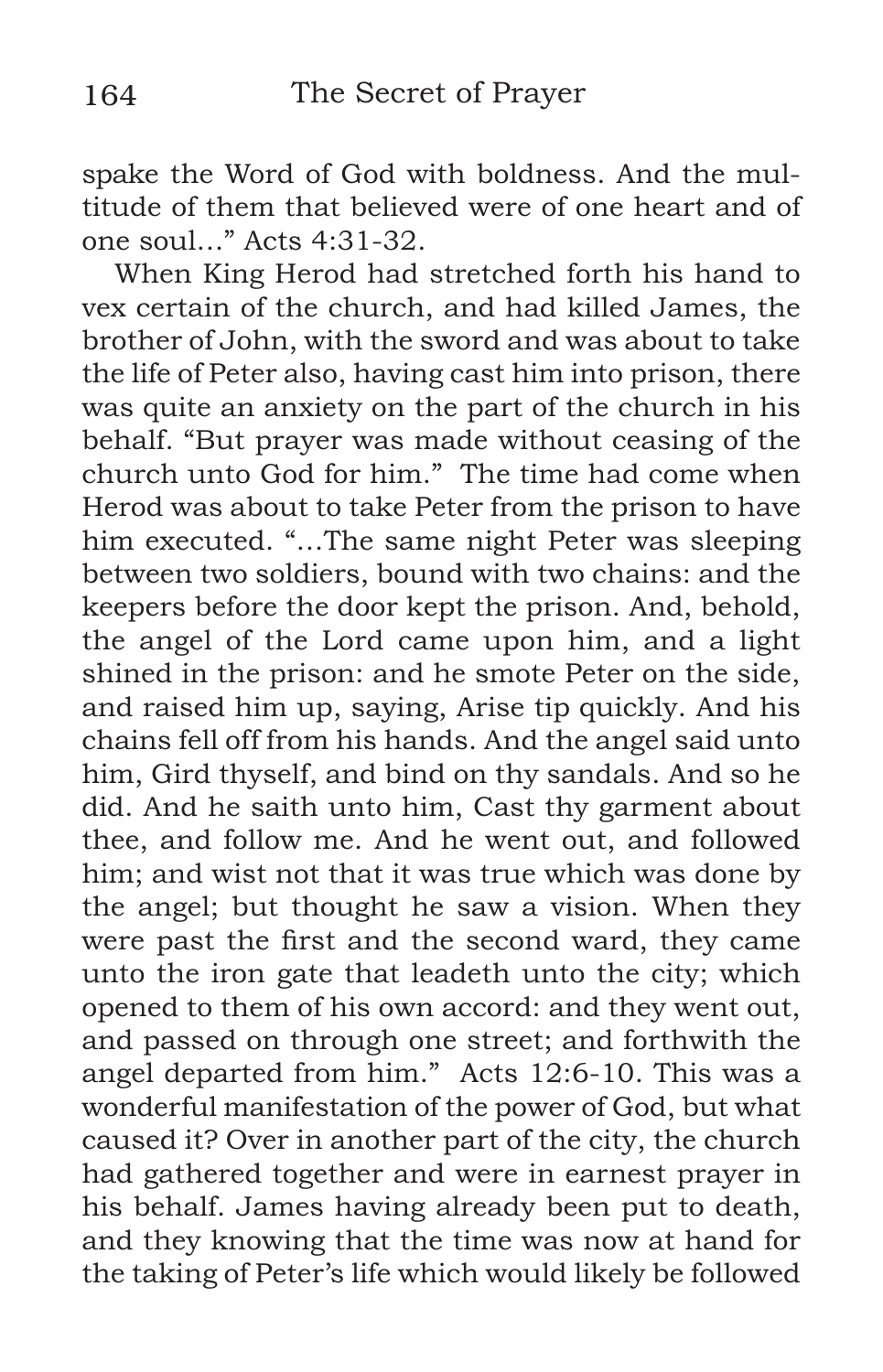by a similar action with others of the apostles and followers of Jesus, the matter had become a serious one with them. No doubt, there was much weeping and earnest pleading, not only in behalf of Peter, but for the protection of others also.

In the meantime, Peter was making his way along the streets of the city, and was just awakening to a realization of the fact that it was not a dream. He said to himself: "…Now I know of a surety, that the Lord hath sent his angel, and hath delivered me out of the hand of Herod, and from all the expectation of the people of the Jews." After considering the matter, he made his way to the house of Mary, "where many were gathered together praying." Upon knocking at the door and responding to the call within, his voice was recognized, but they could scarcely believe that it was Peter, and said, "It is his angel. But Peter continued knocking: and when they had opened the door, and saw him, they were astonished." Although they had been praying for his deliverance, it did not come in the way that they had been expecting. No doubt, they had in mind that God would over-rule the matter until morning, and when he would be brought before the rulers, the Lord would change their minds and cause them to be lenient toward him, and set him free. But for him to come while they were yet praying was beyond their expectations. "But he, beckoning unto them with the hand to hold their peace, declared unto them how the Lord had brought him out of the prison."

The Lord not only heard and answered prayer in the days of the apostles, but even to this day honors the prayer of faith, when offered by His children. We read in Hebrews 13:8, "Jesus Christ the same yesterday, and today and for ever."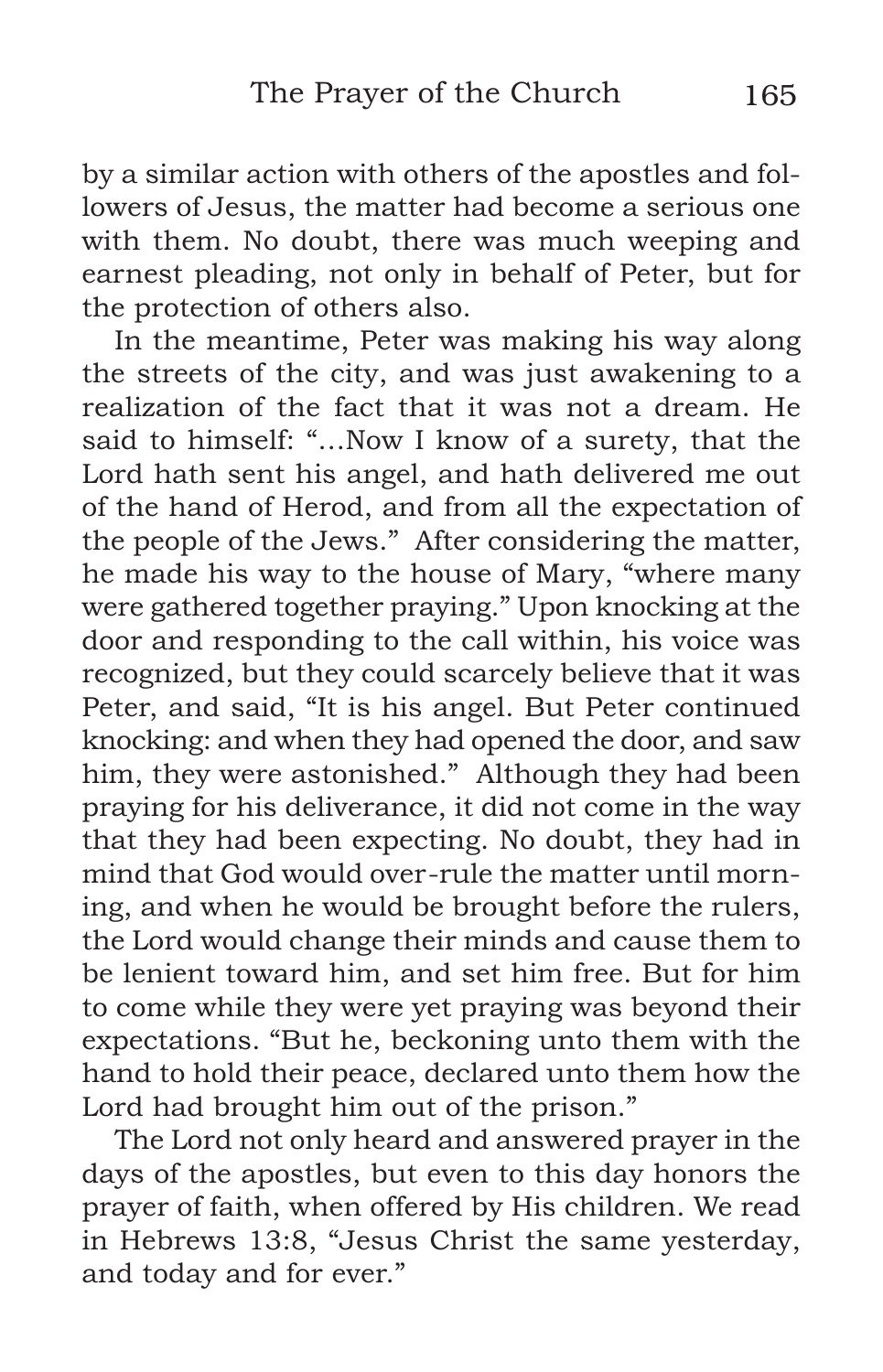A few years ago, a young man of our acquaintance was arrested in the State of Colorado, on a charge of which he constantly declared his innocence. Nevertheless, the court adjudged him guilty, and he was sent to the state prison for a term of twelve years. After he had been there for several months, he wrote to me, after which I visited him in the prison. Upon my arrival at the prison, inquiry was made as to the moral standing of the young man. The officials stated that he was one of the finest young men in the penitentiary, and that prison was no place for such a man. Efforts were made to secure his release, but of no avail.

A few more months passed by, when one day we received a letter from him, asking us to have prayer in his behalf, saying, "I wish you would pray that the Lord may deliver me out of this awful hole." We were then living at Grand Junction, Michigan, more than a thousand miles away. That evening the church met together at their regular prayer-meeting; the letter was read, and earnest prayer offered in his behalf. A few days later, or just as soon as a letter could reach us, we received word from him, with the following statement: "I have been working in a large potato field; was taken to Buena Vista, where I have more liberty."

The Lord had answered prayer according to his request, and had delivered him out of the former prison. He had not asked prayer for his perfect deliverance from prison.

Nearly six months later, we received another letter from him, saying, "I believe that if the good people at your place will pray again for me, the Lord will let me out of prison." Again, it was the night for our regular prayer-meeting. I read the letter publicly, and everyone in the house joined in earnest prayer for the Lord to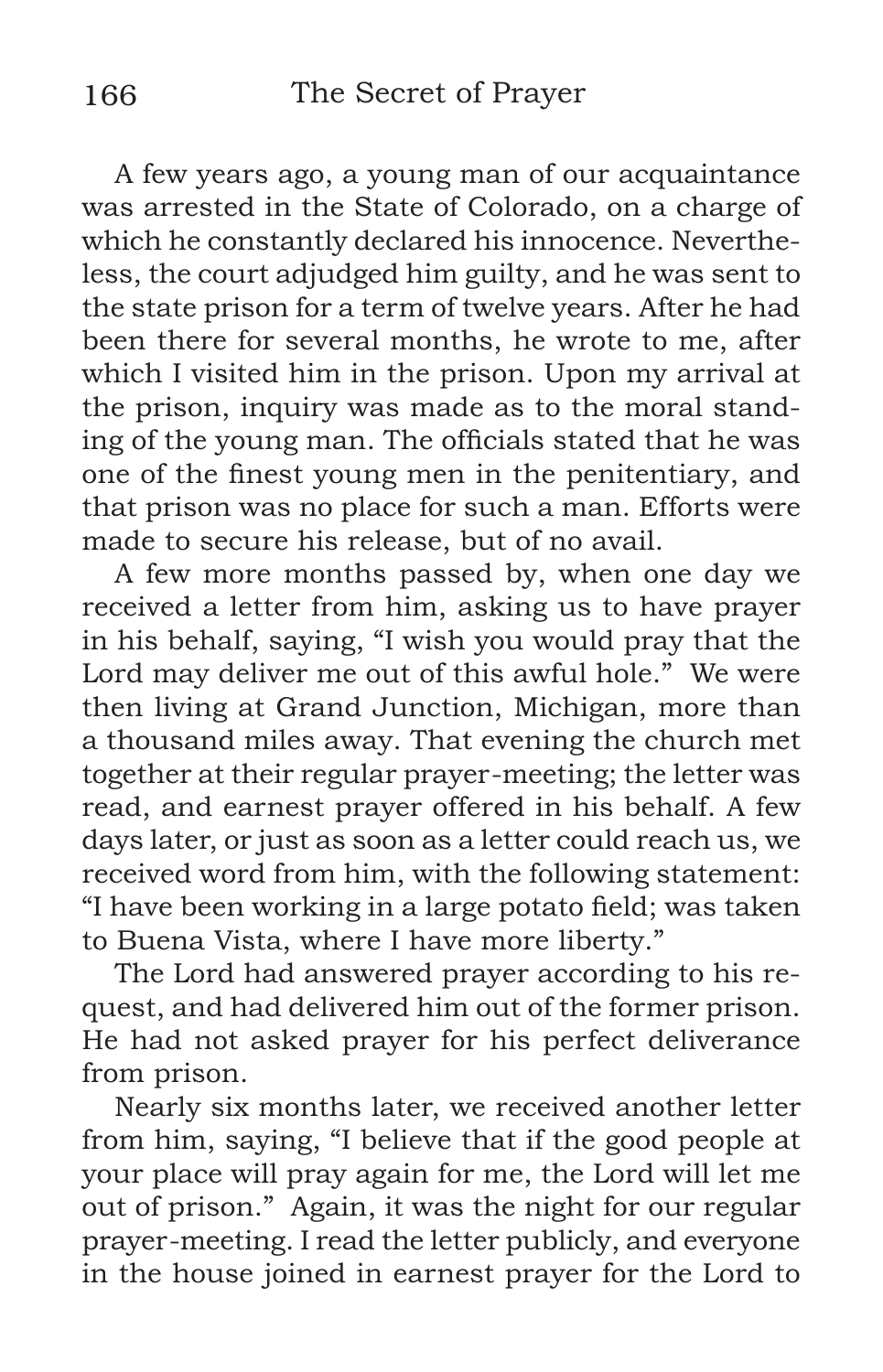deliver this young man out of prison. After we arose from our knees, one brother said, "I know God hears and answers prayer." He then began to leap and shout and to declare the work accomplished, and there was a general outbreak of praises to God by those present. We knew nothing of the outlook for his deliverance, only that the authorities had before refused to grant pardon. The next morning, after prayer was offered, we received a telegram, as follows: "I have just received my liberty." This was gratifying to us, knowing that it was in direct answer to our prayer.

We have not met this young man since that time, but have had correspondence with him, and he has since married a respectable woman and they have a family of children.

Citations could be given of many wonderful manifestations of the power of God in these last days, but there is one in particular that it will, no doubt, be proper to mention here, although it has been published in many papers and books. In the month of June, 1883, at a camp meeting near Bangor, Michigan, Sister Emma Miller, of Battle Creek, Michigan, who had been totally blind for nearly three years, came to the meeting with the expectation of receiving her sight in answer to prayer. A day was appointed for fasting and prayer in her behalf. The church came together with one accord, sending up earnest petitions to the Lord for the restoration of her sight. Late in the afternoon, while they were still waiting upon the Lord in earnest prayer in her behalf, her eyes suddenly opened, and her sight was perfectly restored, insomuch that she was able to walk out into the bright sunlight without any discomfort. Previous to this time she had been obliged to remain in a dark room or have her eyes heavily bandaged. She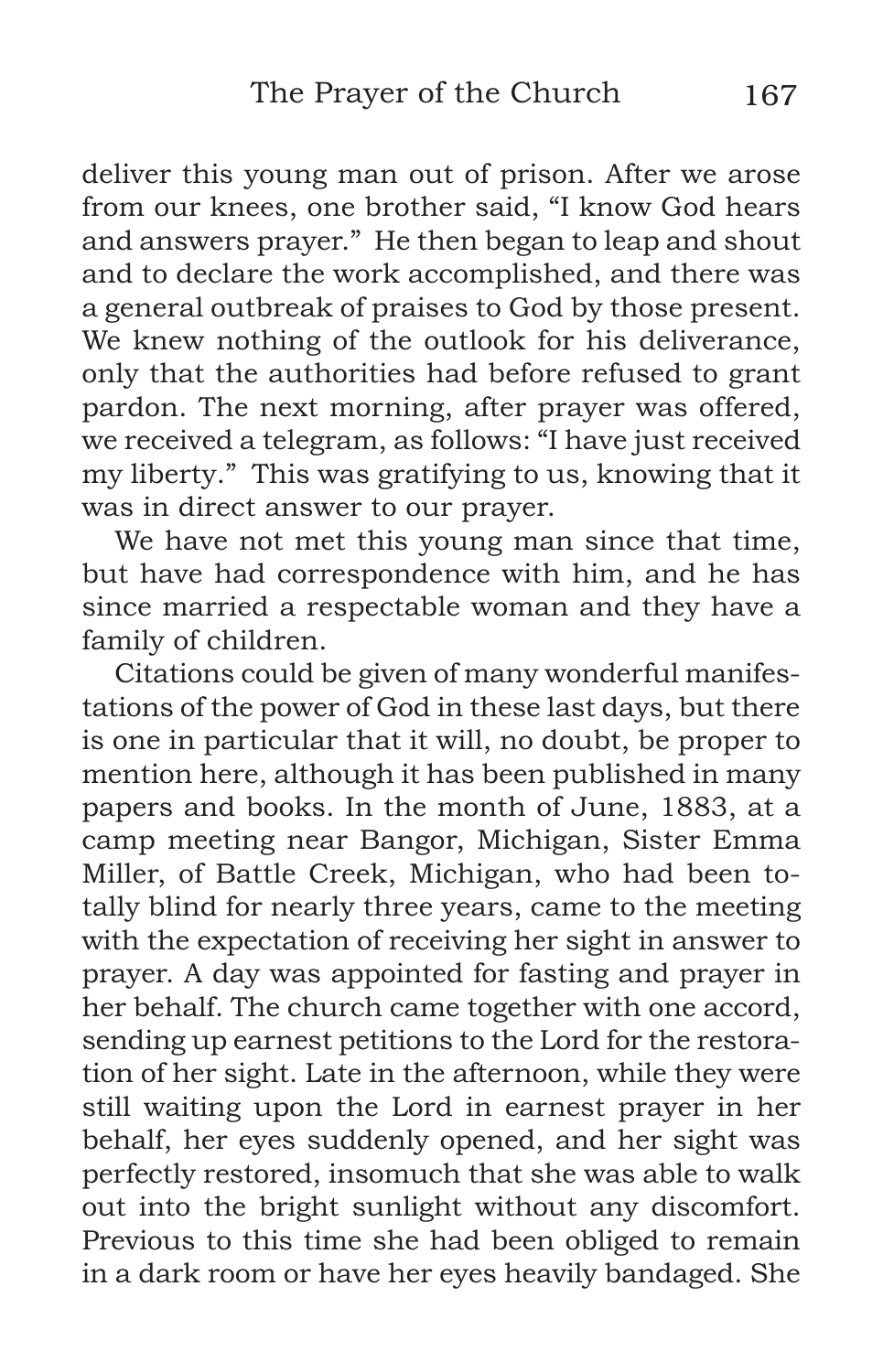picked up the New Testament, and read from it before the congregation. This was an occasion of much praise and thanksgiving on the part of the church, because the Lord had heard and answered their prayers.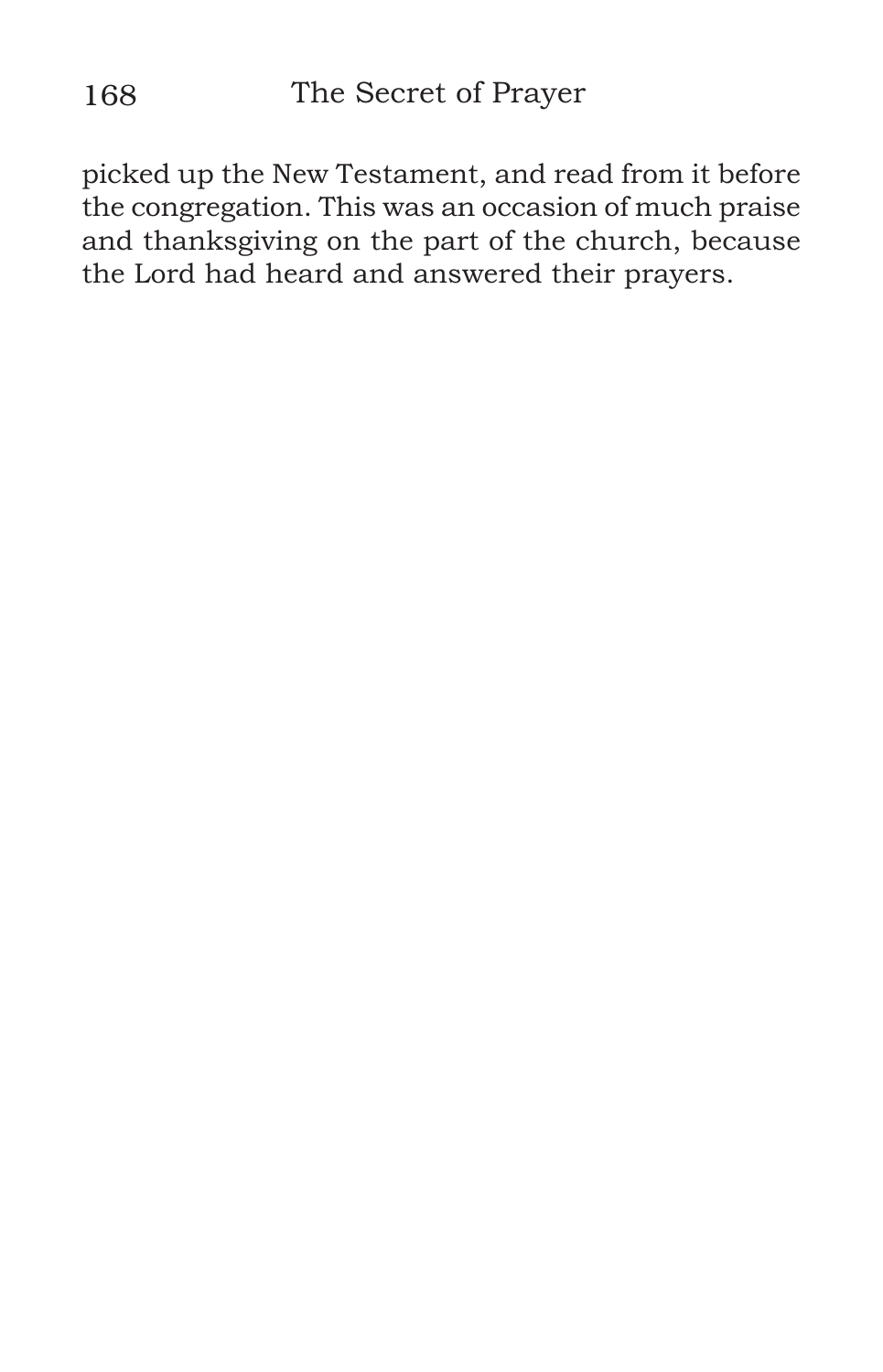### **XXXVIII**

#### **Jesus, Our Example**

**JESUS** is our example in time of temptation, trial, persecution and prayer. It is said of Him that He was tempted in all points like as we are. trial, persecution and prayer. It is said of Him It is impossible for us to realize the great temptations through which He passed while in the wilderness being tempted of the devil. He remained faithful and resisted the devil, and met him with the Word of God, saying, "It is written." He would then tell the devil what was written, finally giving him a positive rebuke, which caused the evil one to flee from him. In I Corinthians 10:13, the apostle says, "There hath no temptation taken you but such as is common to man: but God is faithful, and will not suffer you to be tempted above that ye are able; but will with the temptation also make a way to escape, that ye may be able to bear it." Considering this promise, and taking Jesus as our example, we are given an inspiration to go through the greatest temptations and trials. In the time of deepest trial, He felt the weakness of His humanity, but would flee to the Father in prayer and would receive strength and whatever help was needed. In like manner, we can receive strength even in time of trial, remembering the words of Peter, "…Though now for a season, if need be, ye are in heaviness through manifold temptations: that the trial of your faith, being much more precious than of gold that perisheth, though it be tried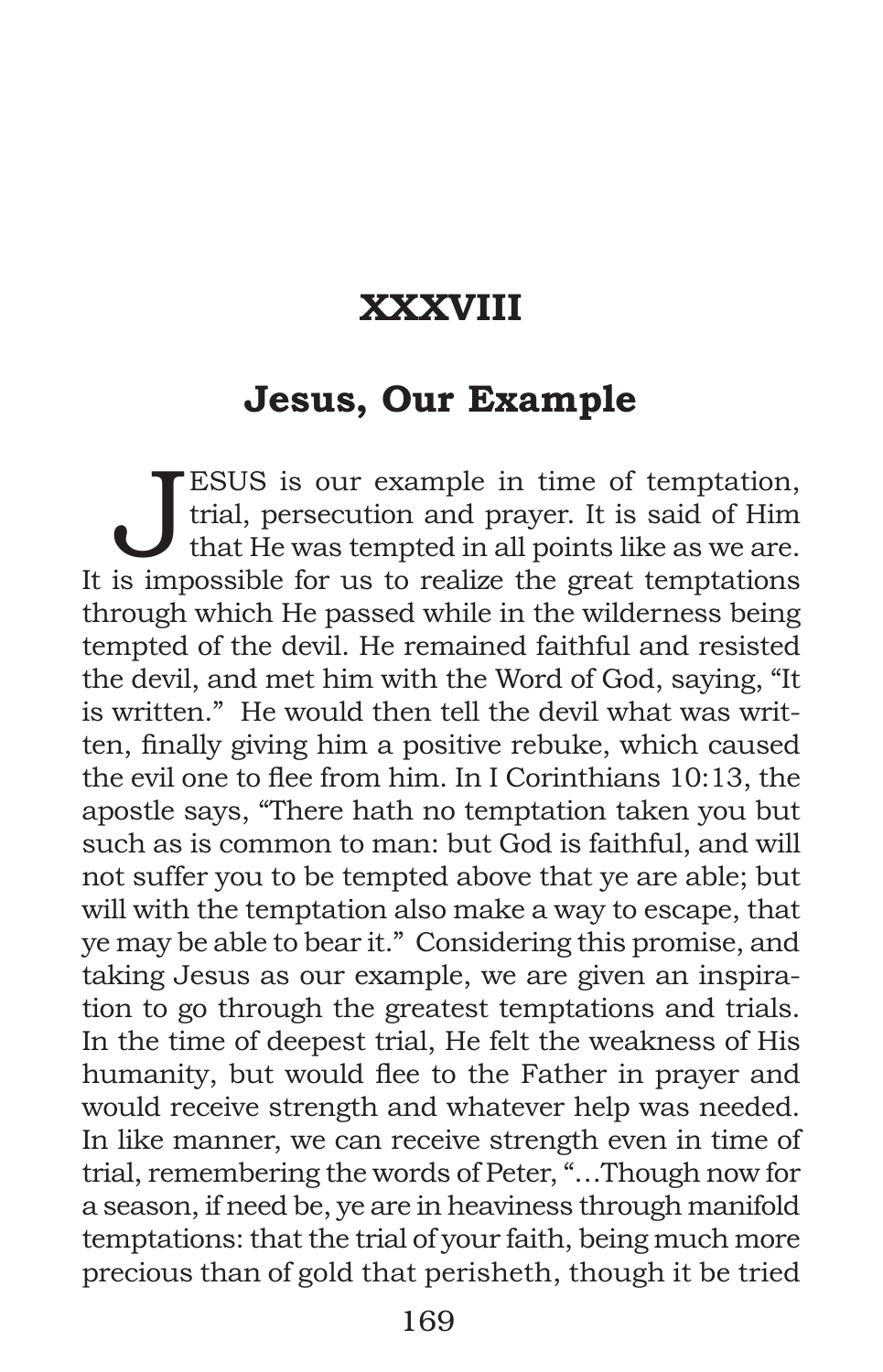with fire, might be found unto praise and honour and glory at the appearing of Jesus Christ: whom having not seen, ye love; in whom, though now ye see him not, yet believing, ye rejoice with joy unspeakable and full of glory." I Peter 1:6-8.

It was in the Garden of Gethsemane that Jesus passed through the greatest trial of His life. Knowing that the time had come for Him to pass through the great ordeal of the crucifixion, His humanity shrank from it. He went aside from His disciples and there with the greatest earnestness that man ever prayed, He implored the father. Just before leaving the disciples, He had said, "…Sit ye here, while I go and pray yonder. . . . My soul is exceeding sorrowful, even unto death: tarry ye here, and watch with me. And he went a little farther, and fell on his face, and prayed, saying, O my Father, if it be possible, let this cup pass from me: nevertheless not as I will, but as thou wilt." Matthew 26:36-39.

"He went away again the second time and prayed, saying, O my Father, if this cup may not pass away from me, except I drink it, thy will be done."

"And he left them, and went away again, and prayed the third time, saying the same words."

He prayed so earnestly that His sweat was, as it were, great drops of blood falling down to the ground, and Luke says:

"And there appeared an angel unto him from heaven, strengthening him."

One beautiful thought in connection with His prayer in this time of great trial was His submission to the will of the Father, knowing that it would cost Him His life unless the Father saw fit to change matters, but He humbly submitted, and said, "Not as I will, but as thou wilt." What a lesson to us!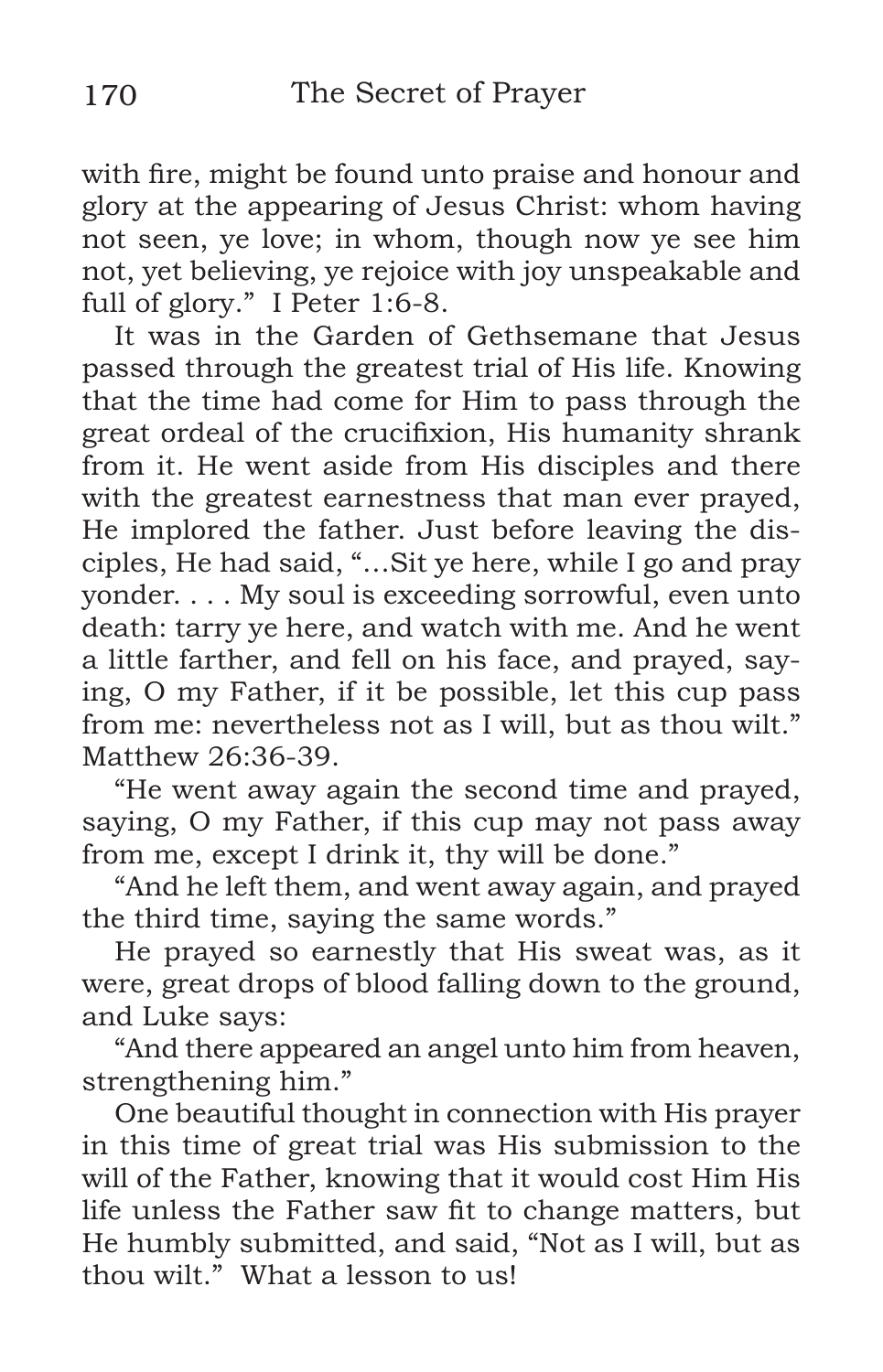His mission into the world was to redeem fallen men, by giving His life; and while He felt the weakness of humanity, as we feel it, nevertheless He was submissive and ready to fulfill the mission, even at the cost of His life. There are now many times when people fail to receive the needed help from the Lord because of a lack of perfect submission to His will. They are not willing to go through the necessary suffering in order to accomplish the proper end. "…Christ also suffered for us, leaving us an example, that ye should follow his steps: who did no sin, neither was guile found in his mouth: who, when he was reviled, reviled not again; when he suffered, he threatened not; but committed himself to him that judgeth righteously." I Peter 2:21-23.

He instructed His followers what to do in case of persecution, and said, "Blessed are ye, when men shall revile you, and persecute you, and shall say all manner of evil against you falsely, for my sake. Rejoice and be exceeding glad: for great is your reward in heaven: for so persecuted they the prophets which were before you." Matthew 5:11-12.

When He was persecuted, and even hanged upon the cross by His enemies, He said, "Father, forgive them; for they know not what they do." He was ever ready to forgive His enemies, and taught that we should do the same. He said, "…Forgive, if ye have ought against any: that your Father also, which is in heaven may forgive your trespasses. But if ye do not forgive, neither will your Father which is in heaven forgive your trespasses." Mark 11:25-26.

In the seventeenth chapter of John, He sets us an example of praying for others. After offering an earnest petition for His disciples, He said, "Neither pray I for these alone, but for them also which shall believe on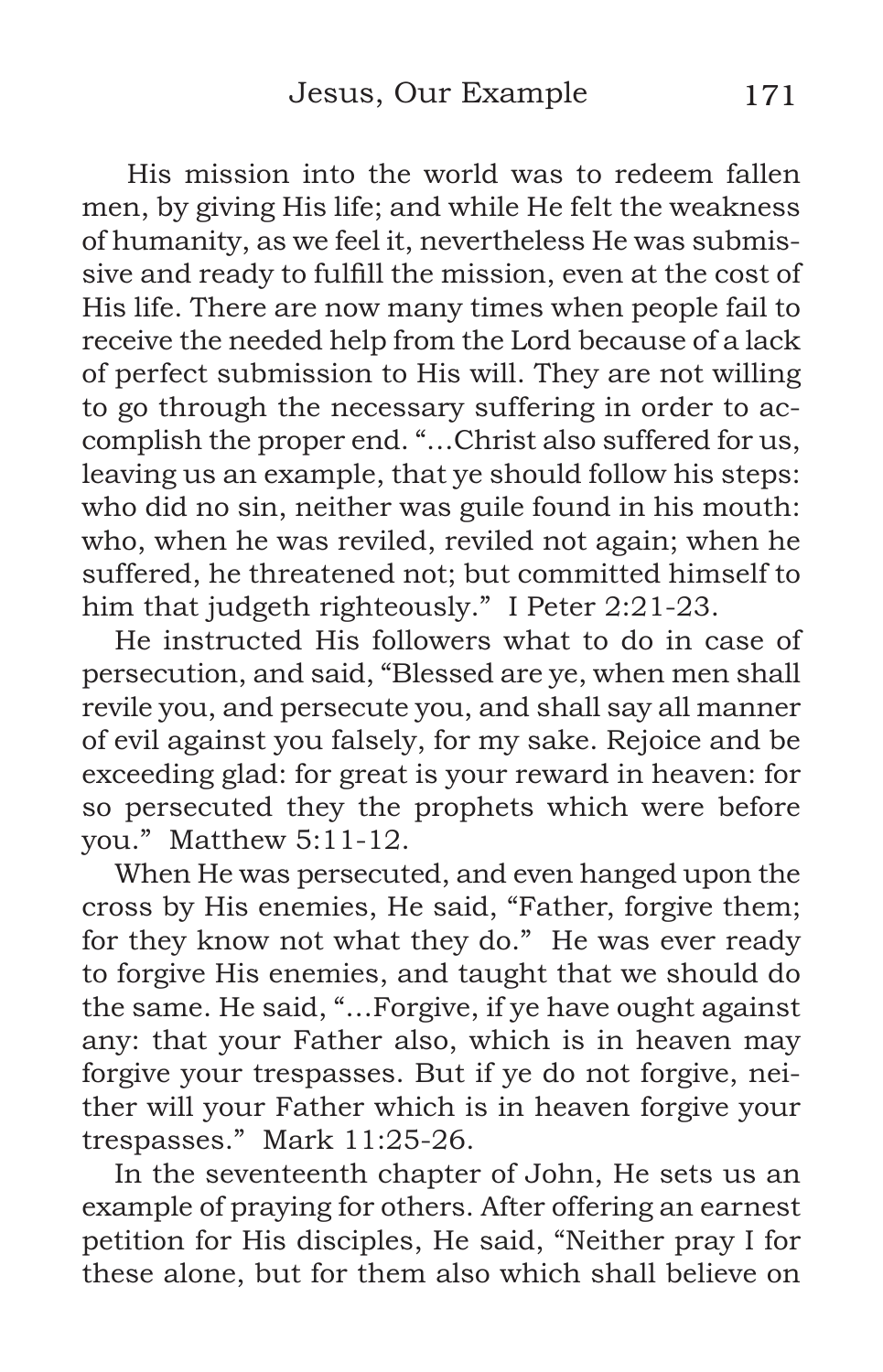me through their word; that they all may be one; as thou, Father, art in me, and I in thee, that they also may be one in us: that the world may believe that thou hast sent me." This prayer includes us. It is one of the longest prayers that Jesus offered, of which we have a record.

At another time we find Him at the place where Larzarus was buried, and just before commanding the dead man to come forth from the tomb, Jesus lifted His eyes toward Heaven, and said "Father, I thank thee that thou hast heard me. And I knew that thou hearest me always." In like manner we should come to the Lord with our petitions, with that confidence that the Lord hears us, as it is then that we can appropriate the promise of I John 5:14-15.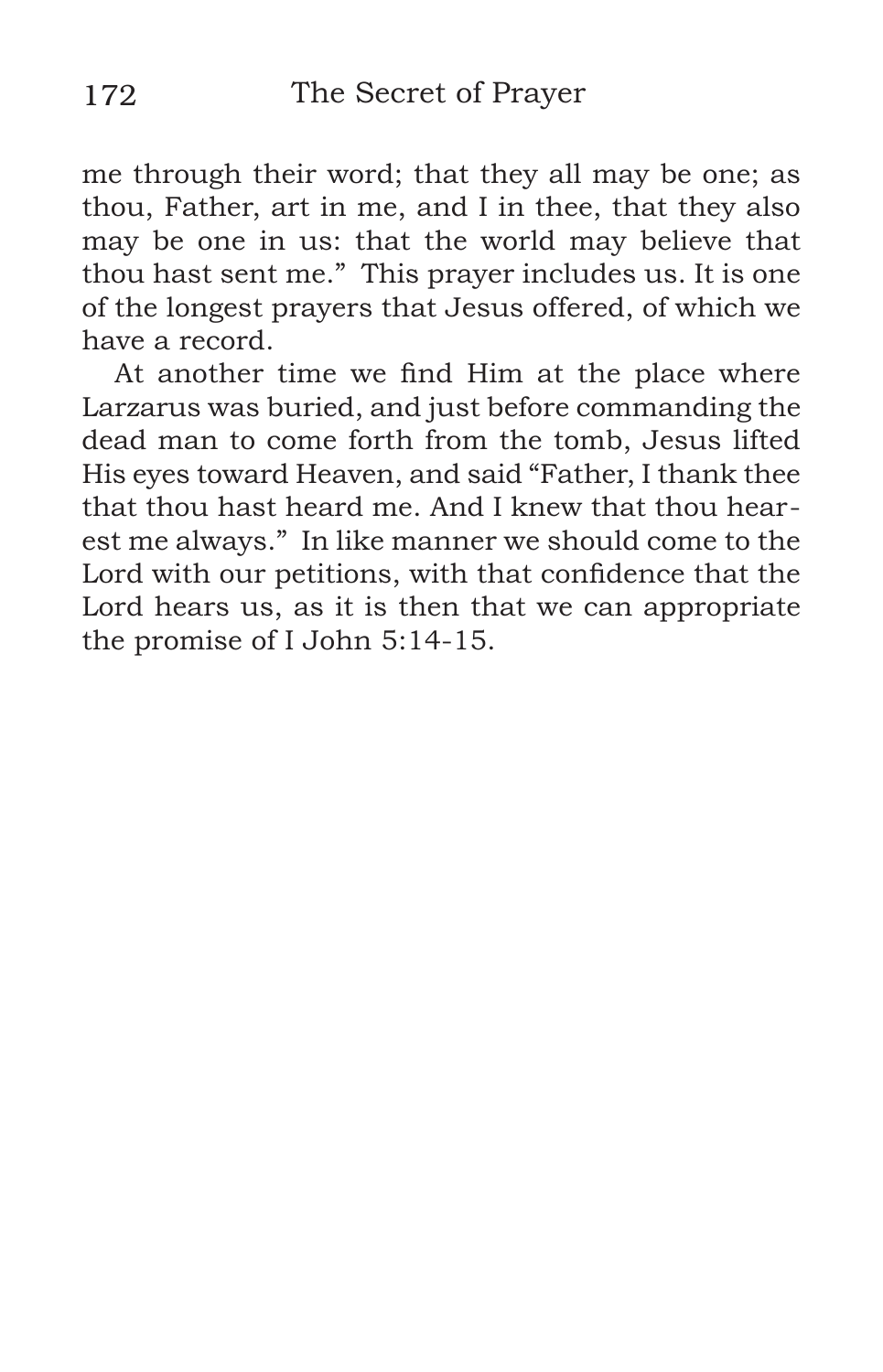## **XXXIX**

#### **Answer Promised to the Meek**

FOR people to exhibit meekness in their lives,<br>is to show forth gentleness, kindness, and to<br>not be easily provoked or irritated, but given to<br>the range under injuries, Jesus represented Himself is to show forth gentleness, kindness, and to not be easily provoked or irritated, but given to forbearance under injuries. Jesus represented Himself as being meek, when He said, "Take my yoke upon you, and learn of me; for I am meek and lowly in heart: and ye shall find rest unto your souls." Matthew 11:29.

The prophets of old were examples of meekness. James says, "Take, my brethren, the prophets, who have spoken in the name of the Lord, for an example of suffering affliction, and of patience. Behold, we count them happy which endure. Ye have heard of the patience of Job, and have seen the end of the Lord; that the Lord is very pitiful, and of tender mercy." James 5:10-11.

"Blessed are the meek: for they shall inherit the earth." Matthew 5:5.

"The meek also shall increase their joy in the LORD." Isaiah 29:19.

"Do all things without murmurings and disputings: that ye may be blameless and harmless, the sons of God, without rebuke, in the midst of a crooked and perverse nation, among whom ye shine as lights in the world." Philippians 2:14-15. "With all lowliness and meekness, with longsuffering, forbearing one another in love." Ephesians 4:2.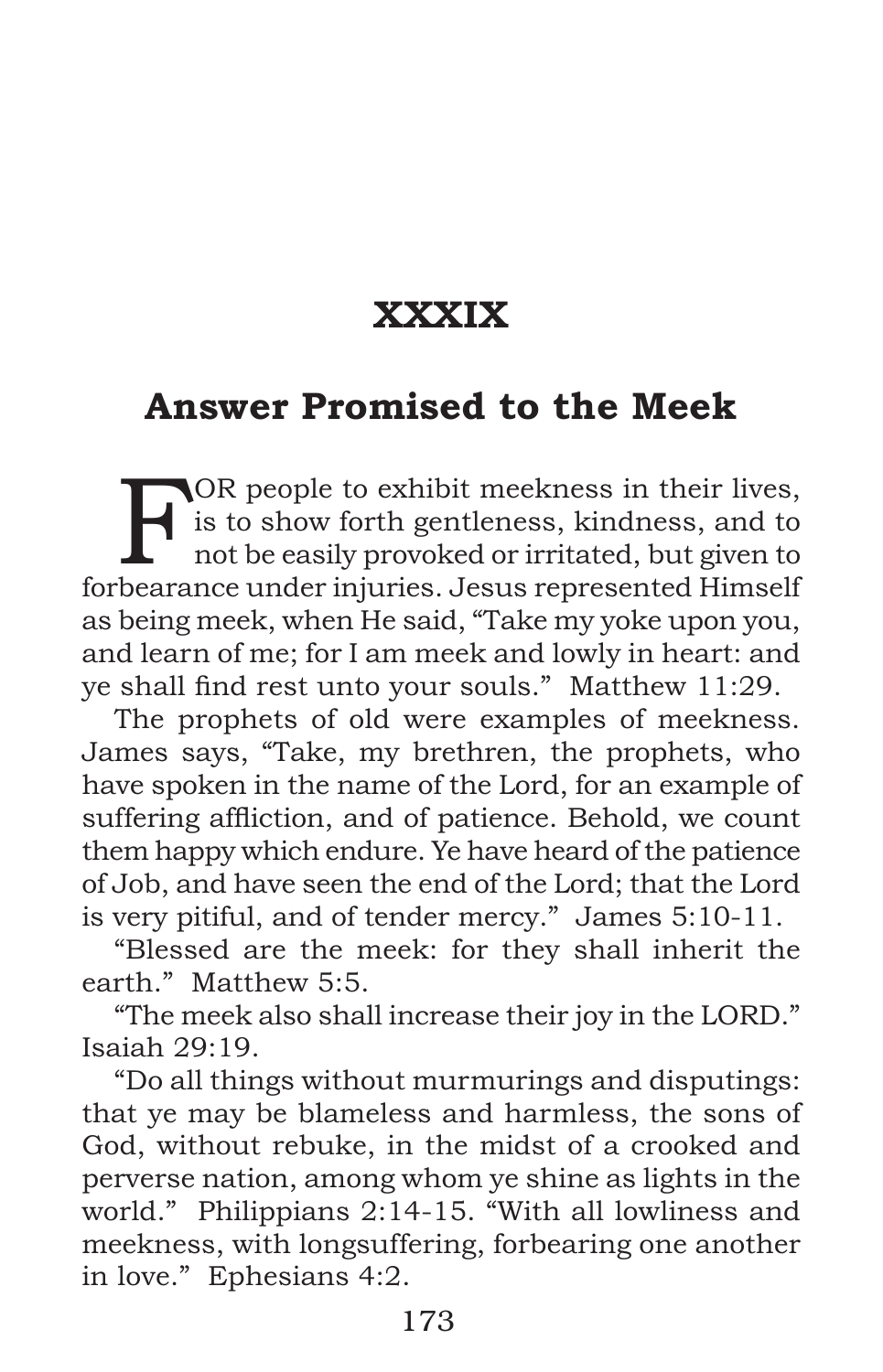"Brethren, if a man be overtaken in a fault, ye which are spiritual, restore such an one in the spirit of meekness; considering thyself, lest thou also be tempted." Galatians 6:1.

"The fruit of the Spirit is love, joy, peace, longsuffering, gentleness, goodness, faith, meekness, temperance; against such there is no law." Galatians 5:22-23.

"For what glory is it, if, when ye be buffeted for your faults, ye shall take it patiently? but if, when ye do well, and suffer for it, ye take it patiently, this is acceptable with God. For even hereunto were ye called: because Christ also suffered for us, leaving us an example, that ye should follow his steps." I Peter 2:20-21.

There are times, when in the midst of persecution, opposition and oppression, a manifestation of the spirit of meekness will be the means of winning the persecutors and oppressors to the ways of truth and righteousness, or will cause the oppressions to cease; and will bring the blessings of God down upon the one who walks in the way of meekness and humility.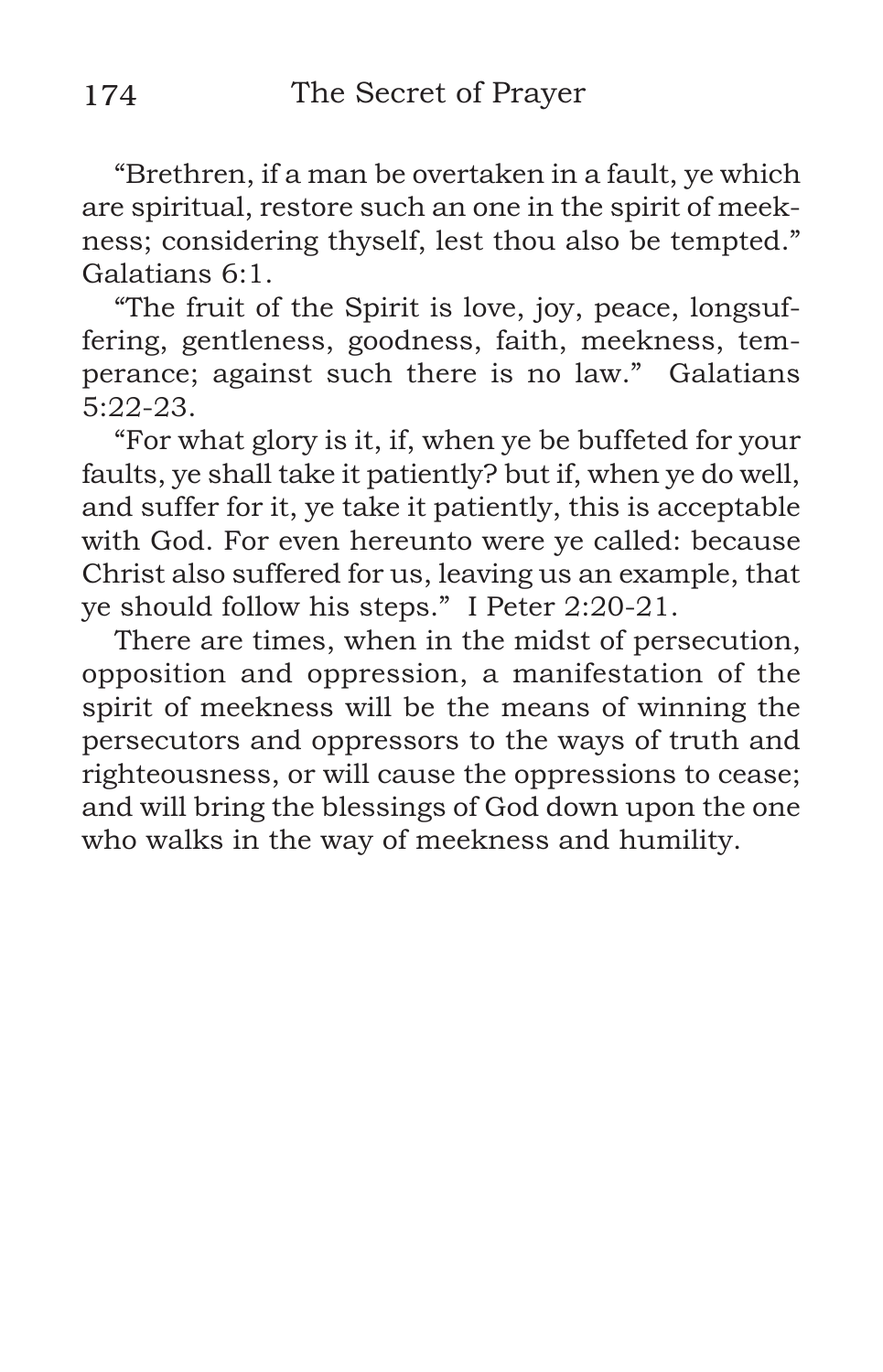**XL**

#### **Answer Promised to the Penitent**

THE thief on the cross found favor with God in<br>his dying hour. He said, "Lord, remember me<br>when thou comest into thy kingdom." And his dying hour. He said, "Lord, remember me when thou comest into thy kingdom." And Jesus said unto him, "Verily I say unto thee, Today shalt thou be with me in paradise." Luke 23:42-43.

A beautiful illustration of favor granted to the penitent is given in the fifteenth chapter of Luke, where the prodigal son had wandered away from home and spent all that he had in riotous living. "And when he came to himself, he said, How many hired servants of my father's have bread enough and to spare, and I perish with hunger! I will arise and go to my father, and will say unto him, Father, I have sinned against heaven and before thee, and am no more worthy to be called thy son: make me as one of thy hired servants." This poor prodigal realized his wretched condition, and made a decision to go to his father, acknowledge his wrongs, confess his sins, and ask forgiveness. Upon his return, with all his heart, he began to make his confessions, but had scarcely begun when his father gave him to understand that he was received as his son, and all the past forgiven. This is given us to show the great mercy and compassion which the Lord extends to sinners who will turn from their sins and follow Him.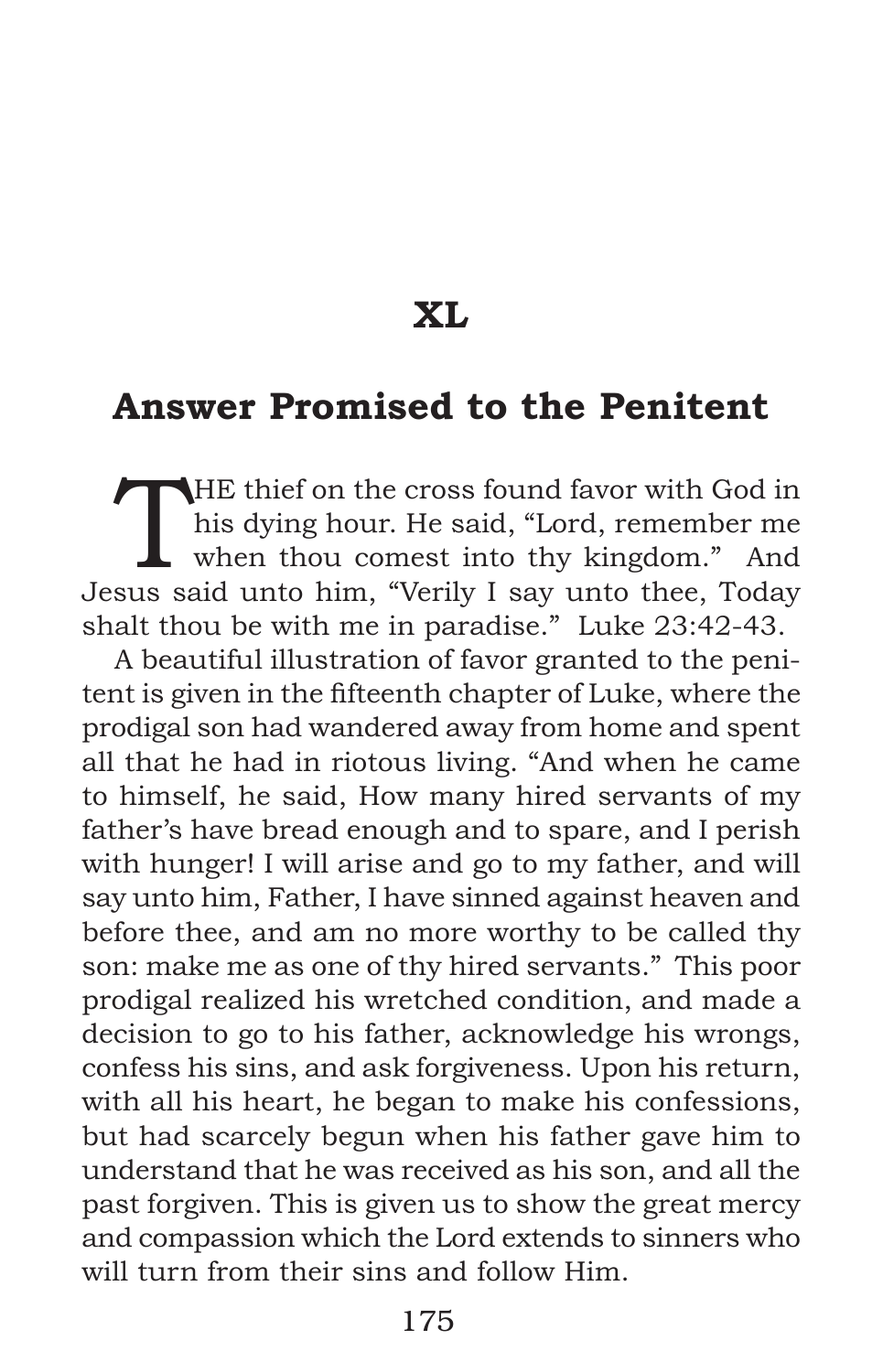In the Word of God are many precious promises to encourage those who have grieved the Lord, or sinned against Him, and not only is He able, but is also ready and willing to fulfill His promises, whenever the conditions are met by those in need of help.

"Seek ye the LORD while he may be found, call ye upon him while he is near: let the wicked forsake his way, and the unrighteous man his thoughts: and let him return unto the LORD, and he will have mercy upon him; and to our God, for he will abundantly pardon." Isaiah 55:6-7.

"Again, when I say unto the wicked, Thou shalt surely die; if he turn from his sin, and do that which is lawful and right; if the wicked restore the pledge, give again that he had robbed, walk in the statutes of life, without committing iniquity; he shall surely live, he shall not die. None of his sins that he hath committed shall be mentioned unto him: he hath done that which is lawful and right; he shall surely live." Ezekiel 33:14-16.

Jesus said, "For if ye forgive men their trespasses, your heavenly Father will also forgive you: but if ye forgive not men their trespasses, neither will your Father forgive your trespasses." Matthew 6:14-15.

"Then Peter said unto them, Repent and be baptized every one of you in the name of Jesus Christ for the remission of sins, and ye shall receive the gift of the Holy Ghost." Acts 2:38.

"The word which God sent unto the children of Israel, preaching peace by Jesus Christ: (He is Lord of all:) . . . To him give all the prophets witness, that through his name whosoever believeth in him shall receive remission of sins." Acts 10:36, 43.

"Be it known unto you therefore, men and brethren,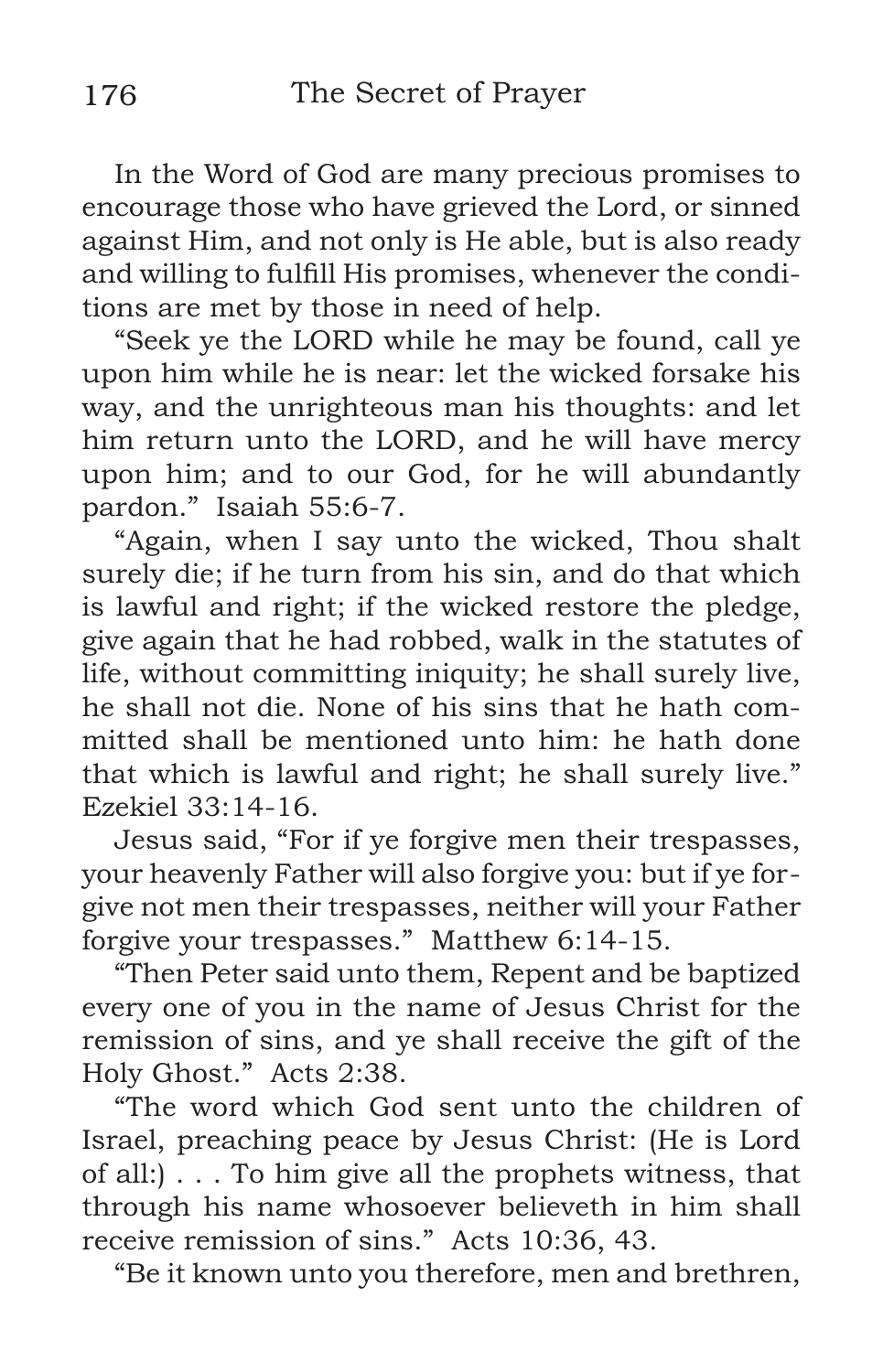that through this man is preached unto you the forgiveness of sins: and by him all that believe are justified from all things, from which ye could not be justified by the law of Moses." Acts 13:38-39.

"I will be merciful to their unrighteousness, and their sins and their iniquities will I remember no more." Hebrews 8:12.

"If we walk in the light, as he is in the light, we have fellowship one with another, and the blood of Jesus Christ his Son cleanseth us from all sin. . . . If we confess our sins, he is faithful and just to forgive us our sins, and to cleanse us from all unrighteousness." I John 1:7, 9.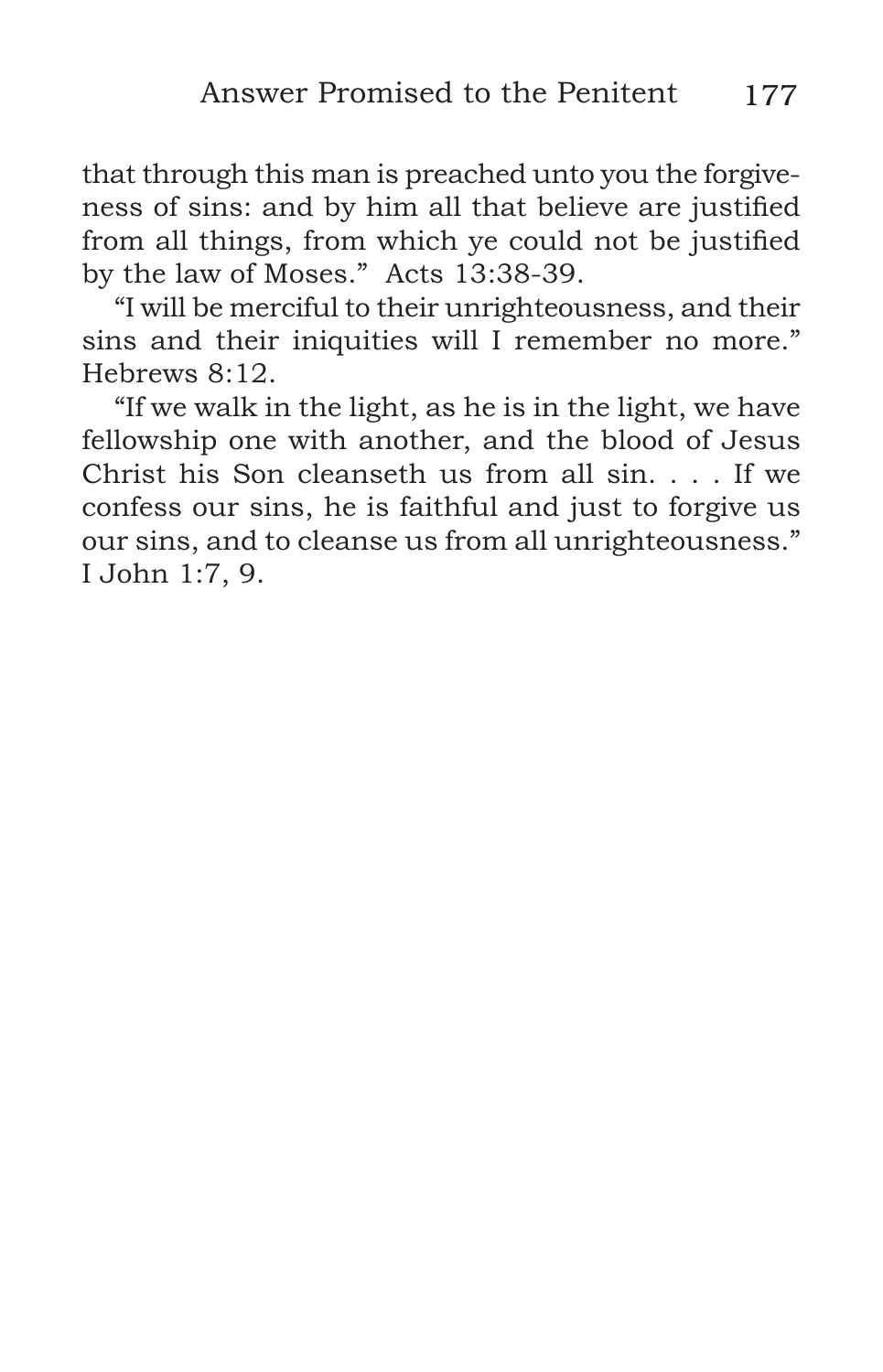### **XLI**

### **Promise in Time of Adversity**

T was under adverse circumstances that Jonah<br>offered up his petitions to God. "Then Jonah<br>prayed unto the LORD his God out of the fish's<br>lly," Jonah 2:1 The Lord had composaion upon T was under adverse circumstances that Jonah offered up his petitions to God. "Then Jonah belly." Jonah 2:1. The Lord had compassion upon him, when he acknowledged to the heathen sailors his wrong, and was willing to be cast overboard at the mercy of the Lord. He was in a position where his only hope was in his willingness to obey God, and he was well aware of the great mercy of God extended to those who were willing and obedient.

It was also under adverse circumstances that Stephen prayed the Lord to forgive the people when they were stoning him to death, and asked the Lord to receive his spirit, knowing that there was abundant entrance for him into the regions of the blessed.

When Jesus was going about from place to place preaching, he was persecuted and opposed on every hand. The Pharisees said of him, "We know that this man is a sinner." At one time he was called a "wine bibber," and at another time was accused of being possessed of a devil. Notwithstanding this, He was faithful in preaching the Gospel, and in His devotion to the Father.

It ofttimes happens that we cannot understand why circumstances should be as they are. Sometimes, viewing the matter from a human standpoint, there is no way of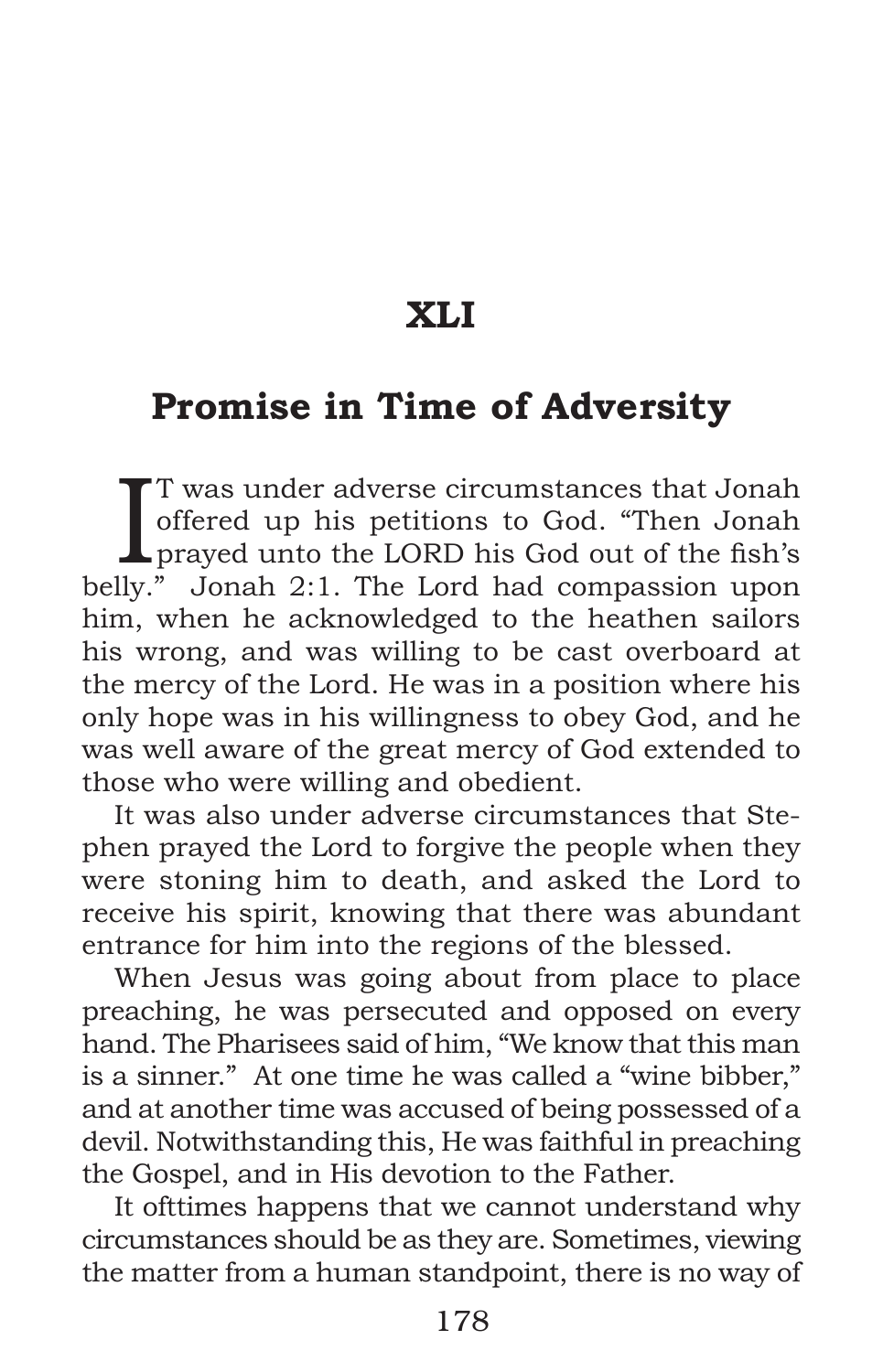understanding how God can get any glory out of existing circumstances. Nevertheless, there is a promise to the faithful that all will be well.

An incident of this kind occurred a few years ago, and at the time I was unable to know just how the Lord would make it work out to His glory and to my good. I met with a serious accident, and immediately the promise in Romans 8:28 flashed into my mind, and I said, "The Bible says, 'All things work together for good to them that love God,' and no doubt it is so, because the Bible says so, but I cannot see where there can be any good come from this. However, I suppose it will come, for I love God." Although the accident caused much suffering, it was about three days before I realized the good results which followed. At the end of that time, in answer to prayer, the Lord completely healed me, which caused a man and his wife to fully yield themselves to God, and so filled him with faith that he was enabled to receive complete healing of a serious disease of his body. It was then that I was enabled to understand the fulfillment of Romans 8:28, in this particular experience through which I had just been permitted to pass, and I felt well repaid for all my suffering.

There are many precious promises in the Word of God to those who are in trouble, and who feel that almost everything is against them. In times when the trials and temptations seem great, we can read, "Blessed is the man that endureth temptation: for when he is tried, he shall receive the crown of life, which the Lord hath promised to them that love him." James 1:12.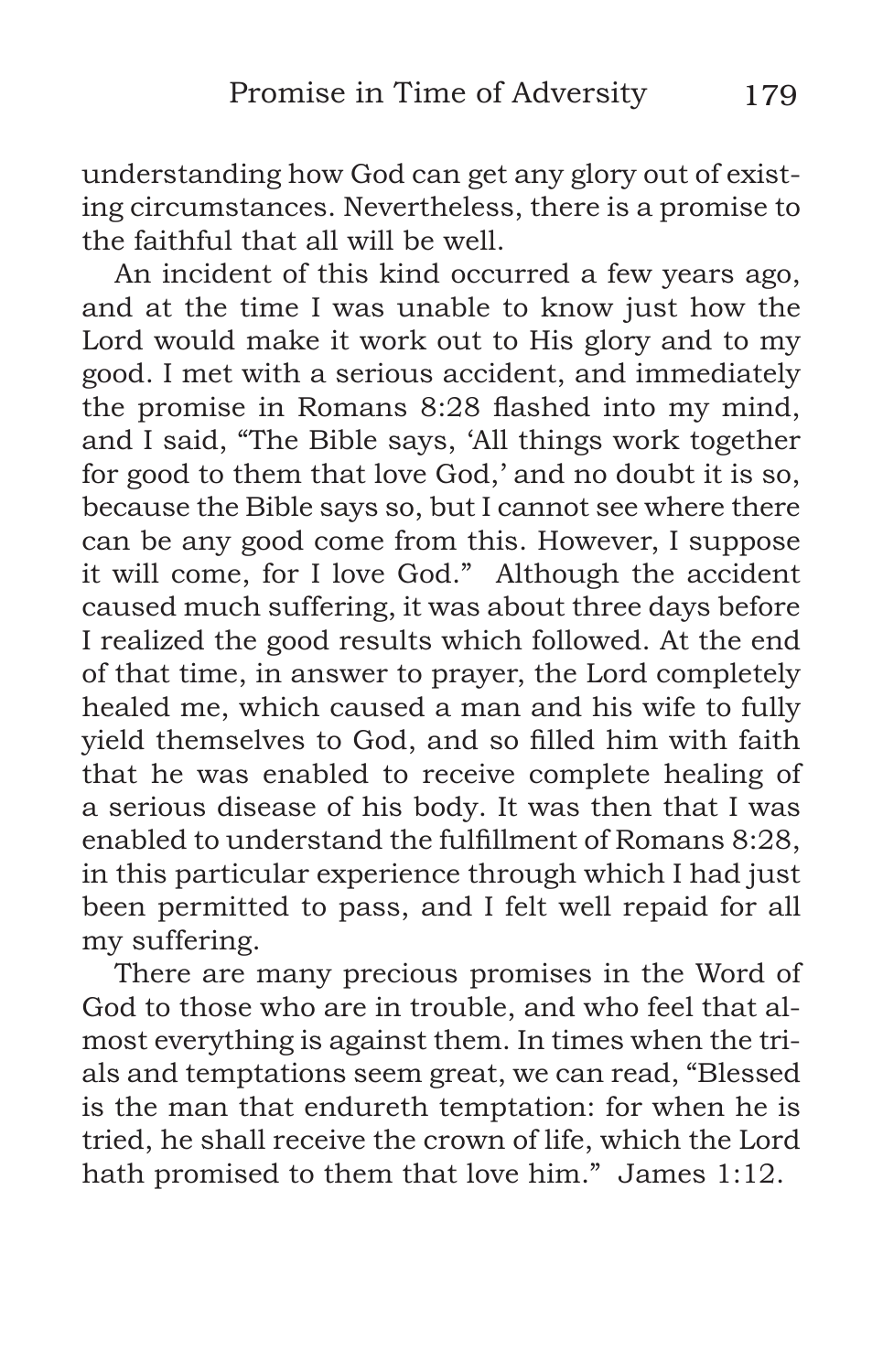## **XLII**

#### **Answer Delayed**

WHEN people come to the Lord in prayer, desir-<br>of their hearts, or to have some special thing<br>complished, it is then that there is an aprinty if the ing to know His will concerning the burden of their hearts, or to have some special thing accomplished, it is then that there is an anxiety if the requests are not granted. It frequently happens, however, that the Lord in His wisdom sees best to delay the answer. There are various reasons for so doing. Sometimes, if an immediate answer was given, it would thwart His plan regarding other things, and would not be best for the one offering the petition. There are also times when there are lessons to be learned, and some inquiry of the Lord as to why the answer was withheld would bring a revelation to the mind, which would prove much more profitable than a direct answer to the petition offered. Again, there may be hindrances in the way, which can be removed by the one offering the prayer, or it might be necessary that certain things be accomplished before the hindrances could be removed.

There are given in the Bible some instances which should encourage us to patiently wait upon the Lord. Among such, may be mentioned the case of Naaman, the leper. He, having learned of the prophet in Israel, through the instrumentality of a little Jewish maid, with great pomp proceeded to the place in Israel where he could meet this Man of God. After his arrival, with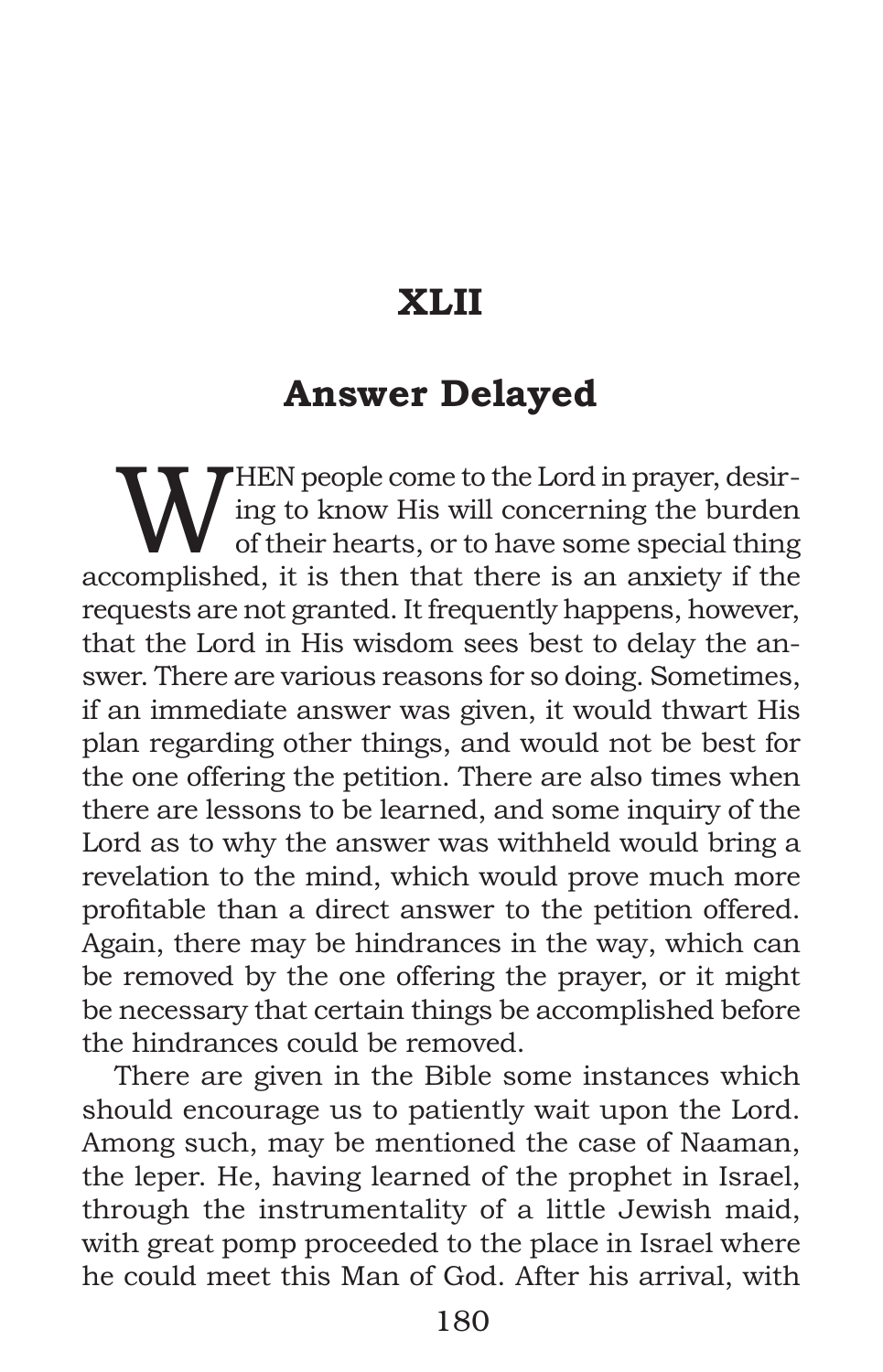caravan and gifts, he sent a servant to the prophet to make known the purpose of his visit. Naaman was very much displeased with his reception. He, being a man of high rank, supposed that the prophet would at least make some great display in view of his position. Elisha, no doubt knew that Naaman had a proud heart and needed to learn the lesson of humility and obedience, also, the lesson of simplicity. "And Elisha sent a messenger unto him, saying, Go and wash in Jordan seven times, and thy flesh shall come again to thee, and thou shalt be clean." This displeased Naaman. He considered that he should be treated with greater honor. He said, "Behold, I thought, He will surely come out to me, and stand, and call on the name of the LORD his God, and strike his hand over the place, and recover the leper. Are not Abana and Pharpar, rivers of Damascus, better than all the waters of Israel? may I not wash in them, and be clean? So he turned and went away in a rage." II Kings 5:11-12. It was not without considerable effort that the servants of Naanan were able to prevail upon him to manifest the spirit of humility and be obedient to the words of the prophet. They said to him: "If the prophet had bid thee do some great thing, wouldest thou not have done it? how much rather then, when he saith to thee, Wash, and be clean?" Knowing that it was his only hope of recovery, as his disease was beyond human skill to recover, Naaman decided to do as the prophet had said. "Then went he down, and dipped himself seven times in Jordan, according to the saying of the man of God: and his flesh came again like unto the flesh of a little child, and he was clean."

Had Naaman gone to one of the rivers of Damascus, would he have been healed? No. Had he gone to the River Jordan and washed himself once, and refused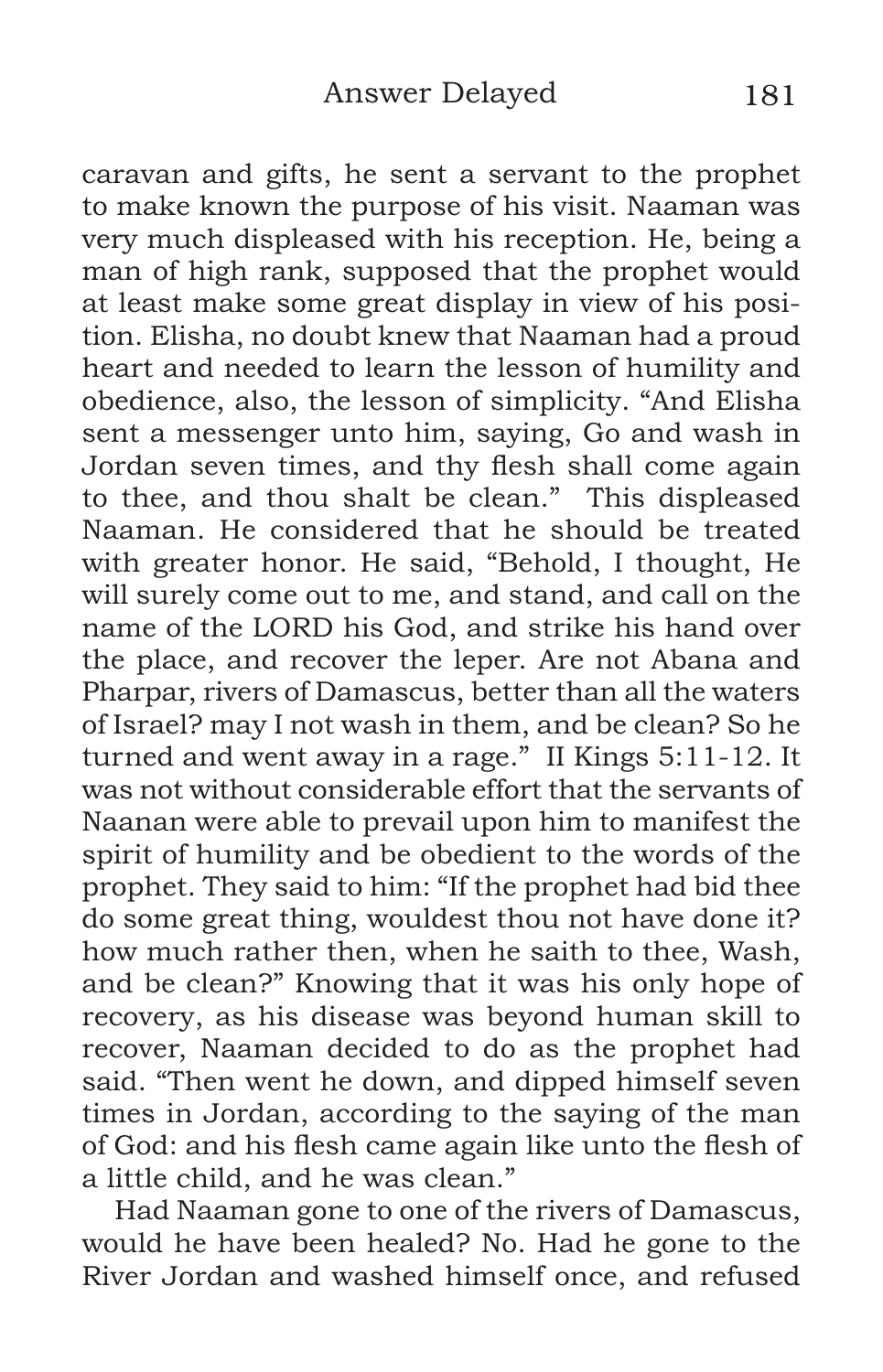to wash again, the result would have been a failure. After he had washed the sixth time, there was still no change; he was yet a leper. Suppose he had said, "I have now washed six times, and there is no sign of healing, no indications of receiving any help, therefore, I will not wash again." What would have been the result? A complete failure. He did not stop with the sixth washing, but had decided in his heart that he would obey the entire command of the prophet. He had turned from his haughty ways and decided to comply in humble obedience, and it was after he had fully met the required conditions that the power of God was manifest, and he was delivered from the leprosy and made well.

He returned to bestow gifts upon the prophet, because of the wonderful work wrought in his body, but the prophet utterly refused to receive anything whatever, as it was a work wrought by the power of God. This instance is one of great benefit to us, as it teaches the necessity of humility and obedience, and also of simplicity and faith.

The ten lepers, which came to Jesus for healing, were not instantly healed while in His presence, as were many others, of which the Word of God gives record, but were told to go and show themselves unto the priest, according to the requirements of the law at that time. As they went their way they were cleansed of the leprosy. Their faith was manifest in their obedience to His Word.

In the twenty-second Psalm, we read how David was in great distress, and was mightily calling upon the Lord for help. He made some earnest appeals to the Lord, and with them made promises. He promised the Lord that if He would deliver him, he would declare the name of the Lord unto his brethren and praise him in the midst of the congregation, It was not long after this until David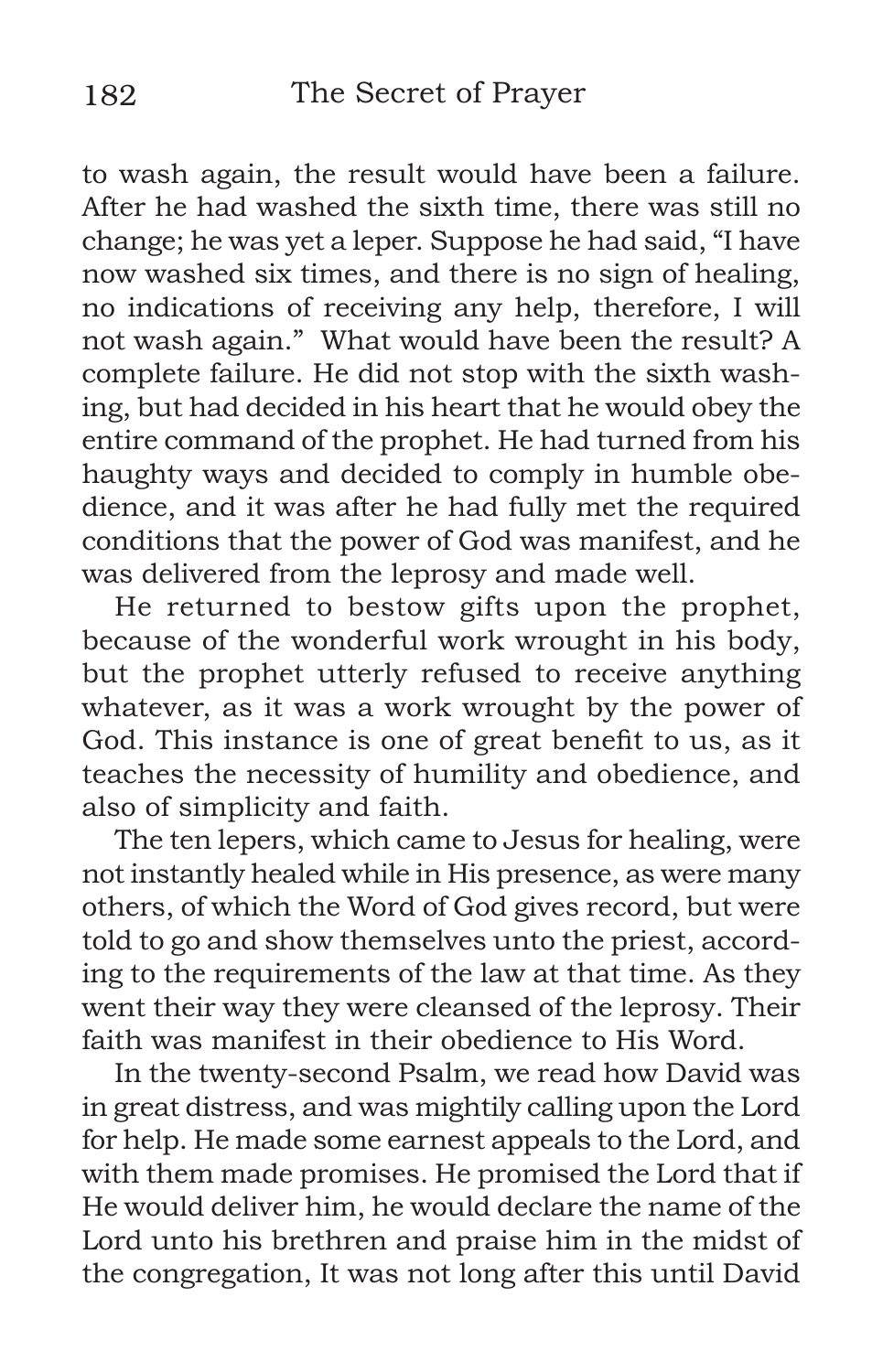was made to realize the wonderful goodness of God, of which he gives expression in the twenty-third Psalm.

A beautiful lesson of faith and trust is given in the account of the Syrophenician woman, in the fifteenth chapter of Matthew. Her daughter was grievously vexed with a devil, and she came to Jesus, asking him to have mercy on her in behalf of her daughter, but Jesus "answered her not a word." His disciples then came and wanted Him to send her away, but still she pressed her case, and He said, "I am not sent but unto the lost sheep of the house of Israel." He meant by this that He was sent to the Jews, and she was not a Jew. Still she did not give up the struggle, but came and worshiped Him, saying, "Lord, help me." He gave her another answer, but still she insisted that she must have help. "Then Jesus answered and said unto her, O woman, great is thy faith: be it unto thee even as thou wilt. And her daughter was made whole from that very hour." Had she not persisted in having a favorable answer, she never would have received the help for her daughter.

Many fail in receiving help from God, because He does not answer at the time of their first appeal. In connection with this, we should not forget how Daniel pled before the Lord for three full weeks before receiving an answer. When the answer came, the Lord gave Daniel to understand that He had heard his petition from the first day that he began to call upon Him. If the thing for which you are petitioning the Lord is not out of harmony with His Word, and His name can be glorified in granting a favorable answer, do not become discouraged and throw down the shield of faith, and throw away your armor, but press the battle to the gates, as it were, where by faith you can enter in victoriously. Throw away all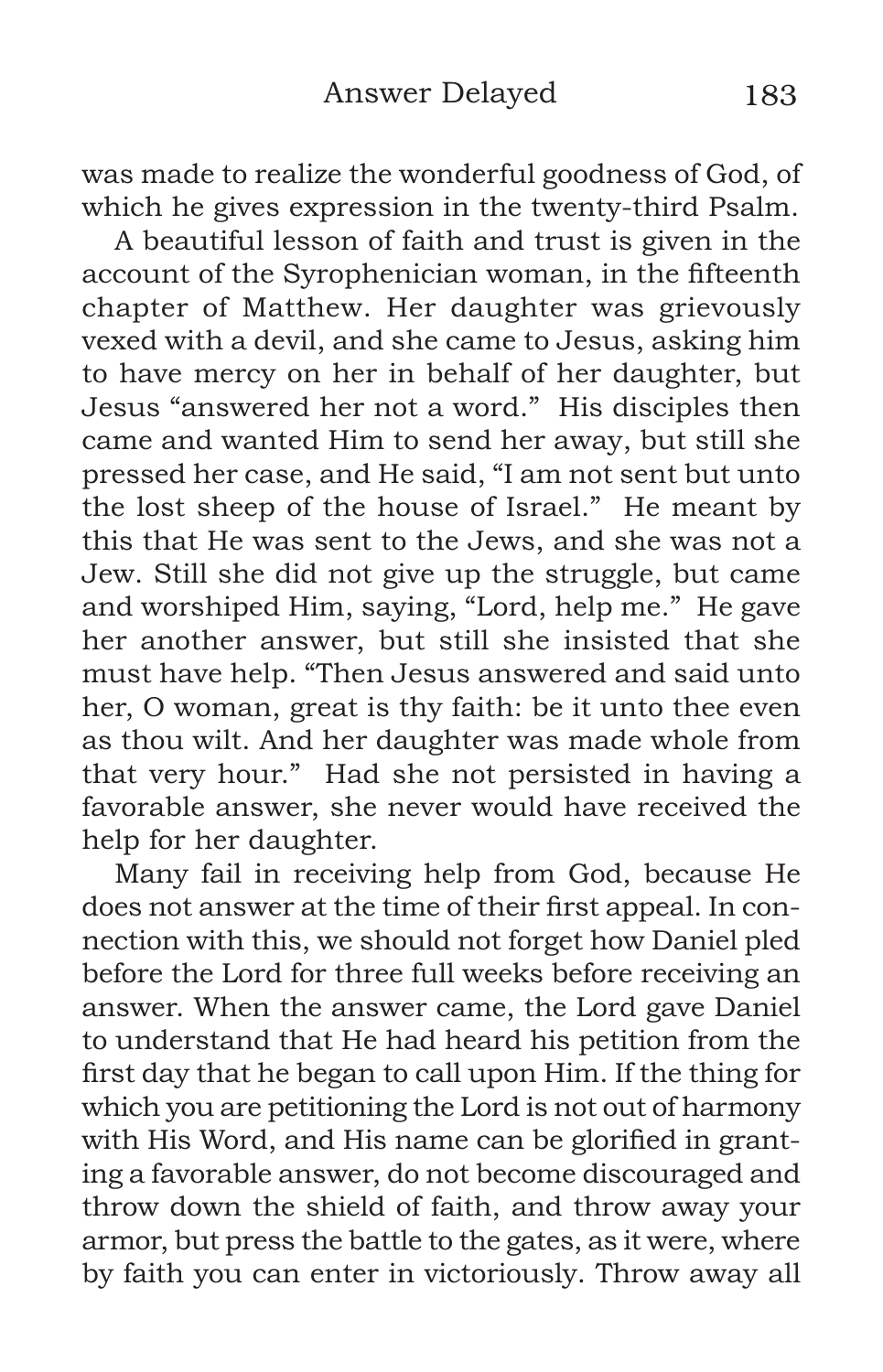doubts, and give no place for discouragement. See to it that your consecration is fully in line with the will of God, and the Lord will honor your faith; and even should there be a delay in sending the answer, you will receive great benefit in the end and feel greatly rewarded for your faithfulness.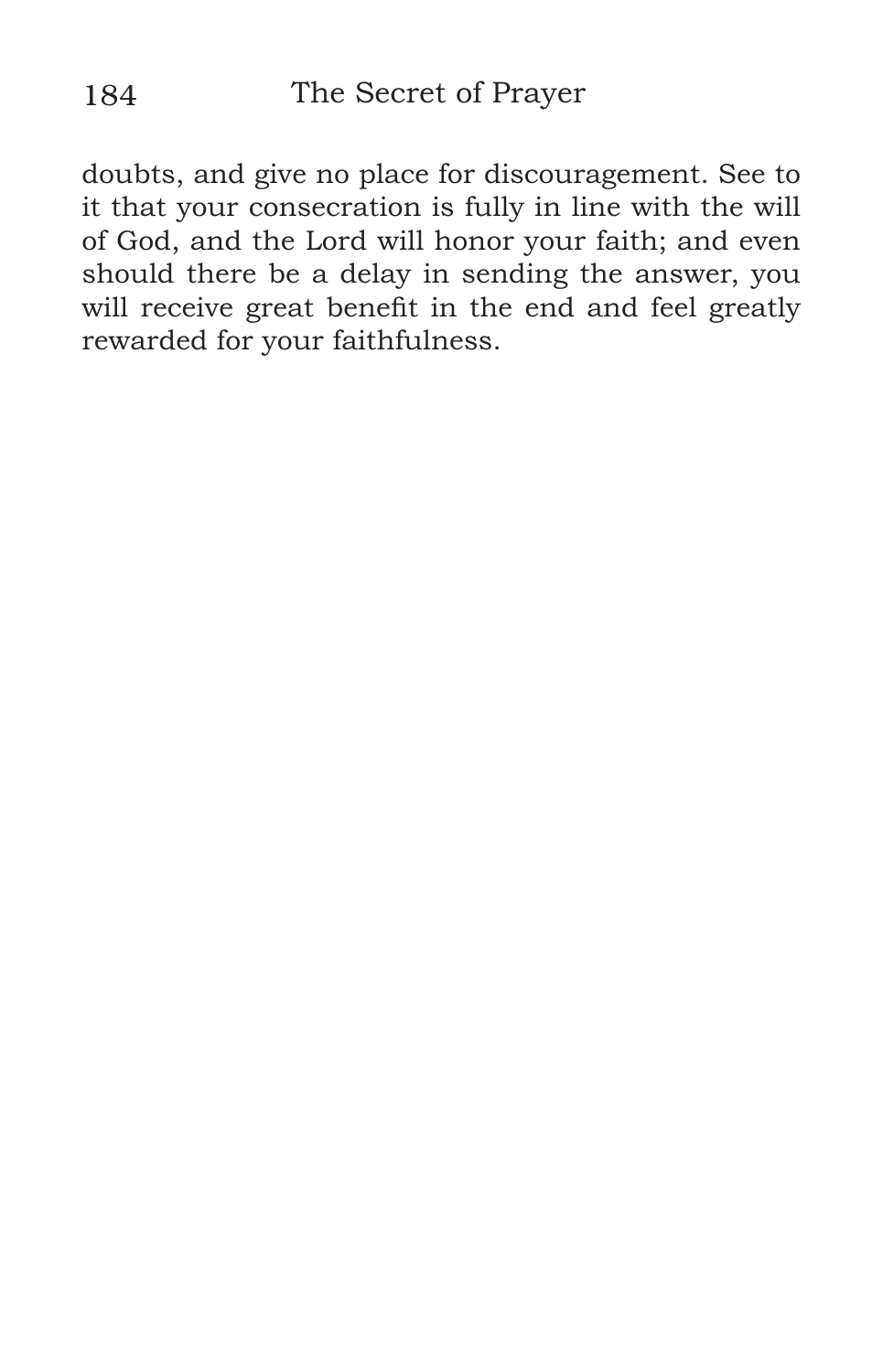# **XLIII**

## **Answer Withheld**

**OPPOSITION** and oppression may beset us on<br>
from a human standpoint, it would seem<br>
at it would be mere to the glory of God for extein every hand, and there may be times when, that it would be more to the glory of God for certain things to be removed, or accomplished, when God, in His wisdom, has planned otherwise. Again, petitions are offered, which are answered by what has already been decreed, and then there are instances where an answer is given, not according to the request made, but one that proves to be satisfactory to the petitioner, who is subject to the will of God.

When Jesus was praying in the garden of Gethsemane, that the Father might let the cup of suffering pass from Him, if possible, nevertheless He said, "Not my will, but thine be done." Here the words of the answer of the Father are not recorded, but He sent an angel and strengthened Jesus for the ordeal through which He was to pass; and it was so plain to Jesus that it was the will of the Father for Him to go through the suffering that He submitted and was ready to go forth in accordance therewith and meet whatever might befall Him.

Another instance of withholding the answer to prayer, was that where Paul prayed three times concerning a certain matter, and even when the answer did come it was not in accordance with his petition, but it was satisfactory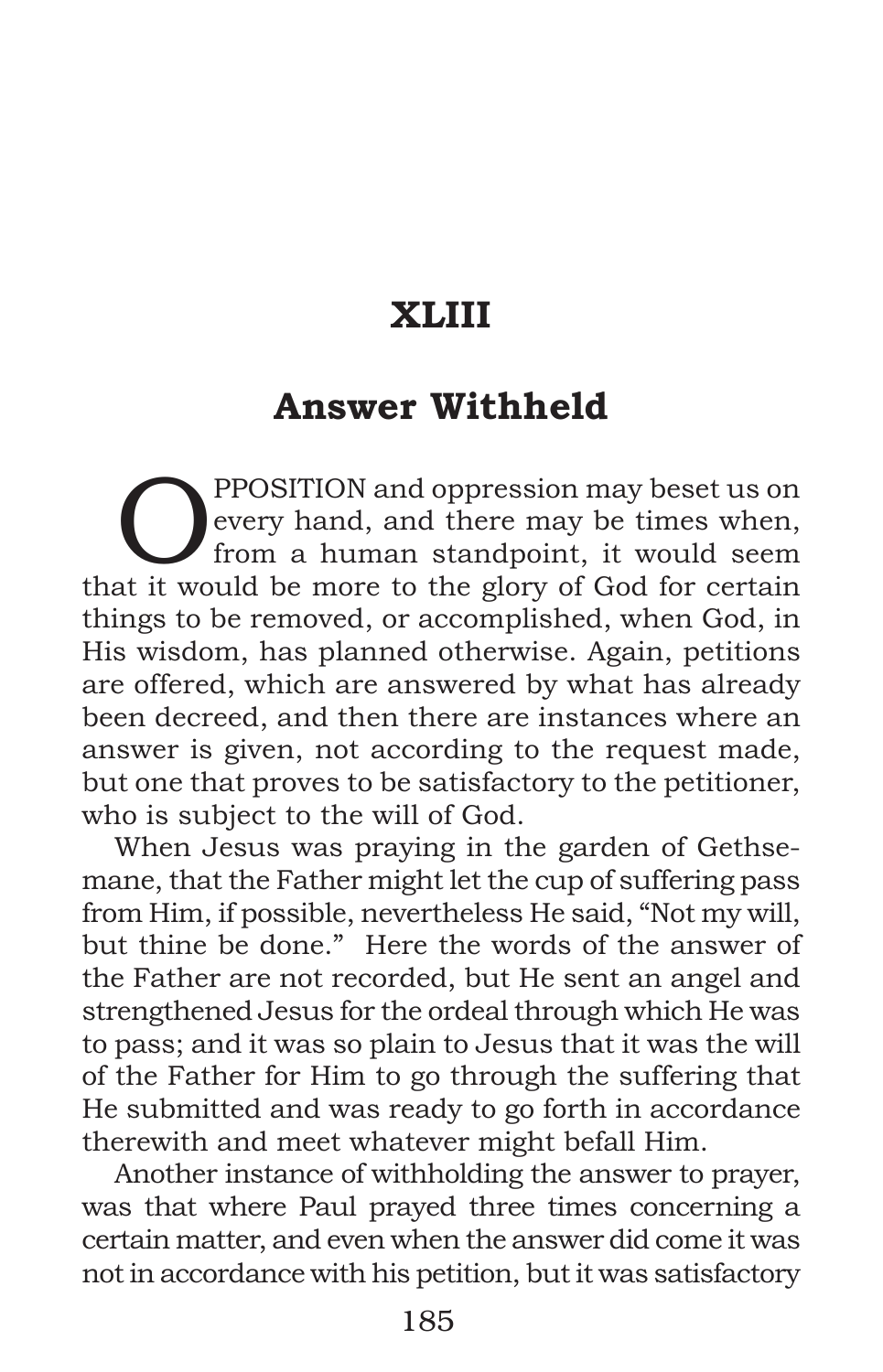to Paul, when it came to him in these words, "My grace is sufficient." Paul could go forth with confidence, realizing that through whatever suffering he might have to pass, the Lord would give him sufficient grace, insomuch that he could go through with victory and glorify the name of the Lord.

At one time Moses asked that he might be permitted to cross over Jordan into the land of Canaan, but the Lord answered his petition by taking him up into the mountain, where he could look over into the land and get a view of the beautiful country. He was so well satisfied that the Lord was directing in the matter that he called Joshua, and delivered a message of encouragement to him, as the future leader of the children of Israel, assuring him that the Lord would be his helper so long as he walked uprightly before him, and was obedient in all things.

There is such a thing as "praying through," as some express it, until the will of God is known regarding the petition offered. Many people fail and come short of knowing the will of God, because of a lack of importunity or coming to Him in obedience and humility of heart, with the proper simplicity.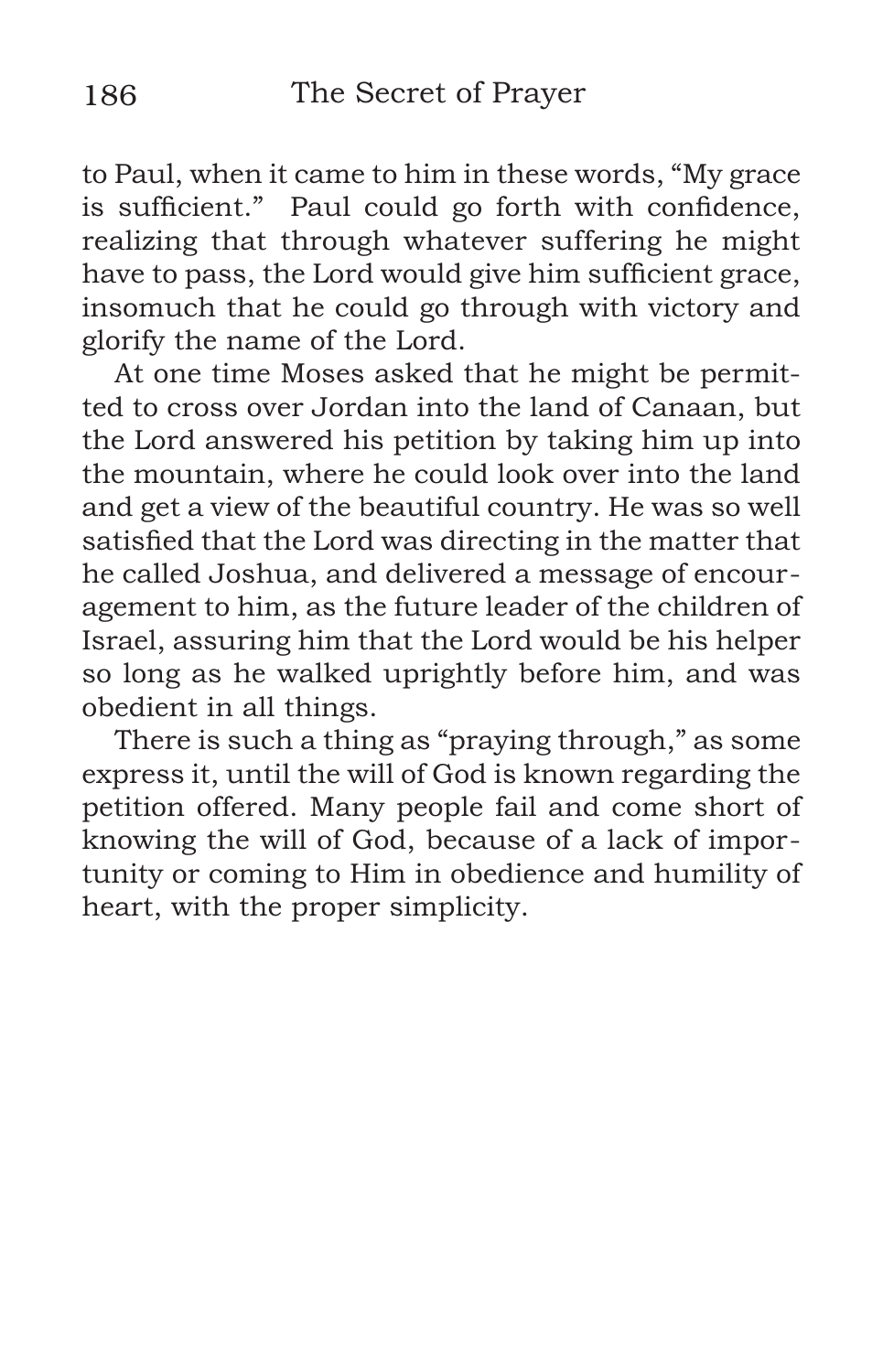#### **XLIV**

#### **Signs Asked For**

MONG the people of God of olden times,<br>there were those who could trust God with<br>unwaver ing faith, and when the Lord spoke there were those who could trust God with unwaver ing faith, and when the Lord spoke to them, no matter how great the responsibility, they were ready for action. Again, there were those, whom God had chosen for a special work, who felt it necessary that they have some special evidence that God would stand by them in time of testing, or in other words, that He would do for them that which He had promised to do. They felt it necessary that God verify His Word beforehand by some particular sign, as an additional evidence of His faithfulness to them.

When Gideon was called of the Lord to go and deliver the Israelites out of the hand of the Midianites, it seemed too great an undertaking for him. He felt his inability, and replied, "Oh my Lord, wherewith shall I save Israel? behold, my family is poor in Manasseh, and I am the least in my father's house. And the LORD said unto him, Surely I will be with thee, and thou shalt smite the Midianites as one man. And he said unto him, If now I have found grace in thy sight, then shew me a sign that thou talkest with me." The Lord was good enough to give Gideon a sign, and yet he was not satisfied, but asked for another sign, saying, "If thou wilt save Israel by mine hand, as thou hast said, Behold I will put a fleece of wool in the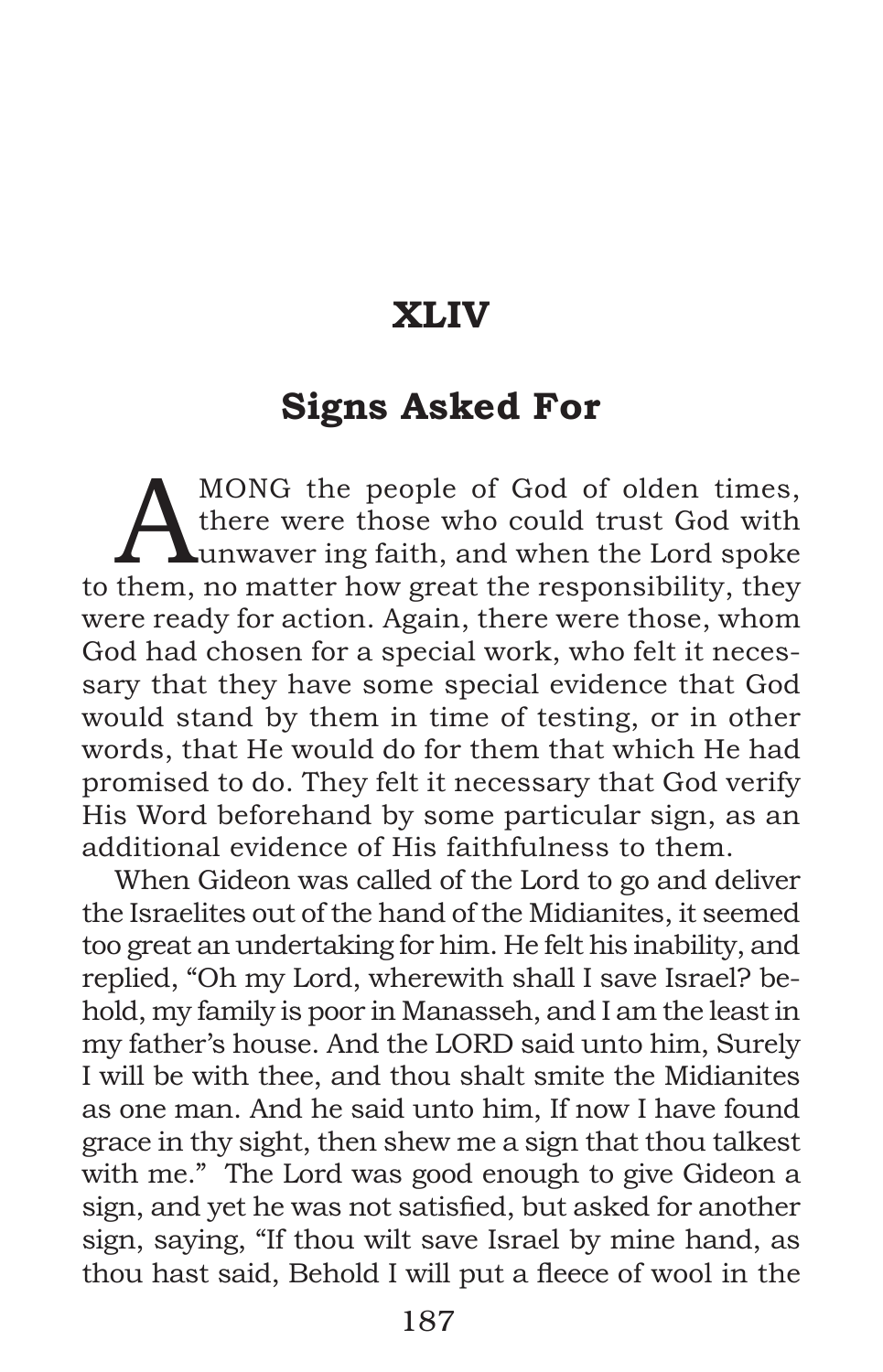floor; and if the dew be on the fleece only, and it be dry upon all the earth beside, then shall I know that thou wilt save Israel by mine hand, as thou hast said. And it was so; for he rose up early on the morrow, and thrust the fleece together, and wringed the dew out of the fleece, a bowl full of water. And Gideon said unto God, let not thine anger be hot against me, and I will speak but this once: let me prove, I pray thee, but this once with the fleece; let it now be dry only upon the fleece, and upon all the ground let there be dew. And God did so that night; for it was dry upon the fleece only, and there was dew on all the ground." Judges 6:36-40. After all this had taken place, Gideon decided to obey the Lord, and found that the Lord was with him, as He had promised, and enabled him to put the Midianites to flight.

The twentieth chapter of second Kings gives a record of the prayer of King Hezekiah, when he was at the point of death, and had received the message that he would die. His prayer was as follows:

"I beseech thee, O Lord, remember now how I have walked before thee in truth and with a perfect heart, and have done that which is good in thy sight."

"And Hezekiah wept sore."

Immediately the Lord sent the messenger back to the king, and said unto him, "Tell Hezekiah the captain of my people, Thus saith the LORD, the God of David thy father, I have heard thy prayer, I have seen thy tears: behold, I will heal thee: on the third day thou shalt go up unto the house of the LORD. And I will add unto thy days fifteen years." It will be noticed that the Lord here said that He heard the prayer of Hezekiah; that He saw his tears, and said He would heal him. These three things are worthy of notice, and yet as positively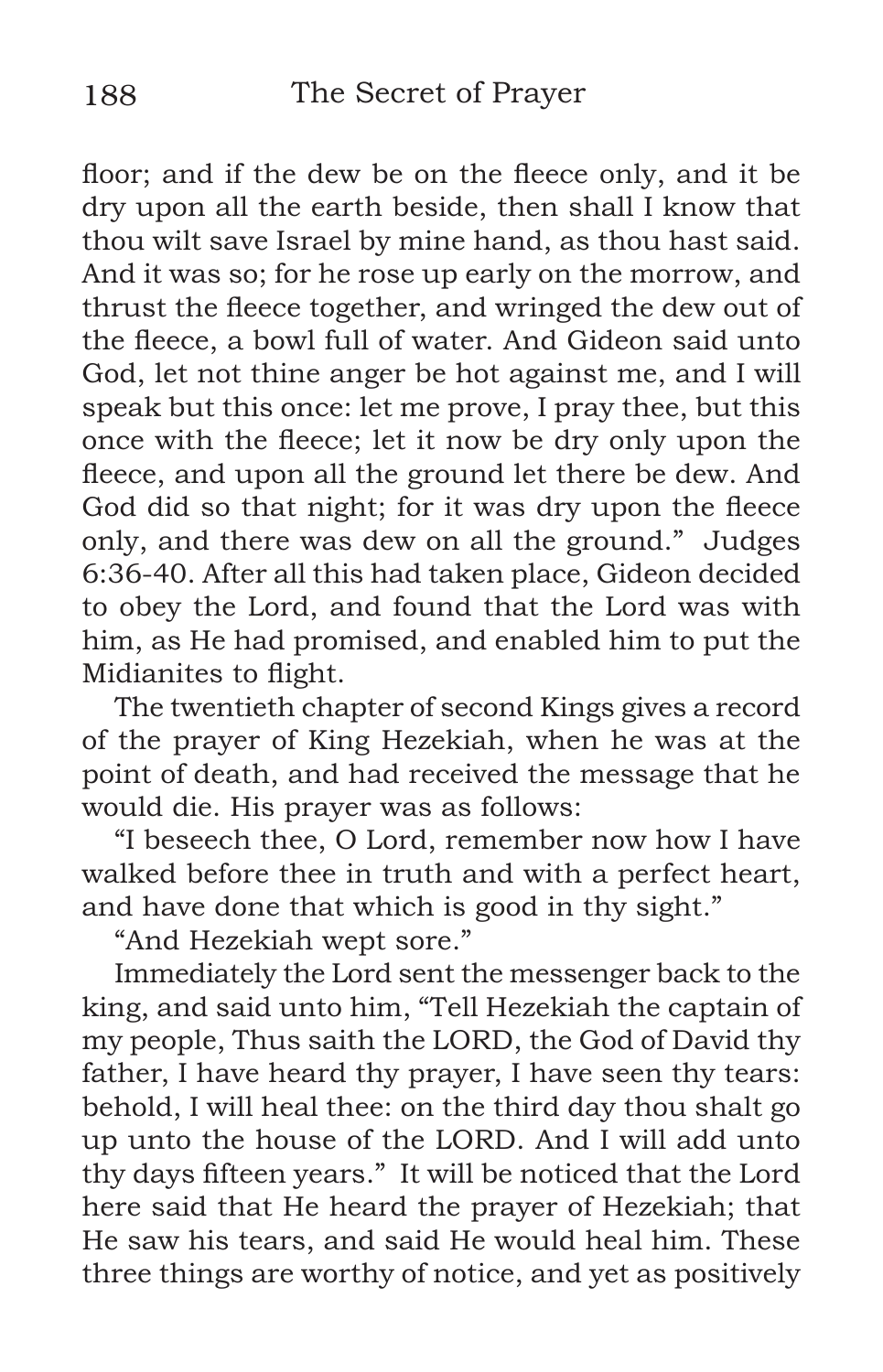as the matter was laid before Hezekiah, he still wanted a sign from the Lord.

"And Hezekiah said unto Isaiah, What shall be the sign that the LORD shall heal me, and that I shall go up into the house of the LORDd the third day?" The prophet gave him to understand that the Lord would do that which he had promised.

"And Isaiah said, This sign shalt thou have of the LORD, that the LORD will do the thing that he hath spoken: shall the shadow go forward ten degrees, or go back ten degrees?" Isaiah was willing to have the integrity of the Lord tested even by a sign. Hezekiah requested that the dial go back ten degrees, and the prophet called upon the Lord; and the shadow was brought backward ten degrees.

While it was unnecessary for Hezekiah to require such a thing of the Lord, yet the Lord granted it unto him through the prophet.

We read in the first chapter of Hebrews that God, who "At sundry times and in divers manners spake in time past unto the fathers by the prophets, hath in these last days spoken unto us by his Son." We have access to the Father through Jesus Christ, and we have many precious promises. We also read that the "word of God cannot be broken." Notwithstanding all this, there are people in this day and age of the world, who are still calling on God for some special sign that He will fulfill His Word.

We once knew of a woman who, when she desired anything special from the Lord, would close her eyes, open the Bible, and place her finger upon the page, expecting the Lord to direct her finger to a passage of Scripture that would serve as a sign to her as to whether or not the Lord would grant her petition.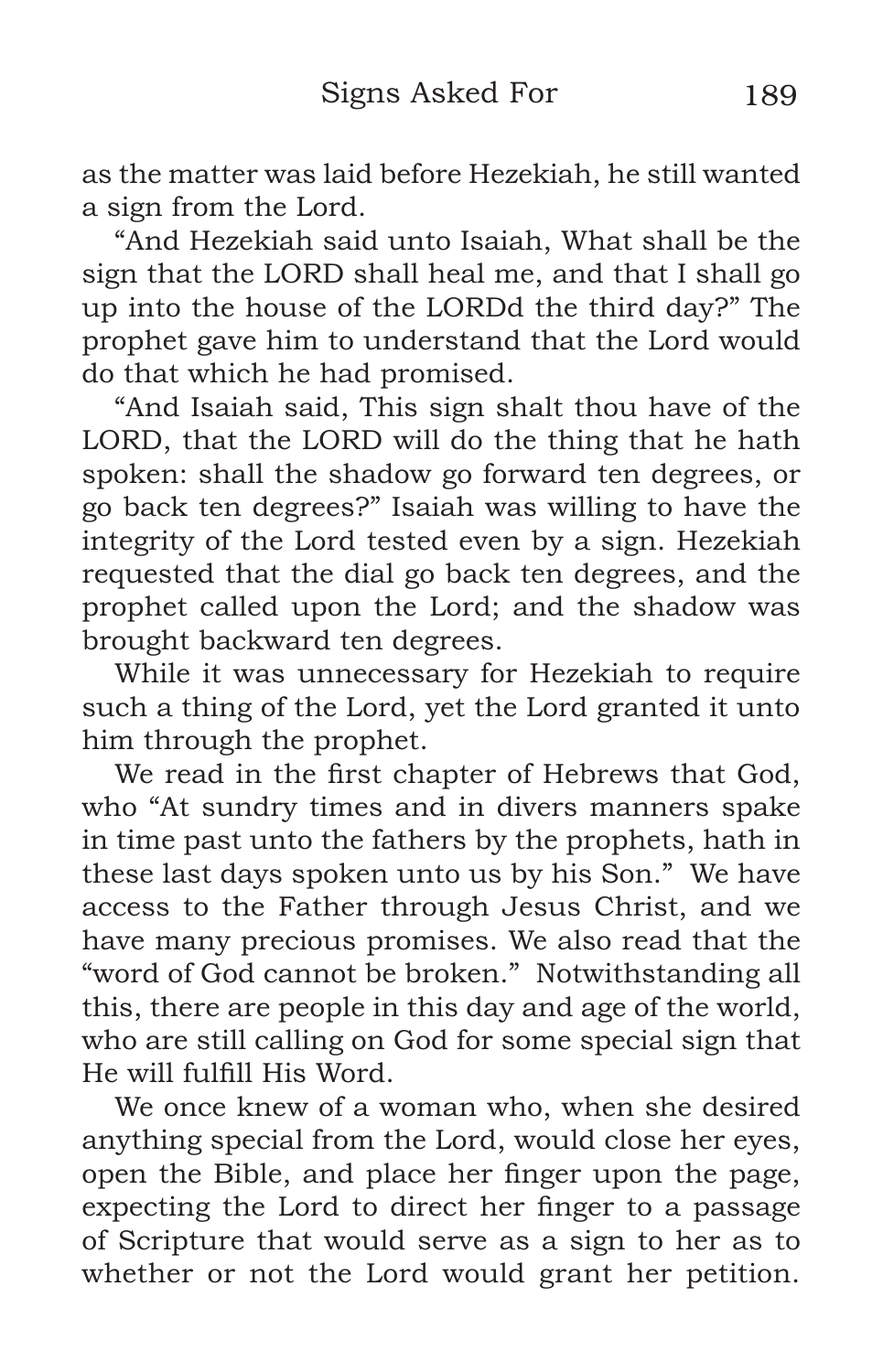People who follow such a method, ofttimes place the finger upon a passage that has no bearing whatever upon the case in question, or perhaps is in direct opposition to the answer desired. Therefore, they are inclined to close the book, and also their eyes, and repeat the performance until they do find a Scripture that will give a satisfactory answer. This is only guess work, and not always by the direction of the Holy Spirit. The woman mentioned was very much afflicted, having suffered for some time, and was somewhat in doubt as to whether she would recover from her sickness. While considering the matter, she decided to resort to her old method of finding out the will of God, and as her finger came down on the sacred page, she read the following words: "And the woman died, also." This was not a satisfactory answer, so she hastily repeated the act, hoping to receive a favorable indication of her recovery.

It is true that many times people in sore distress and great perplexity as to just what is the will of God concerning certain matters can open their Bibles, and perhaps the first passage of Scripture they see will be one of great comfort to them. It may even be that the Spirit of the Lord has directed them to it for their encouragement, but to get into the habit of opening the Bible at random and placing the finger upon a certain passage of Scripture is not to be depended upon as being the leading of the Holy Spirit.

There are many precious promises given in the Word of God, which cannot be gainsaid. Under such circumstances, there is no necessity of asking the Lord for a further sign.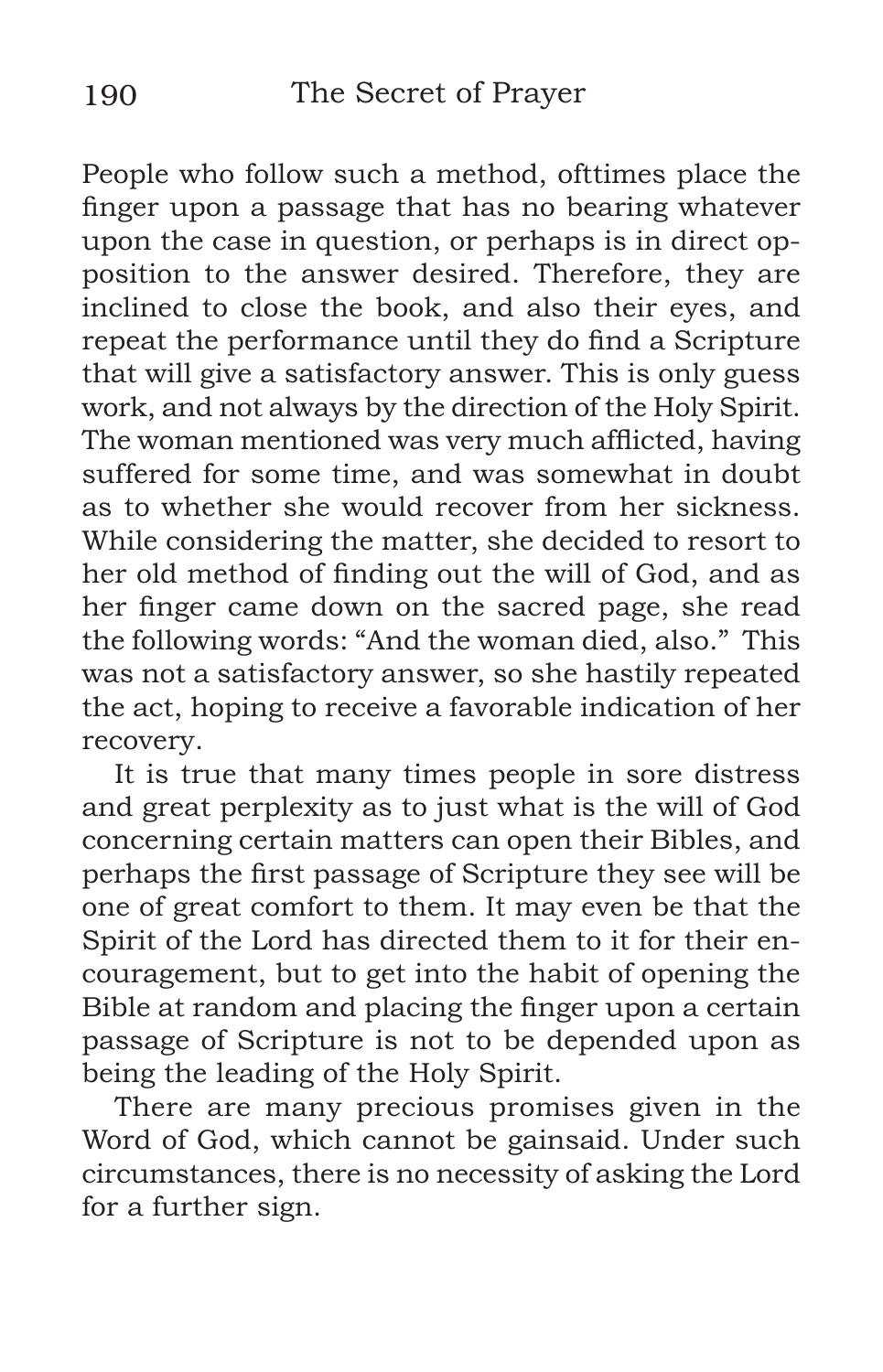## **XLV**

# **Hypocritical Prayers**

THE Pharisees of olden times were, many of them,<br>hypocrites, and offtimes put on an air of sanctity<br>and made great pretensions of religious fervency,<br>crips long prevers in public places, to be seen and hypocrites, and ofttimes put on an air of sanctity offering long prayers in public places, to be seen and heard of men. Jesus said of them, "Ye hypocrites, well did Esaias prophesy of you, saying, This people draweth nigh unto me with their mouth, and honoureth me with their lips; but their heart is far from me. But in vain they do worship me, teaching for doctrines the commandments of men." Matthew 15:7-9.

"Why call ye me, Lord, Lord, and do not the things which I say?" Luke 6:46.

Those who offer up prayers and intend to continue in sin, need not hope to have power with God, nor receive favor in His sight in answer to their petitions. Such people must turn from their hypocrisy, repent of their sins, and the Lord will then hear and answer their prayers. The hypocrite, the egotistical person, no matter how great the profession of piety and religion, is a stranger to the meek and lowly Jesus and knows nothing of the sweetness of communion with Him. There is no fellowship of the Spirit, and the words of such persons are only cold and formal, even though accompanied by shouting and spoken in a loud tone of voice, with much zeal and great fervency.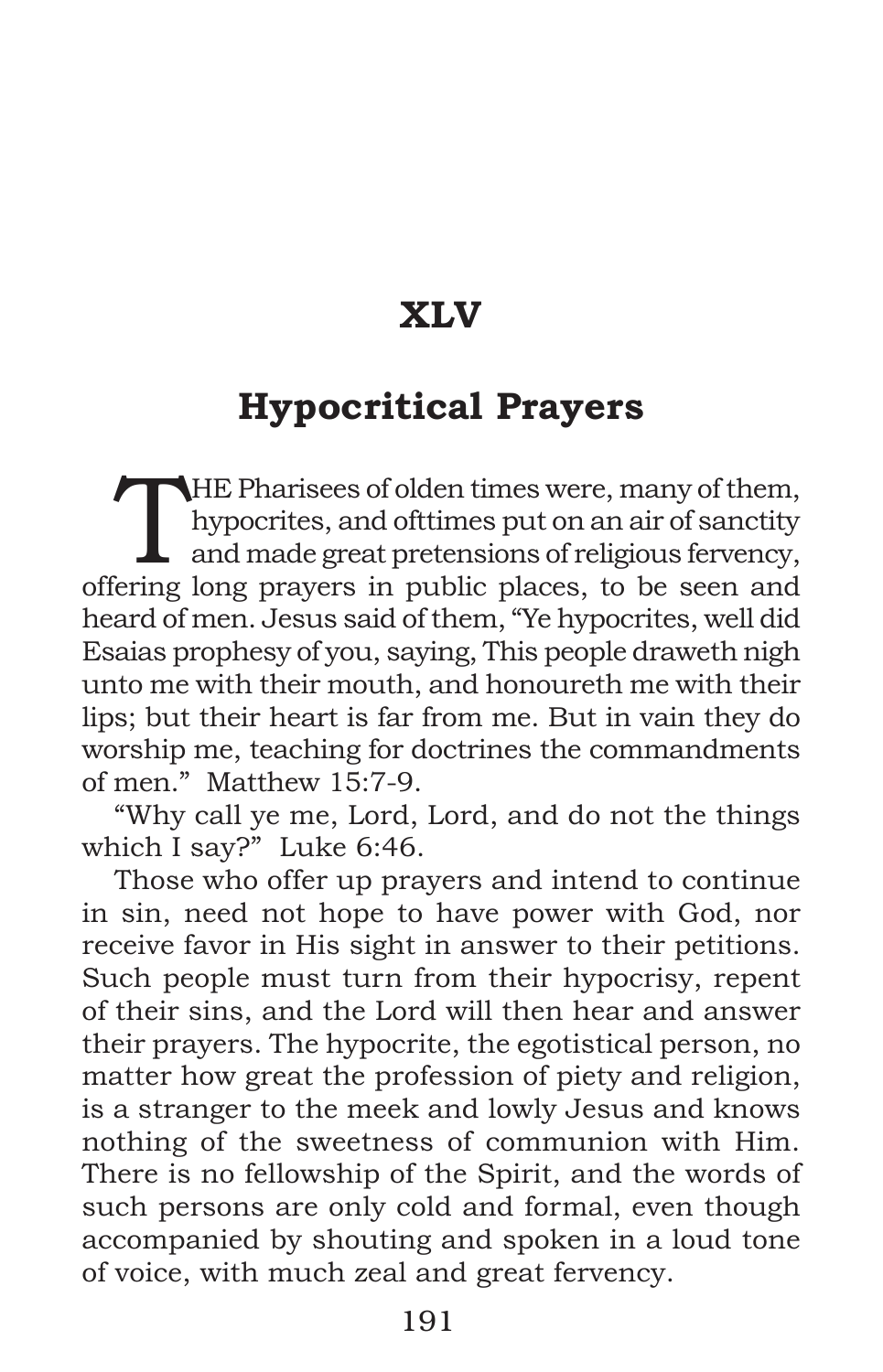The instruction which Jesus gave, was "When thou prayest, thou shalt not be as the hypocrites are: for they love to pray standing in the synagogues and in the corners of the streets, that they may be seen of men. Verily, I say unto you, They have their reward. But thou, when thou prayest, enter into thy closet, and when thou hast shut thy door, pray to thy Father which is in secret; and thy Father which seeth in secret shall reward thee openly." Matthew 6:5-6.

By this He did not mean that prayer should not be offered except in the secret chamber, but that our prayers should be offered in such a manner as to have our communion entirely with the Lord and not for the purpose of being heard of men.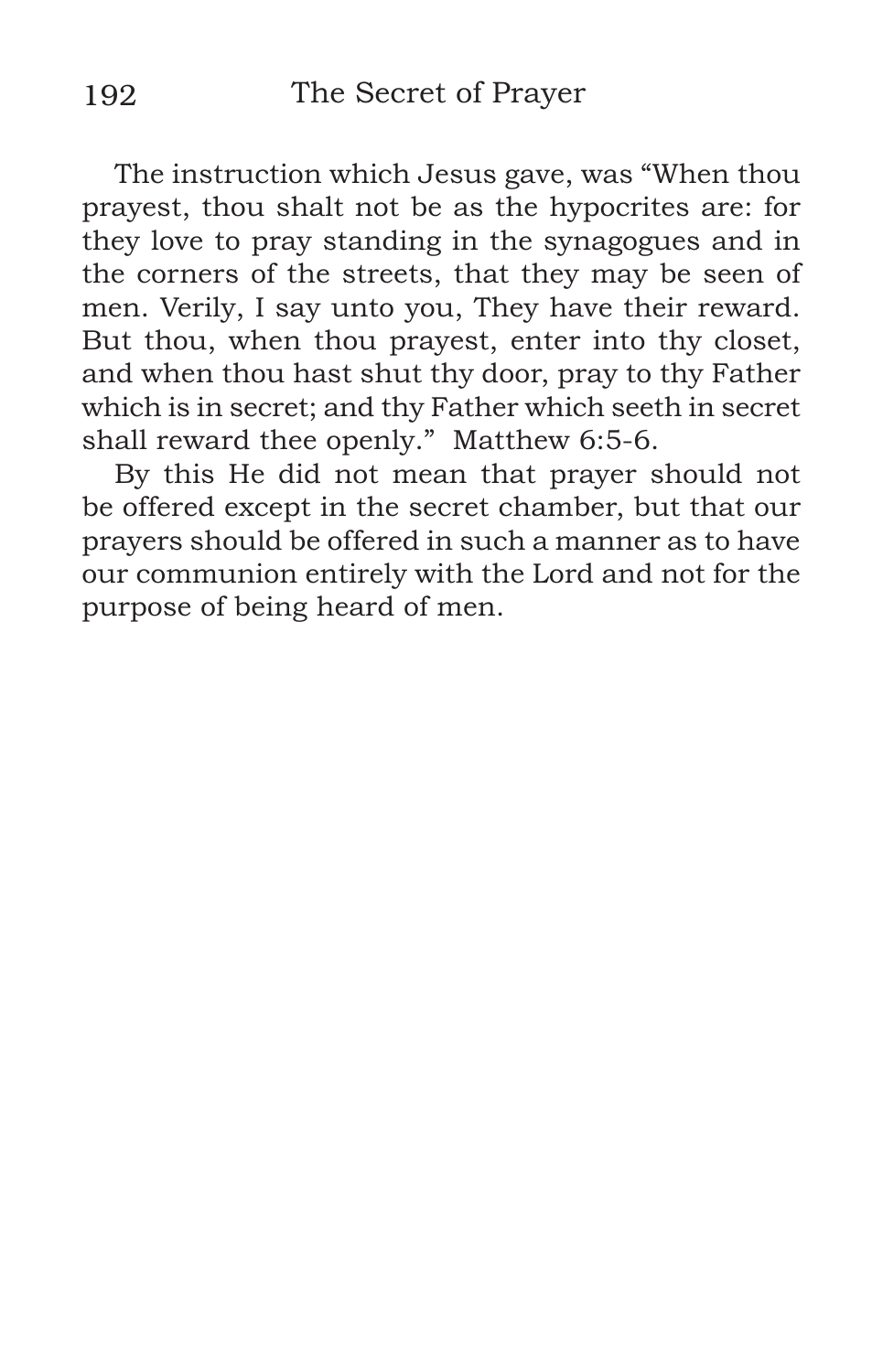# **XLVI**

# **Vain Repetitions**

HERE is quite a difference between the repeat-<br>ing of an earnest, fervent petition to the Lord,<br>which is productive of good results, and that of ing of an earnest, fervent petition to the Lord, which is productive of good results, and that of vain repetitions, which are only empty sayings, worthless and meaningless. It is true that while Jesus was in the garden of Gethsemane He prayed three times, repeating the same words, but these words were full of meaning, and accompanied by a perfect submission to the Father. There may be much earnestness manifest in the repetition of prayers that are vain, or in other words, are empty and worthless, and the time spent in saying them over is wasted. It is not communion with God. The one who is in the habit of making vain repetitions in prayer, does not expect an answer, except it be after the close of this life.

The Mohammedans are very faithful in repeating their prayers at least five times a day, and the prayers are said as many times more as their time for devotion will permit, and with most of these prayers they are not expecting any help for the present time. In like manner the Roman Catholics are very faithful in counting the beads of the Rosary, and repeating the Ave Maria and the Paternoster.

The people of Tibet believe that every time they turn their prayer wheel, with its inscribed prayers, or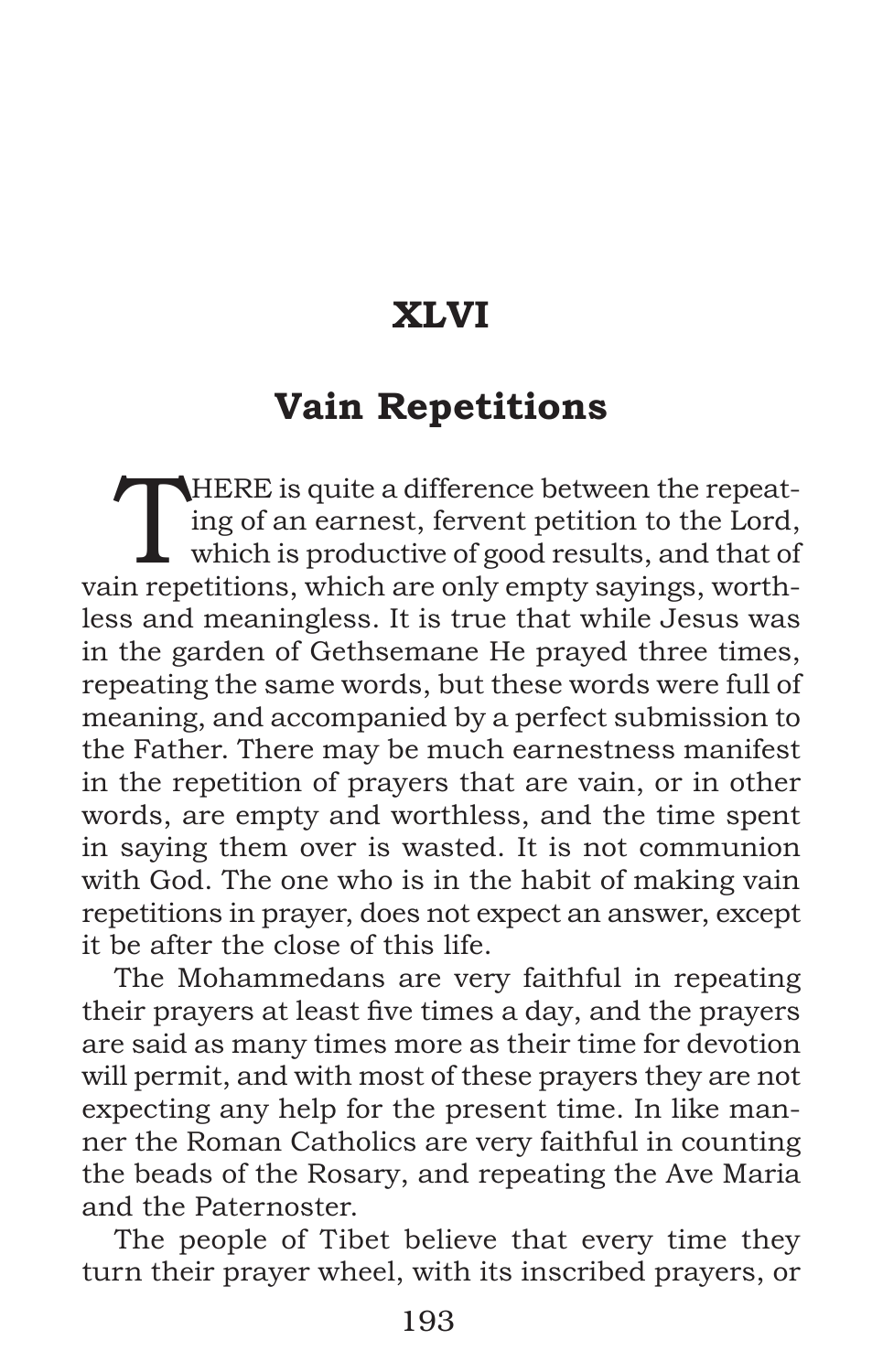when their prayer flags are wafted by the wind, prayers ascend in their behalf. Sometimes this is done with considerable zeal, and at other times it is done in a mechanical way, with little or no concern.

There are many similar modes of offering petitions to God, not only among the heathen and uncivilized, but in the more enlightened countries the repetitions are similar to that of the Pharisee and avail nothing.

Jesus said, "But when ye pray, use not vain repetitions, as the heathen do: for they think that they shall be heard for their much speaking. Be not ye therefore like unto them: for your Father knoweth what things ye have need of, before ye ask him." Matthew 6:7-8.

A prayer is of no avail, and amounts to nothing, except it be a prayer of faith. One must have confidence in God, and believe that He hears and will do that which is best to do under the circumstances. He must not only be considered a God of wisdom, power and ability, but a God of love and compassion; one in whom the utmost confidence can be placed, and who is touched with the feeling of our infirmities and desires to lend a helping hand in time of need. On the other hand, the one who offers the prayer must not only realize his own helplessness without the help of the Lord, but must know that with His help power is given to cause the enemy to flee, and that the necessary aid and strength will be granted in time of need.

With this conception of the matter, one is not apt to fall into the rut of offering vain repetitions, instead of giving expression according to the desires of the heart.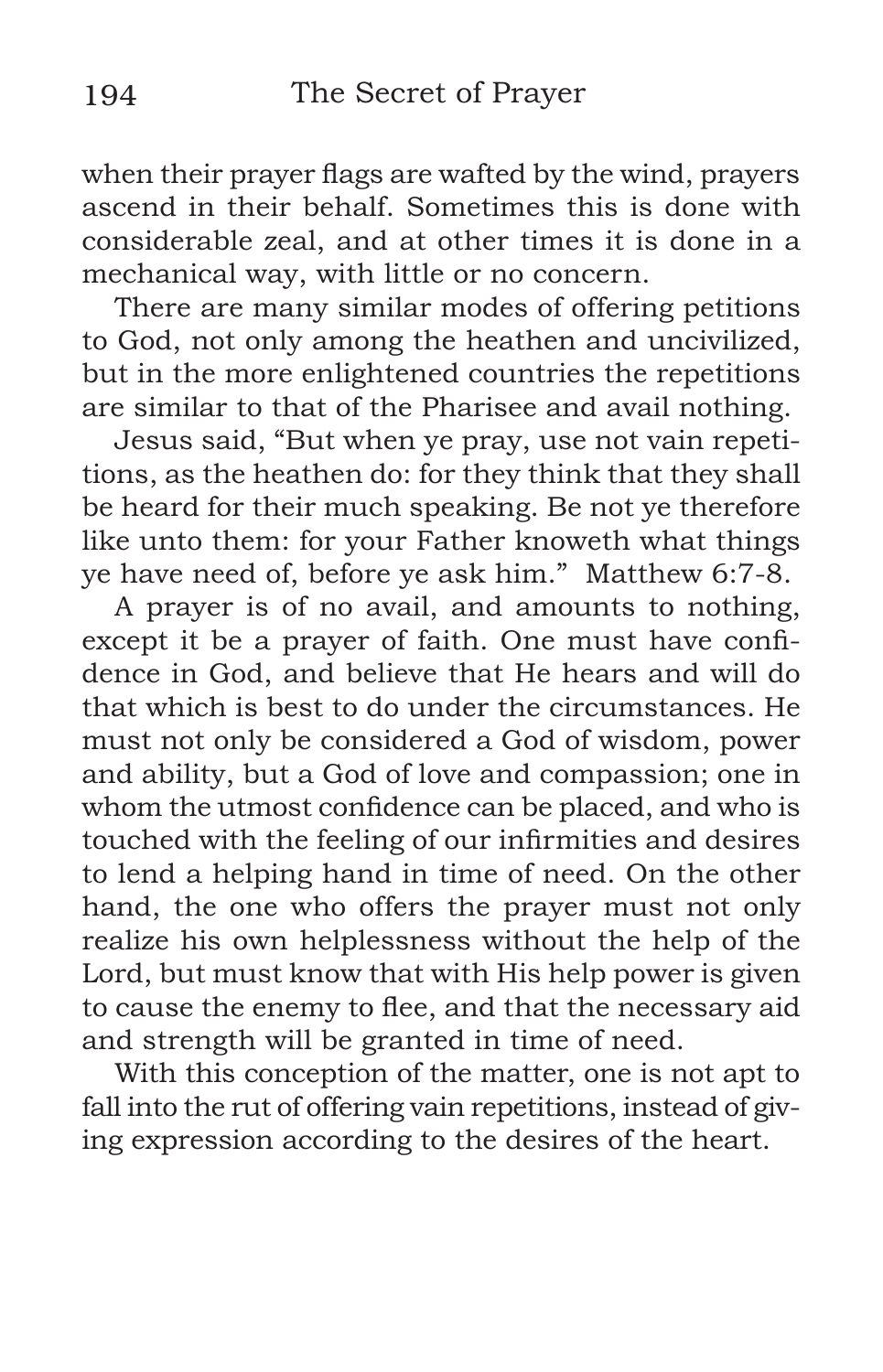#### **XLVII**

#### **What to Say While at Prayer**

T is in times of adversity and deep distress, or at<br>the approach of a calamity and oppression that the<br>reckless sinner and wayward child is inclined to<br>ll upon God for belp. What to soy, and will He been? T is in times of adversity and deep distress, or at the approach of a calamity and oppression that the call upon God for help. What to say, and, will He hear? are matters of no little importance at such a time. The Word of the Lord now comes to remembrance, "Your sins have separated between you and your God." Here, the enemy of souls takes advantage of the opportunity, and suggests that it is useless to pray, as the Lord "heareth not sinners." In like manner, as satan quoted Scripture to Jesus, when He was undergoing great temptations in the wilderness, so will he now quote the sayings of the Lord to sinners, and those who are tried and tempted, misapplying them to suit his purpose. In the Word of God, we find these words of encouragement to the sinner: "He that covereth his sins shall not prosper: but whoso confesseth and forsaketh them shall have mercy." Proverbs 28:13. "Come now, and let us reason together, saith the LORD: though your sins be as scarlet, they shall be as white as snow; though they be red like crimson, they shall be as wool." Isaiah 1:18. "Come unto me, all ye that labor and are heavy laden, and I will give you rest." Matthew 11:28. "If we confess our sins, he is faithful and just to forgive us our sins, and to cleanse us from all unrighteousness." 1 John 1:9. By these words, the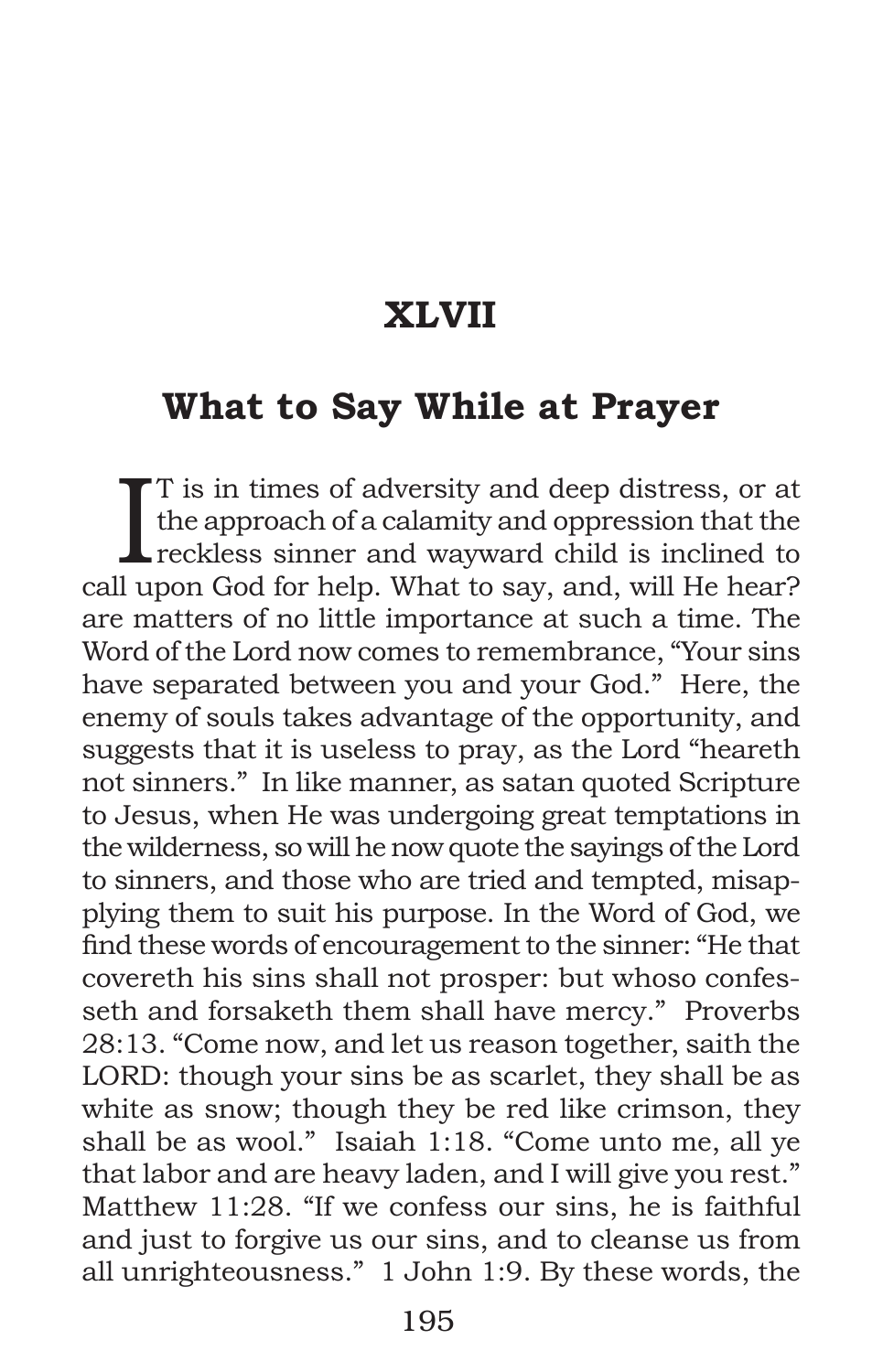worst sinners are made to realize that there is hope for their deliverance. A knowledge of this creates hope, but how to approach God, and what to say in order to gain His favor is a matter of weighty consideration. With the heart thus burdened, one is not apt to be in a mood to give expression in fluency of speech.

When those wicked men, who crucified Jesus, were told of their sins, and were pricked to the heart, they said, "Men and brethren, what shall we do?" Peter told them there was hope for every one of them, but that they must repent of their sins. (Acts 2:38)

It was when the publican realized the wretchedness of his condition that he offered a prayer in the following words: "God, be merciful to me a sinner," (Luke 18:13), and he was forgiven.

The thief, at the hour of his death, with a repentant heart, called upon Jesus for help, saying, "Lord, remember me when thou comest into thy kingdom." (Luke 23:42) That short fervent prayer was not turned aside unnoticed, but Jesus said to him, "Today shalt thou be with me in paradise."

Just what to say when in prayer will depend much upon the place and circumstances. Communion with the Lord should be in such manner as to best express our need, or give vent to our feelings. There are times when a few words will be much more appropriate and effectual than would be a prayer of great length.

A few years ago, while traveling through the state of Ohio, I was obliged to change cars at Bradford Junction. It was ten o'clock when the train left the station, and a few minutes later the conductor took my ticket, and I made myself comfortable for the night, first saying. "Lord, give me a safe journey." Soon I was sound asleep. Nearly three hours later, upon awakening,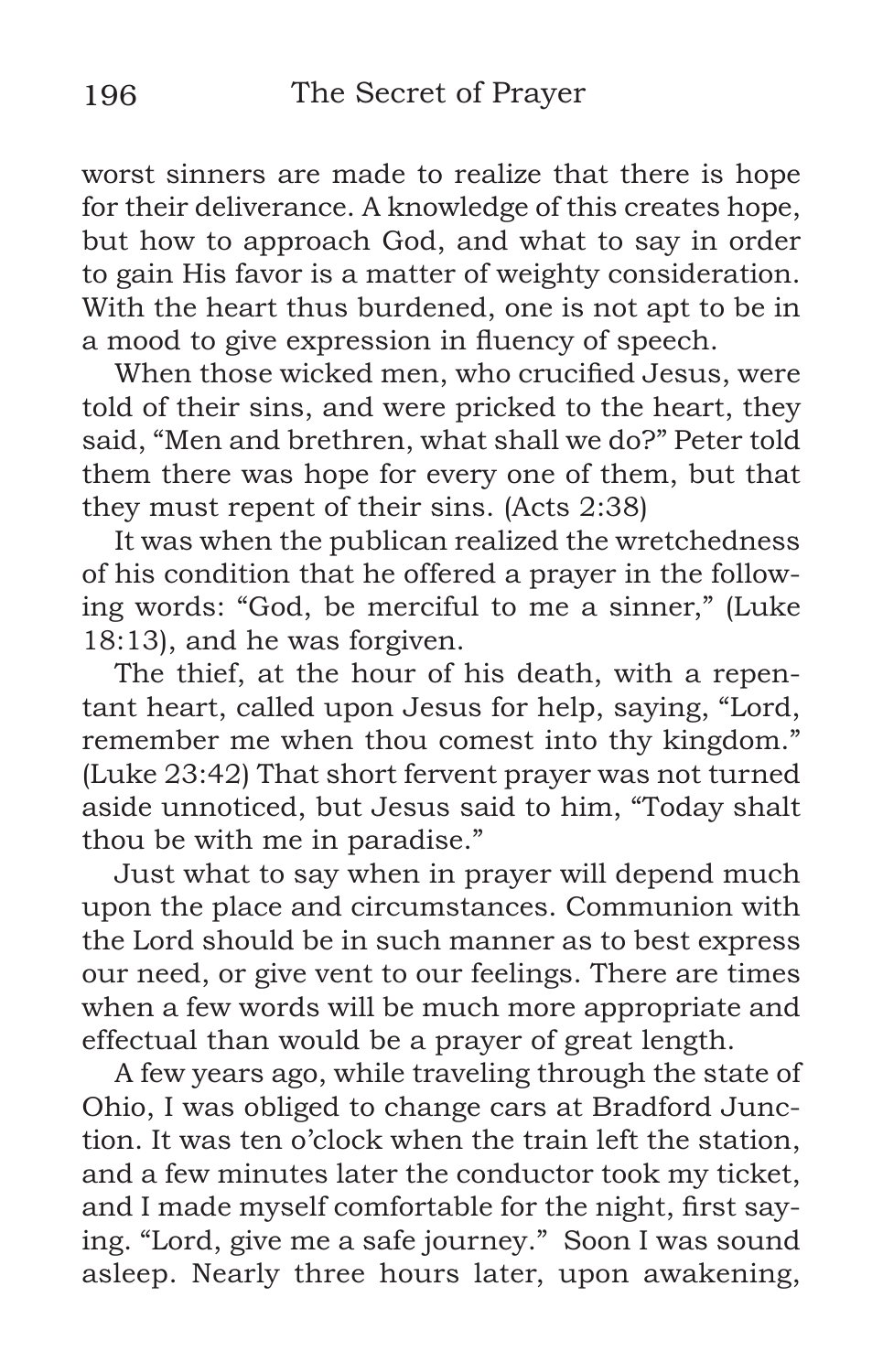I heard some of the passengers conversing about a wreck. After listening to their conversation for a time, I concluded that some other train, on the same road, or ours had met with an accident. I arose, crossed the aisle, and seating myself beside one of the passengers, asked, "Where was the wreck? "He burst forth in laughter, saying, "Man, it never waked you up? "They had a laugh at my expense, and he then told me that our train had been wrecked and all in front of our coach derailed and thrown into a ditch, but that the wheels of our coach came within about two feet of the broken rail and stopped. The engineer blew the signal whistle for the wrecking train, which had come and taken our car back to the next town, nearly seven miles distant. All this happened without my knowledge. I told the man I had asked the Lord to give me a safe journey, and he said, "Well, he certainly did give you a safe journey." The prayer was one of a few words, but not forgotten by the Lord. I have traveled thousands of miles, in many countries, but scarcely ever entered the cars without asking the Lord to give me a safe journey. I have passed the scene of many wrecks, but the Lord has always honored my prayer for protection.

When coming to the Lord in prayer, one should come as to a loving earthly father, with the utmost confidence, and converse as with a familiar friend. Let it be a heart to heart talk with the Lord. There will be times when the burden of your heart will be principally concerning yourself and pertaining to your own personal needs. Your needs may be so numerous that you hardly know where to begin with your petitions and supplications. Times of testing may come, and there may be presented puzzling questions, about which you feel you must know the will of God; temptations, accompanied by discouragements,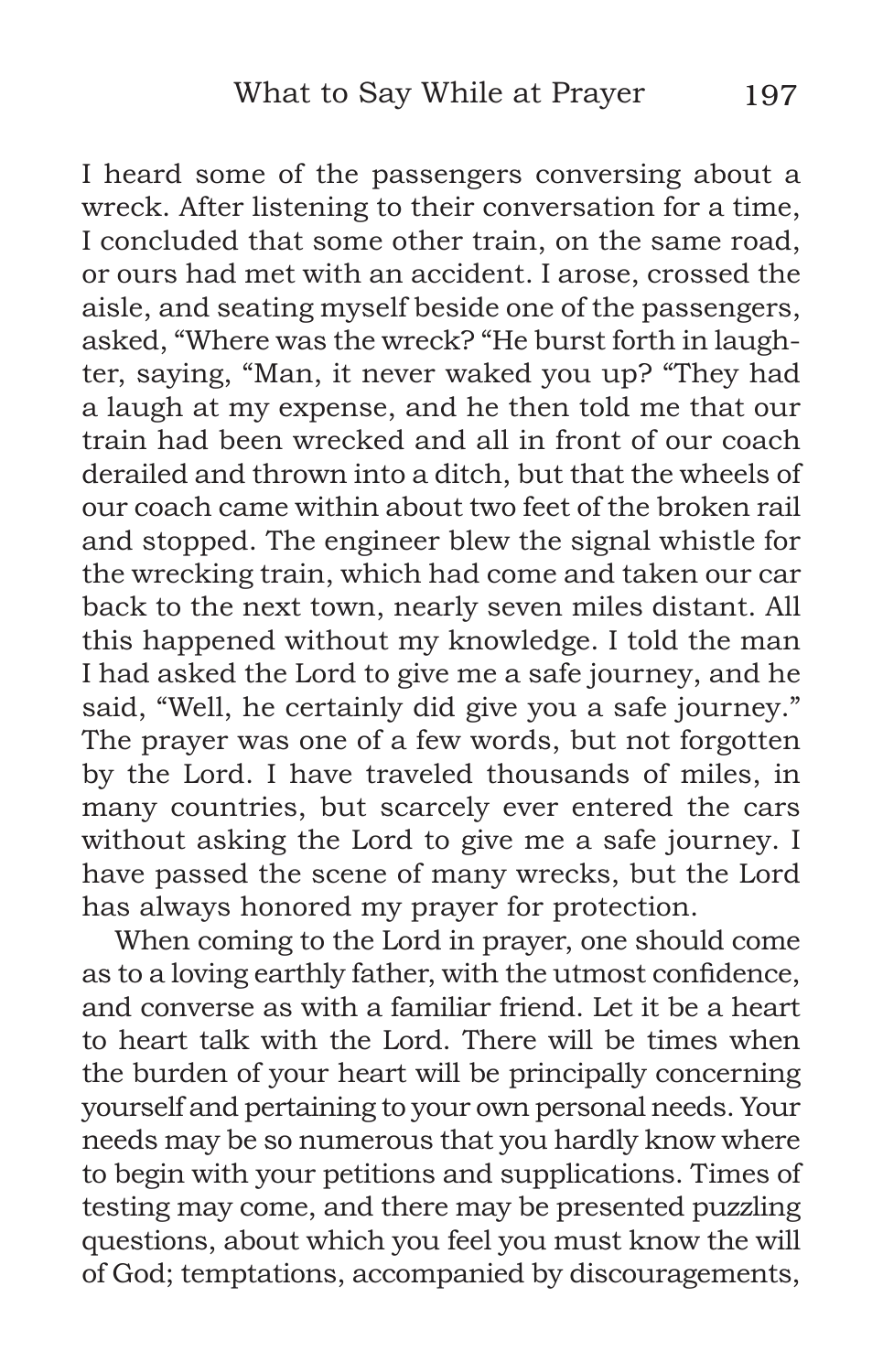and opposition and oppression come against you, while persecutions are heaped upon you. There may be no one to whom you can confide the secrets or burden of your heart, and while wading through deep waters, and the "enemy comes in like a flood," it is then that you must learn to wait upon the Lord in confidence, realizing your safety and security in Him, knowing that at such times the Spirit of the Lord lifts up a standard against him.

There will be times, even with those who are accustomed to prayer, when the burden of the soul will be so great that scarcely a word can be uttered; power to express the feelings of the heart has seemingly vanished, and only groanings can be uttered. It is then that the words of the apostle are realized, wherein he says, "Likewise the Spirit also helpeth our infirmities: for we know not what we should pray for as we ought: but the Spirit itself maketh intercession for us with groanings which cannot be uttered. And he that searcheth the hearts knoweth what is the mind of the Spirit, because he maketh intercession for the saints according to the will of God." Romans 8:26-27.

At such times, it may seem impossible to know just what is the will of God, or what is the best course to pursue, but if we learn to wait patiently upon Him, with a determination to be in perfect submission to His will, whatever it may be, He will make intercession "according to the will of God," even though one does not know His will, thus the unuttered prayer properly reaches the throne. "And we know that all things work together for good to them that love God."

There may be times when we are unable to see wherein any good can result from the present happenings and circumstances, but so sure as we fully trust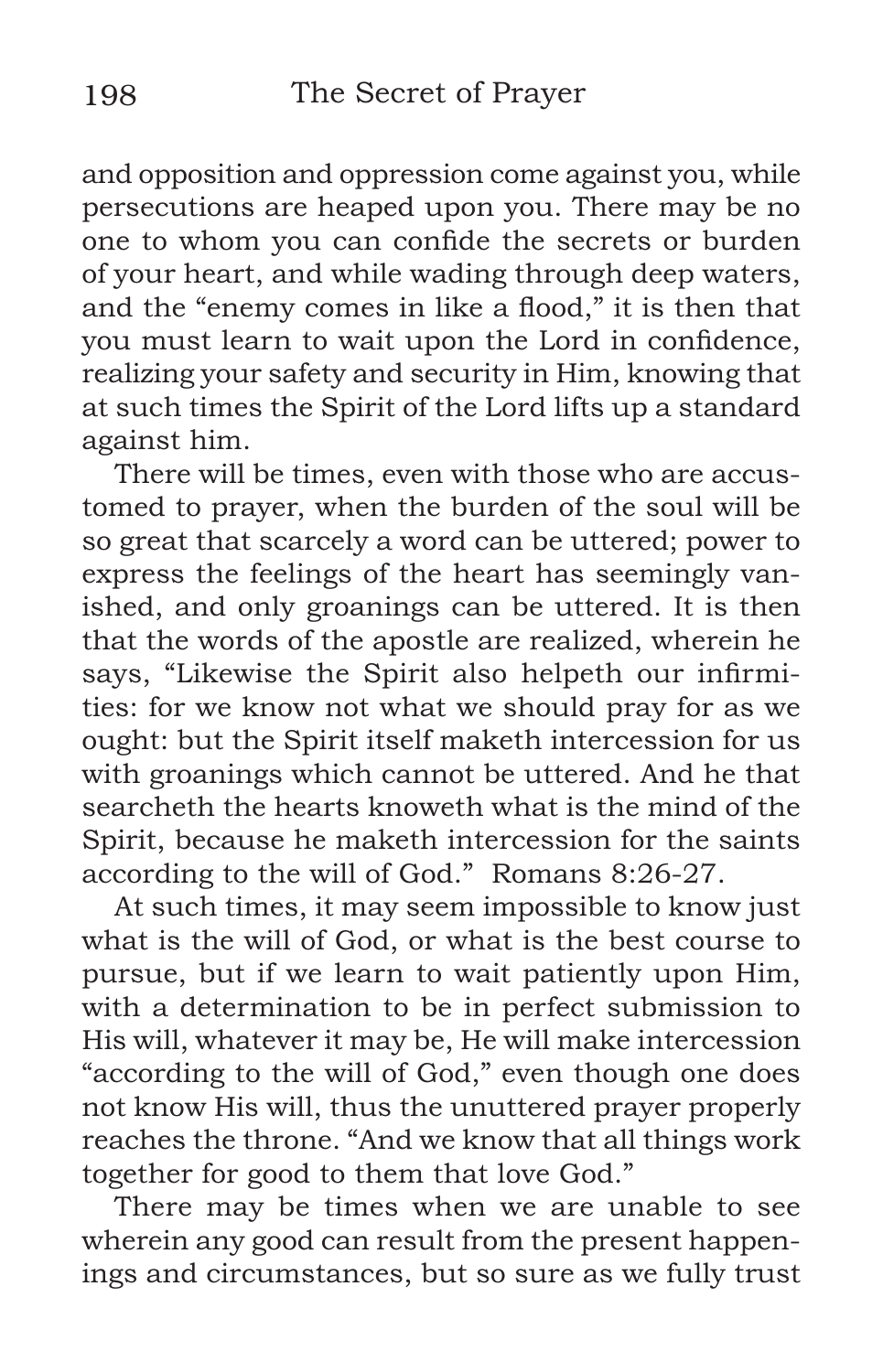and believe, there will be a fulfillment of this promise to our entire satisfaction. It may not be immediate, but it will come. There may, and there may not be a special assurance at the time of prayer that all will be well, but at such times it is well to remember the words of the Psalmist, David, "Rest in the LORD and wait patiently for him." Psalms 37:7. "Delight thyself also in the LORD; and he shall give thee the desires of thine heart. Commit thy way unto the LORD; trust also in him; and he shall bring it to pass." Psalms 37:4-5.

In communing with the Lord, our words should not all be expressed in the form of a petition or supplication, but the prayer should be well seasoned with expressions of adoration, praise and thanksgiving, extolling His name by telling Him of His greatness, and ability, rendering unto Him due honor and praise.

In the 104th Psalm, the writer gives a wonderful tribute of praise, beginning with the following words: "Bless the LORD, O my soul. O LORD my God, thou art very great; thou art clothed with honour and majesty."

When there are a number of people assembled together for special prayer, they must be of one accord, that is, all in harmony, and praying for the same thing, in order to prevail with the Lord. If only one should pray aloud, it should be with fervency, and directly concerning the thing desired, that all may be able to say amen, or sanction in their thoughts and unite their faith with the one who is offering the petition.

It is well to note the procedure of the apostles (Acts 4:23-30), when sorely pressed and threatened by their persecutors. They gathered together with those who were faithful followers of Jesus, and talked over the matter, until all understood the critical situation. "… They lifted up their voice to God with one accord, and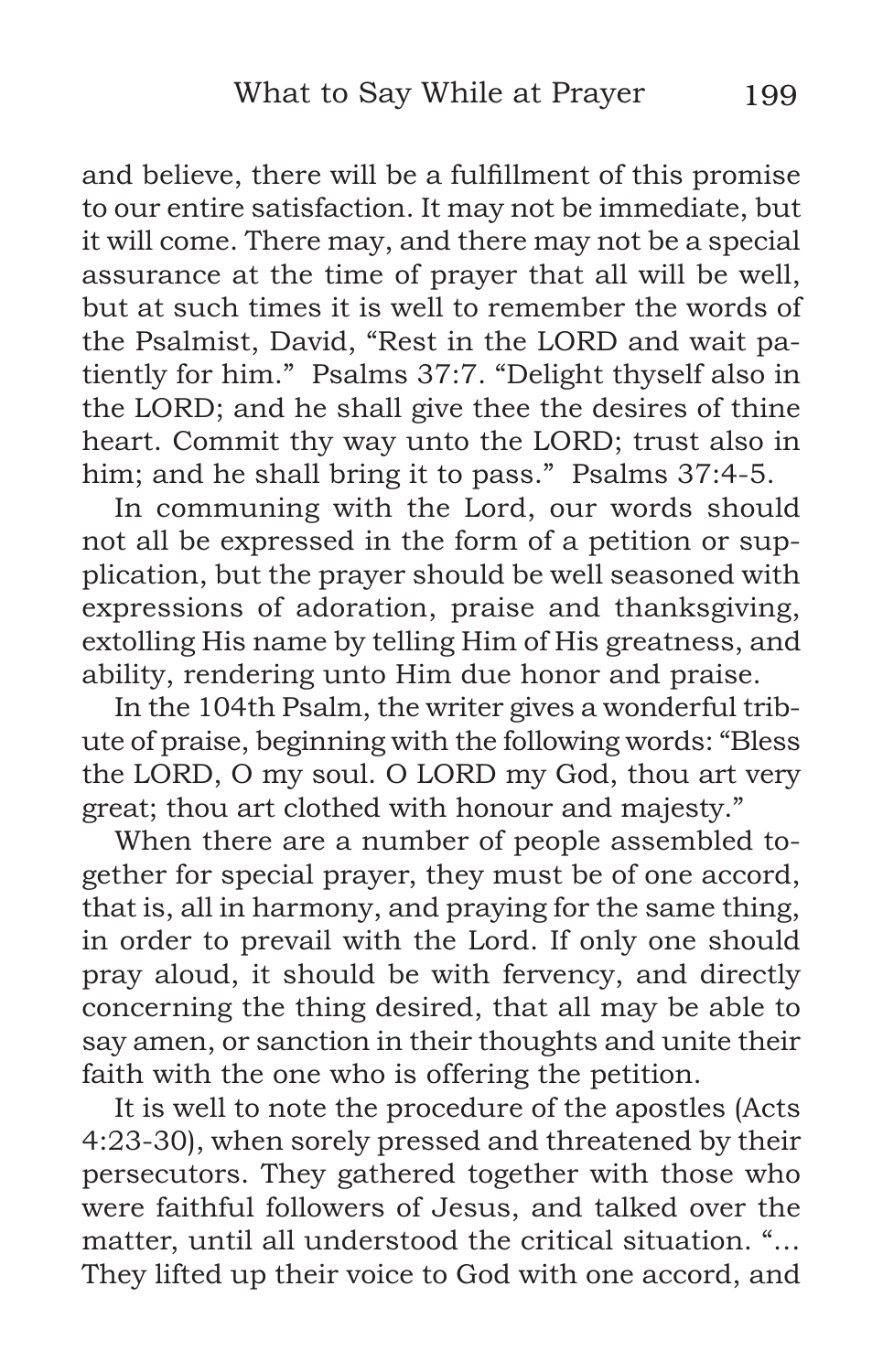said, Lord, thou are God, which hast made heaven and earth, and the sea, and all that in them is." Thus they continued referring the Lord to His greatness, and the oppressions that had been against Him and His cause during the past; then they came directly to the point, or matter under consideration, concerning their present needs, saying, "Now, Lord, behold their threatenings: and grant unto thy servants, that with all boldness they may speak thy word, by stretching forth thine hand to heal; and that signs and wonders may be done by the name of thy holy child Jesus."

They prayed "with one accord." One was not praying for spiritual help, another for daily food, and others that the Lord might save sinners, but all joined in extolling the name of the Lord, and later in calling for the thing needed. As they prayed, they believed, and their petition was not passed by unheeded.

At one time, when the people of Israel had wandered from the ways of the Lord, the prophet Daniel became much burdened for their return to the ways of righteousness, and he began to seek the Lord by prayer and supplication. He says, "And I prayed unto the LORD my God, and made my confession, and said, O Lord, the great and dreadful God, keeping the covenant and mercy to them that love him, and to them that keep his commandments; We have sinned, and have committed iniquity, and have done wickedly, and have rebelled, even by departing from thy precepts and from thy judgments: neither have we hearkened unto thy servants the prophets, which spake in thy name to our kings, our princes, and our fathers, and to all the people of the land. . . . Now therefore, O our God, hear the prayer of thy servant, and his supplications, and cause thy face to shine upon thy sanctuary that is desolate, for the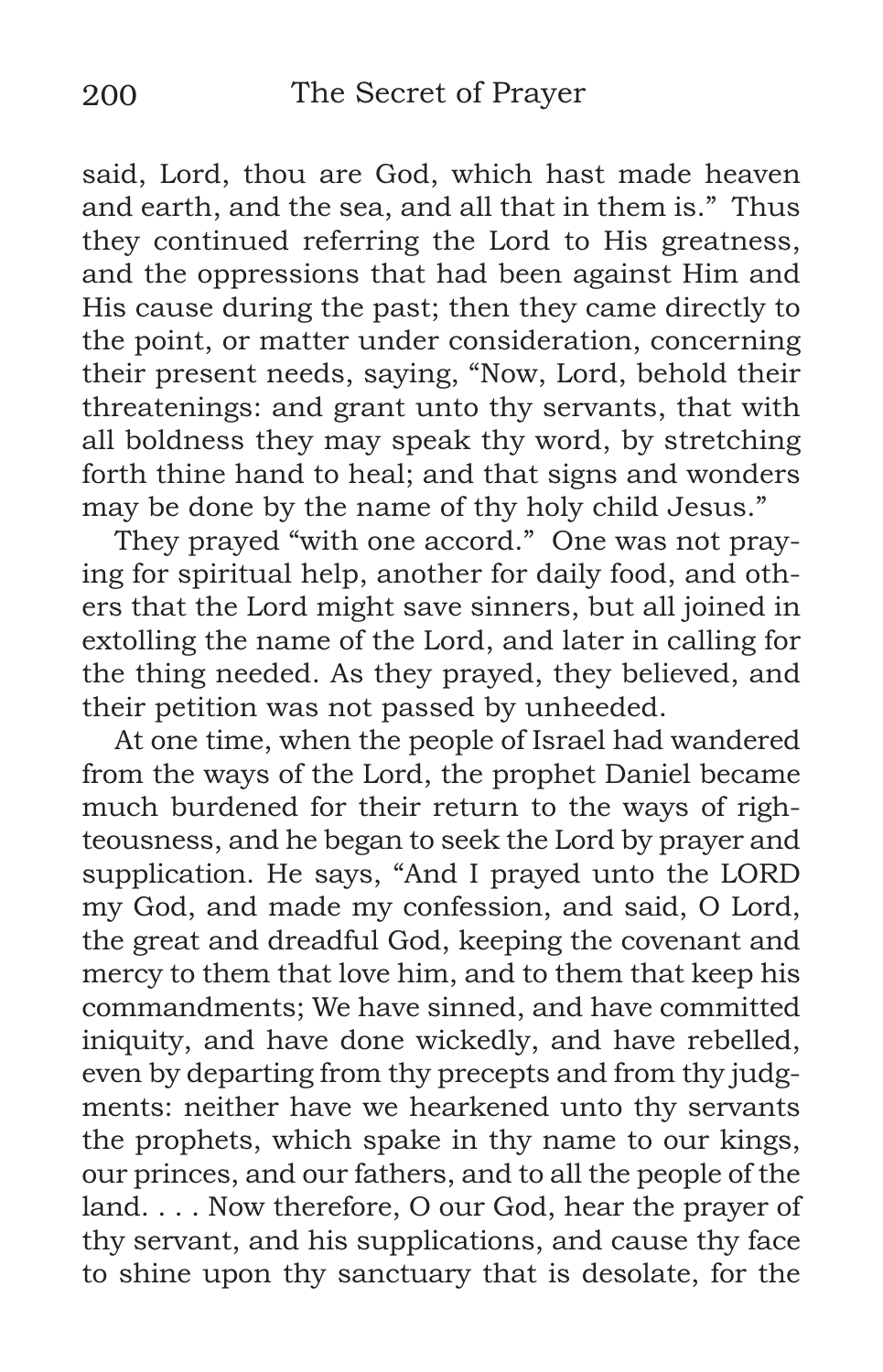Lord's sake. O my God, incline thine ear, and hear; open thine eyes, and behold our desolations, and the city which is called by thy name: for we do not present our supplications before thee for our righteousnesses, but for thy great mercies. O Lord, hear; O Lord, forgive; O Lord, hearken and do; defer not, for thine own sake, O my God: for thy city and thy people are called by thy name." Daniel 9:4-6, 17-19.

There are some points in this prayer worthy of consideration. The people had sinned, and Daniel confessed it to the Lord. First, he referred to the greatness of the Lord, and to His goodness and great mercies, and then very earnestly implored forgiveness. Did the Lord heed his cry? Yes. An immediate answer came, as Daniel said, "Whiles I was speaking, and praying, and confessing my sin and the sin of my people Israel, and presenting my supplication."

In order to be effectual, prayer must be something more than mere words. It must be the sincere desire of the heart. The supplication must be in faith, believing that He hears and answers. The prayer free from doubts is the one that reaches the throne and brings an answer. Make use of the confidence you have in Him, and exercise your faith by believing that He grants your petition. Learn a lesson from the words of Jesus at the tomb of Lazarus, when He "…lifted up his eyes, and said, Father, I thank thee that thou hast heard me. And I knew that thou hearest me always." John 11:41- 42. Then, with confidence, He commanded Lazarus to come forth, and he came at the command.

The prayer must be suited to the place and occasion, according to the existing circumstances. There may be times when one may continue in communion with the Lord a great length of time, while at another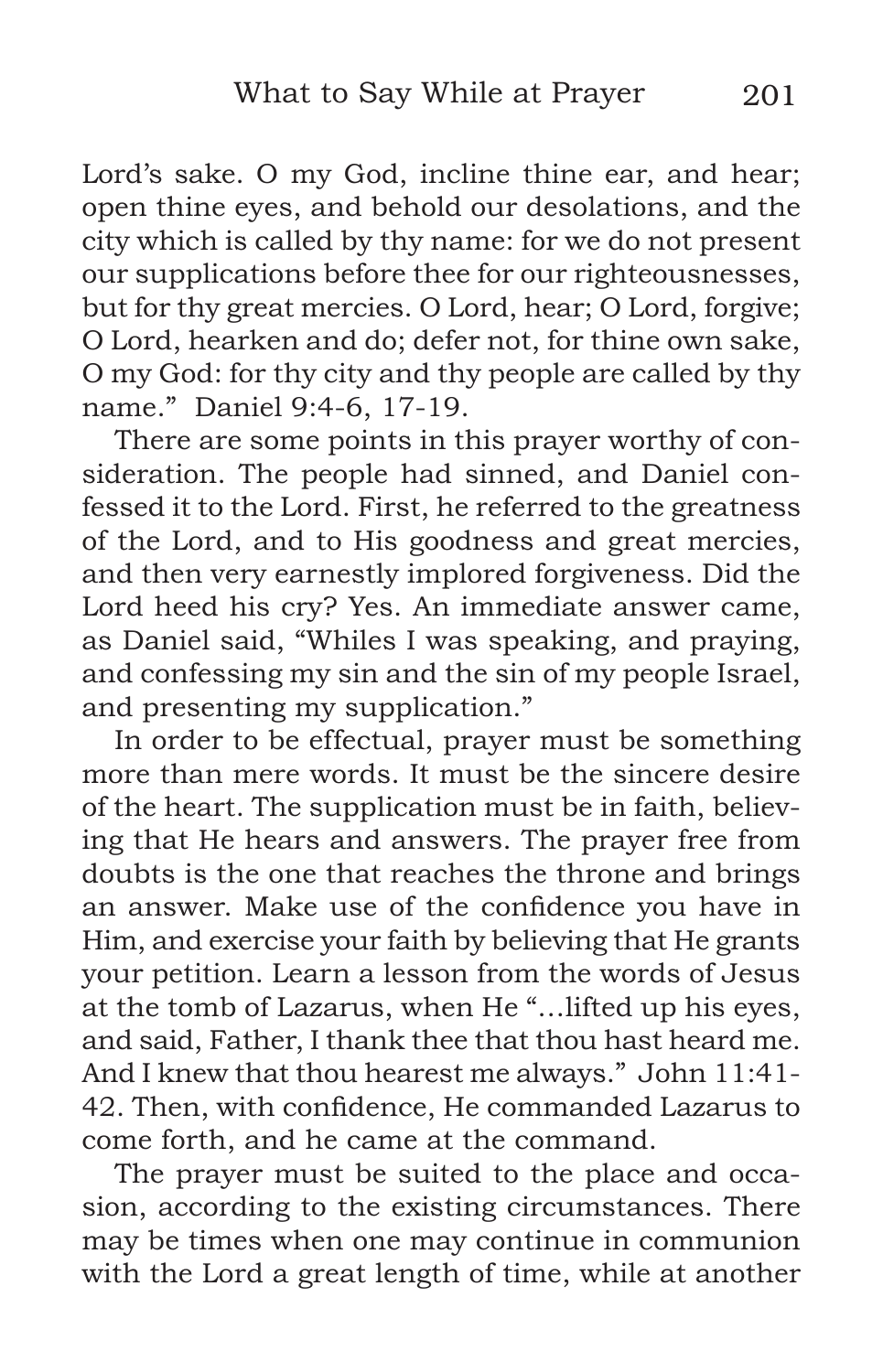time it would be an impossibility or quite out of place to do so.

When Peter undertook to walk upon the water, he saw the great waves of the sea, and was afraid, and began to sink. He had no time for preliminaries in prayer—no time to extol the name of the Lord by referring Him to His greatness, abilities, goodness, and mercies; but had to suit his words to the occasion, and condense them as much as possible, and pray to the point, telling just what he desired of the Lord. It had to be expressed on the impulse of the moment, and he cried out: "Lord, save me." (Matthew 14:30) The prayer was effectual. Jesus stretched forth His hand and caught him, but gave him to understand that there was no necessity of his giving way to doubts. He said, "O thou of little faith, wherefore didst thou doubt?"

Notwithstanding what has been said as to how to pray, and how others have prayed, some will say, "But what shall I say when I pray?" There is no fixed rule. Begin to talk to God as you would to your best friend. Be natural, that is, pray your own prayers, and do not try to pray the prayers of someone else. Sometimes you may feel like beginning by telling the Lord of His goodness to you and others, for giving health, strength, food, clothing, and many other things that He has provided, and even in the darkest hour and greatest trial, you can thank Him that things are no worse than they really are at the present time. At other times, you may feel like beginning with a petition, telling all about your needs, both temporal and spiritual. When you have done this, you must believe that He hears, and at this point it is well to appropriate I John 5:14-15 to your prayers.

Some have procured printed prayers, or have written some of their own, and committed them to memory,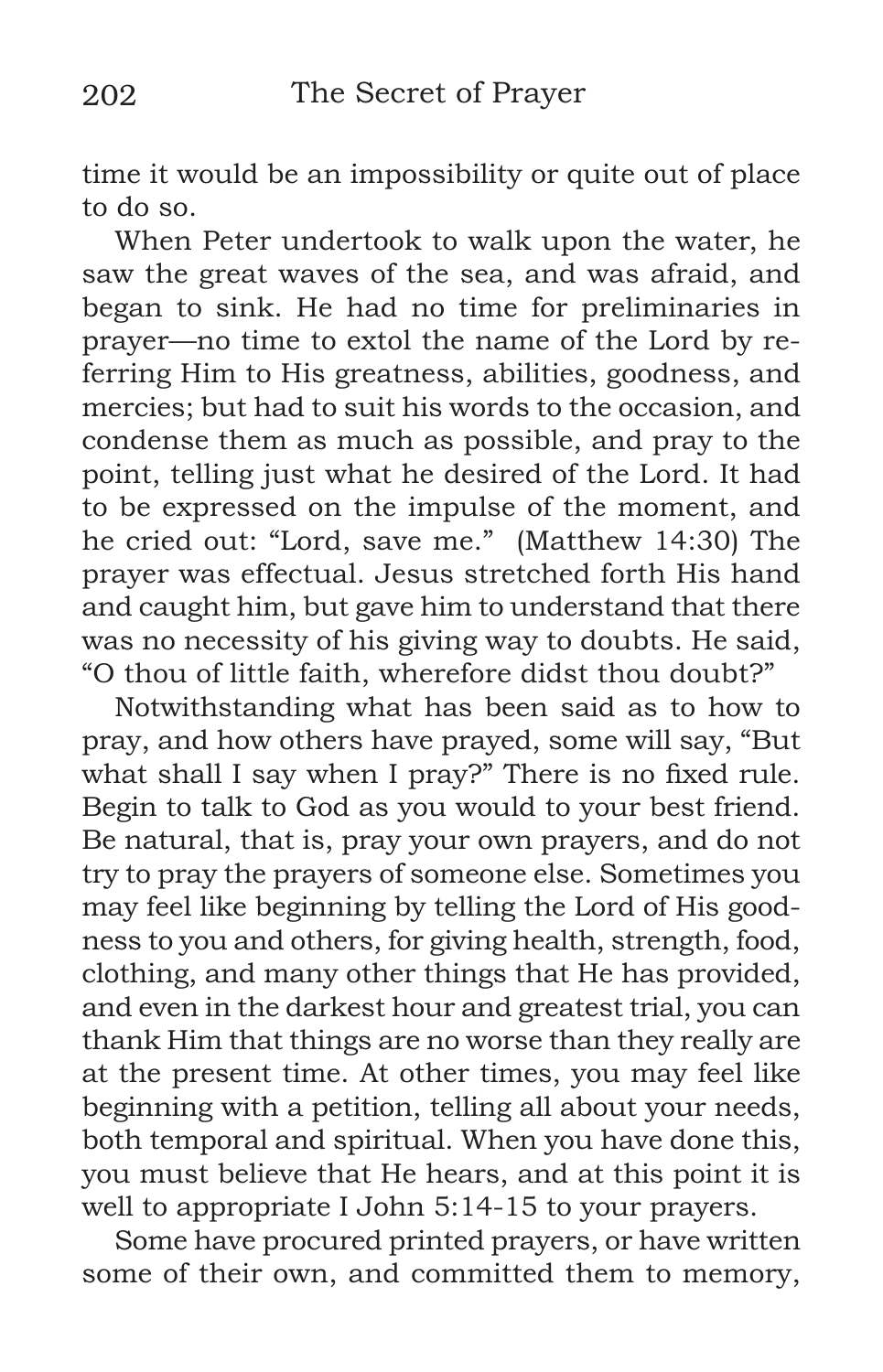that they might be able to repeat them. Others repeat only the Lord's prayer as given in Matthew 6:9-15. While these may, to some extent, be helpful in devotional exercises, also as a drill for the mind, yet they do not bring answers, nor do they fulfill the longing desires of the heart as does an earnest original petition, even though the latter may not be so well expressed or clothed in as good language.

The American child, from the time it is old enough to bow at its mother's knee, is taught to say the following little prayer, before retiring for the night:

> "Now I lay me down to sleep, And pray the Lord my soul to keep. If I should die before I wake, I pray the Lord my soul to take."

This is a commendable prayer, but nevertheless, from their infancy, children should be encouraged to offer original prayers, asking for little things they need, and that the Lord help those who are dear to them; and should also be taught to expect an answer. This will be a means of developing their faith, as well as a confidence in God and in their own ability to do good.

Bread, butter, potatoes, and such like, sometimes make a good palatable meal, but if served at each meal from day to day and week to week, with no variety, one would feel the need of a change, as something more is required in order to satisfy the demands of the system. Just so with our spiritual meals and communion with the Lord. A prayer may be offered that is very acceptable for the time and occasion, and may afterwards be oft repeated, but to continue repeating the same words, under all circumstances, the prayer becomes stale, and causes the relish for communion with the Lord to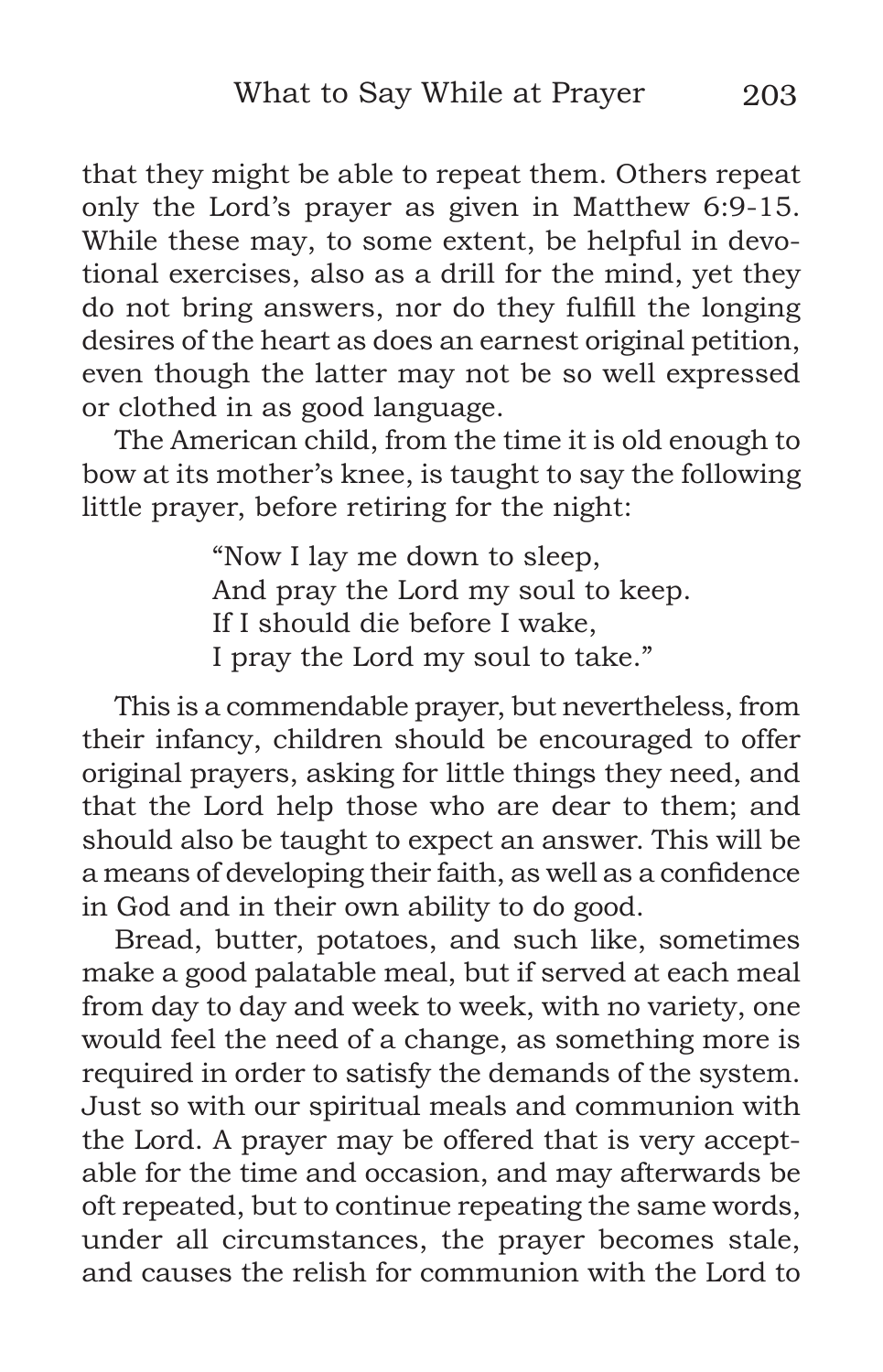vanish. If we thus drift into a mere form and habit, the spiritual power, sacredness and blessedness of devotion are lost.

A person may admire the prayers of others, and may take note of their zeal and use of words, and profit thereby, but after all, the blessedness of true devotion to God comes through one's own individuality and originality. Be natural, be yourself, and do not try to be someone else while talking to God. Make up your own prayers in plain, simple language, and forget your surroundings, in accordance with the situation, sufficiently to have an earnest, unbroken communion with Him. In this way it will soon be possible to reach a point where you will not lack for words to say, and you will also know better how to enter into the secret of His presence and enjoy the riches of His grace.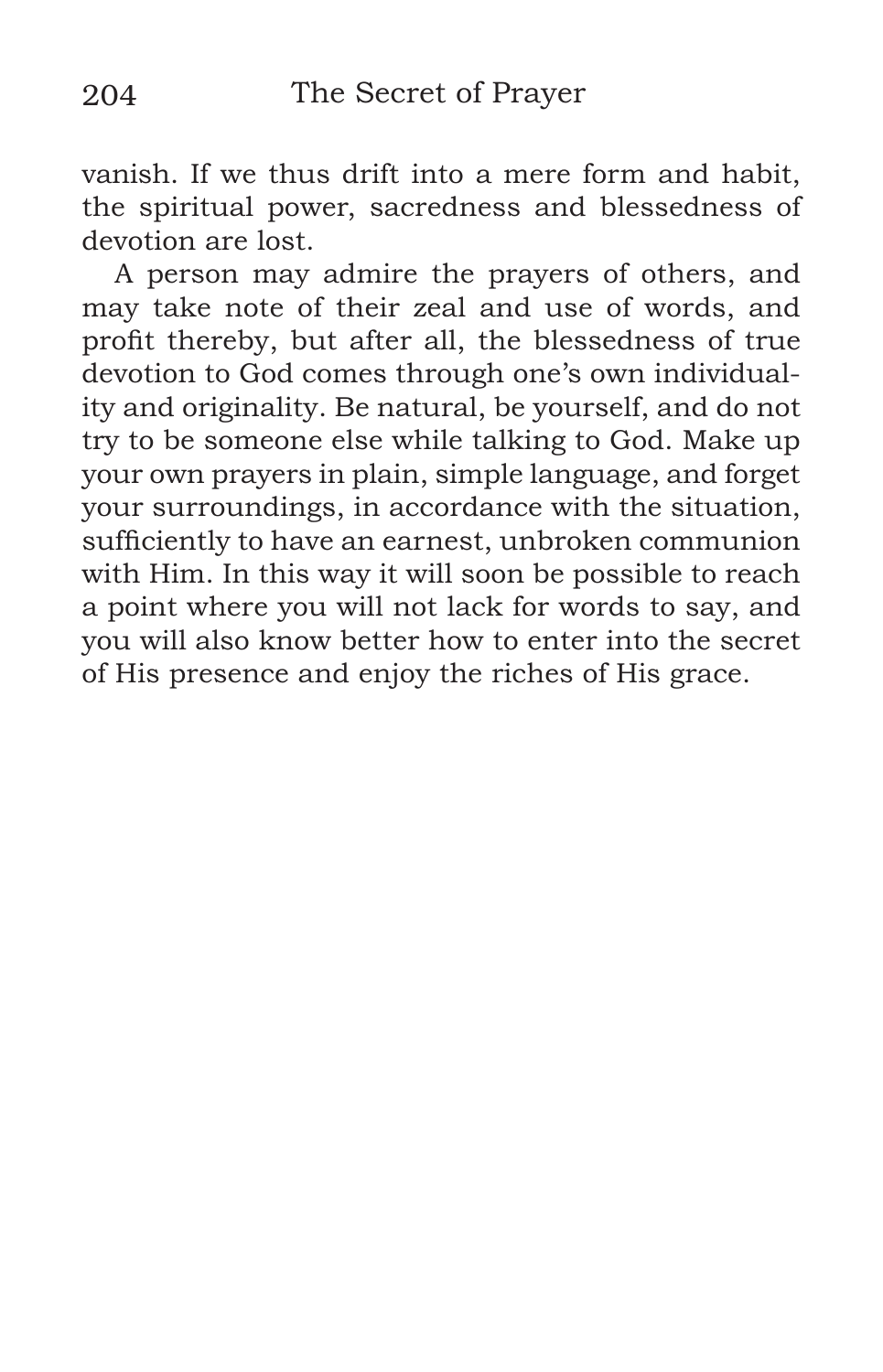# **XLVIII**

## **The Results**

T one time the Lord made Himself manifest in<br>
a peculiar manner to Solomon, and said, "Ask<br>
what I shall give thee." This caused Solomon<br>
fool bis insignificance, and to bumble bimself. 41 a peculiar manner to Solomon, and said, "Ask to feel his insignificance, and to humble himself. Although he was king, he said, "I am but a little child: I know not how to go out or come in." Seeing now open before him the great storehouse of good things, where he was privileged to make a requisition according to his desires, there was nothing to prevent his asking for riches and having an abundance of this world's goods, but he felt humble in the sight of God, and realized his responsibilities as a servant of the Almighty. In such an attitude of submission before God, what could he ask other than that which would best fit him for the service he was to render unto the Lord? He did not call for the riches and pleasures of this world, but asked for wisdom and understanding, saying, "Give therefore thy servant an understanding heart to judge thy people, that I may discern between good and bad."

His petition pleased the Lord, insomuch that as a result He not only gave Solomon those things he desired, but said to him "I have given thee that which thou hast not asked, both riches and honor."

A humble heart, with a spirit of perfect submission to the will of God, and with a desire above all things to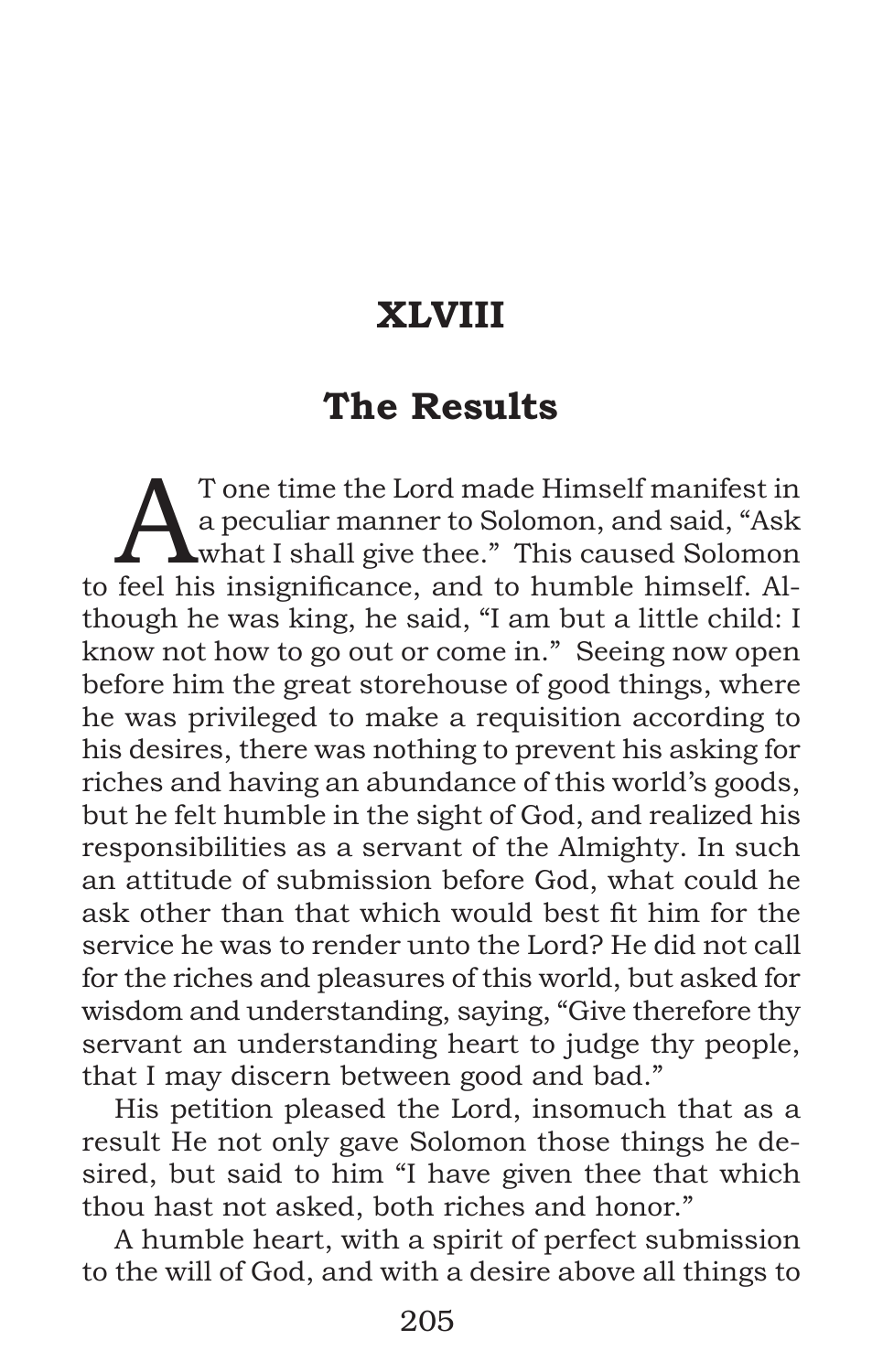please Him, and to do that which would enable one to render the most efficient service for Him, is sure to result in great good and bring satisfaction to the soul.

The Lord said, "If my people, which are called by my name, shall humble themselves, and pray, and seek my face, and turn from their wicked ways; then will I hear from heaven, and will forgive their sin, and will heal their land." II Chronicles 7:14. Therefore, "Let us draw near with a true heart in full assurance of faith," (Hebrews 10:22) and the Lord will honor our faith and efforts to serve Him, and will also enable us to enjoy the blessings which He has promised to the faithful.

Whatever the issue may be, take it to the Lord in prayer, and "…no good thing will he withhold from them that walk uprightly." Psalms 84:11.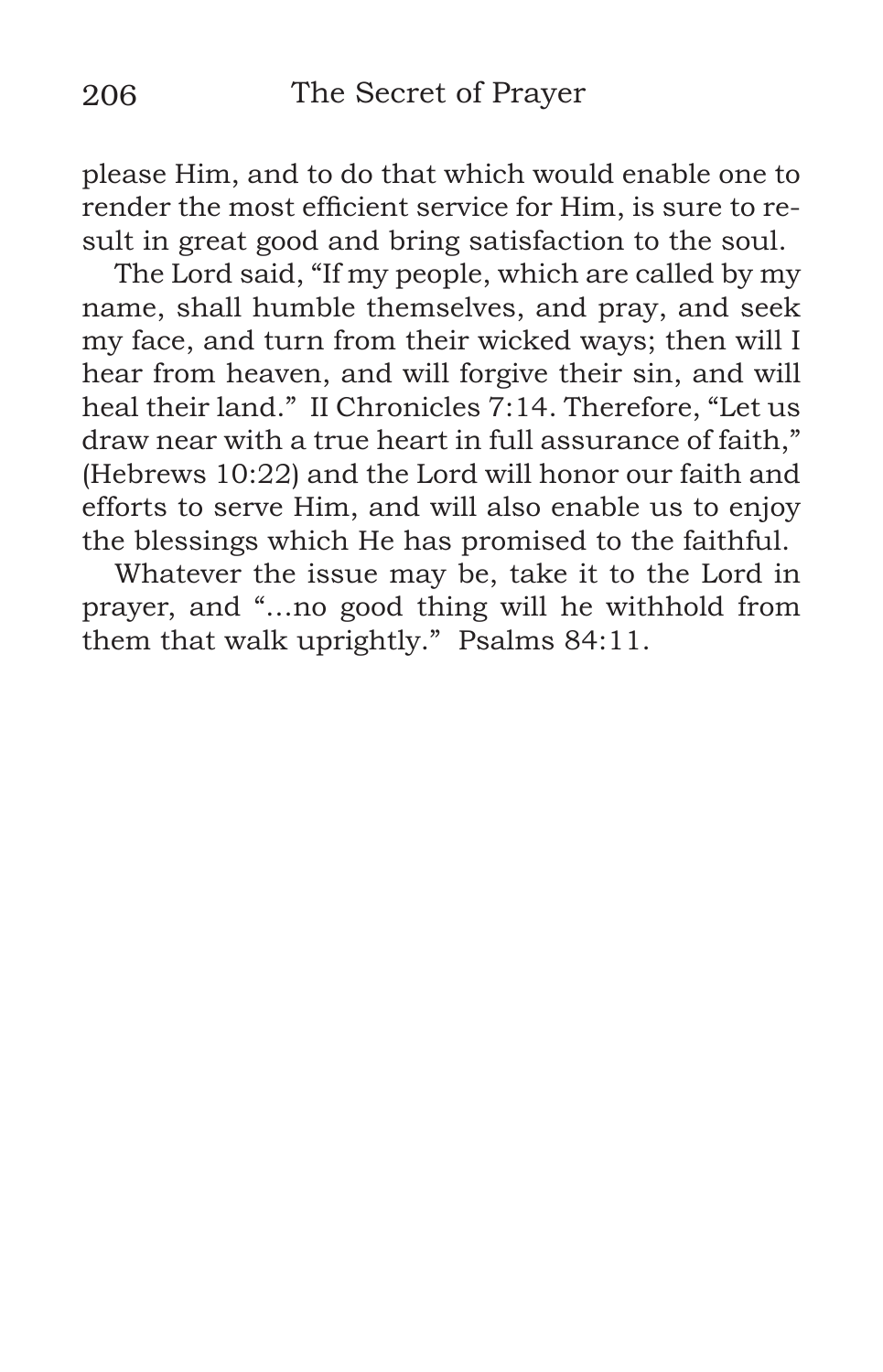## **XLIX**

#### **Receiving the Reward**

THERE is something beautiful about the life of<br>the Christian, which is unknown to the world.<br>His communion with the Lord is a source of the Christian, which is unknown to the world. pleasure, and brings to the soul happiness beyond expression. In times of sorrow and grief, trouble or danger, he finds a place of security—a refuge; and realizes the truthfulness of the words of the Psalmist, when he said: "He that dwelleth in the secret place of the most High shall abide under the shadow of the Almighty." Psalms 91:1. There is not only comfort, joy and blessings along the pathway in this life, as a result of the prayers offered, and a reward for the devotional life here on earth, but there is that consolation of a hope of the life beyond, where there shall be never-ending bliss.

The life here is just what we make it. It lies within our power, by the help of the Lord, to enjoy the sweetness of Heaven in our souls amidst the turmoils and sorrows round about us, no matter which way the winds of oppression may blow. Though at times dark clouds may hover near, yet the devoted Christian learns to patiently wait on Him who is mighty to deliver, knowing that the sun is still shining behind the cloud, and will soon break forth in all its splendor.

Are you desiring rich blessings from the Lord? Then step into the pathway where such are to be had in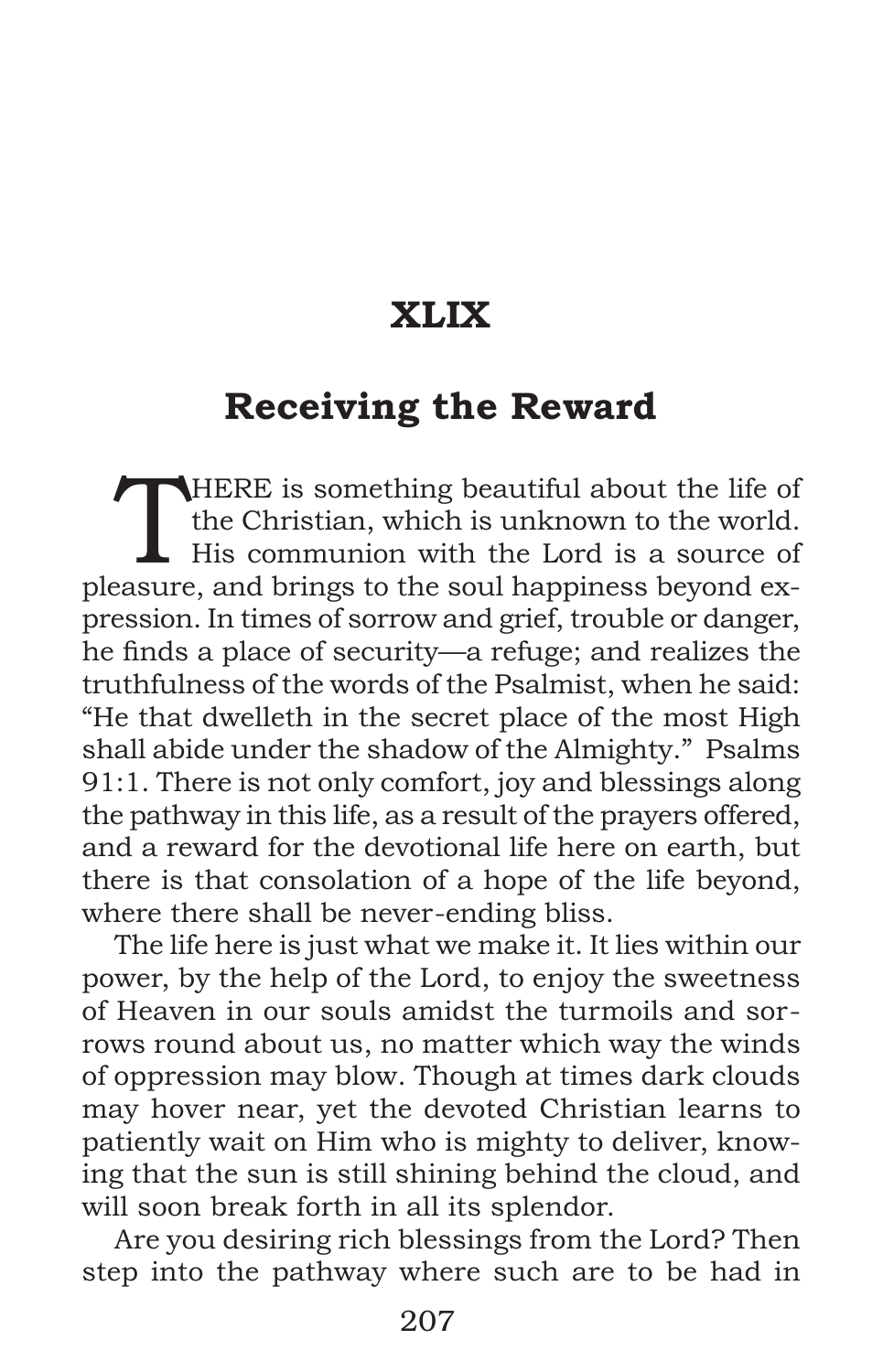abundance. This is done by measuring your life by the Word of God, or, in other words, by a life of obedience to His will. It comes about through prayer—believing prayer. Jesus said, "Ask, and it shall be given you; seek, and ye shall find; knock, and it shall be opened unto you." Luke 11:9. The Apostle gives these words of consolation: "He that spared not his own Son, but delivered him up for us all, how shall he not with him also freely give us all things?" Romans 8:32.

Do not hesitate to ask for your share of that which rightfully belongs to you. The doubter generally fails to praise the Lord for blessings of the past, and for the many good things of the present, therefore, has but little hope of the future, and is thus robbed of the glory while he lives a life of fearfulness. Give no place to doubts, but "Casting all your care upon him; for he careth for you." I Peter 5:7.

"What things soever ye desire, when ye pray, believe that ye receive them, and ye shall have them." Mark 11:24. It is the prayer of faith that counts. Press forward, cast aside all restraints, and be free in the Lord. Decide that you will now have the benefits and blessings that belong to the Christian in this life, and, with such a decision and determination, the hindrances to prevailing prayer will vanish; and by faith the eternal reward will be in sight.

As this life draws to a close, the heavenly prize, in all its beauty and splendor, will be presented to our view, and the changing scenes of earth will give place to those more resplendent.

As the time of departure draws near, the faithful can say: "I have fought a good fight, I have finished my course, I have kept the faith: henceforth there is laid up for me a crown of righteousness, which the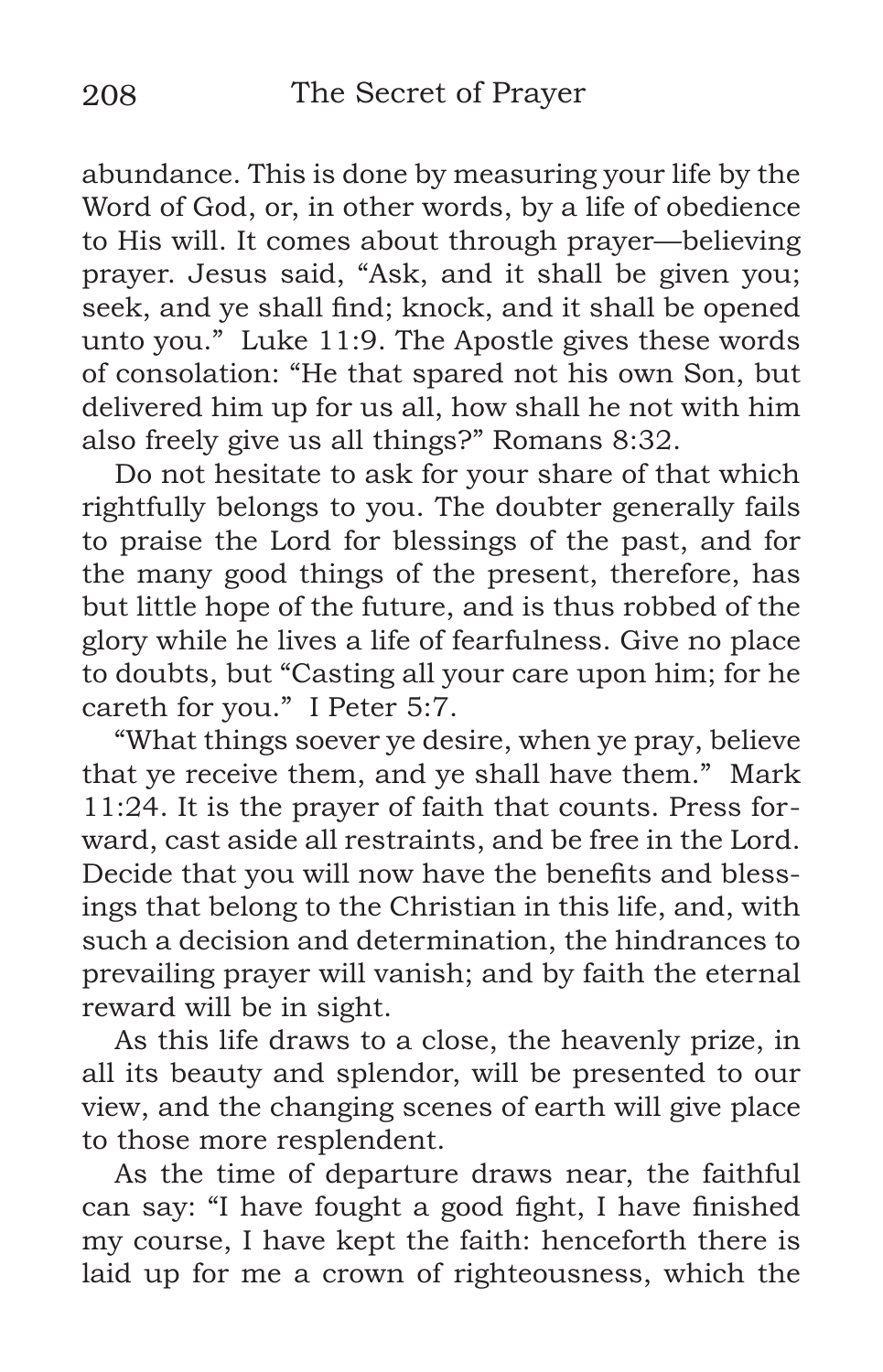Lord, the righteous judge, shall give me at that day: and not to me only, but unto all them also that love his appearing." II Timothy 4:7-8.

"…Be thou faithful unto death, and I will give thee a crown of life." Revelation 2:10.